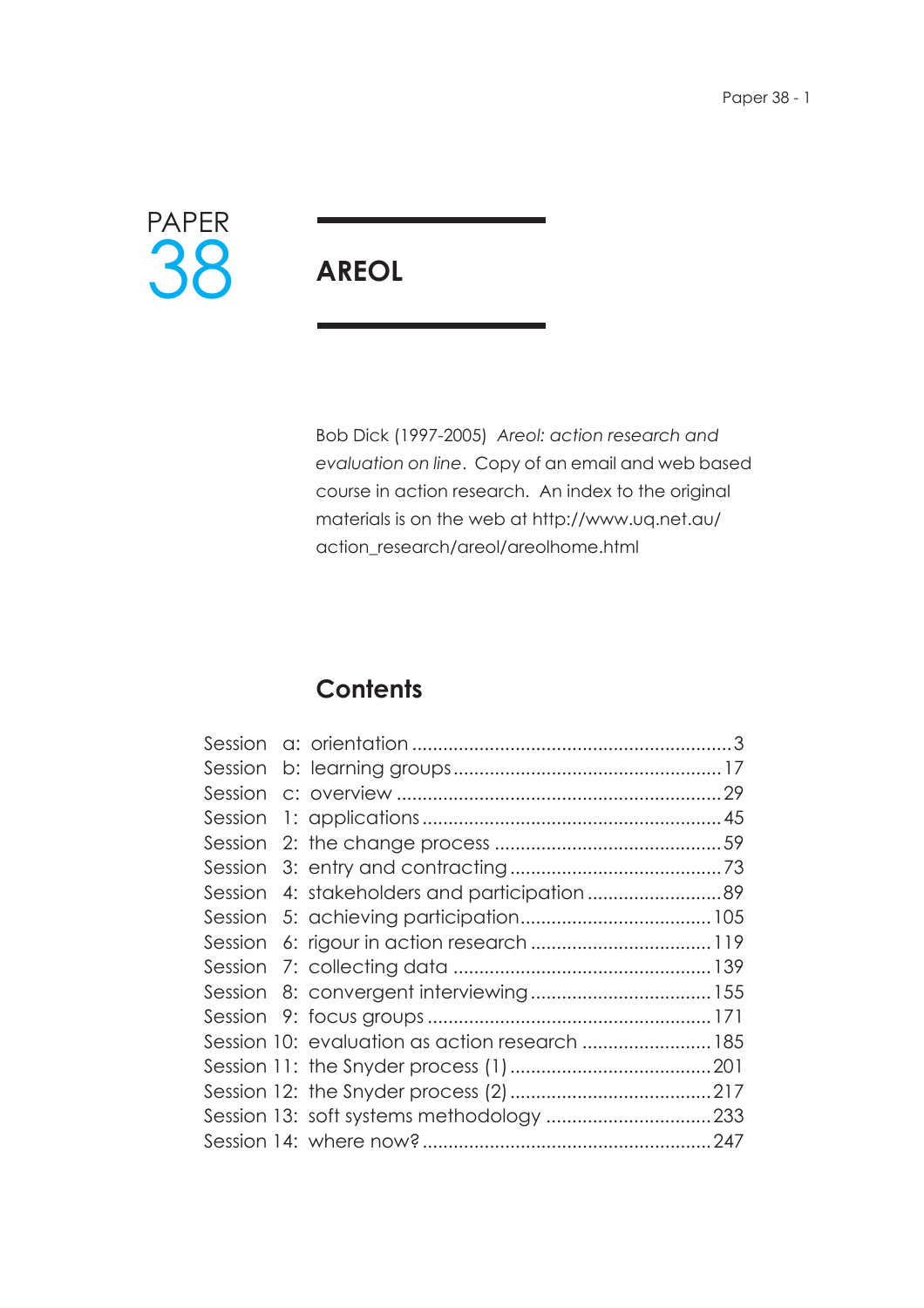Paper 38 - 2 Robust processes — papers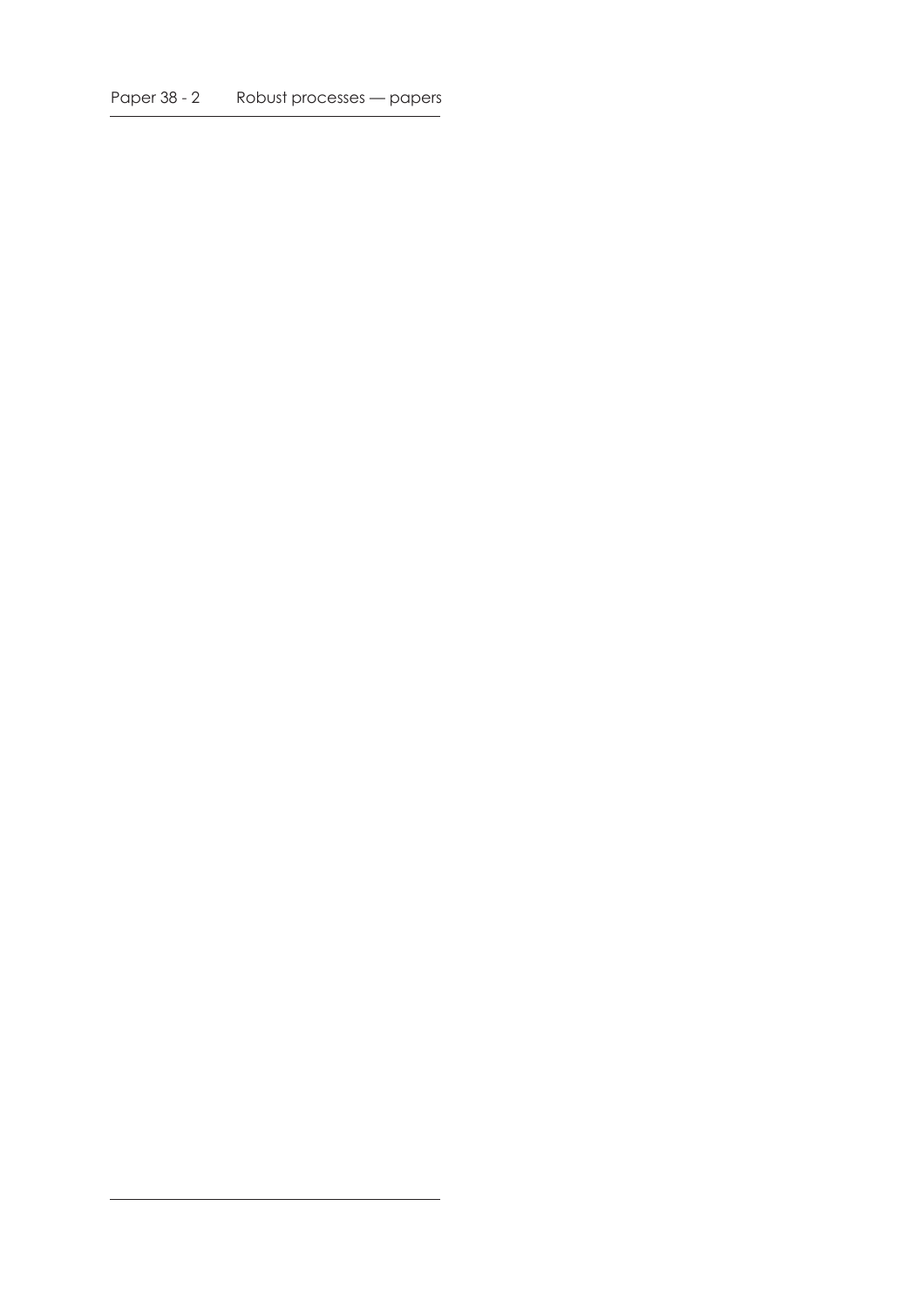## **a orientation**

*... in which an overview of the structure and process of the areol program is given, descriptions of the various components are provided, and some of the associated resources are described1*

Most sessions will begin with a sentence formated like this. Here you will find suggestions for a question which you might think about as you read the material. This session has two such boxes (in addition to this one)...

This material (below) may be more useful for you if you pause to decide what you would like to get out of areol. What are your personal goals for areol? You can use this session to help you decide how to achieve them.

I'd like to treat areol as an action research *process* as well as an action research program. If you were writing this material, what outcomes would you be trying to achieve? What topics would you address first? How would you address them? — and, if your answers are different to mine, how will you inform me so that we can do something about it?

<sup>1.</sup> Thanks to all who contributed to this program, including former participants. Special thanks to those who took part in or assisted with the evaluations of each program, and to the learning groups for their helpful discussion. Thanks, too, to the many friends and colleagues who have done so much to sharpen my own understanding...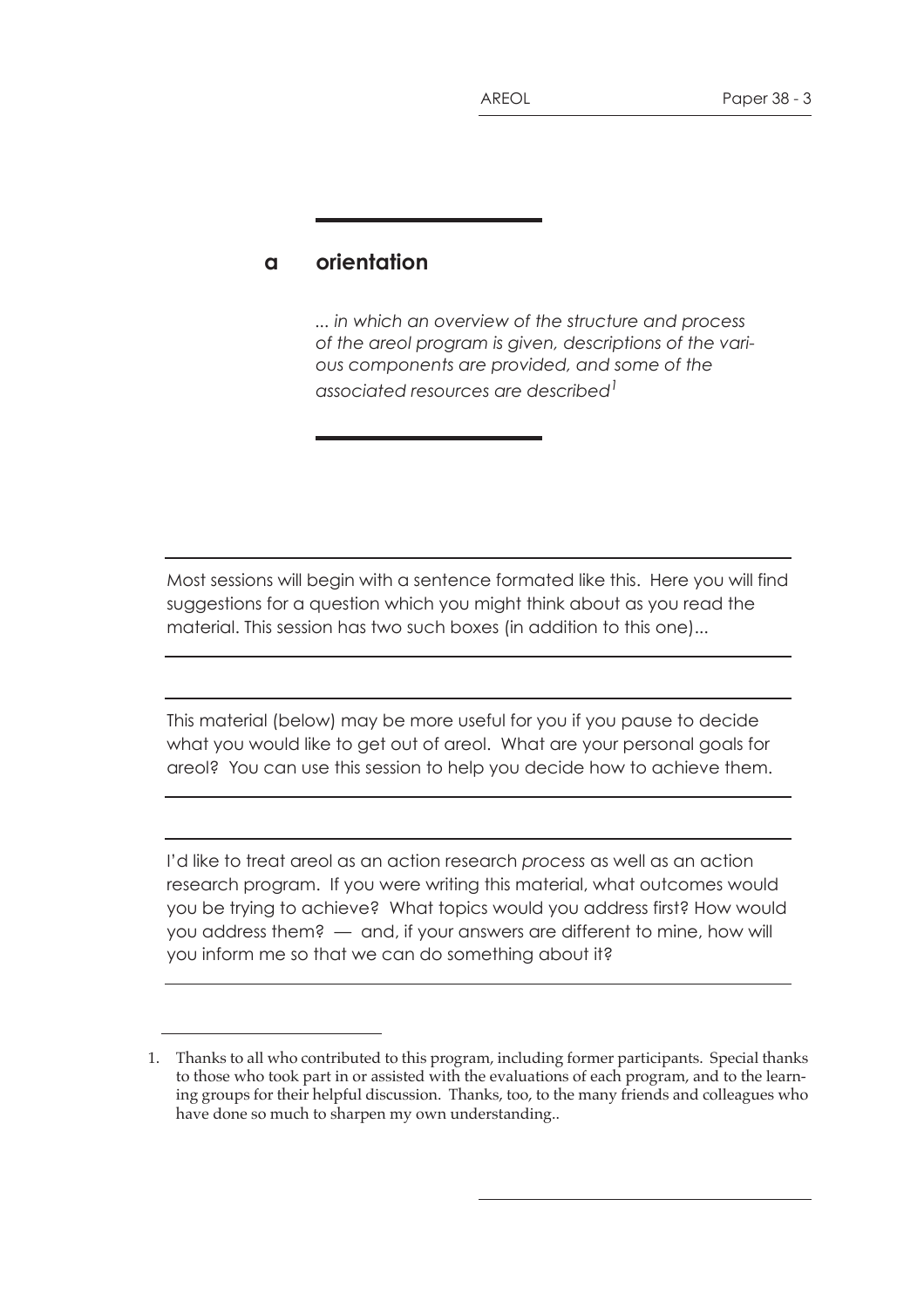This is the first of three orientation files for areol. It contains:

- a welcome
- some background information
- brief descriptions of program, archives, discussion list, learning groups, and the evaluation team
- suggestions for making the best use of the archives, learning groups, and discussion list

So, welcome to areol: action research and evaluation on-line. 2

Areol has been run on line regularly twice a year since February 1995. It is revised annually. It has benefited greatly from the comments and suggestions offered by participants in those programs. I thank them for that.

The changes in recent programs have been relatively trivial. There has been some very minor restructuring, and some polishing. In recent areol programs I've given a little more attention to action research as an *emergent* methodology, one whose processes evolve over the course of a study.

Many of the suggestions for improvement were to reduce the amount of material. Many were to add to the material already included. I don't know what to do about this; so for the most part the overall shape of the program has not changed.

## **Your host**

My name is Bob Dick. I'm your host for the 14 sessions of the program.

<sup>2.</sup> Yes, by academic standards these are short lines, short sentences, and short paragraphs. My intention is to make the material more readable on screen. White space is cheap and improves readability. The email version benefits particularly from the use of lots of white space. Paper versions, too, aren't diminished by being readable.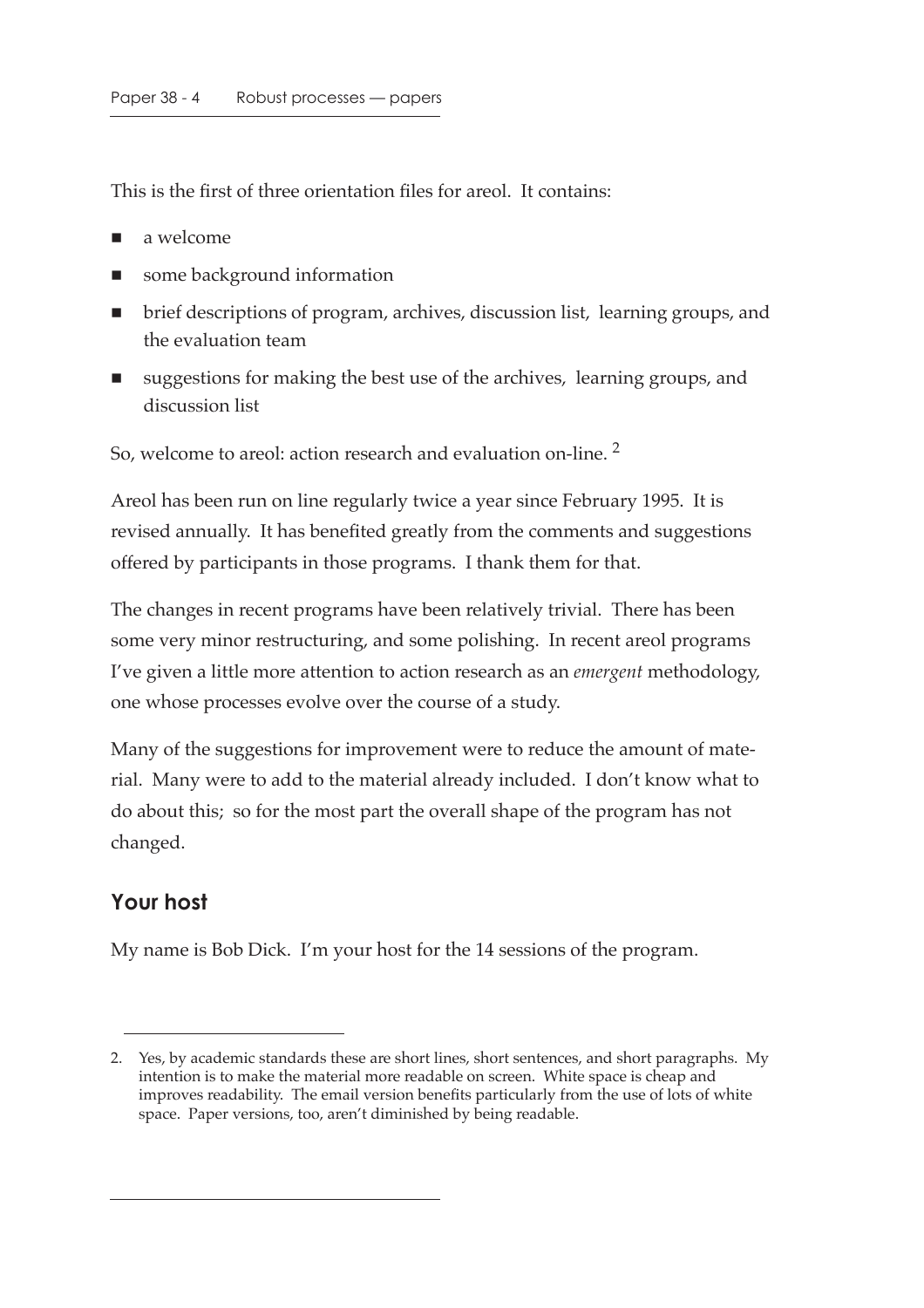Soon, an overview of the program design. First, though, I expect that some of you would like to know what I think action research is.

There are many varieties. For present purposes, I'll assume that action research is a methodology for simultaneous change and research. To be able to be used in fluid applied settings, with change as a desired outcome, it must therefore be flexible.

It is cyclic (some would prefer to say, a spiral). That is partly how it achieves its flexibility. It has critical reflection as part of each cycle. It is usually (some would say always) participative. It is usually qualitative, partly or wholly.

In the early sessions you'll be introduced to one particular version of action research. There are many. You'll be able to access the others if you wish through additional reading.

I'll say more in the first content session after we've taken care of some of the preliminaries.

Some of you, too, would probably like to know something about me. After all, we're going to spend some time together. A brief biography follows.

In the distant past I have been an electrical apprentice. At different times I've worked in electrical design and personnel management. I've been an industrial psychologist.

For the past quarter of a century I've been an academic. Most of that time I've used experiential methods to help people learn social consultancy. Most of this was done within traditional psychology departments at traditional universities.

I think my colleagues would describe me non-traditional, and often therefore somewhat marginal.

At the same time, I've run a small consultancy business in community and organisational change, and a small desktop publishing house.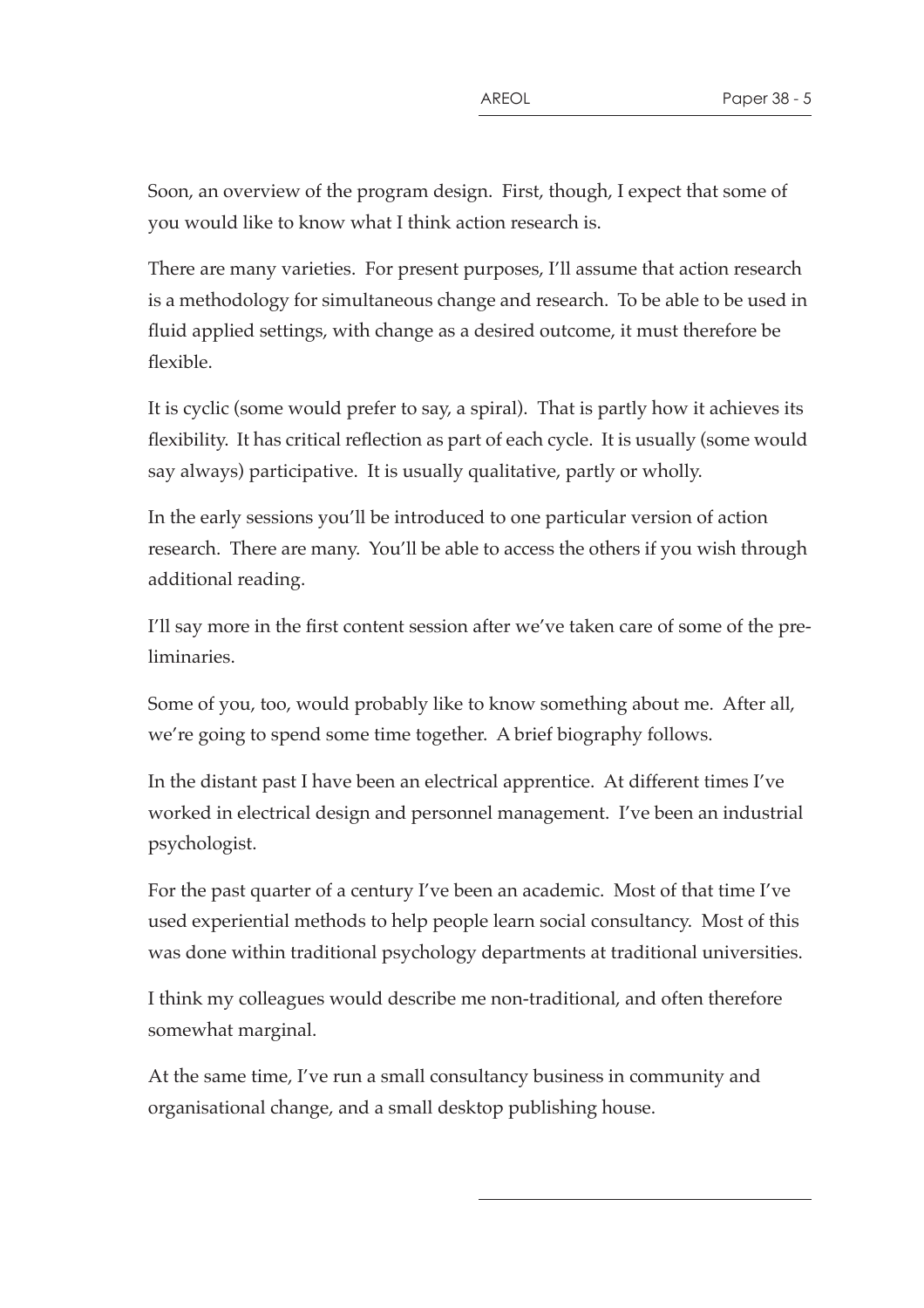Currently I have an appointment at one university and adjunct appointments at two others. At Griffith University in Brisbane I coordinate fourth year electives in social consultancy and evaluation, and I'm involved in an innovative and learner-centred coursework masters program in organisational psychology. (I'm almost through a part-time two year contract.)

At Southern Cross University I manage arlist-l (an electronic action research mailing list) and areol, maintain and help to edit *Action research international* (a refereed on line journal) and supervise or provide guidance on action research and other qualitative theses.

At the University of South Australia I provide advice on action research theses.

I probably should mention that, formally, I'm not well qualified for any of this. My undergraduate and research masters qualifications are in experimental psychology. On balance, I would claim it as an asset that I haven't ever worked at a job I was formally qualified to hold. That helped me to avoid the indoctrination. So far, too, I've resisted encouragement to upgrade my qualifications.

I should also mention that my natural leadership style is laissez-faire — I think it's your responsibility to decide what you want from this program. I'm not going to offer the "truth" about action research. I'm going to describe my version of the mechanics. I'll try to do so in such a way that it illuminates some of the principles and concepts. I leave it to you to decide what you're going to do with it.

A minority of past participants have said that I don't pay enough attention in this program to history or philosophy. It's true I don't give much space to them. I don't personally think they are what most participants are looking for. If you're looking for those aspects then this probably isn't the place. Fortunately there is a growing action research literature.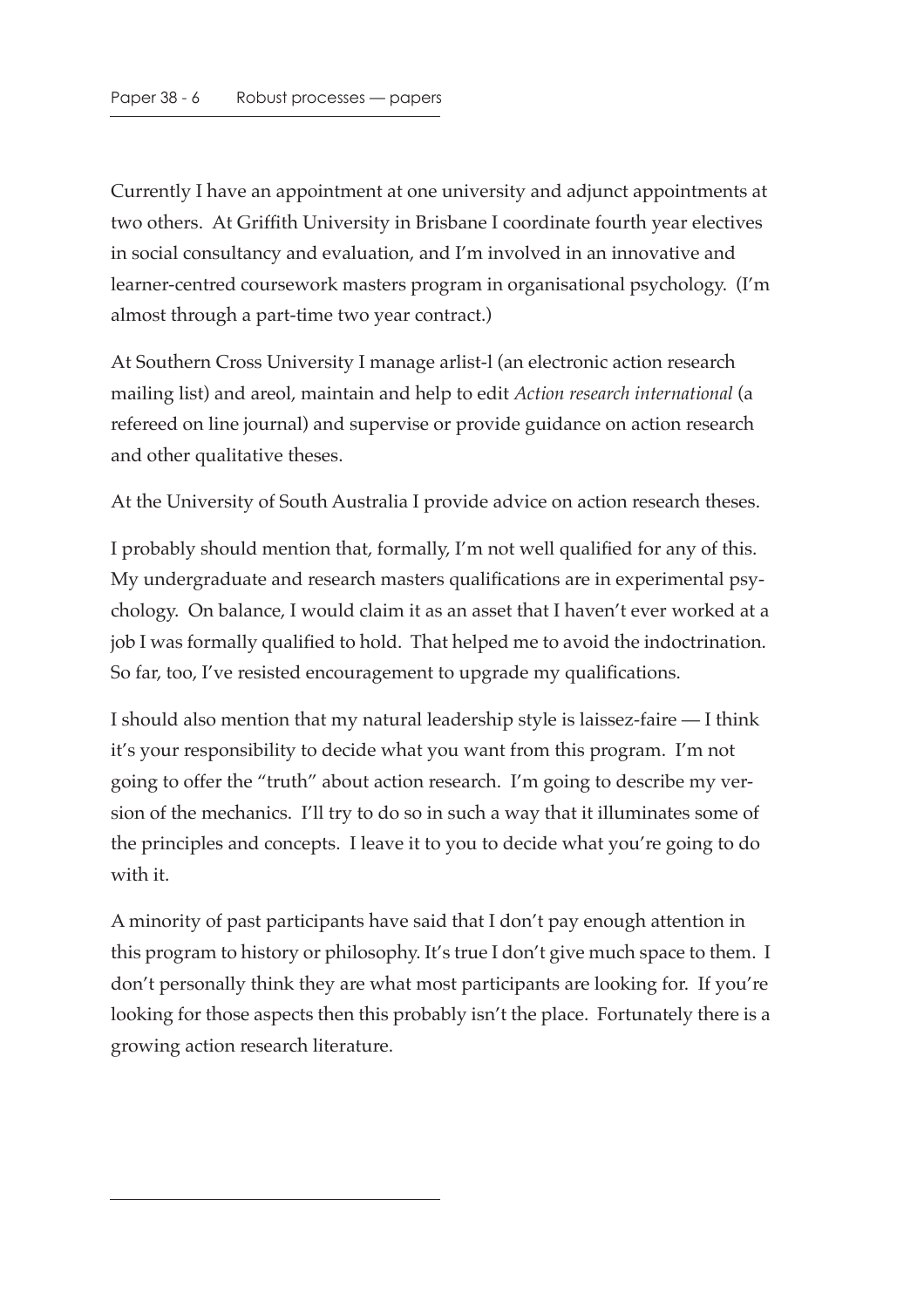(In the on line version I offer to set up a small elist for those who wish to talk philosophy. Other participants tend to become impatient with philosophical discussions on the main discussion list.)

In my spare time I enjoy the company of my partner of 26 years, Camilla, and read science fiction.

Now, the areol program itself ...

# **The design of the program**

The focus of the program is on action research as action *and* research. Some sessions will describe how the action component can be strengthened; others will discuss enhancing the research component. Some will talk about how the two can be integrated.

I've assumed that different people will want to use the program to achieve different goals. To that end I've designed it as a smorgasbord. There are many offerings. You are invited to put together a combination that suits your goals, style, experience, energy, and time.

In many programs, what you get out depends on what you put in. I think that is true of areol.

It doesn't pretend to be encyclopaedic, or for that matter very academic. Mostly I use one particular variety of action research to illustrate some more general principles. My hope is that you'll use it as an example, and work out your own ideas and processes.

I'm still learning how to achieve these outcomes. The present attempt at design goes something like this ...

You can think of areol as a having a tiered structure. The content is addressed in three main ways: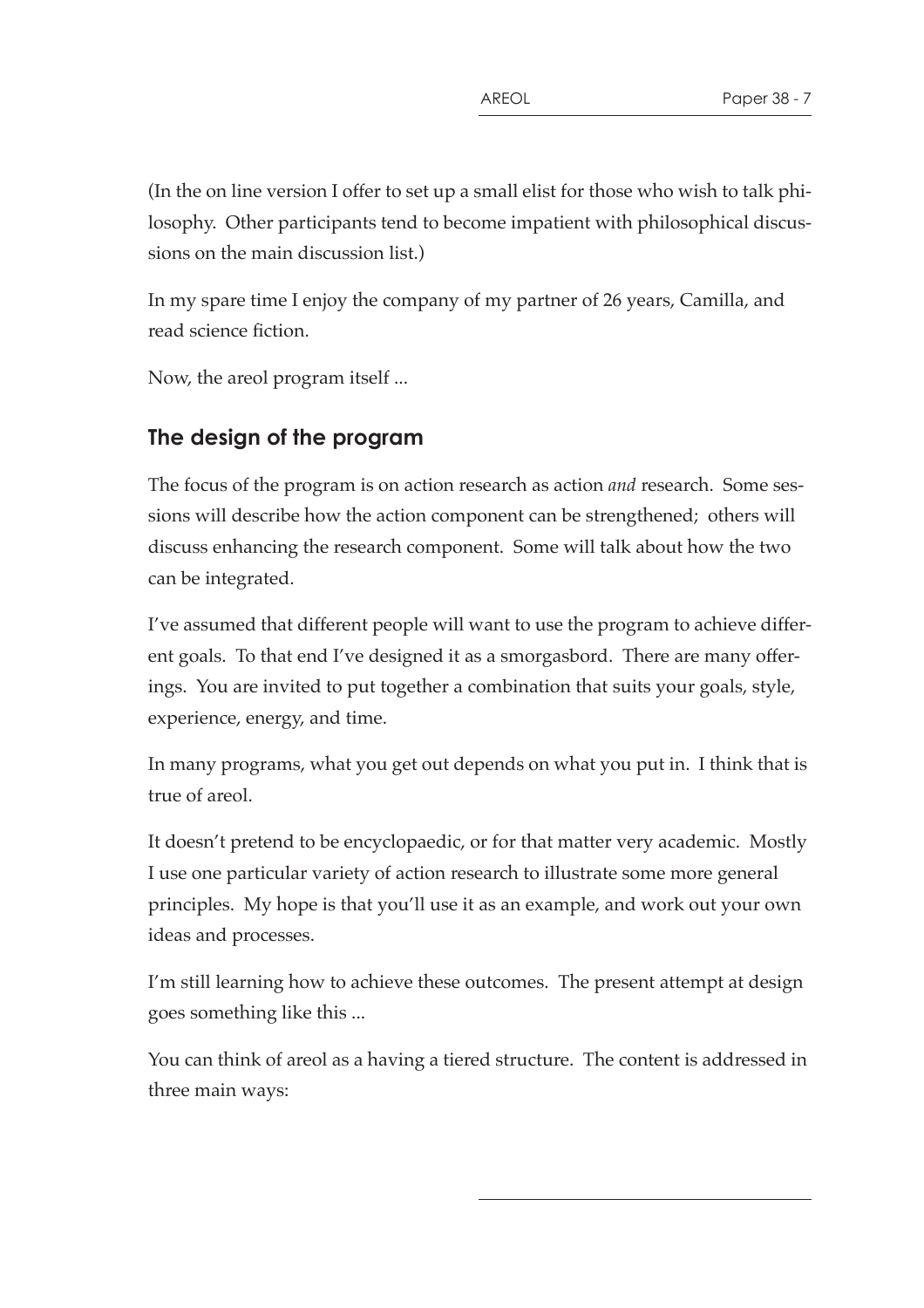- Most basic are the areol sessions. Taken together, they constitute an introductory course in one form of action research and evaluation
- The content of the sessions is supplemented by archived files. They expand on the material in the sessions. There are instructions on accessing them below
- Most sessions also contain suggestions for further reading. You can follow these up too if you wish

There are a number of different levels of activity allowed for in the sessions. Most sessions contain:

- The content. Your activity is to read it, and (I hope) to think about it
- A trigger question, to introduce the theme and suggest a way of thinking about the material you read
- A thought experiment. You can usually do this without leaving your computer
- An individual activity. Sometimes this involves pencil and paper; sometimes it will invite you to go and do something. And, of course, to reflect on it.
- A team activity. This may be done with your learning group, if you have one. Or you may set up some other group for it. I recommend that you do this if possible; of course, it's your choice.

I think you will also find it very useful to have a project in mind. You can then use it as a sort of "test case" to try out the ideas presented in areol.

More on each of these later.

There is a web version of areol in two locations on the web. It's much the same as the email course and this document. The URL of an index to the web sessions is at

http://www.scu.edu.au/schools/gcm/ar/areol/areolind.html http://www.uq.net.au/action\_research/areol/areolind.html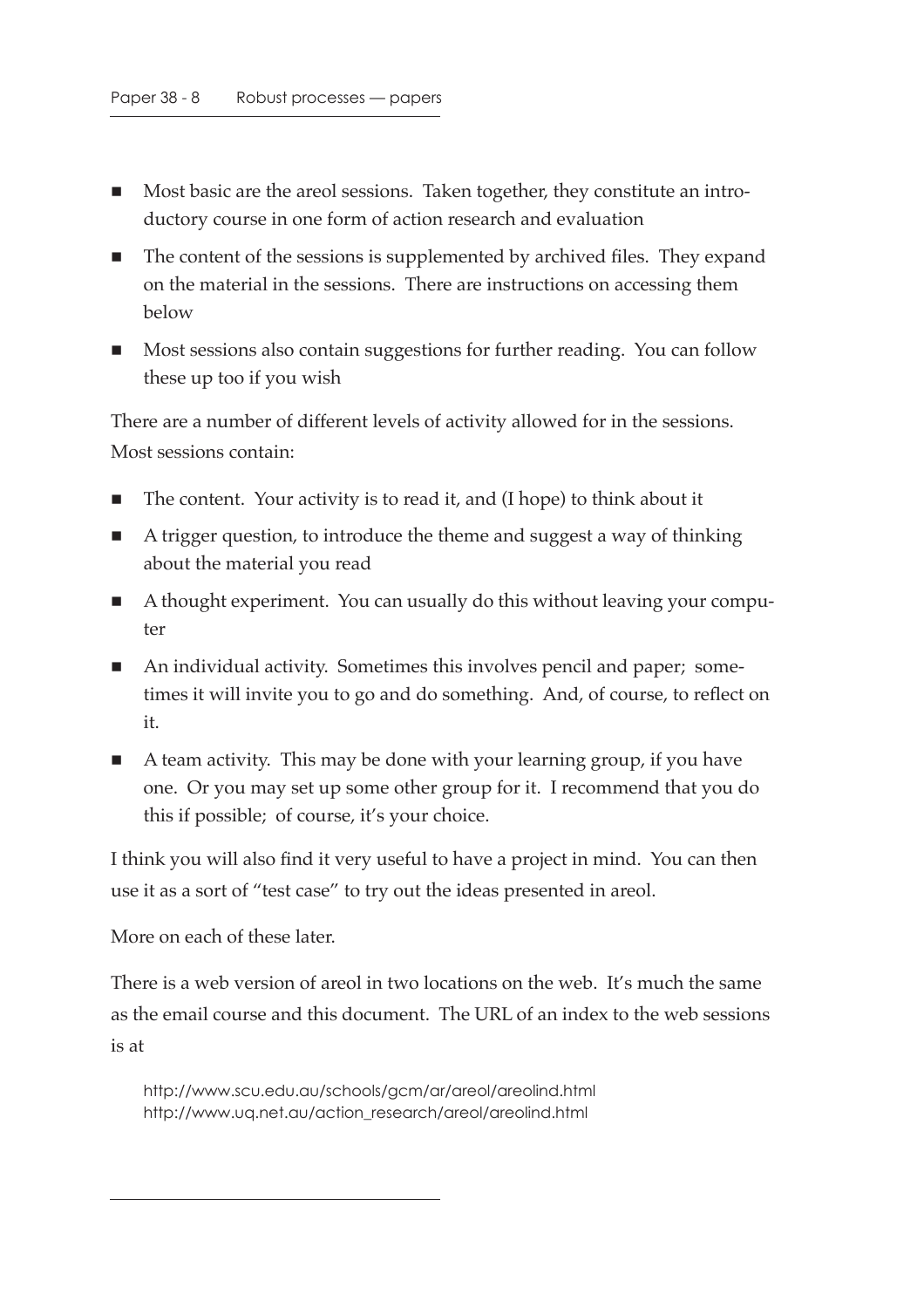(A "URL" is just an electronic address.)

# **Getting involved**

There are different ways of getting involved in areol:

- You can read the material (sessions, archived files, and references to choose from)
- You can in addition take part in the discussion on the discussion list. (I regard this as an important part of the program. I also realise that keeping up with the reading will be as much involvement as some of you will be able to manage. I'll try to encourage discussion; but the level of your involvement is your choice)
- Some of you have joined learning groups. These have the aim of helping you to apply the material to your own interests and projects
- I try to practise action research in my own work as educator, facilitator or consultant. This includes areol. There will be an evaluation at the end of the current program, and perhaps midstream too. The results of this can be discussed on the list. (If areol subscribers wish to do other research on the list and its discussions, that too may be possible. Almost all participants have indicated a willingness to have their contributions analysed if such research is done.)
- A small number of you also have the opportunity to do areol for credit at Griffith University or Southern Cross University. For you there is an additional assessment module. (I'm sorry, this isn't available to most of you. But if you'd like to see the assessment material, let me know and I'll send it. If your own university allows credit for some subjects done elsewhere, I'm happy to cooperate in helping you to use areol for that purpose. In the past a number of people have done this.)
- A for-credit course in action research (which includes some use of the areol materials) is also available through Ian Hughes at the University of Sydney. You'll find details at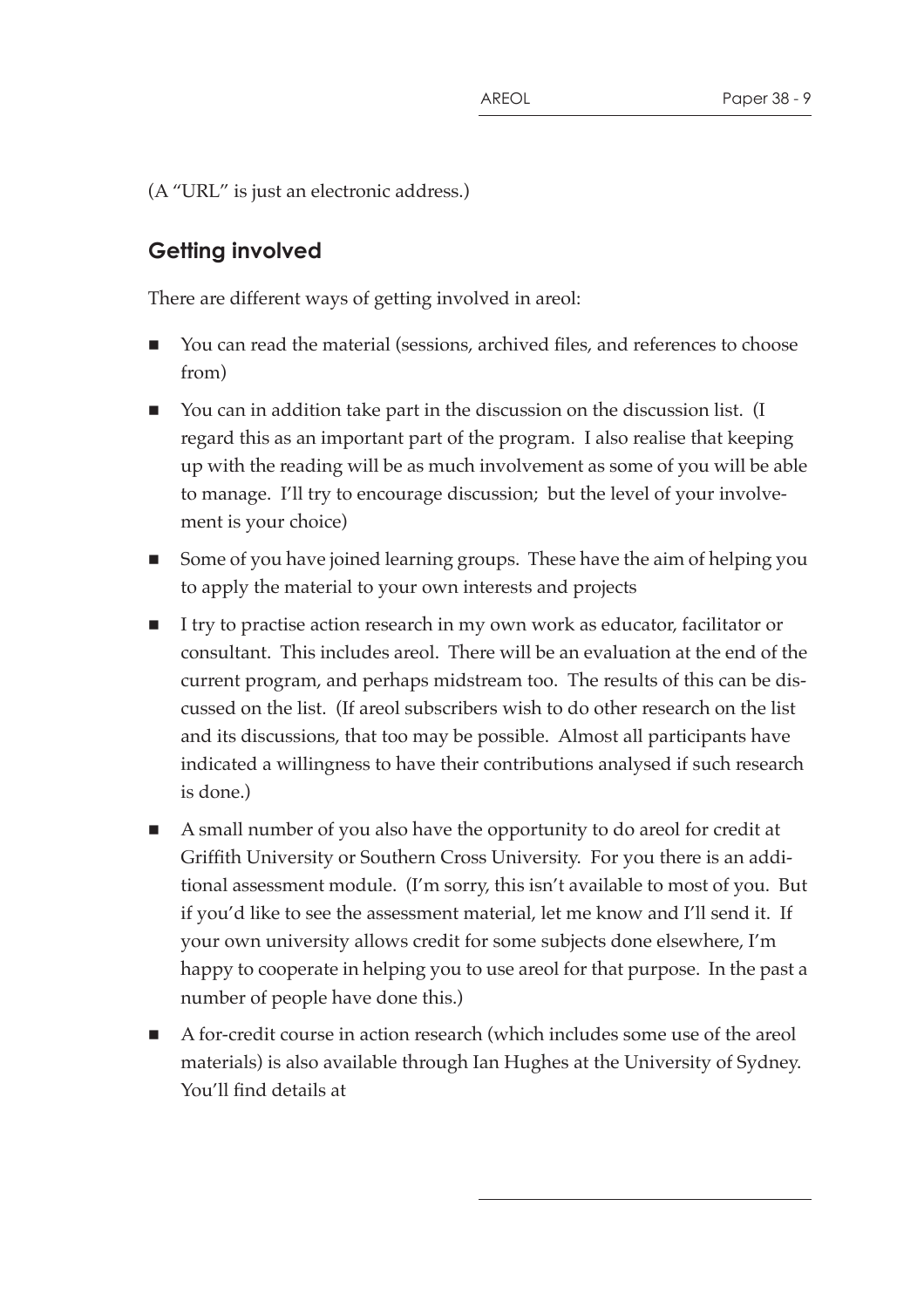```
http://www.beh.cchs.usyd.edu.au/arow/ 
(the final "/" may be necessary)
```
Beyond all this, there is no limit to what you might do yourself. Some people have set up face-to-face learning groups amongst their colleagues. Some have passed on the areol material to others at the same site, in some instances having discussions with them about the material. I imagine you have some ideas of your own.

Now, the components in more detail ...

## **Discussion list**

Areol began as an email-only program so that it could be as widely available as possible. At its heart were (and are) two email mailing lists. One carries the text similar to what you are reading now. You can read it but not write to it. The other functions as a discussion list.  $3$ 

I expect the discussion list to consider both the content of the sessions on the reading list, and the way this electronic course operates. You can think of it as an electronic tutorial. At the same time, it serves as a monitoring device. I hope you offer suggestions for improving areol.

The discussion list  $4$  gives you a chance to question anything ambiguous or unclear in the areol sessions. It allows you to provide examples and references

http://www.scu.edu.au/schools/gcm/ar/areol/areolind.html http://www.uq.net.au/action\_research/areol/areolind.html Even if you decide to access the web version, you may find it useful to subscribe to the email lists. There will be associated material which the web version lacks, and the email version offers you more interaction.

4. To join it, send me an email to bd@uq.net.au or bdick@scu.edu.au asking for details..

<sup>3.</sup> I chose email as the primary vehicle for this program for two reasons. First, it provides the widest access: some people have email and low speed modems, and nothing more sophisticated than that, so cannot access the web. However, as I mentioned above, there are web versions at the following net addresses (i.e. URL)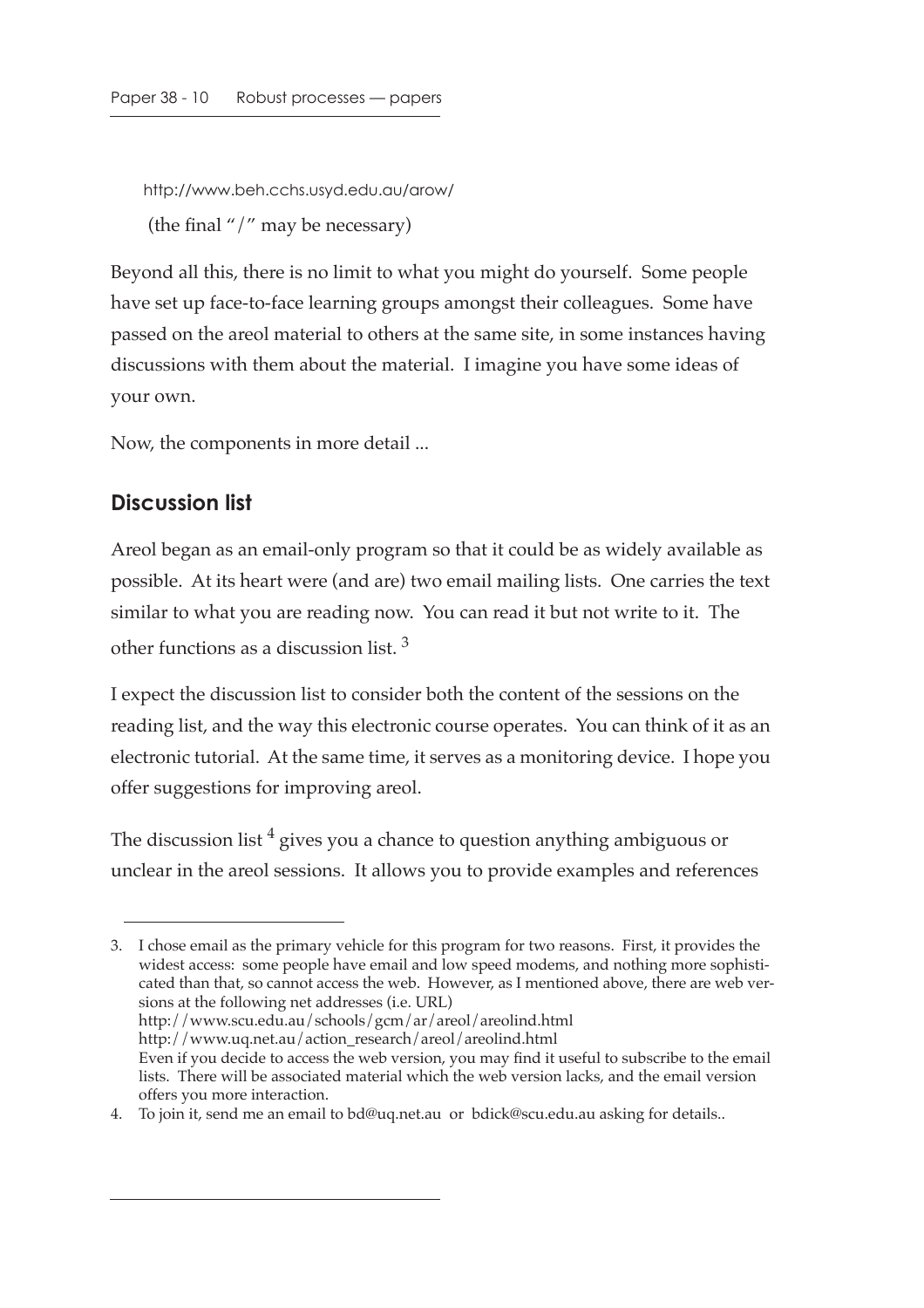additional to those in the sessions. You can use it to express views contrary to those I hold. (I hope you do so.)

I will often post a trigger question on the discussion list when an areol session is mailed. This is just to help maintain the discussion. Some of the participants in previous programs have been disappointed that the discussion list was less active than they would have preferred.

I'm still not satisfied with the level of discussion. I welcome your help in making it more useful for you and the other participants.

I hope that you won't confine your discussion list contributions to the topic of the trigger question. We have diverse and substantial experience and talent here. It would be a pity not to make use of them.

# **Learning groups**

I'll keep this short. There are more detailed descriptions in the next session, which you can delete easily if you wish. I'm mentioning the learning groups here so that those of you not on one of them will understand the otherwise esoteric mentions on the discussion list.

The discussion list (above) is for questions about the material. As I said, it's to help you clarify the material, challenge it, or add to it. The learning groups on the other hand are to allow more specialised dialogue between people with similar interests.

Above all, the learning groups serve as special interest groups. They give their members a forum where they can help each other to apply the material to their own work and projects.

(You may hear them referred to as "learning sets" from time to time. This is because they operate in a way consistent with action learning. "Set" is the terminology often applied to a learning group in action learning projects. You may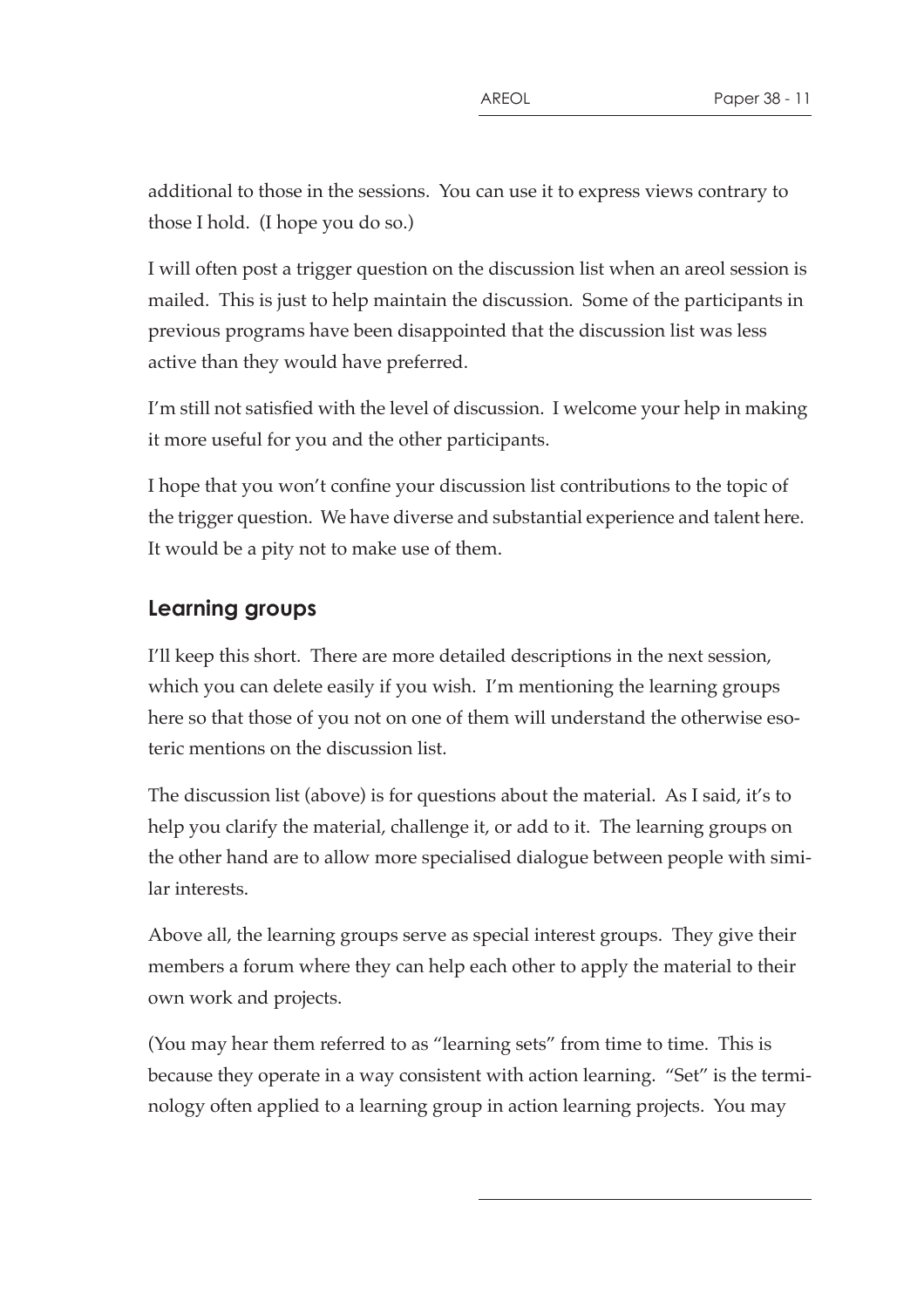also hear them called "pods". This is the label used for some of the learning groups of people enrolled in action research theses at Southern Cross University.)

# **Choosing a project**

There is a simple and effective way of checking the usefulness of this course and your understanding of the material. Have a project. When you read of any process or principle, ask yourself how you can make use of it in your project.

You may often be able to try out processes in practice. When this is not feasible, you can at least imagine yourself using them. Any step you cannot imagine in detail, you probably don't yet understand. This may well be because I haven't explained it clearly or because I've left something out.

Your questions and comments can be taken to the discussion list or sent to me by emai: bd@uq.net.au or bdick@scu.edu.au.

If there is some project which is a high priority for you at the moment, it may be the best areol project. For example, if you are using action research for a thesis, that may be a good choice. (One of the early sessions will touch on the use of action research as thesis research, and refer you to archived resources.)

Lacking such a project, you may choose something you could undertake (or imagine) as part of your work or in your family and social life. Here are some of the features which you may want to take into account:

- it is going to be easier to manage if you can maintain some control over it
- your own practice, for example as a professional or technical worker, may provide a very good vehicle for applying the processes and ideas presented here
- **a** a small and simple project can be more effective for the purposes of this workshop series than a large or complex one; if it is large or complex, there may be some piece of it you can concentrate on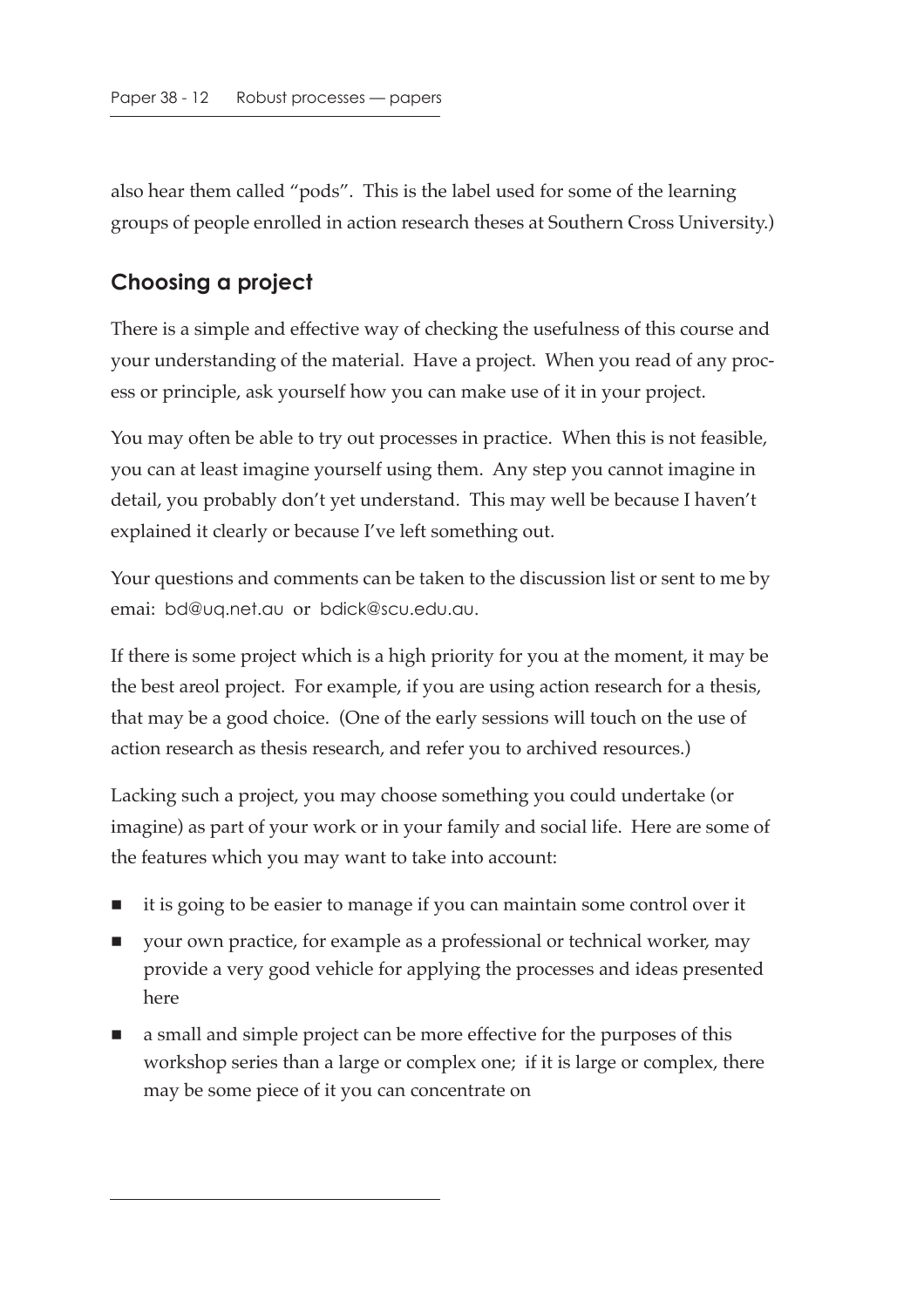■ it is most likely to suit the use of action research if it involves some change you and/or others wish to introduce.

The archive and other resources

There are a number of archives. They contain materials to supplement the areol sessions, as well as other materials on action research. One of them contains an archive for arlist-l (another action research mailing list — many of you are already subscribers). 5

For those of you who would like more philosophy, I have two suggestions. First, I've already mentioned the "academic" learning group. Second, the list armnet-l (for "action research methodology network") is for discussion of methodological and philosophical issues. 6

# **List archives**

The reading and discussion lists are archived at

http://www.scu.edu.au/lists/areol-r-l/ and http://www.scu.edu.au/lists/areol-d-l/

# **Archived resources**

Introductory files you might find relevant are arfaq.html, a frequently-askedquestions (faq) file and guide.html, a preliminary guide to action research. Both of these are in the archive.

There is also a file actlearn.html which gives a brief description of some of the similarities and differences between action learning and action research. And

<sup>5.</sup> To subscribe to arlist-l you send the plain text email message "subscribe ARLIST-L Your Name" (without the quotes, and substituting your name in the appropriate place) to listproc@scu.edu.au

<sup>6.</sup> To subscribe to armnet-l send the plain text email message "subscribe ARMNET-L Your Name" (without the quotes, and substituting your name for "Your Name") to listproc@scu.edu.au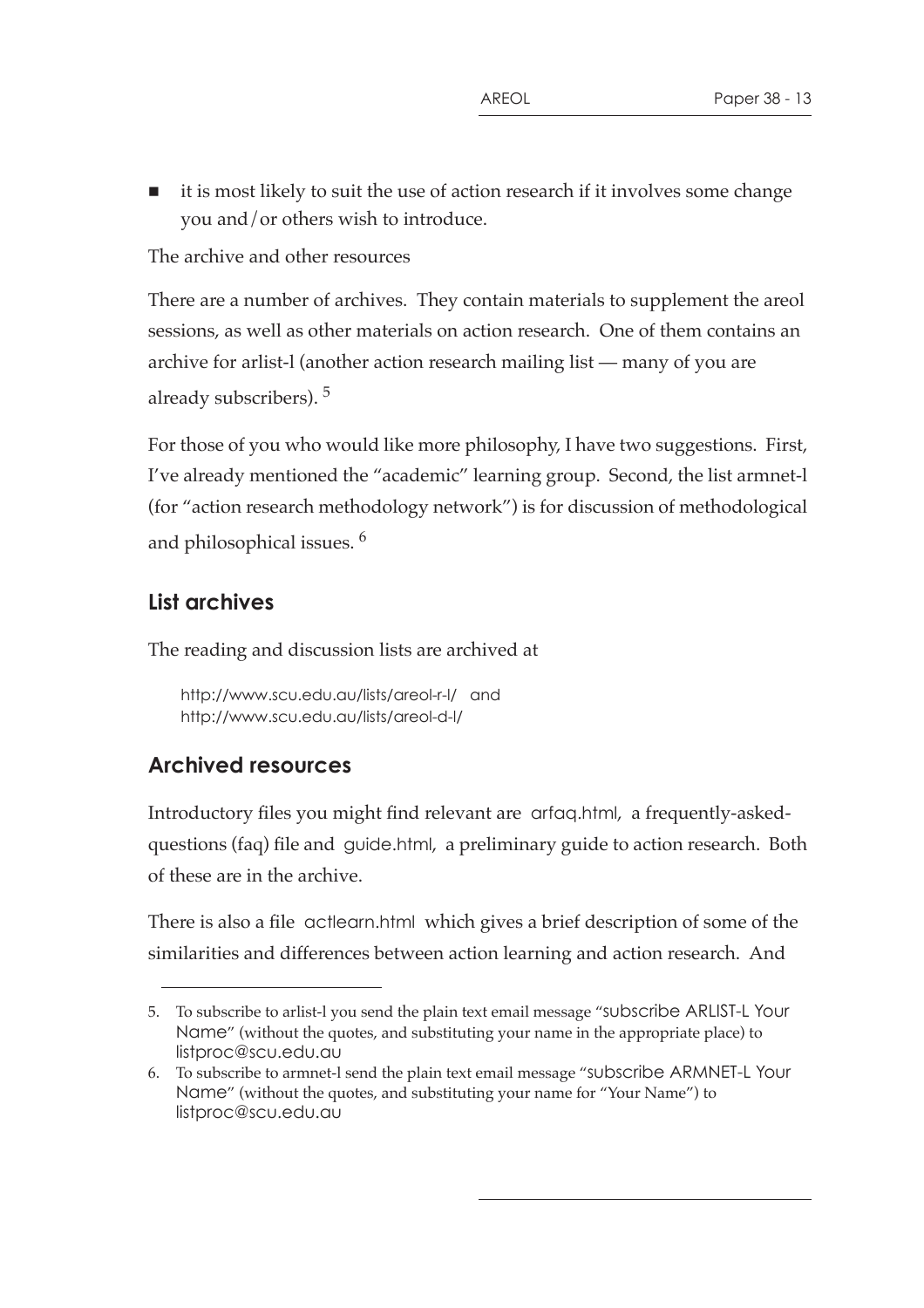Shankar Sankaran has prepared a bibliography on action learning. Named al\_biblio.html (note: "al", not "ar"), it also is on the archive. A further introductory file aandr.html outlines some of the ways action research achieves both action and research and integrates them.

These are available on the web:

http://www.scu.edu.au/schools/gcm/ar/arp/arfaq.html or http://www.uq.net.au/action\_research/arp/arfaq.html

http://www.scu.edu.au/schools/gcm/ar/arp/guide.html or http://www.uq.net.au/action\_research/arp/guide.html

http://www.scu.edu.au/schools/gcm/ar/arp/al-biblio.html or http://www.uq.net.au/action\_research/arp/al-biblio.html

http://www.scu.edu.au/schools/gcm/ar/arp/aandr.html or http://www.uq.net.au/action\_research/arp/aandr.html

## **Other reading**

For introductory reading on action research and related approaches you might try any of the following:

- Greenwood, Davydd, and Levin, Morten (1998) *Introduction to action research: social research for social change*. Thousand Oaks, Ca.: Sage.
- Kemmis, Stephen, and McTaggart, Robin, eds. (1988) *The action research planner*, third edition. Victoria: Deakin University.
- Reason, Peter, ed. (1988) *Human inquiry in action: developments in new paradigm research*. Newbury Park: Sage.
- Stringer, Ernie (1996) *Action research: a handbook for practitioners*. Thousand Oaks: Sage.

And of course there are many others.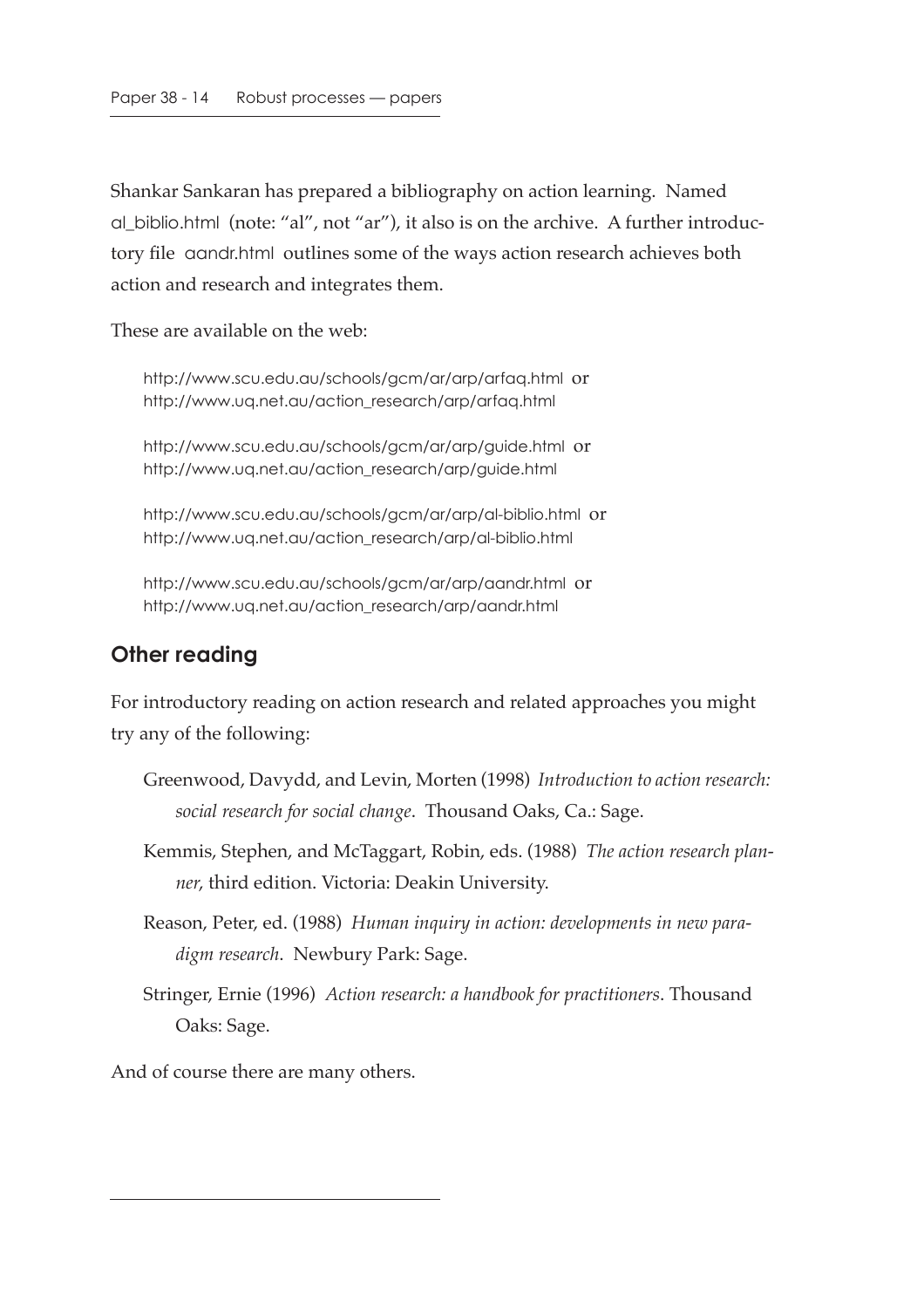If you are more experienced, or you wish to gain an impression of the breadth of current action research, Peter Reason and Hilary Bradbury have edited a recent handbook of action research:

Reason, Peter, and Bradbury, Hilary, eds. (2001) *Handbook of action research: participative inquiry and practice*. London: Sage.

For some recent papers on action learning, many of them practical, see:

Pedler, Mike, ed. (1991) *Action learning in practice*, second edition. Aldershot, Hants · Gower.

Krystyna Weinstein has written a very practical and readable account of action learning, based on her experience with a variety of action learning groups (usually called "learning sets"):

Weinstein, K. (1995) *Action learning: a practical guide for managers*, second edition. London: Gower.

(The first edition had a different subtitle and a different publisher.)

I maintain a file in the archive on recent books on action research and related topics. It includes citations (sometimes with brief notes) on most action research books which have been published since 1994. You'll find it at

http://www.scu.edu.au/schools/gcm/ar/arp/books.html or http://www.uq.net.au/action\_research/arp/books.html

In summary ...

In this orientation you've been introduced to a number of ways in which you can become more involved through

 $\overline{\phantom{a}}$ 

the accompanying discussion group, to raise questions and comments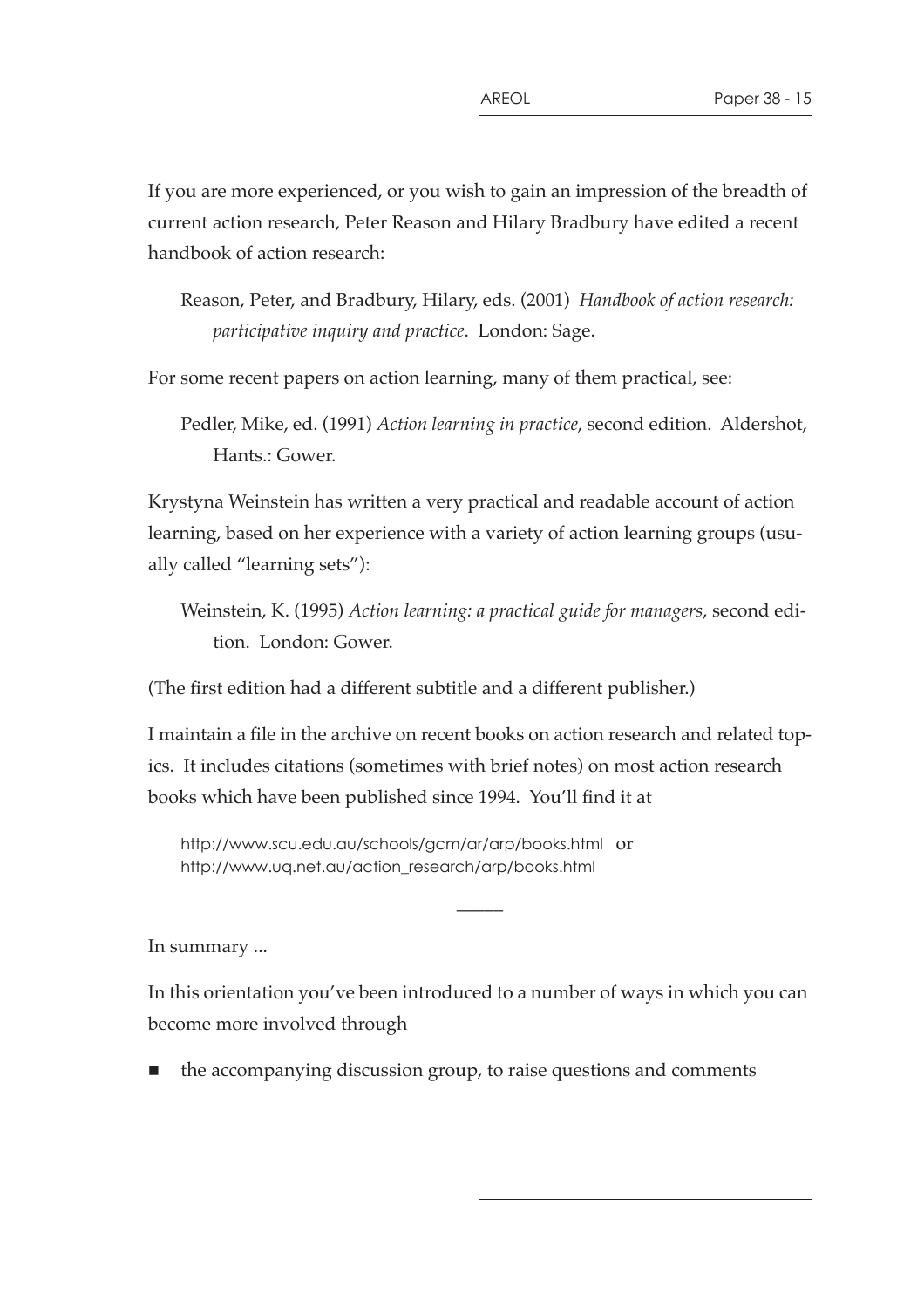- a learning group, to discuss with a small group of people your use of the material
- $\blacksquare$  the use of a project as a vehicle for learning
- $\blacksquare$  the list archives, to retrieve list material
- $\blacksquare$  the action research archives, or further resources

If you have any difficulties in implementing or accessing any of this, don't hesitate to let me know.

The next part of the orientation offers some suggestions for starting and maintaining effective and satisfying learning groups.

Let's practice action research on areol. What ideas do you have for improving this orientation? What didn't you understand? What examples and resources can you provide from your own experience? What else? If you are enrolled in the email version send your comments to the discussion list areol-d-l@scu.edu.au or to me at bd@uq.net.au or bdick@scu.edu.au.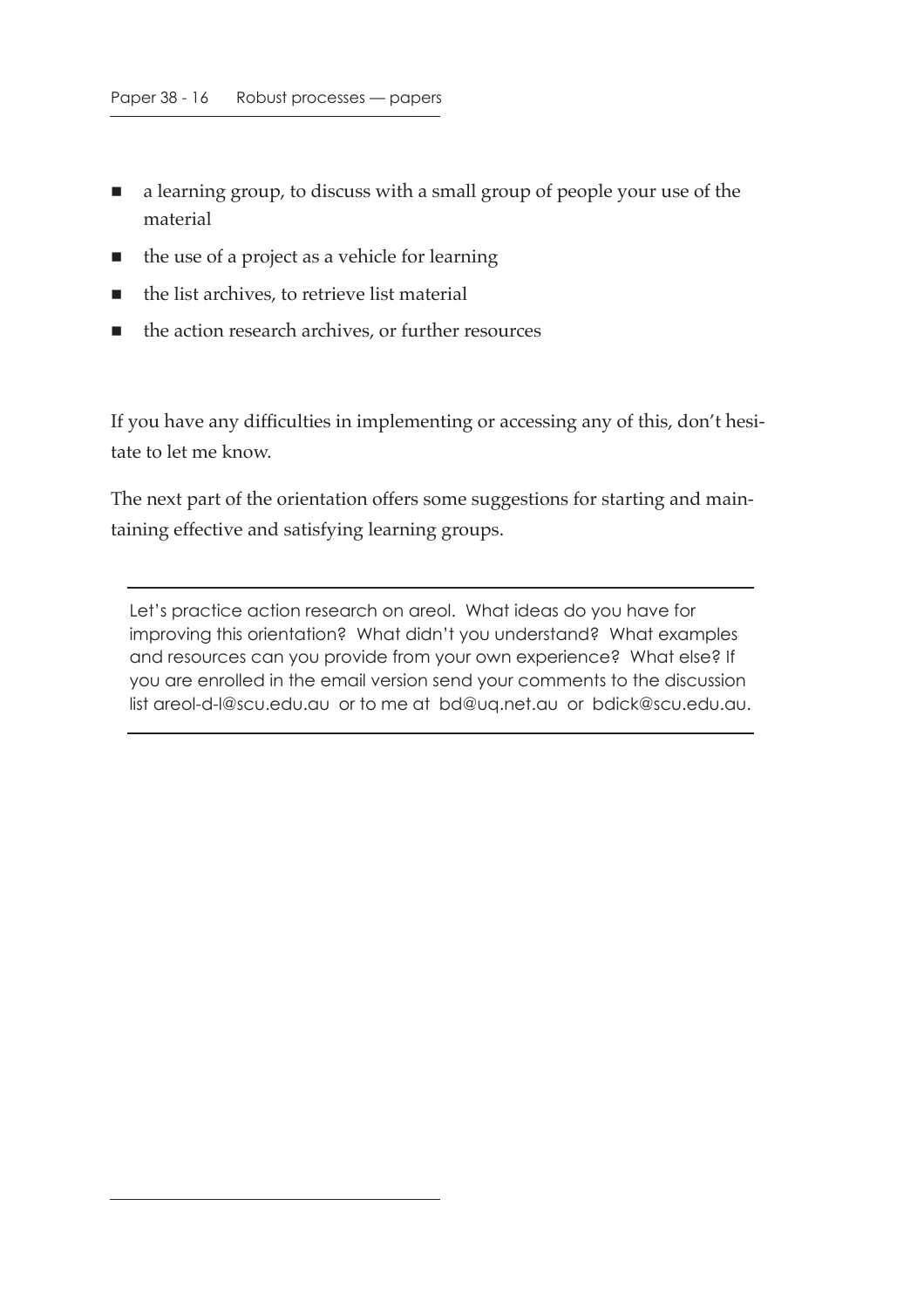# **b learning groups**

*... in which some suggestions are offered for helping your learning groups to start well and to function in useful and satisfying ways*

This is part of the orientation to areol. However, it also has relevance to the practice of action research. It can provide you with direct experience, at least electronically, of the factors which help and hinder interaction including interaction within an action research program. If action research is action *and* research, then action researchers find it useful to be skilled in communication, facilitation, and helping others learn. How much of the material below can you use in your action research project?

In this second orientation session:

- an overview of learning groups
- the different functions of the learning groups and the discussion list
- facilitating learning groups: community building, goal setting, deciding the process
- setting up other learning groups.

This session is most useful for those people who have asked to join a learning group, especially if they have offered to help facilitate it. It also provides some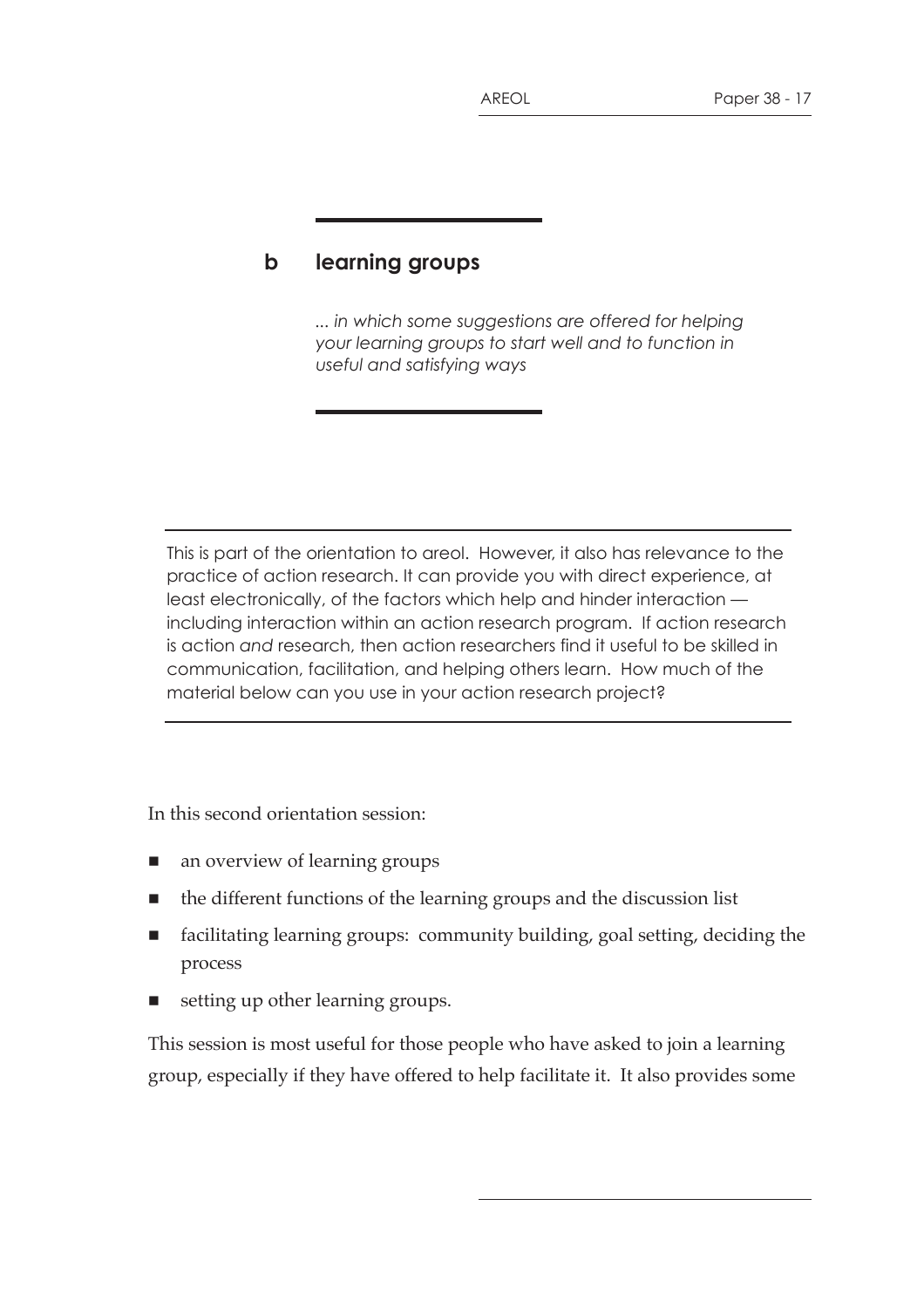information for those who may wish to start their own learning group, perhaps face to face.

Other areol subscribers may or may not find it relevant. I would guess, though, that at least some of the concepts of group facilitation have wider application.

## **Established groups**

(This is for those enrolled in the on line program.)

When you subscribe to areol you are asked if you wished to join one of the preestablished groups: novice; practitioner; academic; thesis (candidate or supervisor).

A mailing list is provided at Southern Cross University for each of these groups. If you've subscribed to one of them, you'll receive separate notification about the details.

There may be opportunities to set up other mailing lists at Southern Cross University too.

## **Learning groups: an overview**

The suggested approach for the learning groups is a form of action learning. It is an experiential learning methodology which fits well with action research.

In its traditional form, action learning brings together people from different situations to help each other learn. Nowadays the learning group increasingly consists instead of a project team of some sort. The first of these will suit many of you. The different situations might consist of the action research projects you have chosen, or your normal work practice. If you have set up a face to face team, you may choose the second option of having a joint project.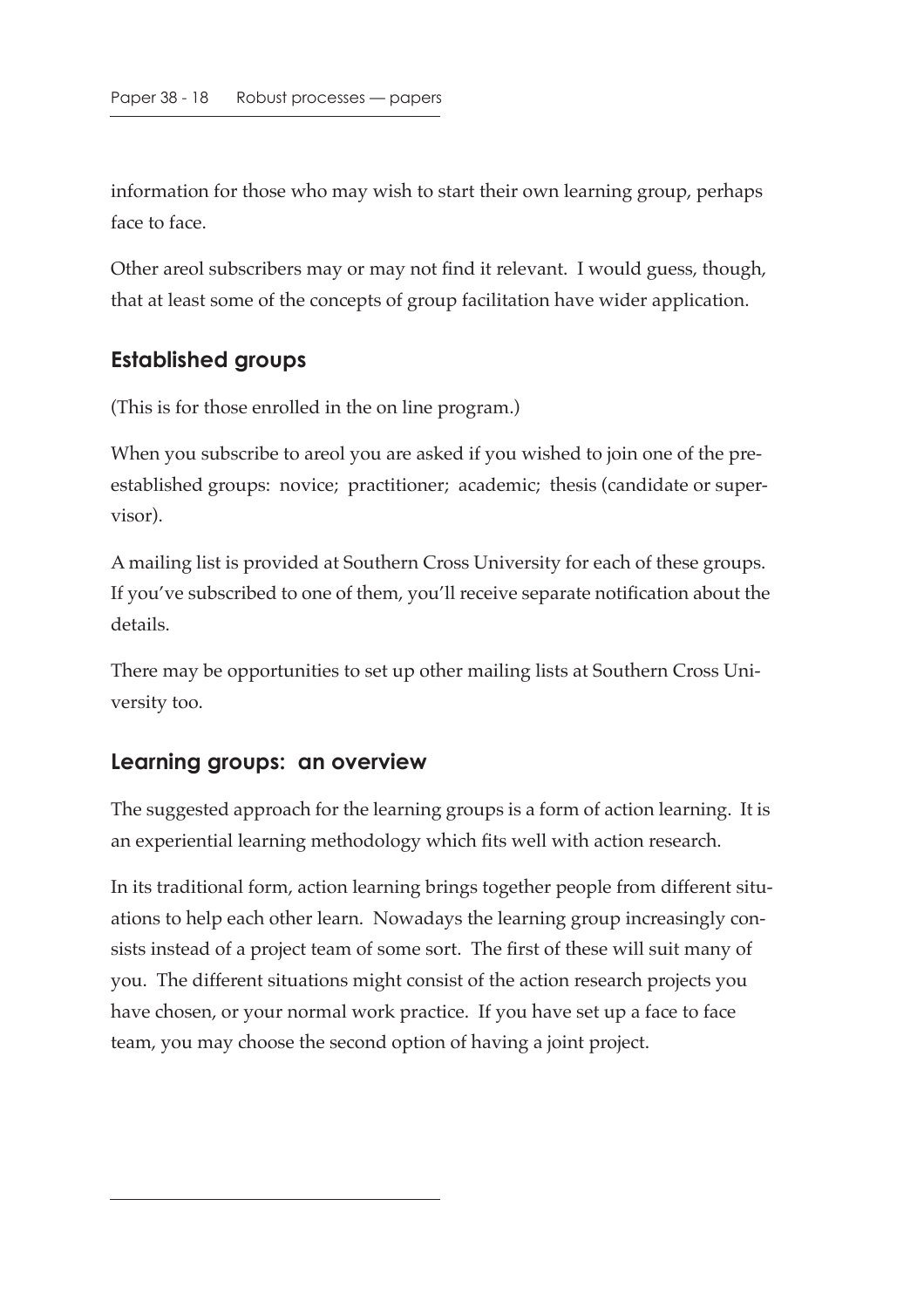A face-to-face learning group, often called a "learning set", typically consists of about five people. (With members skilled in facilitation, I've had good results from even smaller groups.) There may or may not be a group facilitator.

Email groups may be different. My recent experience suggests that the best size for them may be a somewhat larger, and perhaps even substantially larger.

# **Email or face to face?**

Action learning groups almost always rely on face-to-face meetings. This remains a choice for you, too, if you are geographically close to some other areol subscribers. It may be the best option for those of you who can assemble such a group from amongst your colleagues or friends.

I've said a little more about forming your own group, below.

In some respects electronic communication is a poor substitute for meeting faceto-face. In particular, it does not offer the same level of interaction.

However, there are also some important advantages. It overcomes limitations of space and time. You can exchange information even when it is almost impossible to schedule a meeting which suits everyone. You can prepare your material, and read the material from others, at a time that suits you. You can easily accumulate a full written record.

You can always complement an email learning group with an occasional telephone conference if you are not too scattered geographically. Faxes can be used for material not easily reduced to text. And if there are any opportunities for face to face interaction, they can be seized.

# **Learning group and discussion group**

I see the learning group and the discussion group serving different purposes: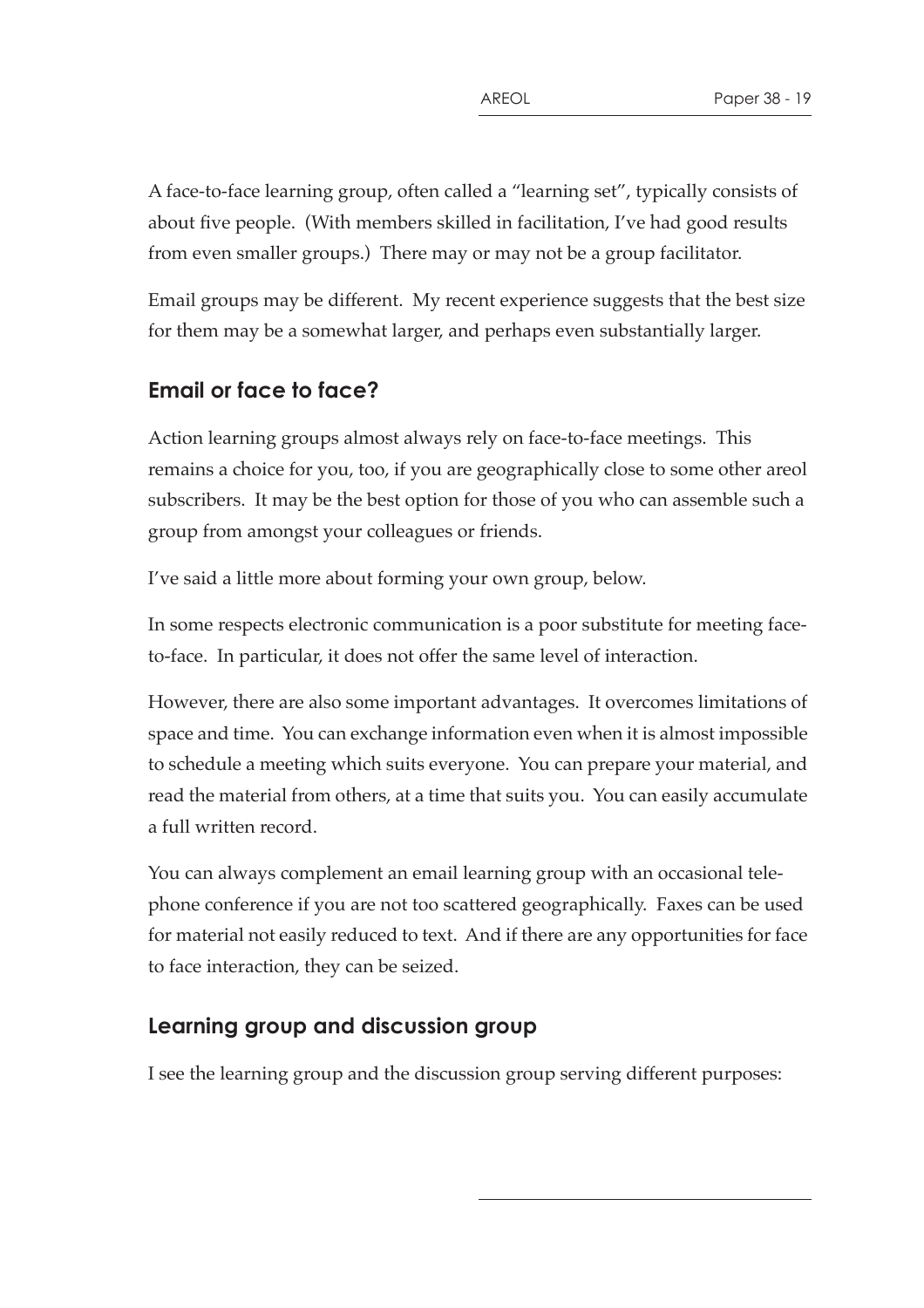The *discussion group* provides a forum where people can react directly to the material in the areol sessions. In particular, it gives an opportunity for you to raise questions about any ambiguities in the material, to offer different perspectives and materials, to point out errors, and so on.

I expect most of the material there to relate most directly to the current areol session. It will probably also be of fairly *general* significance.

The learning group allows a smaller and more focussed group of people to help each other. In particular, I assume that your main task there is to help each other learn from the material, and from your experience. In many instances, it will be to make visible the learning which has already occurred.

It may relate most directly to your projects. It may also help you apply the material in the sessions to the projects. I expect you'll have a chance to compare projects and experiences. So you'll be able to examine the practical aspects of action research as they relate to your area of interest. There will probably be interests that you share, and which may not interest the larger discussion group.

I hope there will also be some traffic between the learning groups and the discussion group. To this end, I'd encourage you to report to the discussion group any information from the learning group which is likely to be of relevance to most areol subscribers.

## **Learning groups in more detail**

As I've said, the primary function of the group is to be a small learning community where you help and support each other in your learning. I think you will find that relating theory and practice to each other is an important part of this.

For example, you can help each other to ...

 draw conceptual insights from your experience, whether areol activities or other experience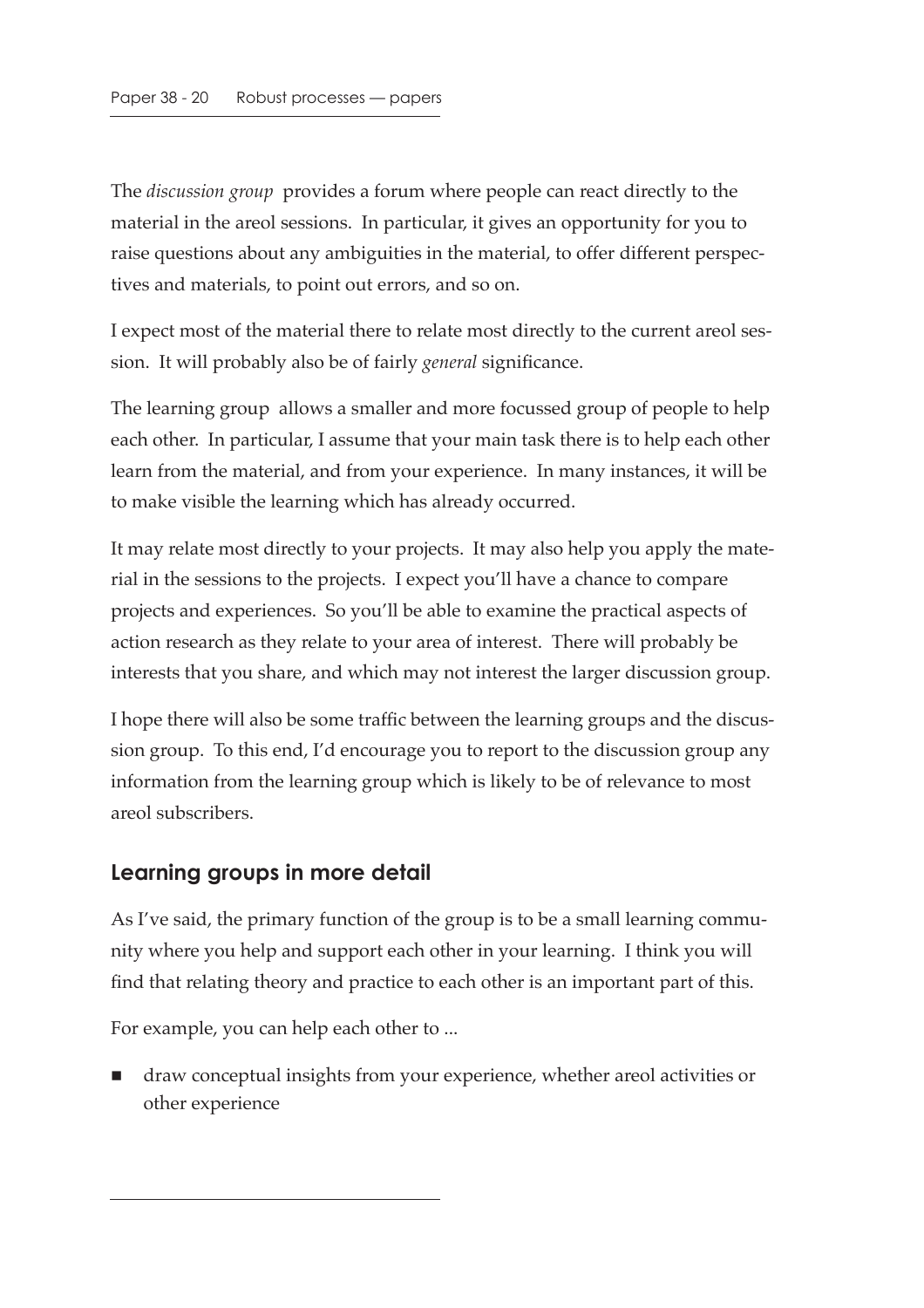■ understand better how to apply the areol material in practice.

Your learning group can serve a number of other valuable purposes, including:

- providing support and friendship
- helping each other decide how to proceed with your work or your project
- exchanging material relevant to the more specific interests of the learning group
- learning vicariously from one another's experience.

I suggest that, in your group and on the discussion list, you also share the experiences from your projects or work settings.

# **Facilitation**

In my experience, most face to face groups can work without a regular facilitator. However, I don't think they can function well without *facilitation*. At any moment it is best that someone (preferably several someones) has an eye on the process. It doesn't always have to be the same person.

I suspect that most of you will choose to operate in the following way. So that there is facilitation, I imagine that a number of you will share the task, perhaps in rotation. But in any event I strongly recommend that, whoever is facilitating at any moment, you do what you can to help them.

In fact, to help you develop an effective and satisfying process, I suggest that all of you take responsibility for keeping the group functioning well.

I invite you to take a moment to think ... What are some of the features of groups you've been in which have been productive and satisfying? What has hindered productivity and satisfaction? What will *you* do, personally, to bring about the positives and reduce the negatives?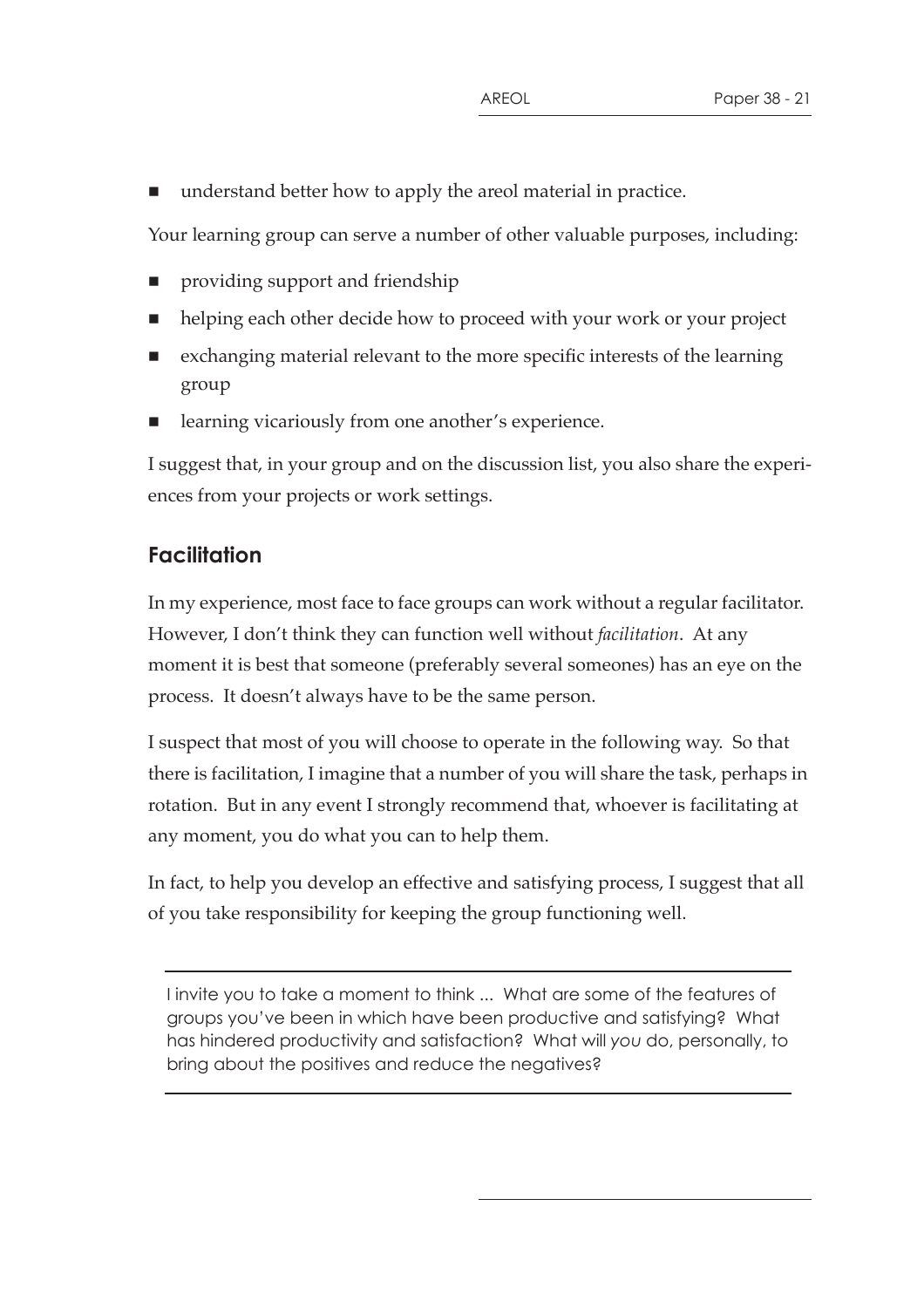I also suspect that the learning group will get off to a quicker start if some one or two of you help it to do so. There are three important early tasks that such a person or persons can guide you through:

- building a sense of community
- agreeing on goals
- deciding how you are going to function.

The sequence doesn't seem to matter all that much. A bit of each allows you to get started. Then you can pick them up and develop them further as that seems appropriate.

I say a little more about each of these below.

The areol sessions begin almost immediately. I suggest, therefore, that you make a start on your learning group activities as soon as you can.

## **Building a sense of community**

It is easier to help each other with your learning if you have some knowledge of each other, and of your projects.

To help with this you will shortly receive a list of the brief bios you've provided. I think you'll be impressed by the diversity and depth of experience, as I was.

When the learning groups are set up, I think you'll find it useful to say a little there about your interests in action research, whatever those interests are. I'll provide details of the learning group addresses when the lists are set up.

To those who have offered to help facilitate, or those who choose to set up and facilitate a group, face to face or virtual ...

In past programs the learning groups have varied in their effectiveness. Some have been very valuable for their members, to judge from their comments. On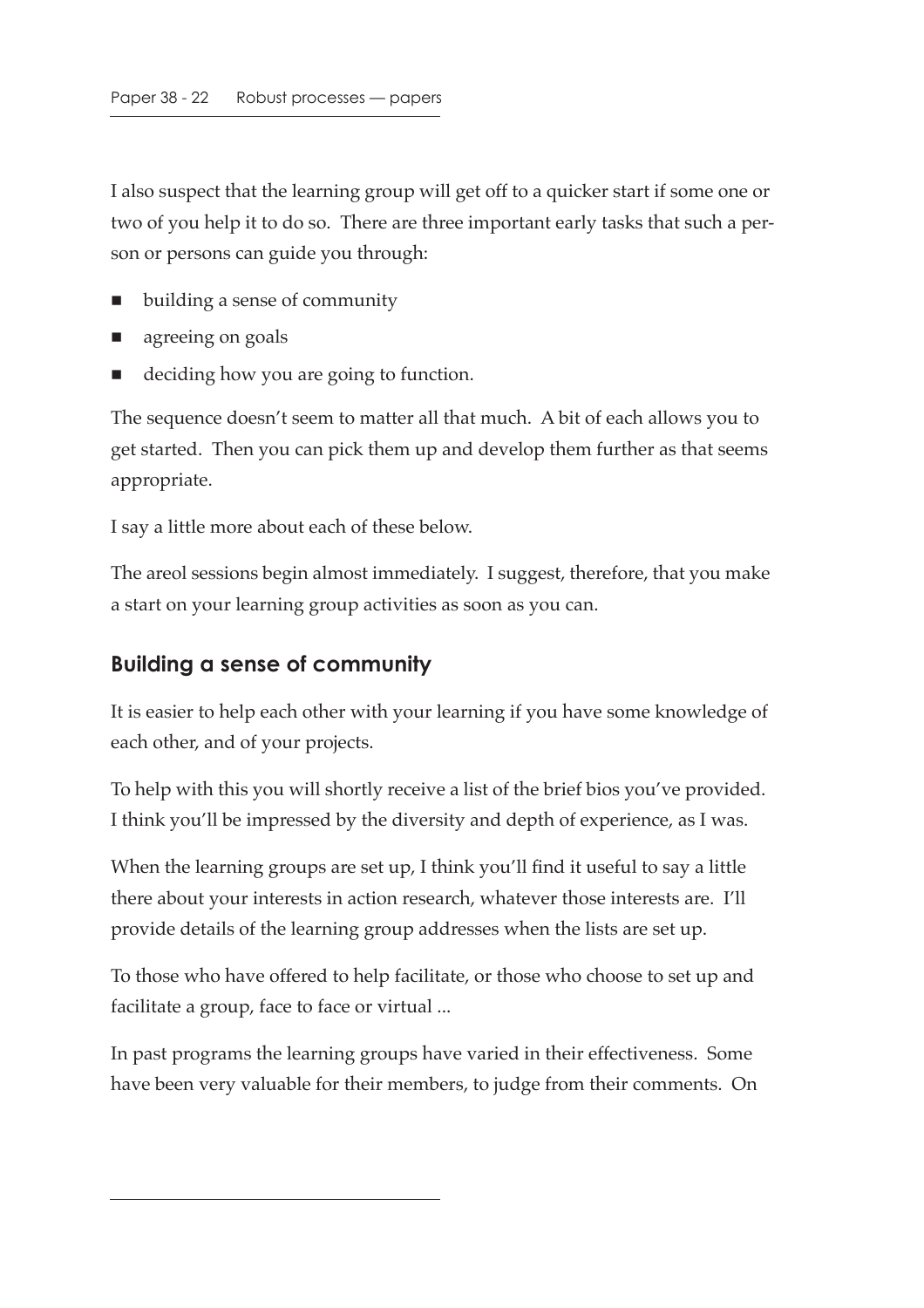some, the mail has been sparse and sporadic. Some haven't really operated at all. A lot seems to depend upon the willingness of people to help get it started.

So, the lists are there. Your effort will make them successful.

When you begin to exchange information, useful inclusions are:

- $\blacksquare$  what you would like to get for yourself from the learning group in other words, your learning goals (see below)
- what experience you have to offer other group members.

In the past, some learning groups have found it especially helpful to exchange telephone and fax numbers.

Three final thoughts on building community ...

First, I think people get to know each other through achieving a certain level of openness. It can be overdone — early and deep self-disclosure can scare people off. But appropriate self-disclosure can help to reveal something of the person behind the name and position. I believe this helps. And someone has to break the ice.

Second, I think a climate of mutual enquiry is much more helpful than one of competitiveness. Some people thrive in a hothouse of belligerence, but many are rendered entirely quiet. Combining openness with support seems to work well for more people, including some of those who may otherwise lurk in the shadows.

Third, some years ago I heard Reg Revans speak about action learning. One of the things he said stuck in my mind as particularly relevant. He said that learning groups worked when people were able to express their ignorance or confusion about what they were trying to do. They were then better able to learn, and to help each other to do so.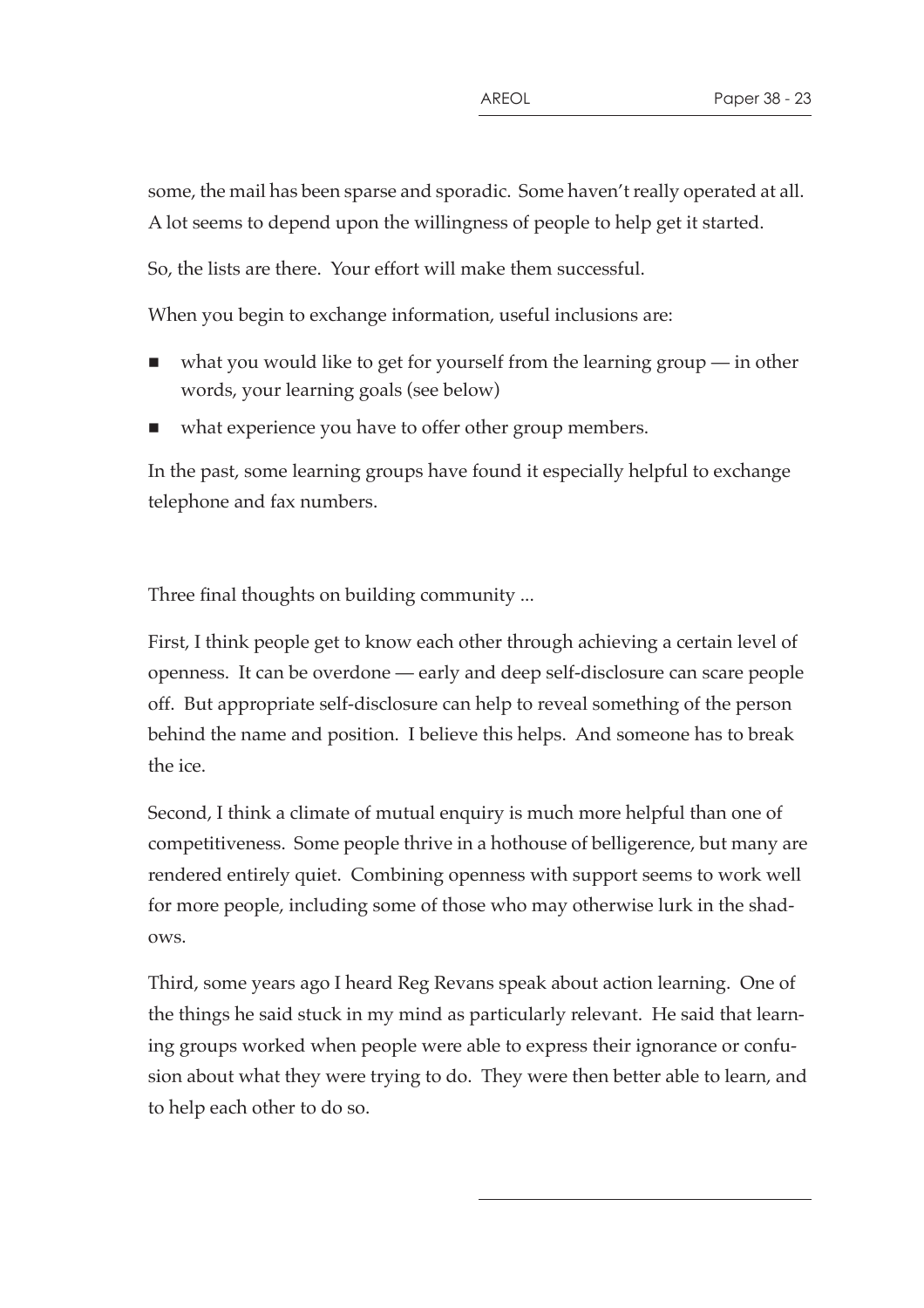I offer these thoughts to you for your consideration. For all three I offer the observation that they seem to work best in the absence of compulsion. I think it's important that people are free to choose their own level of participation and disclosure.

# **Agreeing on goals**

Relationship, discussed above, helps task accomplishment. But having a task can also help relationship. Most of the people who subscribe to areol and to the learning groups, I suspect, are busy people. I think many of them will be reluctant to spend time in much purely social interaction.

I suggested in the previous section that you let your group colleagues know what you hope to get out of the group. They will be best able to help you if they know this. In particular, what do you hope to learn from areol 15, and how do you hope to apply it?

As part of this, I suggest you tell them something (briefly!) about your project.

As you read other people's introductions and goals, you will find it helpful to note:

- similarities and differences between their project and yours
- experience and knowledge which they have which may be relevant to your goals and your project
- experience and knowledge which you have, and which appears to be relevant to your group colleagues' goals and interests.

I suggest you limit your project description to a couple of brief paragraphs at most. Some of you may also find it useful to prepare a somewhat longer description. If so, rather than post it to a discussion list, send it to me. I'll put it on the archive.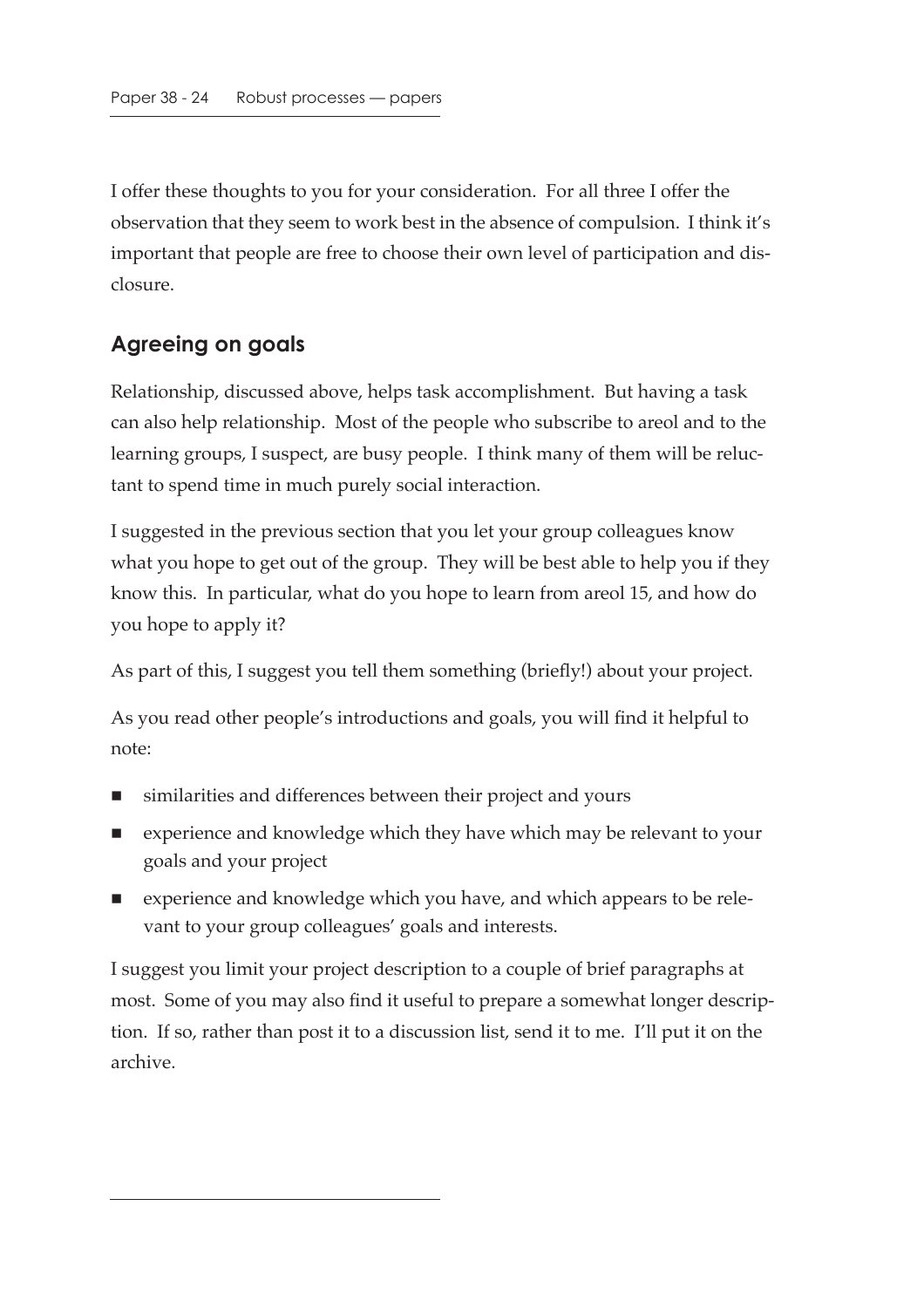By the way, I don't think it's necessary that you all have the same goals. In fact, in their early days, action learning sets usually consisted of managers from different organisations, facing different problems, and with different learning needs. The diversity of a group was one of its assets.

# **Deciding how to function**

I think this is the aspect of email groups about which we still have a lot to learn. For the most part, the questions to be addressed seem not all that different as for face to face groups. The answers may differ.

Here are some questions for you to consider:

1. How will you manage the facilitation? For example, how many facilitators? Who will start? How will the facilitation be shared?

One possibility is to choose an initial facilitator from amongst those who are willing. You might then split the remaining weeks evenly over the other volunteers.

- 2. How will the responsibility be shared between the facilitator and the remaining group members? My strong recommendation is that *everyone*, facilitator or not, does what she<sup>7</sup> can to keep the process on track.
- 3. How will you manage the task? For instance, will you give some time to each person who has a project? Or will you deal with all projects at once, but focus on one aspect at a time? (I can see advantages and disadvantages in both.) Or what?
- 4. What are your *process* goals? that is, what climate are you trying to create? As I said earlier, my favoured alternative is to aim for mutual education through a balance of openness and support.

<sup>7.</sup> Rather than use "she or he", which I find awkward, I will often use the feminine gender to represent feminine and masculine.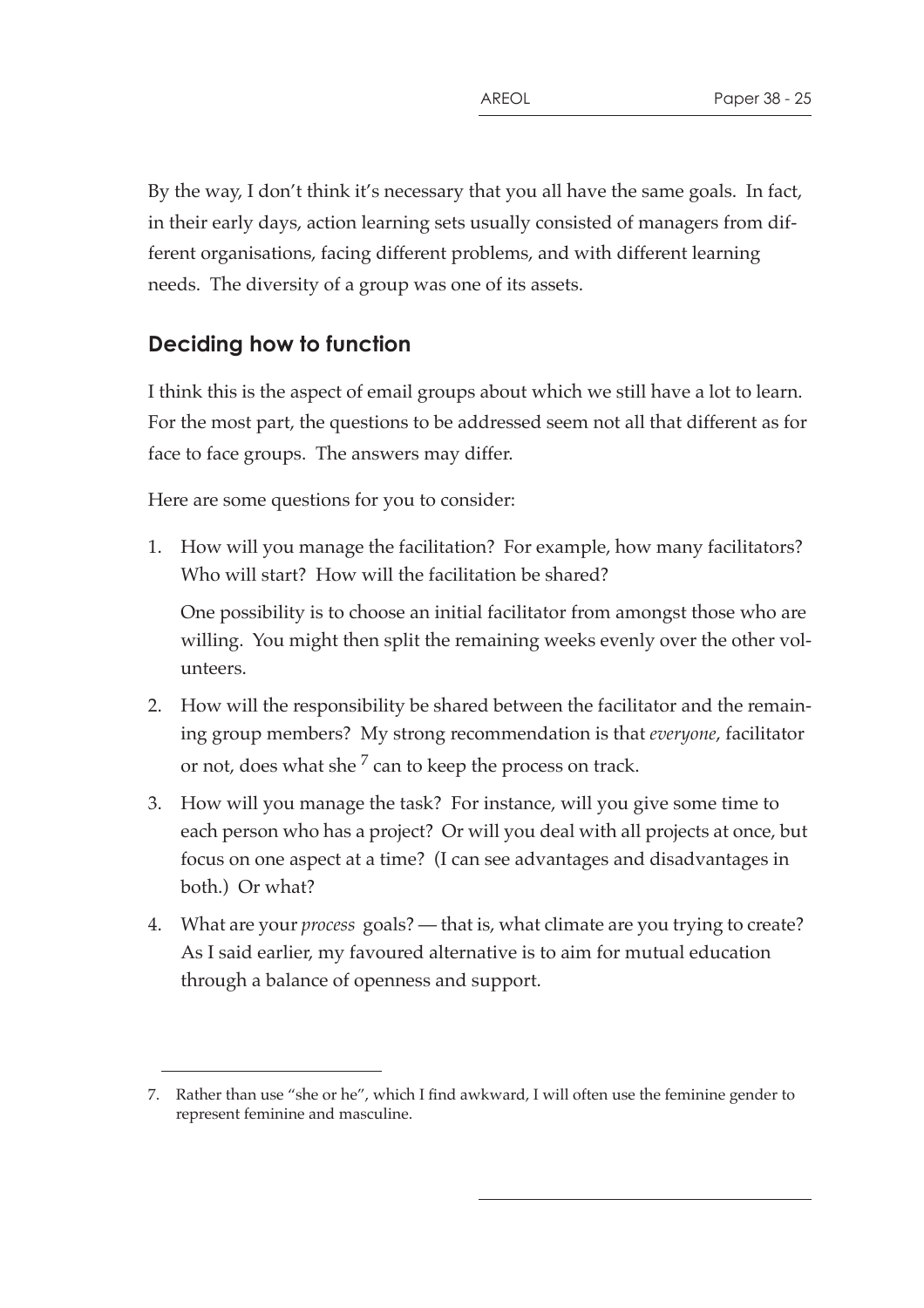However, this is more easily said than done. How will you achieve whatever style you've chosen? How will you draw people's attention to styles of communication which undermine your chosen climate?

# **Other things you can do?**

The membership of a group needn't be fixed. One of the learning groups in an early areol program invited a couple of people to join them for part of their discussion. This seemed to be very useful, and I think it's a pity that (to my knowledge) it hasn't happened since.

Another learning group organised an electronic weekend together. They set aside some time to allow a more intense period of communication than email usually provides. This, too, seemed to work well. (And it led to relationships which have been maintained and valued to this day.)

You may well have some other ideas that you can try out, with the agreement of the other members of the group.

## **Setting up your own learning group**

As I indicated previously, you are welcome to set up your own learning group. If this can be done face to face with some colleagues, that could be a good option. Failing that, email complemented by occasional fax or phone can work well.

If you do this, and need any help, please let me know. (I'd be interested in hearing of any learning group formed, whether you wish for help or not.)

Please feel free to use the material more widely if it's useful. This can be electronically, or in hard copy. I ask only that you don't use it to make a profit, that you acknowledge its source, and that you identify the nature of any modifications.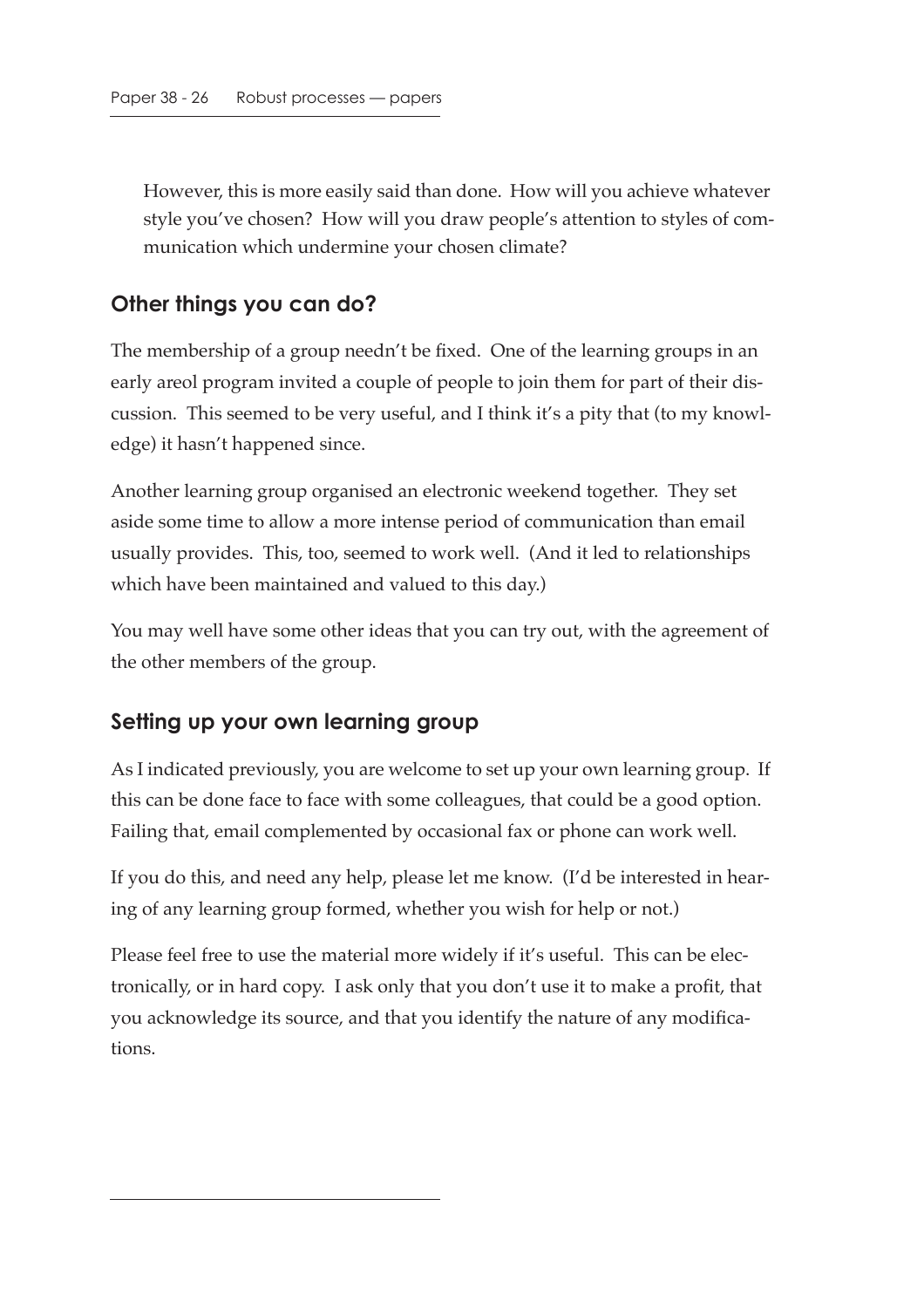The issues you will face in such a learning group are probably much as I've described above.

In summary ...

In this orientation session I've briefly described the learning groups. I've offered some suggestions for getting them off to a good start.

 $\overline{\phantom{a}}$ 

Whether you've joined an established group, or set up one of your own, I've suggested some important early tasks. Gathering them together here:

- make some quick decisions about an initial facilitator
- if you do not already know one another, spend a little time getting acquainted; as part of this, let each other know what each of you hopes to gain from the group
- **describe your project or work to each other**
- exchange information on your learning goals
- **E** agree how you are going to operate as a group, especially about your style of interaction and if you are going to have a rotating facilitator.

If you have any problems or questions please let me know.

The next part of the orientation provides an overview of the sessions, and the associated resources from the archive.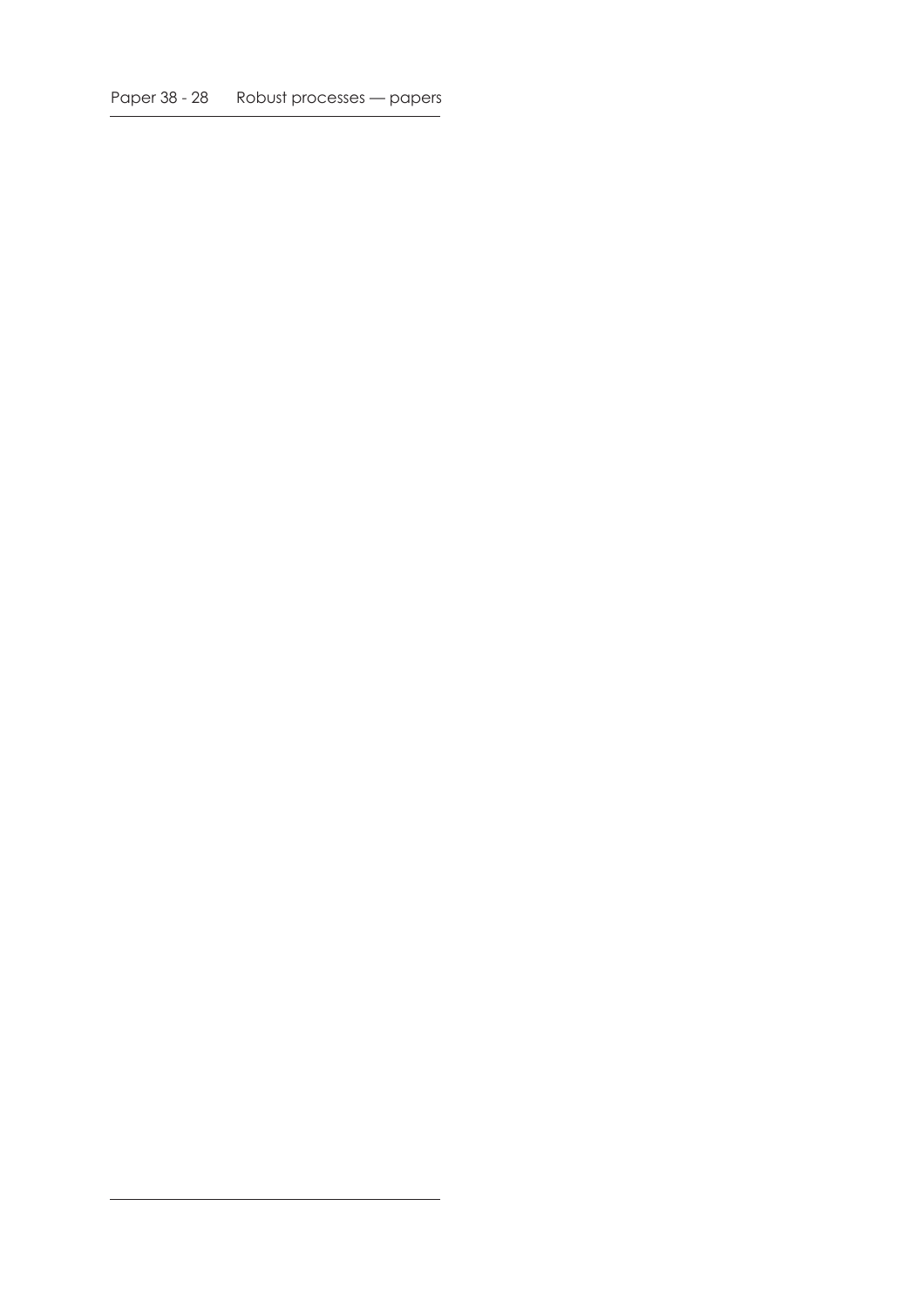#### **c overview**

\_\_\_\_\_\_\_\_\_\_\_\_\_\_\_\_\_\_\_\_

*... in which the 14 or so areol sessions, and the associated archived resources, are summarised. (In the spirit of action research, I think we should reserve the right to change our minds about this if that comes to appear desirable)*

This chapter will serve two purposes. One is as an overview of the areol program. The other is a description of the files archived from the mailing list areol-rl, an on line course in action research and evaluation. They can be retrieved either as web pages from http://www.scu.edu.au/schools/gcm/ar/areol/ or http://www.uq.net.au/action\_research/areol/. They are also available by anonymous ftp from ftp://www.scu.edu.au/www/arr/.

The web files are named areol-intro01.html to areol-intro04.html and areolsession01.html to areol-session14.html. Those on the ftp site are named areolintro01.txt to areol-intro04.txt and areol-session01.txt to areol-session14.txt.

There are three orientation files, comprising this chapter and the two chapters preceding it. These are sent to people before the on line program begins, to help them prepare for the actual sessions.

**Session a — areol00a.** A welcome to the program and a summary of its structure. Action research is briefly described as a family of methods which pur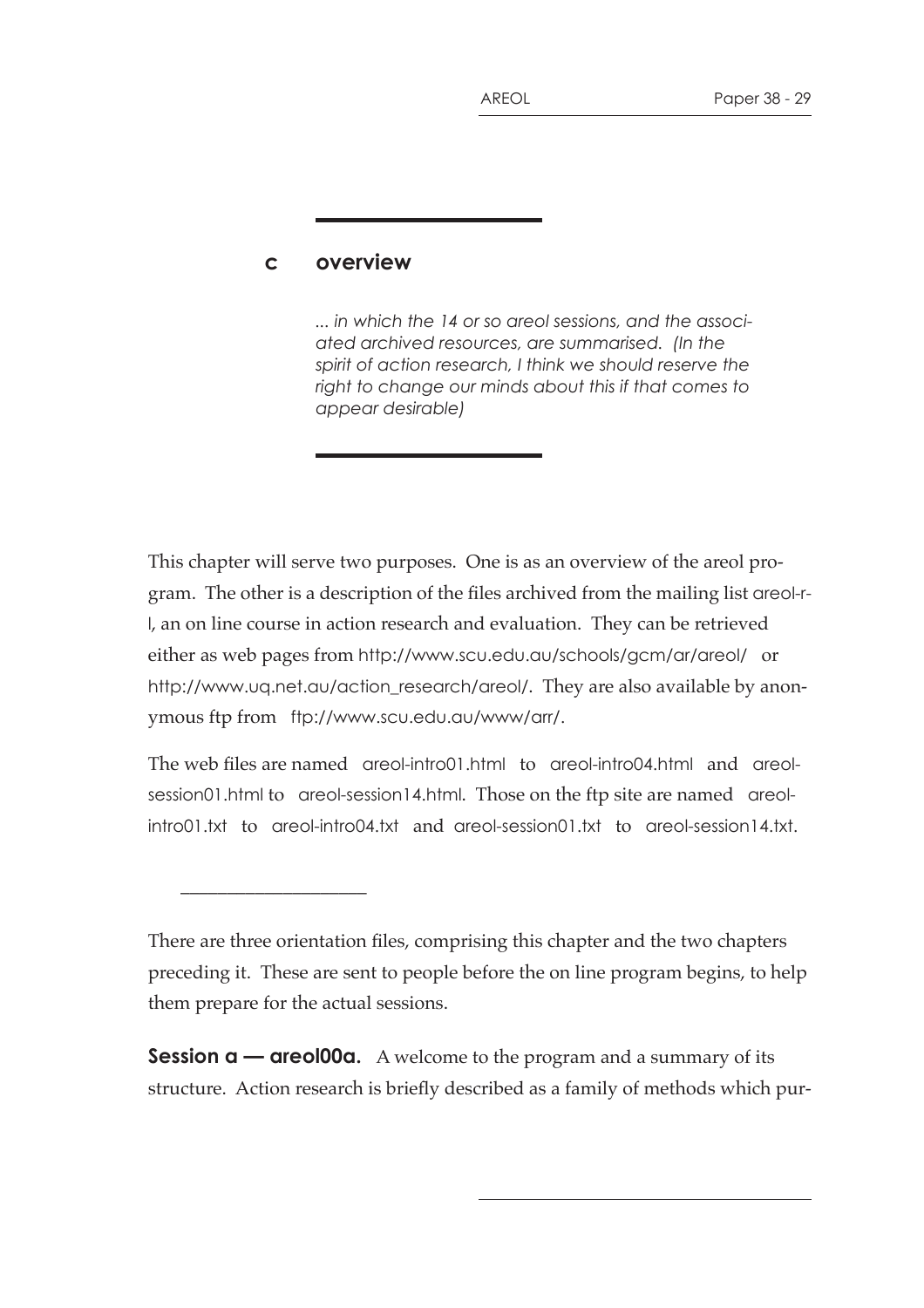sue the dual outcomes of action and research. The session also describes the content and structure of the workshops. It explains that the emphasis will be on a few specific models of action research. It describes how pointers to further reading will be given, including archived materials you can access. There will be suggestions for activities, and (for some) an accompanying discussion group

**Session b — areol00b.** An account of the learning groups, and how they may be started and maintained. The recommended early emphasis is on community building, agreeing about goals, and deciding about the process to be used.

**Session c — areol00c.** This chapter: an overview of the files and other resources — see above.

Session 1 gives a number of examples of action research, including practitioner or research activities for which action research is suitable.

**Session 1 — areol01.** A number of examples of action-research-like processes are given. Reference is made to two files describing action research case studies in more detail. A number of ways of describing action research are briefly mentioned. The main emphasis is on the combination of action and research, and on the cyclic nature.

Archived resources:

\_\_\_\_\_\_\_\_\_\_\_\_\_\_\_\_\_\_\_\_

**case1.** An evaluation case study using convergent interviewing and focus groups to improve the quality of data and interpretations

http://www.scu.edu.au/schools/gcm/ar/arp/case1.html http://www.uq.net.au/action\_research/arp/case1.html ftp://ftp.scu.edu.au/www/arr/case1.txt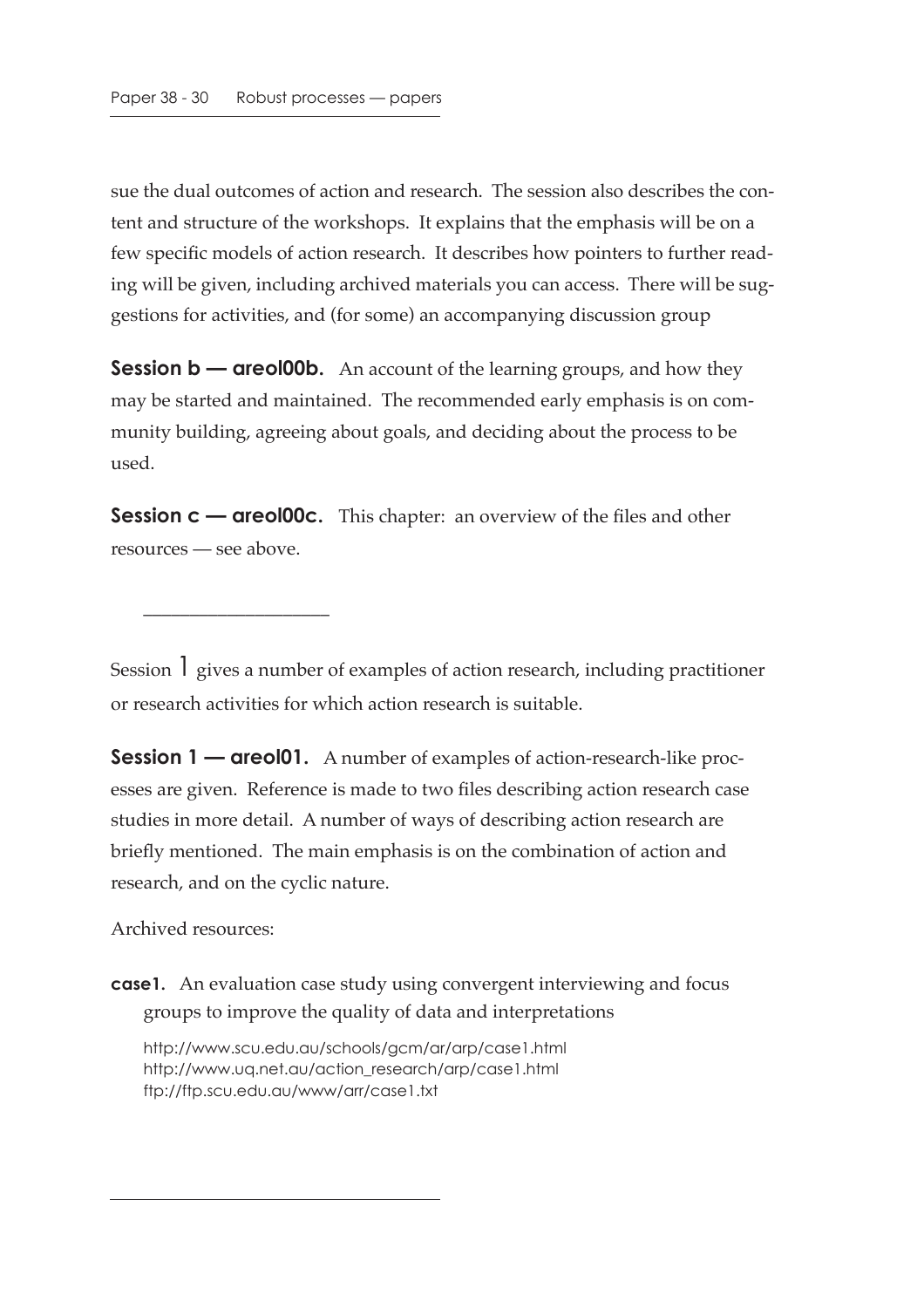### **case2.** An action case study in community consultation, demonstrating high stakeholder involvement

http://www.scu.edu.au/schools/gcm/ar/arp/case2.html http://www.uq.net.au/action\_research/arp/case2.html ftp://ftp.scu.edu.au/www/arr/case2.txt

#### **arfaq.** A partial "frequently-asked-questions" file

http://www.scu.edu.au/schools/gcm/ar/arp/arfaq.html http://www.uq.net.au/action\_research/arp/arfaq.html ftp://ftp.scu.edu.au/www/arr/arfaq.txt

#### **guide.** A beginners guide to action research

http://www.scu.edu.au/schools/gcm/ar/arp/guide.html http://www.uq.net.au/action\_research/arp/guide.html ftp://ftp.scu.edu.au/www/arr/guide.txt

#### **actlearn.** The relationship between action research and action learning

http://www.scu.edu.au/schools/gcm/ar/arp/actlearn.html http://www.uq.net.au/action\_research/arp/actlearn.html ftp://ftp.scu.edu.au/www/arr/actlearn.txt

Session 2 describes the overall change process

\_\_\_\_\_\_\_\_\_\_\_\_\_\_\_\_\_\_\_\_

**Session 2 — areol02.** The change process and action research: a broad overview of processes for both action and research. The action is achieved by applying the principles of change — most often participative change. In planning and conducting action research, change and understanding can be achieved together, and each can assist the other.

Archived resources:

**rigour.** Methods of achieving rigour in situations also requiring flexibility http://www.scu.edu.au/schools/gcm/ar/arp/rigour.html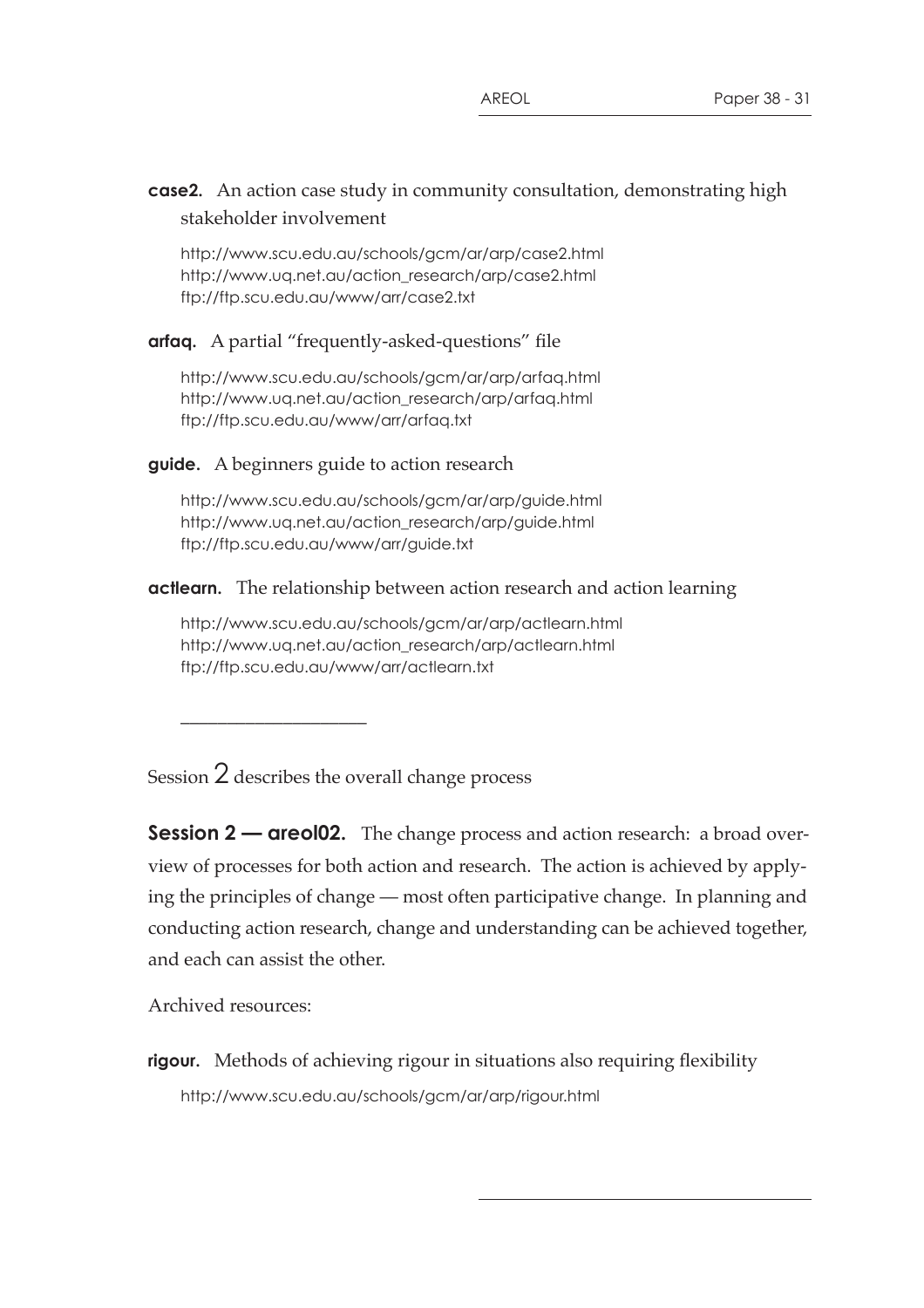http://www.uq.net.au/action\_research/arp/rigour.html ftp://ftp.scu.edu.au/www/arr/rigour.txt

#### **change.** A more detailed description of the overall change process and its incorporation within action research

http://www.scu.edu.au/schools/gcm/ar/arp/change.html http://www.uq.net.au/action\_research/arp/change.html ftp://ftp.scu.edu.au/www/arr/change.txt

#### **choice.** A brief account of some of the factors which might influence your choice of action research as a research methodology

http://www.scu.edu.au/schools/gcm/ar/arp/choice.html http://www.uq.net.au/action\_research/arp/choice.html ftp://ftp.scu.edu.au/www/arr/choice.txt

#### **philos.** A paper by Pam Swepson on some of the philosophical underpinnings of research

http://www.scu.edu.au/schools/gcm/ar/arp/philos.html http://www.uq.net.au/action\_research/arp/philos.html ftp://ftp.scu.edu.au/www/arr/philos.txt

#### **naive.** An account of a naive philosophy of science, and its relationship to action research

http://www.scu.edu.au/schools/gcm/ar/arp/naive.html http://www.uq.net.au/action\_research/arp/naive.html ftp://ftp.scu.edu.au/www/arr/naive.txt

\_\_\_\_\_\_\_\_\_\_\_\_\_\_\_\_\_\_\_\_

Sessions  $3$  to  $5$  cover the important issues to do with entry and contracting, and participation and involvement

**Session 3 — areol03.** Entry and contracting. This session addresses the beginnings of an action research project. It suggests that the important elements of the start of a project are the forming of close and trusting relationships, and the negotiation of goals and roles. It suggests that entry and contracting are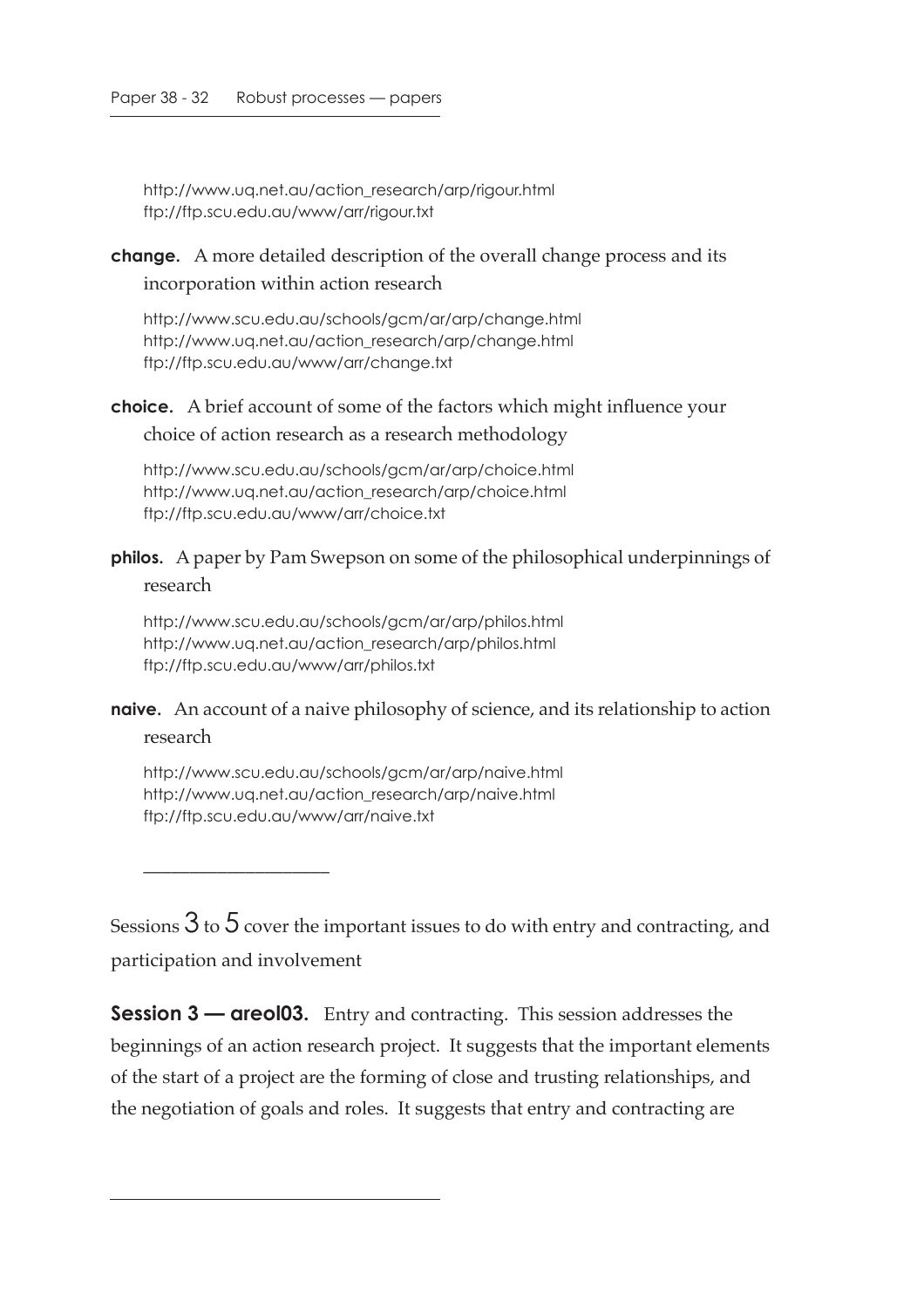ongoing, repeated from time to time, and for each new client who becomes involved

Archived resources:

**communicn.** An overview of communication skills for expression and listening, and for managing the overall process

http://www.scu.edu.au/schools/gcm/ar/arp/communicn.html http://www.uq.net.au/action\_research/arp/communicn.html ftp://ftp.scu.edu.au/www/arr/communicn.txt

**argyris.** A summary by Liane Anderson of the views of Chris Argyris. In particular it deals with the difference between what we think we believe, and the beliefs that might be deduced from our actions

http://www.scu.edu.au/schools/gcm/ar/arp/argyris.html http://www.uq.net.au/action\_research/arp/argyris.html ftp://ftp.scu.edu.au/www/arr/argyris.txt

**valwb.** A summary of a workbook exercise, based on concepts from Argyris, which enables the analysis of a situation which you didn't handle as well as you would wish

http://www.scu.edu.au/schools/gcm/ar/arp/valwb.html http://www.uq.net.au/action\_research/arp/valwb.html ftp://ftp.scu.edu.au/www/arr/valwb.txt

**Session 4 — areol04.** Participation and involvement. Different varieties of stakeholders are identified, as are different levels of involvement. This session provides some overall concepts in preparation for the next, more practical, session

Archived resources:

**stake.** A description of a process for stakeholder analysis. It helps you to decide when you need more information about a stakeholder, and which stakeholders it is most important to involve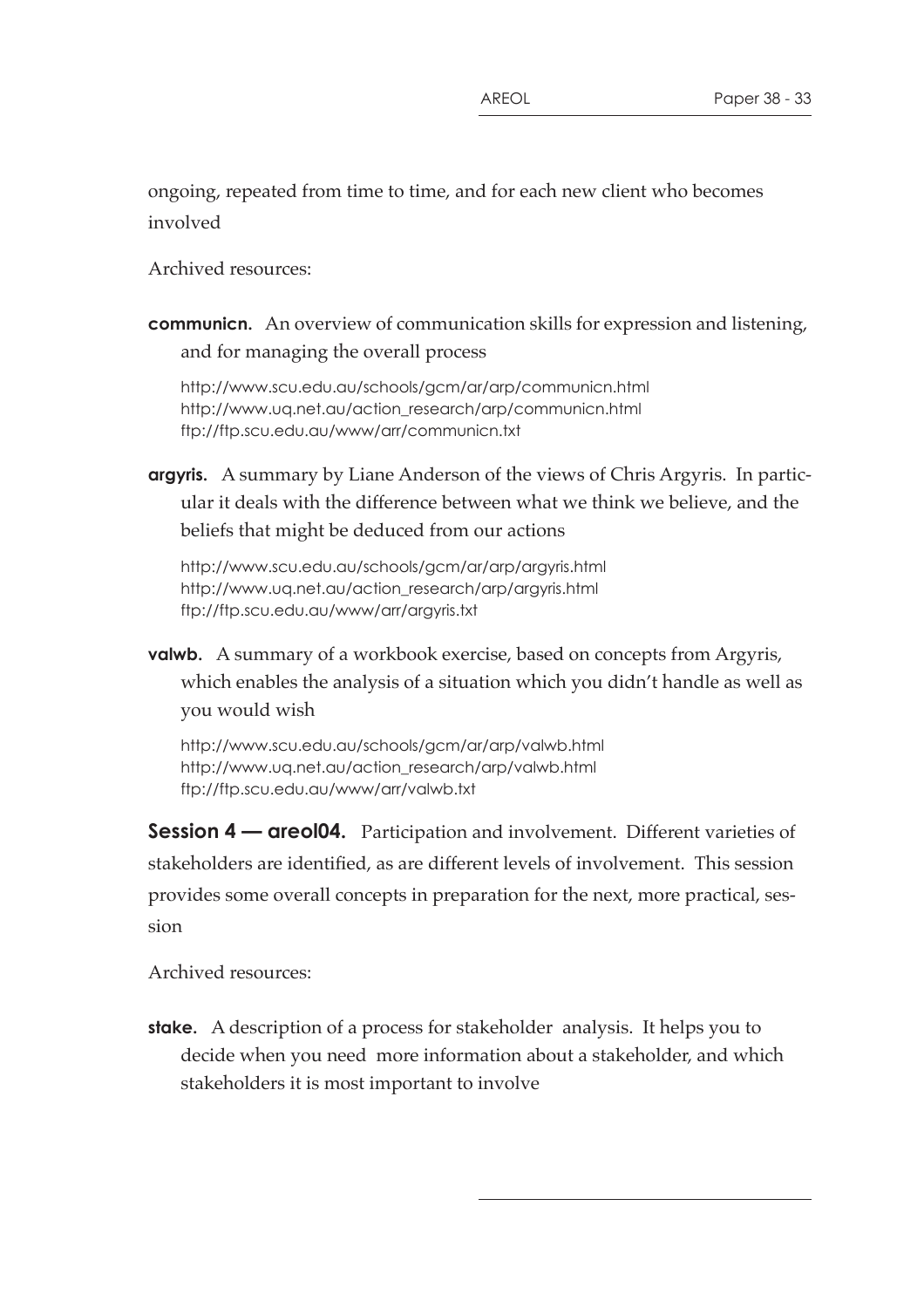http://www.scu.edu.au/schools/gcm/ar/arp/stake.html http://www.uq.net.au/action\_research/arp/stake.html ftp://ftp.scu.edu.au/www/arr/stake.txt

**partproc.** In this file I identify seven different functions in which participants might become involved. I suggest that, for each function, a different decision about who to involve may be made.

http://www.scu.edu.au/schools/gcm/ar/arp/partproc.html http://www.uq.net.au/action\_research/arp/partproc.html ftp://ftp.scu.edu.au/www/arr/partproc.txt

#### **comcon.** This file, in the form of a checklist, guides the reader through the design of a process for community consultation

http://www.scu.edu.au/schools/gcm/ar/arp/comcon.html http://www.uq.net.au/action\_research/arp/comcon.html ftp://ftp.scu.edu.au/www/arr/comcon.txt

**involv.** This file outlines some of the issues in creating involvement in an organisational setting

http://www.scu.edu.au/schools/gcm/ar/arp/involv.html http://www.uq.net.au/action\_research/arp/involv.html ftp://ftp.scu.edu.au/www/arr/involv.txt

#### **partic.** A brief listing prepared by Vikki Uhlmann of the main advantages of participation

http://www.scu.edu.au/schools/gcm/ar/arp/partic.html http://www.uq.net.au/action\_research/arp/partic.html ftp://ftp.scu.edu.au/www/arr/partic.txt

**Session 5 — areol05.** Achieving participation. Applying the principles of the two preceding sessions, this session describes in more detail how high involvement can be achieved. In particular, it addresses the selection of representatives, the need for communication between them and other stakeholders, and ways of building high-quality involvement into group work.

Archived resources: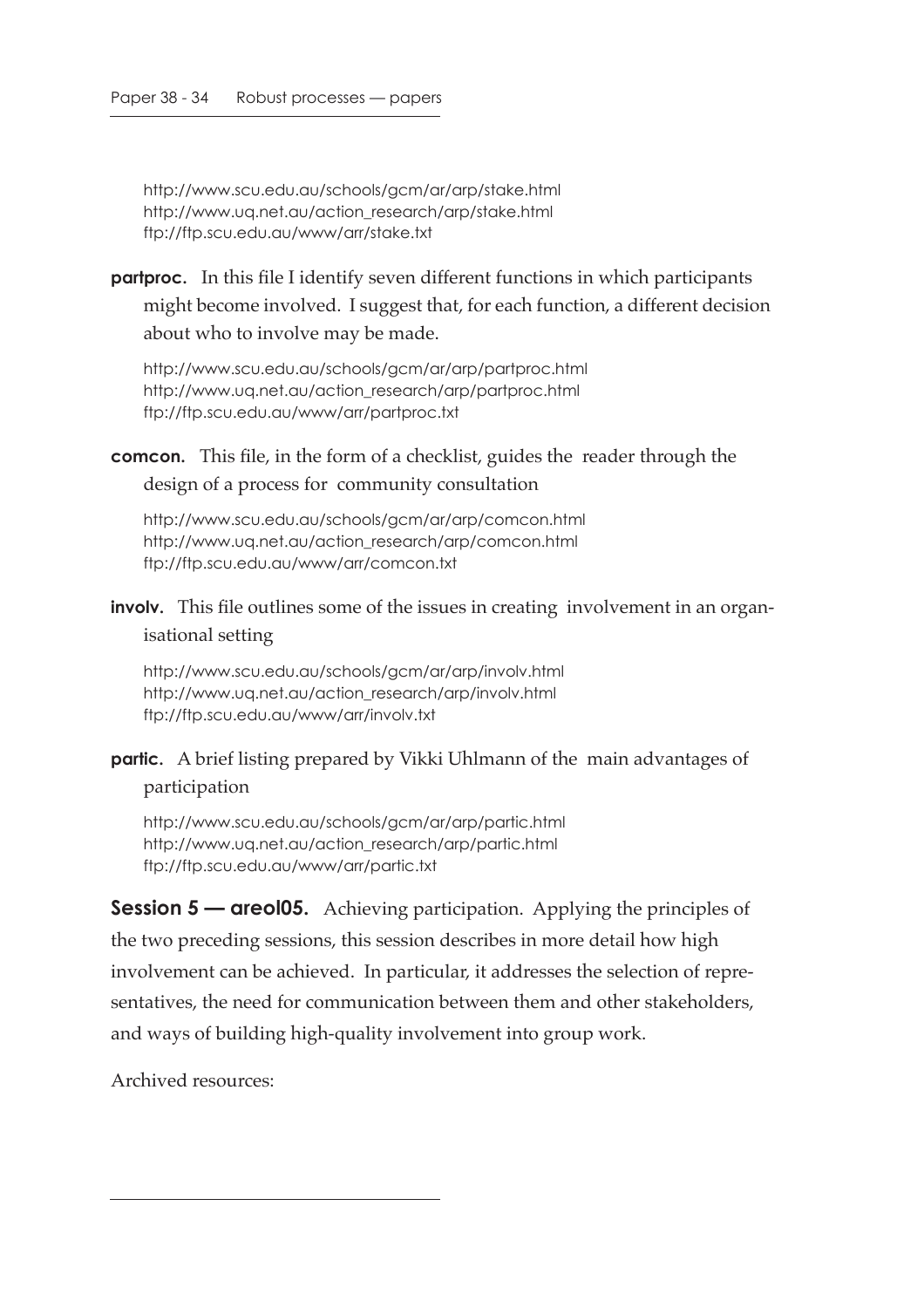**focus.** A form of focus group, more than usually structured to increase data quality, to involve participants more in interpretation, and to allow more diverse participants to be involved in a group

http://www.scu.edu.au/schools/gcm/ar/arp/focus.html http://www.uq.net.au/action\_research/arp/focus.html ftp://ftp.scu.edu.au/www/arr/focus.txt

**consulpro.** A resource document for members of consultative groups. It contains some general advice, and brief descriptions of some useful participative processes

http://www.scu.edu.au/schools/gcm/ar/arp/consulpro.html http://www.uq.net.au/action\_research/arp/consulpro.html ftp://ftp.scu.edu.au/www/arr/consulpro.txt

**localmeet.** Gives a step-by-step process for organising neighbourhood meetings, local meetings hosted by a member of the community, and capable of achieving high participation rates

http://www.scu.edu.au/schools/gcm/ar/arp/localmeet.html http://www.uq.net.au/action\_research/arp/localmeet.html ftp://ftp.scu.edu.au/www/arr/localmeet.txt

**gfa.** This describes a participative and action-oriented version of group feedback analysis, a small group survey technique which can be substituted for a large-sample written survey with data feedback

http://www.scu.edu.au/schools/gcm/ar/arp/gfa.html http://www.uq.net.au/action\_research/arp/gfa.html ftp://ftp.scu.edu.au/www/arr/gfa.txt

**dtuwb.** A file based on the "Discussing the undiscussable" workbook. It can be used to help a small group or learning group learn more about the factors that inhibit openness and directness of communication

http://www.scu.edu.au/schools/gcm/ar/arp/dtuwb.html http://www.uq.net.au/action\_research/arp/dtuwb.html ftp://ftp.scu.edu.au/www/arr/dtuwb.txt

\_\_\_\_\_\_\_\_\_\_\_\_\_\_\_\_\_\_\_\_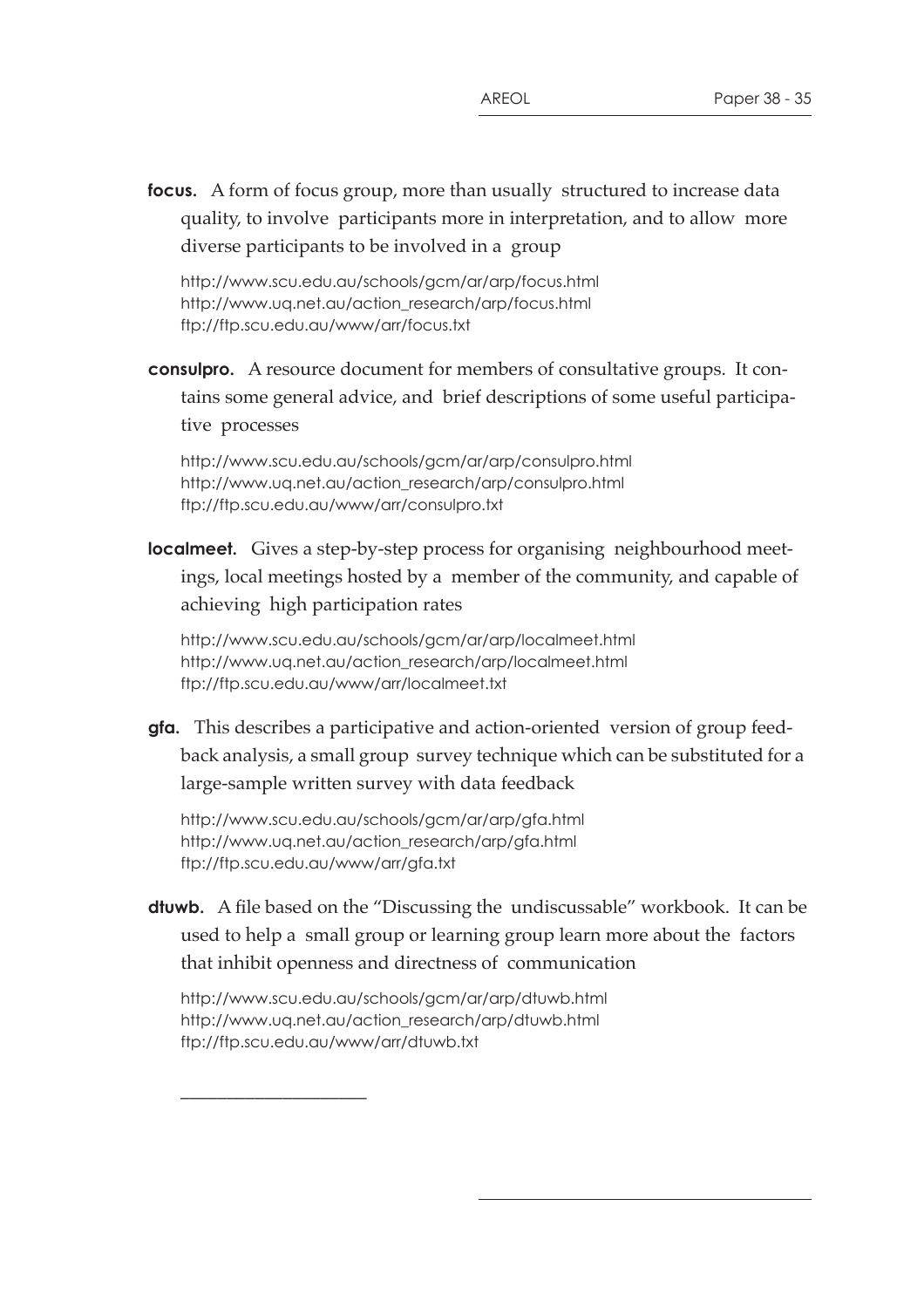Some action research is done mainly for the action. Sessions 2 to 5, above, dealt primarily with issues more relevant in such research. Other action research is more for the research than the action.

Session 6 addresses ways of achieving rigour. It also refers to archived resources relevant to action research for publication, or for theses.

**Session 6 — areol06.** Achieving rigour. A number of ways of increasing the rigour of action research are discussed. These include: the use of multiple cycles which alternate action with critical reflection; combining data collection and interpretation; and the use of later cycles to test the data and interpretations from earlier cycles. Overall, the emphasis is on the vigorous pursuit of disconfirming evidence and interpretations.

Archived resources:

**rigour.** This describes, from a practitioner's perspective, why experimental and quasi-experimental methods are often hard to apply in field settings

http://www.scu.edu.au/schools/gcm/ar/arp/rigour.html http://www.uq.net.au/action\_research/arp/rigour.html ftp://ftp.scu.edu.au/www/arr/rigour.txt

**rigour2.** Explains how rigour and economy of effort can both be improved without sacrificing flexibility

http://www.scu.edu.au/schools/gcm/ar/arp/rigour2.html http://www.uq.net.au/action\_research/arp/rigour2.html ftp://ftp.scu.edu.au/www/arr/rigour2.txt

**phd.** A brief account of one approach to action research for thesis purposes; it offers some suggestions for checking that your study is adequate both as a change process and a research process

http://www.scu.edu.au/schools/gcm/ar/arp/phd.html http://www.uq.net.au/action\_research/arp/phd.html ftp://ftp.scu.edu.au/www/arr/phd.txt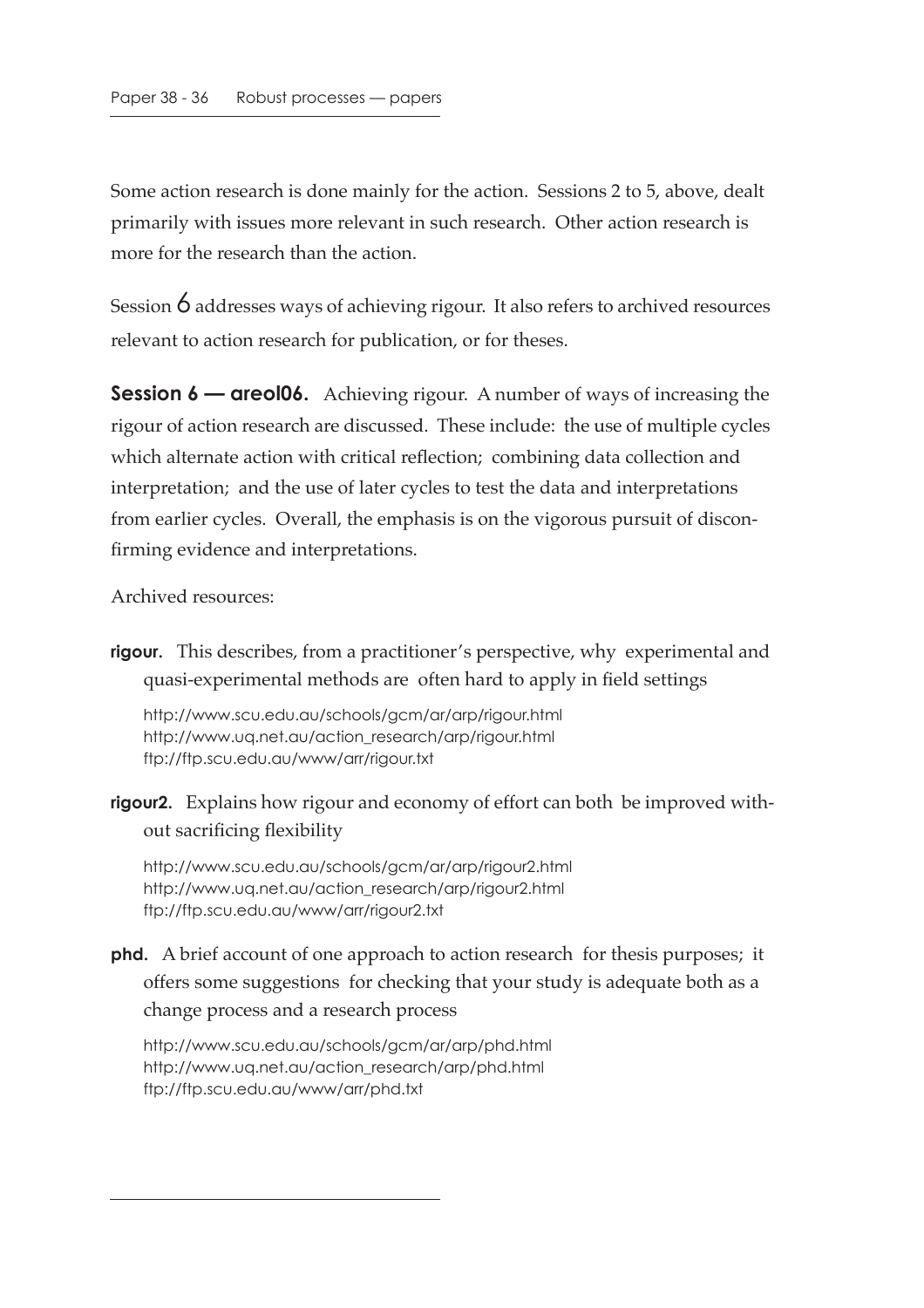## **research.** Action research for publication and for theses, with particular attention to documentation and writing-up

http://www.scu.edu.au/schools/gcm/ar/arp/research.html http://www.uq.net.au/action\_research/arp/research.html ftp://ftp.scu.edu.au/www/arr/research.txt

Sessions 7 to 9 introduce the topic of process design, and illustrate it through a variety of processes which can be used for data collection and analysis in action research.

**Session 7 — areol07.** This session provides a categorisation of process types. It distinguishes between adversarial, consensual and dialectic processes, and recommends using either consensual or dialectical. Consensual process work when agreement is easily established. Dialectical processes are indicated where agreement is substantial: they create agreement from disagreement. Delphi, a forecasting technique drawing on a panel of experts, is used to illustrate some of the features of dialectical processes

Archived resources:

\_\_\_\_\_\_\_\_\_\_\_\_\_\_\_\_\_\_\_\_

**dialectic.** This document offers a slightly extended discussion of adversarial, consensual and dialectical processes

http://www.scu.edu.au/schools/gcm/ar/arp/dialectic.html http://www.uq.net.au/action\_research/arp/dialectic.html ftp://ftp.scu.edu.au/www/arr/dialectic.txt

**delphi.** Descriptions of a conventional delphi, conducted by mail, and a face-toface version

http://www.scu.edu.au/schools/gcm/ar/arp/delphi.html http://www.uq.net.au/action\_research/arp/delphi.html ftp://ftp.scu.edu.au/www/arr/delphi.txt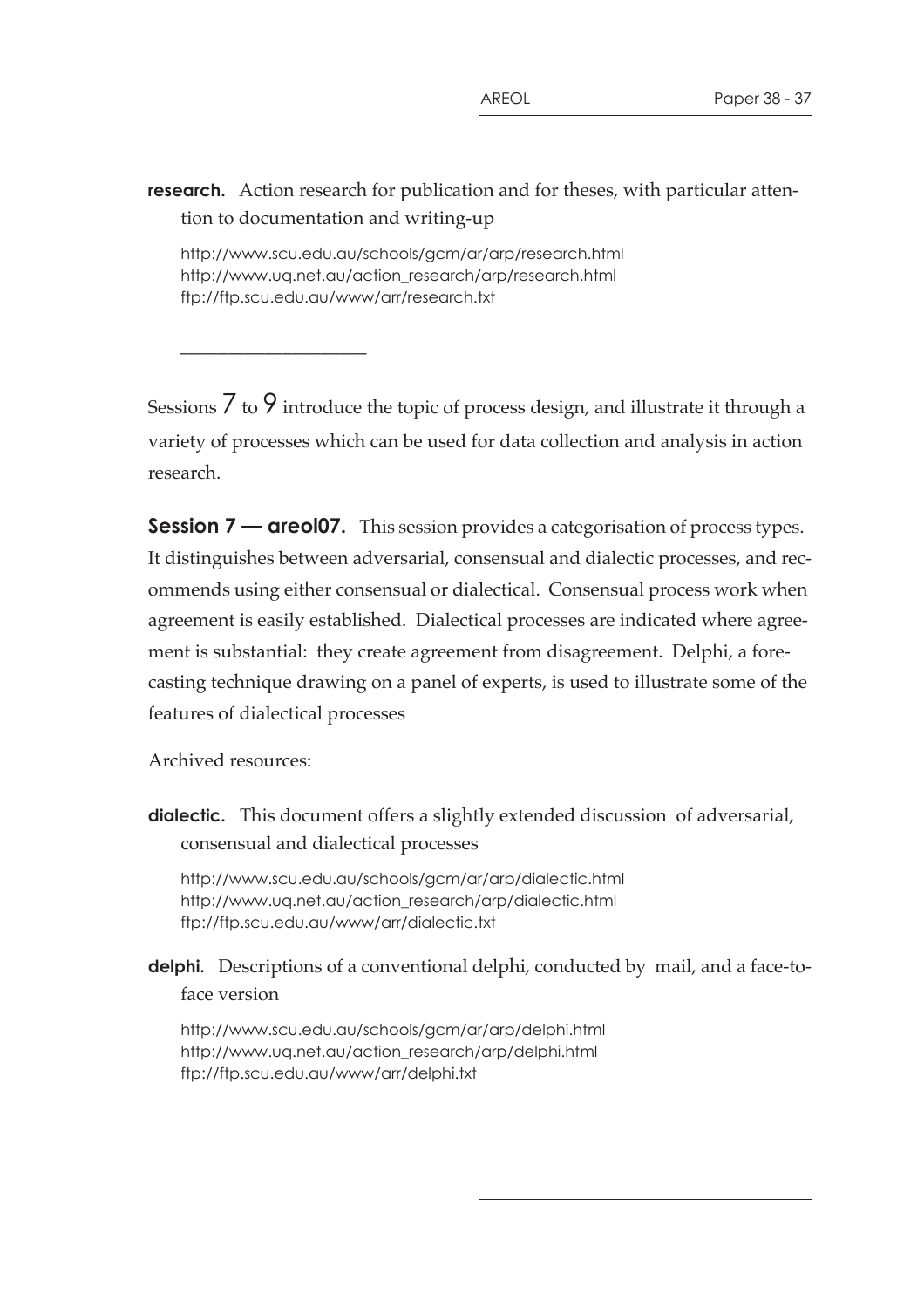**Session 8 — areol08.** Convergent interviewing is an example of a style of interviewing which includes dialectical processes as a way of developing a higher quality of information and interpretation. Like delphi, it attempts to resolve disagreements. It does this by developing probe questions which delve for deeper information and interpretations from interview to interview.

Archived resources:

**iview.** This document provides a more detailed description of a typical interview, and of a series of interviews

http://www.scu.edu.au/schools/gcm/ar/arp/iview.html http://www.uq.net.au/action\_research/arp/iview.html ftp://ftp.scu.edu.au/www/arr/iview.txt

**Session 9 —areol09.** This session returns to the theme of simultaneous action and research. It uses a more structured form of focus group to demonstrate how higher involvement and a better quality of data can be achieved at the same time.

Archived resources:

**focus.** This was mentioned earlier; it gives a detailed description of structured focus groups

http://www.scu.edu.au/schools/gcm/ar/arp/focus.html http://www.uq.net.au/action\_research/arp/focus.html ftp://ftp.scu.edu.au/www/arr/focus.txt

**communicn.** This was also mentioned earlier; it provides some helpful suggestions to aid the researcher facilitating a group process such as focus groups

http://www.scu.edu.au/schools/gcm/ar/arp/communicn.html http://www.uq.net.au/action\_research/arp/communicn.html ftp://ftp.scu.edu.au/www/arr/communicn.txt

Some other archived resources (not specifically mentioned in this session but some mentioned in previous sessions) describe various forms of data collection: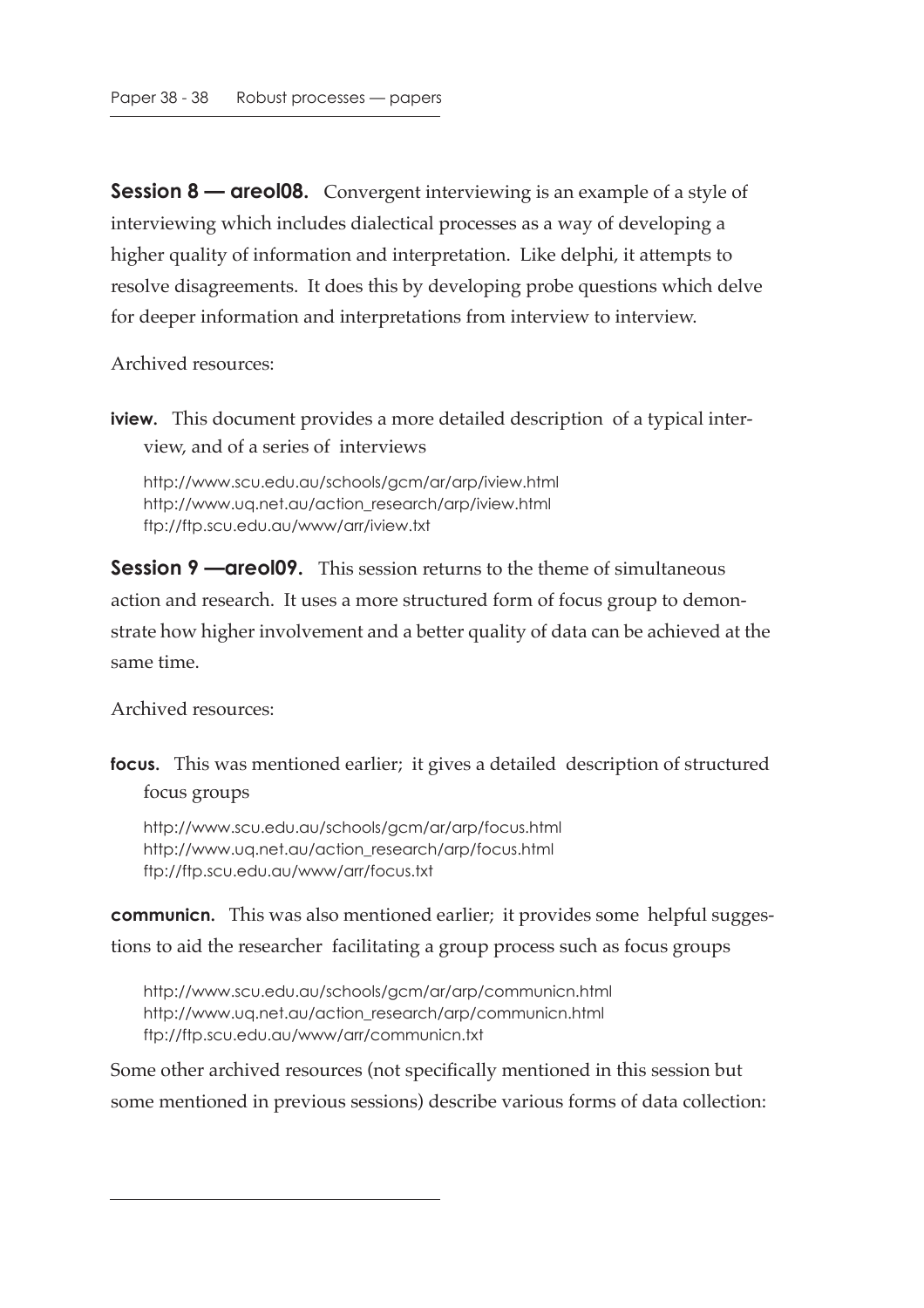## **voting.** The use of voting techniques to collapse long lists, or arrange them in priority

http://www.scu.edu.au/schools/gcm/ar/arp/voting.html http://www.uq.net.au/action\_research/arp/voting.html ftp://ftp.scu.edu.au/www/arr/voting.txt

#### **delphi.** Mentioned previously, a dialectic process

http://www.scu.edu.au/schools/gcm/ar/arp/delphi.html http://www.uq.net.au/action\_research/arp/delphi.html ftp://ftp.scu.edu.au/www/arr/delphi.txt

#### **gfa.** Group feedback analysis is an alternative to survey-feedback

http://www.scu.edu.au/schools/gcm/ar/arp/gfa.html http://www.uq.net.au/action\_research/arp/gfa.html ftp://ftp.scu.edu.au/www/arr/gfa.txt

## **search.** A future oriented goal-setting or visioning process which can be used for data collection when agreement is likely to be easily reached

http://www.scu.edu.au/schools/gcm/ar/arp/search.html http://www.uq.net.au/action\_research/arp/search.html ftp://ftp.scu.edu.au/www/arr/search.txt

#### **options.** A dialectical process for choosing between two alternatives

http://www.scu.edu.au/schools/gcm/ar/arp/options.html http://www.uq.net.au/action\_research/arp/options.html ftp://ftp.scu.edu.au/www/arr/options.txt

\_\_\_\_\_\_\_\_\_\_\_\_\_\_\_\_\_\_\_\_

Sessions  $10$  to  $12$  deal specifically with an action research style of evaluation. They apply the previously-discussed principles to evaluation, using a particular detailed process (the Snyder process) as a vehicle

**Session 10 — areol10.** Evaluation as action research. The features of action research, described in earlier sessions, are noted here as relevant for evaluation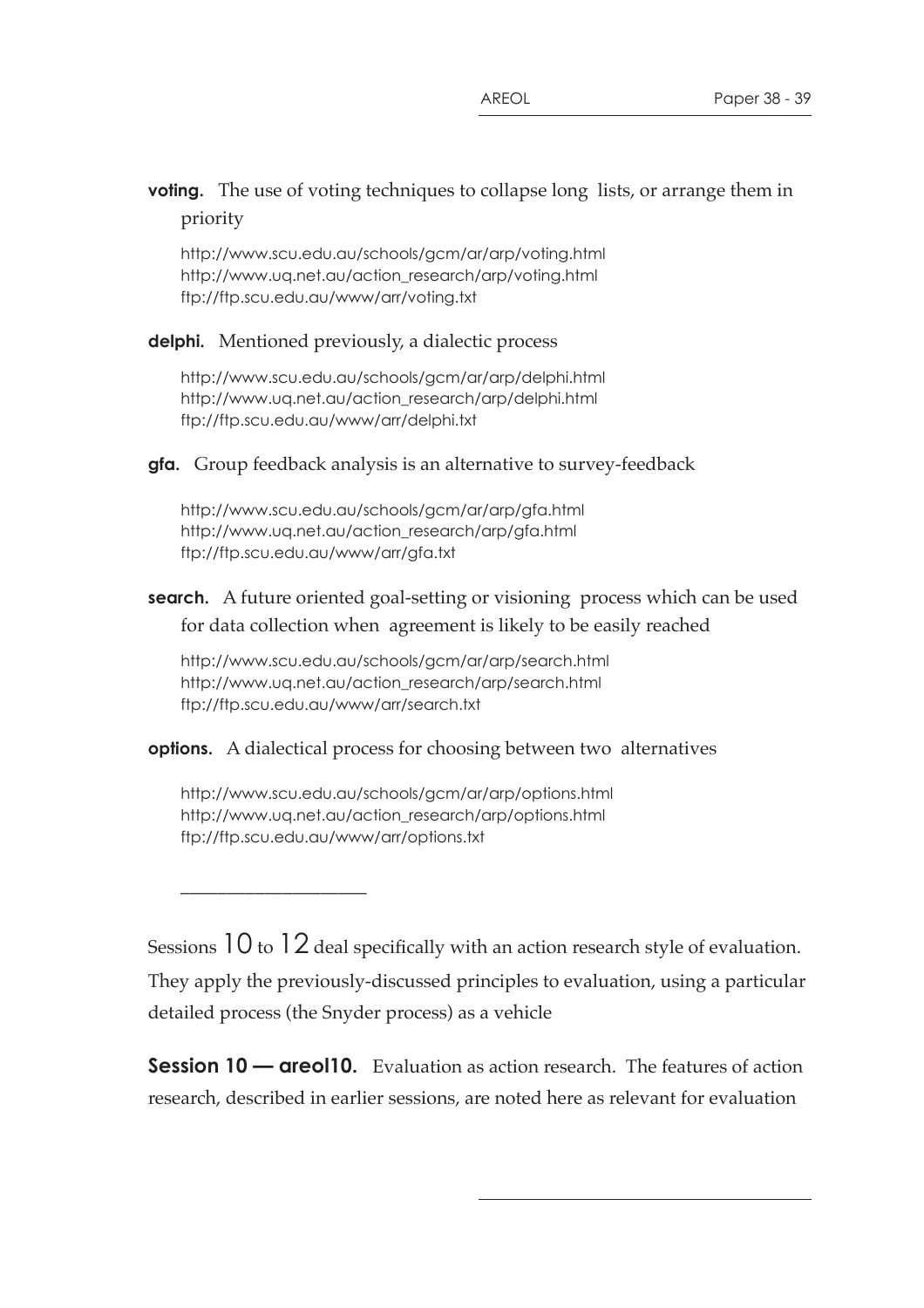too. The motives of the evaluator and those who employ her are also identified as important.

Archived resources:

**qualeval.** A document which uses a particular evaluation process (the Snyder process) to illustrate some of the features of qualitative action research

http://www.scu.edu.au/schools/gcm/ar/arp/qualeval.html http://www.uq.net.au/action\_research/arp/qualeval.html ftp://ftp.scu.edu.au/www/arr/qualeval.txt

Some bibliographic resources which contain references to evaluation literature are also mentioned:

**meta-eval-bib.** A bibliography prepared by Patricia Rogers, containing references to evaluation and meta-evaluation literature

ftp://ftp.scu.edu.au/www/arr/meta-eval-bib.txt

**trdbooks.txt.** A bibliography prepared by Marcia Connor on books on training and development, some of them relevant to evaluation

ftp://ftp.scu.edu.au/www/arr/trdbooks.txt

**biblio.** A general action research bibliography, also referencing other material (such as qualitative research) relevant to action research

http://www.scu.edu.au/schools/gcm/ar/arp/biblio.html http://www.uq.net.au/action\_research/arp/biblio.html ftp://ftp.scu.edu.au/www/arr/biblio.txt

**Session 11 — areol11.** Describes the Snyder evaluation process. This is a process which combines formative and summative evaluation with the design of mechanisms for ongoing monitoring and improvement.

Archived resources:

**snyder.** This is a fairly detailed description of the process, with a rational given for most steps of the process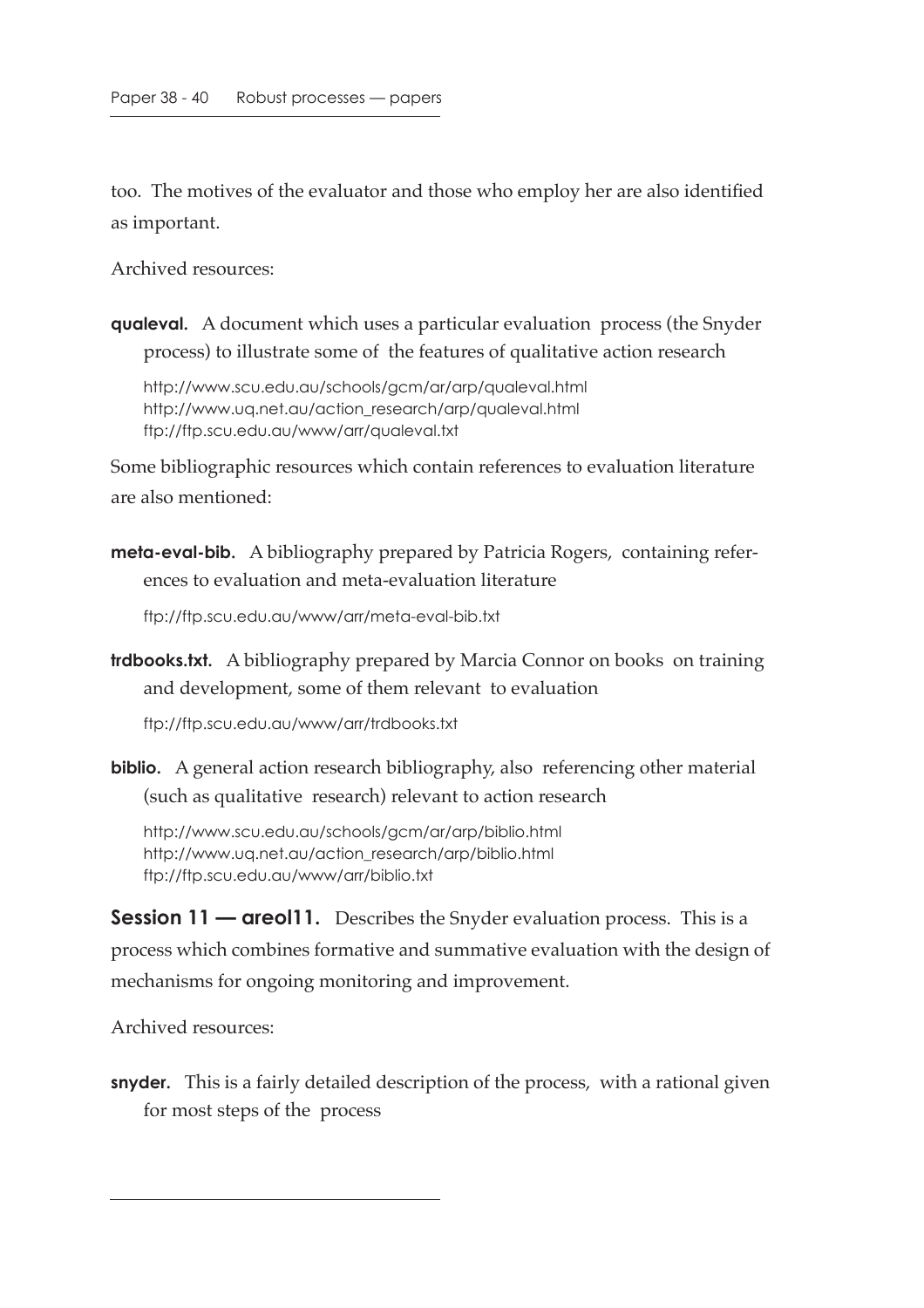http://www.scu.edu.au/schools/gcm/ar/arp/snyder.html http://www.uq.net.au/action\_research/arp/snyder.html ftp://ftp.scu.edu.au/www/arr/snyder.txt

**snyder-b.** This is a briefer description of the same process

http://www.scu.edu.au/schools/gcm/ar/arp/snyder-b.html http://www.uq.net.au/action\_research/arp/snyder-b.html ftp://ftp.scu.edu.au/www/arr/snyder-b.txt

**darts.** Describes an activity to help you think about some of the dimensions of performance appraisal and feedback, and therefore about evaluation feedback. It was emailed to you just before session 13 if you are a subscriber to the one-semester email version of areol

http://www.scu.edu.au/schools/gcm/ar/arp/darts.html http://www.uq.net.au/action\_research/arp/darts.html ftp://ftp.scu.edu.au/www/arr/darts.txt

**Session 12 — areol12.** Examines in a little more detail two aspects of the Snyder process: the comparisons within the process evaluation phase, and the development and use of performance indicators. The Snyder process is also briefly compared to Total Quality Management, and to appraisal processes.

The relevant archived resources are those listed above for areol01

Session 13 examines a different action research process, soft systems methodology

**Session 13 — areol13.** Soft systems methodology. This action research methodology is first described, and its use as an evaluation process is then considered.

Archived resources:

\_\_\_\_\_\_\_\_\_\_\_\_\_\_\_\_\_\_\_\_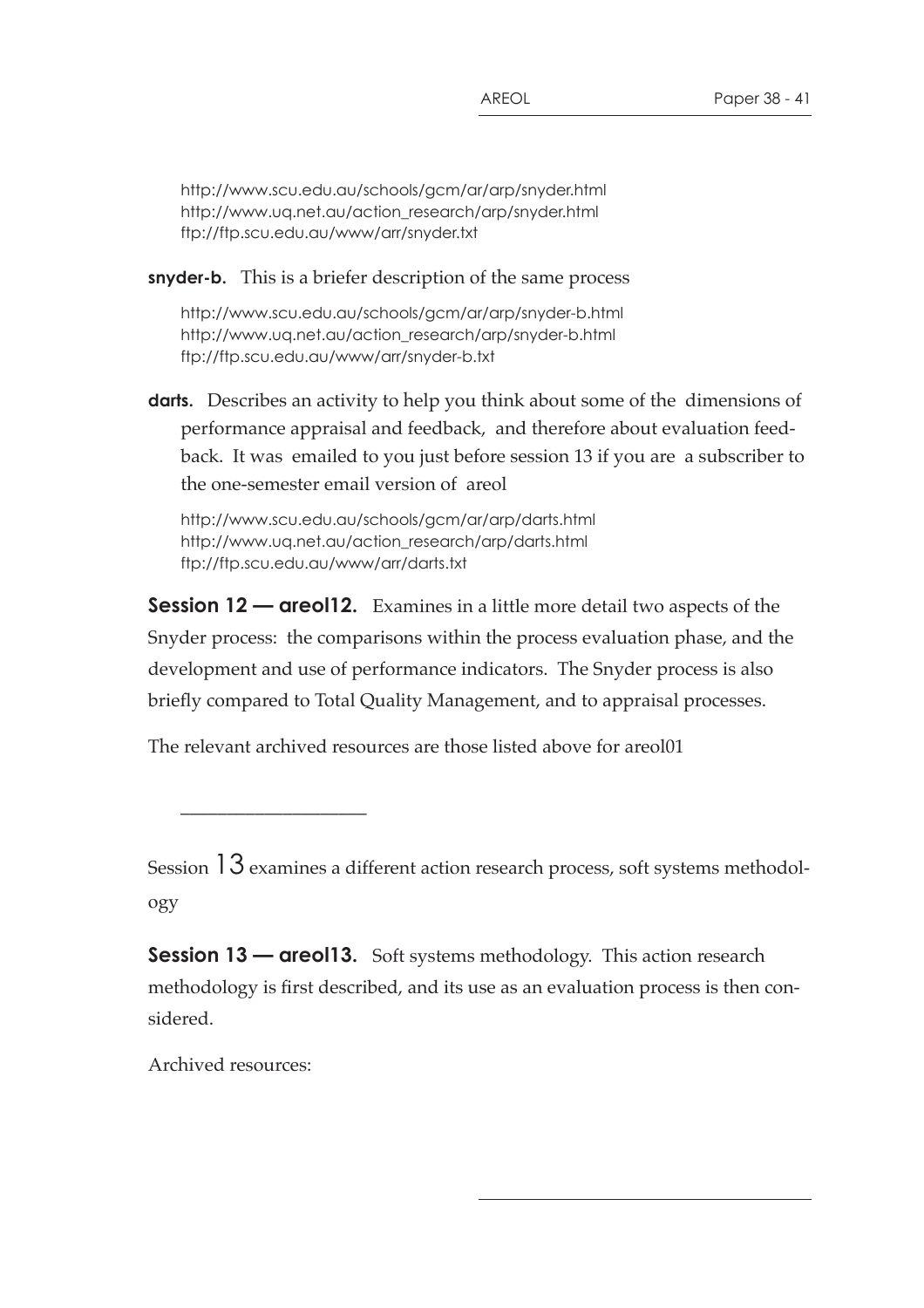\_\_\_\_\_\_\_\_\_\_\_\_\_\_\_\_\_\_\_\_

**sofsys2.** Uses soft systems methodology to illustrate some of the ways in which rigour can be achieved in action research processes

http://www.scu.edu.au/schools/gcm/ar/arp/sofsys2.html http://www.uq.net.au/action\_research/arp/sofsys2.html ftp://ftp.scu.edu.au/www/arr/sofsys2.txt

Finally, session  $14$  provides some suggestions for follow-up through reading

**Session 14 — areol14.** Where now? A number of relevant electronic mailing lists for action research and evaluation are identified. Other resources are also mentioned, including some archived resources, and the booklist in the archived file ar-biblio is updated.

Archived resources:

- **al-biblio.** A bibliography on action learning, compiled by Shankar Sankaran ftp://ftp.scu.edu.au/www/arr/al-biblio.txt
- **biblio.** An annotated bibliography on action research, including also some references on other qualitative research, and some evaluation

http://www.scu.edu.au/schools/gcm/ar/arp/biblio.html http://www.uq.net.au/action\_research/arp/biblio.html ftp://ftp.scu.edu.au/www/arr/biblio.txt

**rschlit.** A brief bibliography on alternative research methods

ftp://ftp.scu.edu.au/www/arr/rschlit.txt

**meta-eval-bib.** A bibliography on meta-evaluation, arranged by category, compiled by Patricia Rogers

http://www.scu.edu.au/schools/gcm/ar/arp/meta-eval-bib.html http://www.uq.net.au/action\_research/arp/meta-eval-bib.html ftp://ftp.scu.edu.au/www/arr/meta-eval-bib.txt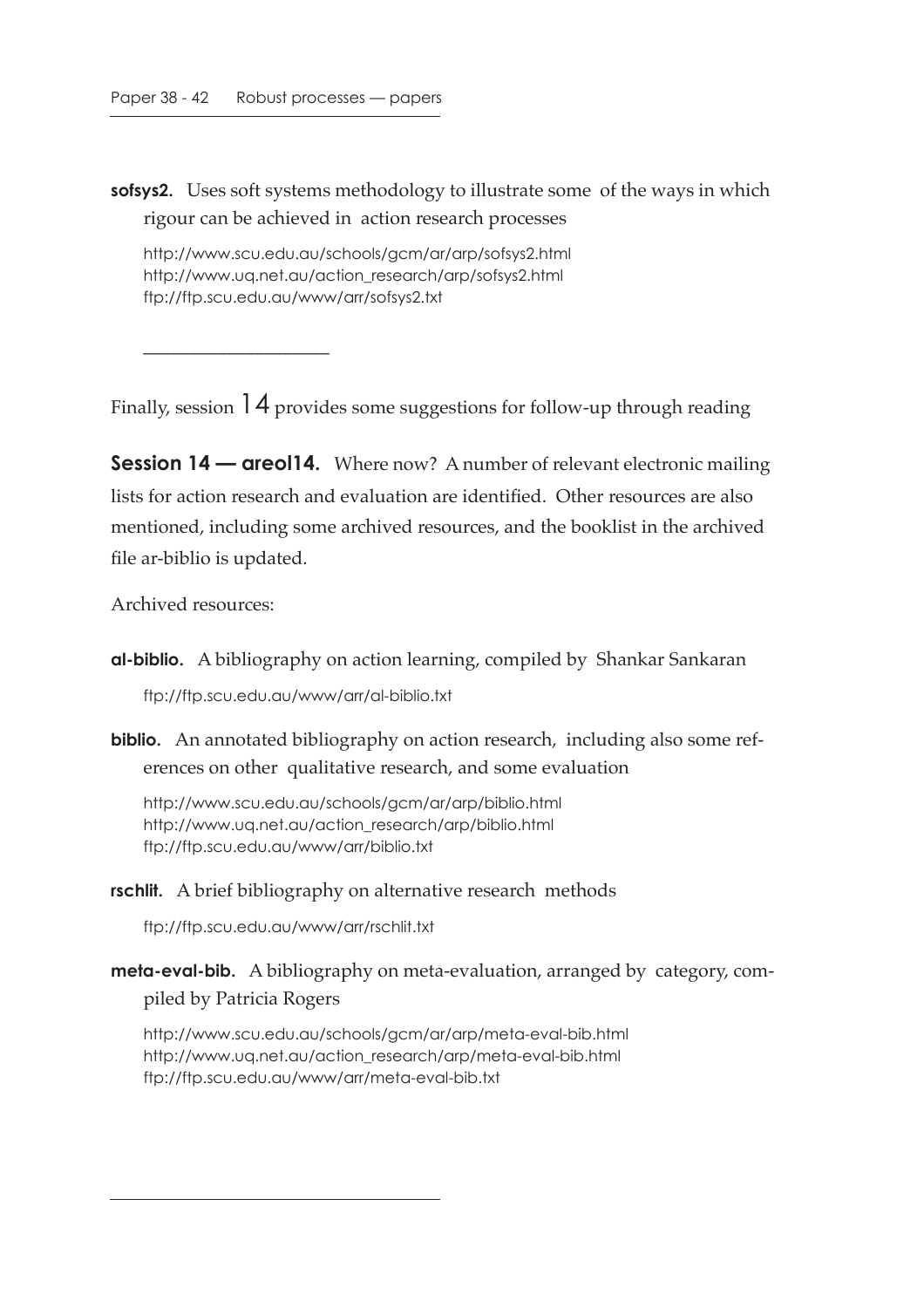**trdbooks.** A list of books, compiled by Marcia Conner, recommended by members of the trdev-l (training and development) list as their favourite books

http://www.scu.edu.au/schools/gcm/ar/arp/trdbooks.html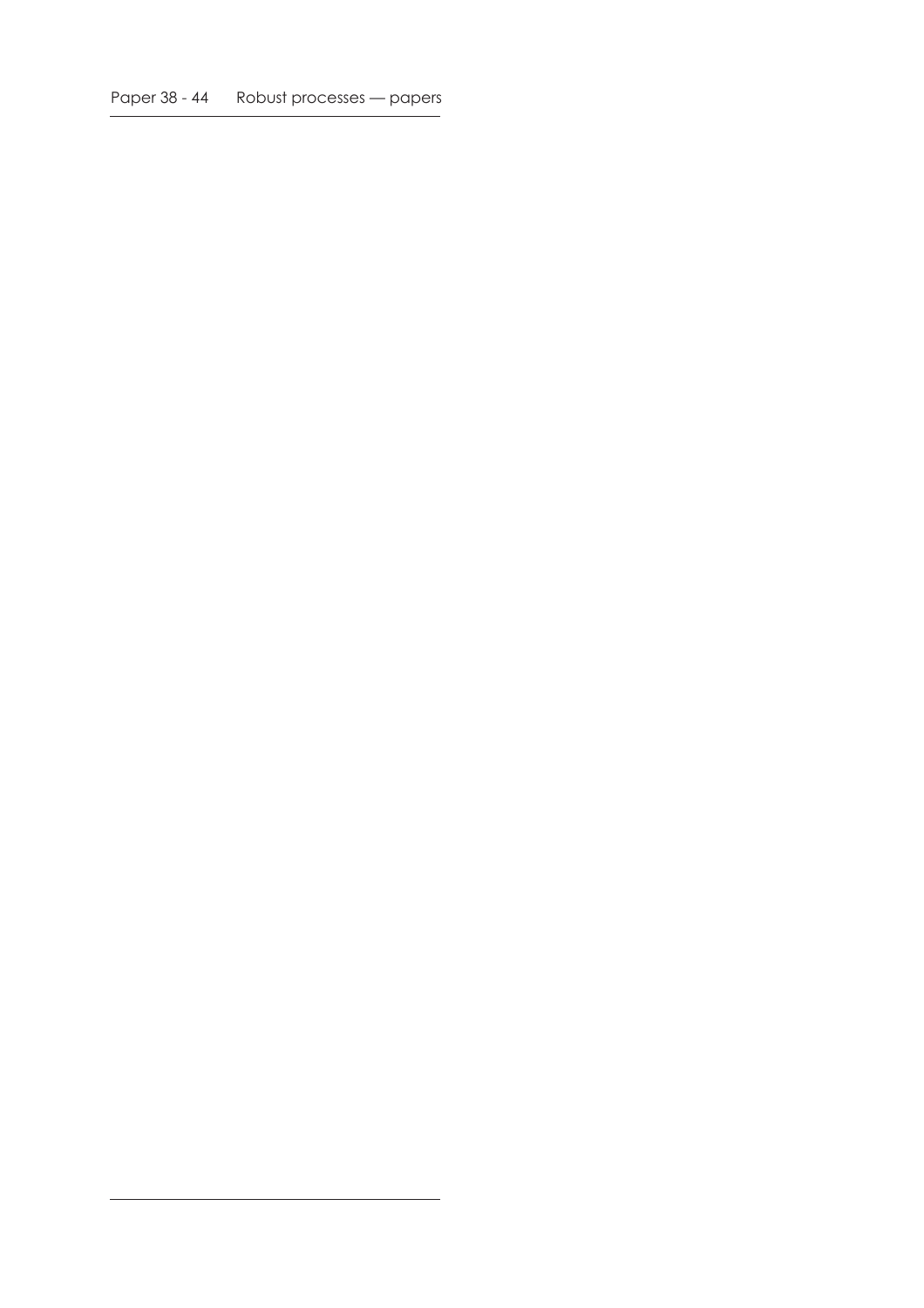# **1 applications**

*... in which some typical applications of action research and related methodologies are discussed, and typical action research processes are briefly described*

A web version of this file is available at http:// www.scu.edu.au/schools/gcm/ar/areol/areolsession01.html

Think for a moment about the various activities you do in the course of a day. As you read through the examples below, watch out for similarities to your own activities. Perhaps you can describe what *you* are doing as action research ... and, having done that, perhaps you can use action research processes and concepts to improve and understand what you are doing and how you are doing it

In this session:

- Some brief examples of action-research-like activities
- A brief description of an action research process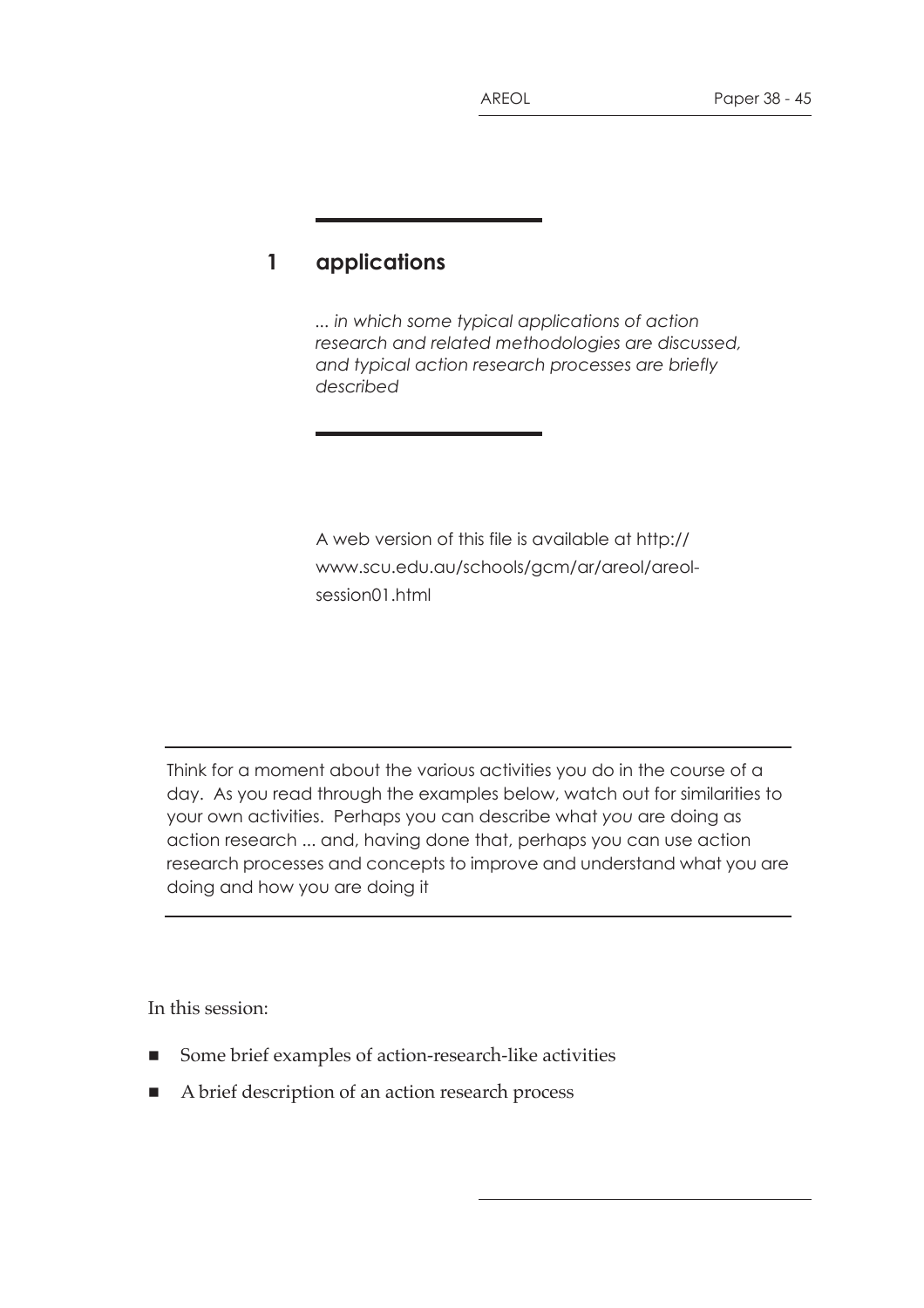I've briefly explained in the orientation, and in abstract terms, my understanding of action research. But what is it in *practical* terms?

Consider the following examples ...

You are a practitioner working in a community. You are isolated from most of your profession. Strongly committed to your professional development, you find few opportunities for it. You wish to improve your practice.

You decide that the conventional opportunities in your area are not promising.

You adopt a regular practice, each evening, of spending 15 minutes in critical reflection. First you recall, in as much detail as you can, the events of the day. In particular, you note those events which did not work out as well as you would like.

You identify what you have learnt from each experience. Then you review the likely events on the following day. You look for opportunities to apply the learning from the previous day.

You could call what you are doing "experiential learning". If that sounds a bit fancy, you could call it "professional development". You could also describe it as action research. 8

You are a member of a small rural community. In recent years the local government has made several decisions which disadvantage you. When you complain, you are ignored.

<sup>8.</sup> Some writers insist on publication as a necessary component of action research.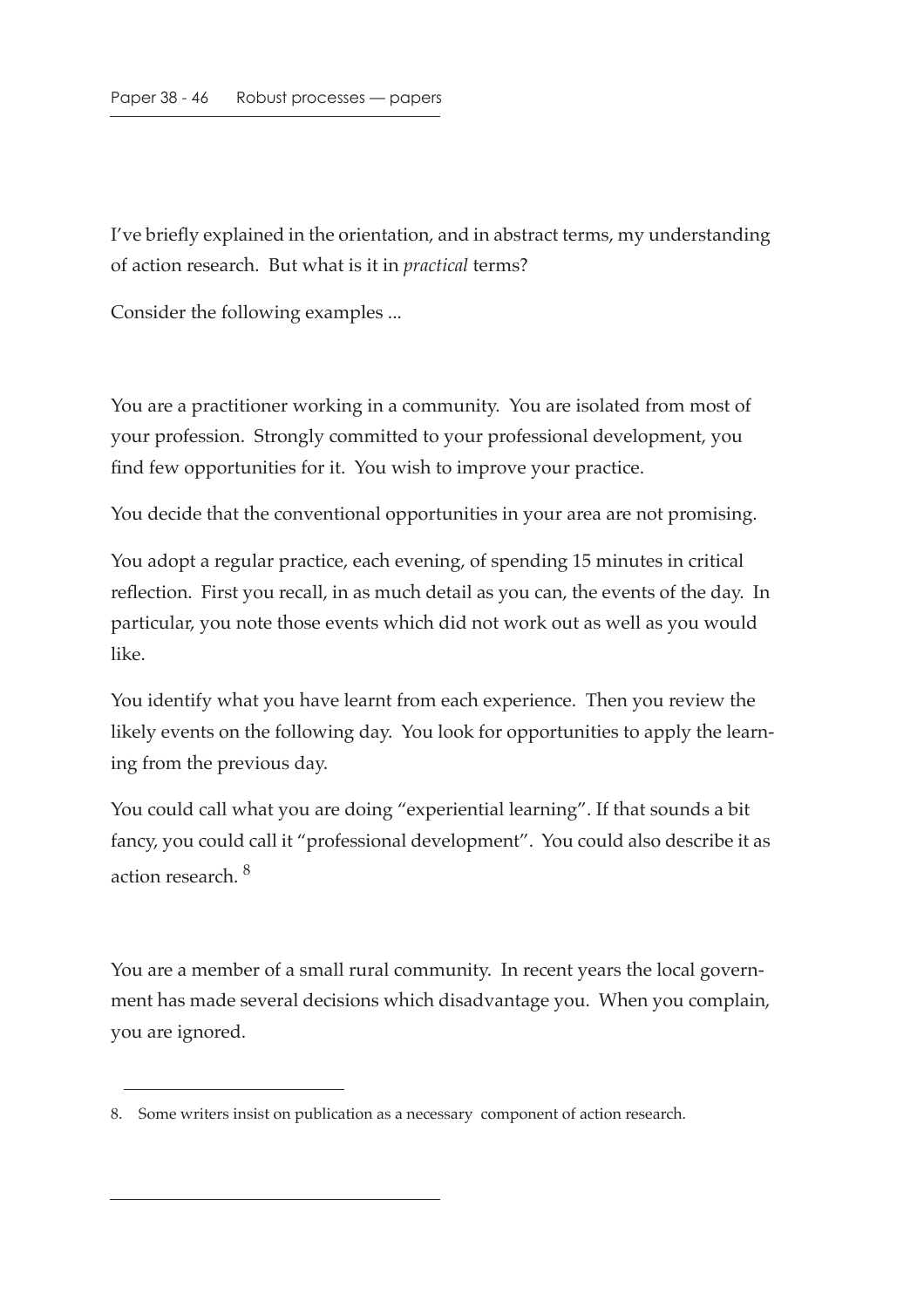You decide to study the situation, so that you can act with better understanding. You also decide that you will try to build closer relationships with the local politicians who seem not to understand your situation. If they don't understand you, you reason, at least you can begin to understand them.

Through these activities you learn more about your own situation and the situation of the politicians and other interest groups. You are eventually able to have more influence in local decision making.

This might be called "social activism". Or "conscientisation". Or (done in certain ways) "action research".

You work as an experienced practitioner in a large public sector organisation. Your boss is pressuring you to upgrade your qualifications. With the increased workload in your job, though, you don't think you have the time to seek further qualifications.

Because of your experience, you are often given the more demanding assignments. This, too, militates against study.

An idea occurs to you. Perhaps you can use your work as a vehicle for research for a higher degree. You enrol at a university which provides supervision for applied qualitative research.

You identify a number of forthcoming work assignments which are related. In each, you work participatively with those most affected to develop an effective approach. With their help, you document and review your process.

You also reflect upon and document your individual experience regularly. In time, you submit it as a thesis.

You could call this "study" or "upgrading your qualifications". You could also describe it as action research.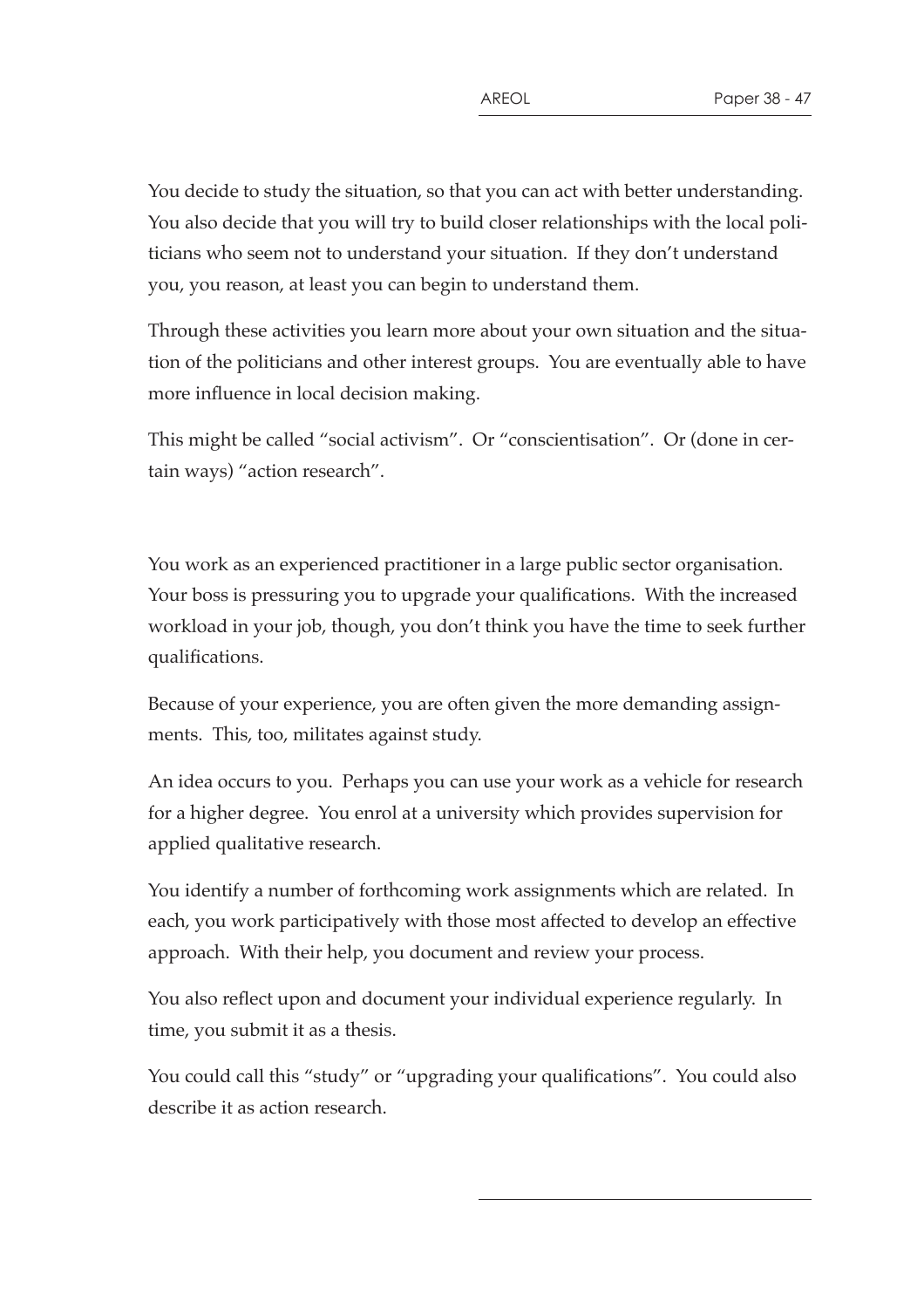You are chief executive officer of a medium sized organisation. The organisation, faced with unexpected change in the market, suffers from low profits. There is high turnover amongst key staff. You would like to do something about it.

With your management team, you plan to meet weekly to improve what you are doing. A member of the team suggests that you don't always learn effectively from each other, or from your own experience. You believe this is true, and wish to take it into account.

Each week, the team reviews the progress of the previous week. As chief executive, you make a point of giving praise to those subordinates who have experienced problems and learned from them. Over time, the openness of the group increases.

You have now reached a stage where the managerial skills of the team have visibly improved. Learning is more effective. You attribute this to the willingness to be open, to learn from past experience, and to apply what you have learned.

You could call this "good team management" or "organisational learning". You could also describe it as action research.

At the end of each meeting, you review that meeting. You and your colleagues identify the strengths and weaknesses of the way the meeting was conducted. You then plan changes to your meeting procedures in the light of this review.

This might be called "group facilitation", or "improving meeting procedures". Here, too, you could describe it as action research.

The four situations above vary on a range of dimensions: the number of people directly involved; their motivations; the activities which are being improved; the uses made of what is learned; and so on.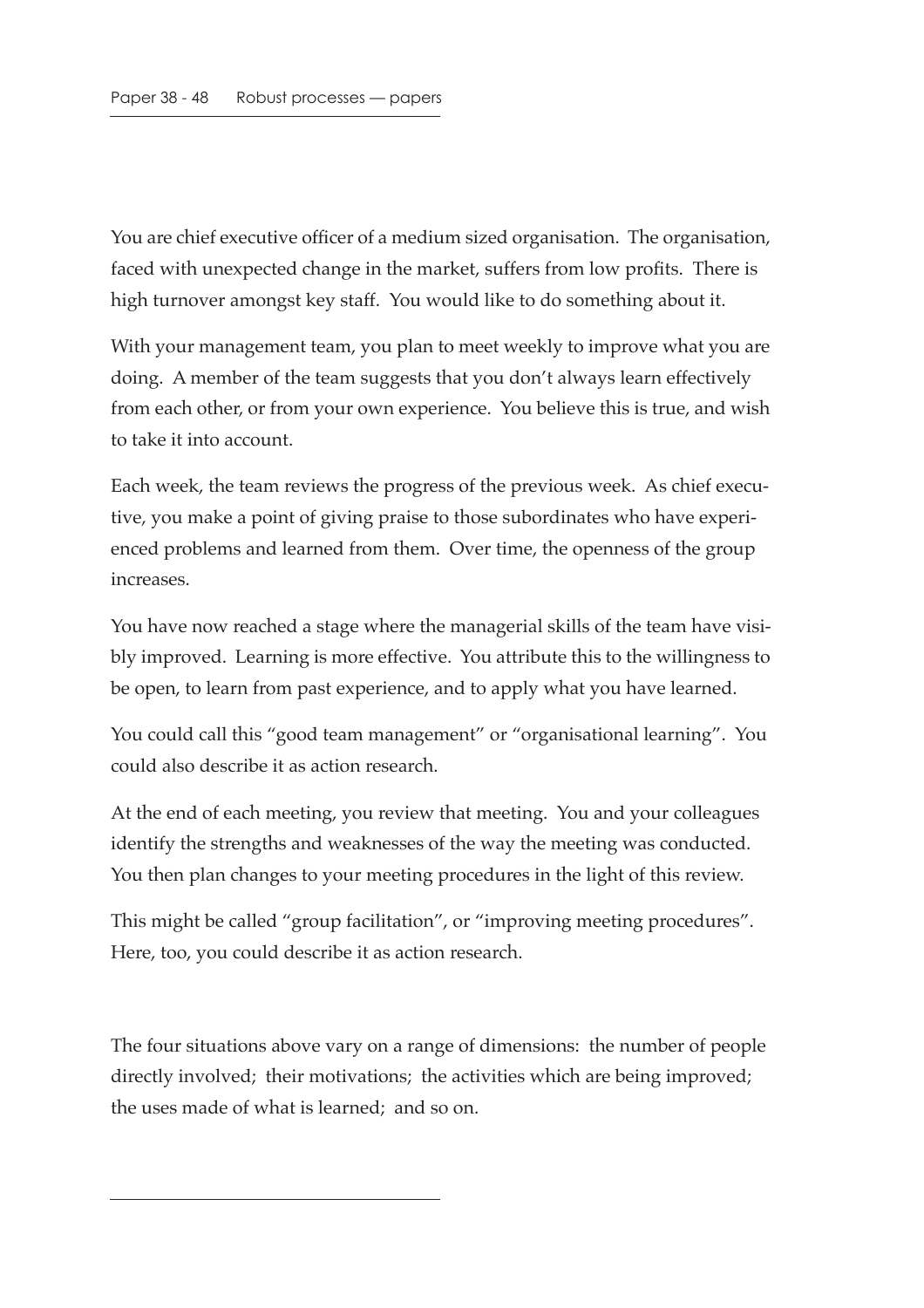Some of them also pick up other themes in current literature — I've identified experiential learning and the learning organisation, among others.

But that's to be expected. Human activity systems, as Peter Checkland calls them, are complex. They don't fit easily into just one or two (or twenty) clear categories.

How many of these resemble activities which you could easily combine with your daily work or life?

The examples above *could* be labelled as action research. Activities like them frequently are.

There has been enough bad research labelled as "action research". I'd prefer not to add to that. Unless they use a cyclic process which alternates action and critical reflection they don't fit my preferred definition.

What would you have to do to make your reflection systematic and critical enough that you could have faith in your conclusions?

Or consider these

You are a teacher or an academic with a busy teaching schedule. You would like to improve your teaching. At the same time, you think it would enhance your chances of promotion if you could also publish more.

You institute a number of procedures to satisfy both of these wishes. You reach agreement with your classes that they will provide regular, evidence-based and thoughtful feedback to you. In return you offer to implement as many of their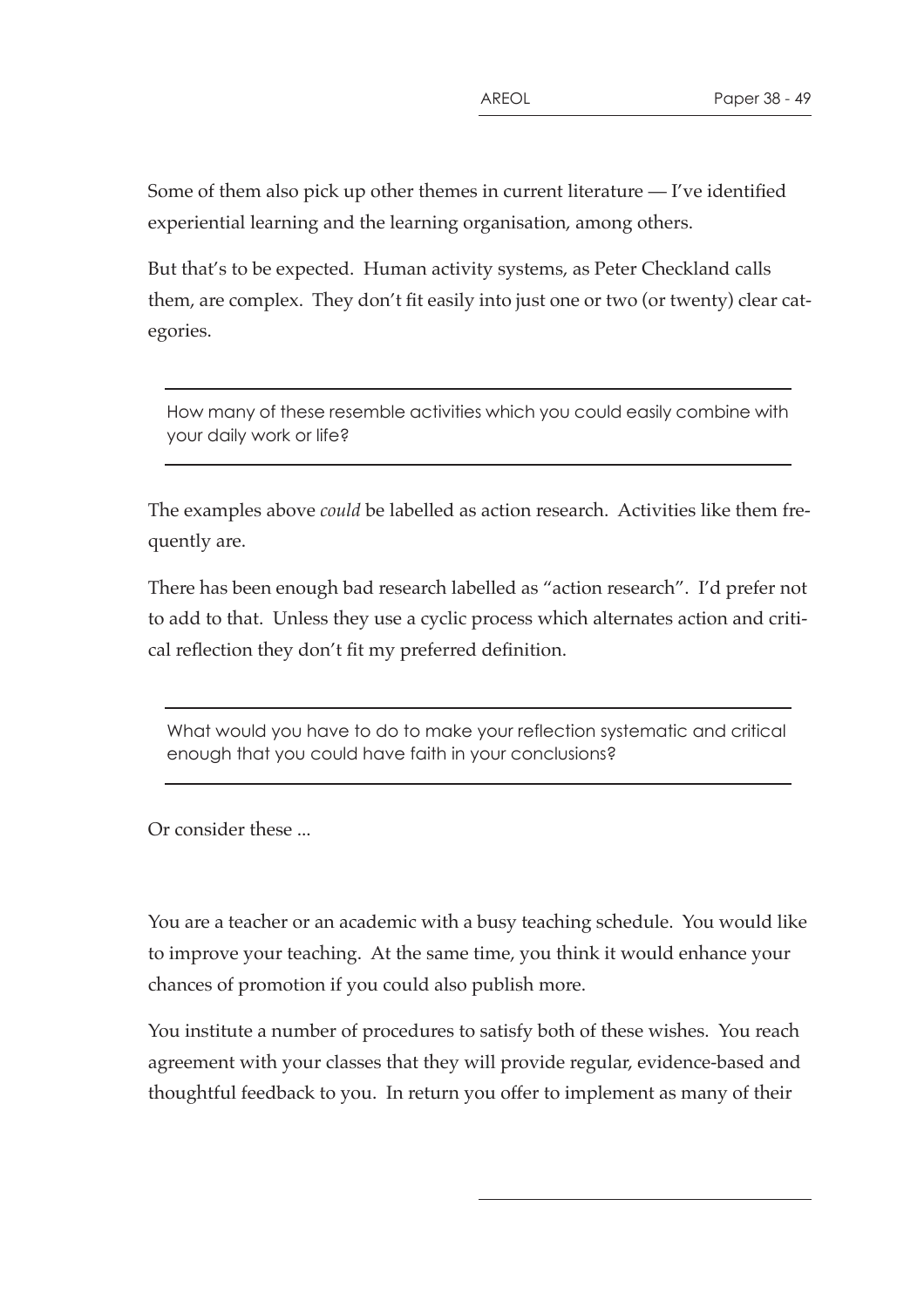suggestions as you can. You also offer to explain when and why you can't follow their suggestions.

This leads to immediate improvement from week to week. As well, you conduct a major evaluation at the end of each class. This leads to improvement from semester to semester.

You publish your experiences in a journal for higher education.

There are many ways of describing what you are doing, including "student centred learning" and "reflective teaching" and "publishing". And action research.

You work as a consultant in private practice. You specialise in providing help with strategic planning for voluntary organisations.

You have begun working with one of these organisations. After some weeks the director approaches you with a request that you document your experience. Your assistance has been very useful. The director would like other organisations to benefit from the processes you use.

You are interested. But you would like to be assured that the material you document is of sufficient quality. You ask the director if the organisation is willing to help you critique and refine the processes you use.

You have been working closely with a small working party from within the organisation. At your request they agree that you will document your planning meetings in such a way that you can track the relative successes and failures of your planning. They also agree to help you validate and refine your processes by interviewing other organisational members about the strengths and weaknesses of the strategic planning.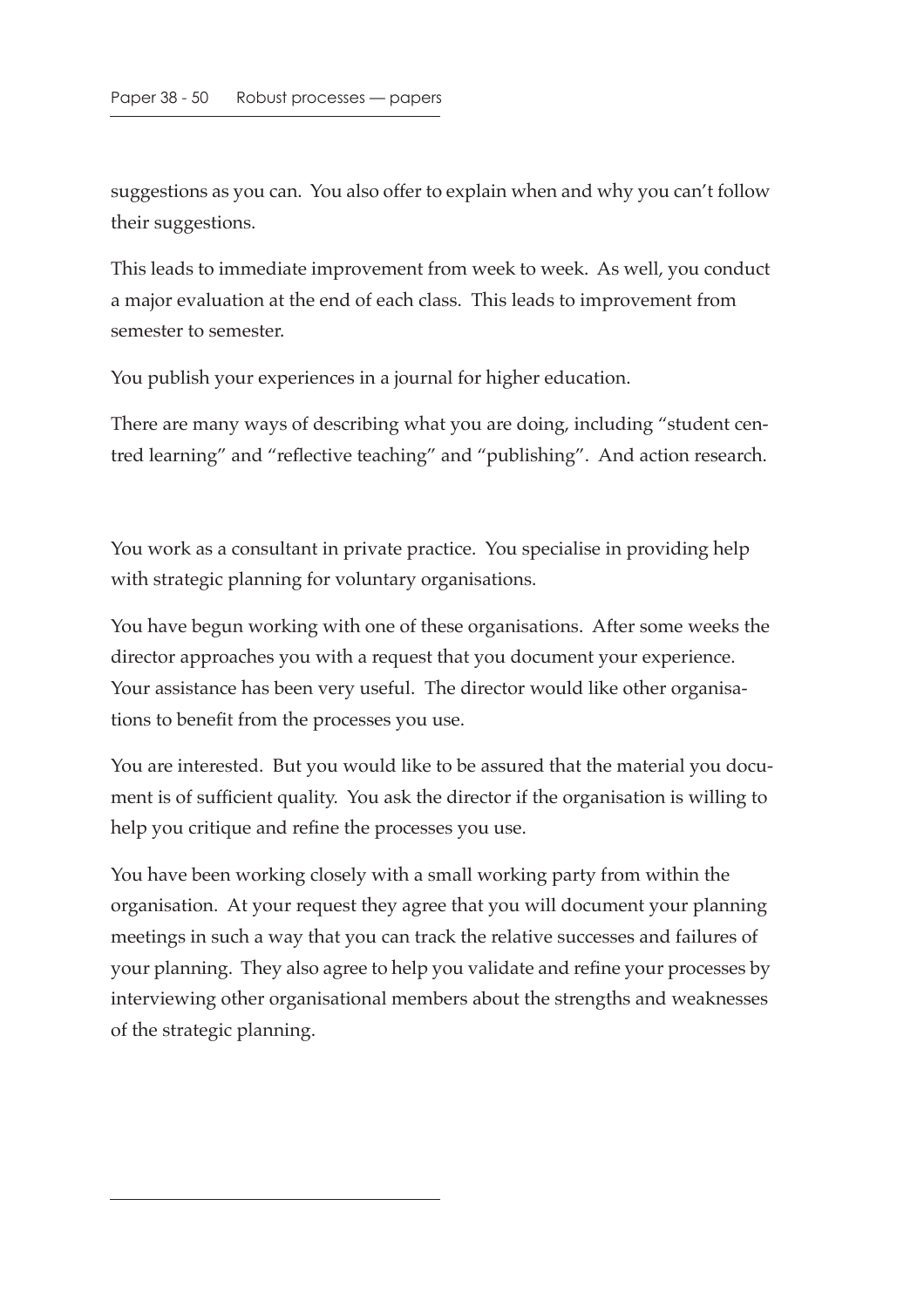You prepare a draft. The working party members critique it for you. They help you make it more suitable for your target audience. You publish it as joint editors.

Again there are many labels you could apply to this, most prominently "education" or "publication". You could also describe it as action research

Local people from a poor community approach you. They ask you to help them solve some specific problems with their housing.

You believe that the housing problems are symptoms of their general disadvantage. You suspect that they do not understand the ways in which the wider society acts unwittingly to disadvantage them. If they did realise this, you think they could remedy more than just their housing problems.

With their agreement, you engage them as co-researchers into the problem. Through regular critical reflection they come to understand their situation better. They are able in time to act politically to overcome some of their disadvantage.

You could describe what you (and they) are doing as "empowerment" or "do-ityourself social research" or "community development" or "citizen participation" or ... even action research.

I could add: "You offer an on line course in action research and evaluation ...".

# **What** *is* **action research?**

In the orientation session, I described action research as action *and* research. I regard it as a family of processes which allow the dual pursuit of action, or change, and research, or understanding.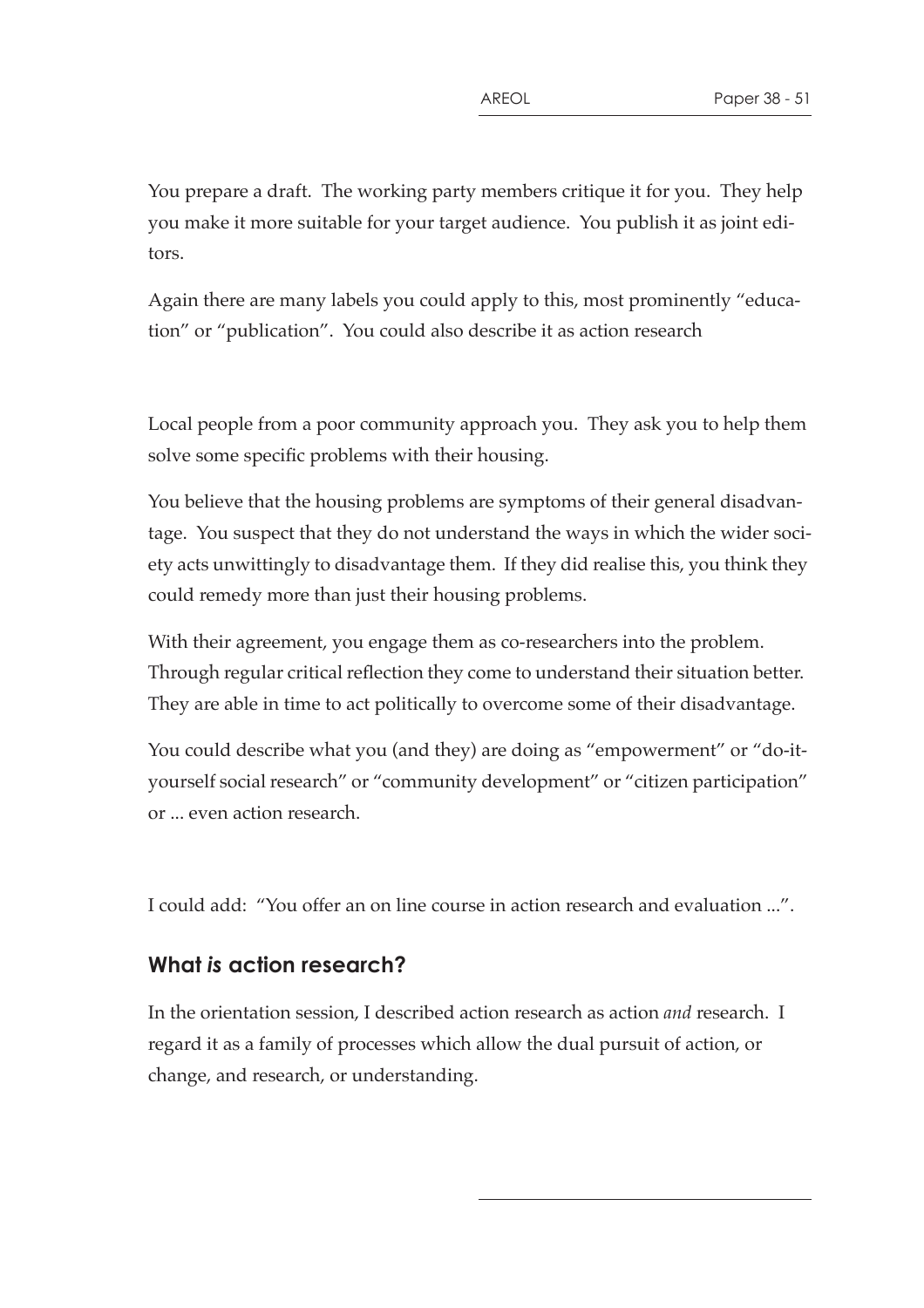I would add critical reflection as another essential or nearly-essential characteristic. Action research can be regarded as a cyclic process which alternates between action and critical reflection.

... action  $\rightarrow$  reflection  $\rightarrow$  action  $\rightarrow$  reflection ...

There are other features which various people regard as essential. Some, for example, believe that action research must be participative. I have heard it argued that it must be at least partly qualitative. There are some who believe that it must be published. For me, these are choices.

Later sessions explore some of these issues further.

I mention these matters, not to persuade you to a point of view, but rather to indicate the approach taken in this program. It's simpler, I think, if I'm open about my own preferences and speak from my own experience. But I have a strong preference that you judge my ideas on their merits. I hope you take into account their relevance to your own situation.

In short, I assume you will make up your own mind.

Most descriptions of action research stress its cyclic or spiral nature. Perhaps the most common is the cycle we might call the Deakin model: first planning, then action, then observation, then reflection; then back to planning and the beginning of the next cycle:

... plan  $\rightarrow$  act  $\rightarrow$  observe  $\rightarrow$  reflect  $\rightarrow$  plan ...

A similar version captures the alternation between action and reflection mentioned above. In turn, reflection consists of a review of the previous action followed by planning for the next action:

```
... intend \rightarrow act \rightarrow review \rightarrow intend ...
```
For example, imagine that I am facilitating a process in the classroom. (That's what I was doing this morning, before I returned to revising this material.)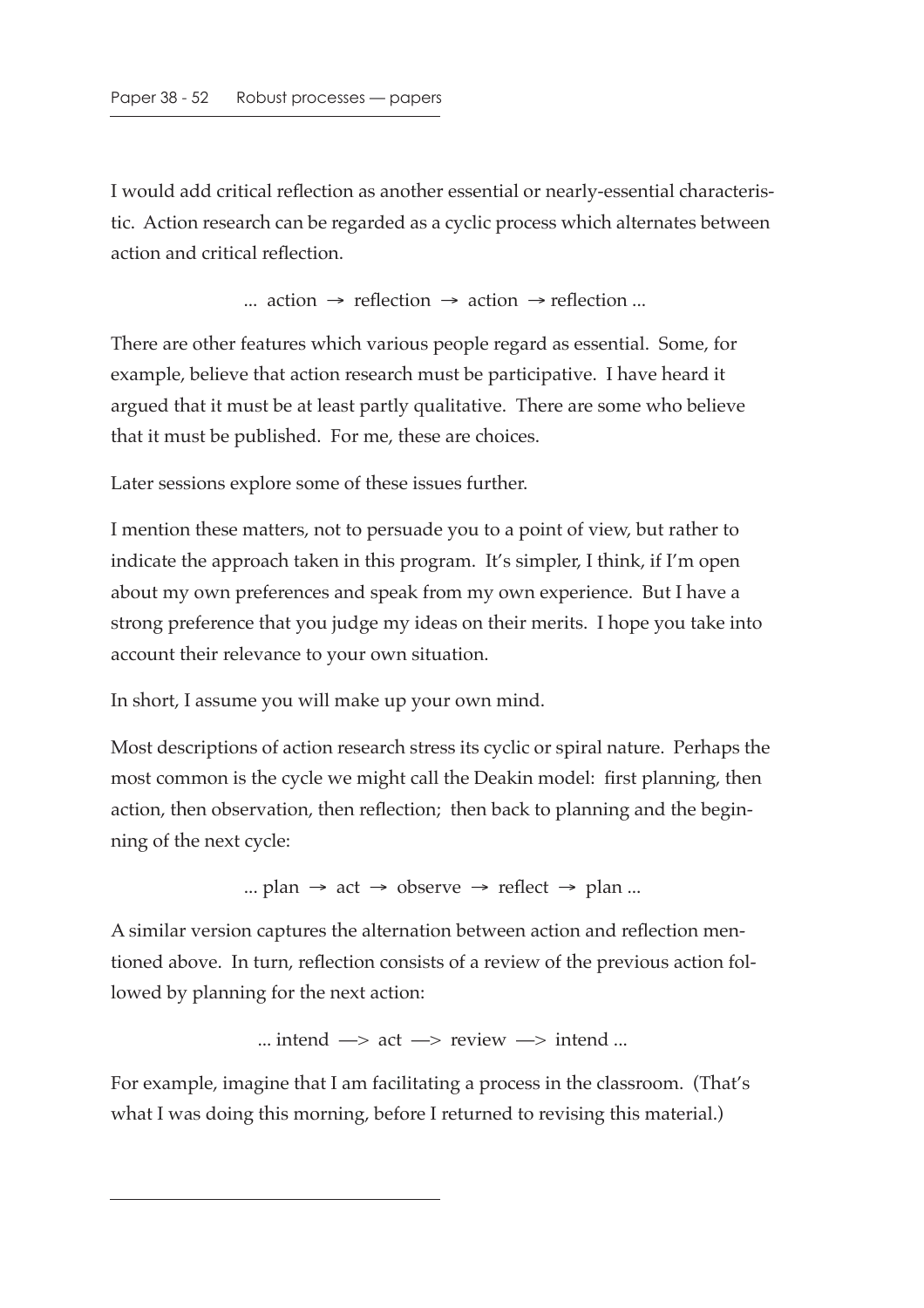Each time before I do or say something I try to be aware of my purpose. "What am I trying to achieve here?"

Then I act.

Then I observe. Did I achieve what I intended? Are people carrying out the instructions given, and look as if they understood? What worked? What didn't?

Do I need to do or say it again, in a different way?

Another way of describing the spiral captures for me the unavoidable uncertainty of change programs. In this model, the process begins with broad and general questions, using general (or "fuzzy") methods. In all probability, this will yield only fuzzy answers. But that is enough to allow more precise questions and methods in the next cycle:

 $\overline{\phantom{a}}$ 

... fuzzy questions  $\rightarrow$  fuzzy methods  $\rightarrow$  fuzzy answers  $\rightarrow$  less fuzzy questions ...

In other words, I think of action research as an iterative process. It converges towards a better understanding of the situation. The better understanding allows improved action.

For example, suppose I am beginning a diagnostic process using interviewing. In the early interviews I ask only broad questions, and few of them. Most of my effort goes into encouraging my informants to keep talking.

It is only in the later interviews that I have a better understanding of the situation and of the questions that would be usefully answered. Then, after an open ended start, I ask more specific questions.

 $\overline{\phantom{a}}$ 

(See the description of this style of interviewing at

http://www.scu.edu.au/schools/gcm/ar/arp/iview.html )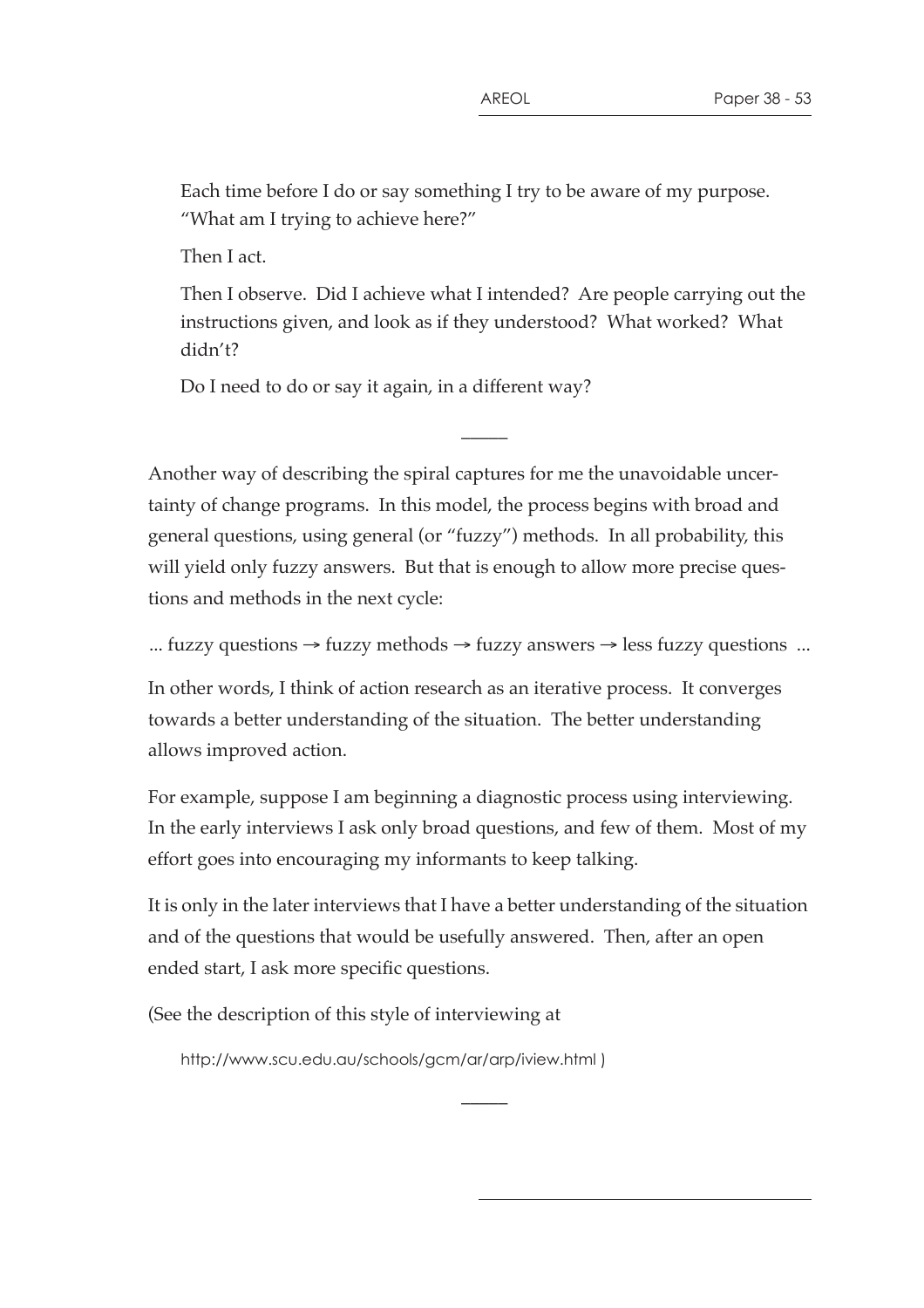Here is a different way of classifying action research: in terms of the main emphasis. You might choose two categories ...

One, action *research*, emphasises the research component. The important aim is to build better understanding. Change may also be pursued, but is less a priority.

The second might be called *action* research. It pursues change as its first priority. If there are research outcomes too, that is a bonus.

There are examples of both of these above.

Whatever the variety of action research, both change and understanding are usually desirable.

To someone steeped in experimental research methodologies those two aims might appear to be in opposition. For me, one of the defining features of action research is that it allows both to be achieved, and often achieved well.

Further, it seems to me that action and research *can* enhance each other. On balance, it is when action is well informed by research that it is most likely to be effective. In addition, it is when a system is undergoing change that its dynamics are most apparent, and often therefore most easily understood.

The examples above are brief. Two extended case studies have been placed on the areol archive.

The first is an evaluation study. It is not very participative: the people take part mainly as informants. The emphasis is on careful data collection and interpretation. It illustrates a form of action research in which the research outcomes are given highest priority.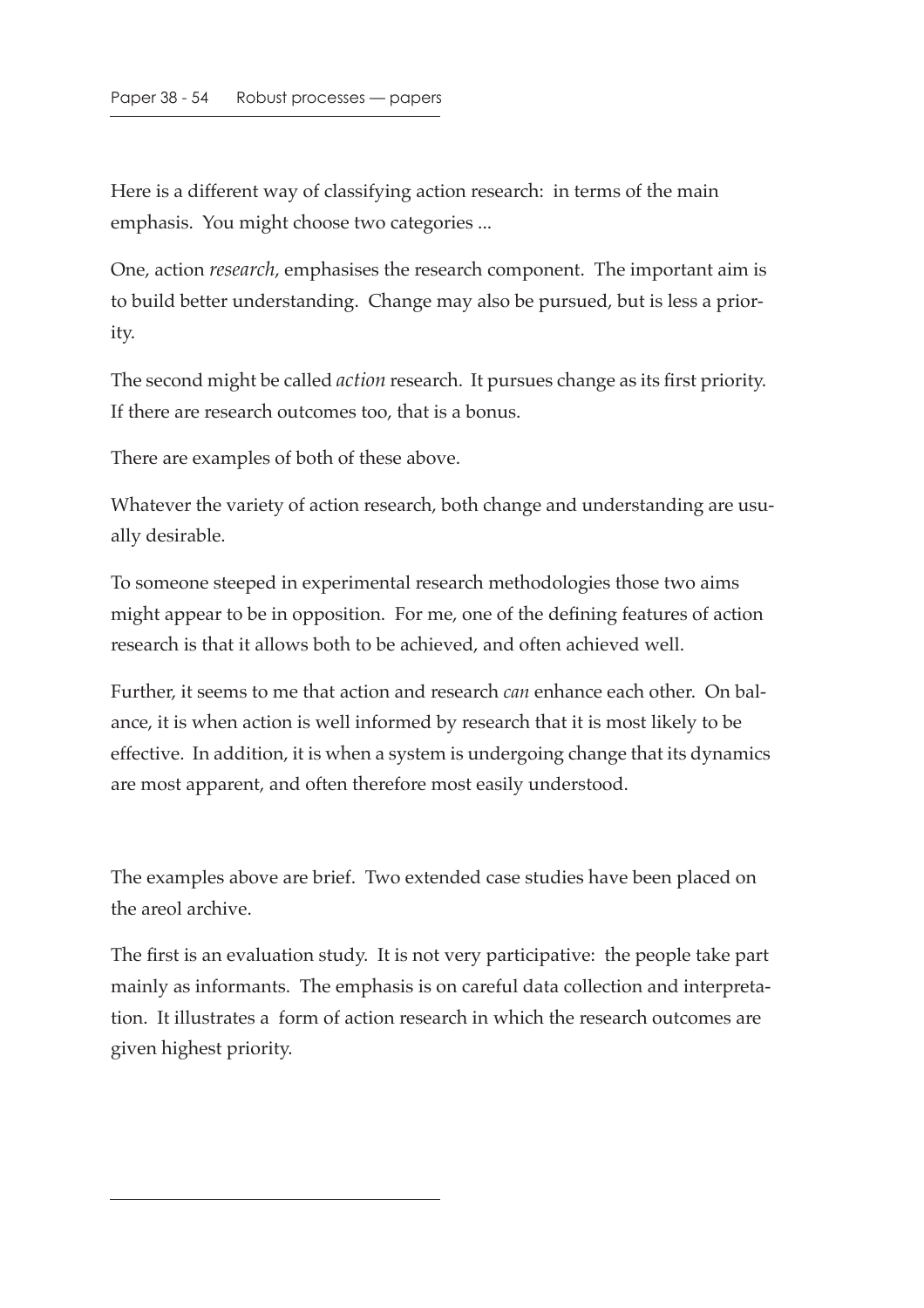If you use ftp or other net software you can access it on the Southern Cross site. It is available in both text and hypertext (that is, as a web page). The URLs are

http://www.scu.edu.au/schools/gcm/ar/arp/case1.html http://www.uq.net.au/action\_research/arp/case1.html ftp://ftp.scu.edu.au/www/arr/case1.txt

The second is a decision-making exercise involving people in many different interest groups, with many different interests and positions. The emphasis is on reaching decisions which have wide acceptance. High participation is therefore pursued, despite the difficulties of doing so. It is an example of action research in which the action is the main focus.

The URLs are

http://www.scu.edu.au/schools/gcm/ar/arp/case2.html http://www.uq.net.au/action\_research/arp/case2.html ftp://ftp.scu.edu.au/www/arr/case2.txt

Other resource files will be mentioned from time to time. Substituting their filename for "case2" retrieves them, by ftp or on the web.

Other archived resources which deal with action research:

**arfaq.** A partial "frequently-asked-questions" file

http://www.scu.edu.au/schools/gcm/ar/arp/arfaq.html http://www.uq.net.au/action\_research/arp/arfaq.html ftp://ftp.scu.edu.au/www/arr/arfaq.txt

**guide.** A beginners guide to action research

http://www.scu.edu.au/schools/gcm/ar/arp/guide.html http://www.uq.net.au/action\_research/arp/guide.html ftp://ftp.scu.edu.au/www/arr/guide.txt

**actlearn.** The relationship between action research and action learning

http://www.scu.edu.au/schools/gcm/ar/arp/actlearn.html http://www.uq.net.au/action\_research/arp/actlearn.html ftp://ftp.scu.edu.au/www/arr/actlearn.txt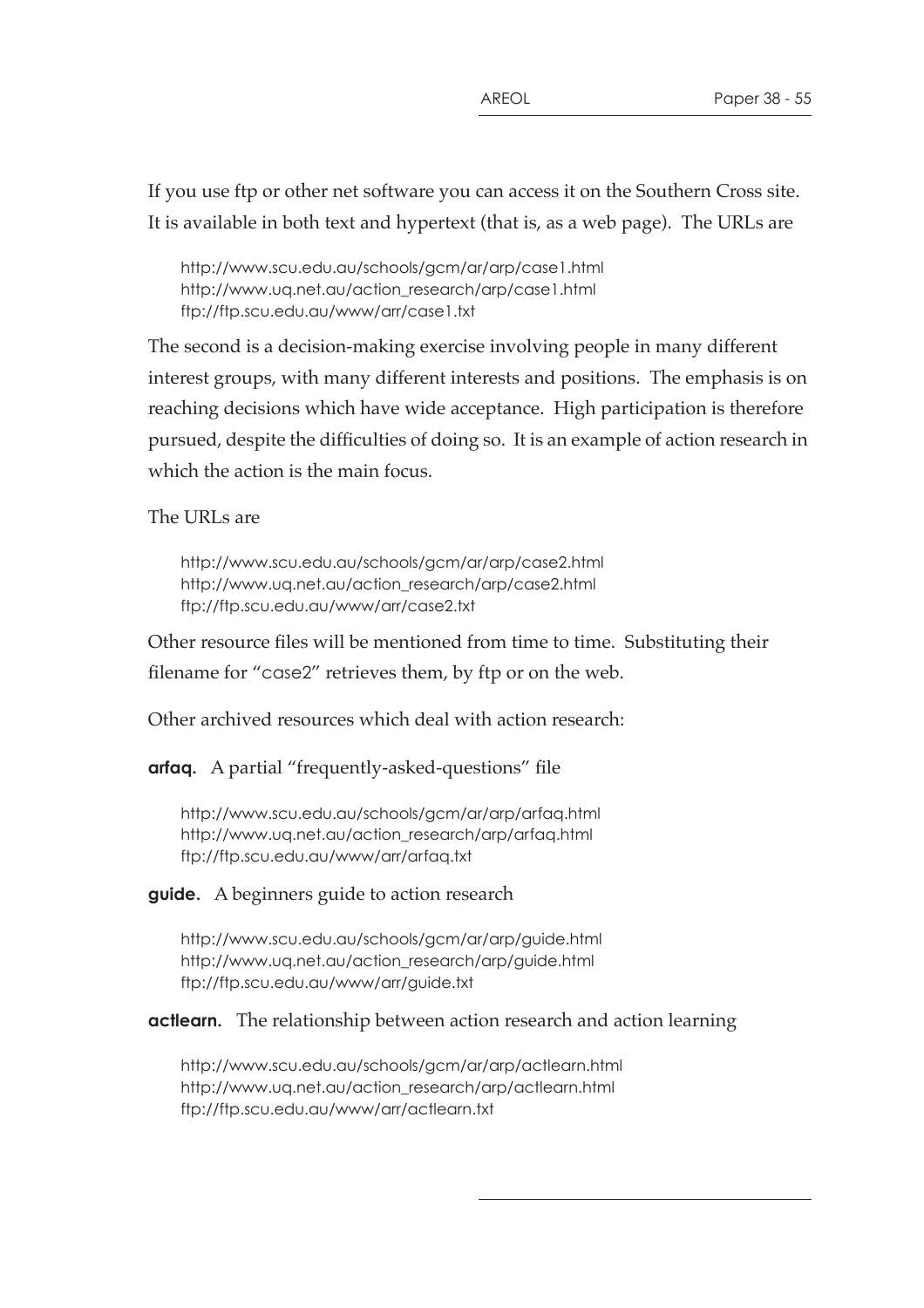# **Activities**

### **## A thought experiment**

Think back over a typical day or week. Consider these questions:

- To judge from the earlier examples and the two archived cases, how much of what you do can be regarded as action research? Does it include critical reflection within a cyclic process?
- Is it *action* research, or action *research*? Can you improve it by strengthening the weaker component? Can you improve it by integrating the action and research components more?
- How much critical reflection do you engage in? In what ways might more, or more regular, critical reflection improve your practice and your understanding? How might you do that?

### **## An individual activity**

During the next week, set aside in your diary at least 10 minutes at the end of each day. Use this time for critical reflection on the day's activities.

A later session will suggest a more detailed format for critical reflection. For now, you may find the following three steps useful:

- Recall the day in as much detail and vividness as you can. (You can include family and social activities, not just work)
- Identify some surprises or unexpected results, and what you learned from them
- Devise some future way of putting the new learning to work

#### **## For your learning group**

When your learning groups are set up, there are a number of tasks suggested for you in the orientation sessions. Important are: getting to know each other;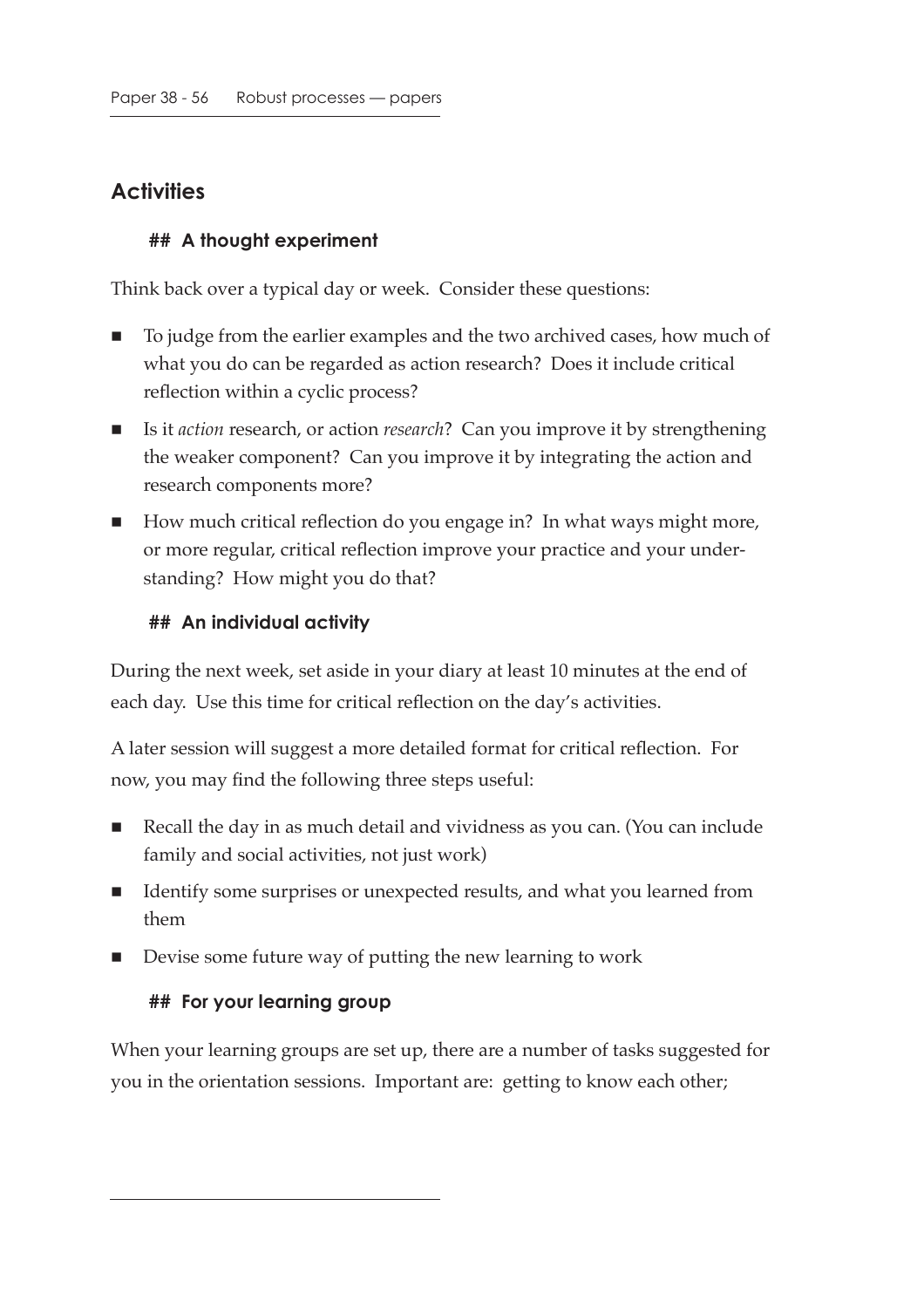deciding what outcomes you want from the learning group; deciding how you will operate together.

If you have done that, it would be useful for you to exchange detailed information on your projects. You can then decide the order in which you will work through them.

Some ways of carrying out these early learning group activities were included in the second orientation file.

 $\overline{\phantom{a}}$ 

This session has provided a number of brief examples of situations which might be described as action research. In addition it has pointed the way to two more detailed case studies. One displays an emphasis on research through careful data collection and interpretation. The other emphasises action by pursuing high participant involvement.

This will be a recurring theme: action research as action *and* research.

In addition, I've provided a number of descriptions of action research. These emphasised its cyclic nature.

The next session explores this further, and examines how change can be achieved.

Most sessions will be followed by a trigger question or comment. On the email version these help to enliven the discussion on the mailing list. Here they may offer you some food for thought. Here is the first one ...

In session 1 I provide a number of examples of what might be called action research (and there are some extended examples on the archive). In some instances, these might not fit some people's definitions of action research.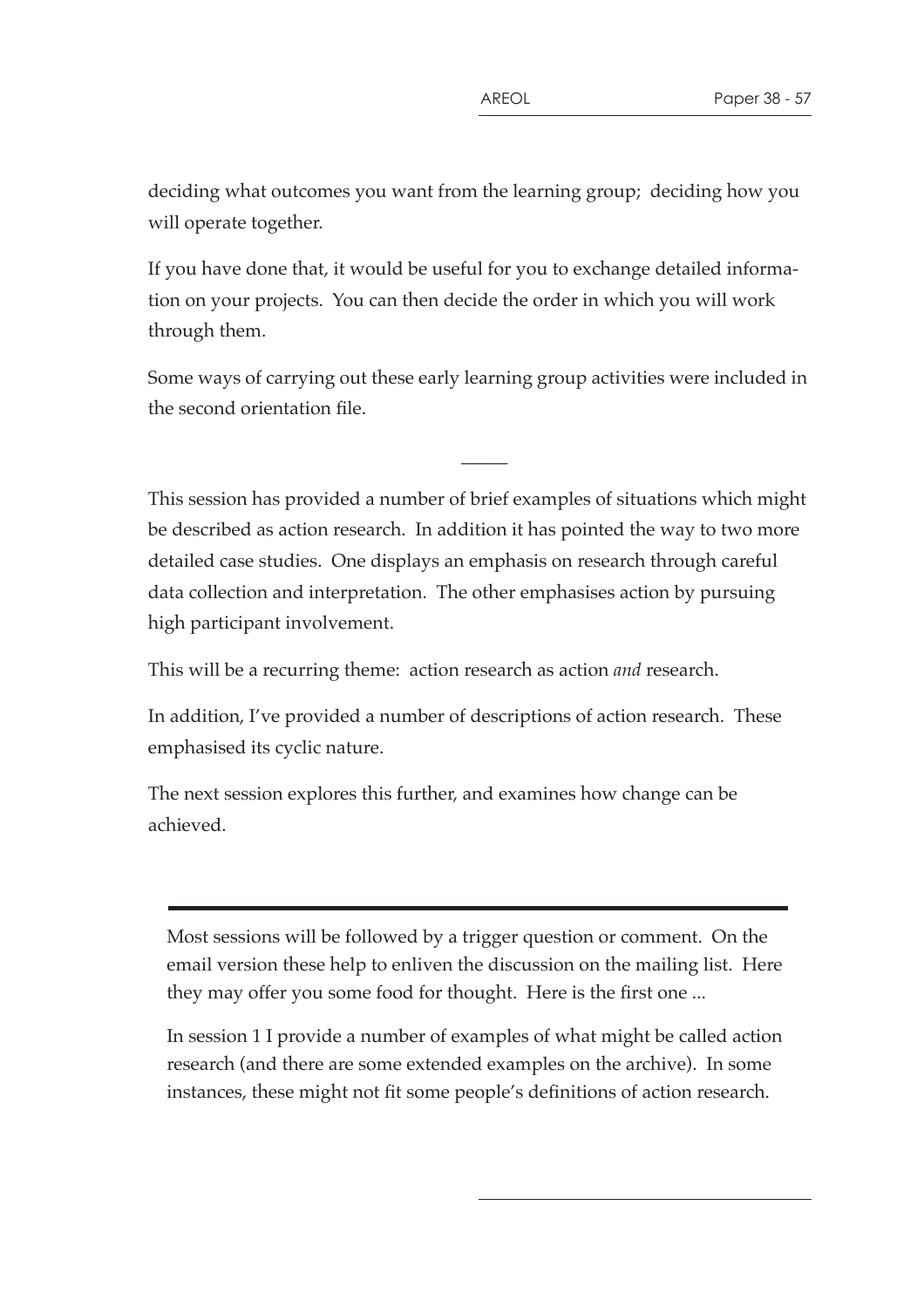I then mention a number of cycles which can be used to describe action research:

> $plan \rightarrow act \rightarrow observe \rightarrow reflect ...$ intend  $\rightarrow$  act  $\rightarrow$  review ... fuzzy questions  $\rightarrow$  fuzzy methods  $\rightarrow$  fuzzy answers ...

There is a danger here, though, that these will be regarded as *the* way to do action research.

The danger lies in trying to do good action research, on the presumption that it is, by definition, good research. For me, good research is research which does what it is intended to do. It achieves the intended outcomes in the research situation. Sometimes, but not always, action research is the way to do that.

How well does this fit with your understanding of action research, and any action research projects you are involved in?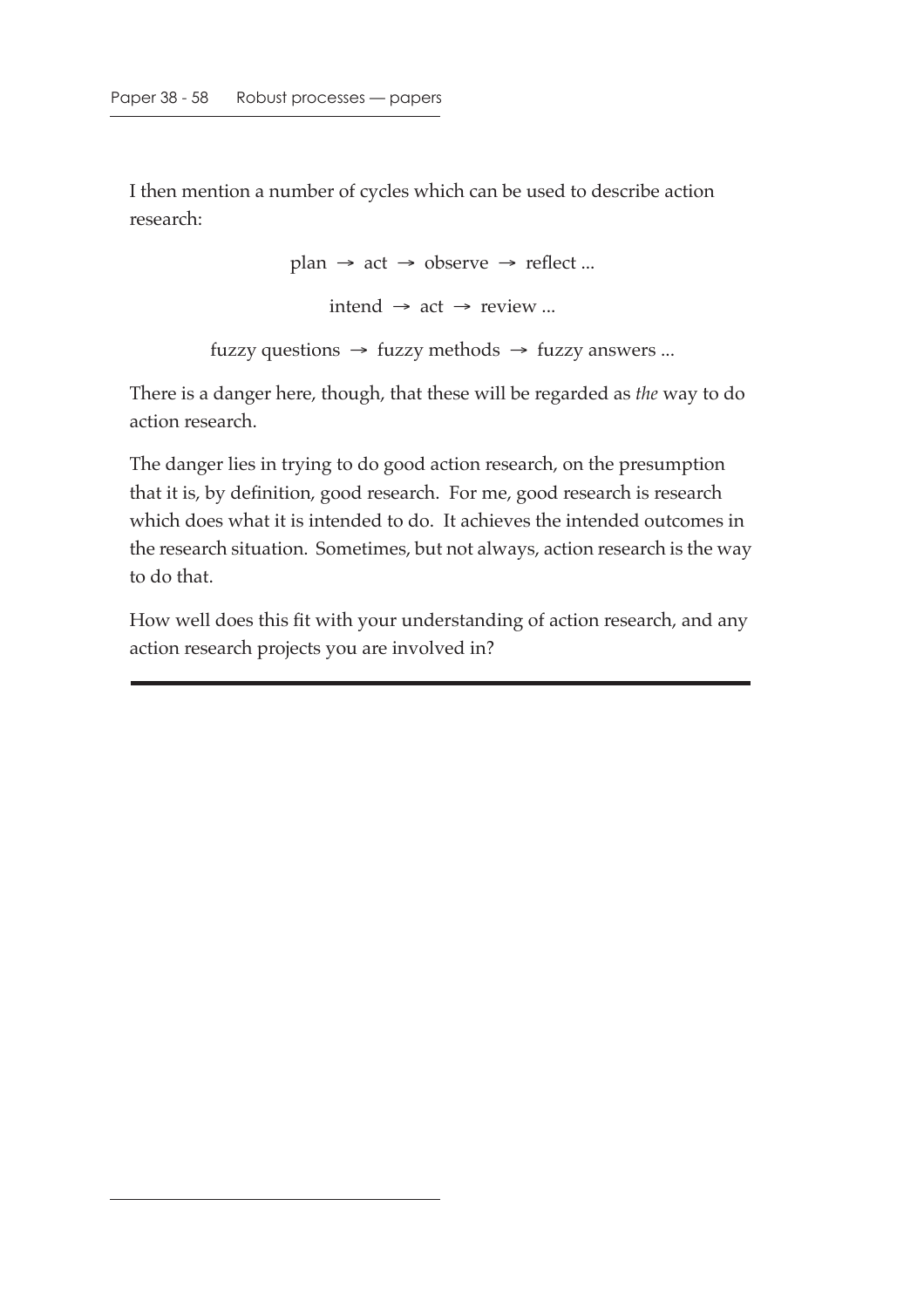# **2 the change process**

*... in which the change process, and the role of action research, are briefly described. The focus of this program is identified as being processes for pursuing change and understanding at the same time*

A web version of this file is available at http:// www.scu.edu.au/schools/gcm/ar/areol/areolsession02.html

Consider your project, if you have one. Or think of some other activity which is intended to lead to both improvement and learning. If you knew nothing about any form of research, how might you approach it? You might begin by thinking of it as a change process, and devise ways of improving the learning. Or you might think of it as a research process, and then look for ways of building more effective change into it.

In this session, three sets of concepts will be addressed.

- The first of them discusses reasons for choosing action research.
- Then follows a brief overview of the change process.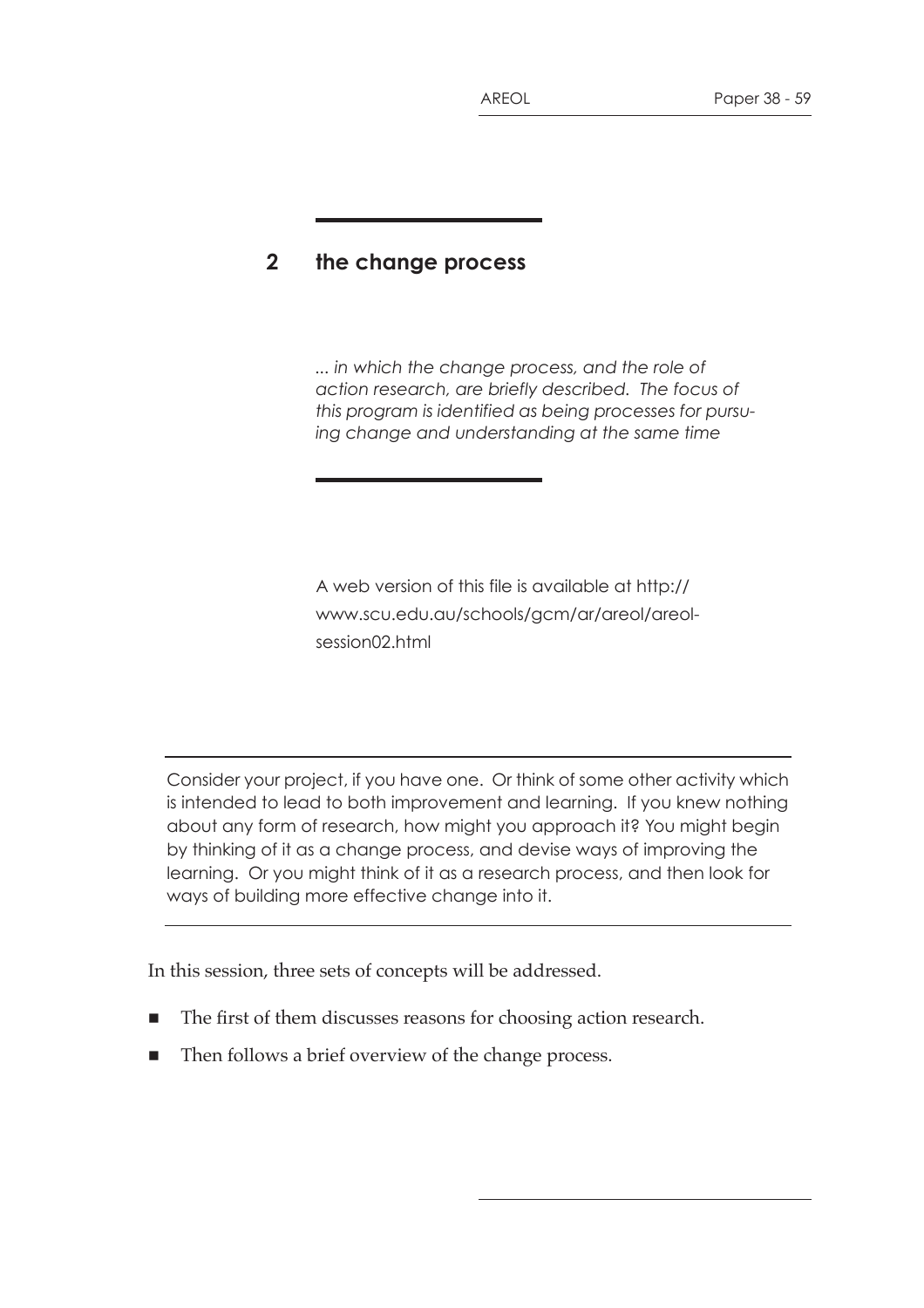Finally, I discuss ways in which the dual aims of change and understanding can be achieved.

# **Why action research?**

As I've said in the earlier material action research is designed for a dual purpose: to yield change (the "action ") and understanding (the "research ") at the same time. That it is able to do so is one of its key strengths.

You can view action research as a family of processes for combined action and research. Consider this ...

- Change often requires flexibility and participation.
- Research depends upon high quality data and accurate interpretations.

Often it's useful to be able to meet both these conditions. Action research is designed to allow you to do so.

Please note that I'm not arguing for action research as "the best " research methodology. Nor am I arguing for this version of action research over different versions. Different methods of research or action research achieve different purposes.

Sometimes you may wish to identify causal relationships between relatively limited numbers of variables. Then my suggestion is that you first examine experimental methods. Or, if you have to take the study into the field, use those quasiexperimental methods which are robust. (In my view many of the simpler ones are not.)

For example, you may wish to know whether a certain medication achieved its intended results. You could be most confident of the answer you obtained if you used a carefully planned and conducted experimental design.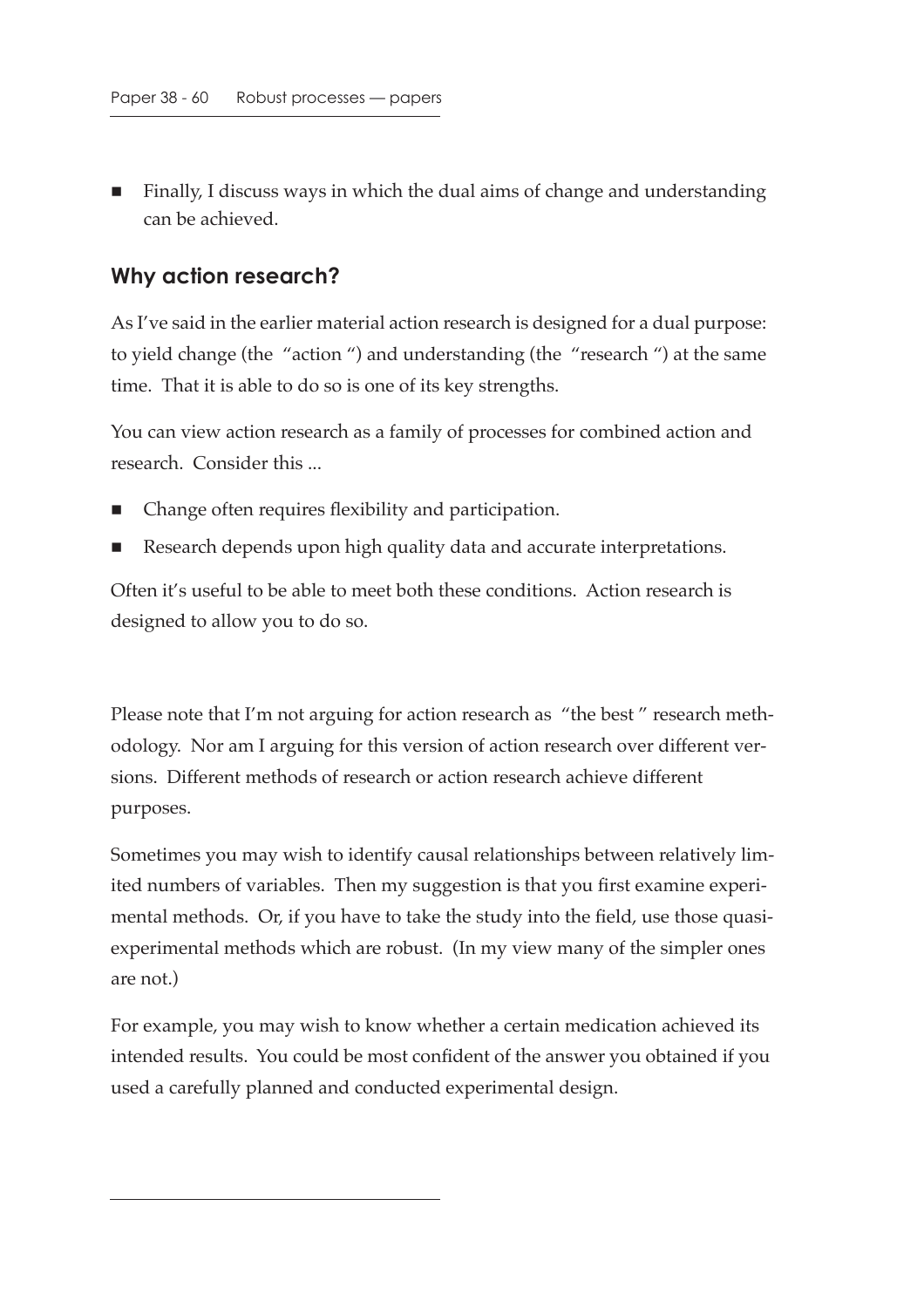Sometimes you may wish to understand a complex culture on its own terms. It may be your wish to have as little impact on the culture as possible. I'd then expect your first choice, more often than not, to be ethnography or related methods.

A friend of mine is studying chat rooms on the internet. It isn't part of her intention to change them, only understand them. Her choice of ethnographic methods is therefore appropriate.

(I'm not saying that the various research paradigms are limited to these uses. Ethnographic methods and quasi-experimental approaches, among others, have been used effectively in change situations.)

Action research has a number of uses quite apart from its applicability to change programs. It's strength, I think, is its emergent nature. It takes form slowly, informed by the growing understanding of those using it. It takes as little as possible for granted, so that participants can be open to the data they collect.

This is what allows action research to be flexible and responsive enough to be used in change programs. The same quality often allows it to be effective for pilot research, for example.

In some forms, it can deal well with very complex situations. There, the nature of the situation cannot be identified ahead of time. The emergent nature of action research is valuable.

(For similar reasons, I think of action research as a useful "meta-methodology ". If I don't know enough to choose a suitable methodology, I can use action research until I have enough understanding to make the choice.)

As my colleague Pam Swepson would say, following John Dewey, fitness of function is the appropriate criterion for choosing a research paradigm.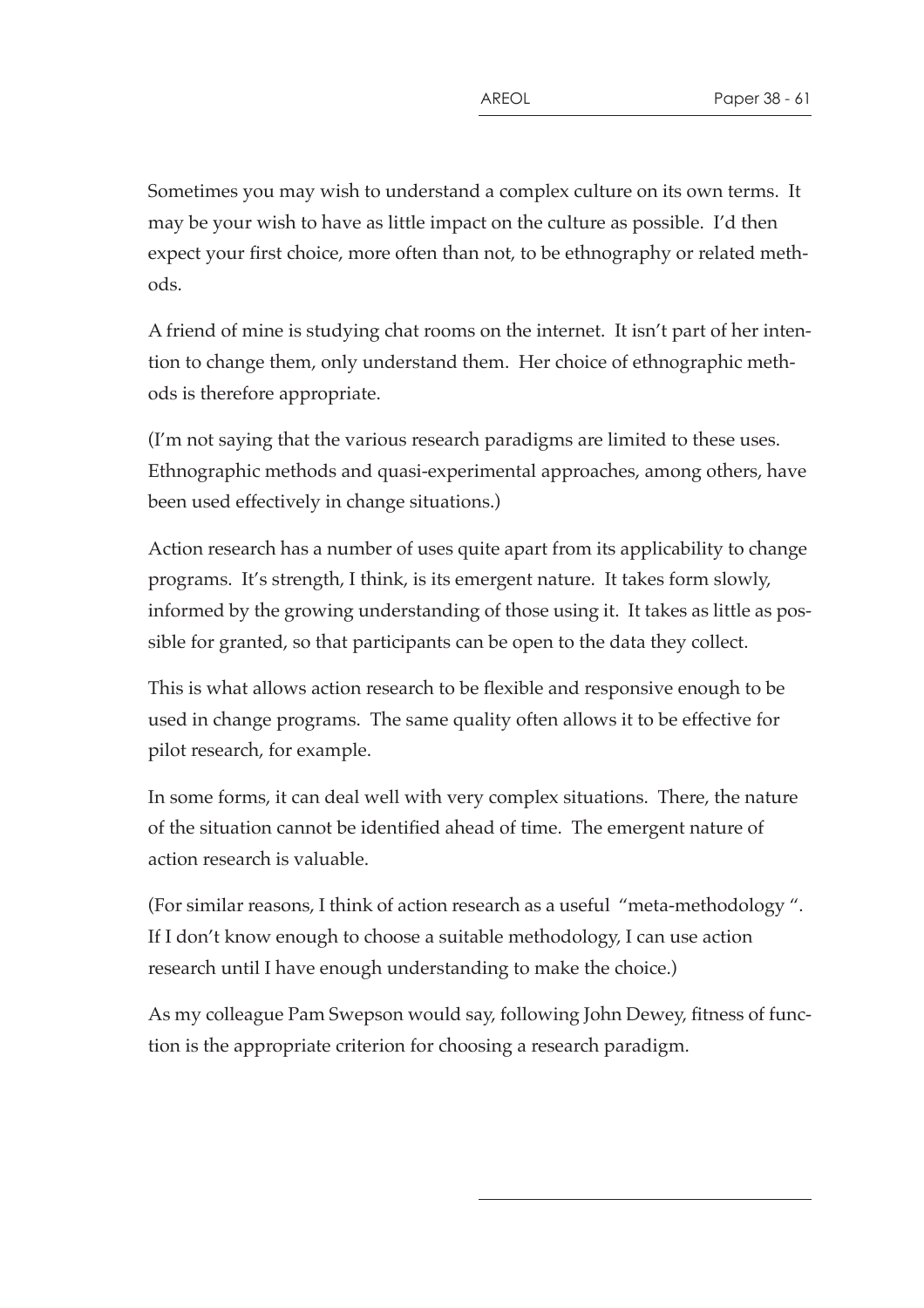(By the way, I would rather avoid any debate about the mixing of paradigms. Personally, I think it's fine if you know what you are doing. Some disagree.)

What do you want to achieve? Which paradigm will best achieve it? For me, those are the important questions in choosing an approach.

 If you have a project which you are using as a case study for areol 15, how well does action research fit that project? If you are familiar with other methodologies, which of them might you use instead? What would be the relative advantages and disadvantages of doing that?

As it is, the boundaries between one research paradigm and another are often unclear. If researchers were to choose all aspects of their research more carefully, this would be even more so. There are many dimensions on which a research design can differ.

In my view, the best research involves making informed choices on each of these dimensions. The aim, I suggest, is not to do "action research ". It is to do *effective* research. And effectiveness, I presume, is defined by situation and desired outcomes.

The "best " action research may well borrow processes and approaches from other paradigms, if that is what the situation and the desired outcomes require. Many action researchers I know are pragmatists. If it works in practice they use it.

In my own action research work I draw on many of the processes used in community and organisational change. I find those processes fit well with the action research approach.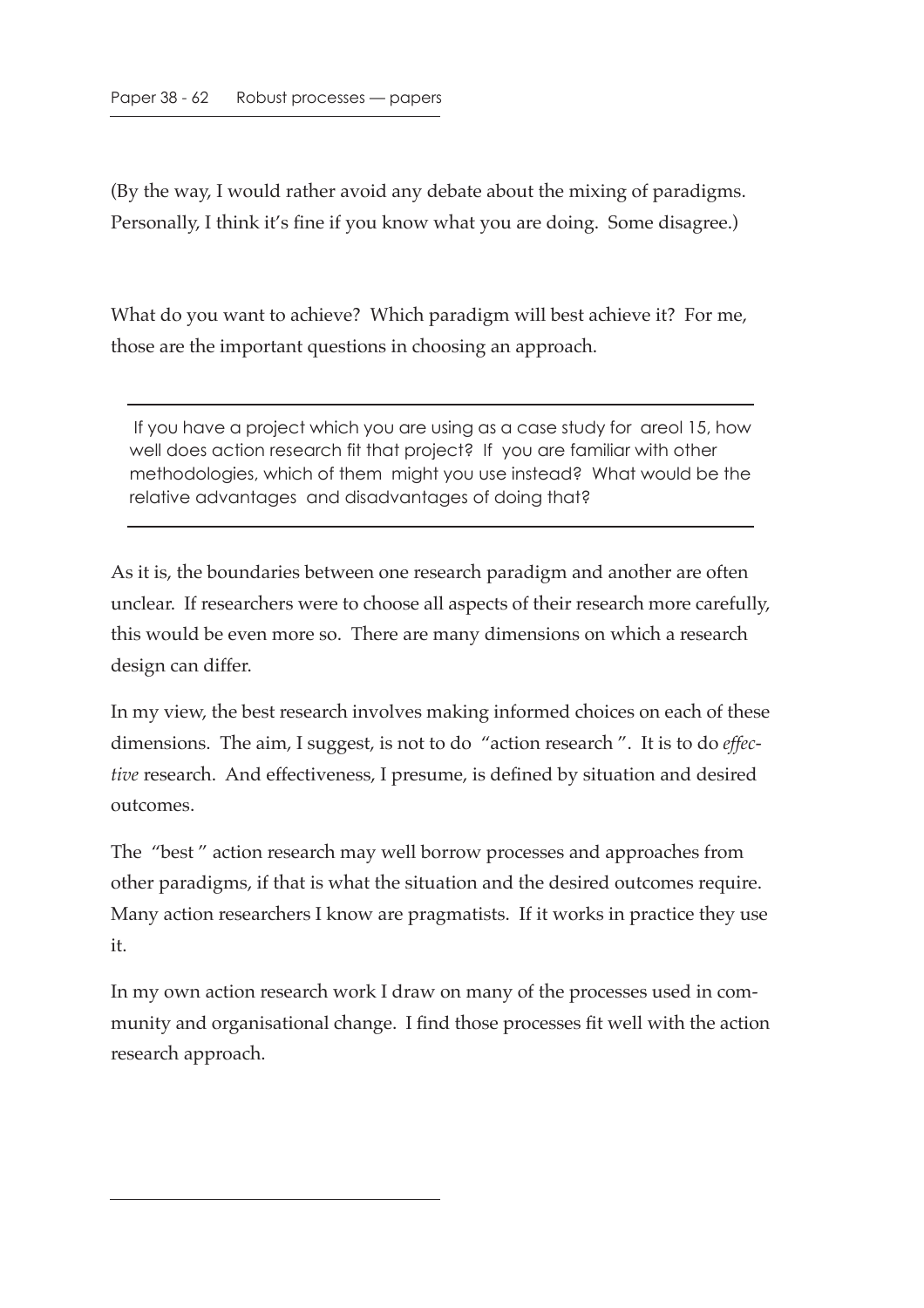# **The process of change**

As I've said, other research paradigms can be used in change situations. Action research, however, is often an appropriate choice. After all, it is intended to lead to change while studying it.

As you might expect, some aspects of a good action research project are directed mostly towards achieving change. Other aspects try to assure the quality of data and interpretations. For the moment, consider the requirements for change ...

There is a large literature (I mention some of it below) on ways of achieving change. Much of it is written from the viewpoint of a consultant or facilitator a person who helps others achieve the change they desire. This seems akin to some of what an action researcher has to do.

The overall shape of a change process is often described as a number of distinct stages. For example:

- entry and contracting; here you enter the client system and negotiate your role and theirs;
- diagnosis; here you (and they) decide what requires remedy or change;
- $\blacksquare$  intervention; here the remedy is put in place;
- closure; here you withdraw from the system.

(It's common for "evaluation " to be inserted between intervention and closure. It is a bias of mine that evaluation is better done continuously. Evaluation — in the form of critical reflection — is built into each action research cycle. I think that that is part of the reason why action research can be effective for its dual purposes.)

I think that this four-stage model is a useful simplification. Or rather, I think it's useful if you remember it's a simplification. In fact, the stages overlap greatly. There is often a need to retrace your steps to an earlier stage.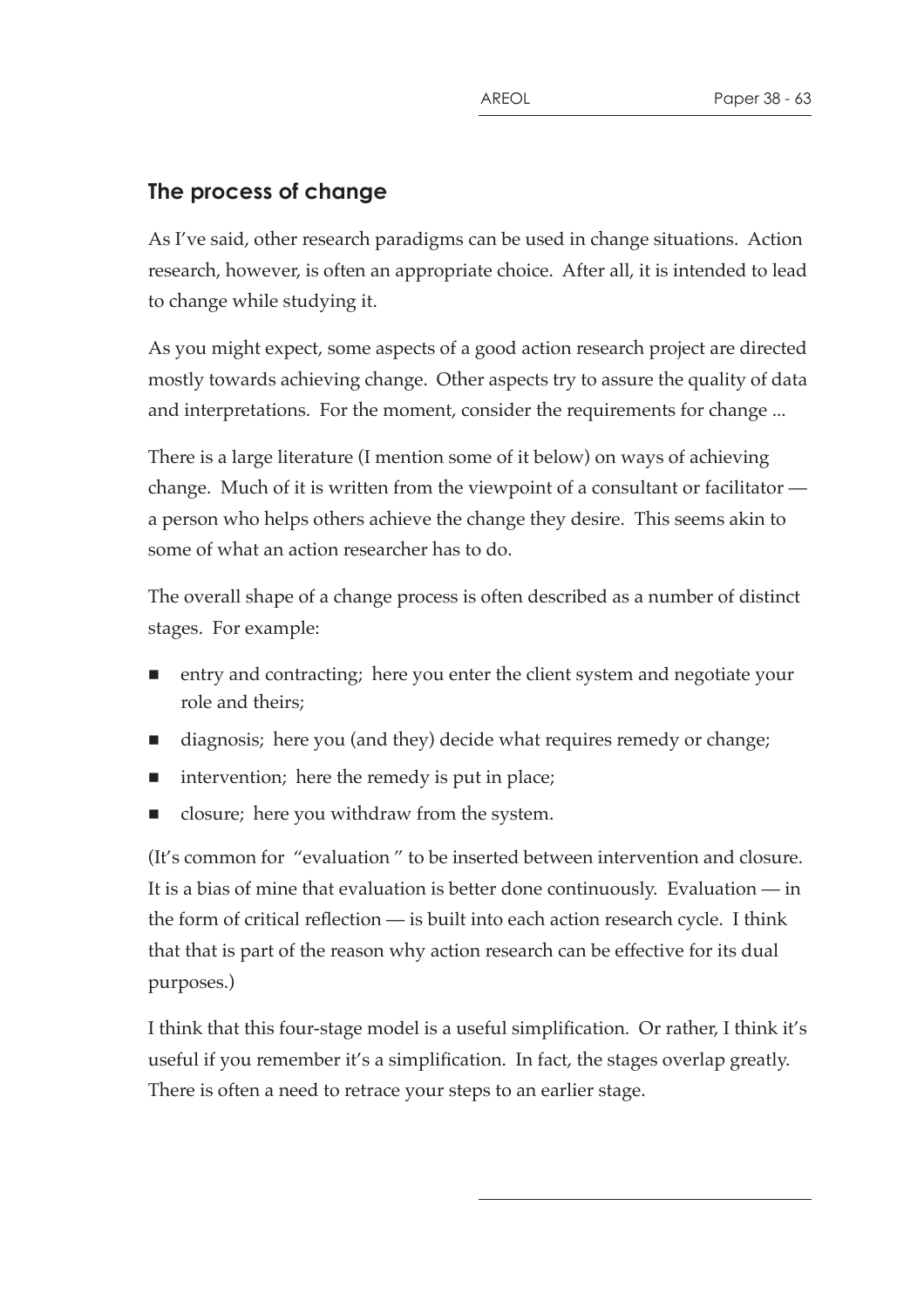Entry and contracting, for example ... It seems to me that this is needed *throughout* many change programs. Each time a new client or informant or participant is identified, there is a new relationship to be formed; there are new roles to be negotiated.

For that matter, I have yet to encounter an important relationship (in consulting or elsewhere) that didn't require some renegotiation from time to time.

I think of it like this. Ultimately, when it comes to facilitating change, all I have to work with is myself. I am the only person I can influence directly and predictably. However, if I change my own behaviour, I will in turn change others. It may not be in predictable ways; but it will usually occur.

The quality of your relationship with others is important. It will help them to decide whether to trust you and your processes. Your processes enable them to develop a better understanding of their situation, and make better use of the understanding they already have.

# **Apollo 13**

I have heard an interesting story about Apollo 13. I don't know how true it is; but I can use it to illustrate the point.

Apollo 13 was the moon expedition that almost ended in disaster. There was an explosion in a computer panel. The astronauts lost control of the module: they were faced with circling the earth as a satellite forever. The NASA engineers could not solve the problem.

According to the story, a problem solving consultant was called in. The consultant knew nothing of the relevant computer technology, or space navigation, or whatever other technical knowledge was required. But the consultant's process allowed the engineers to pool their knowledge and their experience.

It is true that the problem was solved. The astronauts returned safely to earth.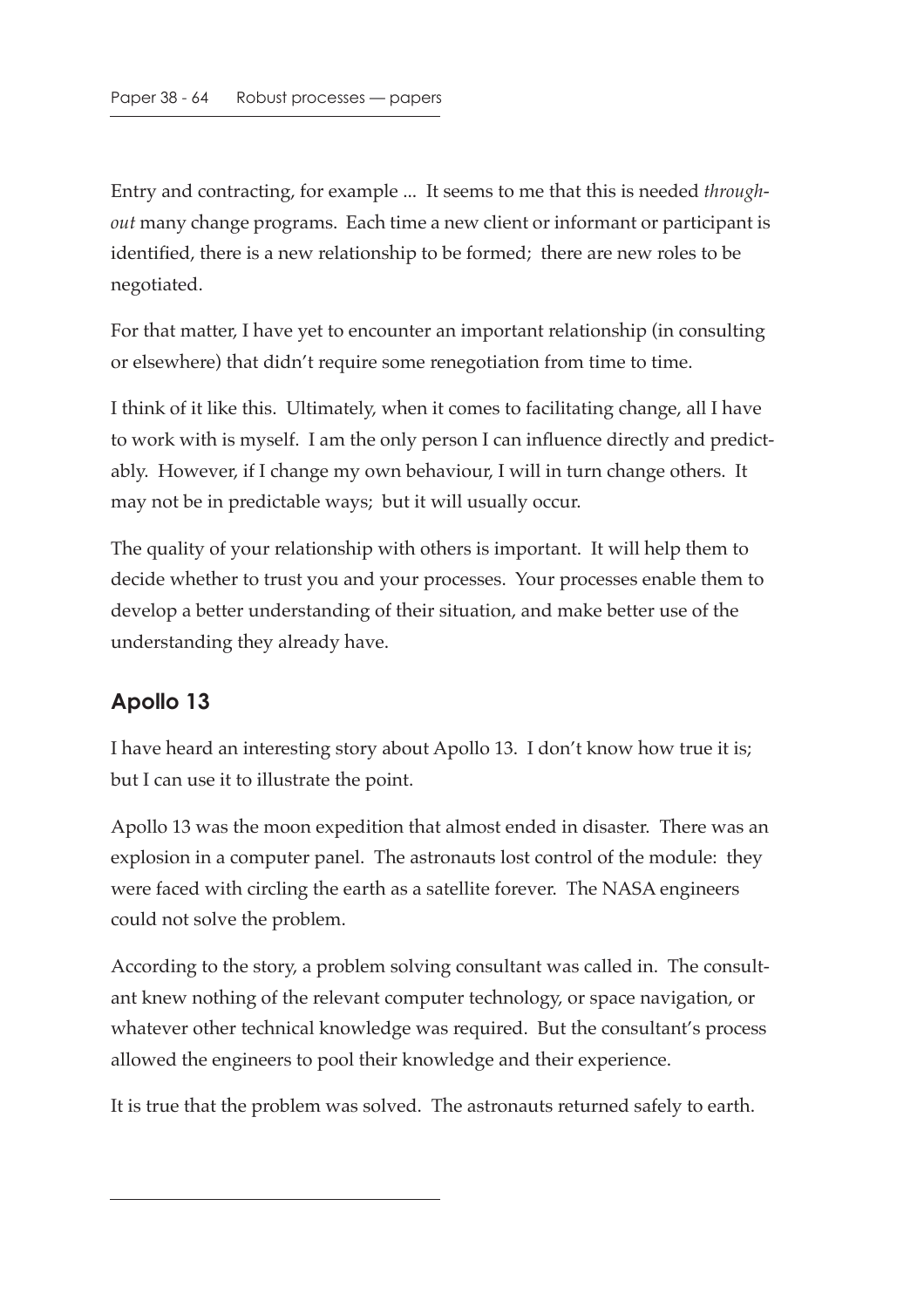In a sense, as action researchers we are often in the position of the consultant (real or imagined) in the Apollo 13 instance. We have processes that help people identify problems more effectively, set better goals, develop better plans. All of these also depend upon better diagnosis (one of the practitioner's labels for research).

And often, the consultant helps the clients to *plan* action. The action often happens later.

Planning, in turn, can be done most effectively when people have some prior understanding. It's a bit like planning a travel route — and in some respects that is what change is, a journey. You first have to know where you are, and where you want to go. It also helps to know something of the terrain between here and there, though it helps to be a bit flexible about this.

So, here is a slightly different version of the change process.

**Phase A.** Pre-planning: identify the stakeholders and set up your personal and working relationships with them

- 1. build relationships
- 2. negotiate roles and responsibilities
- 3. build a climate for change
- 4. agree on mechanisms for participation

**Phase B.** Planning: help people determine what needs to be done

- 5. goal setting or visioning (or both)
- 6. situation analysis or problem-solving
- 7. action planning (including planning for ongoing evaluation)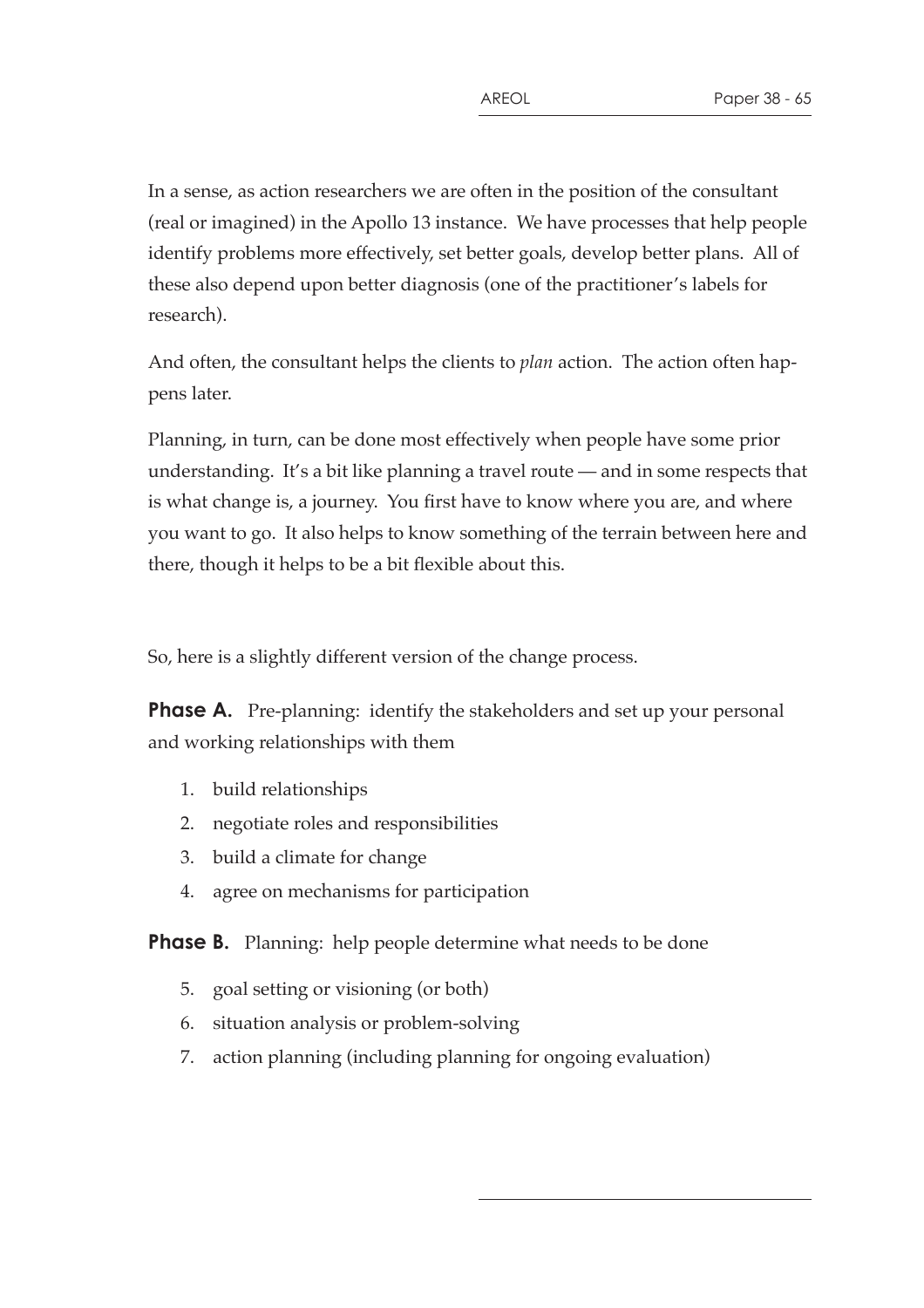**Phase C.** Action: implementing the planned changes, checking that they are effective, and modifying them as needed

8. action and on-going monitoring

In other words ... First you build relationships, with clear roles. Then you analyse the situation and decide what outcomes you wish for and what actions to take. Then you act.

And again, I wouldn't want you to think that it's as simple as that. In practice it isn't a linear sequence. But it will serve our purpose for the present. We can develop it further in later sessions.

Now, how can change be pursued so that understanding is also achieved?

# **Action and research**

With the foregoing as background we can begin to explore how the two elements of action and research can be combined.

#### **Participants**

You can usually assume that people are more committed to their own decisions than to other people's. For effective action, then, the appropriate participants include those who can enable or prevent the desired change. All else being equal, in most situations these are the people who will be affected by the change, and those who will have to implement it.

(A later session describes a simple procedure which can help to plan your approach to these. It is called "stakeholder analysis ".)

For effective research, you have to have some way of accessing those who have the information necessary to understand the system.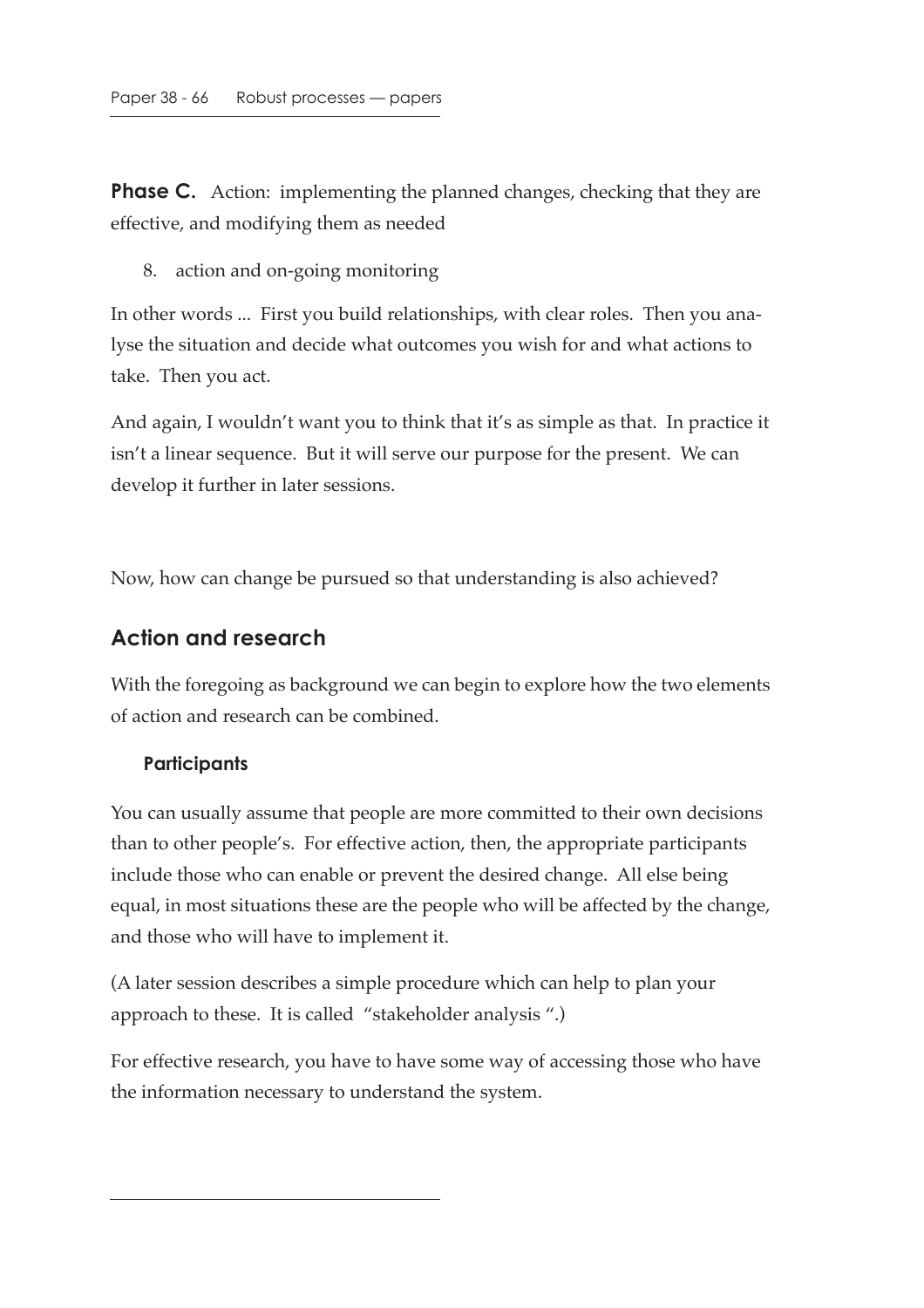So, change is more likely to occur if certain people are involved. And you are likely to collect better or more complete data if certain other people are involved.

It tends to be true that the two groups overlap. Those most affected by the change are often almost the same as those who best understand the system to be changed. (I don't recommend that you assume this is always true.)

In organisational settings, for example, it is often the people at the workface who are asked to change. And they are the people who often best understand their work, and their situation.

I would offer a rough generalisation: the more *diverse* the people you involve, the more likely you are to collect enough of the relevant information.

You may also choose to involve people for other reasons: values, for instance. As an example, you may place a high value on participation in its own right. You may therefore choose to involve people who are not needed either for effective change, or effective understanding.

We'll visit this important topic again.

## **Methodology**

For research outcomes, the most effective methodology is the one which generates appropriate information and understanding. For change, you want a methodology which generates commitment to the change.

It is here that the cyclic nature of action research plays an important part. Consider what happens within each cycle, and also from cycle to cycle ...

I've mentioned previously two varieties of action research cycle. The Deakin cycle consists of

 $plan \rightarrow act \rightarrow observe \rightarrow reflect$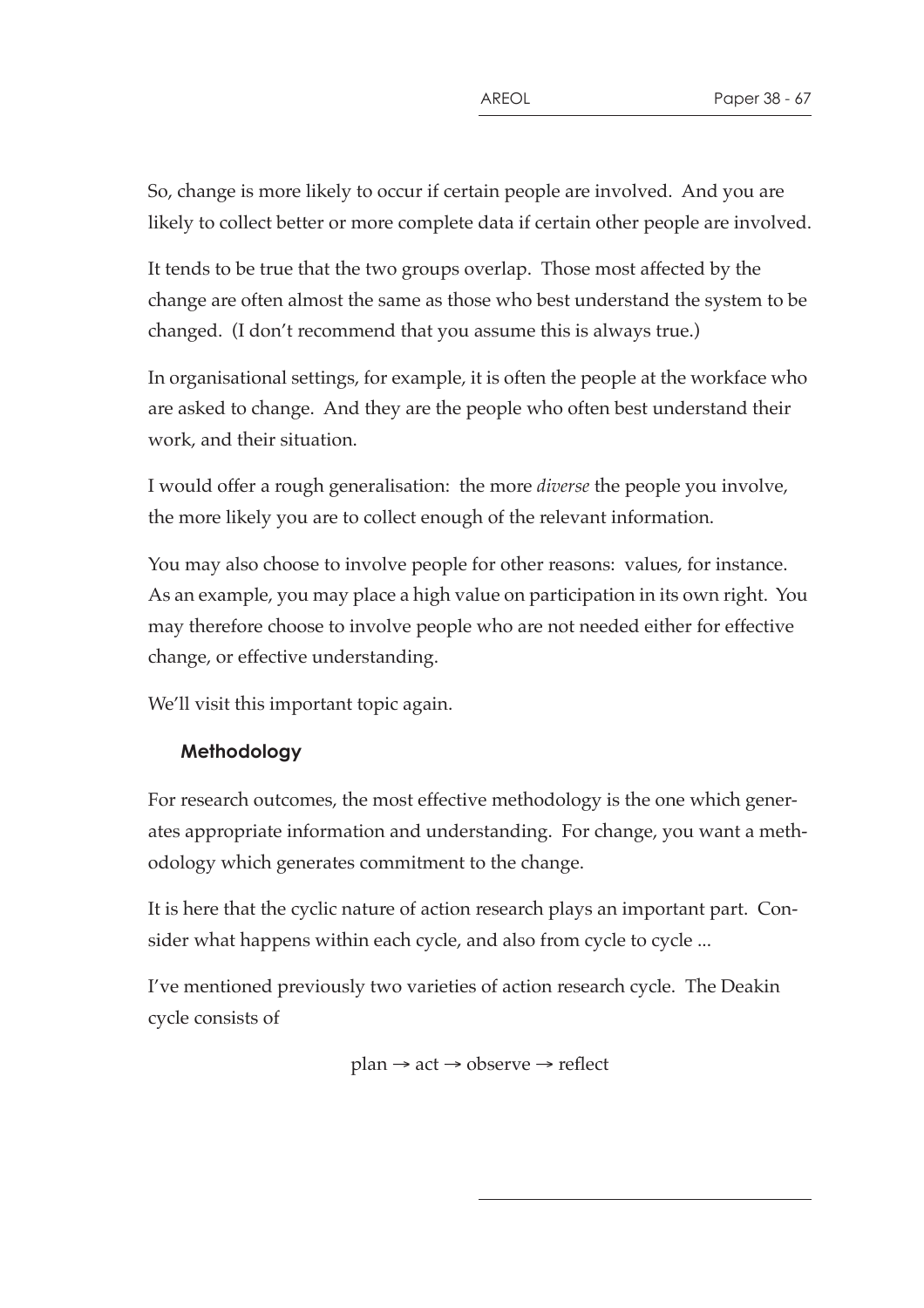The important feature here is alternating action and critical reflection in an ongoing cycle. It could be simplified to

 $action \rightarrow critical reflection$ 

It is theory and practice integrated. Action and understanding integrated.

In the Deakin cycle, planning can be thought of as reflection before action. Observation is reflection during action. Reflection is reflection after action.

I also mentioned, as a cycle that captures the progression from cycle to cycle

fuzzy questions  $\rightarrow$  fuzzy methods  $\rightarrow$  fuzzy answers

This leads in successive cycles to less fuzzy questions, methods and answers.

The later cycles test and refine the conclusions, and the actions, from earlier cycles. The continuing testing of theory in action adds to understanding.

All else being equal, the better the information and interpretation, the better the decisions. The better the decisions, the better the decided actions. But this is true only if the processes generate accurate data, good understanding, good planning, and commitment to the decisions.

# **And what about philosophy?**

I have been asked what role philosophy plays in all this. My own answer (many would disagree) is, not very much. Very little of the philosophy I have read has given me much reason to change my practice.

(However, there are two relevant files in the archive: philos and naive, mentioned below.) There is a strong tradition of pragmatism in action research. I feel at home within that tradition.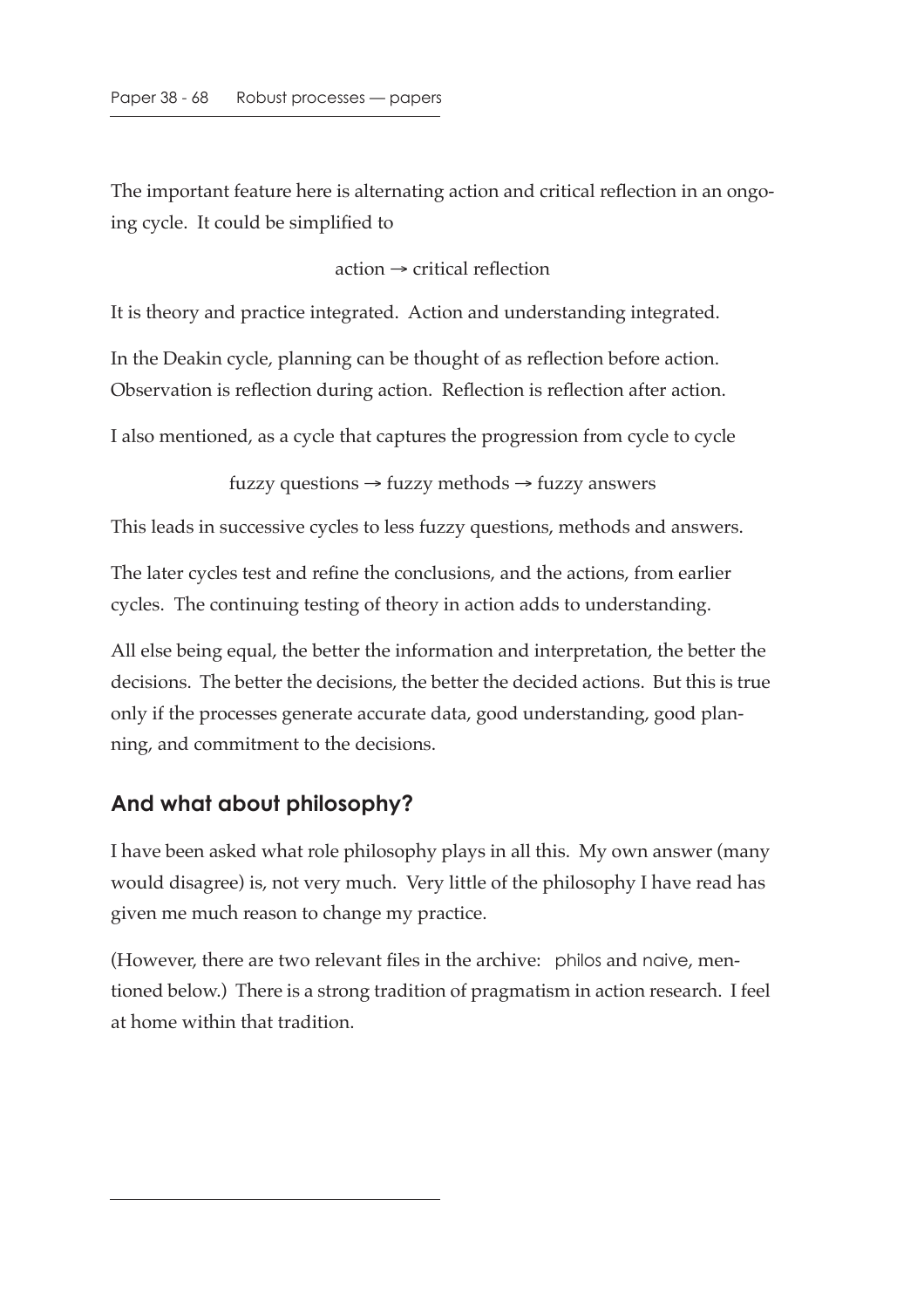# **Archived resources**

For some of the reasons for choosing action research as your paradigm, see rigour in the arlist archive.

On change, see change in the same archive. If you sometimes wonder if your research is action research, see choice. On philosophy, see philos and naive. On integrating the action and the research see aandr.

Web versions are available at:

http://www.scu.edu.au/schools/gcm/ar/arp/rigour.html or http://www.uq.net.au/action\_research/arp/rigour.html

http://www.scu.edu.au/schools/gcm/ar/arp/change.html or http://www.uq.net.au/action\_research/arp/change.html

http://www.scu.edu.au/schools/gcm/ar/arp/choice.html or http://www.uq.net.au/action\_research/arp/choice.html

http://www.scu.edu.au/schools/gcm/ar/arp/philos.html or http://www.uq.net.au/action\_research/arp/philos.html

http://www.scu.edu.au/schools/gcm/ar/arp/naive.html or http://www.uq.net.au/action\_research/arp/naive.html

http://www.scu.edu.au/schools/gcm/ar/arp/aandr.html or http://www.uq.net.au/action\_research/arp/aandr.html

#### If you are using anonymous ftp the URLs are:

ftp://ftp.scu.edu.au/www/arr/rigour.txt ftp://ftp.scu.edu.au/www/arr/change.txt ftp://ftp.scu.edu.au/www/arr/choice.txt ftp://ftp.scu.edu.au/www/arr/philos.txt ftp://ftp.scu.edu.au/www/arr/naive.txt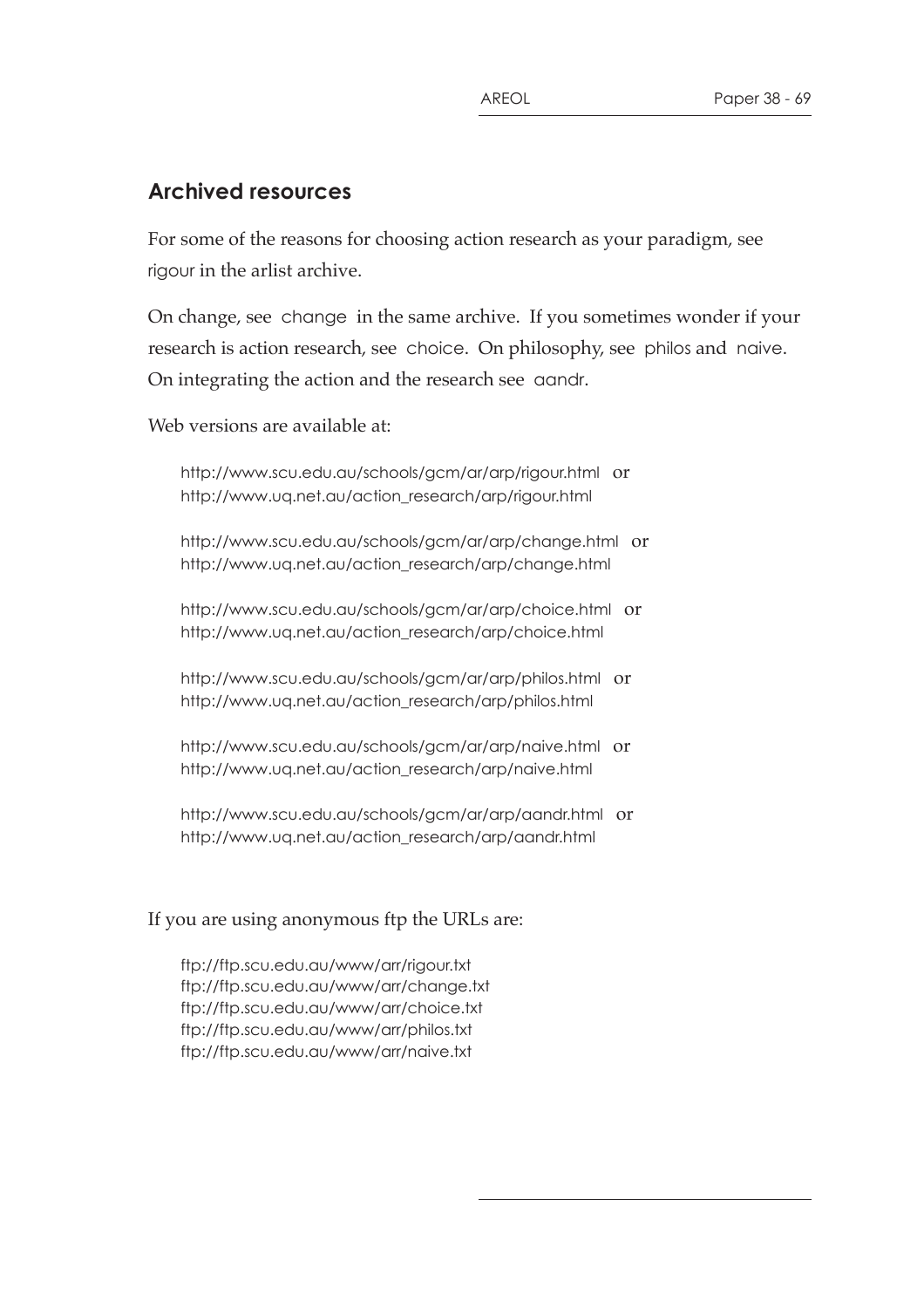The text version of aandr is to be found at

http://www.scu.edu.au/schools/gcm/ar/ascii/aandr.txt or http://www.uq.net.au/action\_research/ascii/aandr.txt

### **Other reading**

There is an extensive literature on the practicalities of change. For organisational change, the literature on organisational development is relevant. A good starting point, written from an explicit action research perspective, is:

French, W., and Bell, C.H. (1998) *Organisation development: behavioral science interventions for organisational improvement*, sixth edition. Englewood Cliffs, NJ: Prentice-Hall. [Earlier editions are fine too.]

For change in community settings, you might try this book of readings:

Cox, F.M., Erlich, J.L., Rothman, J., and Tropman, J.E., eds. (1987) *Strategies for community organisation: a book of readings*, fourth edition. Itasca: Peacock.

Because of the careful attention it gives to the people side of action research, I am impressed by:

Oja, S.N. and Smulyan, L. (1989) *Collaborative action research: a developmental approach*. London: Falmer Press.

### **Activities**

#### **## A thought experiment**

Identify some past changes (any sort of changes) of which you approved, and some you resisted. Identify the similarities and differences. What principles of change would you draw from this?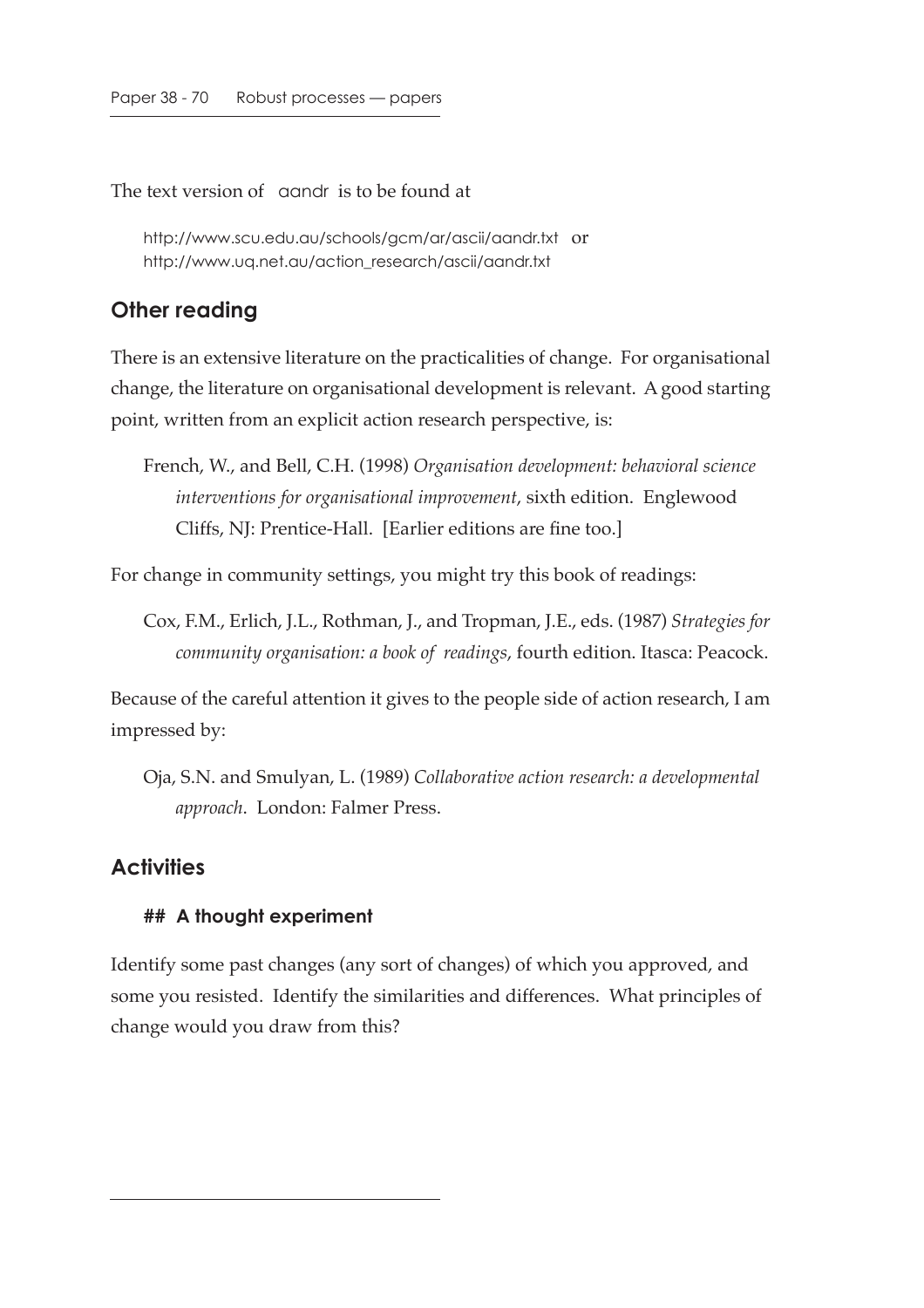Bonus questions for the enthusiasts: How well integrated were the action and research components? How involved were you in researching, planning and implementing the change?

### **## An individual activity**

During the next several days, act more *intentionally*. Try to be aware, before acting, of the outcomes you hope your action will achieve. Note how often you achieve them. Note how you behave when you don't achieve them.

## **## For your learning group**

You may have already given some attention to getting to know one another in your learning groups. And you may have begun to exchange information about your projects. If not, these are useful early priorities.

Recall that your task is to help one another to learn from your experience, with your projects and elsewhere.

Help each other to consider your projects. Be clear about the desired outcomes. Begin to plan ways of achieving a balance of action and research through participation and process.

 $\overline{\phantom{a}}$ 

In this session I've suggested that action research is most suited to those occasions where action and research are both desired. Action research is action and research. Change and understanding.

(I've also mentioned that as an emergent methodology it can be used in uncertain or complex settings, or as a meta-methodology.)

The action is achieved by applying the principles of change — most often participative change.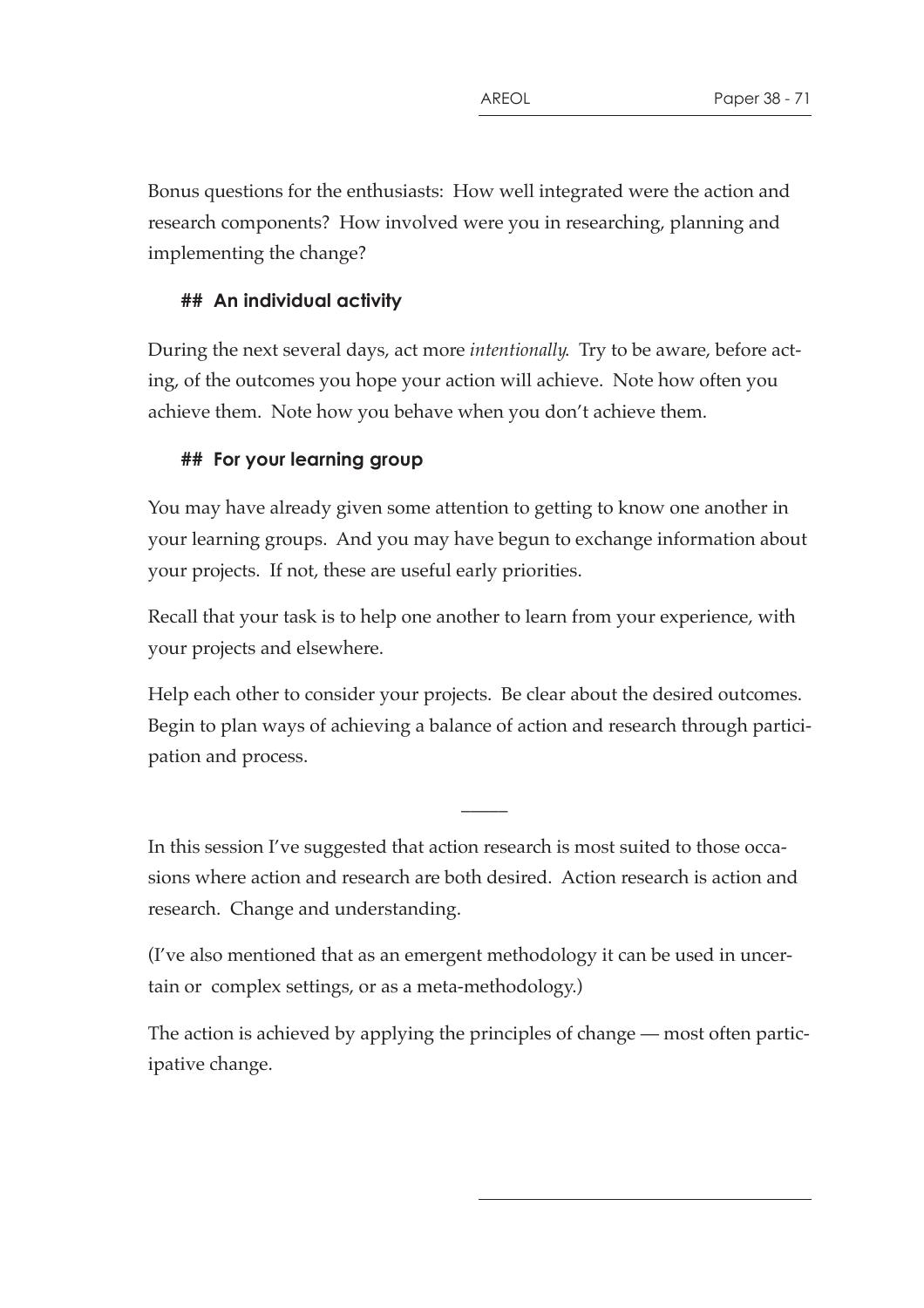In planning and conducting action research, change and understanding can be achieved together. Further, each can assist the other. Planning for both can lead to better decisions about participation, and can make good use of the cyclic nature of action research.

Next sessions: participation and ways of achieving it.

In areol session 2 I claimed that action and research can be done in ways which allow each to reinforce the other.

It is in trying to change the system that one often uncovers data and meanings which are not usually apparent. For instance, it seems to me that the cultural dimensions of social systems often become more apparent during periods of change.

It is in doing critical research that one develops the understanding to develop better plans for change. For example, disconfirming evidence, or ambiguous or contradictory evidence, can often lead participants to a better understanding. This in turn allows the change program to be better anchored in reality rather than in fantasy.

However, I think it is true that old habits can interfere with this. My recollections of the form of research I was taught as an undergraduate can interfere with my ability to do effective action research. So can some of my past practices as a consultant.

Is this your experience? If it is, what can you do about it?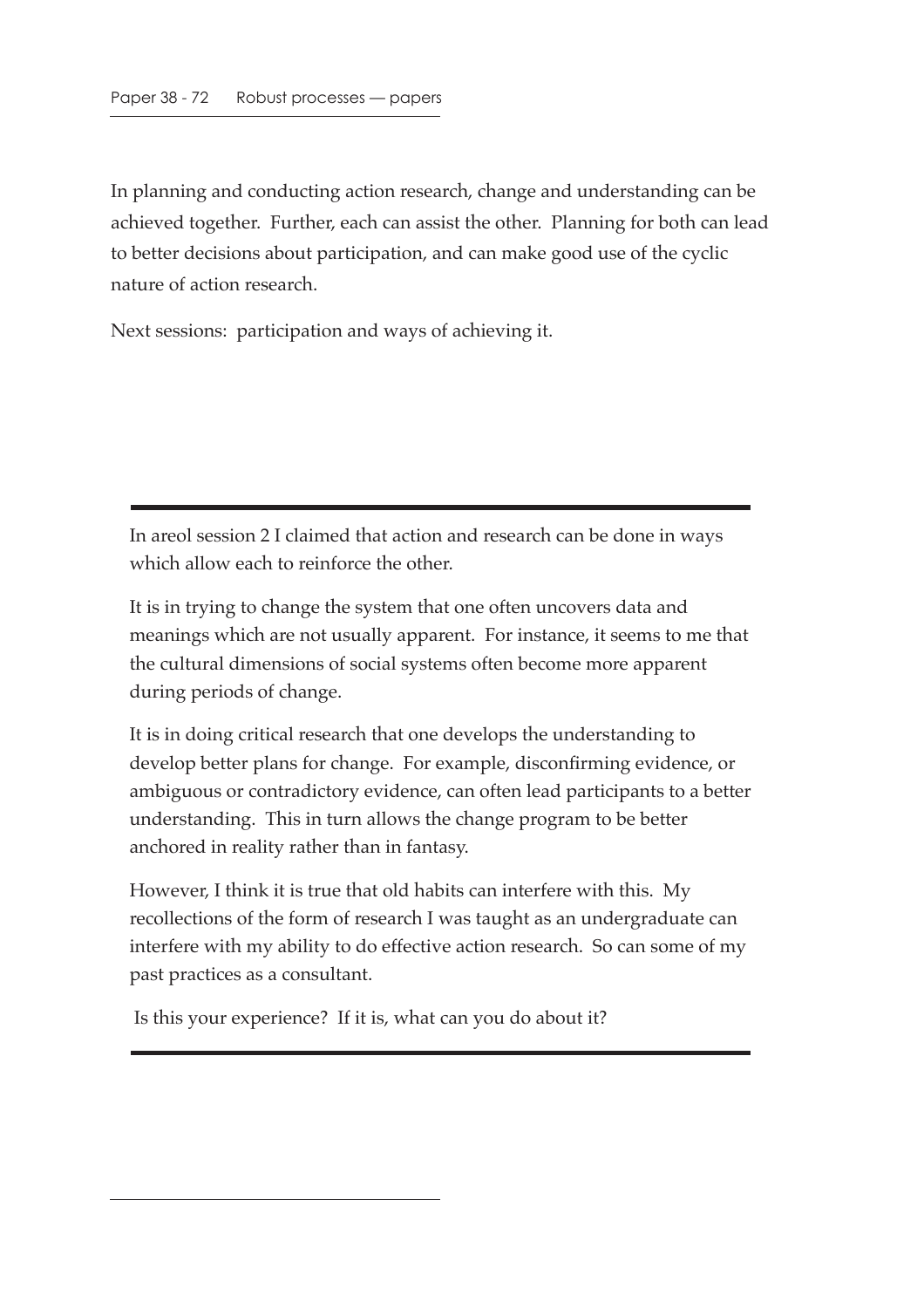# **3 entry and contracting**

 *... in which entry and contracting are identified as crucial early steps in an effective action research project, forming good relationships is identified as part of this, and some suggestions for communicating well are given. 9*

How influenced are you by first impressions? What sort of first impressions do others form of you? If you have been involved in recent projects, how have they begun, and what effect did that have on the rest of the project? As you read this, I invite you to think about recent *beginnings* that you have experienced.

In this session:

- entry and contracting;
- early priorities forming relationships, and negotiating goals and roles; and
- communication.

<sup>9.</sup> A web version of this file is available at http://www.scu.edu.au/schools/gcm/ar/ areol/areol-session03.html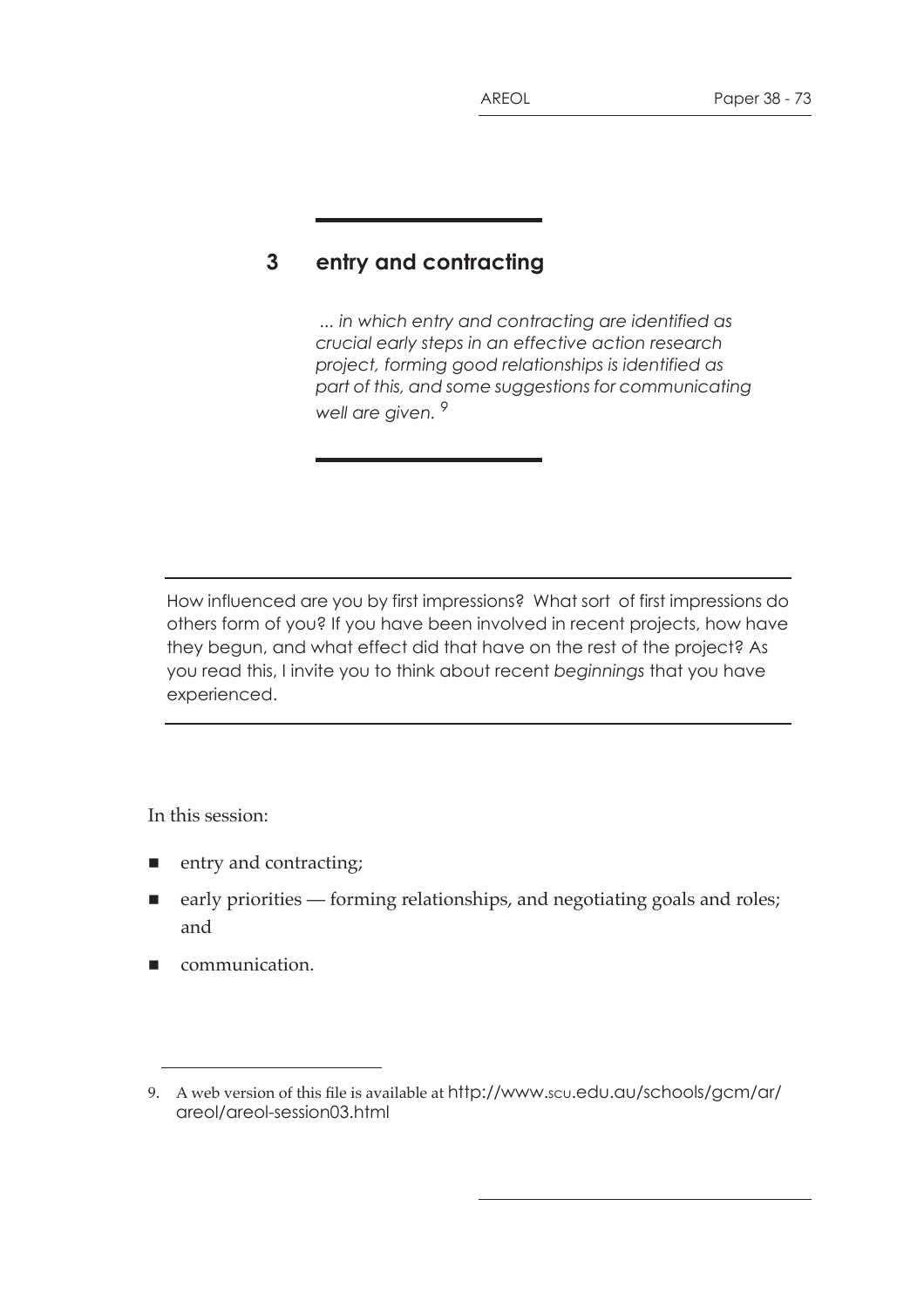This and the sessions following are closely related. The combined topic is participation and involvement — for action; and for research.

Participation isn't just a matter of who you talk to. It depends, too, on the quality of relationship you can create at the outset, and maintain. It is influenced by the style of communication you use and the processes for decision-making.

Action researchers are change agents. Their most important tools, I believe, are their own skills and processes; that is how they impact upon others. And their impact is often determined in the early minutes or hours of contact with a client.

So that's where we'll start: at entry and contracting.

(The next session will then examine some of the ways in which relevant people can be involved in action research. This will take us into a more detailed consideration of the possible roles of researcher and client; and then, in the session after that, into mechanisms for participation or representation.)

# **Entry and contracting**

In many of the change programs I have been involved in, problems have occurred. In almost all instances some of the seeds of the problems could be traced to the initial contracting. I did something or omitted something which created false or unreal or unconstructive expectations.

It's clear enough, I suppose, that beginnings are important. It is then that expectations are formed. It is then that impressions and relationships are most influenced by single actions and events.

It seems that there is almost never enough time to contract thoroughly. It is too difficult to anticipate all of what might happen. What I leave out returns to make my life difficult. But I can't always tell what can be left out and what can't.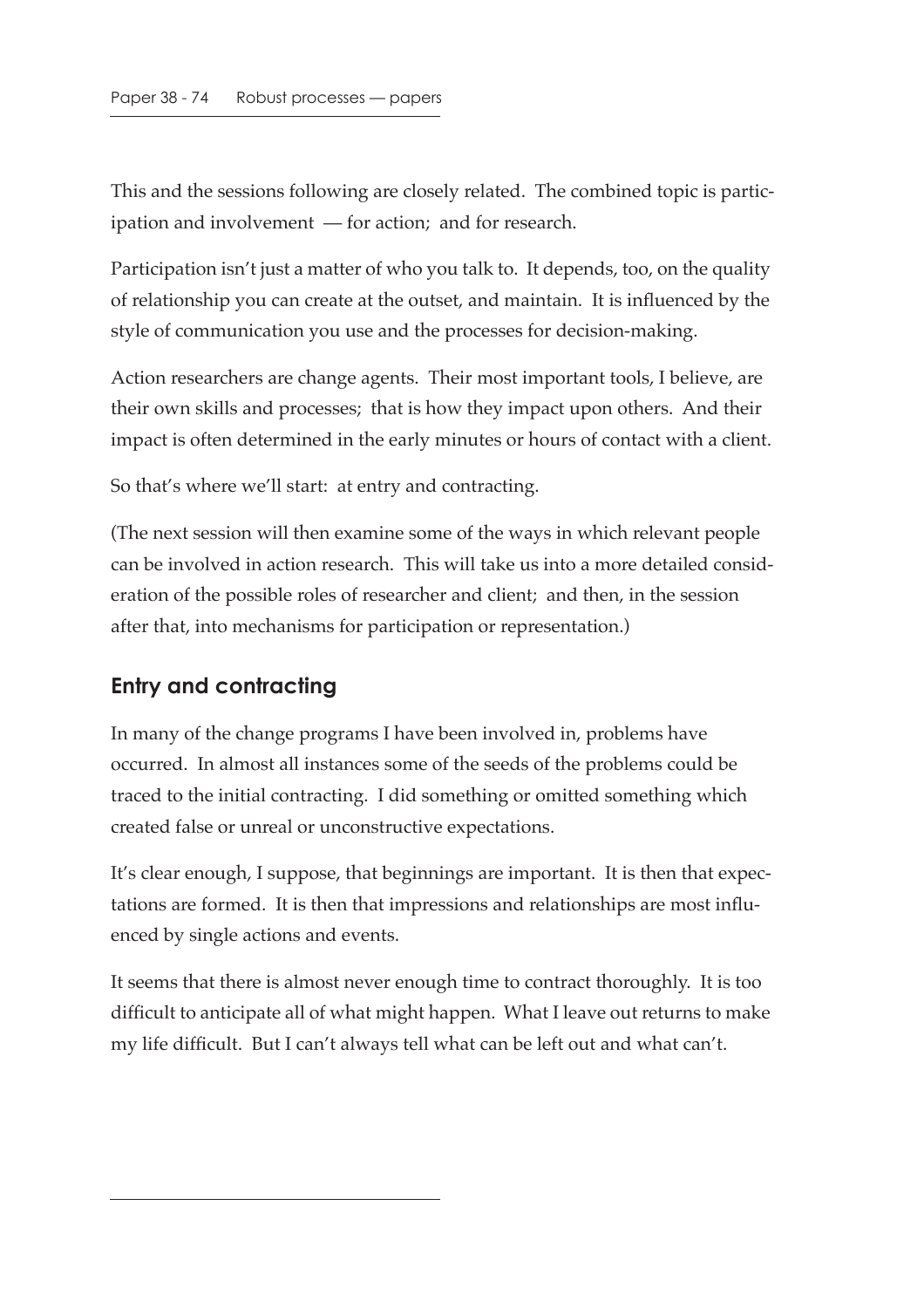I now use a twofold strategy to deal with this. First, I try to concentrate on the *most* important aspects of my relationship with clients. (I don't expect that I will always get this right.)

Second, I try to ensure that we have the sort of relationship that can weather the issues which nevertheless arise. In this, trust and openness and flexibility are important.

Action research is an emergent process. It develops gradually as understanding grows. In a flexible and responsive process like this, plans can be expected to change. Relationships must then sometimes change too.

There are a number of steps to this style of contracting. First I gain access to the "stakeholders", the people with a stake in the research. Second, I do what I can to form effective relationships with them. Third, I negotiate goals, and my role(s) and theirs.

In all of this, my aim is to create the relationships — personal relationships and working relationships — which will best enable me to achieve my desired outcomes. My wish is for the clients to achieve *their* outcomes. I'll assume that your wish is similar.

Let me tell you about my favourite metaphor for change agents. (Action researchers and evaluators are change agents.) It is court jester.

In medieval courts, telling the truth to royalty was dangerous, and often fatal. However, the court jester was an exception. Change agents, like court jesters, can often best do their job by speaking truth to royalty — by telling unpalatable truths to those people who have most to learn from those truths.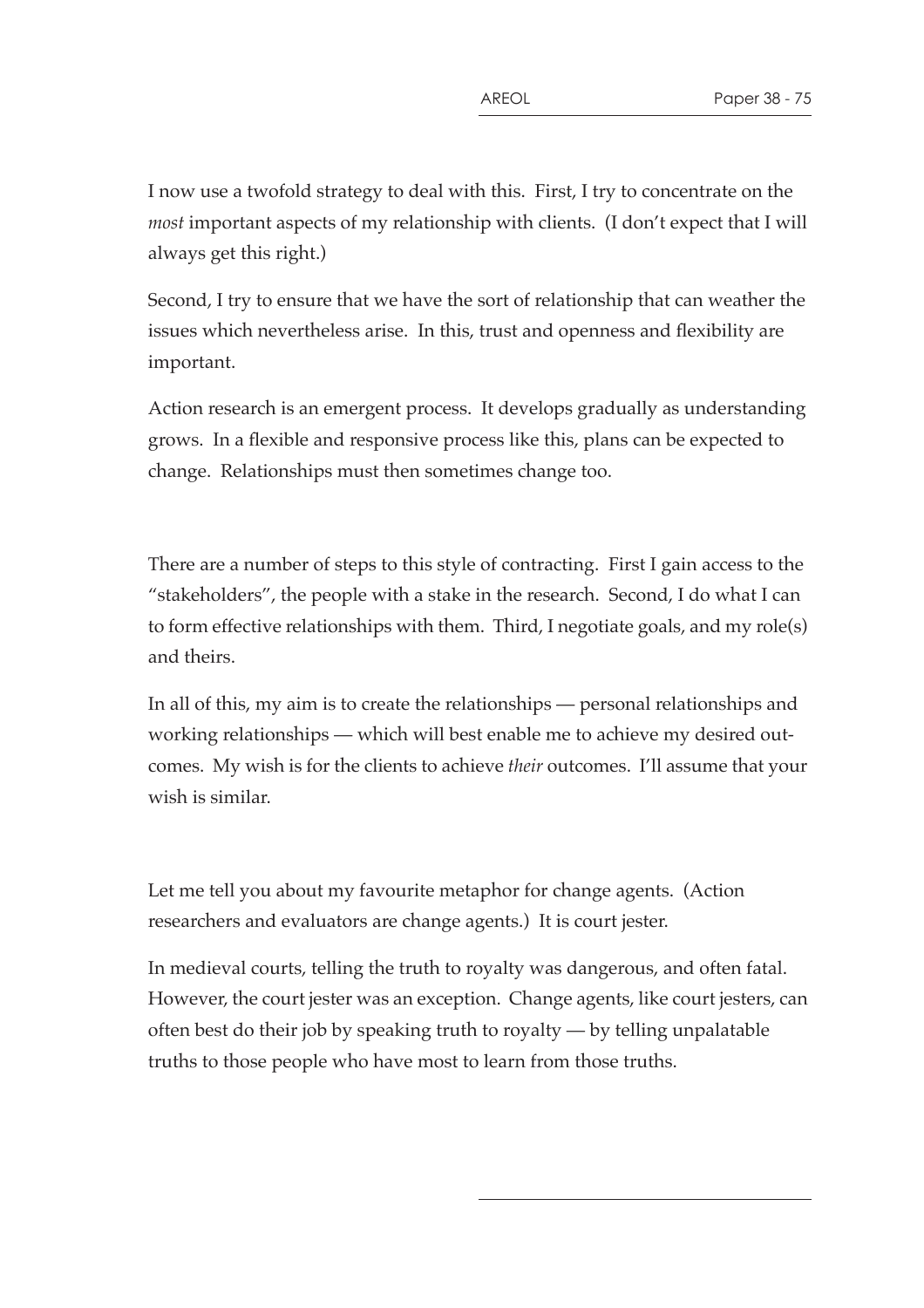(As with court jesters, you must have permission first. It is usually important to be accurate. Sometimes it may not hurt to soften it with a little humour, but only if that doesn't cloud its accuracy. It should also be said that there is some risk; court jesters did occasionally lose their heads.)

For me, this is the most important outcome of effective contracting: that I negotiate for myself a licence to tell the truth. I also try to provide as much encouragement as I can for the clients to tell me the truth.

But this only works to the extent that I have also formed a personal relationship. This has two important aspects:

- Do they accept that I have their interests at heart? Until they do, they will find it very hard to trust me.
- Do they believe that I can look after myself? Until they do, they will find it very hard to tell the truth to me.

I also find it helps to define goals before roles. If I know what outcomes are wanted, I have a better chance of knowing what I can do to help achieve them.

To summarise so far ... The sequence of contracting that I use becomes, in broad terms:

- establish rapport and relationship;
- define roughly the desired outcomes from the overall process of change or evaluation;
- negotiate roles for researcher/evaluator and client.

As usual, these stages are not as clear cut as I have presented them. In practice, they overlap. They are ongoing, especially relationship-building.

Further, as I have said, the power of action research depends largely upon its flexibility and responsiveness. So, above all, I think it is important to develop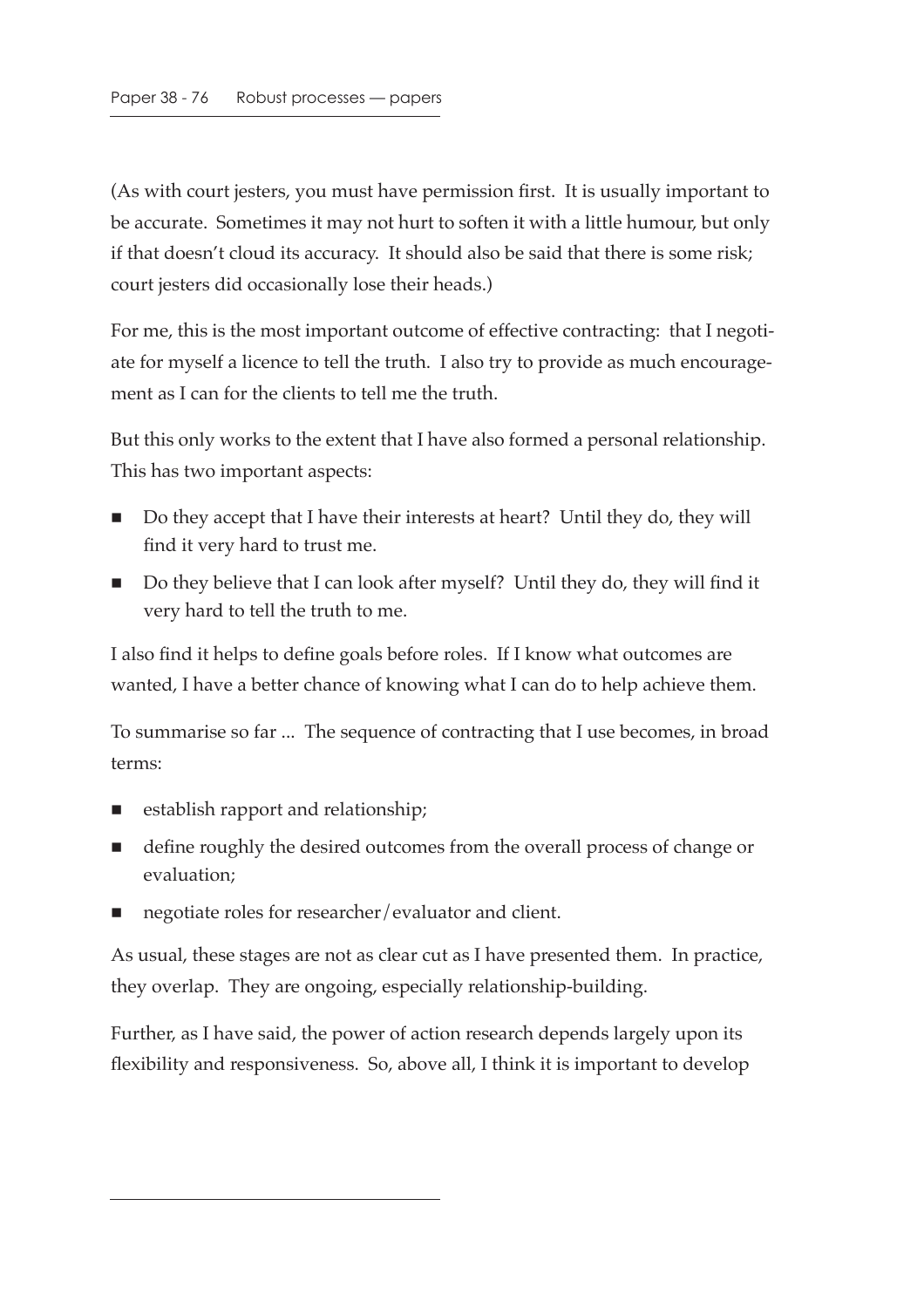relationships in such a way that flexibility is built into them. It is important to negotiate goals and roles that are renegotiable.

I now take up these elements of contracting in turn.

# **Forming relationships**

First, rapport.

Rapport is that state of interaction where you and the other person are "in tune". The initial step in building rapport is to give all your attention to the other person.

There are techniques which can be used to build rapport. My experience has been that they work best when they are highly practised and automatic. It takes time to acquire such a level of skill. Failing this, consciously-controlled non-verbal behaviour can appear stilted and non-genuine. It can have the opposite effect to that intended.

There is a simpler way. Be genuinely interested in what people have to say. Give them *all* your attention. It is then likely that you will automatically do enough of those things that build rapport.

This may also be enough to gain their attention. If not, you may have to control the timing and place of your approach to minimise distractions.

Second, self-disclosure.

It is when people experience you as a *person* that they are most likely to develop empathy with you. Being frank and open about yourself will tend to build better relationships.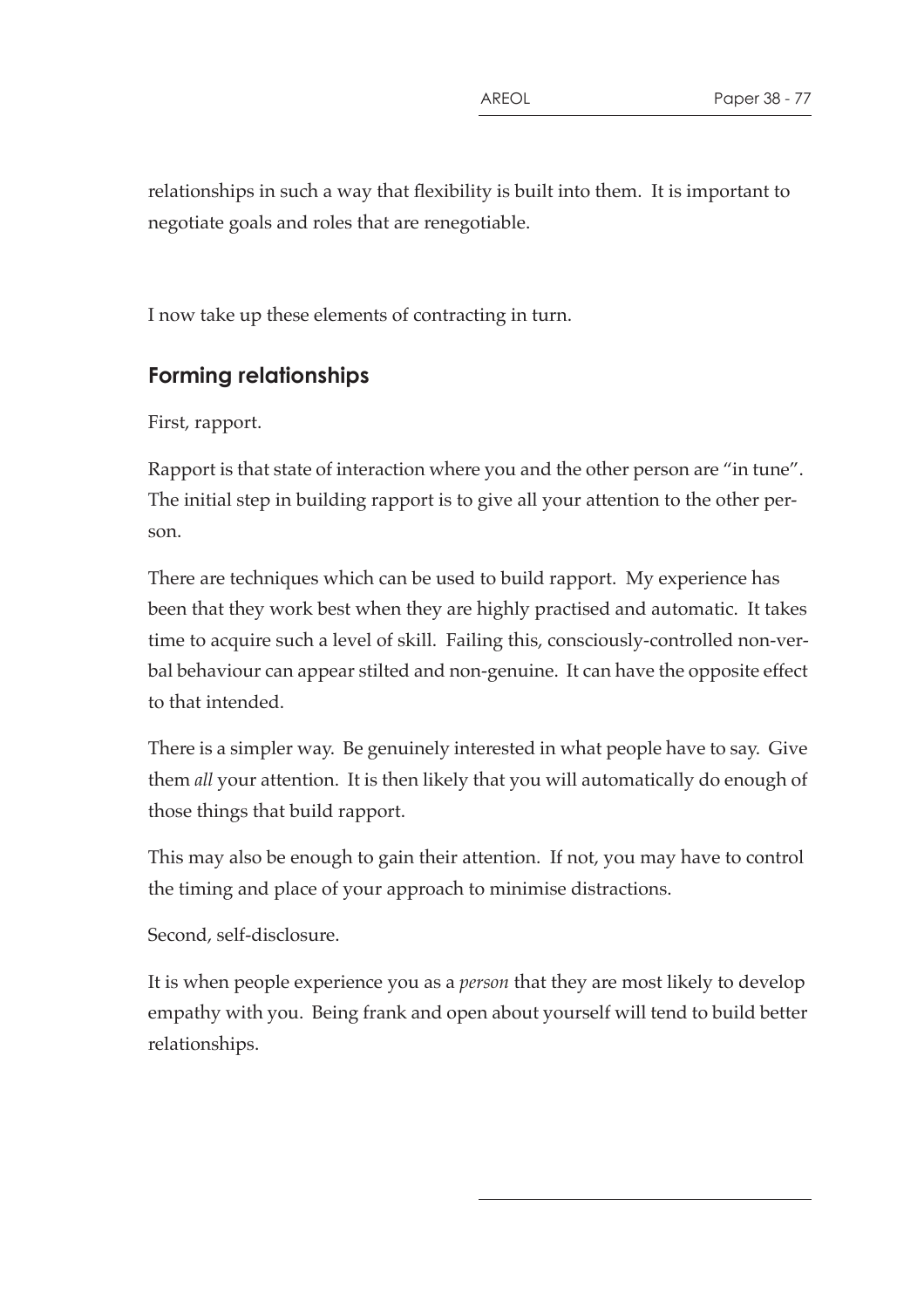However, disclosure which goes well beyond other people's expectations may disturb them. Self-disclosure pitched just beyond their level may encourage them to disclose a little more. When they do, you can take another step into further disclosure.

# **Setting goals**

Sometimes the presenting client will have little idea of what she wants. This simplifies matters. I can offer the client a two-stage process:

- 1 Some initial diagnosis, perhaps using interviewing. (A later session describes a particular form of interview that I find useful). I can report the results of this, and offer a more detailed proposal for stage 2.
- 2 I can implement the process identified at stage 1 as most useful. (And in the meantime, the client group and I have had a chance to get to know each other a bit better.)

I prefer to do this in conjunction with a small working party or project group. This makes it easier for me to work towards a participative change program.

On occasion the presenting client will have too clear an idea of what is required. In two respects at least, that can be problematic. I usually have no real way of knowing how appropriate her goals are. Usually, I can't tell if those goals are shared by other stakeholders.

But if I debate the matter, I may just help the client lock herself into her present position.

With such a client, I find it more useful to focus on long-term outcomes and stakeholders. With this as background, I can then discuss ways of getting there.

 "If I do this, and it works well, what would you expect to be the end result, say in 5 years or so?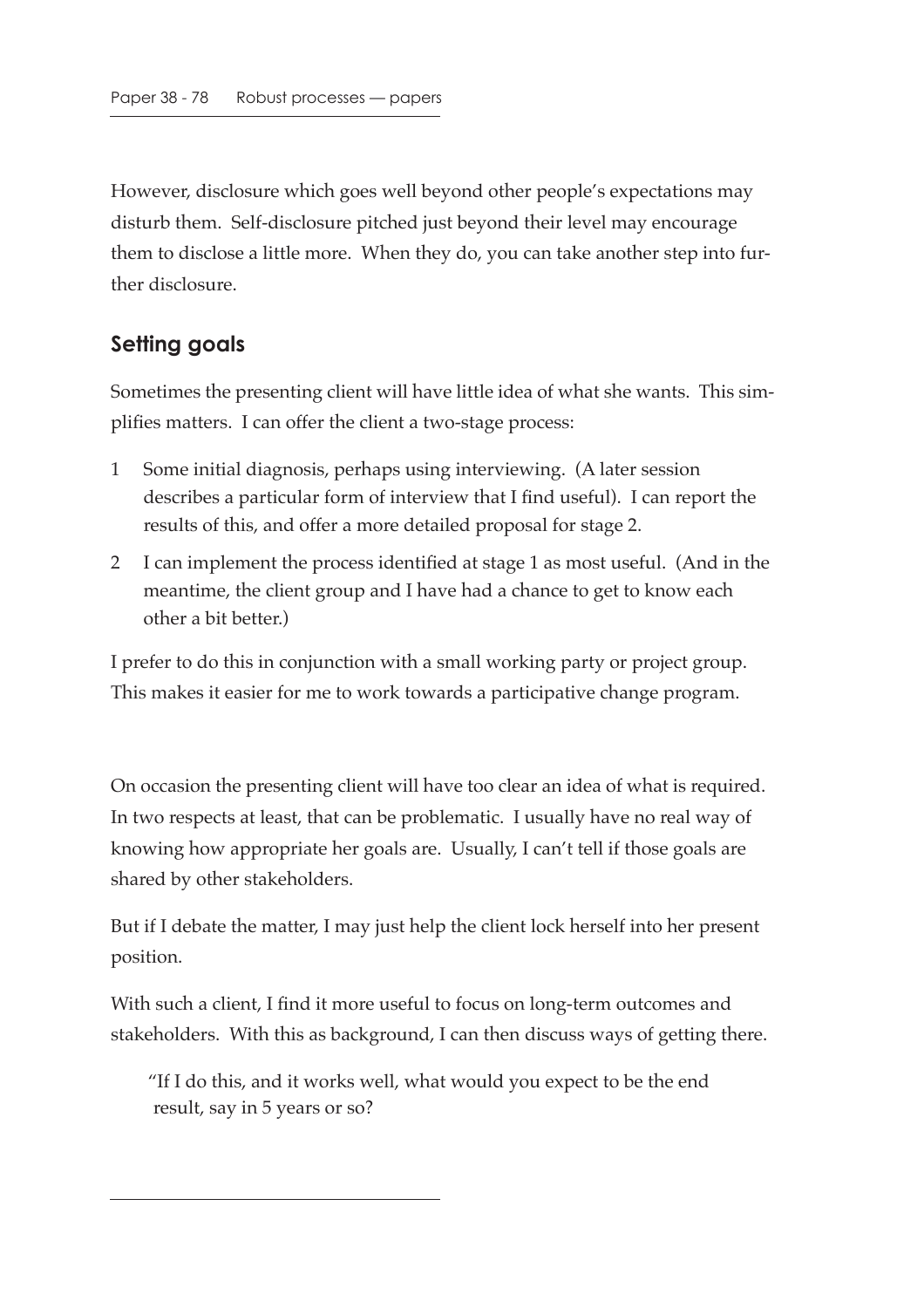"If you achieve those end results, who will be affected? Who will be better off? Who will be worse off?

 "I can suggest a number of ways of achieving those good results for those people. And perhaps some ways of removing the negative results. Are you interested in talking about those options?"

As a bonus, this approach also demonstrates to the client a communication style which is an alternative to debate.

# **Negotiating roles**

The role of the action researcher is influenced by the relationships formed and the goals identified. Beyond this there are many other important decisions to be made.

They include:

- Who will be involved in the research?
- What level of involvement will they be offered?
- Within what constraints will the research operate? There are likely to be constraints of time and money, for example. And in many settings, there are constraints on access to those who have an interest in the research, and more ...
- Whatever the roles and processes negotiated, how much flexibility exists? Action research can be a very flexible process. It would be a pity to undermine this valuable flexibility by being too firm about the roles and the processes to be used.

To my mind these are issues which do much to determine the later success of the research. The following session in areol is therefore directed to these questions.

For now let me just make just two points about participation. First, in my view there are many levels of participation, and therefore many choices. Second, for me it is important that the clients help to *choose the level* of participation. To me,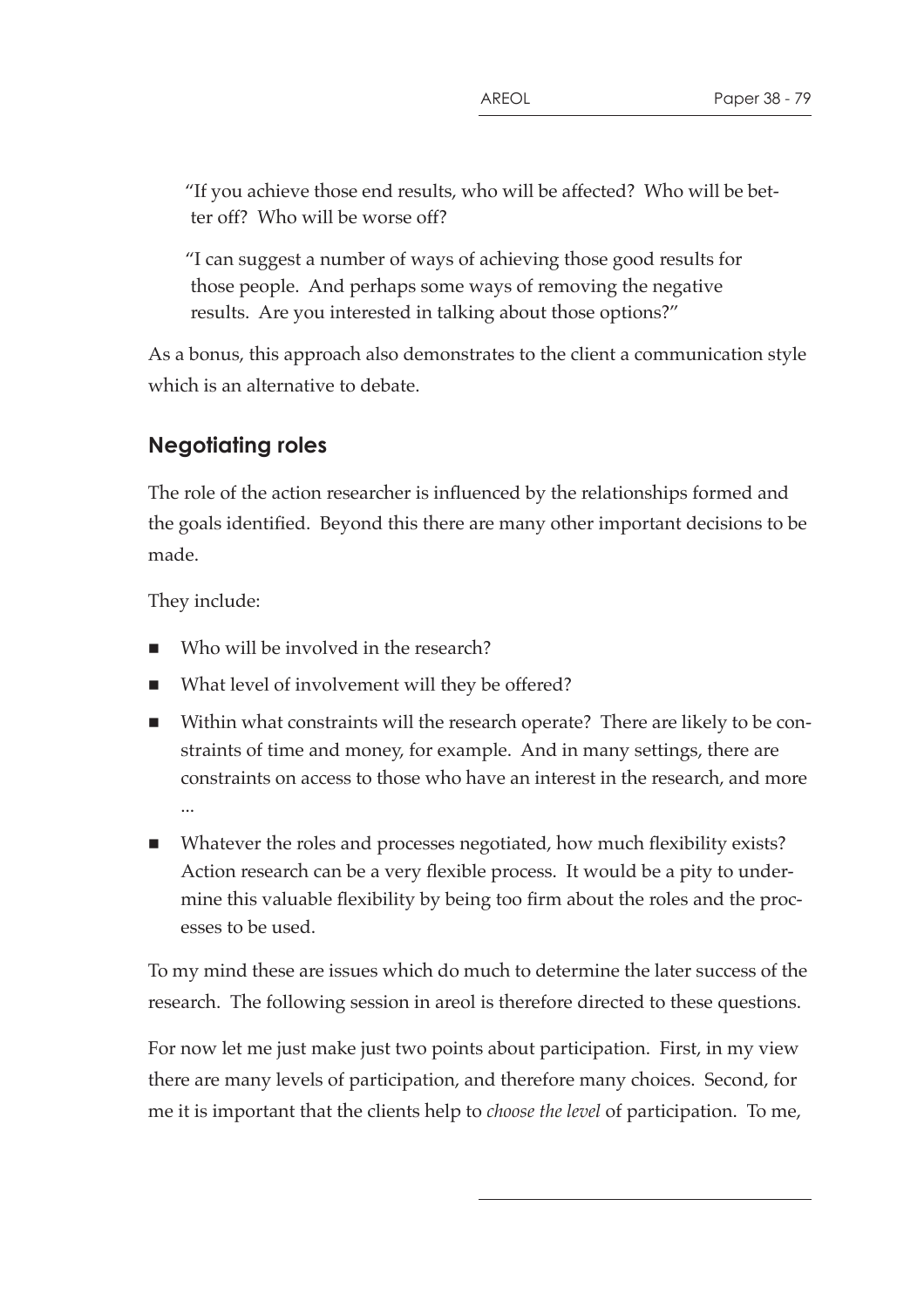this is more important than achieving some particular and predetermined level of participation in the research.

(And, as before, let me say that these are my own views. They work for me. You are as always free to make your own judgments and choices about these matters.)

## **Renegotiating the relationship**

I said above that flexibility and responsiveness are important to me. To a large extent, the flexibility in the research is determined by the flexibility in the relationship between researcher and clients.

At the very least I much prefer to have regular meetings to reconsider the research: its goals, its process, those involved, their level of participation, and so on.

# **Communication**

To negotiate your entry to a client group, and to agree on your role and theirs, requires a certain level of communication skill. Most people have enough for the purpose. Some don't always make good use of it.

(Those who don't have adequate skills can acquire them through appropriate training or experience. My natural communication talents were fairly meagre; if I can learn communication skills, most of you should have little trouble doing so.

(And if you work very participatively, it is possible for you and the client group to help each other in this regard.)

There is an extensive literature on communication, much of it practical. In addition, I've also written some material for the archive. For now, let me focus on a few guidelines which seem to be of help to novice action researchers: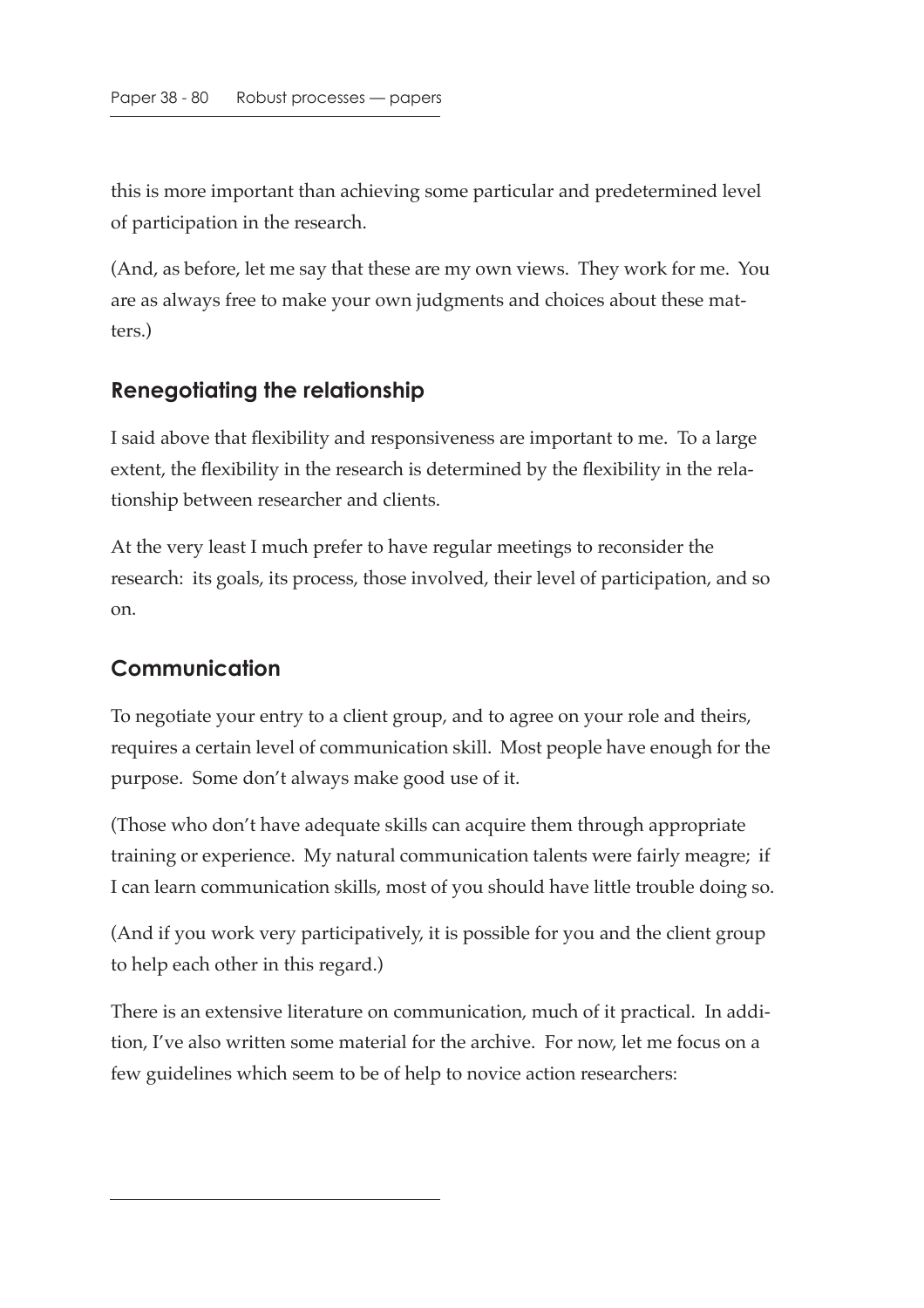- Establish a high-quality person-to-person relationship with your clients, and most other issues can be resolved with relative ease.
- If in doubt, tell the truth. Tell it about yourself, and about the client. Tell it simply and clearly, without blame or criticism or demand and (more often than not) without apology.

I've often observed a great irony. Novices frequently undermine their credibility by trying to protect it. In attempting to preserve a client's liking they soften what needs to be said ... and end up confusing everyone. In seeking to maintain a client's respect they conceal their ignorance ... and too often the effect is again the opposite of what they intended.

There is a power in relationship-building and in truth-telling which can be used to the benefit of yourself and your clients. This, at least, is my experience.

# **Archived resources**

I've placed an overview of relevant communication skills in the arlist archive. Its title is communicn. It briefly describes ways of stating your own point of view, and ways of getting information from others. It also deals briefly with managing the process of an interaction.

My approach to communication skills builds on some of the models and processes of Chris Argyris. There is a summary of Argyris' core model on the arlist archive. Titled argyris, it is by Liane Anderson (an extract from her thesis).

These can be found as both text and web versions at :

http://www.scu.edu.au/schools/gcm/ar/arp/communicn.html http://www.uq.net.au/action\_research/arp/communicn.html ftp://ftp.scu.edu.au/www/arr/communicn.txt

http://www.scu.edu.au/schools/gcm/ar/arp/argyris.html http://www.uq.net.au/action\_research/arp/argyris.html ftp://ftp.scu.edu.au/www/arr/argyris.txt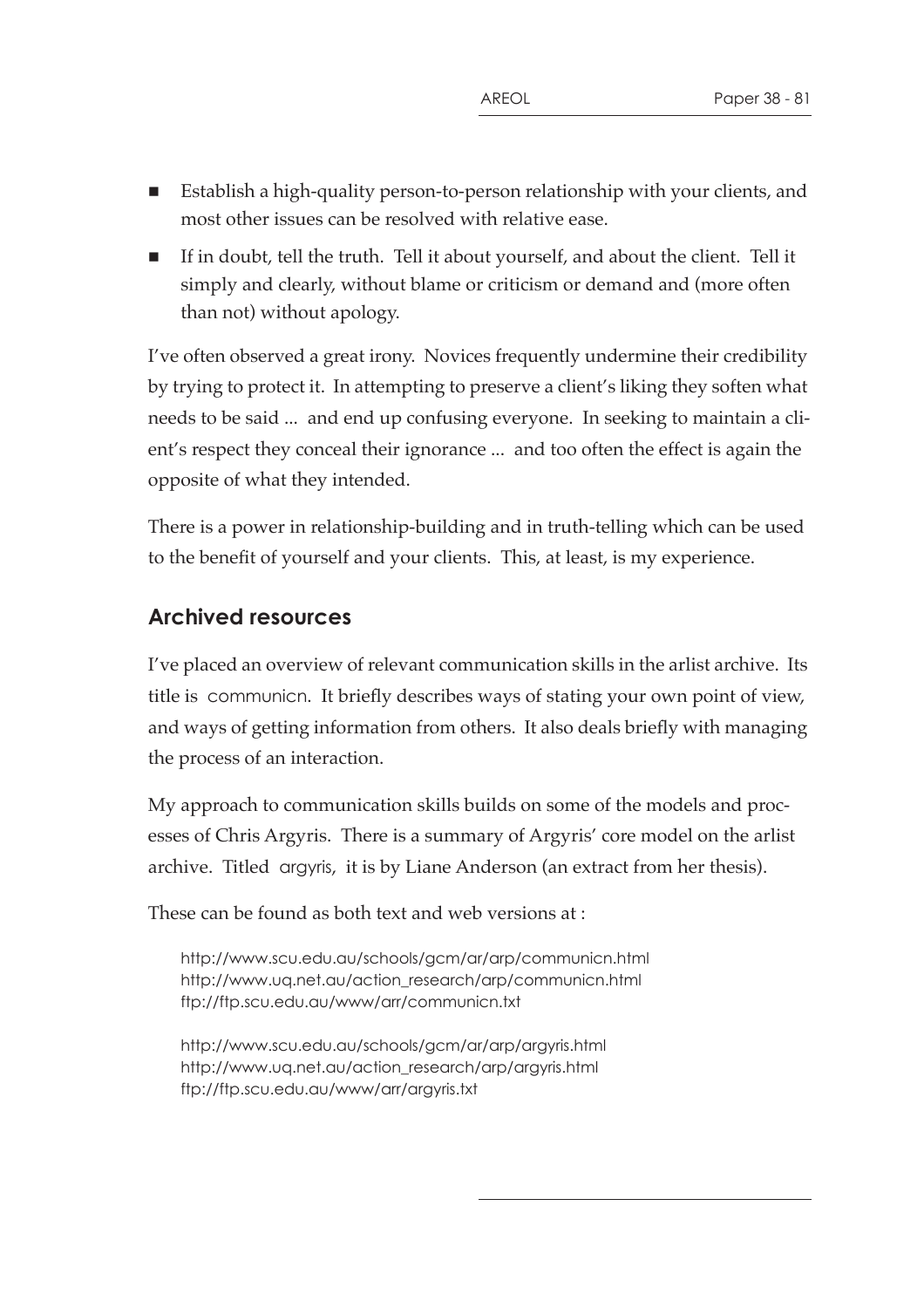### **Other reading**

The readings which are suggested here are a small selection from a wide literature. You may have easier access to other books and papers which will serve the purpose as well.

Techniques on rapport building are mostly to be found in the literature on neurolinguistic programming, also known as NLP. If you decide to peruse this literature, I suggest chapter 2 of:

Laborde, G.Z. (1987) *Influencing with integrity: management skills for communication and negotiation*. Palo Alto, Ca.: Syntony.

Effective contracting depends upon effective communication skills. For an overview which is reasonably consistent with the present approach, you could do worse than:

Narciso, J. and Burkett, D. (1994) *Relating redefined: discovering the new language for communicating*, revised edition. San Antonio, Texas: Redman-Wright Publishing

(The earlier edition is also useful. It was titled *Declare yourself: discovering the me in relationships*, and published by Prentice-Hall.)

If you wish to go deeper than that, it is worth pursuing both expressive and listening skills. You might begin with something on assertion. I prefer one of the classics:

Lange, A. and Jakubowski, P. (1976) *Responsible assertive behaviour: cognitive/ behavioural procedures for trainers*. Champaign, Ill. : Research Press.

You can follow it up with something that emphasises the listening aspects of communication, for example any of the effectiveness training books by T. Gordon.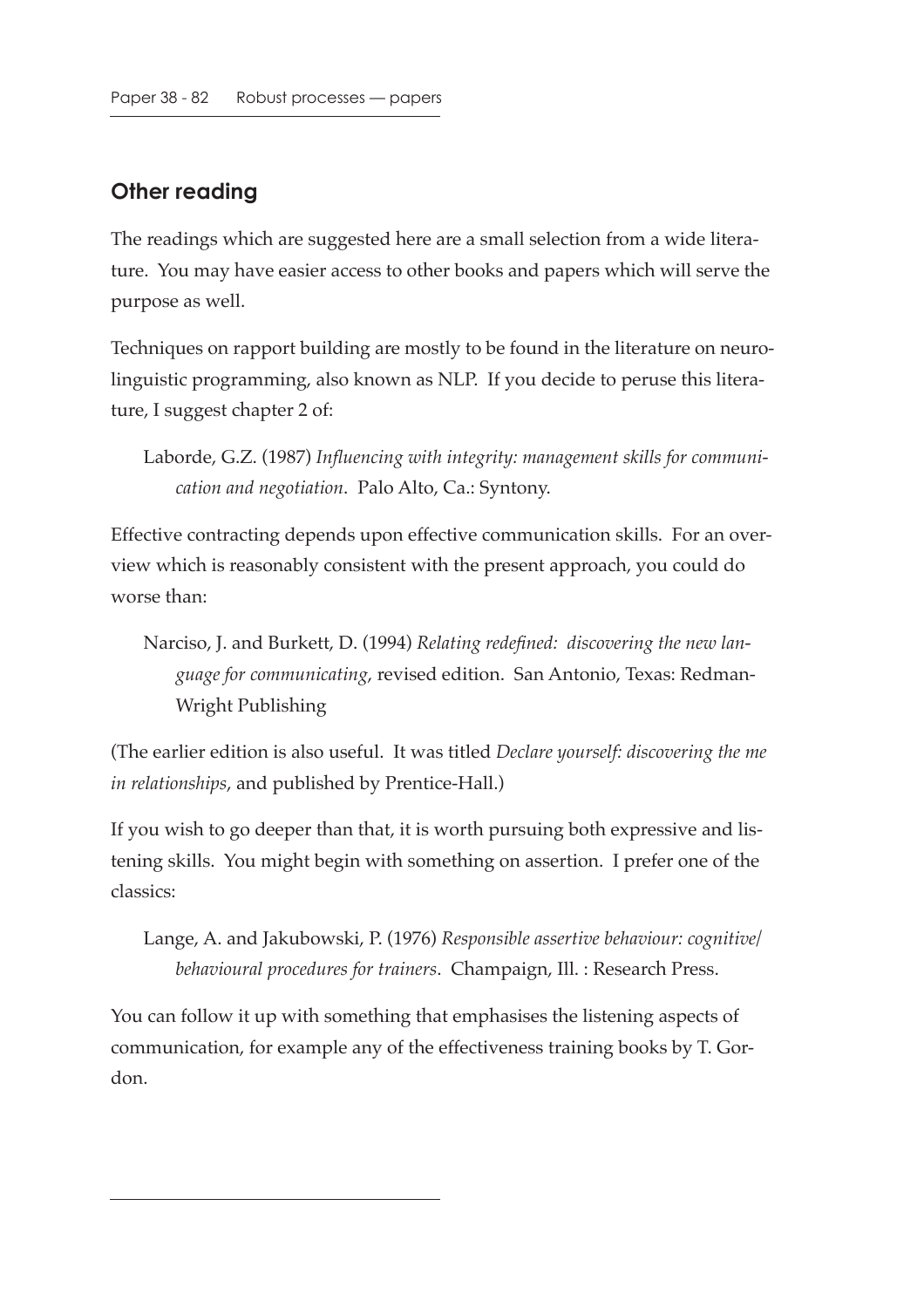There is some neat material on communication in Viviane Robinson's book about the use of an Argyris and Schon style of action research in two case studies:

Robinson, V. (1993) *Problem-based methodology: research for the improvement of practice*. Oxford: Pergamon Press.

Conflict can arise suddenly. So it helps if you have some conflict management skills. I recommend either of the following books:

- Cornelius, H. and Faire, S. (1989) *Everyone can win: how to resolve conflict*. Brookvale, NSW: Simon and Schuster.
- Fisher, R. and Ury, W. (1991) *Getting to yes: negotiating to agreement without giving in*. London: Arrow. [Or any of Roger Fisher's later books on the topic.]

Helena Cornelius and Shoshanna Faire, the authors of the first of these, are associated with the Conflict Resolution Network. Many of CRN's resources are available on the web at http://www.crnhq.org/.

There are two books on a gestalt approach to consultation which I have found very useful. Though their book is not recent, Hermann and Korenich offer very practical advice on developing a healthy relationship. Nevis describes a style of relationship and presentation which can have high impact.

- Hermann, S.M. and Korenich, M. (1977) *Authentic management: a gestalt orientation to organizations and their development*. Reading, Mass.: Addison-Wesley.
- Nevis, E.C. (1987) *Organizational consulting: a gestalt approach*. New York: Gardner Press.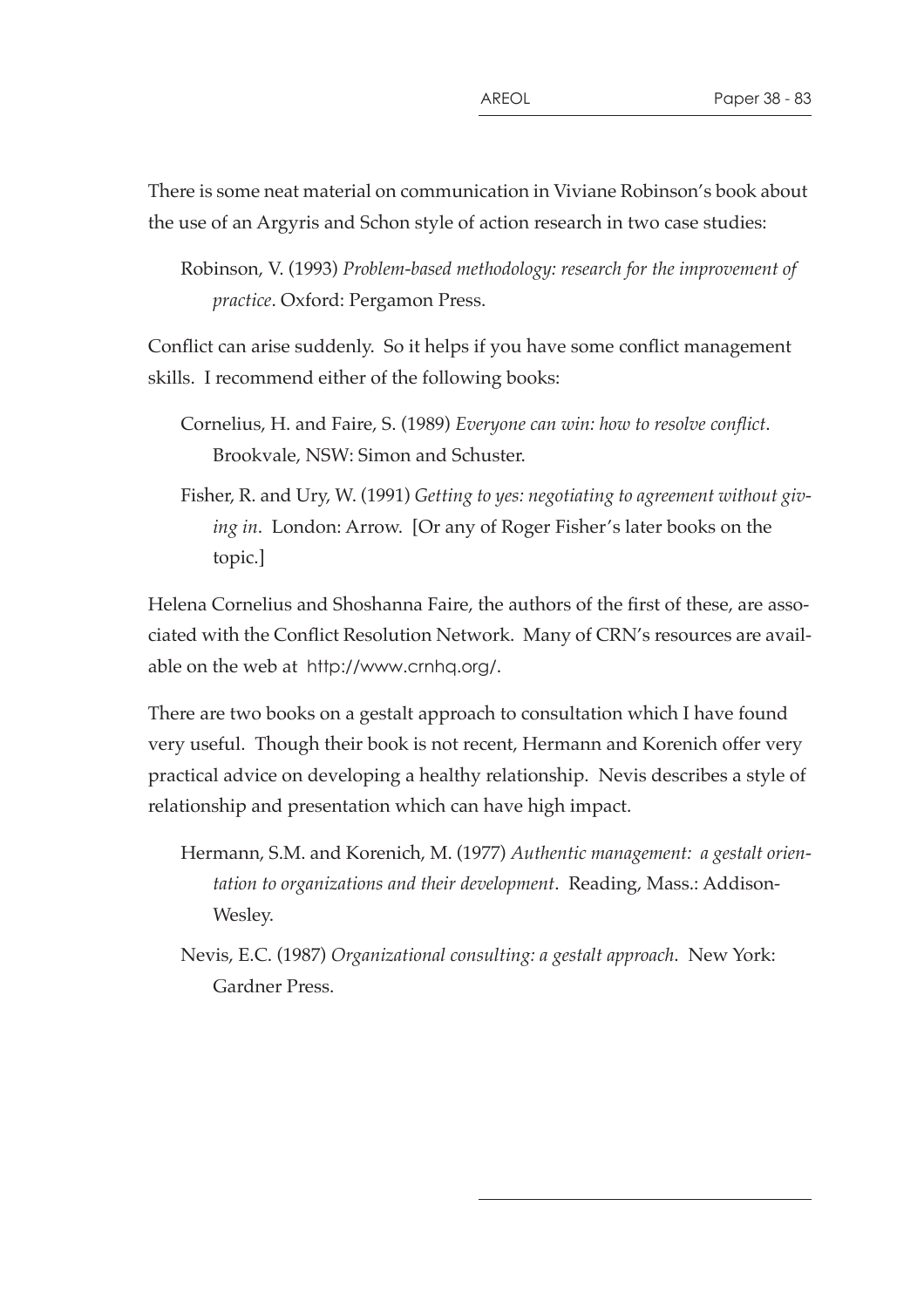## **Activities**

#### **## A thought experiment:**

Choose some relationship which is ongoing, and in which you and the other person have very different roles.

Recall, in as much detail as you can, a recent situation when you interacted with that person. It is best if it is a situation which often recurs.

Now play it through in your mind but with *reversed* roles. Imagine yourself saying and doing whatever the other person actually said and did. Imagine the other person using your words and actions.

Notice the times when you would be offended or amused or surprised, especially by what the other person said or did in your reverse-role scenario. Analyse the likely reason for the offence or amusement or surprise.

What have you learned about roles and power from this thought experiment? What implications does it have for your role as a researcher or evaluator?

#### **## An individual activity**

In the Southern Cross action research archive is a workbook exercise which you can use to analyse an interaction in greater depth. If you have some recent experience where you were a researcher or evaluator, and where you were not entirely satisfied with what you did and said, use that as the situation to analyse.

http://www.scu.edu.au/schools/gcm/ar/arp/valwb.html http://www.uq.net.au/action\_research/arp/valwb.html ftp://ftp.scu.edu.au/www/arr/valwb.txt

#### **## Learning group:**

Help each other analyse, for your chosen project, the issues which are most important in establishing and maintaining your relationship with your clients.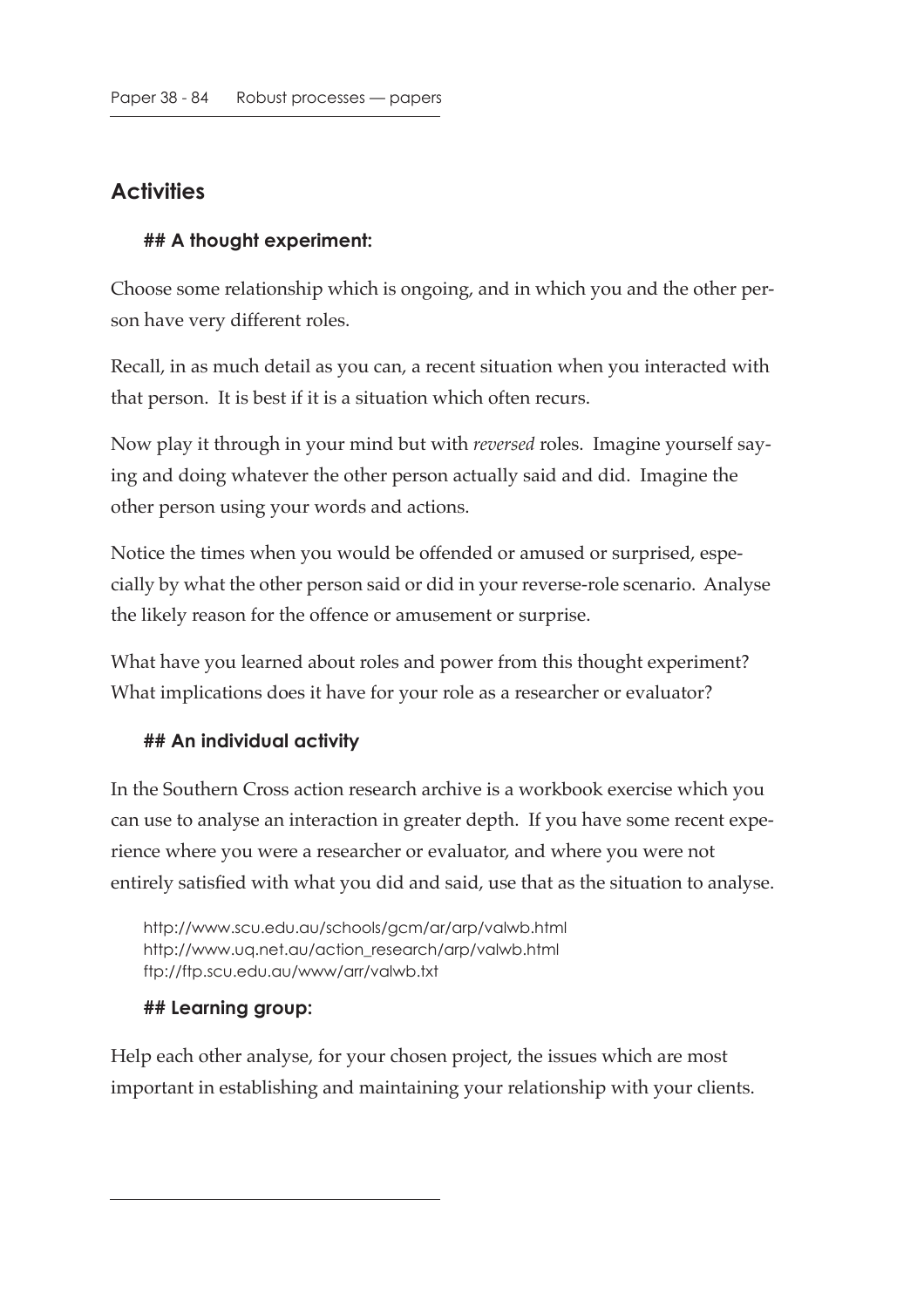This session has offered the view that beginnings are important in creating flexible patterns which persist. Good relationships are a crucial part of this. Then there are goals to be identified and roles to be negotiated.

 $\overline{\phantom{a}}$ 

And a final thought ... This doesn't occur only at the beginning of a research or evaluation project. All of it has to be done with *each* client. And then it has to be revisited from time to time during the project.

In the next session, we'll consider the issues of stakeholders and their involvement more closely.

Session 3, and the two sessions following, are about beginnings — the crucial early stages of research or consultancy. This trigger is therefore also about beginnings.

In the classes I coordinate at university, I sometimes invite class members to exchange their first impressions of one another. They don't like doing this. They claim they don't know enough about each other to do it.

So I sometimes say to them:

 "I have a friend ... an engineer ... aged about mid 50s ... she ... likes to paint in her spare time ..."

What most of them find is that they begin to form some sort of mental image from the beginning, but then have to discard it and begin anew when I reach "she".

And consider this ...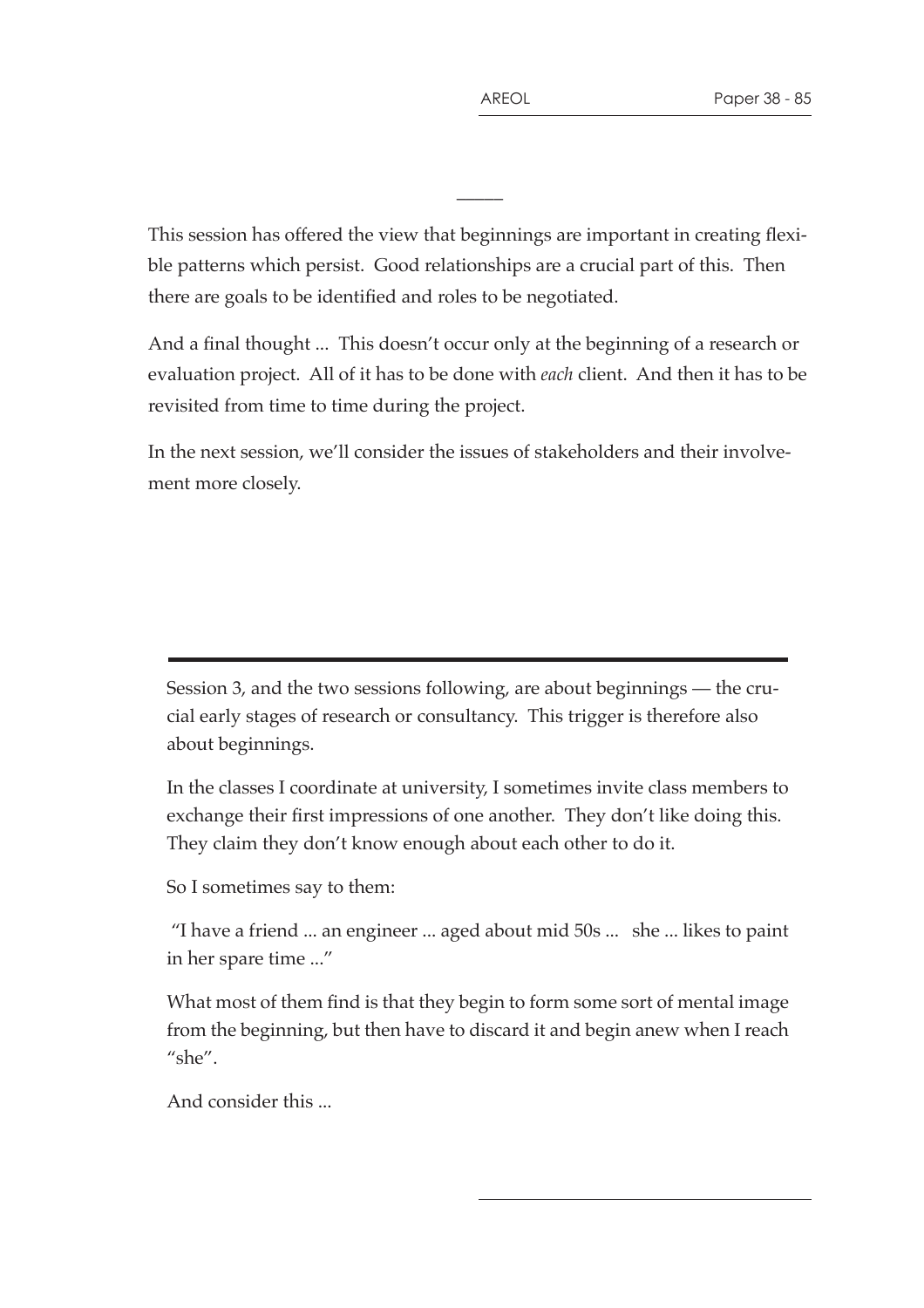It seems to me that, as action researchers, almost all of the change we help people bring about is done through our relationship with them. Relationship is crucial.

Also, consider this ...

Sometimes all we know about a person is gender, or occupation, or age, or ethnic background, or ... On this slim evidence we form an impression. This may be before we even meet.

Sometimes a name is enough to give us a mental image. Often a voice is.

Other people are forming impressions of us on such sparse evidence. These other people include action research colleagues and clients and stakeholders.

Do you wonder what first impressions people form of you? How much do you know about this? Are you curious enough to find out more? How might you do that?

And what is the relevance of this to action research, as action and as research?

A case study in contracting ...

I walked into the room to meet the management team of the branch plant. There I found the plant manager and the six people who reported directly to him.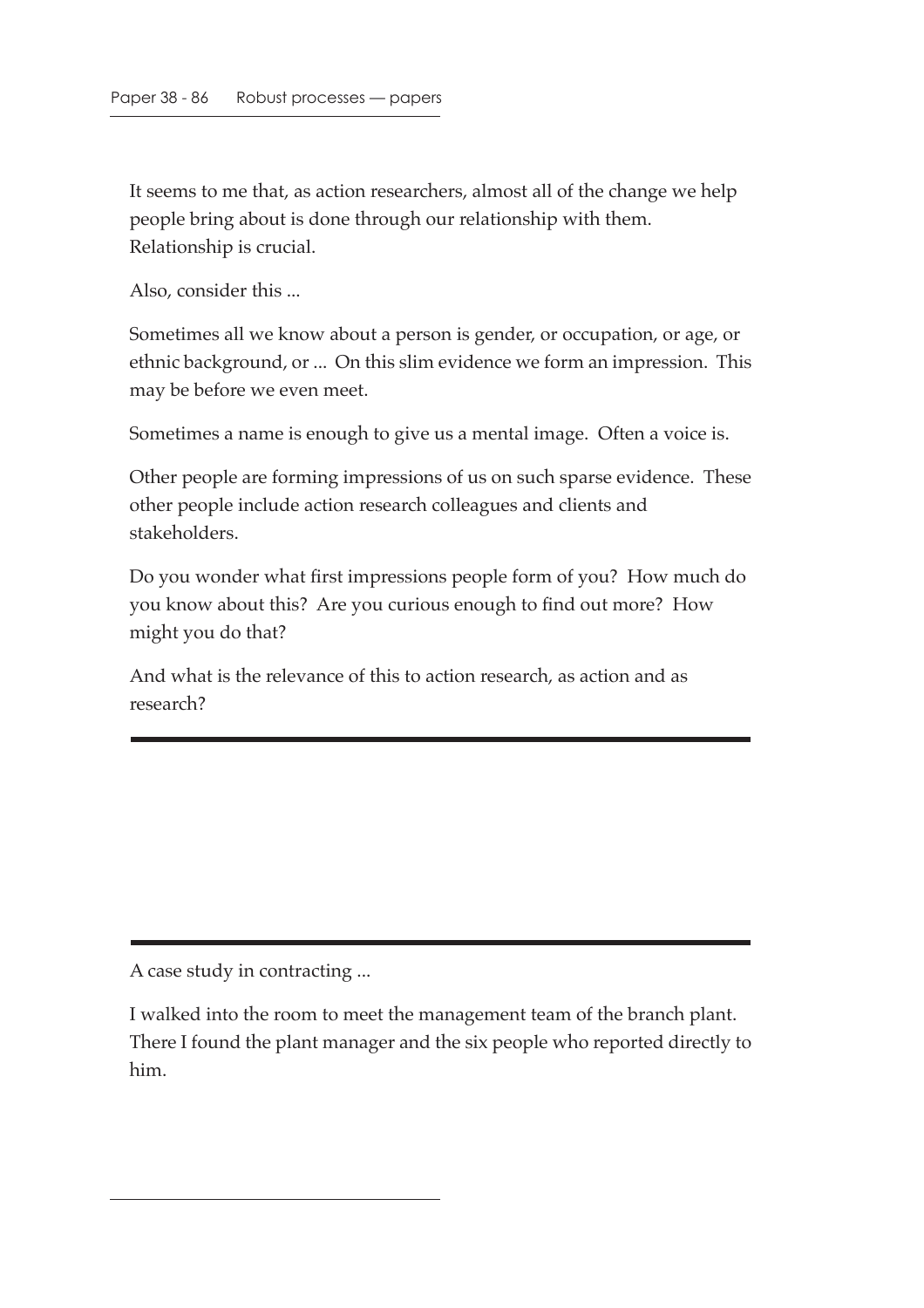A few days earlier I had been asked to do this by their head office training manager. She had explained that it was to help them with some "team building".

As I walked into the room the hostility was tangible.

On this occasion I had contracted carefully with the training manager who had asked me to do the work. (I'm not always so careful.) I had said that I would do it only if we could agree to certain conditions:

- that the team at the plant decided whether or not the activity went ahead
- $\blacksquare$  that they decided what the nature of the activity would be and
- that they decided how much would be reported back to the training manager.

At the time I had suspected that she wouldn't agree to it. But she just said "Yes, that makes sense".

I explained to the waiting management team at the plant the agreement that I had reached with their training manager. The hostility dropped away. We began to plan how we would work together.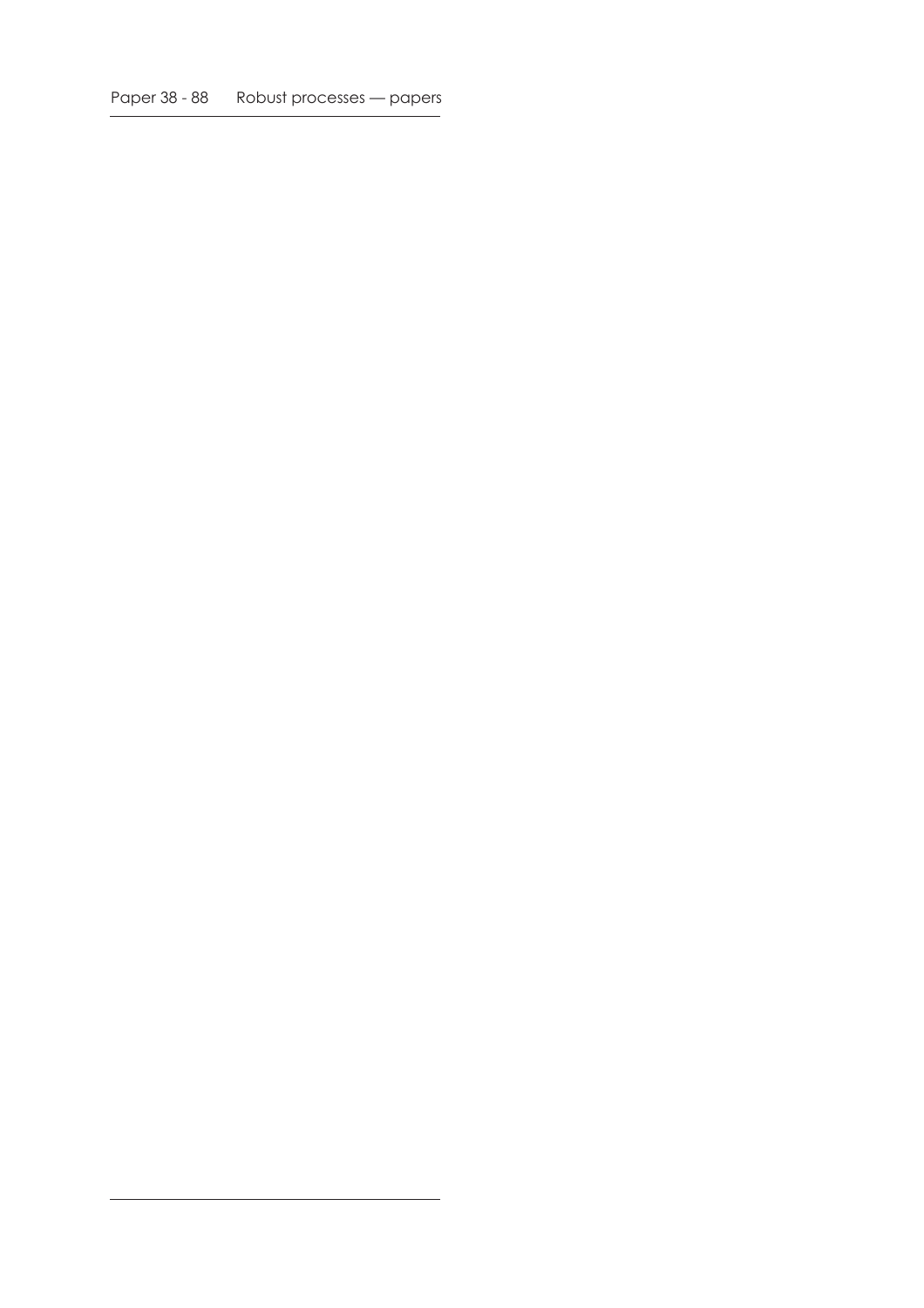# **4 stakeholders and participation**

 *... in which I address questions about who to involve in action research programs, and how to involve them. In particular, issues of level of involvement and direct and indirect participation are addressed 10*

You walk into the meeting that you are to facilitate. The hostility is evident. Obviously, they think you are here to do the bidding of the government and the Minister. What on earth can you say and do to overcome the hostility?

In this session:

- categories of stakeholders
- **levels of participation**
- **n** choosing the appropriate level
- **n** archived resources
- **n** other reading
- activities.

<sup>10.</sup> Web versions of this file are available at http://www.scu.edu.au/schools/gcm/ar/areol/areolsession04.html and http://www.uq.net.au/action\_research/areol/areol-session04.html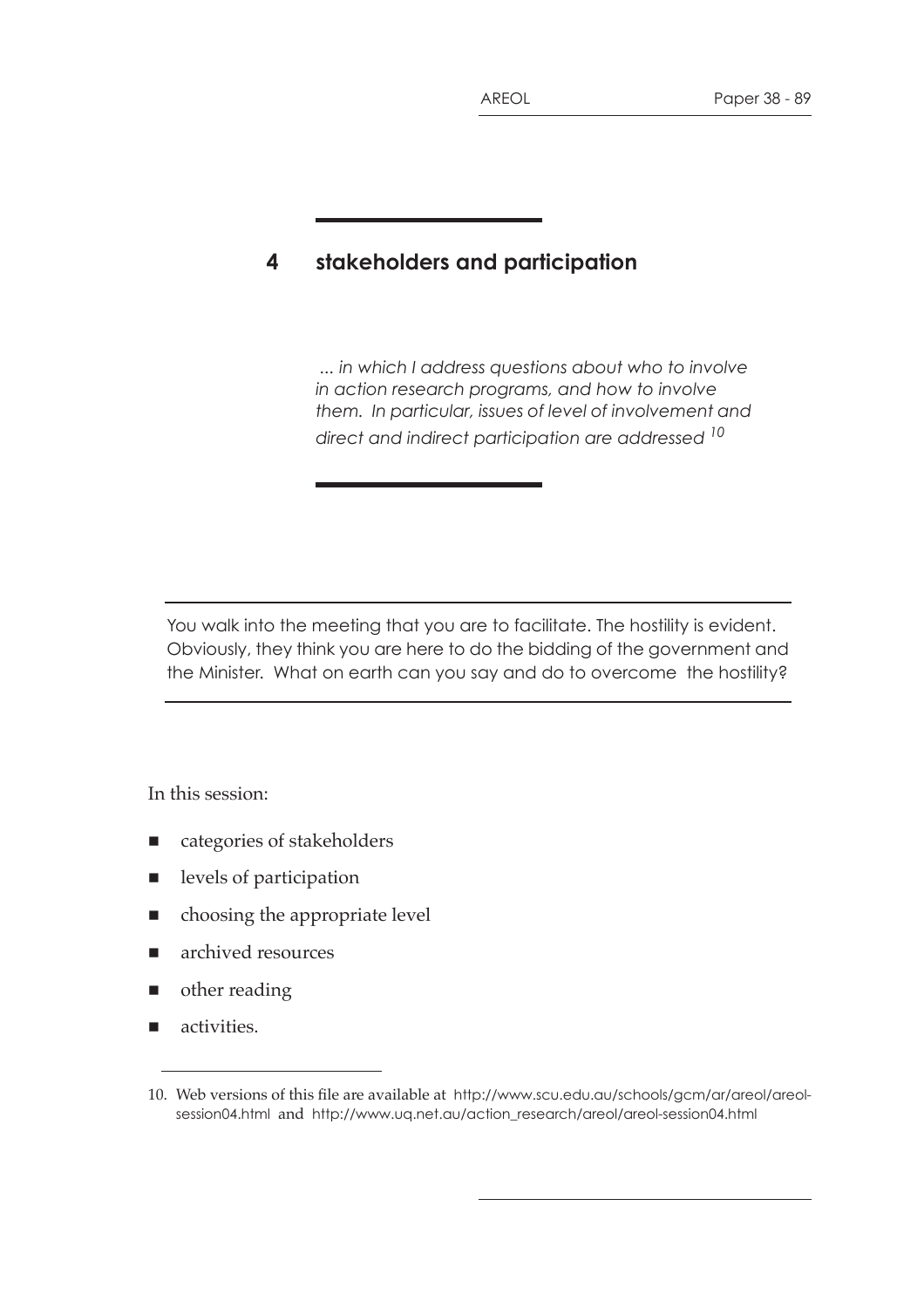In the preceding session I talked about the importance of contracting with every client. I assume that contracting and relationship-building isn't something done once. It recurs every time a new stakeholder becomes involved. It is renegotiated to some extent each time you meet with any stakeholder.

But which clients? Sometimes it isn't feasible to involve everyone. Choices have to be made. There are those you can't ignore, because you need their support or the information they can provide. There are those you don't wish to ignore, for whatever reason. For many of you, and for me, there are issues of ethics and values to be taken into account as well.

If you decide that there isn't enough time or money, what then? Suppose these constraints require you to be selective. How will you choose?

And what will you involve them in? As informants, probably. Will they also interpret the information they provide? Will they plan and implement the changes? And how much involvement will they have in the process — in designing and facilitating the action research? In deciding what will be researched? In deciding how much they will participate, and in what?

I'm not assuming that there is one right answer to these important questions.

In this session and the accompanying resources, I describe some ways of identifying and involving stakeholders.

### **Stakeholders**

I find "stakeholder" a useful term. I don't know of a simpler word that captures the same meaning. For present purposes, a stakeholder is ...

someone who has a stake in a program or organisation or whatever or, in other words, anyone affected by a change, or able to affect it.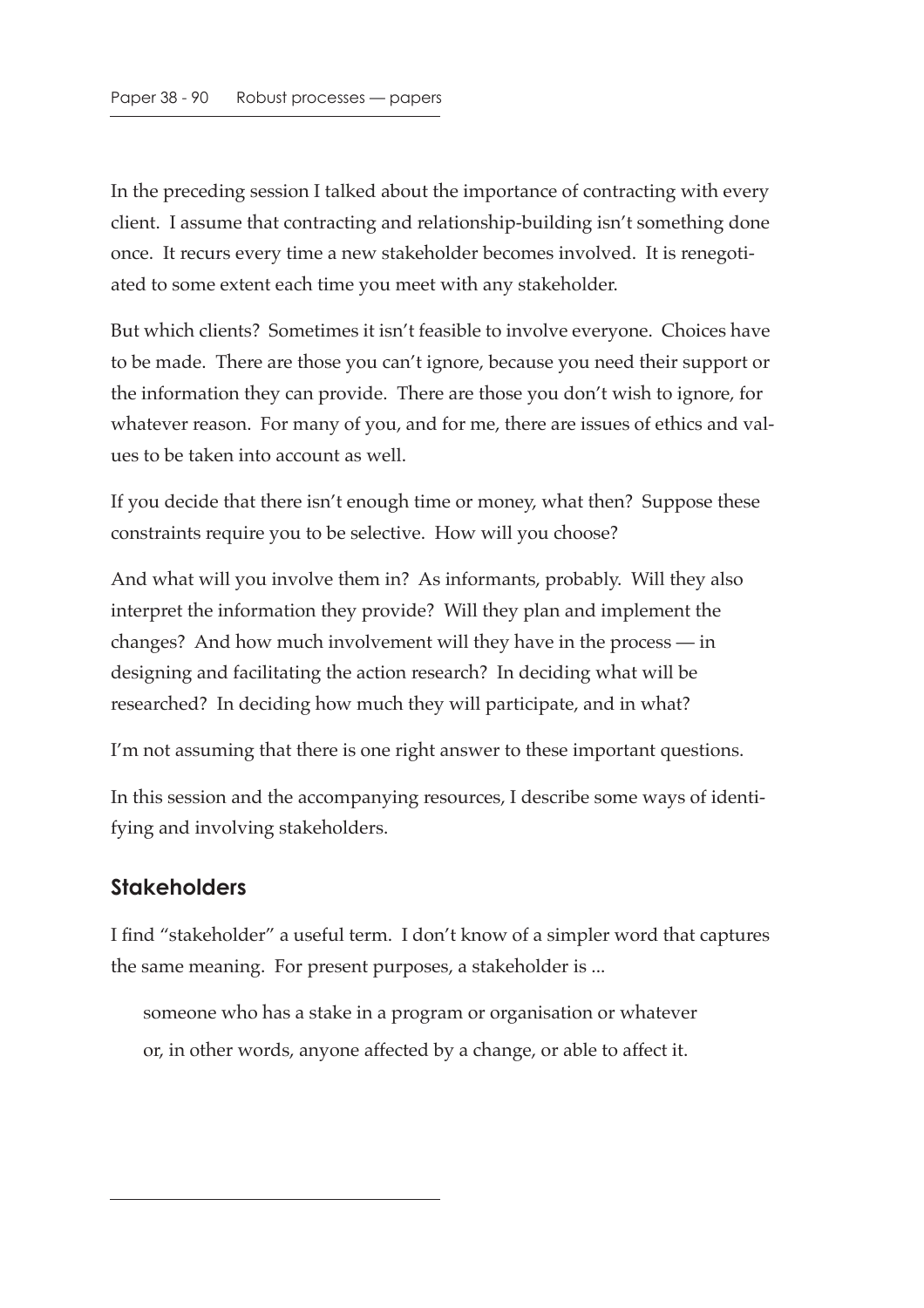That makes it sound as if someone either is a stakeholder, or isn't. Like many concepts, this one can be ambiguous at the boundary. It's often useful to define a number of varieties of stakeholder. I'll come to that in a moment.

As well, there is the term "client".

Some people object to this on the grounds that it implies some sort of power relationship between client and researcher. Perhaps it does.

I would have thought that often the client has some sources of power. She pays the bills, and determines the conditions under which the research is done. The researcher has some power too. She often has expert knowledge of research and evaluation processes which the client doesn't have.

I'll continue to use the term "client". For me, it defines the person for whom I'm doing the research. For me, that usually means *all* of the stakeholders. And for me that includes those who aren't much involved, for whatever reason.

(Not everyone sees it like that. You're free to make up your own mind.)

Here are some varieties of client and stakeholder. I think it's useful to distinguish ...

- The presenting client. This is the person who approaches you, or (sometimes) whom you first approach. The presenting client is your initial contact with the client group.
- The principal client. For some purposes and some researchers there is someone who is given primary allegiance. This is usually the person who pays the bills, or has ultimate power of veto over the research.

In an organisational setting it may be the chief executive officer.

■ Direct stakeholders. These are people who are directly affected by what is happening, or what is going to happen.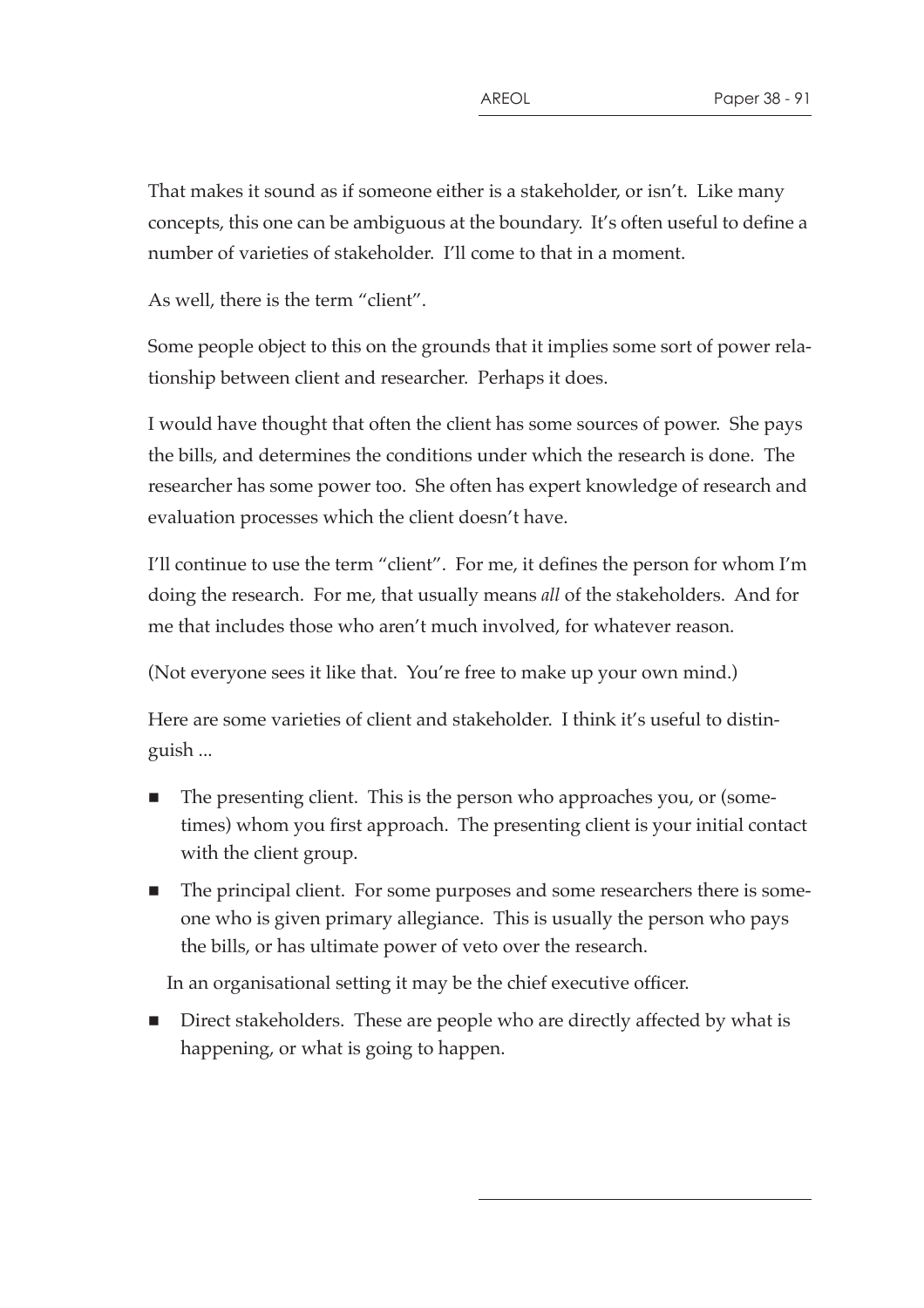For example, suppose you are doing some community consultation for the purpose of traffic design. Direct stakeholders include residents in the area where the roads and transport are to be changed.

Indirect stakeholders. These are people who have a stake, too. But it may not be as obvious. They may be harder to identify.

In traffic design, indirect stakeholders include the motorists or others who travel through the area where consultation is to take place. Less obviously, so are the residents of other suburbs who will experience increased or reduced traffic if there are changes in this suburb.

It is sometimes difficult to identify all of the indirect stakeholders.

(They may well identify themselves later, when they complain about the decisions made.)

As with most categorisations you can assume that reality is more complex than this. I think, though, that it is a useful simplification. It captures a useful distinction. Often you will have to use different processes to involve direct and indirect stakeholders.

It's useful, too, to remember that you are pursuing both change and understanding. There may be those you wish to involve because you need their support. There may be those who have information which you need. Sometimes you may decide that different forms of involvement are appropriate for each of these.

I'll add a caveat to the categorisation above. It is most useful, I think, if you remember that ultimately stakeholders are *people*.

Which brings me to the next topic: entry and contracting. These early stages involve forming effective relationships. In my experience the most effective relationships are usually those where people relate to each other as people. Personto-person, not formal-role-to-formal-role.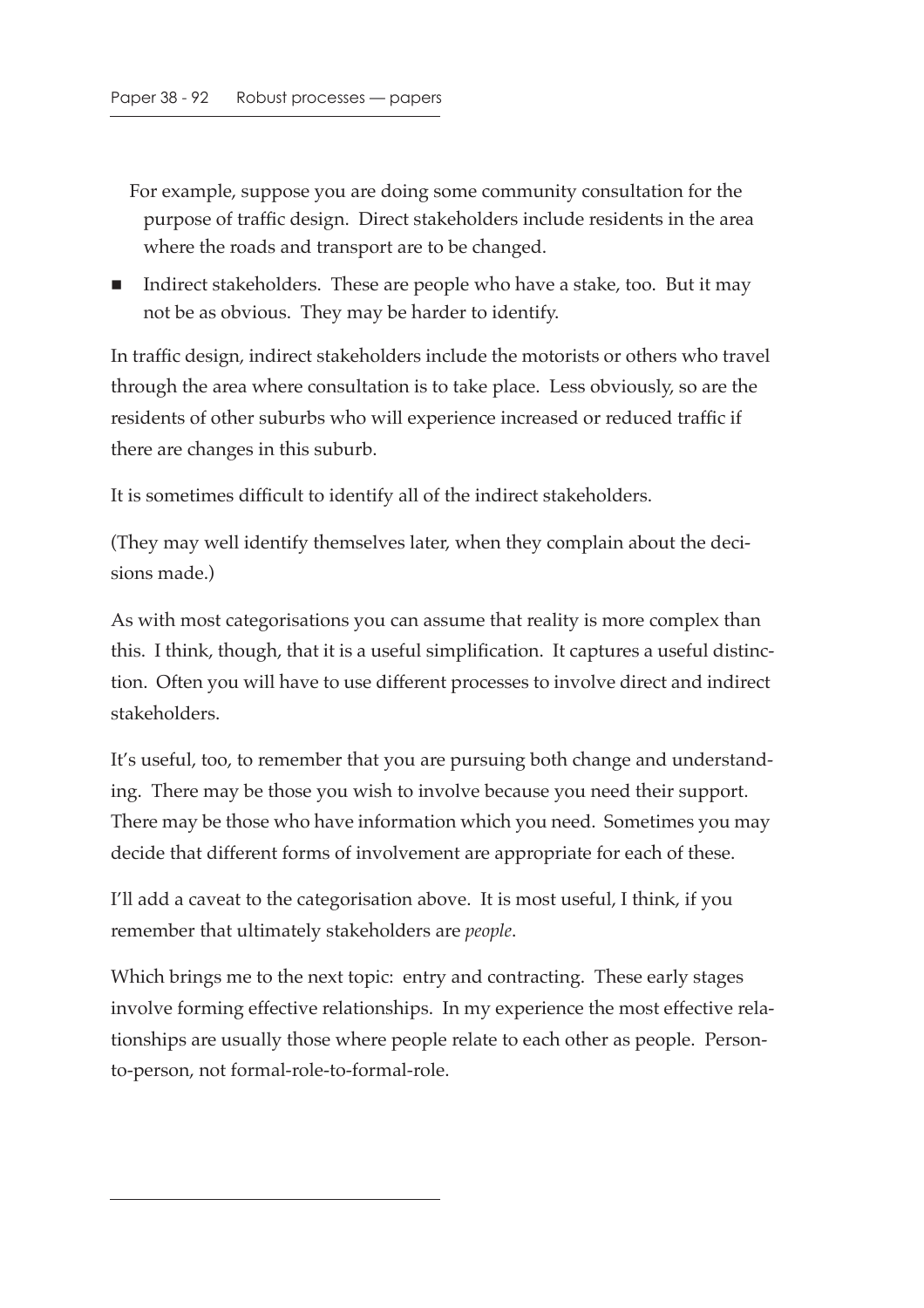# **Participation**

Nor is participation all-or-none. There is a continuum which ranges from the barest contact to a situation where the clients do the research for themselves and without assistance.

(Some would say that without high levels of participation you don't have "action research". Again, the differing opinions give you more freedom to make up your own mind.)

It may be useful to identify some points on this continuum. This will indicate the range of choices open to the action researcher.

One way of describing the continuum is by distinguishing non-involvement, representation, and participation.

- In non-involvement, the researcher does it all
- Representation uses a small group of people. They speak on behalf of a larger number
- Participation implies that all stakeholders are involved, or at least are given a chance to be involved

Clearly, though, there are many levels of involvement for those who are representatives or participants. They may be involved only in some shallow information exchange. At the other extreme they may do the research themselves, without outside help.

Here is another way of thinking about it ...

One end of the continuum is defined by non-involvement. The researcher (presumably acting for herself or on someone else's behalf) collects and interprets the information.

As I've said, many would not call this action research. However, it is not unusual for evaluators to conduct their research in this way. Some teacher action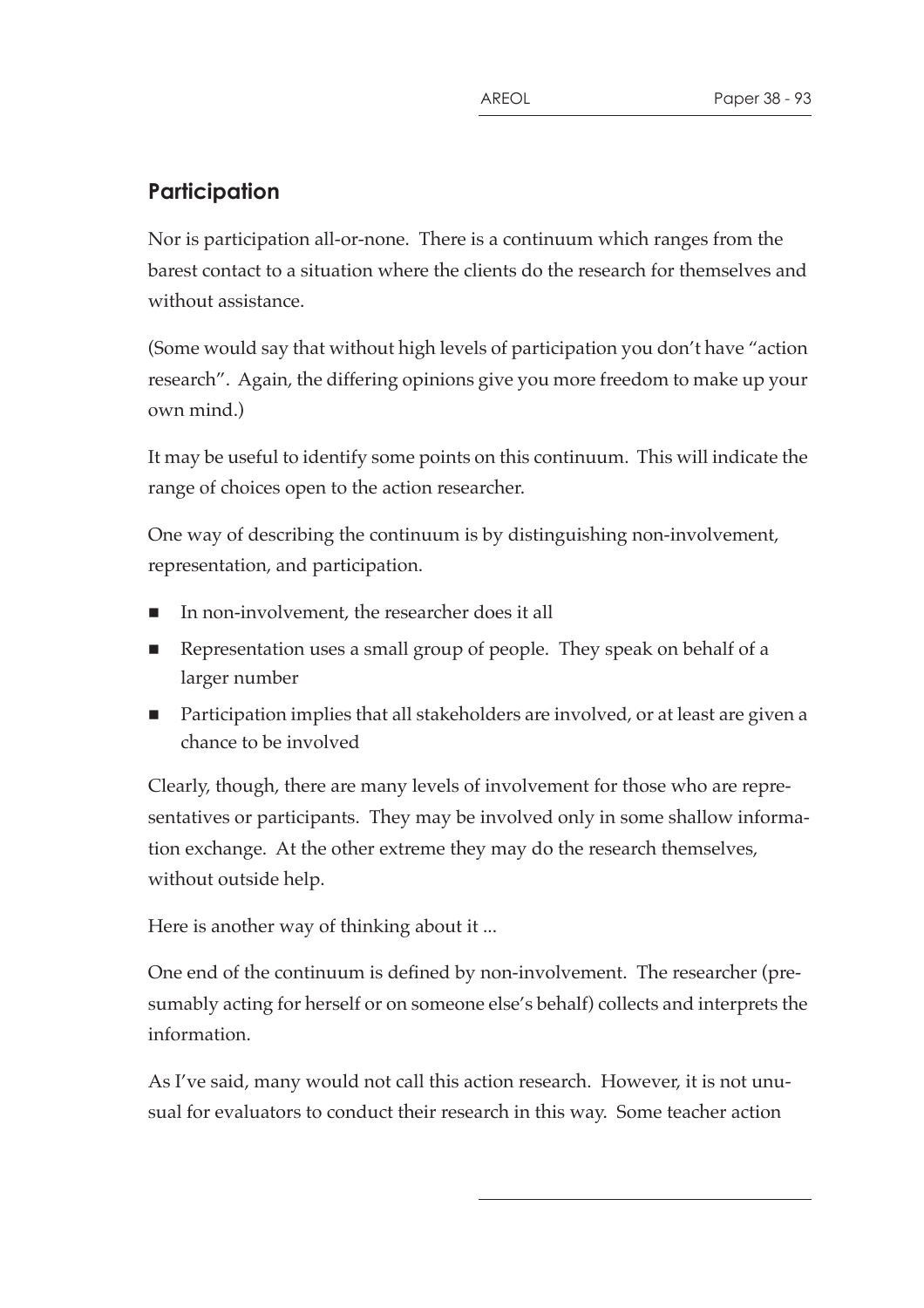research does little to involve the pupils. Some "emancipatory" research ignores those who are assumed to be powerful.

Then follows consultation. Here I think it is worth distinguishing indirect consultation through representatives, and direct consultation where everyone is consulted.

(Consultation itself is an ambiguous term. Sometimes it is used to refer to the whole spectrum, as in the phrase "community consultation". Sometimes it is intended to describe a situation where people are given information, or asked for opinions, but little more than that.)

Indirect consultation is a common form of involvement for indirect stakeholders. In many change activities, for example, some form of representative group is set up. They are then given information and perhaps asked to react to it. Or perhaps they are asked only for the answers to some questions.

A "reference group", a group of people chosen to speak for some larger body or bodies of people, is an example of indirect consultation. (Obviously, there are many choices about the level of involvement of reference groups.)

In direct consultation all stakeholders are offered the opportunity to give information, or get information, or both. Sometimes they are able to act on that information too.

Research involving many stakeholders can complicate the issues. In such instances it is not uncommon for researchers to distinguish direct and indirect stakeholders. They may then aim for a high level of participation of direct stakeholders, and representation for indirect stakeholders.

"Process consultation" is a label used in the change literature. It describes an approach which offers greater involvement to participants. The researcher or facilitator manages the process by which information is gained. The participants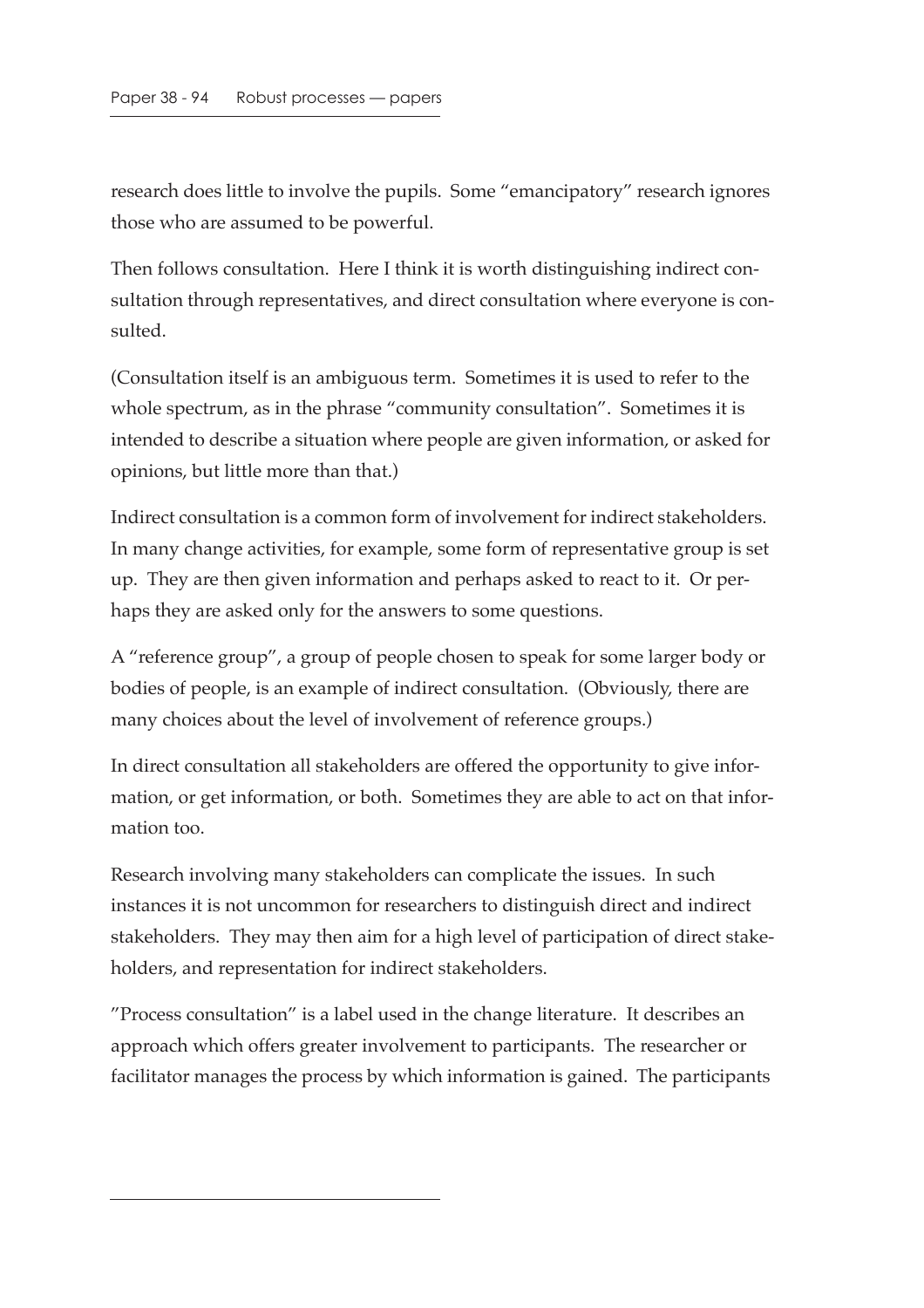do the rest. They set the goals, identify and interpret the information, and then develop and implement the plans.

For small numbers of participants, process consultation can achieve very high involvement. At the same time, it makes use of the researcher's expertise in designing and managing the process, or in helping to do so.

Beyond this, clients may be co-researchers. In this approach, both the content of the study and the processes used are chosen by participants and researcher acting together. Except where clients have former experience of action research, it may be hard to achieve this at first unless numbers are very small and researcher and client roles are carefully and sensitively negotiated.

Finally, there may be little or no outside involvement. The client group members may manage their own process and make all their own decisions. In one form they may hire some process expertise from an outside researcher. Or they may do it all themselves.

This is common enough when professionals and practitioners use action research to improve their practice. It isn't all that common in other settings, though its use seems to be growing.

So you may think of a continuum of involvement stretching from non-involvement to full client responsibility, with intermediate steps something like this:

- non-involvement
- indirect consultation through representatives
- direct consultation
- process consultation
- co-research
- full client responsibility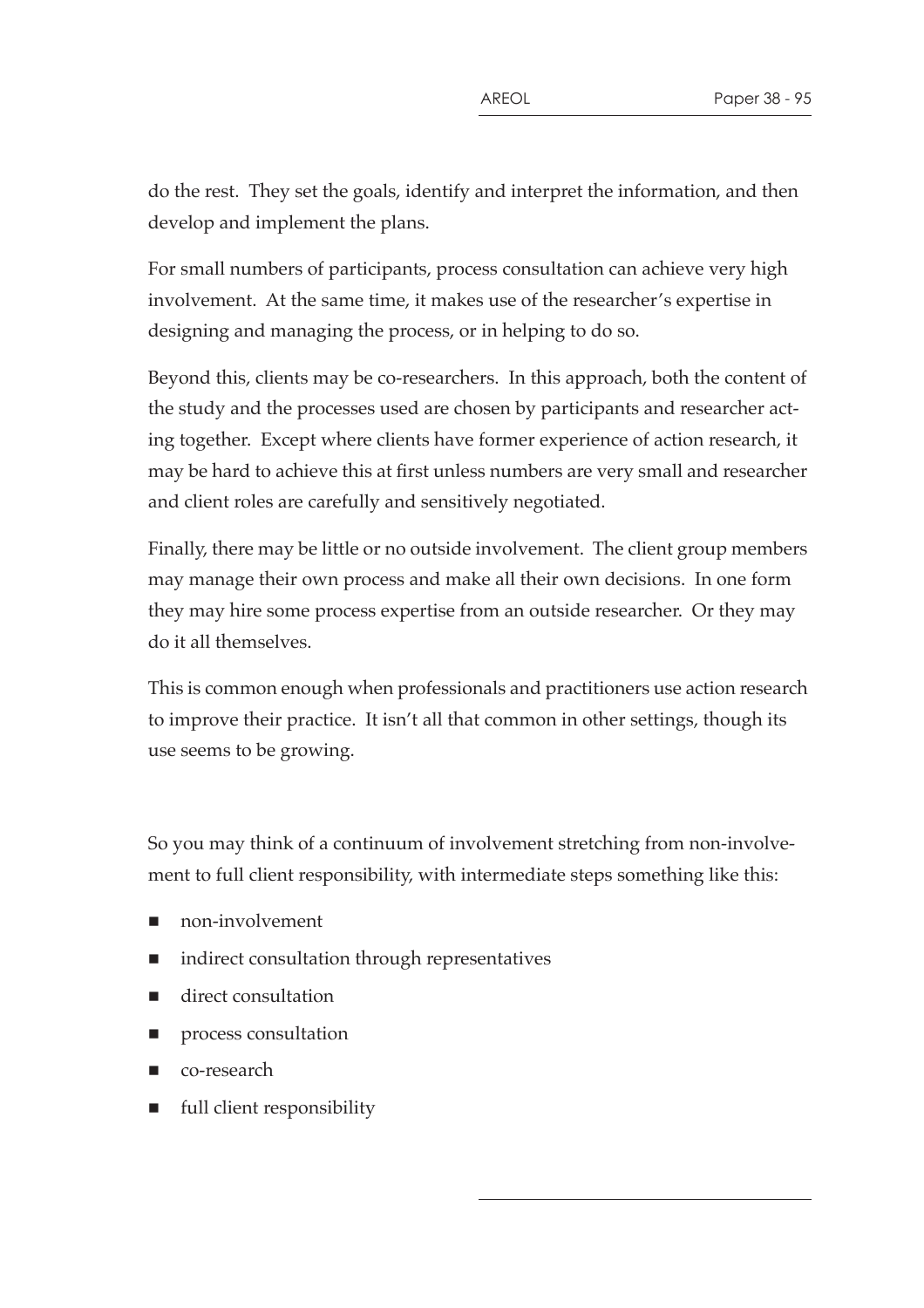These are to some extent arbitrary: I could easily have subdivided the continuum into more or fewer steps.

Alternatively, I could have described it as a matrix in which there are columns for representation and participation, and rows which define varying levels of involvement.



# **Choosing levels of participation**

Most writers on action research encourage high levels of participation. In fact, many researchers use the term "participative action research" or PAR to describe their research paradigm.

A personal view: I value participation highly. (I think my approach to "teaching" and consultancy illustrates this.) I also think it can have high costs. It seems to me that it is important to take both the costs and the benefits into account. There is likely to be an amount of participation which reasonably balances costs and benefits.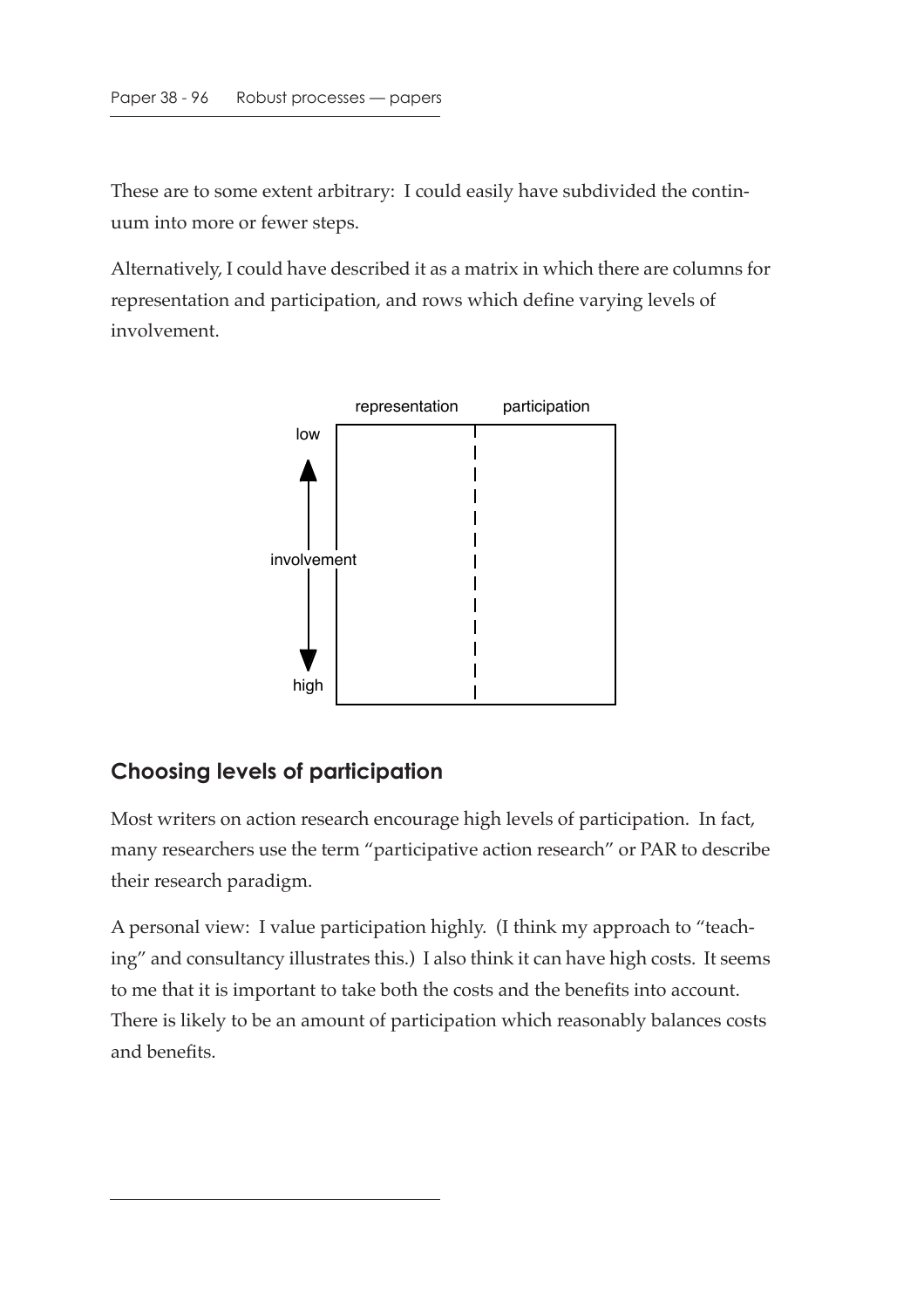I also think it is entirely appropriate for an action researcher to decline a study on the grounds of her values. For example, I have sometimes declined assignments which didn't involve people I thought warranted involvement. Researchers are allowed to have preferences and take them into account.

When I am asked to suggest a level of participation to presenting clients, I prefer instead to engage them in an analysis of the different choices.

In an organisational setting, for example, I may say to them:

"Clearly you have the authority to decide how participative to be.

 "For reasons of urgency, for example, you may decide that high participation is not feasible. If so, however, I don't believe you can later complain about the resistance you encounter. That is inherent in your chosen approach.

 "On the other hand, you may choose to use high levels of participation. Don't then complain about the time it may take to reach a decision. That is usually inherent in participative approaches."

As a personal decision, I also decline research and consultancy unless I am allowed to take the interests of all stakeholders into account.

# **Archived resources**

Here are some relevant on line resources and their addresses.

**stake.** This gives a description of a process for stakeholder analysis. It helps you to decide when you need more information about a stakeholder, and which stakeholders it is most important to involve.

http://www.scu.edu.au/schools/gcm/ar/arp/stake.html or http://www.uq.net.au/action\_research/arp/stake.html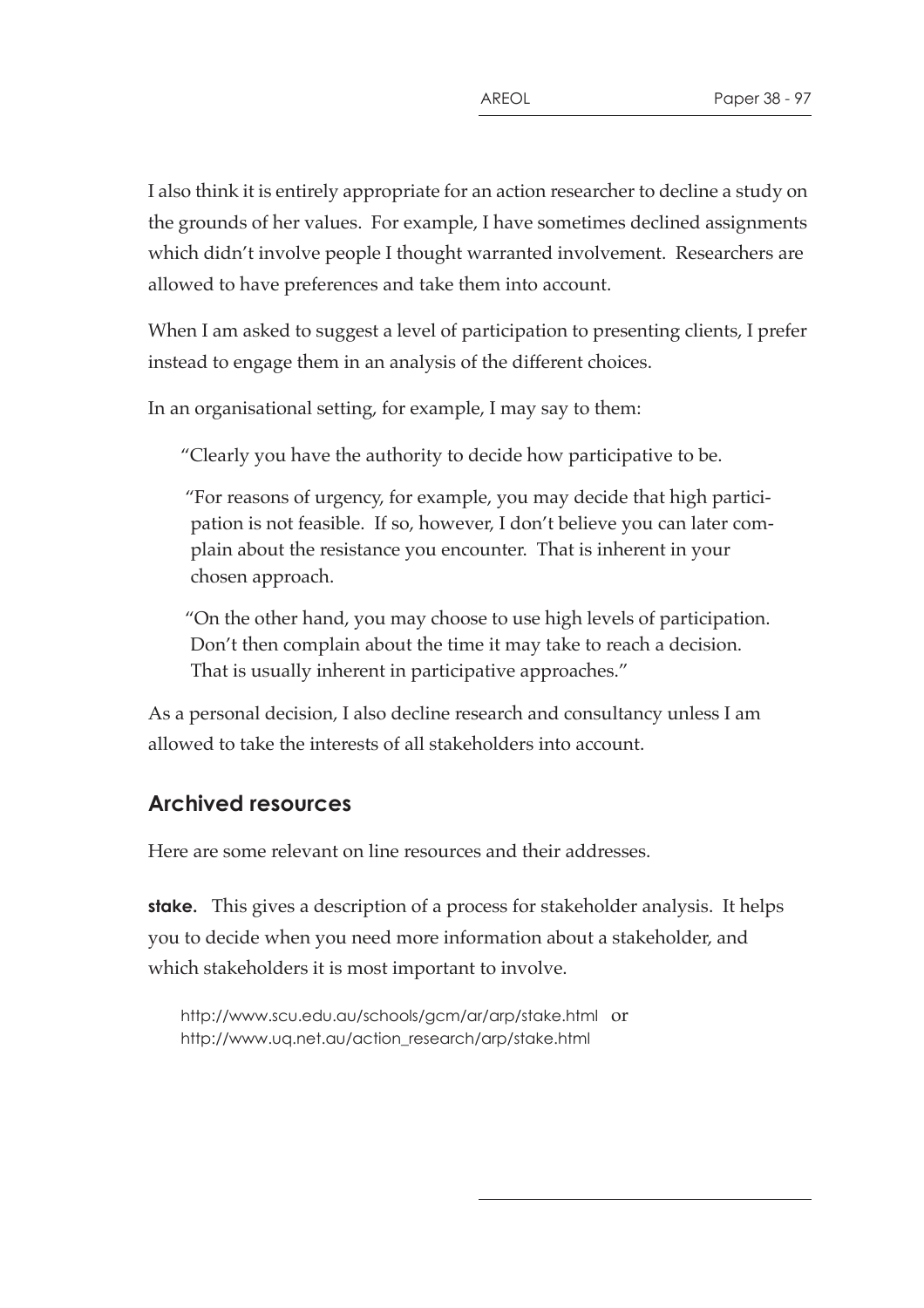**partproc.** In this file I identify seven different functions in which participants might become involved. I suggest that, for each function, a different decision about who to involve may be made.

http://www.scu.edu.au/schools/gcm/ar/arp/partproc.html or http://www.uq.net.au/action\_research/arp/partproc.html

Two files discuss participation in different settings:

**comcon.** This file, in the form of a checklist, guides the reader through the design of a process for community consultation.

http://www.scu.edu.au/schools/gcm/ar/arp/comcon.html or http://www.uq.net.au/action\_research/arp/comcon.html

**involv.** This file outlines some of the issues in creating involvement in an organisational setting.

http://www.scu.edu.au/schools/gcm/ar/arp/involv.html or http://www.uq.net.au/action\_research/arp/involv.html

In addition, Vikki Uhlmann has written a brief and persuasive account of reasons for favouring high participation in action research projects:

**partic.** A brief listing of the main advantages of participation.

http://www.scu.edu.au/schools/gcm/ar/arp/partic.html or http://www.uq.net.au/action\_research/arp/partic.html

### **Other reading**

The literature on participation is scattered. There are mentions in a variety of other literatures. The "grey" literature — monographs and papers put out by a variety of small organisations — is extensive.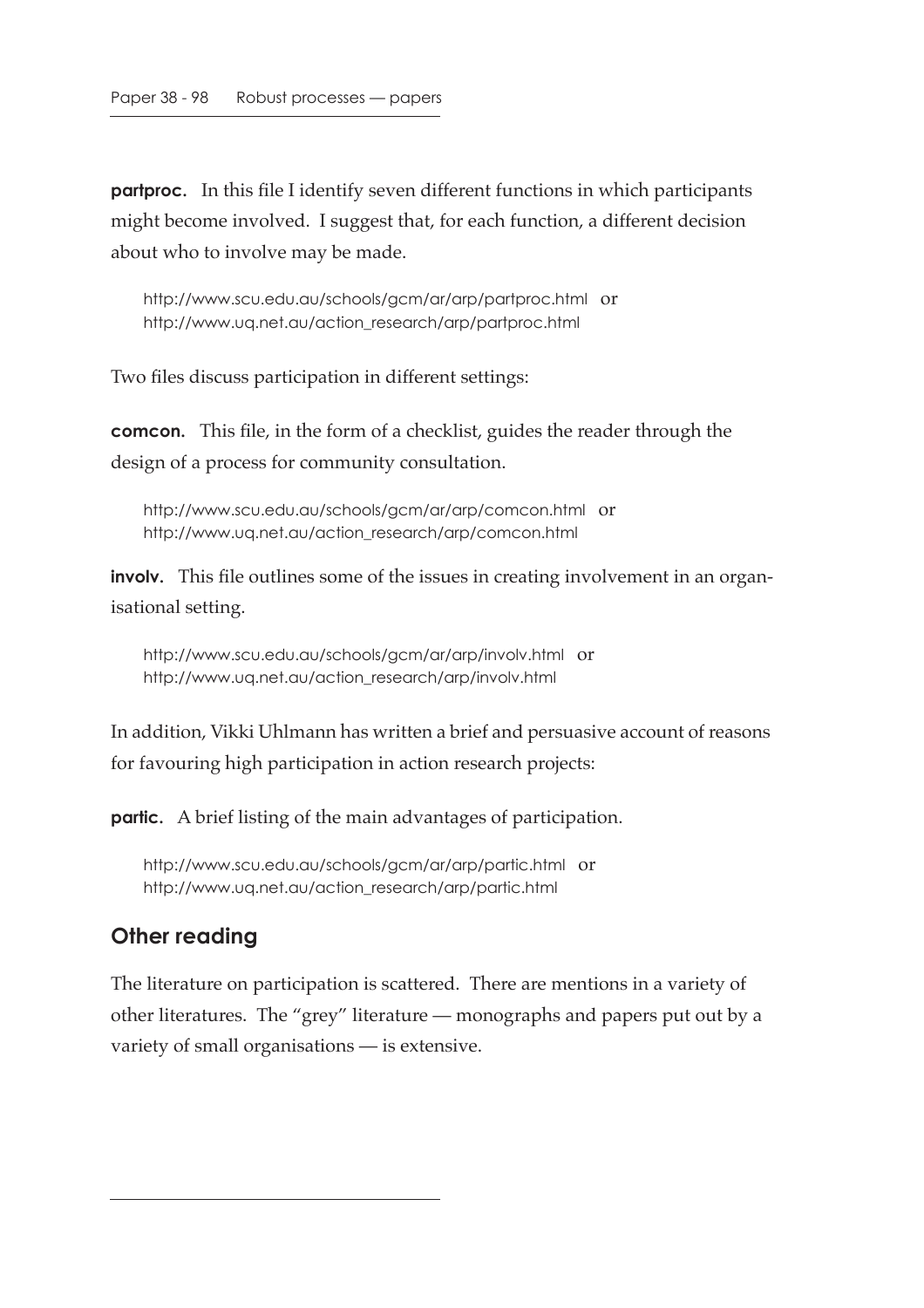Ask around. You'll find a local equivalent for valuable works such as the following. (I recommend all three, by the way. They are all worth chasing.)

- Carman, Kathy, and Keith, Ken (1994) *Community consultation techniques: purposes, processes and pitfalls: a guide for planners and facilitators*. Brisbane: Department of Primary Industries.
- Emery, Merrilyn, ed. (1989) *Participative design for participative democracy*. Canberra: Centre for Continuing Education, Australian National University.
- Sarkissian, W. and Perlgut, D., eds. (1994) *The community participation handbook: resources for public involvement in the planning process*, second edition. Murdoch: Institute for Science and Technology Policy, Murdoch University.

There are a number of fields which deal well with participation: quality management, landcare, community risk management, and lots more. A small sample:

- Chamala, S., and Mortiss, P.D. (1990) *Working together for landcare: group management skills and strategies*. Brisbane: Australian Academic Press.
- Hance, B.J., Chess, Caron, and Sandman, Peter M. (1990) *Industry risk communications manual: improving dialogue with communities*. Florida: Lewis Publishers. (This is a fine little book, with practical checklists.)
- Ilsley, Paul J. (1990) *Enhancing the volunteer experience: new insights on strengthening volunteer participation, learning, and commitment*. San Francisco, Ca.: Jossey-Bass.

The field of social marketing is relevant:

Kotler, Philip, and Roberto, Eduardo L. (1989) *Social marketing: strategies for changing public behaviour*. New York: Free Press.

So is community organising: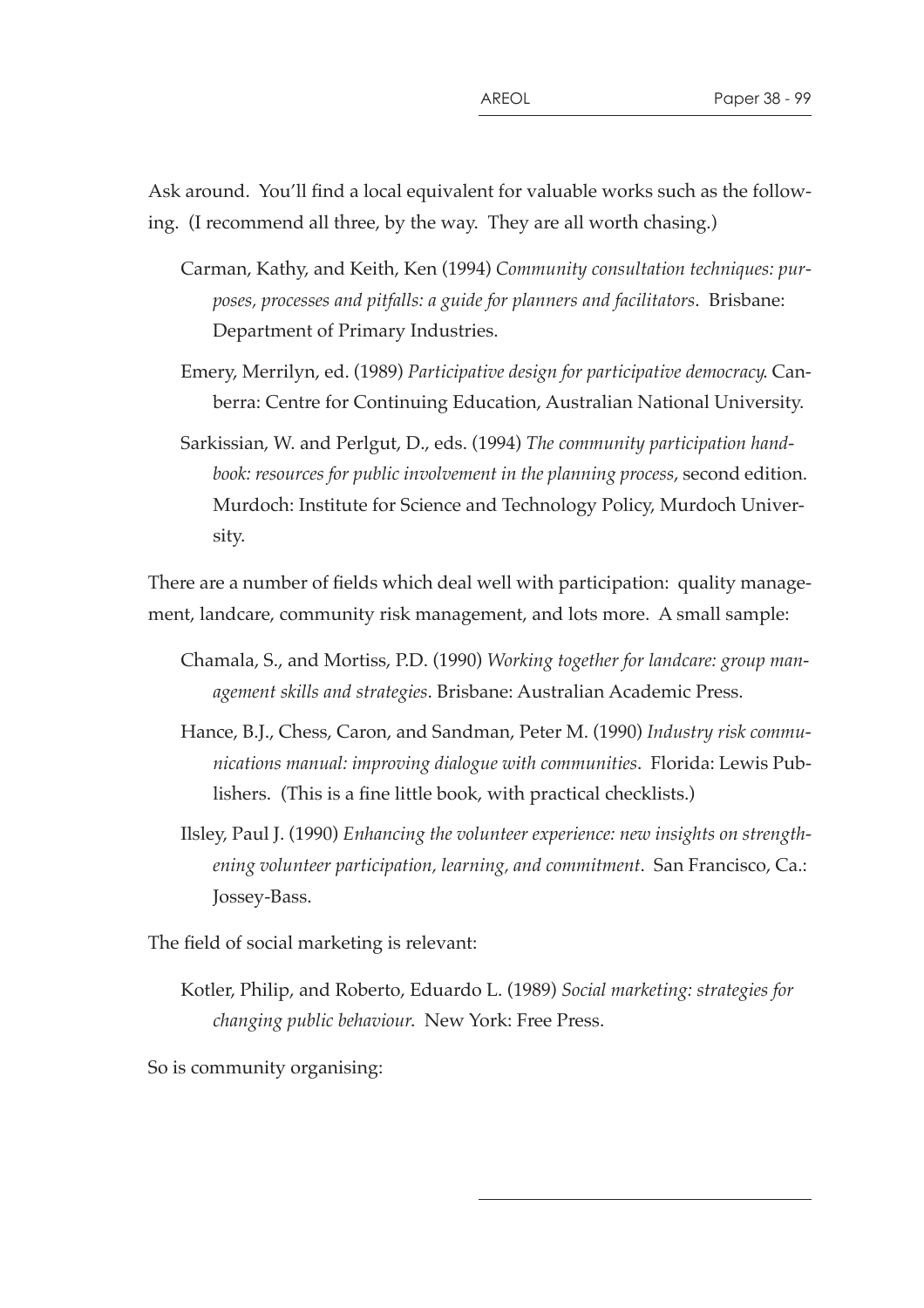Twelvetrees, Alan (1991) *Community work*, second edition. Basingstoke, Hamps.: Macmillan.

And of course there is work that looks specifically at participative research. Some are mentioned in other sessions. Another good example is:

Park, P., Brydon-Miller, M., Hall, B., and Jackson, T., eds. (1993) *Voices of change: participatory research in the United States and Canada*. Westport: Bergin & Harvey.

The recent literature on action research is mostly highly participative. You'll find a bibliography on the archive:

**books.** A bibliography of action research books published since 1993. (If you know of important omissions, please send me details.)

http://www.scu.edu.au/schools/gcm/ar/arp/books.html or http://www.uq.net.au/action\_research/arp/books.html

### **Activities**

#### **## A thought experiment**

You have just heard that "X", a consultant, has been employed by the chief executive officer / the local government council / the program director to survey the views of the people in your organisation / community / program.

What thoughts go through your mind? What suspicions do you harbour in your more sceptical moments? What would "X" have to do and say to overcome your scepticism?

#### **## An individual activity**

Talk to your colleagues and neighbours about some issue which affects everyone. (Be honest: say you are doing it for an assignment.) Example of issues you can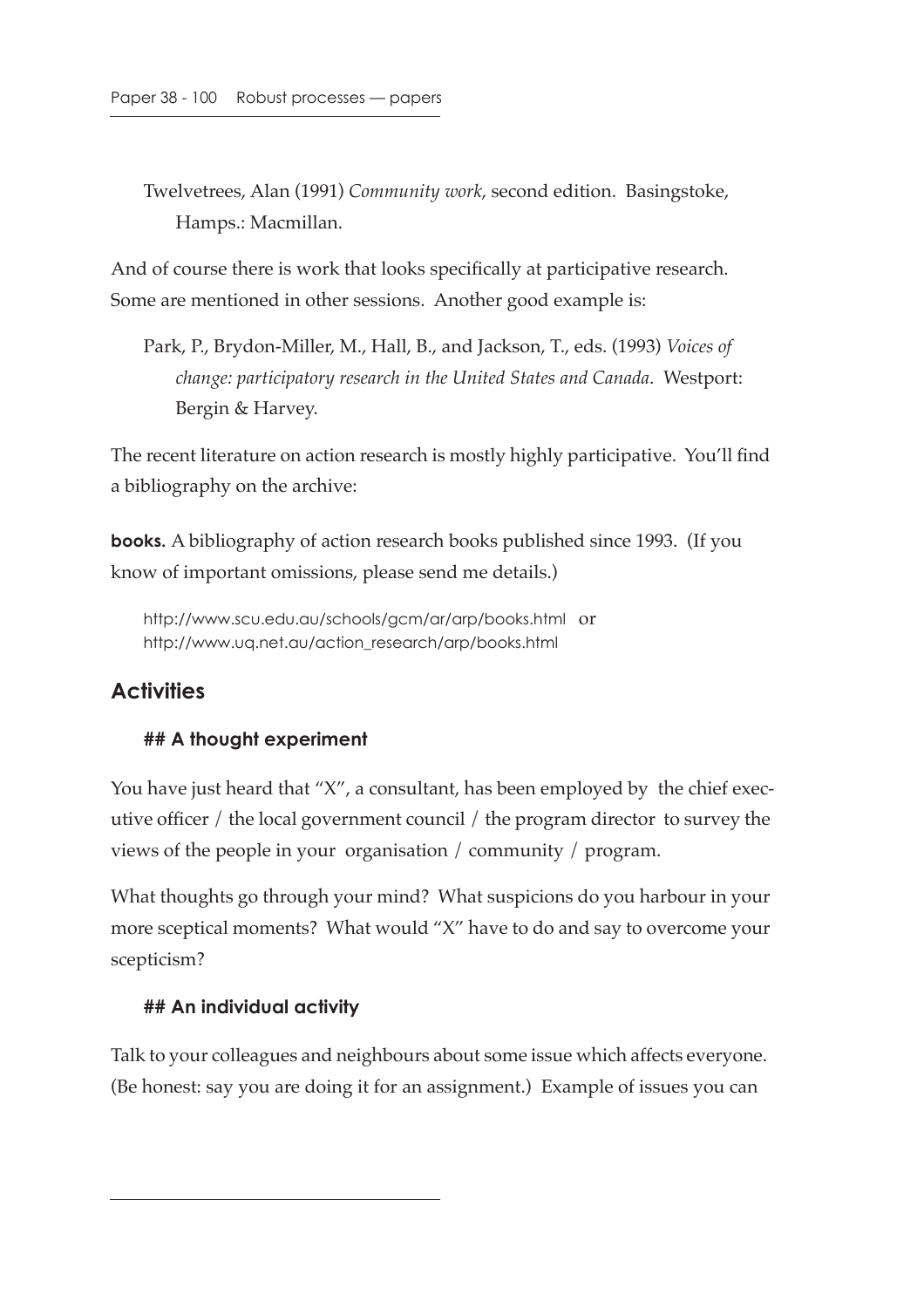use are taxes, the environment, transport, and so on. When they offer an opinion, ask them sensitively what information they have on that topic.

What have you learned about the opinions people hold? What are the implications for action research which seeks effective change based on good understanding?

### **## For your learning group**

Help each other do a stakeholder analysis for your projects. Then decide who you would have to approach, and how, for effective participation.

(Assume that you have dual goals of action and research.)

We've examined a range of stakeholder categories, and a variety of levels of participation. My approach has been to view level of participation as a choice, perhaps different for different stakeholders.

 $\overline{\phantom{a}}$ 

Much of this has all been rather conceptual. The next session turns again to the practical. It examines actual ways of achieving participation.

In action research, I have probably encountered more criticism for my attitudes on participation than on any other topic. I think this means that

- (a) I should be clear about my biases, so that you can take them into account, and
- (b) it may be even more important than usual that you don't take my view as at all representative of most other action researchers.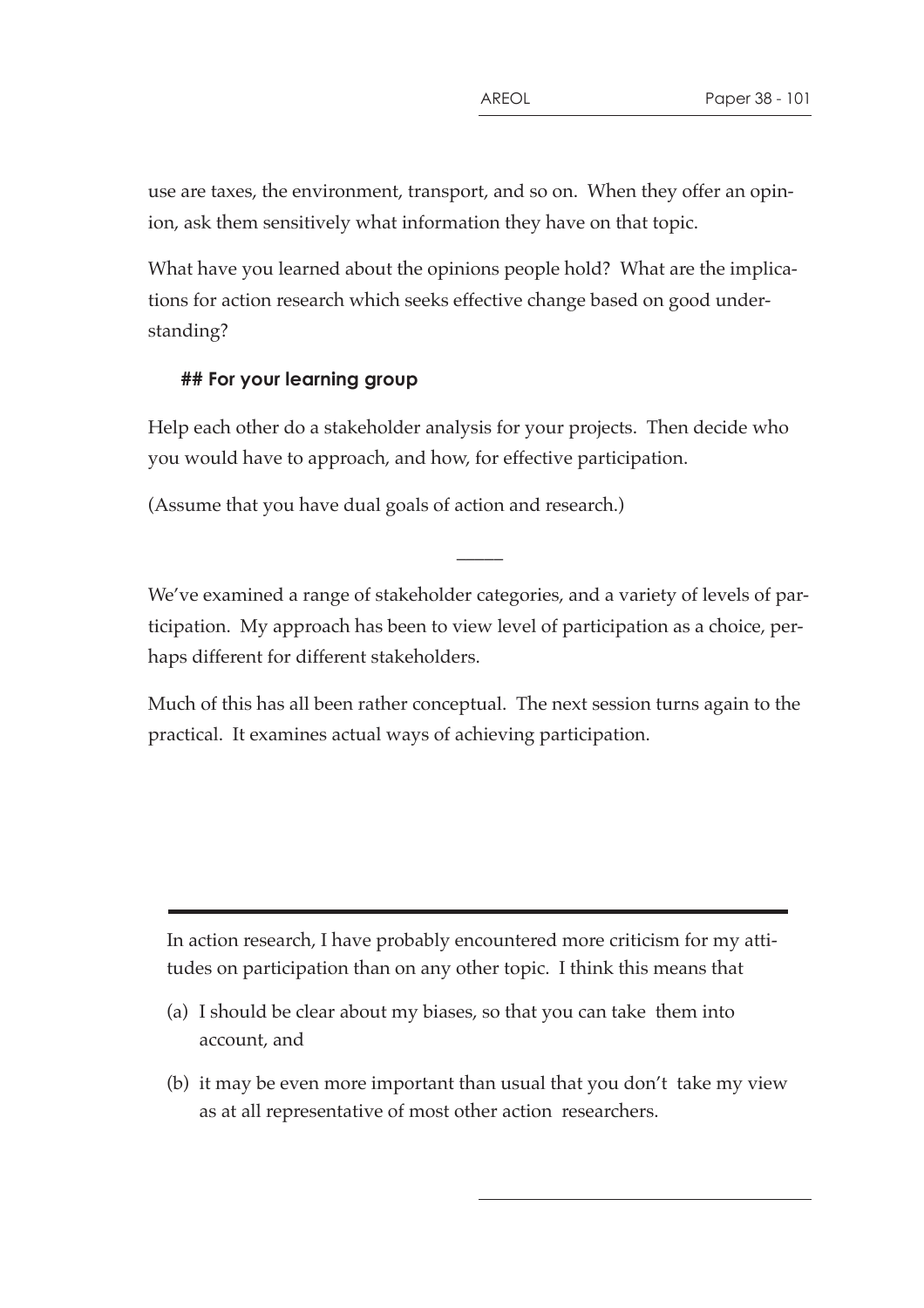My position? First, I have a strong preference for participative methods in almost all that I do. I think I facilitate some of the most participative classes on campus at the universities where I have appointments. And I think I have a reputation for a particularly participative approach to training and consultancy.

(This is a self-perception; I think if you check with people who know me well, they will agree. But one never really knows.)

Second, I do this as a personal preference, not because of some belief that it is the only way.

Done well, participation on balance is the most effective approach where change is intended. People tend to be more strongly committed to those decisions they have helped to make. In addition I have a high need for personal autonomy. I prefer to offer the possibility of the same autonomy to others.

The third has been the source of the criticism. It is that, to my mind, it is useful to retain as many options in the design of research processes as you can. In my view, therefore, the extent of participation is such a choice.

Fourth, issues of participation and its nature are not always clear-cut. There is a wide range of options available.

Fifth, as I think I've made clear elsewhere, I think that "good" research is designed to fit the situation and the intended outcomes. Sometimes, action research isn't the preferred research paradigm.

I have no wish to persuade you to agree. This is intended only to raise some issues for you to think about for yourself.

Consider the choice of level and type of participation in action research. What's *your* preference in your own research? What's *your* position on what is appropriate for other action researchers? What reasons would you offer to support your view?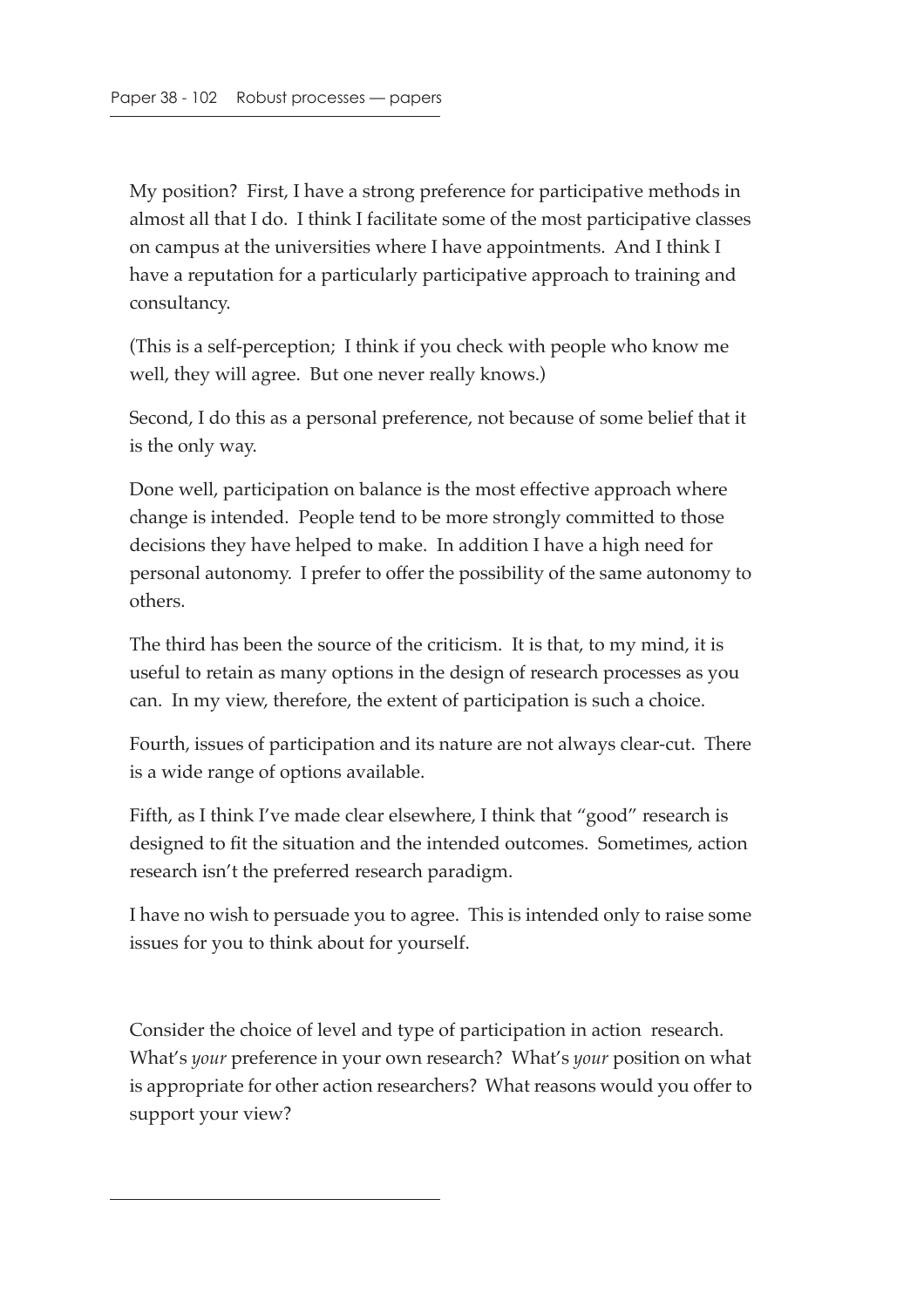Is your preference different when you are the researcher, and when you are one of the potential participants?

### *Building community involvement*

### *A case study*

The task was community development in provincial centres. A colleague (Dell Woodcock, and later Eve Robinson) and I did the early planning. We took some care to involve as much of the community in planning and implementing change as we could. There were three stages.

In the first stage, Dell spent some time in a community. She began by contacting the local opinion leaders, and through them the people in their networks. This continued for some weeks. She then invited some wellconnected and diverse locals to form a steering committee.

The second stage consisted of the planning and conducting of a one-day strategic planning activity. We helped the steering committee to involve more people in this. We chose a day for the community planning activity and set about building involvement in it:

- steering committee members recruited interested members of the community
- we wrote to every organisation we could identify, inviting them to send as a representative the member who was best able to act for the benefit of the community as a whole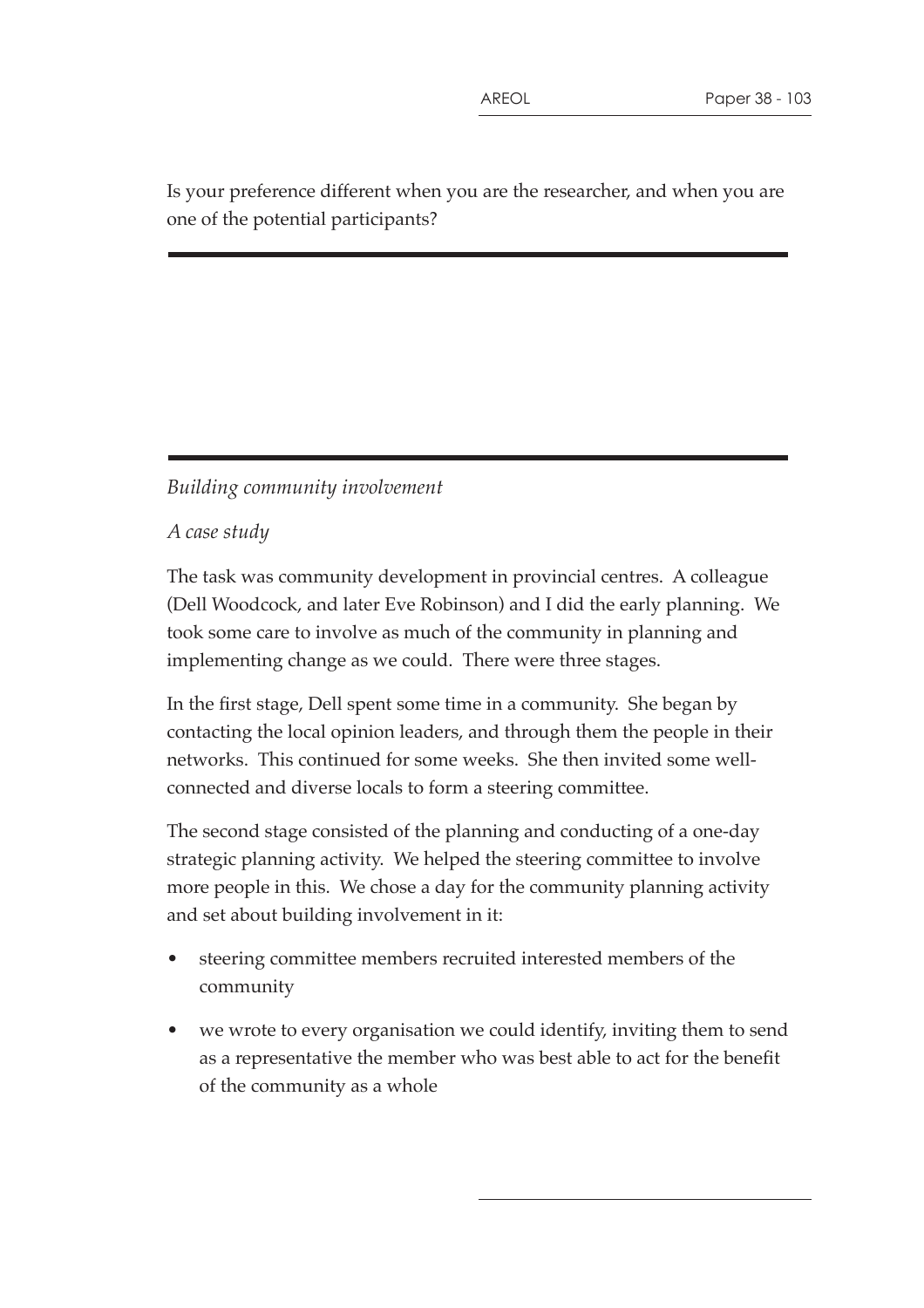- we advertised in the local newspaper (if there was one) asking people who would like to take part to fill in a brief form and mail it to us; we then sent them an invitation
- we checked if those attending sufficiently represented the community; if not, we recruited others to remedy the gaps.

The planning day used "search", a visioning exercise. Towards the end of the day we identified specific projects which would help to achieve the vision.

Volunteer "liaison persons" were chosen for each of the specific projects. Their task was to recruit local direct stakeholders onto a working party for their project. For coordination, a steering committee member joined each working party, but not as chairperson. Their role was coordination only.

In the third stage the working parties first carried out detailed planning for their project. They then implemented their plans. During this stage the steering committee kept the whole community informed. It also organised resources for working parties when required.

In summary, we sought to broaden involvement as the work proceeded. The working parties were made up of people who had a direct interest in the project, whether they had attended the planning day or not.

By involving a steering committee member on each working party, but not as chair, in effect we set up a communication hierarchy which wasn't a control hierarchy.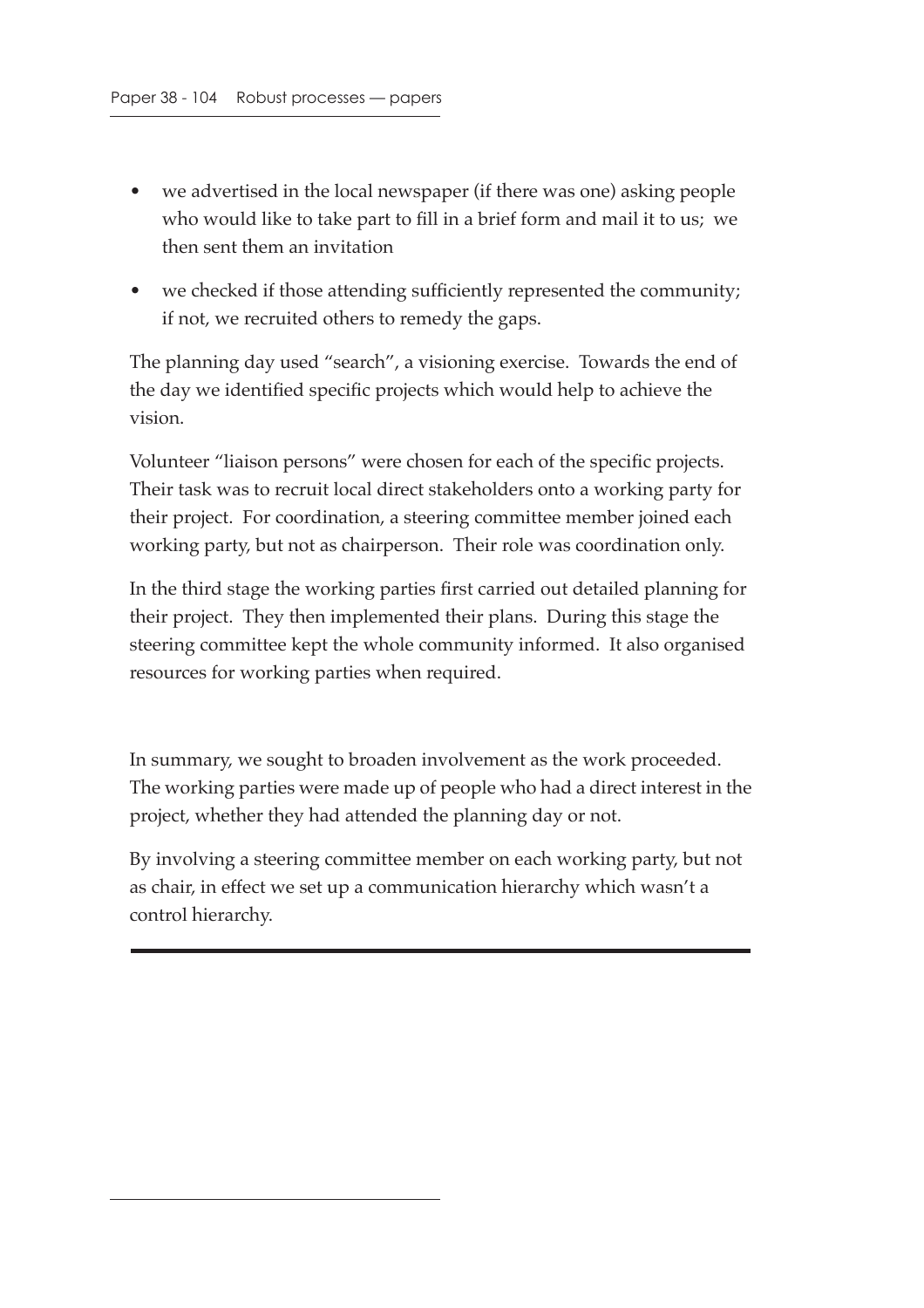# **5 achieving participation**

 *... in which some ways of achieving involvement of many stakeholders are discussed, and specific processes for high-quality involvement within meetings are described <sup>11</sup>*

Imagine some community or organisational issue affecting you. It might be roadworks which will encroach on your home, perhaps. Or a change of structure in your organisation that downgrades you. Now, step back from your situation. Think about all the others who will be affected in some way by whatever decision is made. And ask yourself, if you had the decision to make, how might you take all views into account?

In this session:

- $\blacksquare$  the aims of participation
- interest groups and structure
- an example of a participative structure
- increasing involvement in activities
- archived resources

<sup>11.</sup> A web version of this file is available at http://www.scu.edu.au/schools/gcm/ar/areol/areolsession05.html and http://www.uq.net.au/action\_research/areol/areol-session05.html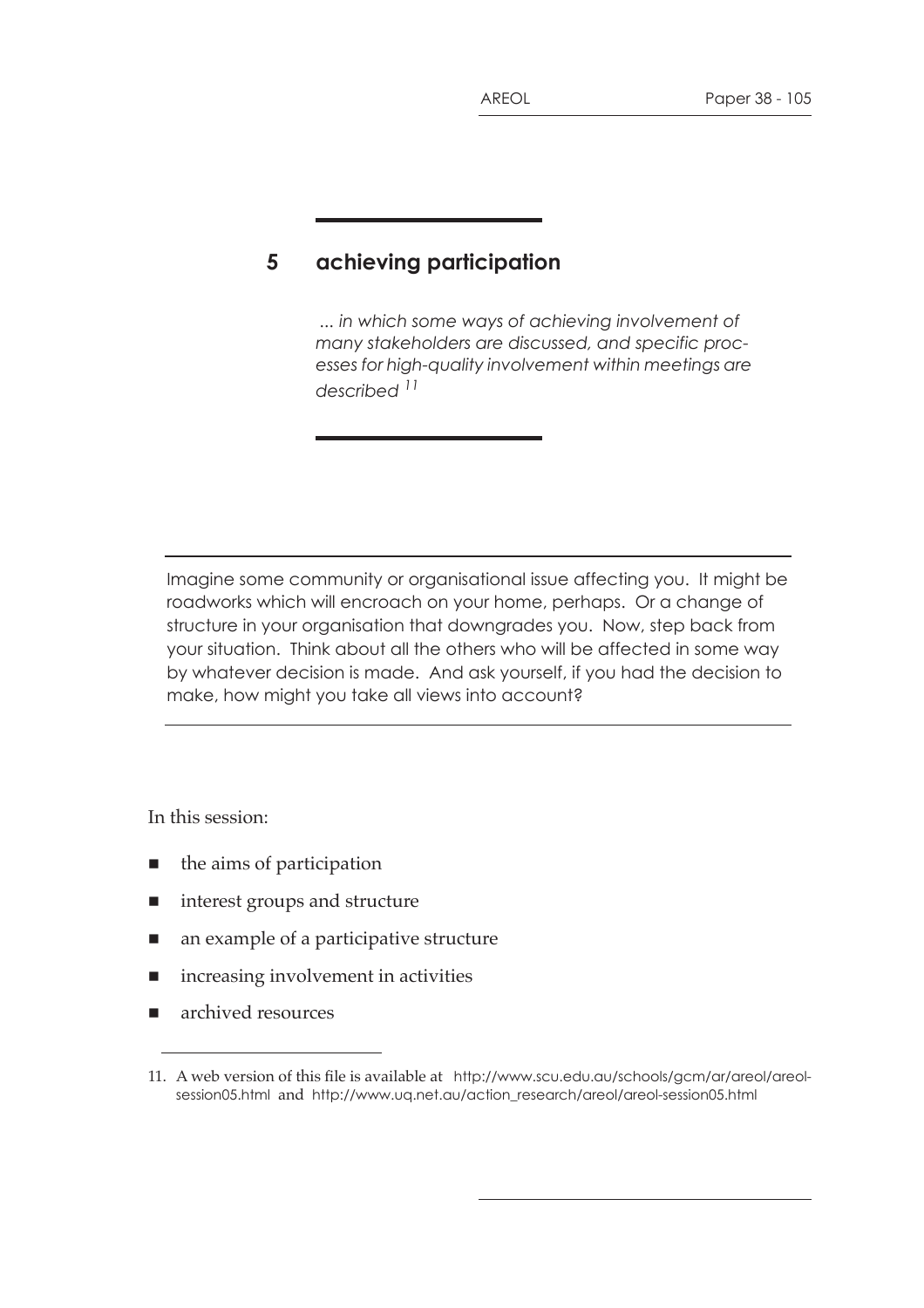- **n** other reading
- activities.

Sessions 3 and 4 examined issues of participation and involvement.

In session 3, I talked about the importance of beginnings, especially as they relate to entry and contracting. I expressed a preference for person-to-person relationships with all stakeholders. I said I preferred relationships which were open and flexible. (I don't pretend that such relationships are easily achieved.)

In session 4, I examined the nature of clients and stakeholders. I talked in general terms about how they might be involved. I offered the view that the researcher or evaluator can choose from many levels of involvement.

This session describes some specific ways in which participation can be achieved in practice.

It is probably time for me to repeat something I said earlier. I'm not trying in this program to present all views. The course is built around processes I use. This also means that they are often at their best when they are used to pursue the goals that I pursue.

But it is not my intention that you should regard this as any attempt to present it as "the best way". There are many "best" ways. I think it's a good approach. I would not otherwise use it. But I think it's preferable that you develop your own approach.

When the topic is participation there are many options available and many different views. And some of them are strongly held indeed.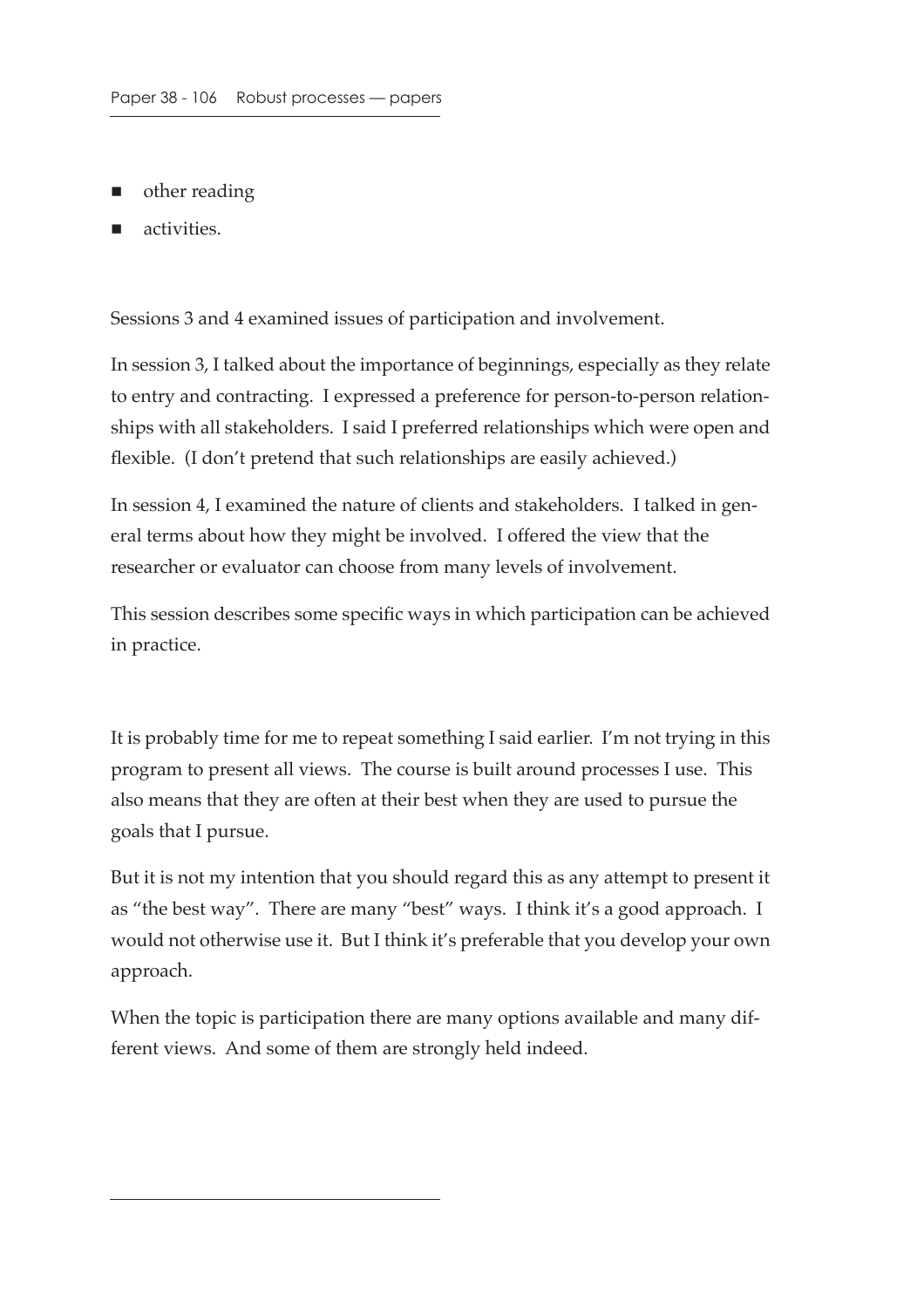The view offered below focuses on three aspects of participation. It describes one representative structure. It discusses the importance of communication between those directly involved, and other stakeholders. It offers a brief description of an approach for improving the quality of involvement for those directly involved.

# **The aims of participation**

If this on-line course has a theme it can be summarised as "action research is action *and* research". The various aspects and activities of an action research project can each be designed and run to pursue these joint aims of change (or action, or improvement), and understanding (or research, or learning).

These are the aims, too, of participation and involvement.

For me participation has a third aim. In the archived file on community consultation, "comcon" I described it as:

- "• ... the provision of maximum access
	- by mixed face to face groups
	- to real decision-making power
	- using non-adversarial (preferably consensual) processes."

When there are few stakeholders this is easily achieved through direct participation. Involve everyone. Perhaps invite them to be co-researchers.

On other occasions numbers may be large and time may be short. You may then decide that only lower levels of participation are feasible.

Suppose you choose this second option. Your aim (of maximum access) then becomes two-fold:

- to provide as much direct participation as possible to as many as possible ...
- while ensuring that those who are less directly involved are given as many opportunities as possible to give and get information.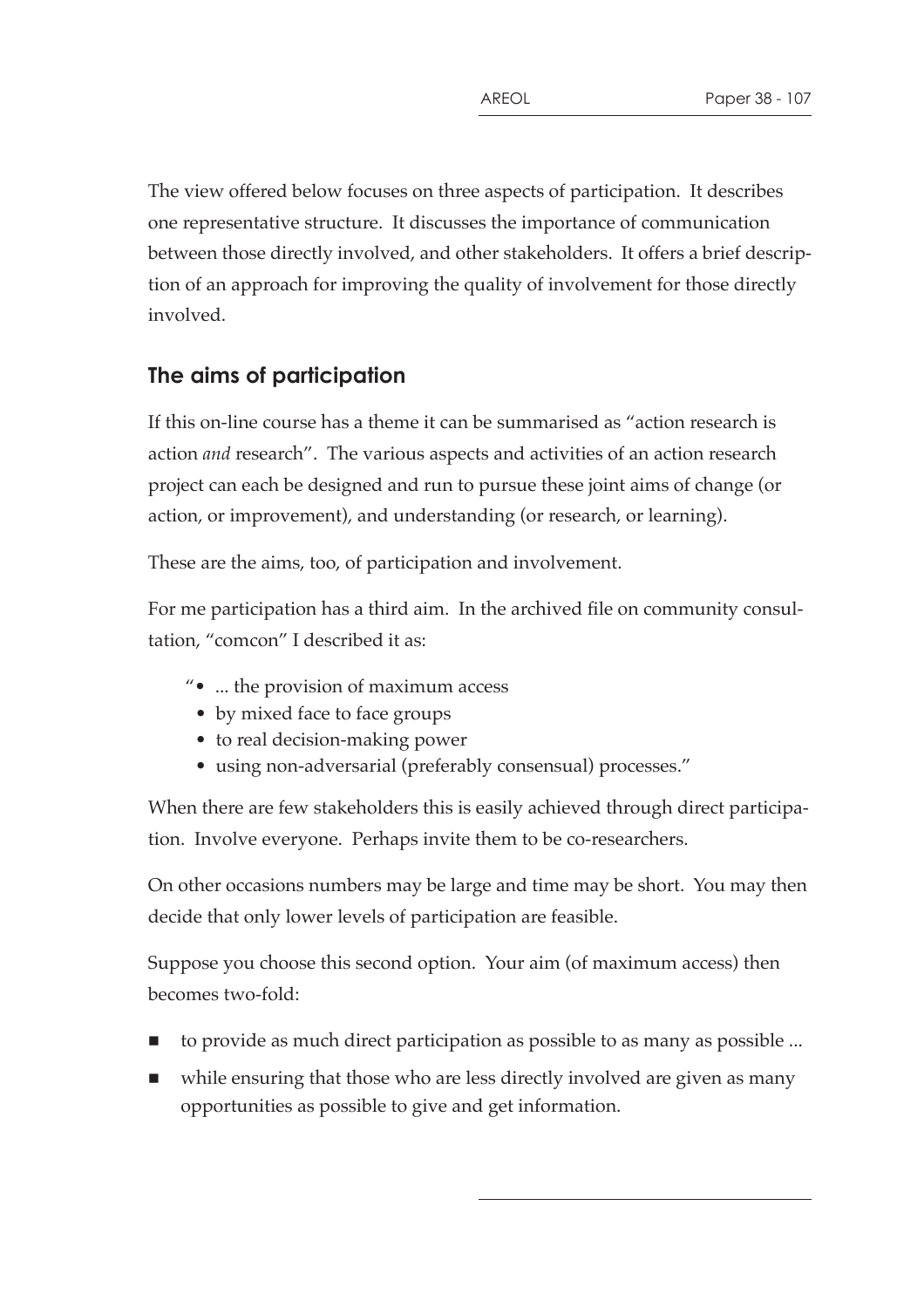And in my view, here's the crunch ... The second of these is difficult, and important, and often ignored or done superficially. Involving indirect participants requires a lot of time, energy, and attention — at least as much as for those who participant directly, and usually more.

I suppose you can use representation as a cheap alternative to direct participation. But if you do, those you don't involve may later make your life difficult. I wouldn't want this to take you by surprise.

In other words, I'm suggesting the following as a desirable option when you choose representation ...

- get the best representative groups that you can
- ensure that all interest groups are involved (or you may have biased data)
- at the same time, create effective two-way communication links between these people and those they "represent".

And, I would add, do what you can to encourage them *not* to act as "representatives". Urge them to speak for themselves, as individuals, while they act on behalf of *all* stakeholders. If they think that they are there only to speak for one interest group the discussions are more likely to become polarised.

Representatives often lock themselves into a position which they can't change without consulting their group. This may or may not be good for the group. But real dialogue becomes almost impossible. Information is distorted to win a point.

Better yet, allow enough time for them to act as intermediaries between all stakeholders and the research team. Their task, then, is not to make decisions. It's to inform the other stakeholders and to engage them in decision-making.

It is only a small step beyond this to engage them as partial or full co-researchers.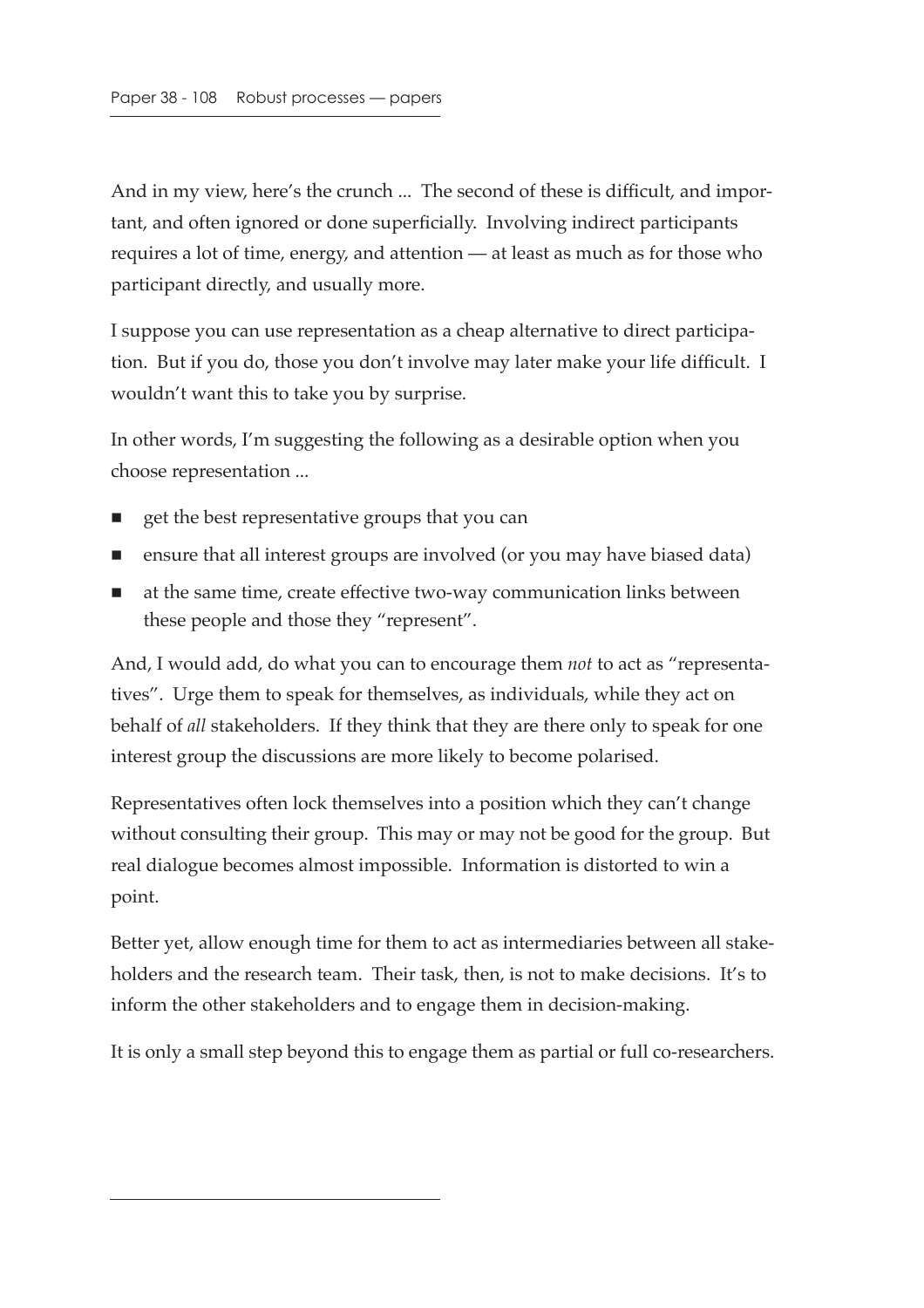# **Interest groups and structure**

A process for planning and developing stakeholder involvement might look something like this:

 Define the interest groups. Sometimes you have the information to do this; mostly you don't. Sometimes there are people in the community or organisation who have it (though often they don't).

Otherwise, do some preliminary work, for instance through interviewing, to collect the information.

Decide what level of participation is feasible.

If direct participation for all stakeholders is achievable, then your task is easy. (Well, not really. None of these processes are easy. Some are easier than others.) Find a time when all can convene. Negotiate the processes to be used to plan and implement the project.

As my friend and colleague Alan Davies says, the easiest way to resolve problems or agree on change is to get everyone affected into the same room at the same time.

Often, numbers will be large and time and resources will be short. You may then have to adopt a representative approach. If so, you can add these steps:

- Identify appropriate representatives.
- Work out the smallest number of groups which will give adequate representation and involvement and sufficiently complete information.
- Set up the groups. Offer them some preliminary help in setting initial goals, building relationships, and agreeing on norms of cooperative directness and openness.
- $\blacksquare$  Help them plan how they are going to stay in touch with the groups they are drawn from, and with each other.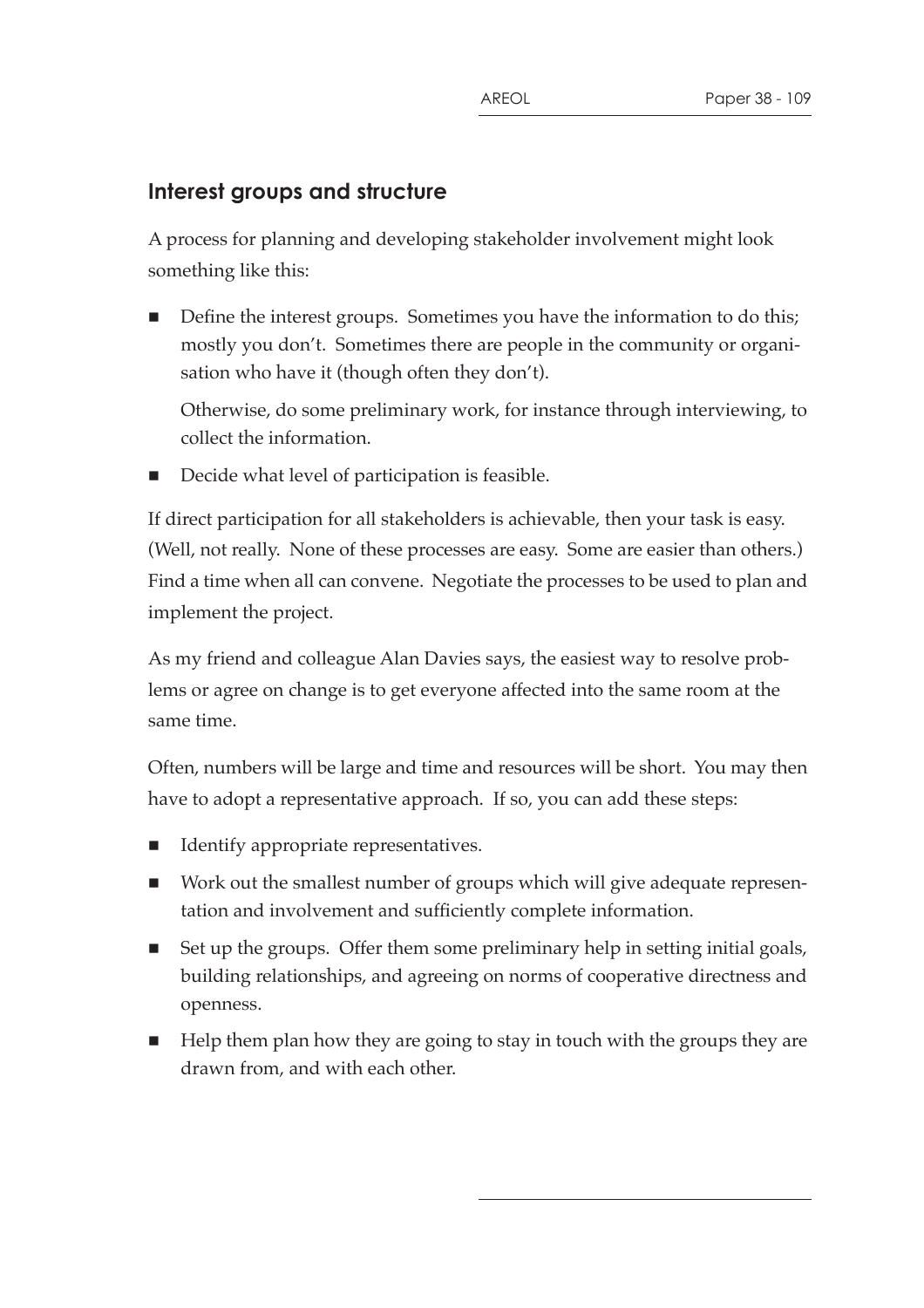And, as I've said previously, I strongly encourage you not to skimp on the last of these.

## **An example of a structure**

Here is an example of a structure which allows reasonably high levels of participation even with large numbers:

- The researcher or evaluator works most directly with a "steering committee". The committee's task is to oversee the project.
- In the early stages of the project the steering committee is directly engaged in diagnostic work. As issues are identified it sets up "working parties" which do the hands-on work. The working parties consist of people who are direct stakeholders in the issue being addressed.

I've used this to good effect in both community and organisational settings. To enhance its effectiveness further, a number of other steps can be taken:

- The steering committee identifies the issues. For each, it sets up a working party consisting of those directly affected. It helps to brief and resource the working parties. It specifies the "givens" or limits; beyond that it has no authority over the working parties.
- For coordination, each working party contains a member of the steering committee. But not as chair. The intention is to create a communication hierarchy without it becoming a power or control hierarchy.

In some settings, I've had success in teaching some facilitation skills to the steering committee members. They then act in a process-only role on the working parties.

Then there are processes which can be used to keep the committees and working parties in touch with the wider group of stakeholders.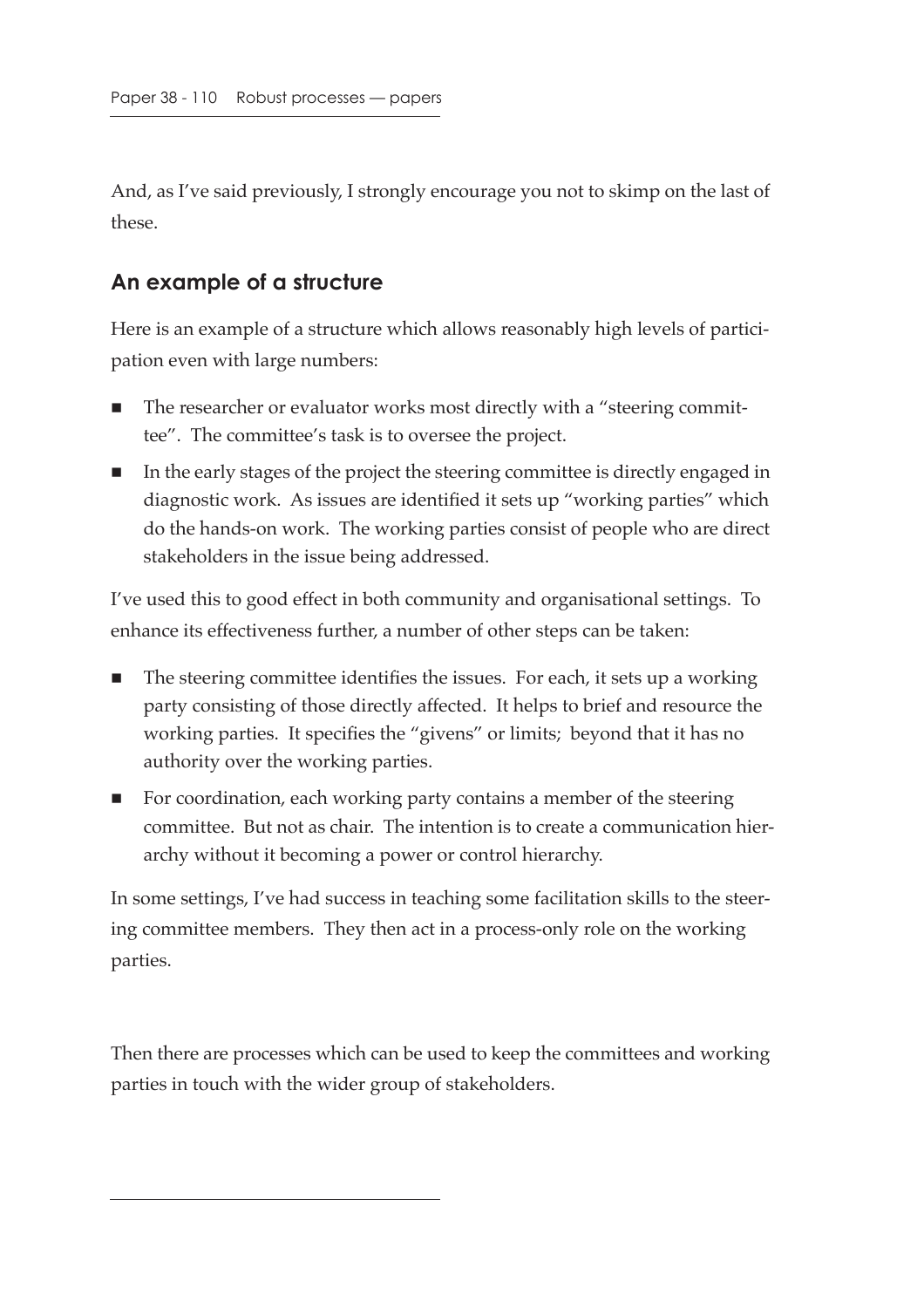- There is a risk that the steering committee will perceive itself as an elite. Even if you avoid this initially it may still become an issue over time.
- To keep it in touch with the community or organisation, a slow turnover of steering committee members can be adopted. Half of its members can be replaced every six months or so. This achieves a balance between change and continuity.
- The steering committee isn't intended as a decision-making body. Its task is to find some way of channelling appropriate information between different stakeholders.

Sometimes, there are too many stakeholders to allow much contact. You can then carry out other activities to improve communication between the steering committee and the wider group of stakeholders.

- **Mass media can be used to keep the stakeholders informed. In community** settings I like to have the editor of the local newspaper on the steering committee.
- Market research techniques can be used to keep the steering committee informed. Interviewing, phone interviewing and focus groups can work well. Sometimes, written surveys can be efficient and useful. These need not be expensive.

In organisations, there are often existing mass media which can be used. Whether or not there are, it is often worth creating a newsletter for the change program.

In any setting, I encourage the steering committee to notify those directly affected by its plans. I recommend that they report only *achievements* in detail to those less directly affected.

In other words, don't make too much of a song and dance about what you are *going* to do. You otherwise risk raising expectations which won't be satisfied.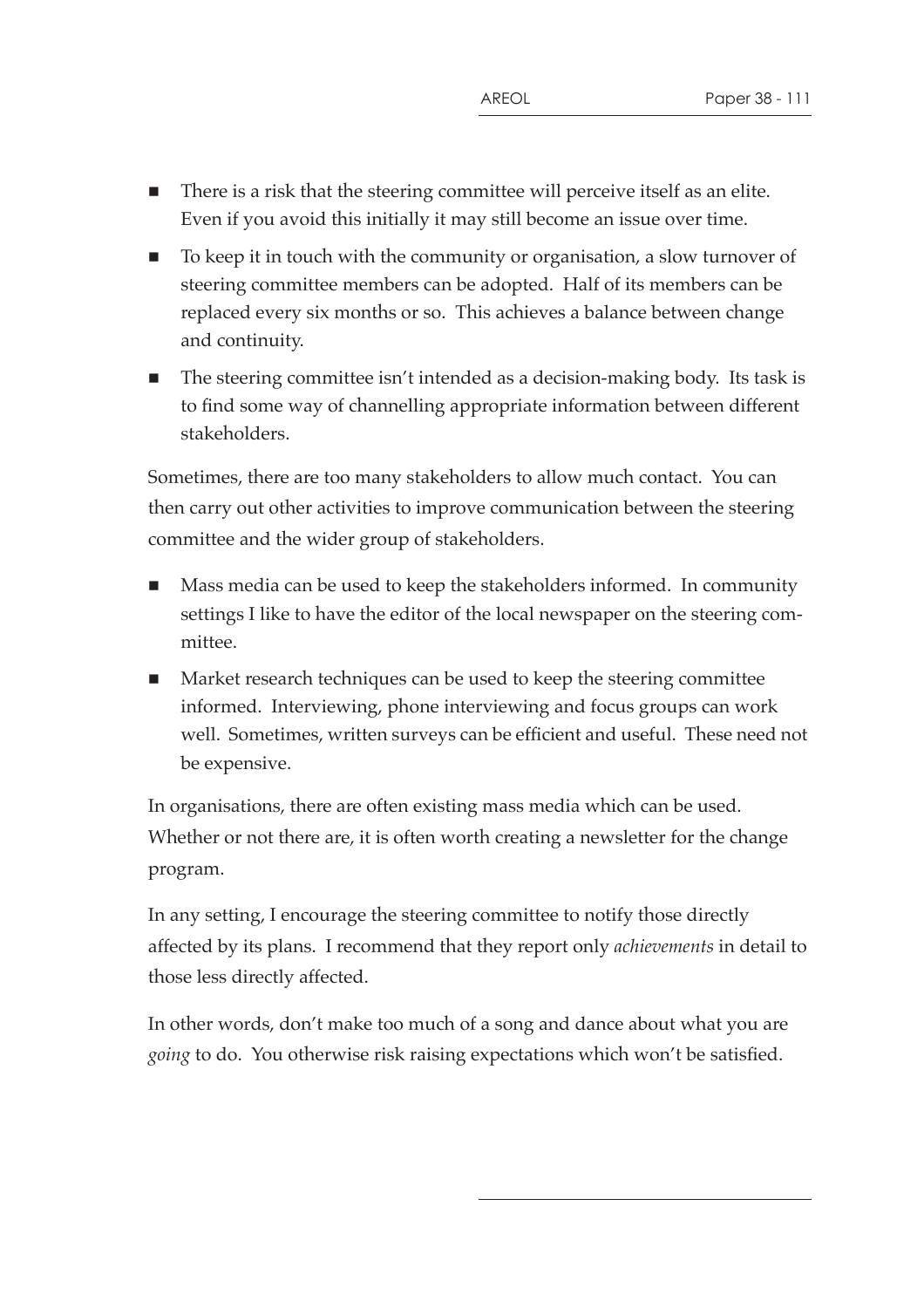I think it is desirable to report plans for change, especially where it is hard to know who should be involved. But it does not have to be in great detail.

In short, you choose those people who together can influence and be influenced by all the stakeholders. You set up some activities to bring these people together face to face. You set up other activities to ensure good two-way communication between these people and the other stakeholders.

 $\overline{\phantom{a}}$ 

Let me add that this is one way only of doing this. In general, I think you'll get the best results by choosing a process and structure in negotiation with the stakeholders. You can take the above description as a starting point if it helps.

## **Increasing involvement in activities**

A lot can be done through thoughtful process design to increase involvement. Suppose, for example, that your primary aim is to collect information from large numbers of people.

A written survey is a common way of doing this. However, response rates to written surveys are notoriously low. You often don't know if the views of those who respond resemble the views of those who don't. It's often a reasonable guess that they do not.

If numbers are not too large you can switch to group surveys using group feedback analysis. Those invited to take part are more likely to do so. The response rate is therefore higher. You can be more assured that the information reflects the views of all or most of the stakeholders.

Group feedback analysis typically uses a pre-compiled questionnaire which participants respond to. After the researcher collates the replies, participants help with interpretation and the planning for improvement.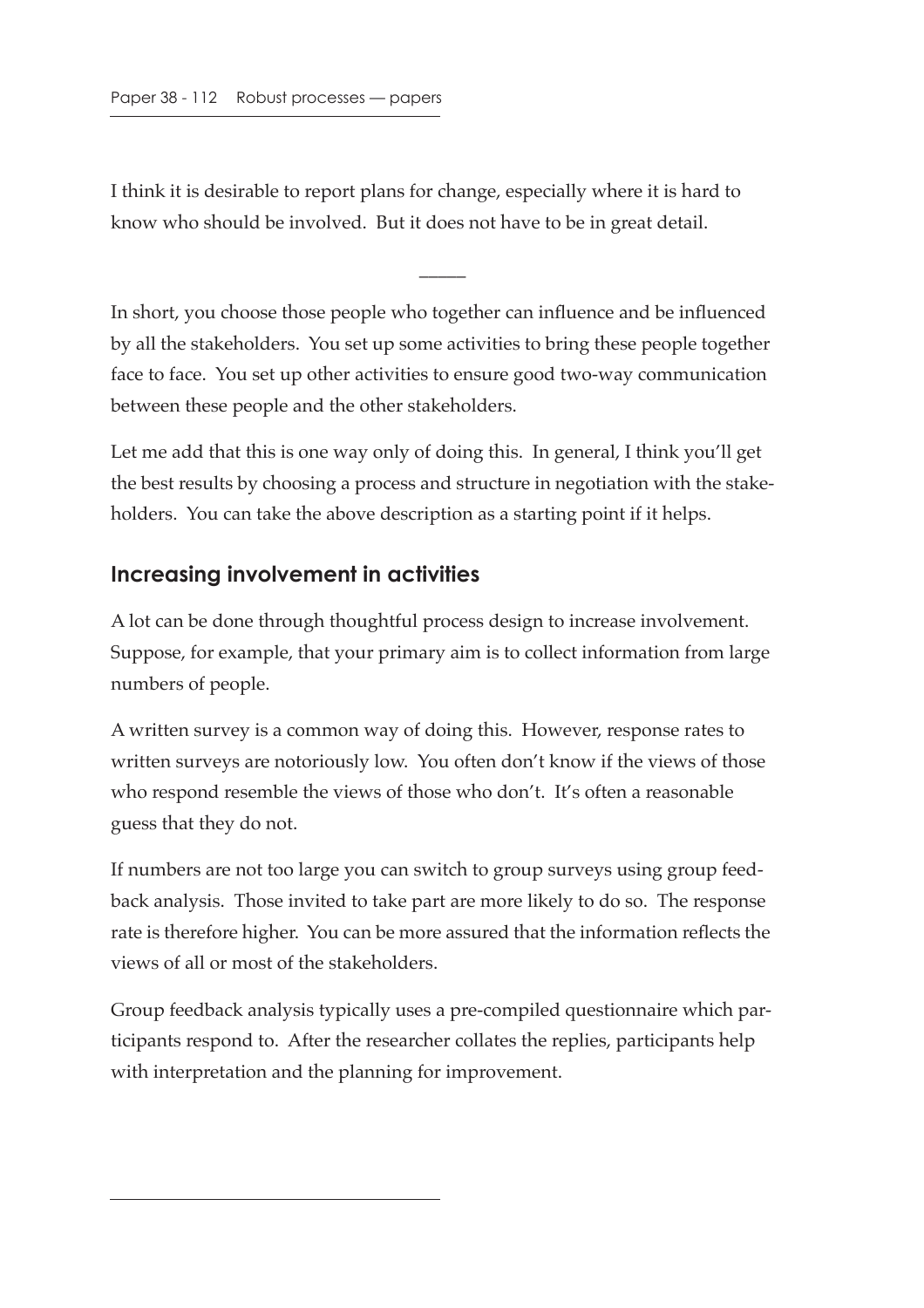This can be further enhanced by using a more involving process. Participants can *ask* the questions (or some of the questions) as well as answer them.

Neighbourhood meetings (see *Archived resources* below) tend to attract even more people to take part. By involving the "silent majority" they provide a middle ground, and tend to generate wider commitment. They can yield data giving a more accurate picture of the views of the whole community or organisation.

## **Group activities**

Within most group activities you have a choice of ways in which you can enhance the quality of involvement.

The depth of involvement depends upon *what* you involve the participants in. This is derived in turn from the information you give and get, and the issues addressed by that information.

As discussed in the previous session the involvement may range from a little to a lot. There may be relatively shallow consultation about the issues. Or it may involve participants as co-researchers. Or the participants may do it all.

The processes you use can also influence the extent of involvement. I expect that you can recollect discussions where it was difficult to speak, and speaking didn't guarantee that you were heard. And even when you were heard it didn't give you any influence on decisions. Direct participation isn't necessarily quality participation.

Instead, consider a situation where the following approach is adopted.

- Participants are briefly but clearly notified of:
	- the purpose of the study,
	- the motives of those who initiated it,
	- the identity and motives of the researcher,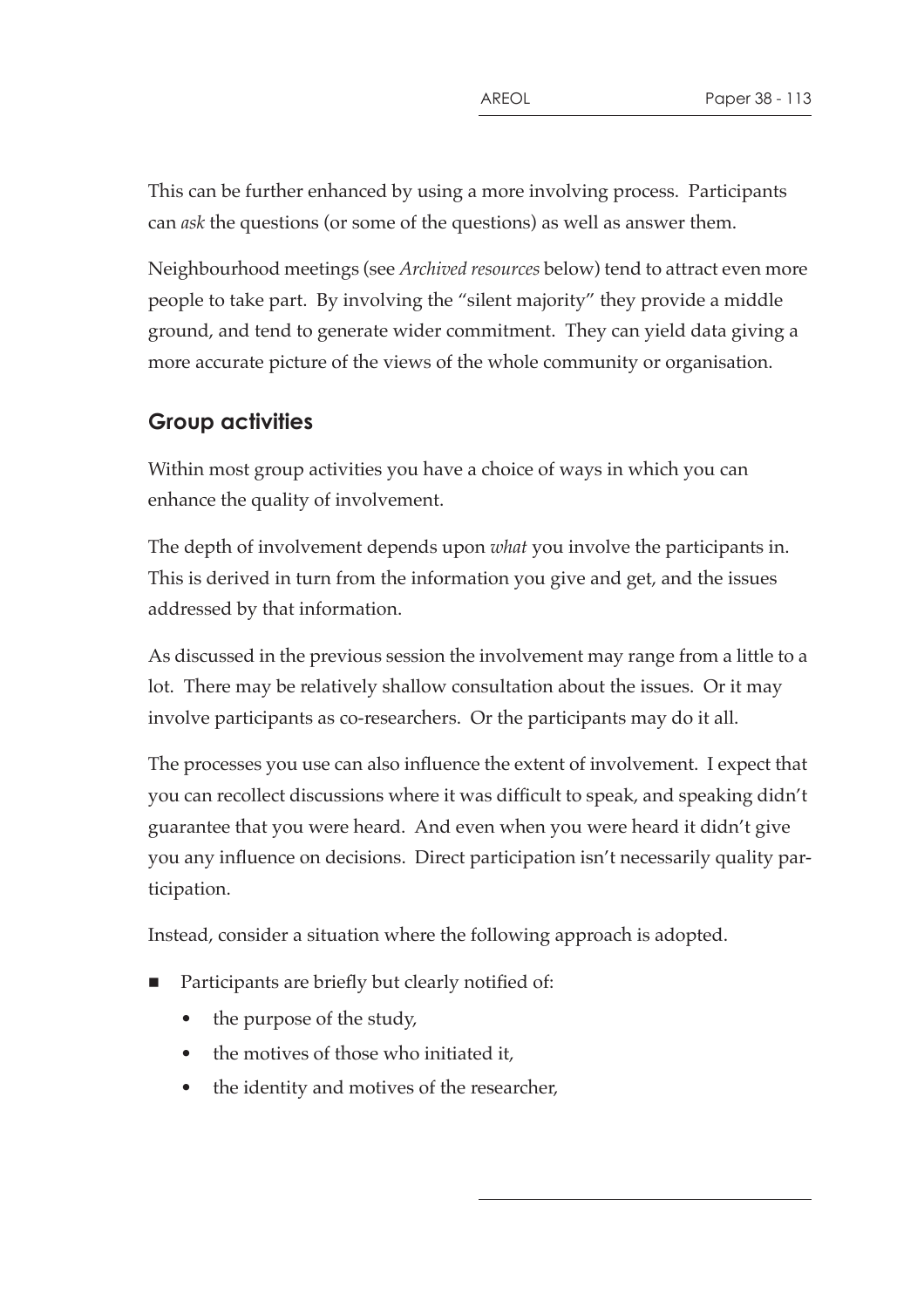- the use that will be made of the outcomes,
- the safeguards about anonymity and the like,

and are then encouraged to renegotiate this if it is not entirely satisfactory.

- The process to be used is briefly described, and again renegotiation is encouraged. (Alternatively, if the participants are sufficiently skilled or there is time enough to take them through a detailed design process, the process is designed in collaboration with them.)
- Most steps in the process cycle through the following stages:
	- the purpose of that step is described, and confusions are clarified;
	- participants are given "thinking time", and encouraged to take notes, before discussion begins;
	- if they wish, participants are then given some time in twos or threes to speak about their ideas in a small group before they are asked to speak in a larger group;
	- processes are used which allow everyone a voice and which encourage listening and understanding.

I would find this a process which offered the possibility of high-quality involvement. I suspect you would too.

## **Archived resources**

There is an overview of a number of methods for high involvement in the file consulpro. After discussing issues of involvement in community settings, it briefly describes a number of specific methods. These include: interviews, written surveys, small group surveys, panels and juries, neighbourhood meetings, search, and delphi, among others.

http://www.scu.edu.au/schools/gcm/ar/arp/consulpro.html http://www.uq.net.au/action\_research/arp/consulpro.html ftp://ftp.scu.edu.au/www/arr/consulpro.txt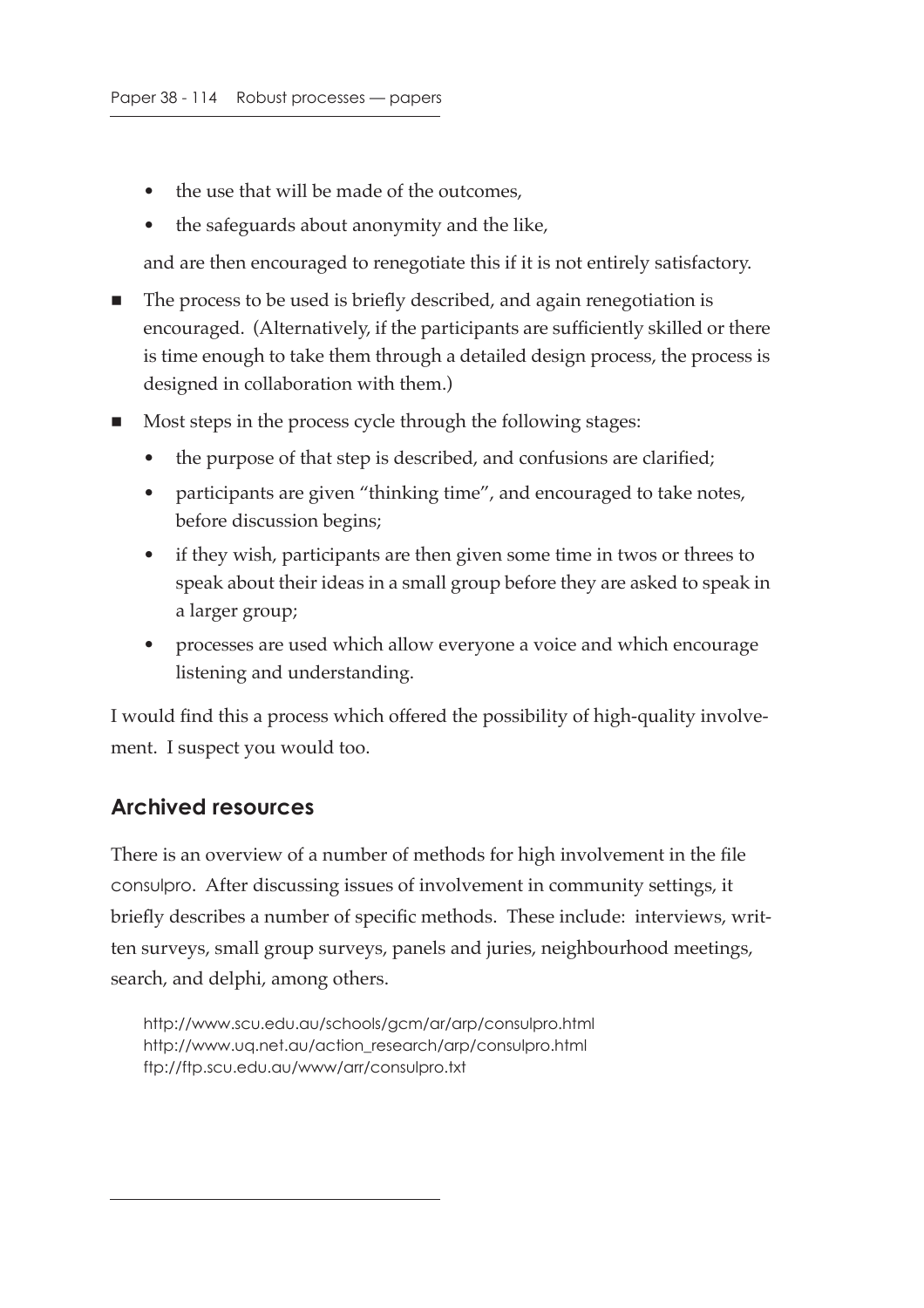I've already mentioned the file focus on the arlist archive. It is an example of a redesigned focus group. It allows you to involve participants more directly in interpreting the information discussed.

http://www.scu.edu.au/schools/gcm/ar/arp/focus.html http://www.uq.net.au/action\_research/arp/focus.html ftp://ftp.scu.edu.au/www/arr/focus.txt

Another group technique (briefly mentioned above as an alternative to written surveys) is group feedback analysis. There is a description of a participative version in the file gfa on the arlist archive.

http://www.scu.edu.au/schools/gcm/ar/arp/gfa.html http://www.uq.net.au/action\_research/arp/gfa.html ftp://ftp.scu.edu.au/www/arr/gfa.txt

Neighbourhood meetings are described in the file localmeet.

http://www.scu.edu.au/schools/gcm/ar/arp/localmeet.html http://www.uq.net.au/action\_research/arp/localmeet.html ftp://ftp.scu.edu.au/www/arr/localmeet.txt

# **Other reading**

In general, the literature on organisation development and community development contains descriptions of processes which are participative. Assuring the quality of your data and your interpretations is less well covered — you may want to give attention to these aspects.

There is also relevant material in some material on self-directed work teams, group facilitation, and adult learning. Ask a friendly librarian.

An example from the organisation development literature, written from an action research perspective, is

French, W. and Bell, C.H. (1995) *Organization development: behavioural science interventions for organizational improvement*, fifth edition. Englewood Cliffs, NJ: Prentice-Hall.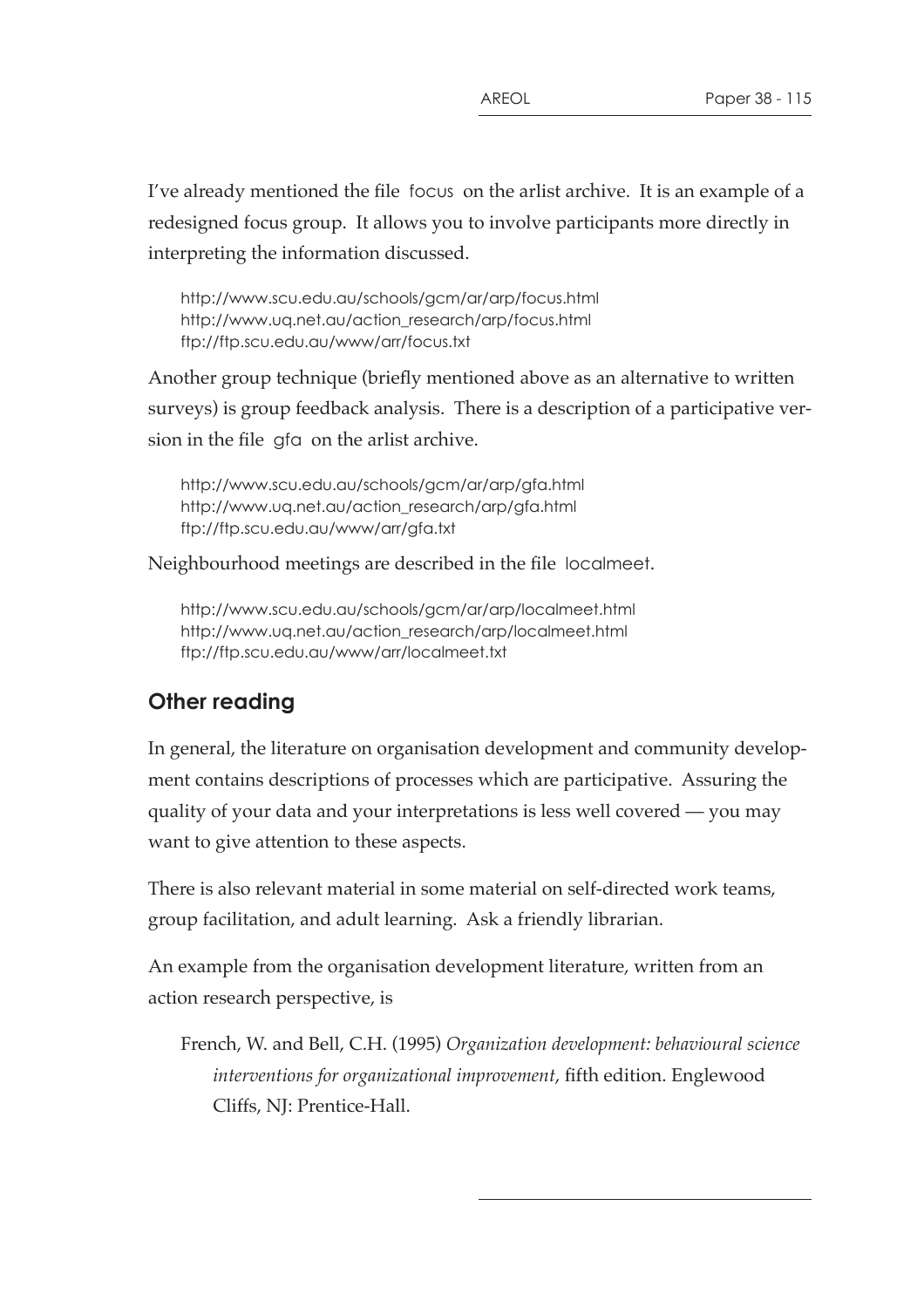For approaches to evaluation which are very similar to that of participative action research, try these:

- Patton, M.Q. (1997) *Utilization-focussed evaluation*, third edition. Thousand Oaks, Ca.: Sage.
- Guba, E.G. and Lincoln, Y.S. (1989) *Fourth generation evaluation*. Newbury Park, Ca.: Sage.

#### **Activities**

#### **## A thought experiment:**

You are in a group of strangers. List the factors which would make it easier for you to speak openly and directly. List the factors which would inhibit you.

Taking your answers into account, what could a facilitator or researcher do to encourage your participation and openness?

#### **## An individual activity:**

In session 3, entry and contracting, there was an activity using the workbook in the archived file valwb. Return to this activity.

http://www.scu.edu.au/schools/gcm/ar/arp/valwb.html http://www.uq.net.au/action\_research/arp/valwb.html ftp://ftp.scu.edu.au/www/arr/valwb

Note the times when your thoughts and feelings were not expressed to the other person(s). What inhibited you? What could be done about it?

When these inhibitions existed, what were the results on: your commitment to any decisions taken? the accuracy of the data available to the group?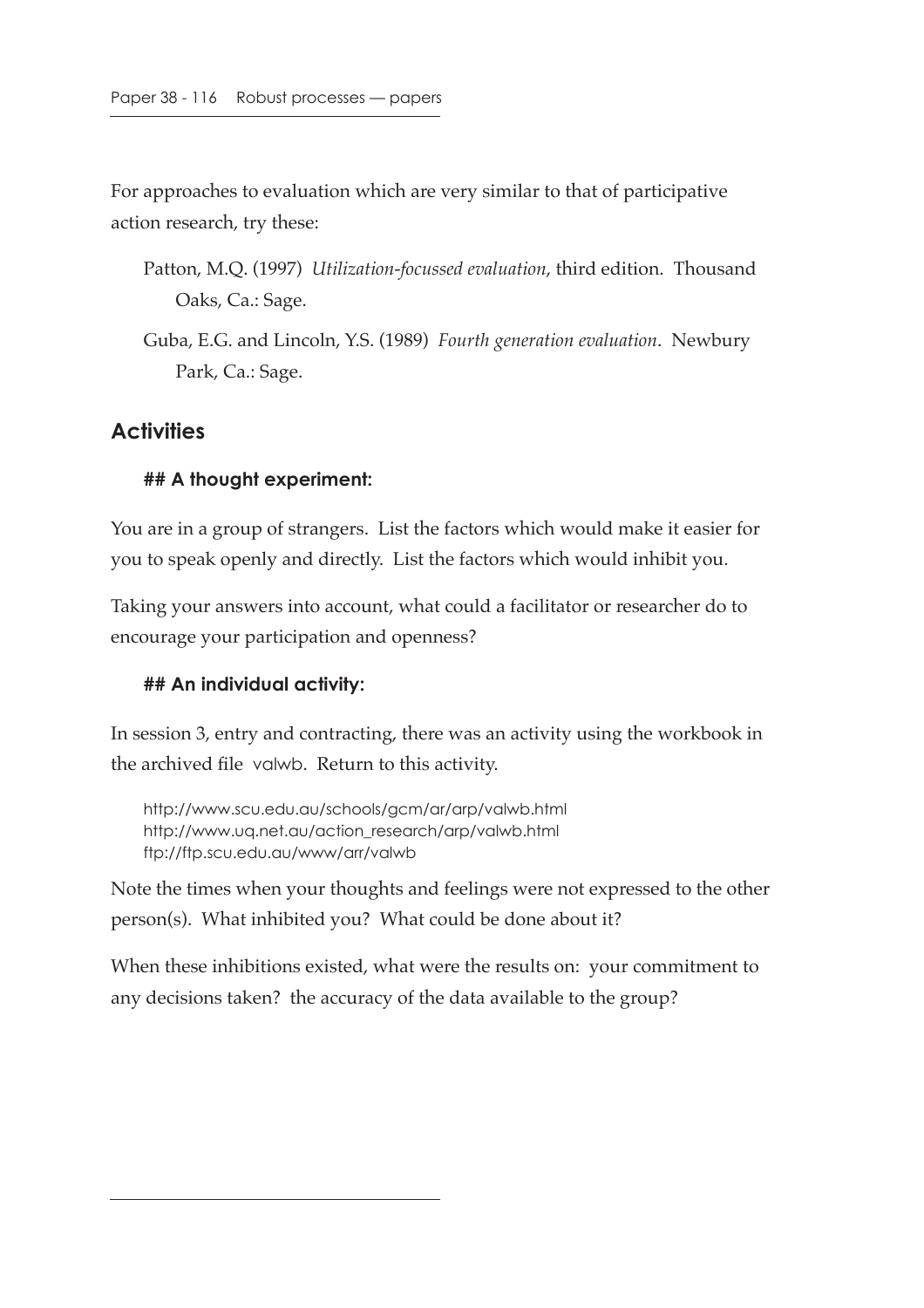#### **## For your learning group:**

In the resource archives you will find the file "dtuwb". This contains a 9-step process to help a small group discover what makes information undiscussable. Do this activity in your learning group.

http://www.scu.edu.au/schools/gcm/ar/arp/dtuwb.html http://www.uq.net.au/action\_research/arp/dtuwb.html ftp://ftp.scu.edu.au/www/arr/dtuwb.txt

(If you are in an email learning group, you may have to put together your answer based on experience in a face-to-face group you have experienced.)

In summary ...

Imagine that you are a researcher or evaluator. You are working with a large and varied client group. You wish to involve as many people to as great an extent as you can.

 $\frac{1}{2}$ 

I've suggested that there are many questions to be answered, three in particular. Who do you involve in any smaller group or committee? How do you involve them? How do you ensure communication in both directions between that group and the other stakeholders?

I've also suggested that in each of these, there are issues of both adequacy of data, and commitment to change.

The emphasis of this and the preceding two sessions has been on participation and involvement. The next session is on rigour in data collection and interpretation.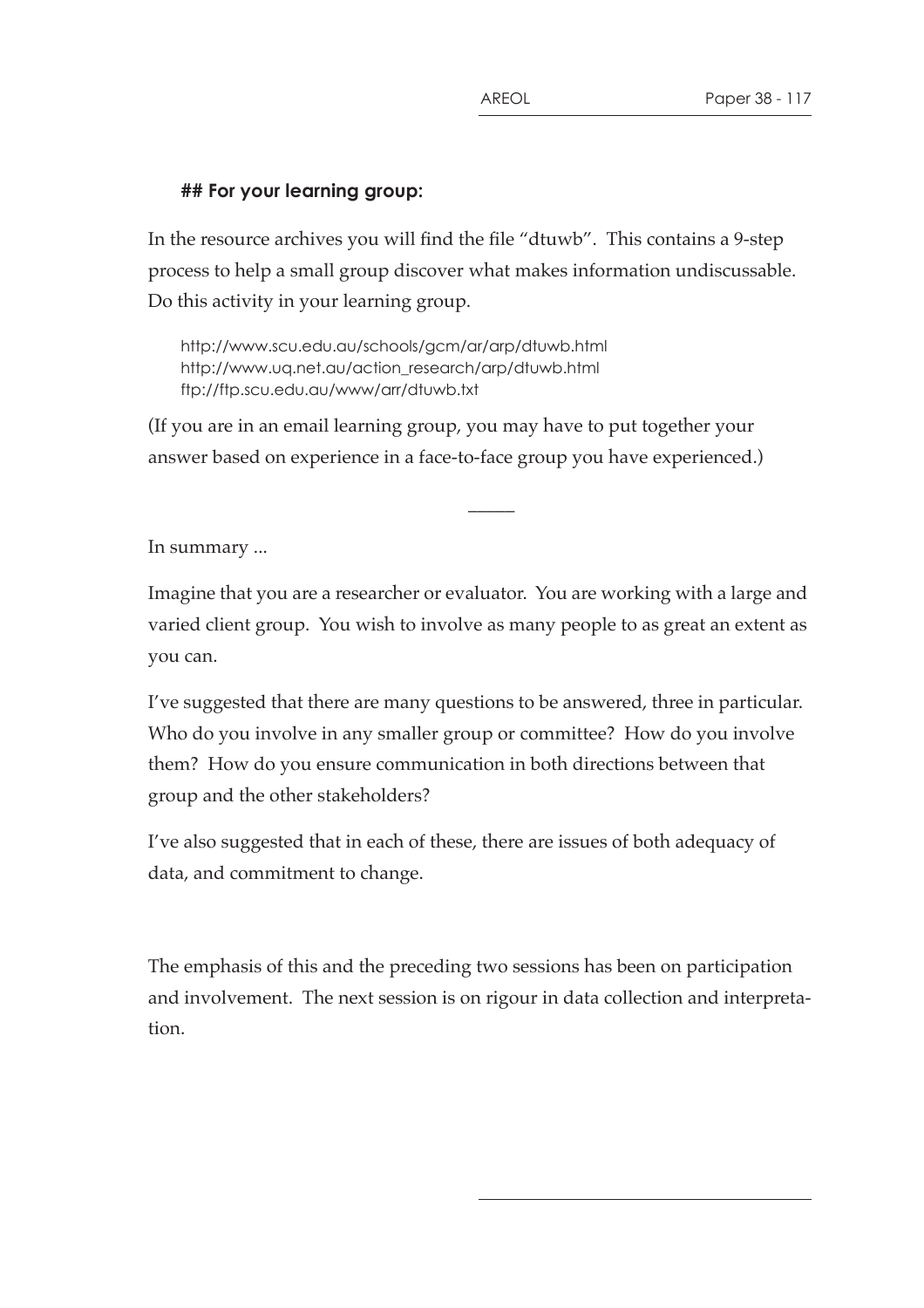I've been talking about participation and involvement. Mostly I've been talking about recipes. I've barely touched on the bits which to my mind are most important. These are the mindset and communication style of the action researcher.

I remember many years ago helping evaluate an "alternative to prison" program. The prison officers I was working with valued equality. They were hard-working, decent people. They wanted the program to work. They were mostly drawn from those prison officers who found imprisonment demeaning and wanted a better alternative. I enjoyed working with such committed people.

And, listening to them talk to someone on the telephone, I could usually tell if that someone was one of their clients on the program. There was a certain air to the way they talked. I can best describe it as "patronising".

I think that there are two questions which I might reasonably ask myself as I go about what I do (and you may wish to ask yourself)

The first is ... Am I meeting with these people truly as equals? The second is ... Do I convey this in the way I relate to them?

Interestingly, I think that these are independent of the actual level and amount of apparent participation that we achieve. It's possible to achieve high levels of participation, but still fail to achieve equality.

And, as I said earlier, I think meeting as equals, and conveying this in the way we meet, are more important.

As a postscript, it seems to me that it is fiendishly difficult to get good feedback on this. I would dearly love to know what I say and do which interferes with forming equitable person-to-person relationships.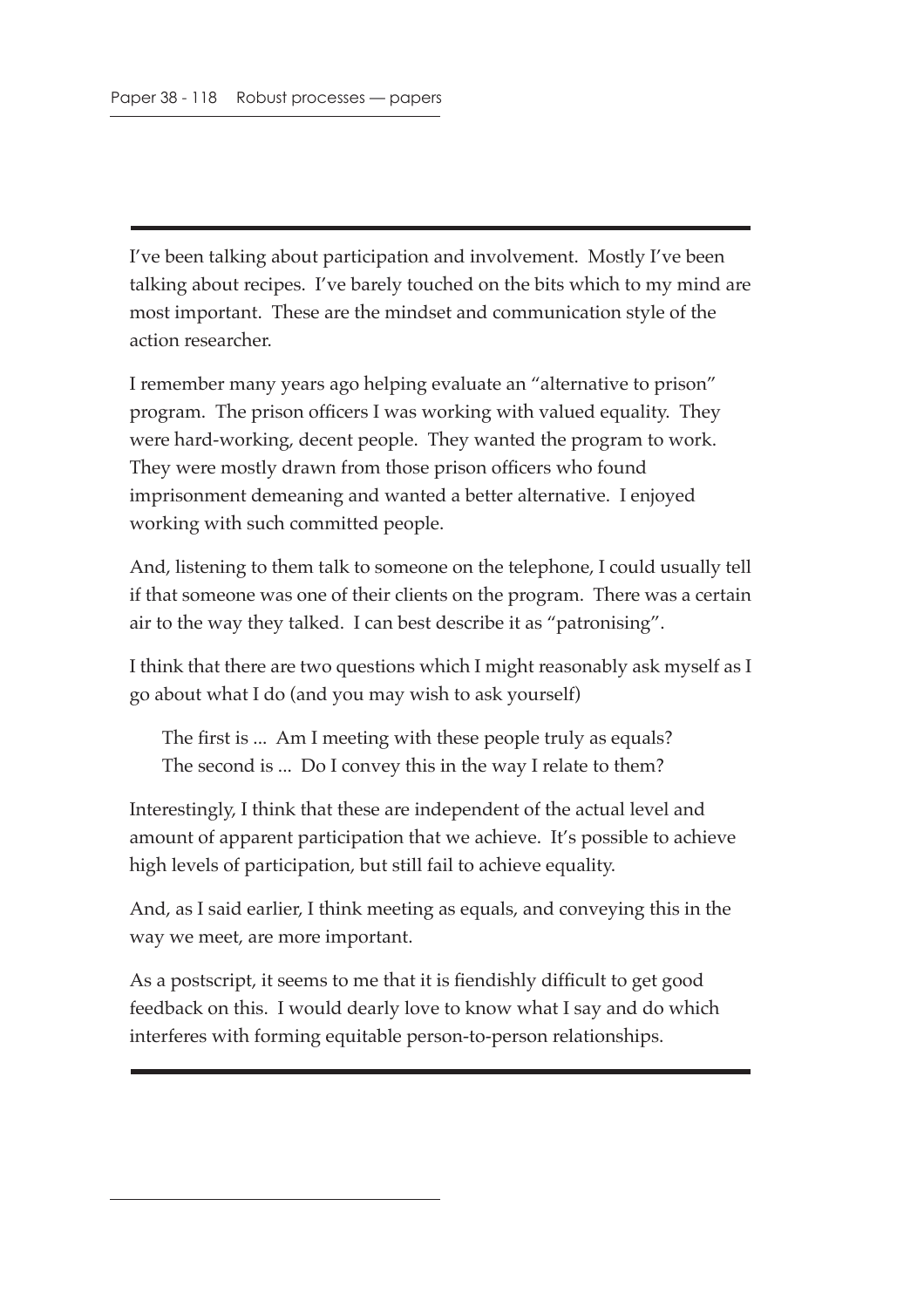# **6 rigour in action research**

*... in which I discuss ways of increasing rigour in action research without sacrificing the flexibility which allows action research to achieve change in field settings 12*

You are no doubt often given information as you talk with someone. How much trust do you place in it? How do you work out what it means? And how much do you trust the meaning you give to it? How would you go about testing the accuracy of the information and the attributed meaning?

In this session:

- a recapitulation
- rigour and flexibility and commitment?
- the cyclic nature of action research
- triangulation: multiple data sources and methods
- creating a climate
- $\blacksquare$  using the literature
- monitoring change

<sup>12.</sup> A web version of this file is available at http://www.scu.edu.au/schools/gcm/ar/areol/areolsession06.html and http://www.uq.net.au/action\_research/areol/areol-session06.html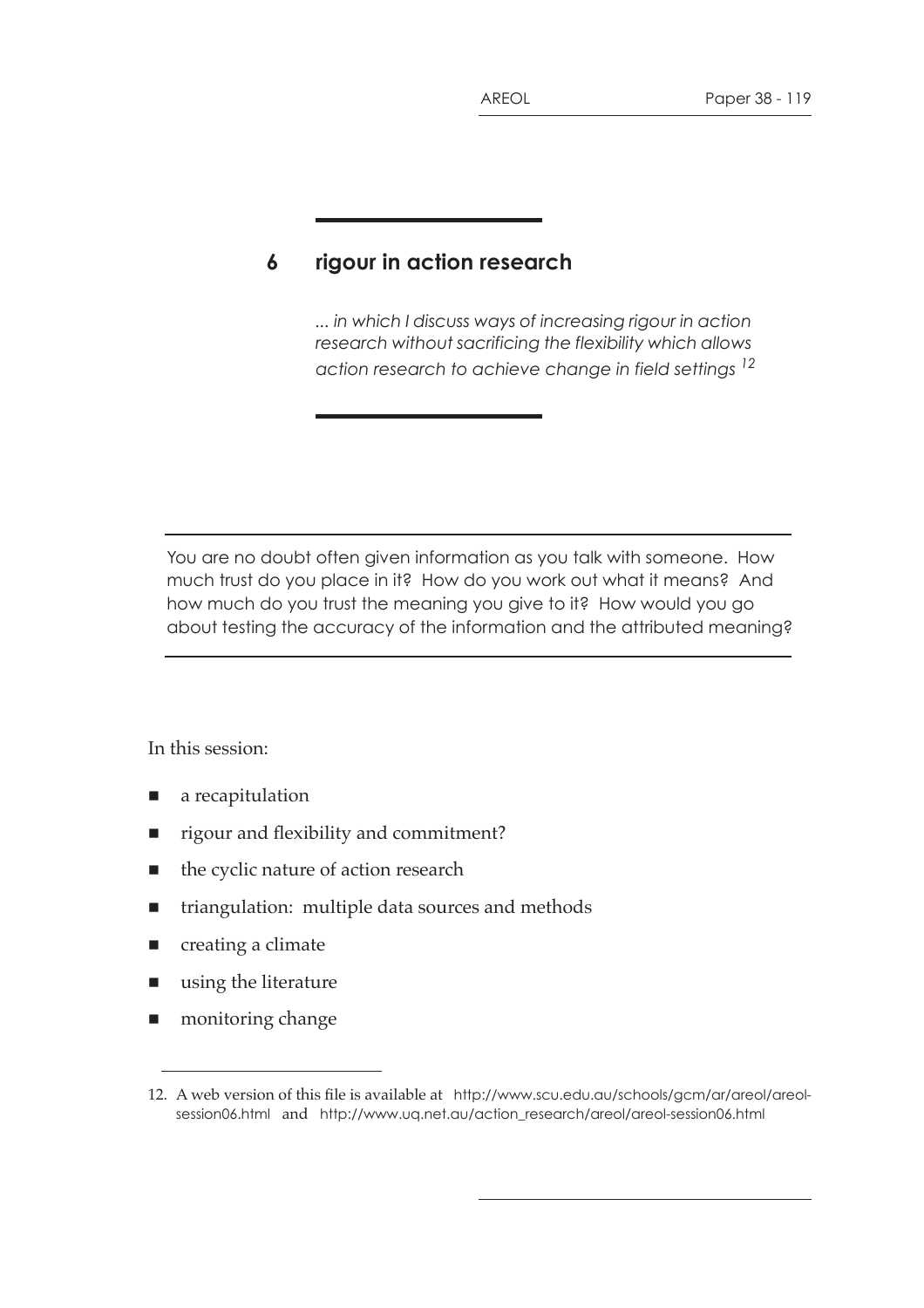To recap on some of the previous material ...

Action research can be used in a variety of settings, and for several purposes. Its nature is to some extent determined by its primary aim: to allow the simultaneous achievement of change and understanding. As I've said before, action research is action and research.

To achieve change, action research has to be responsive to the situation in which it is used. It has to exhibit flexibility. It has to be able to be used with clients and co-researchers who may not be particularly familiar with it.

Action-oriented research in field settings depends to a large extent on the skill and technique of the people conducting it. In my view, to a large extent it is a performing art. (But then, in my view, so is most good research, at least to some extent. What good scientists do isn't always the same as what the textbooks say they do or they should do.)

#### **Rigour and flexibility and commitment?**

It seems to me that these features, responsiveness and flexibility, are essential qualities. They are much of the reason why action research is able to do what it can do. At the same time, they make it hard for you to achieve rigour in conventional ways.

Compared to conventional research, action research must develop its own sources of rigour.

In addition, change occurs most easily and effectively when those who are to carry it out are committed to it. That is best done, I think, through involving them as directly and deeply as the situation allows and they are willing. This, too, does not fit well with rigour as conventionally defined.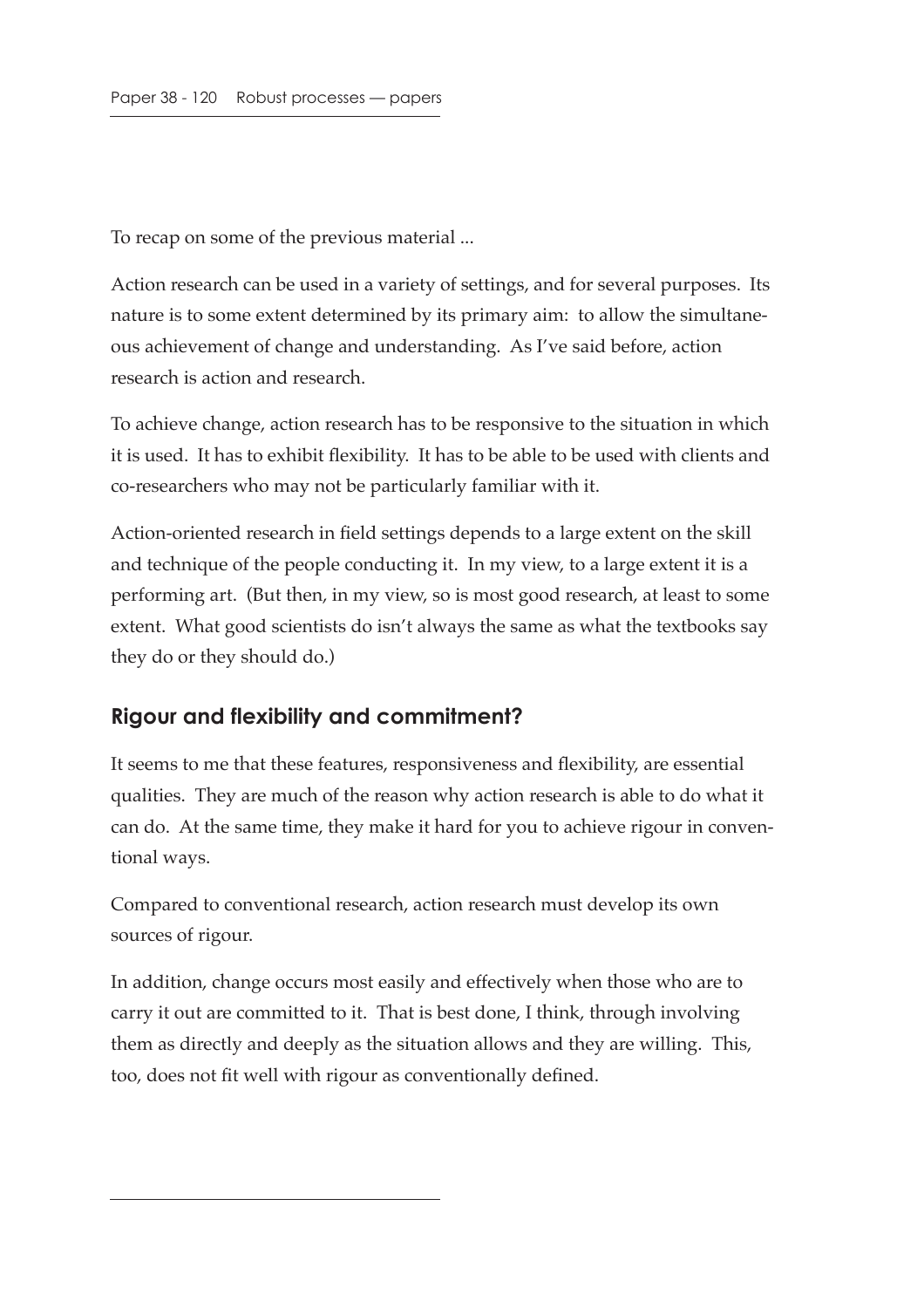In this session I begin to explain how I believe adequate rigour may be achieved. I describe how it can be done without sacrificing the commitment to change, or the responsiveness and flexibility (and participation) on which change depends.

It will be seen that many of its features contribute to both effective change and good research.

## **The cyclic nature of action research**

As I've said before, at the heart of most versions of action research you will find a cycle. There are a number of ways of describing it. The simplest is as an alternation between action and critical reflection.

... action  $\rightarrow$  reflection  $\rightarrow$  action  $\rightarrow$  reflection ...

(For me, critical reflection is one of the important defining features of action research. I use "critical" in the sense of "evaluative", not necessarily as used by the Frankfurt school of philosophy, though that may well be a part of it.)

The action research cycle allows change and understanding to be achieved at the same time. The action produces the change. The critical reflection serves two purposes. It draws understanding from the experience of the action. It then allows the development of plans to turn understanding into action.

Accordingly, reflection has two main parts. Critical review occurs after the action. Planning comes before the next action. You might therefore characterise the action research cycle, simply, as

intend → act → review

It seems to me that most versions can be related to this. In fact this is equivalent to Kurt Lewin's own cycle of

plan → act → evaluate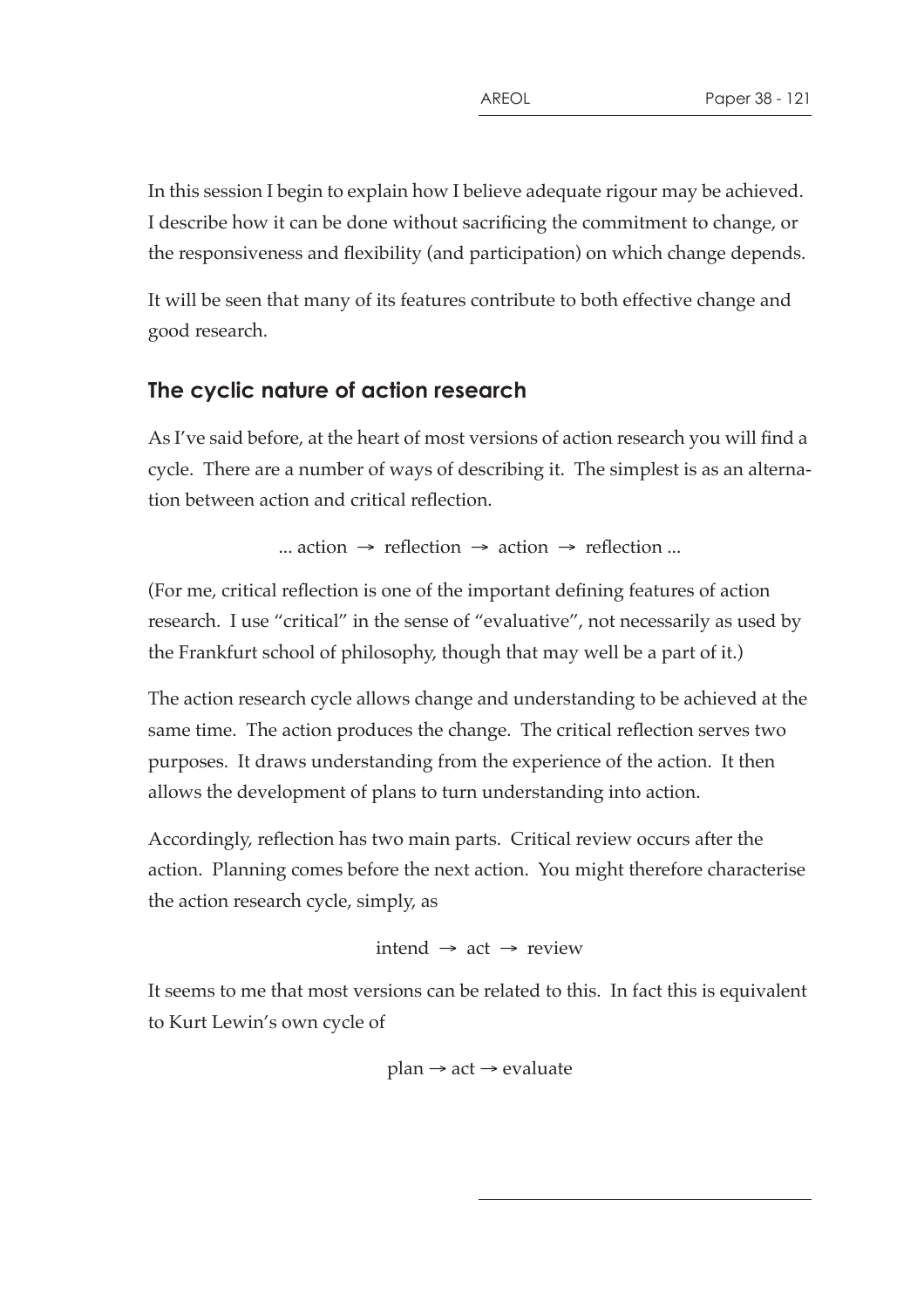(You will notice the similarity to some other cycles such as those for experiential learning or continuous improvement.)

The best known description of the cycle here in Australia is that of Stephen Kemmis and Robin McTaggart<sup>13</sup> —

plan  $\rightarrow$  act  $\rightarrow$  observe  $\rightarrow$  reflect

You might think of this as reflection before action, action, reflection during action, and reflection after action.

Some versions of action research depend upon frequent cycles. These offer great flexibility. At each point you need only enough information to take the next step — and that step leads in turn to the step following.

Here is where part of the rigour comes in. Each cycle gives you yet another chance to challenge the data and interpretations of the previous cycles. More cycles, more challenge, and more assurance that the results are valid.

There are some action research processes which appear to use fewer and longer cycles. Soft systems methodology is one.<sup>14</sup> Such processes can and often do contain many small cycles within the larger cycles, and are strengthened by them. Action research can consist of cycles within cycles within cycles, perhaps within cycles.

Within each cycle you can ...

<sup>13.</sup> For example, Kemmis, S. and McTaggart, R. (1988) *The action research planner*, third edition. Victoria: Deakin University.

<sup>14.</sup> Soft systems methodology is briefly described in a later session. There is a growing literature. As a starting point, see Checkland, P. and Scholes, J. (1990) *Soft systems methodology in action*. Chichester: Wiley. For a similar and in some respects more elaborated approach see Bob Flood's description of his Total Systems Intervention in Flood, Robert A. (1995) *Solving problem solving: a potent force for effective management*. Chichester: Wiley.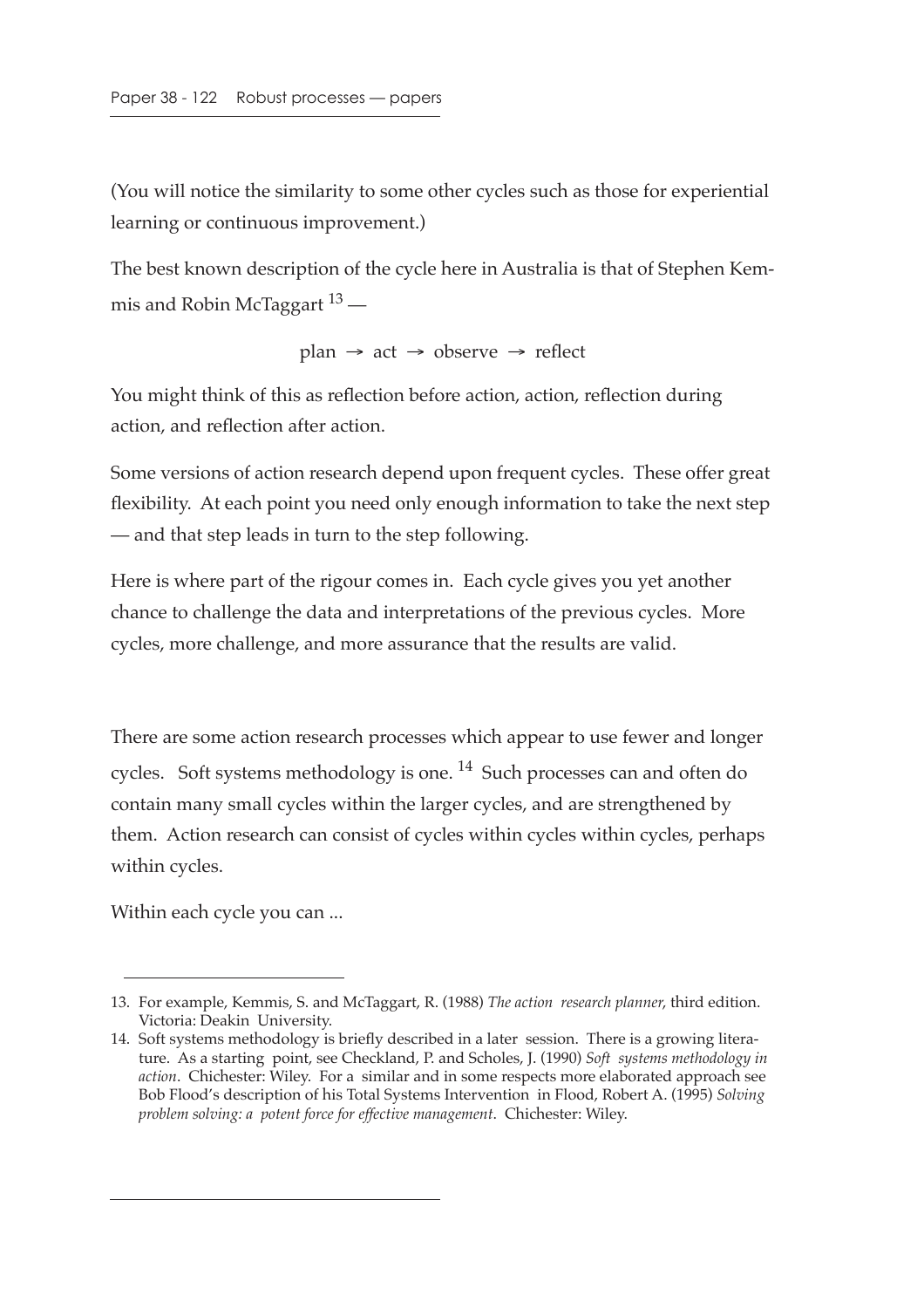## **Intend (or: reflect before action)**

This allows you to decide what you want the next step to achieve. In addition it allows you to think about what actions might achieve the desired outcomes, and why.

An important part of the "intend" step is to work out how you can most strenuously test the data and the emerging interpretations from previous cycles.

Your plans may include changes to your questions, your methods, the people involved, and perhaps other aspects of the project as well.

## **Act (and: reflect during action)**

This allows you to check that you are doing what you intended. You may find, for example, that you lack the skills to put your plans into action. Or they may not work as well in practice as you expected.

Also, you can monitor whether or not you are achieving your intended outcomes. You can change your action in the light of your experience.

## **Review (or: reflect after action)**

Now you can recollect your actions, and those of other people. You can reflect critically on the assumptions that underpinned your intentions. You can try to make sense of the experience.

It is useful to review:

- $\blacksquare$  the goals you are pursuing
- $\blacksquare$  the data you collected
- **u** your interpretations
- the methodology and methods you are using, and how well they are working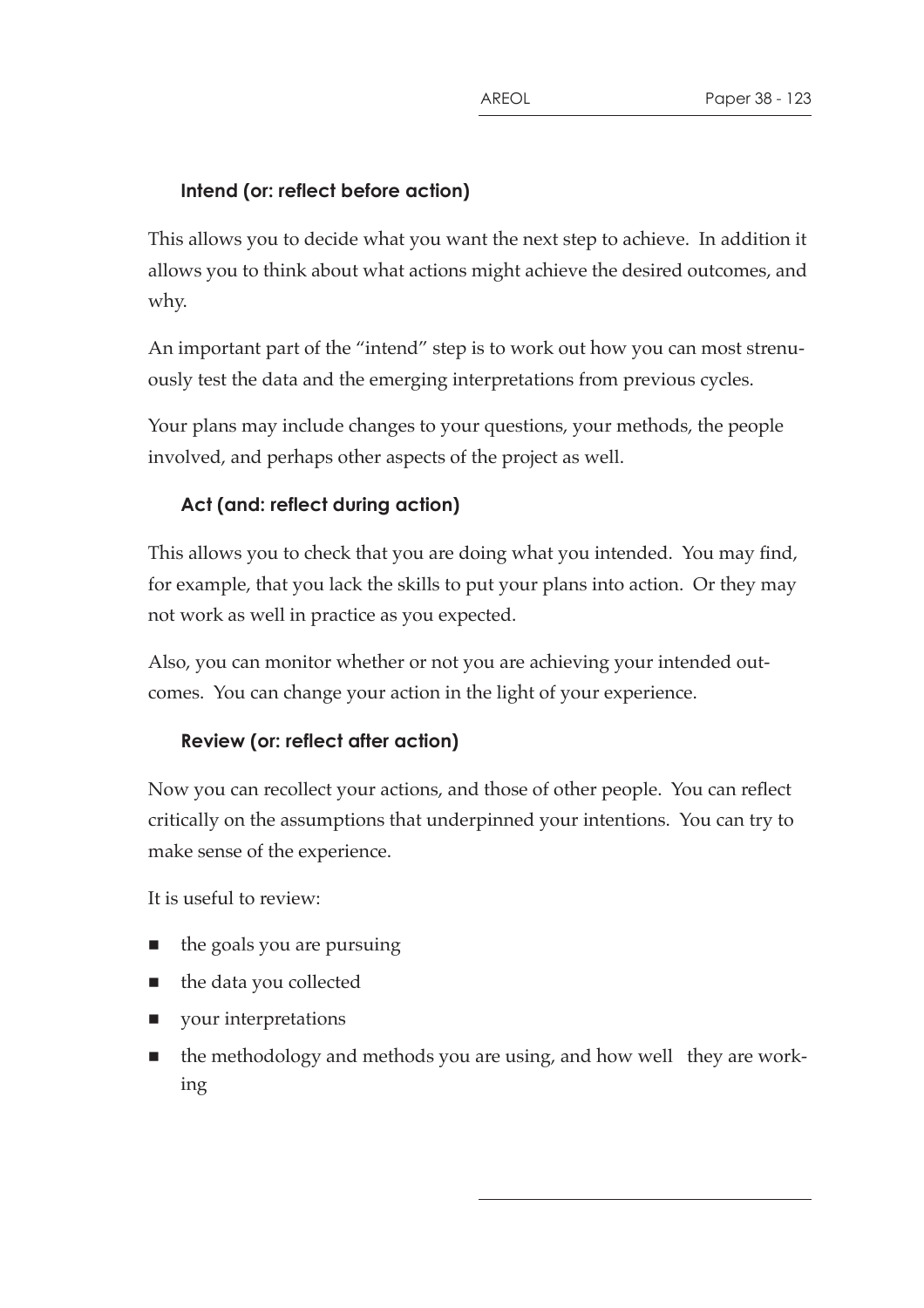$\blacksquare$  the people who are involved as participants or informants.

You then move into the second half of the reflection session, by deciding your intentions for the next cycle.

If the constraints allow, all three stages are likely to be more effective if they are done by all the players, acting as co-researchers with you.

#### **Triangulation**

There are also other strategies you can use to increase your confidence in your data and interpretations. Most important among them is the use, preferably within each cycle, of multiple sources of information.

There are several ways of doing this, some examined below.

#### **Different methods of data collection**

This is commonly called "triangulation" (some people use the term for any technique which uses multiple sources).

For example, you might use both interviews and focus groups, as in the earlier case study (archived as "case1"). Better still, you could choose several very different forms of data collection, such as interviews, analysis of documents, and observation.

#### **Different methods of data interpretation**

You might collect interpretations as part of a focus group, and also analyse the transcript of the focus group with the help of suitable software. (Transcribing whole sessions does lead to a lot of time and expense, so you may prefer to find some other means of interpretation.)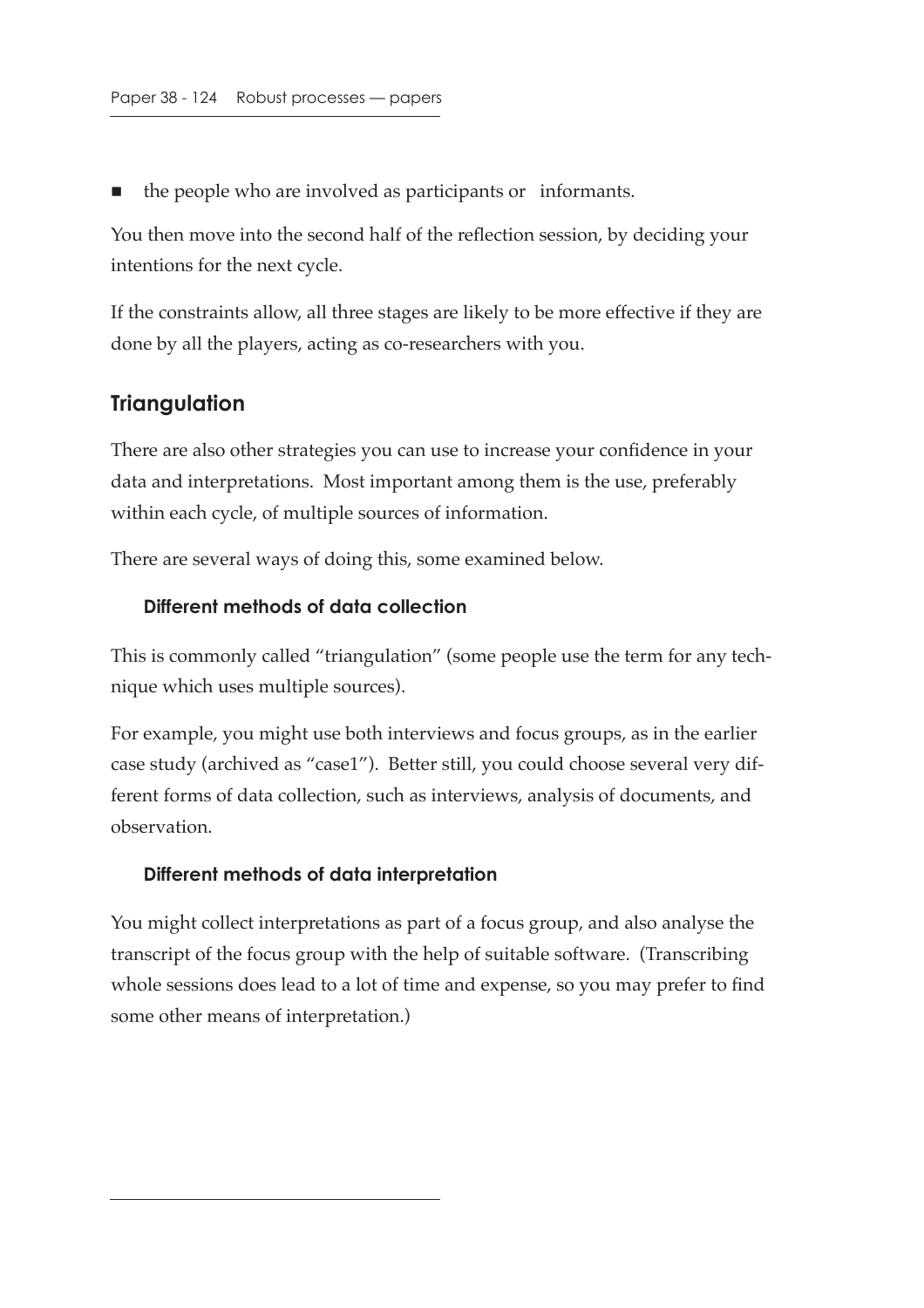You can also use theories to help you make sense of data. Soft systems methodology, for example, uses *systems theory* as a framework for data interpretation. Within the same process, you could use some other theory as well.

#### **Different informants**

It is usual in experimental research to try to compile a sample which is randomly chosen from the population being studied. In action research (and some other forms of research) it may often be more useful to put together a sample which is as diverse as possible.

Such a sample is more likely to contain apparently contradictory information. It is often such information which leads you to ask the most useful questions in the next round of data collection.

#### **Multiple case studies**

There may be occasions when you can set up action research projects in different situations as two or more independent case studies. (Action research methodologies and case study methodologies go well together.)

Imagine that someone has asked you to help introduce multi-skilling to an organisation. You could find some other organisation also interested in multiskilling, and study it at the same time.

## **Equivalent information using different questions**

You can ask different questions which pursue the same information of the same informant. For example, asking for dissatisfactions and suggestions for improvement obtains the same information from different perspectives.

A common interviewing technique: after an informant offers her own opinion, ask her what opinions others hold.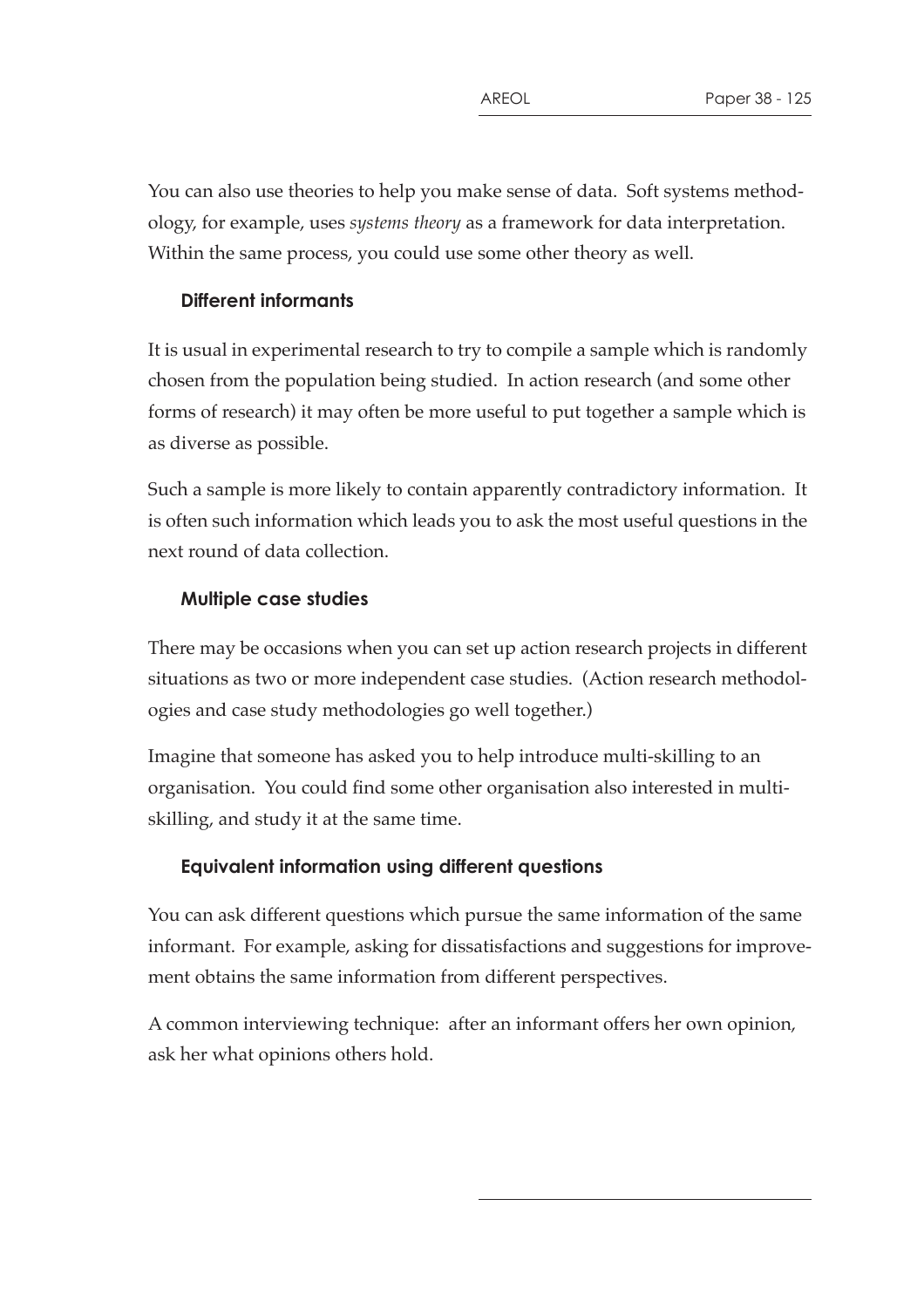#### **Overlapping information through different questions**

This is related to the previous point. You can ask an informant related questions which yield overlapping information.

This is an important source of rigour in the Snyder evaluation process, described in later sessions. For example, the participants are asked to define a long-term vision; and then to identify intermediate-term targets or objectives. When they analyse which targets contribute to the vision, there are usually gaps and mismatches. This helps them to re-order their priorities.

#### **Different researchers**

One of the advantages of involving participants as co-researchers is that they provide a different perspective which can challenge your own.

You can also involve colleagues as researchers, interpreting information separately and then comparing notes.

For example, in convergent interviewing  $^{15}$  I recommend that two (or more) interviewers carry out independent interviews. They then meet to compare results. It's sometimes possible to use two pairs. Within each pair, two interviews are compared at a time. Between pairs, the interviews from whole samples can be compared.

## **Creating a climate**

Chris Argyris has spoken compellingly about the ways that threats to valid data arise in many settings.  $^{16}$  He has offered his own alternative, which creates a climate of open inquiry within the group of people who are researchers and

<sup>15.</sup> A later session describes convergent interviewing in some depth, as it illustrates the use of conflicting evidence in devising more specific questions ("probes") for later interviews. For more detail see my 1990 monograph *Convergent interviewing*, version 3 (Brisbane: Interchange).

<sup>16.</sup> Argyris, C. (1980) *Inner contradictions of rigorous research*. New York: Academic Press.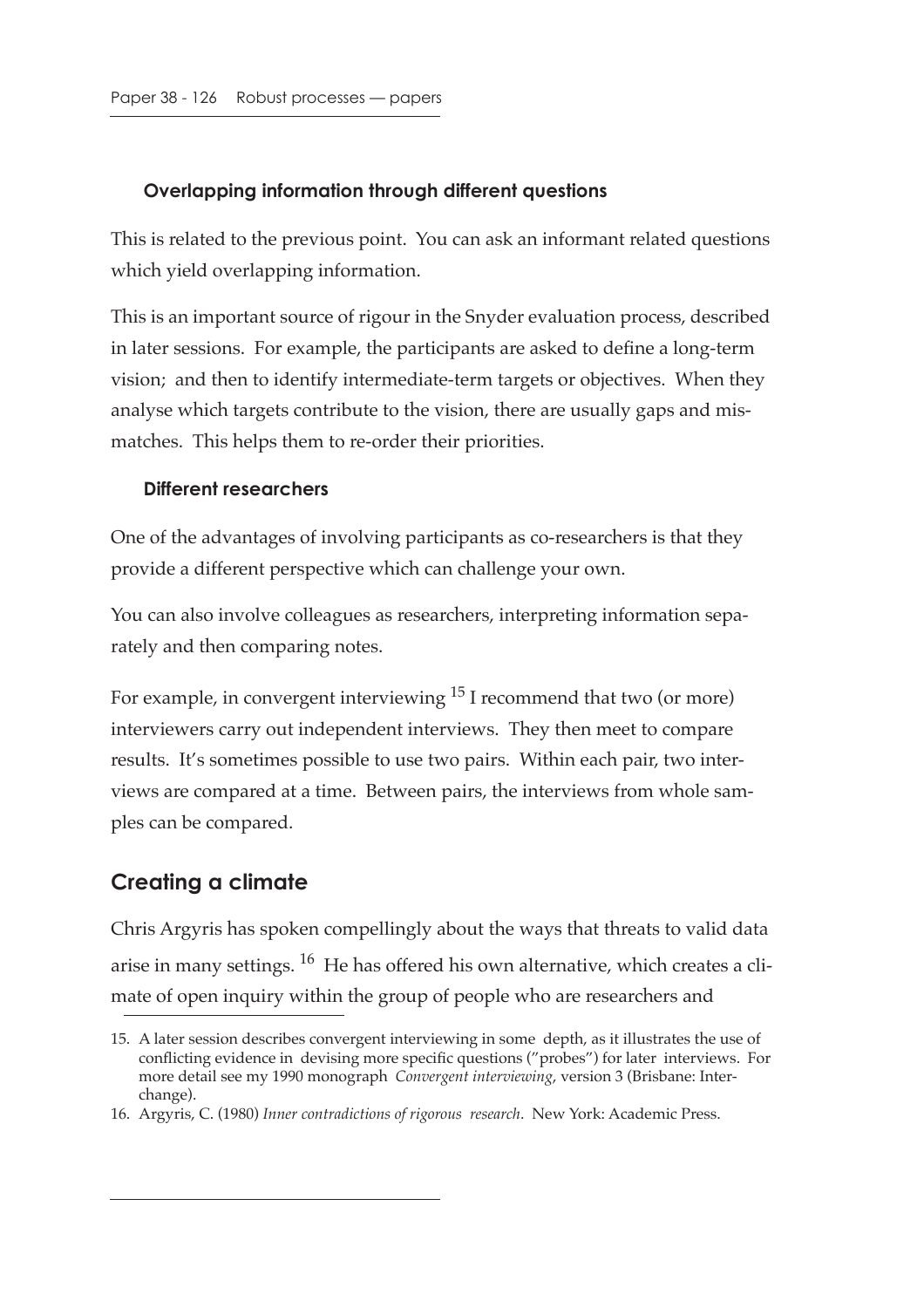participants. 17 (Some find his work hard to read. His critical analysis, in my opinion, is good enough to repay the effort.)

An earlier session spoke of the importance of beginnings. It mentioned some material on entry and contracting, and suggested some activities to help in building open relationships. You may be able to build an effective participant group in this way.

Your own willingness to be confronting and supportive at the same time will do much to provide a model for other people to follow.

# **Using the literature**

The literature is another valuable source of information. This is especially true of literature which reports relevant experimental or quasi-experimental research findings. Its methods are sufficiently different that, if they yield similar conclusions, you can have more confidence in those findings.

You face some important choices in deciding how to use the literature. On the one hand, extensive prior reading of the literature can help you to avoid reinventing the wheel. On the other, it's hard to know at the start of a study which literature will be relevant. As well, if you develop your conclusions only from the data, then the literature later provides a more stringent challenge.

You might consider this compromise strategy ... Use the methodological literature to help you choose a robust approach. But then, don't assume you have it right. Review your methodology continuously as you conduct the project, searching out improvements.

<sup>17.</sup> Argyris, C., Putnam, R. and Smith, D.McL. (1985) *Action science: concepts, methods and skills for research and intervention*, San Francisco, Ca.: Jossey-Bass.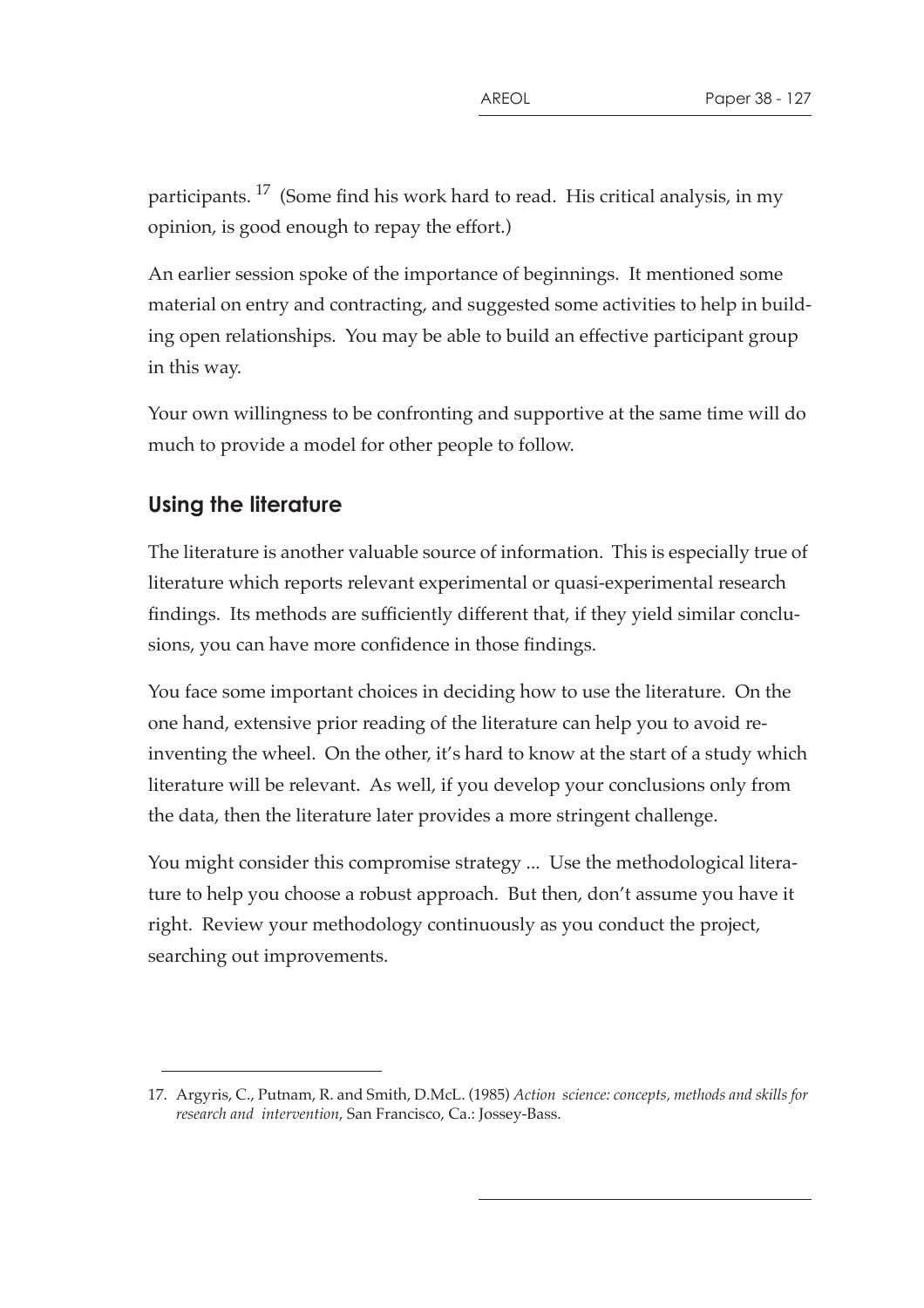Read the literature which is *clearly* relevant to the content of your study. But stay focused. Don't attempt to read as widely as you might for an experimental study.

You will then find that other literature becomes relevant as you continue the research. Much of this literature allows you to assess the extent to which your results also apply to other situations. 18

## **Monitoring change**

I suggest that you look for chances to move into action as soon as you reasonably can. Don't plan a large change project and only then implement it. Plan the first step, implement it, and then review what you have done. In that way, each change provides a potential test of your plans and their underlying assumptions.

As I describe it here, action research is a pragmatic process. It is intended to *work*: that is, to produce change. If it doesn't, that indicates that your actions or assumptions were not appropriate.

In partial summary, here is a list of the methods suggested above. You can use a variety of ways of increasing the rigour of an action research project:

 $\overline{\phantom{a}}$ 

- use multiple cycles, so that later cycles can test the results of the earlier ones;
- **EXECOM** combine data collection and interpretation within each cycle, so that interpretations as well as data can be challenged in later cycles;
- use different methods of data interpretation, or interpret the data against several relevant but different theories or models.

<sup>18.</sup> Action research values local relevance over generalisability. It is therefore often argued that you can't generalise from action research. I hope this illustrates that that need not always be true. Generalisability from experimental studies of social systems is weak, too, though in a different way. You can generalise from experiments only if there are no extra variables acting on the situation. That rarely applies.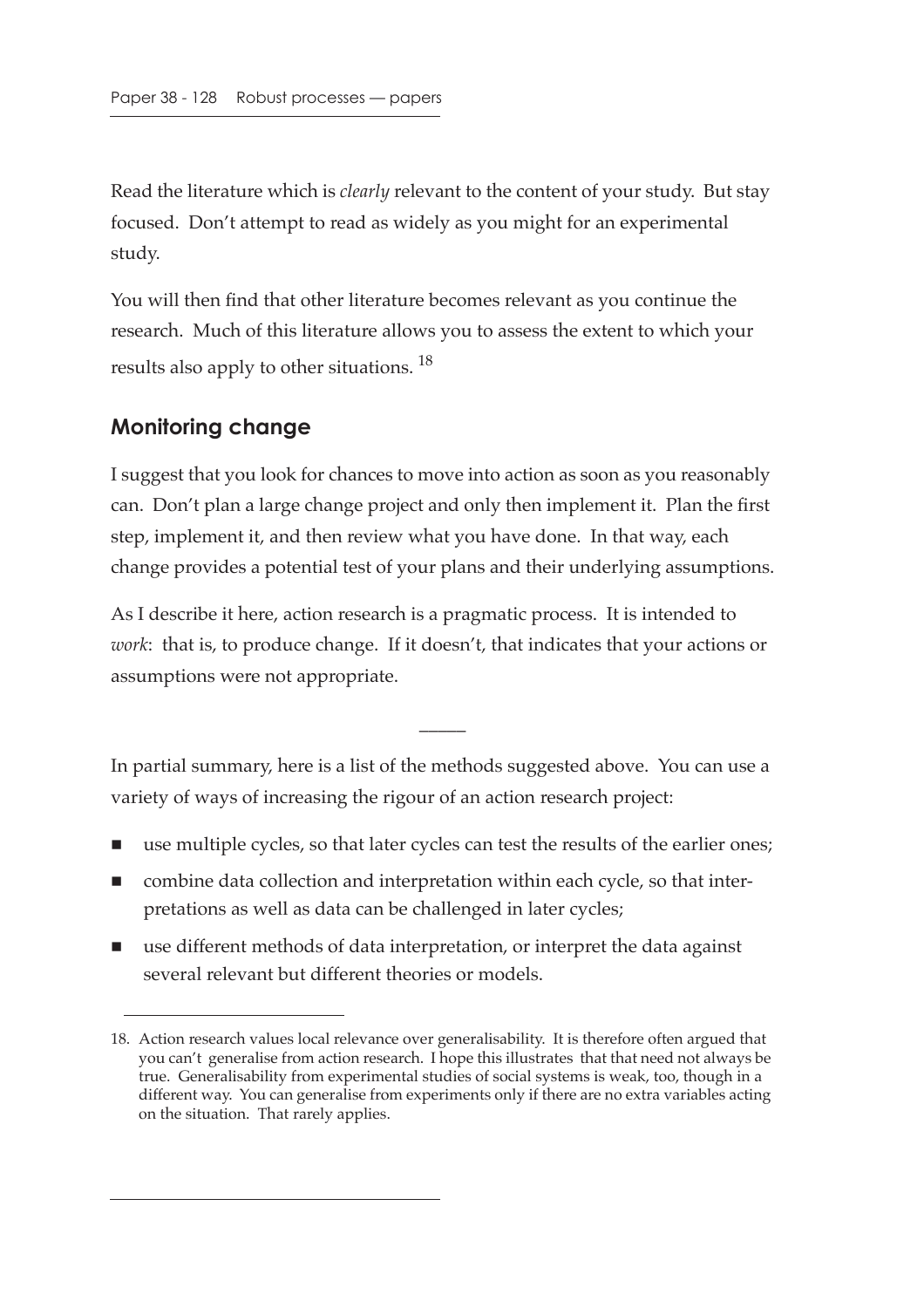- involve different participants and informants, such as through the use of maximum-diversity samples;
- **EXECUTE:** carry out two or more independent action research studies on similar topics;
- **E** give different questions which pursue equivalent information to the same informant;
- ask questions which yield overlapping information;
- use different researchers, including participants as co-

researchers;

- involve a variety of participants, and create a climate in which they are encouraged to challenge your ideas;
- use the literature as a further source of disconfirming evidence;
- monitoring the achievement of planned changes; each change is a test of the assumptions and plans that led to it.

I believe these are important for research, whether mostly action-oriented or mostly research-oriented. They *demand* attention when the study is being done as a thesis, or for publication. 19

Whatever your reason for pursuing them, they can be summed up quite simply:

- use a cyclic procedure;
- within every cycle vigorously seek out disconfirming evidence in as many ways and from as many sources as practicable.

Assume at all times that your data, your interpretations, your participants, your methods are all inadequate. Seek to improve them.

<sup>19.</sup> I have archived some documents specifically on the writing of theses and publications. See phd and research on the arlist archive (more details below).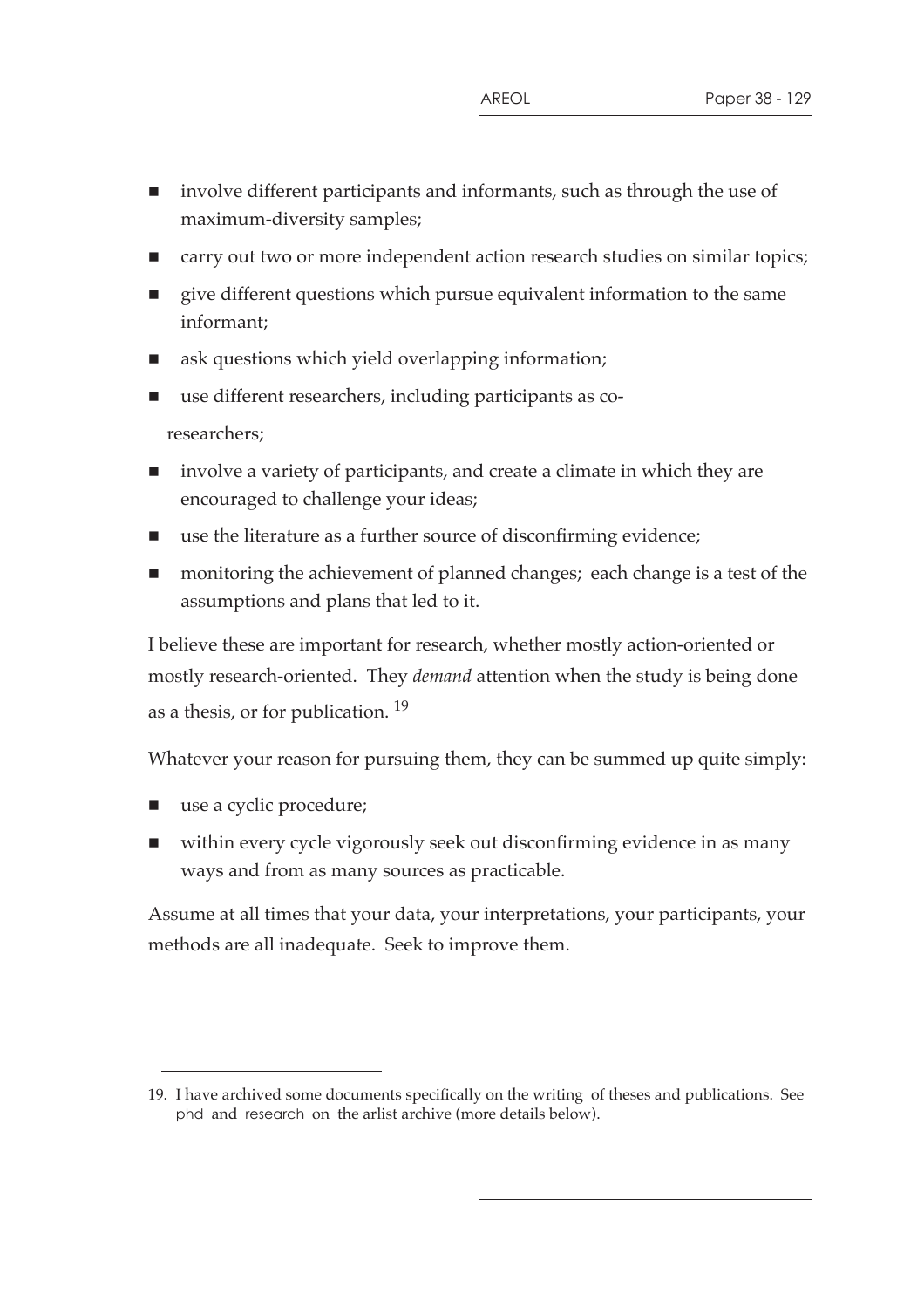#### **Archived resources**

Two files on the arlist archive directly address the topic of rigour in action research. There are also two files specifically on action research for theses and publications. In more detail ...

**rigour.** Describes, from a practitioner's perspective, why experimental and quasi-experimental methods are often hard to apply in field settings

http://www.scu.edu.au/schools/gcm/ar/arp/rigour.html http://www.uq.net.au/action\_research/arp/rigour.html ftp://ftp.scu.edu.au/www/arr/rigour.txt

**rigour2.** Explains how rigour and economy of effort can both be improved without sacrificing flexibility

http://www.scu.edu.au/schools/gcm/ar/arp/rigour2.html http://www.uq.net.au/action\_research/arp/rigour2.html ftp://ftp.scu.edu.au/www/arr/rigour2.txt

**rigour3.** A paper presented at the Association for Qualitative Research Conference "Issues of rigour in qualitative research" at the Duxton Hotel, Melbourne, Victoria, 6-10 July 1999. It was written primarily for people with little familiarity with action research

http://www.scu.edu.au/schools/gcm/ar/arp/rigour3.html http://www.uq.net.au/action\_research/arp/rigour3.html ftp://ftp.scu.edu.au/www/arr/rigour3.txt

**phd.** A brief account of one approach to action research for thesis purposes; it offers some suggestions for checking that your study is adequate both as a change process and a research process

http://www.scu.edu.au/schools/gcm/ar/arp/phd.html http://www.uq.net.au/action\_research/arp/phd.html ftp://ftp.scu.edu.au/www/arr/phd.txt

**research.** Action research for publication and for theses, with particular attention to documentation and writing-up.

http://www.scu.edu.au/schools/gcm/ar/arp/research.html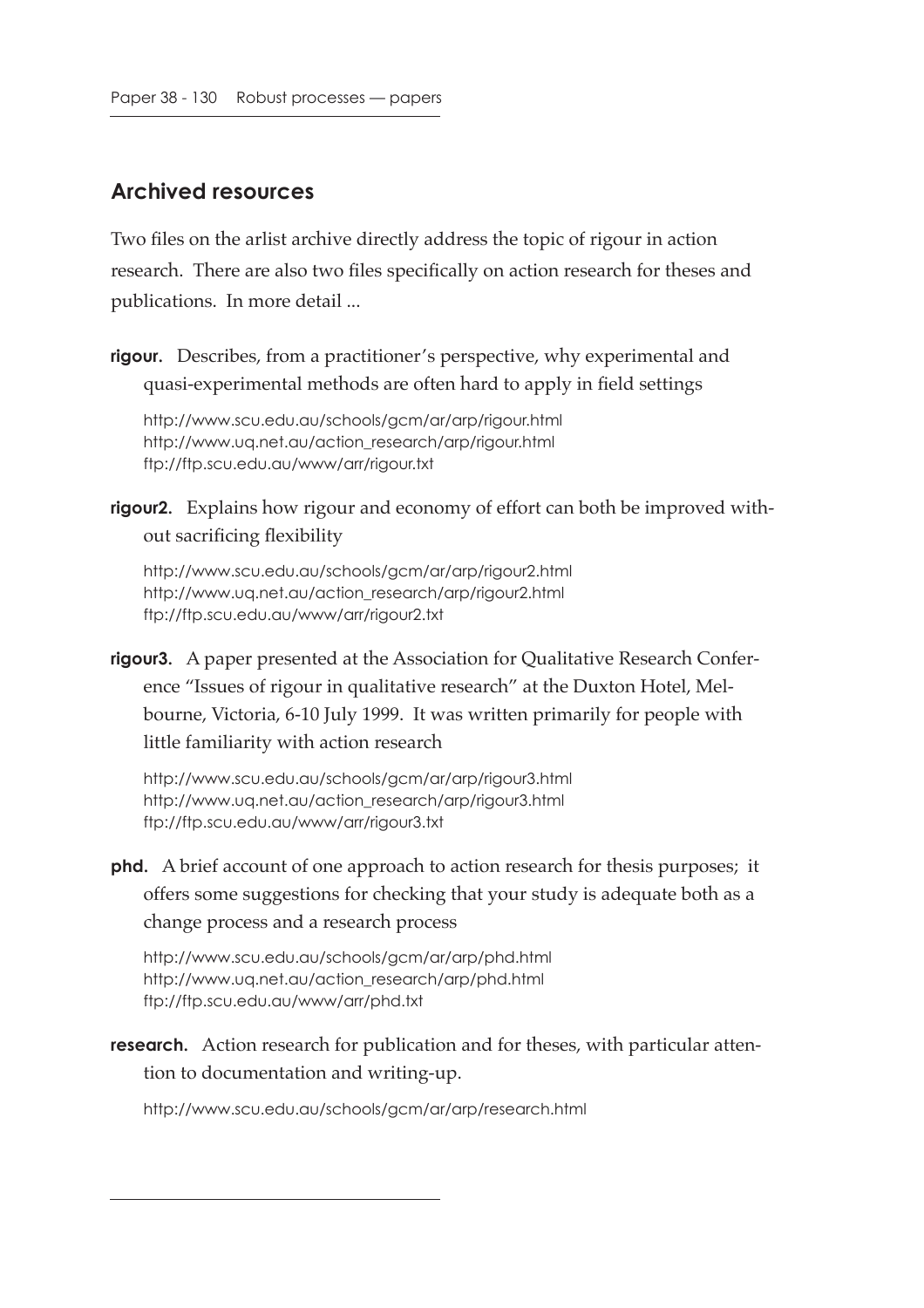http://www.uq.net.au/action\_research/arp/research.html ftp://ftp.scu.edu.au/www/arr/research.txt

#### **Other reading**

See the material by Argyris, listed in a footnote above. Then try the material below. I'd suggest you start with Kirk and Miller, which is readable and useful. Then perhaps try Smith, though it isn't an easy read. Gareth Morgan's book is a collection of papers; each of them is informative and many are thought-provoking.

Some of the grounded theory literature is relevant here too. It was a pleasant surprise to me when I discovered the grounded theory makes many of the same assumptions I argue for above. (This is especially true of Barney Glaser's writing, less true of Anselm Strauss's.)

- Dick, Bob (1999) *Rigour without numbers: the potential of dialectical processes as qualitative research tools*, second edition. Brisbane: Interchange.
- Glaser, Barney (1992) *Basics of grounded theory analysis: emergence vs forcing*. Mill Valley, Ca.: Sociology Press.
- Kirk, Jerome and Miller, Marc L. (1986) *Reliability and validity in qualitative research*. Beverly Hills, Ca.: Sage.
- Morgan, Gareth, ed. (1983) *Beyond method: strategies for social research*. Beverly Hills: Sage.
- Smith, John K. (1993) *After the demise of empiricism: the problem of judging social and educational inquiry*. NJ: Ablex Publishing.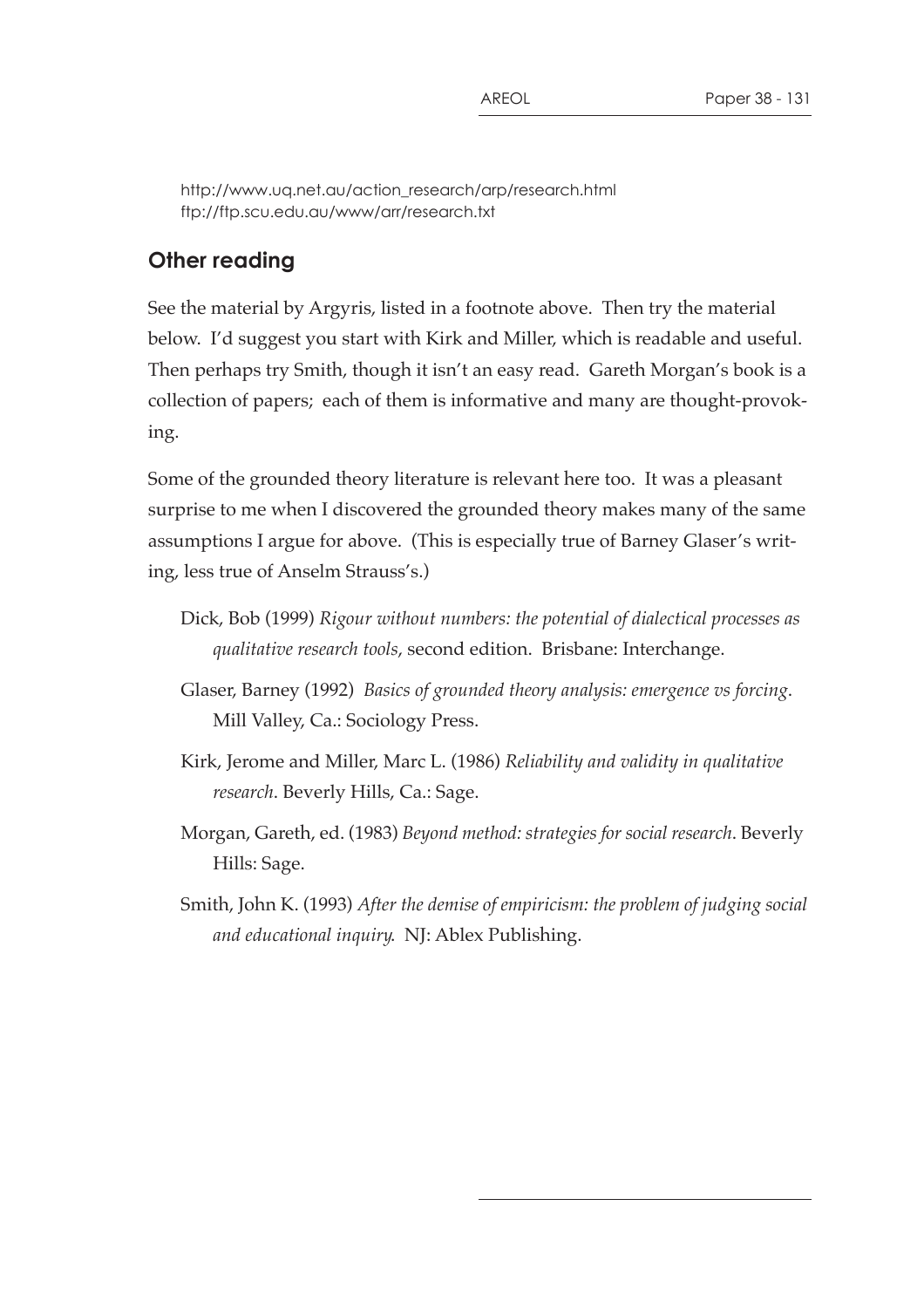## **Activities**

#### **## A thought experiment:**

A friend has just passed on some information to you, suggesting that there is a spectacular opportunity for investment. Ask yourself ...

- what determines the credibility of the information for you?
- what determines its accuracy?
- are credibility and accuracy positively related, or negatively related, or independent?

#### **## An individual activity:**

(You may be working on a thesis, or a project for publication. If so, use that as a basis for this activity.)

If you are more of a change agent than a researcher ...

Take a process for collecting and interpreting information within a change program. Analyse it, and devise ways of improving the rigour of the data collected and the interpretations of it without undermining its effectiveness for change.

If you are more of a researcher than a change agent ...

Take a typical field research process which emphasises research. Analyse the sources of its rigour. Try to improve its ability to bring about change without undermining its rigour.

If you are a novice in both fields ...

Find a process which is used for both action and research — for example the structured focus groups described in the archived file focus. Analyse the sources of rigour and change in the process. How can you improve them? http://www.scu.edu.au/schools/gcm/ar/arp/focus.html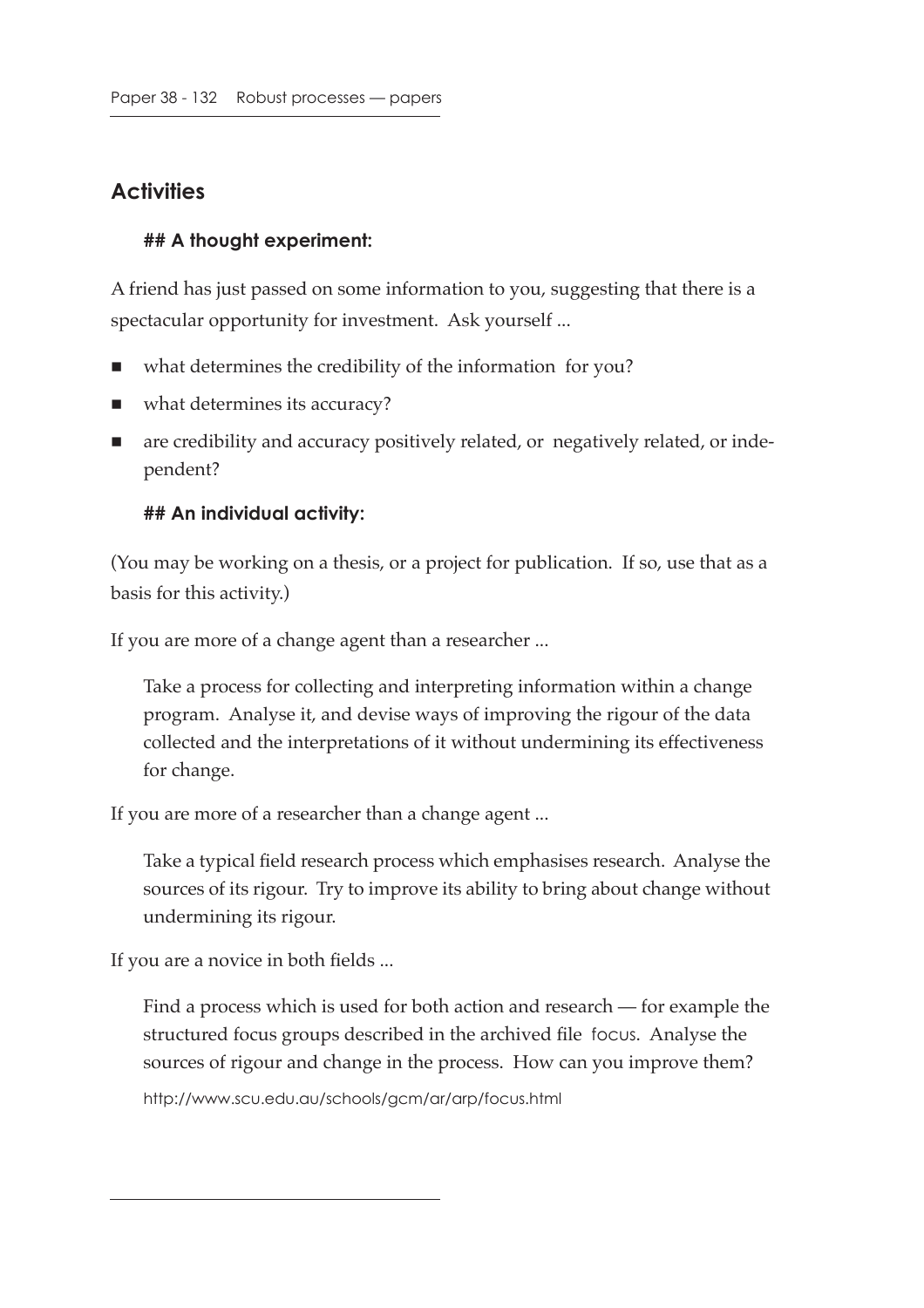http://www.uq.net.au/action\_research/arp/focus.html ftp://ftp.scu.edu.au/www/arr/focus.txt

#### **## For your learning group:**

Help each other analyse your projects. Identify the main sources of flexibility, of commitment, and of rigour. (If you are doing action research for thesis or publication, use that.) Help each other improve the rigour, using the strategies described above, without undermining the responsiveness and flexibility.

 $\frac{1}{2}$ 

In summary: Action research is a methodology which pursues action and research. The action is helped by flexibility and commitment. It is possible to design action research processes in such a way that flexibility, commitment and rigour enhance each other. This is made easier by using

- a cyclic process in which data and interpretation are integrated;
- multiple sources of data and interpretation within each cycle;
- and at all time a vigorous pursuit of disconfirming evidence.

The few immediately-preceding sessions focused on participation — an "action" aspect of action research. This session took up the issue of rigour, which is a "research" aspect.

Growing numbers of people are using action research for theses, and for publishable research. For them, in particular, the research aspects have to be primary. But rigorous methods are a benefit for all action research.

The next sessions examine some specific methods which have been designed to increase the rigour of data collection and interpretation.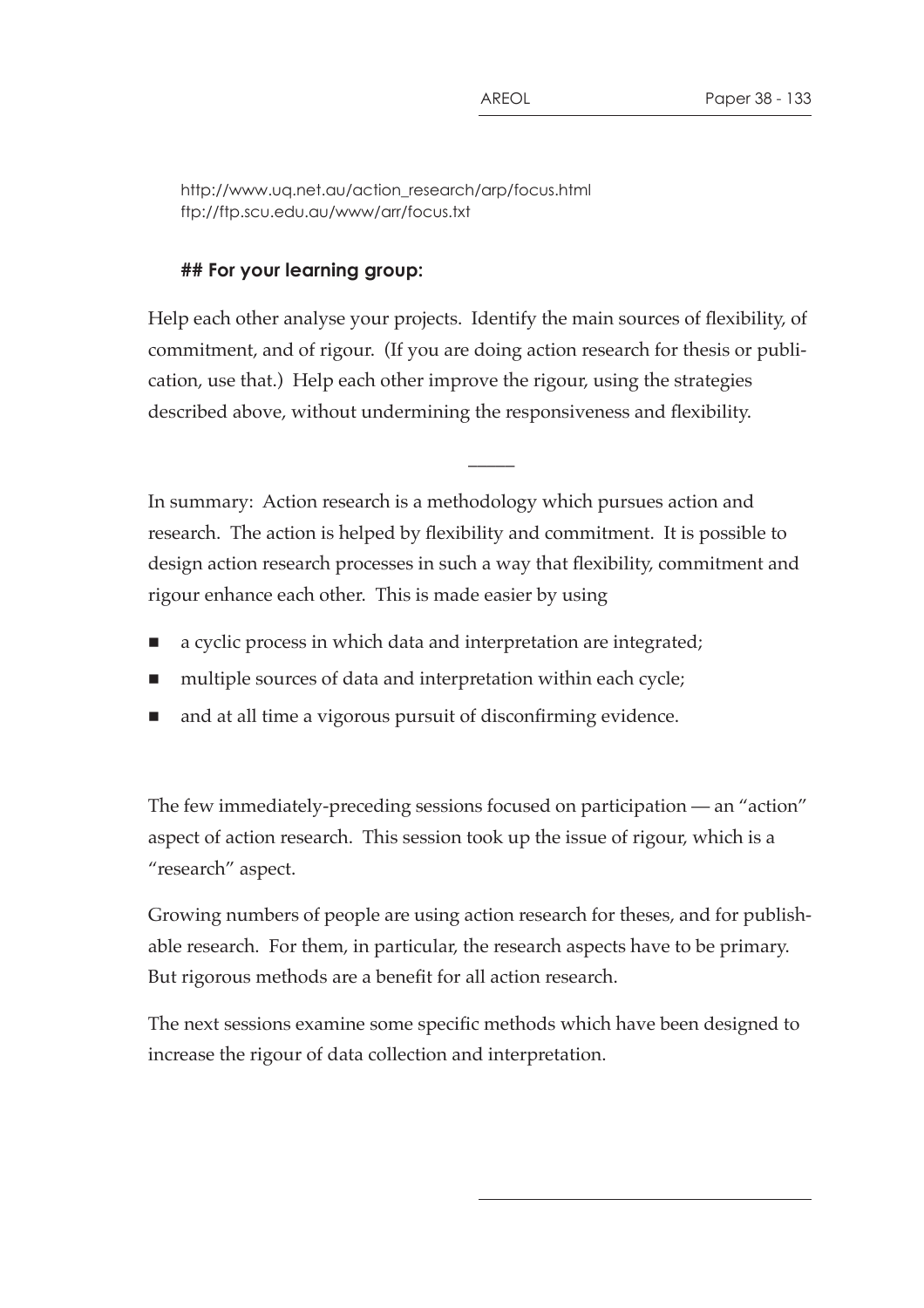Speaking only for myself ...

From time to time I have been dismayed by the poor reputation which action research has in some quarters. I have often discussed it at length with people who have disparaged it. It has then become apparent that more often than not their knowledge of it is meagre.

So, what is happening here?

I think that there are five main reasons for their reaction.

First, one I have mentioned before. People develop a set of criteria for judging research. These criteria are developed within a particular paradigm, where they may well fit. Applied to research done within other paradigms they may well lead to poor judgments indeed.

To remedy this we can attempt to educate people. I don't think we can otherwise do much about it. Mostly it isn't our practices which are the problem. It's people's assumptions.

Second, researchers tend to judge their own paradigm by its examplars. This is probably fair enough — it is the examplars which define the ideals of the approach. However, other paradigms are often judged by their poorest examples.

I'm not sure we can do much about this. Perhaps the most we can hope for is that we model better behaviour. We can at least judge other paradigms on their merits and not according to our own ideologies.

The remaining causes we *can* address to some extent.

Third, a lot of very pragmatic but uncareful research has been labelled "action research". People come across a piece or two of such research. They decide with some justification that it is poor research. It is then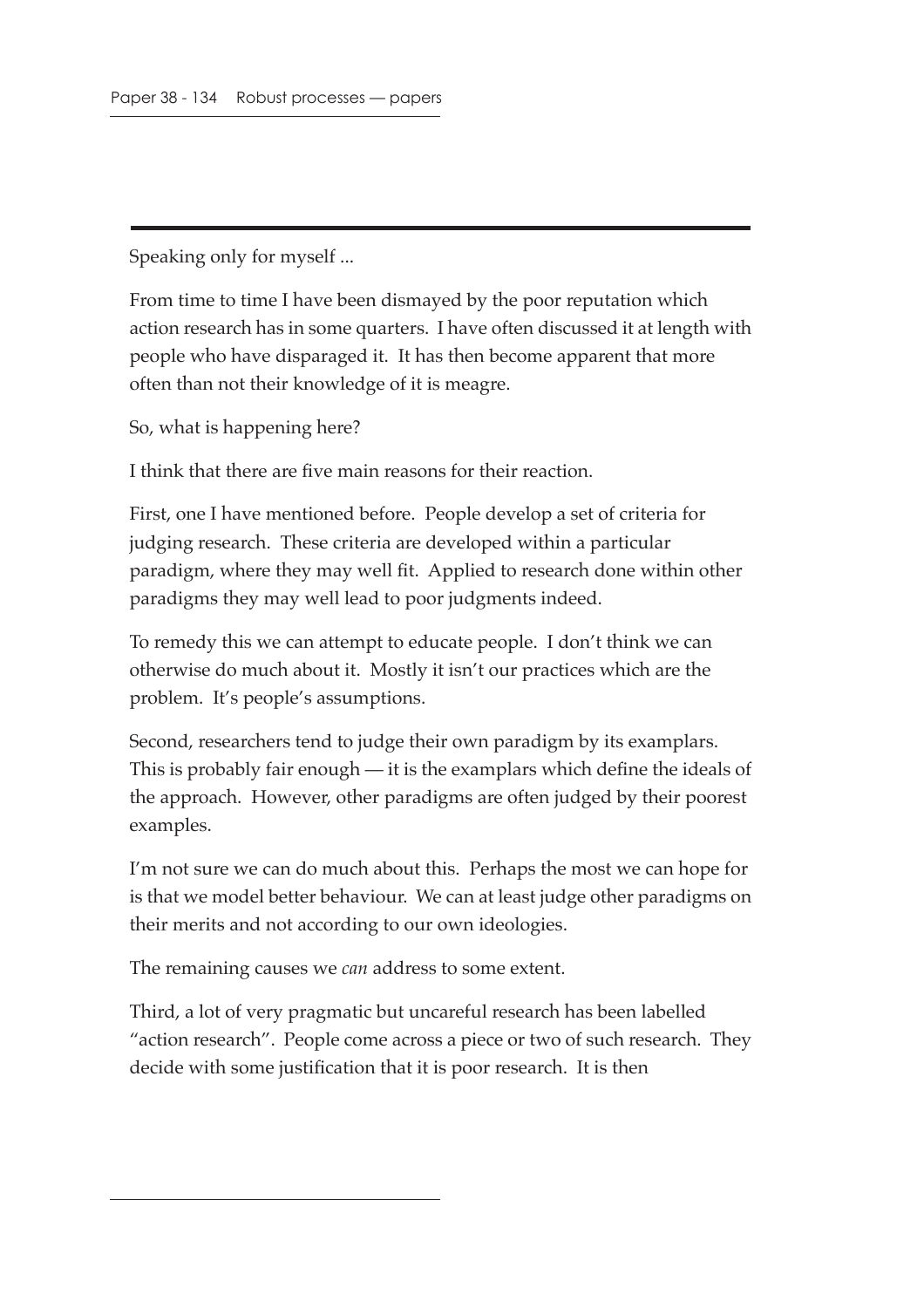understandable that they take the next step into assuming that all action research is poor.

So, what do you think we can do to improve our reputation?

Fourth, there is a lot of evangelism out there. I suspect that when action research went underground during the sixties and seventies it fragmented into a lot of sub-varieties. The advocates of each often argue with passion for their own variety. Some of them do this as much with each other as they do with practitioners of other research styles.

How can we deal with this evangelism (our own and our colleagues)?

Fifth, a number of writers have attempted to sidestep the problem. They claim that action research uses a different philosophy. The imperatives of other research therefore need not concern action researchers.

There is enough truth in this for it to appeal to the converted, I think. I suspect it carries little weight with anyone else. Or perhaps that's just me letting my biases influence my perceptions.

The problem is most marked with some of the postmodernists. They adopt a particular form of constructivism which seems to deny that there are *any* grounds on which *any* judgments can be made. They seem to claim either that there is no reality, or that it is completely unknowable.

This appears so patently absurd to some people that all forms of postmodernism are then dismissed. And so are the methodologies which the postmodernists defend. Action research may get tarred with the same brush.

(I think these postmodern theories offer some important challenges to some other ideologies of science. But I also think they sometimes adopt a position so extreme that there is nothing left of theory or practice. So let me venture a personal opinion ...

(I'm persuaded that there are no *certain* grounds on which I can proclaim one version of the "truth" as accurate. In fact, I would hold that many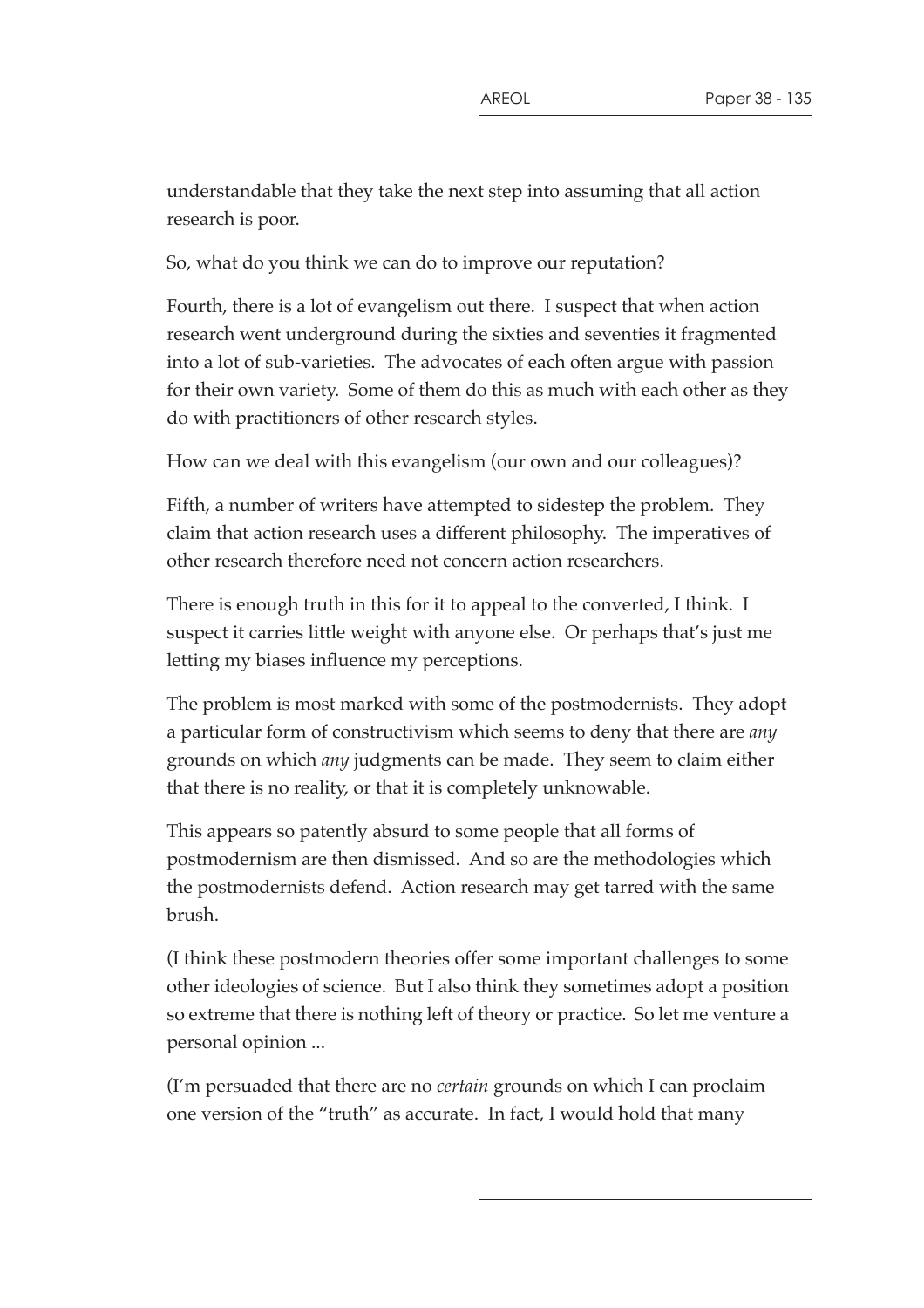versions of the truth are merely different maps of the same territory. Multiple maps confer some safety.

(However, I'm unwilling to agree that *no* comparative judgments can be made. Some maps are more plausible — make more contact with my experience of reality — than others. It would take a lot of evidence to persuade me that the world is flat or that the moon is green cheese.)

Do you think there is a reality out there? Do you think it is in any way "knowable"? How would you tell the difference between an accurate map and an inaccurate map, given that reality itself is unapproachable?

Three postscripts ...

It's easy enough to be critical of all but the very best of research. For instance, examine most quasi-experimentation. A truck could be driven through the holes in much of it. The assumptions on which it depends are flagrantly violated. Yet if it is done in a *customary* enough manner, it is excused.

Speaking personally, I hope we don't ever reach the point where we use "custom" as a sufficient defence of action research.

How can we remain at the same time open-minded and critical so that we don't get drawn into ideology?

I said in session 6 that action research is a performing art. That good research is a performing art. I believe I could have said the same thing about living.

But how do you *learn* a performing art?

When I wrote the first version of this trigger I had been re-reading "The reenchantment of science". Well titled. It is a collection of readings, most of which wish to avoid the excesses of scientism while retaining its strengths. A good read — I enjoyed it: Griffin, D.R., ed. (1988) *The reenchantment of*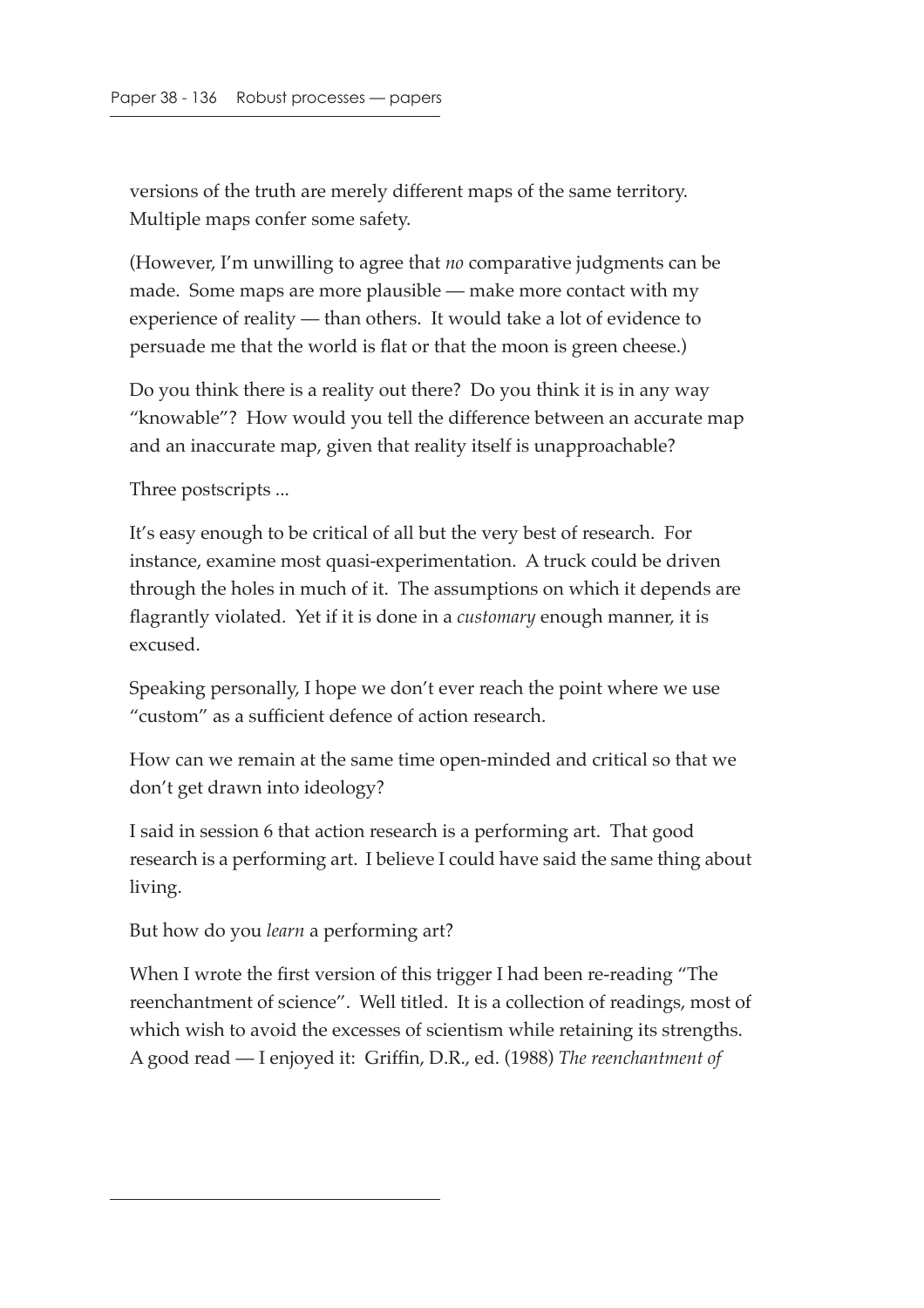*science: postmodern proposals*. Albany: SUNY Press. I think that David Griffin's introduction, in particular, is well argued and useful.

# *On the virtues of flexibility A partial case study*

This might also be called "In very applied research, wherever you start is the wrong place"

I was helping a group of colleagues conduct a survey followed by a change program in a blue-collar organisation. The method we were to use was survey feedback, an organisation development technique then in vogue.

The survey questions had been fine-tuned through their use in a variety of organisations here and overseas. In those studies the questions had seemed appropriate.

The survey assumed that organisations were structured into identifiable work teams. So did we. We were mistaken. Several hundred of the employees were members of "the blob", with no home team. They were allocated to a team each morning when they reported to work.

It was as well that we talked with a steering committee we had set up in the organisation. We found out about "the blob" before we embarked on the survey.

Some of us were still apprehensive about using a questionnaire developed for other organisations. We volunteered to interview a cross-section of the workforce. They talked from time about "syndicates".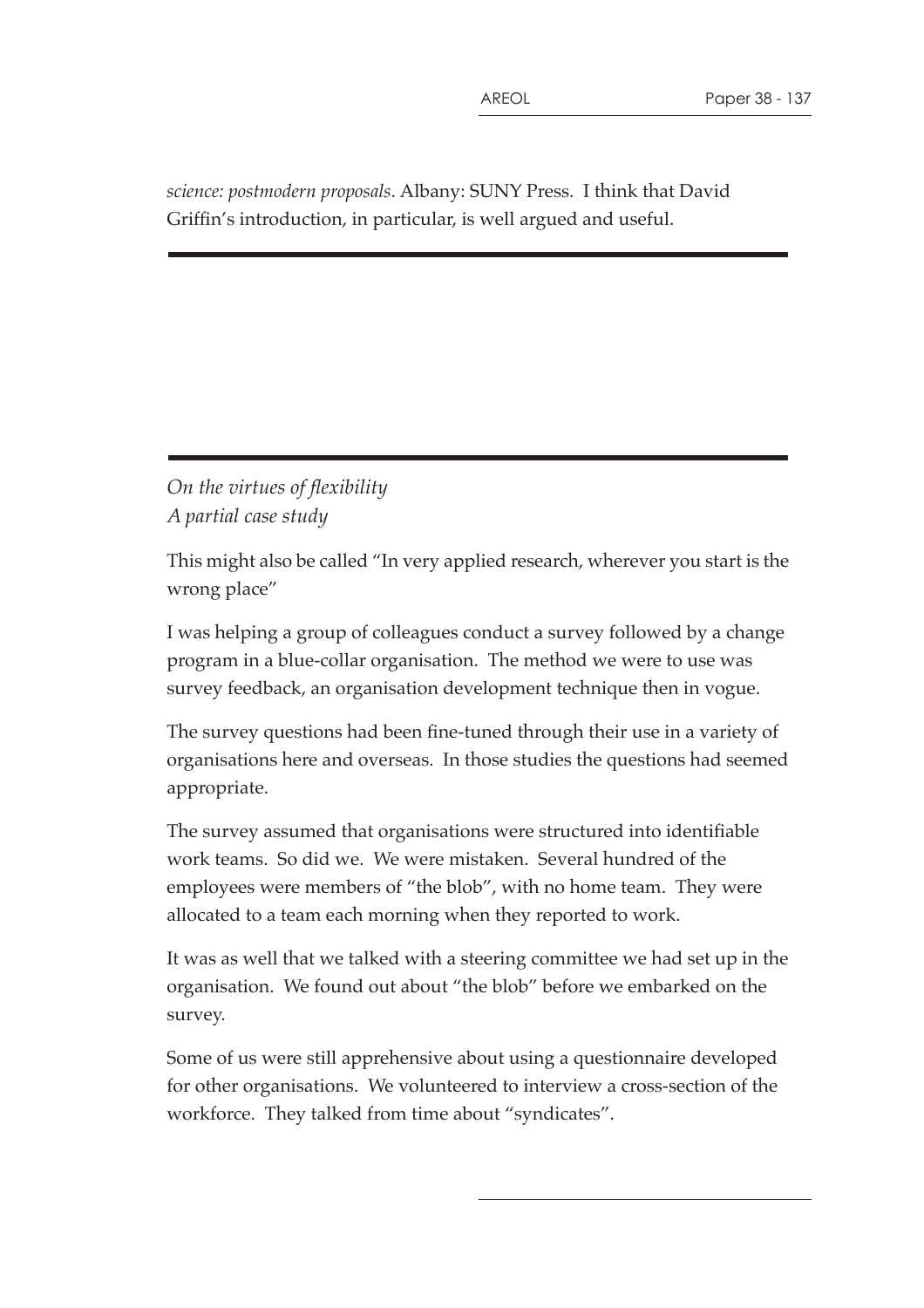It was fortunate that we did the interviewing. It was fortunate that we questioned the employees about the syndicates that they mentioned. We learned that the members of "the blob" had organised themselves into informal groups of about 20 people.

Each syndicate had an elected (and again informal) leader. Weekly, management posted a list of which shift each worker was allotted to. Syndicate leaders met to negotiate shift swaps for their syndicate members.

The syndicates therefore served several important functions, and three in particular ...

- a. They provided an opportunity for people to exercise leadership. This was in an environment where it wasn't accepted to become part of management
- b. They provided a home group for members who lacked one in the formal structure
- c. They allowed renegotiation of the management-allocated shifts for the week. In doing so they provided a welcome flexibility and some opportunity for workers to choose the shift they worked on. Without this the shift system would probably have led to resistance and perhaps industrial action.

And we almost didn't find out about them. It was fortunate that we were flexible about the study.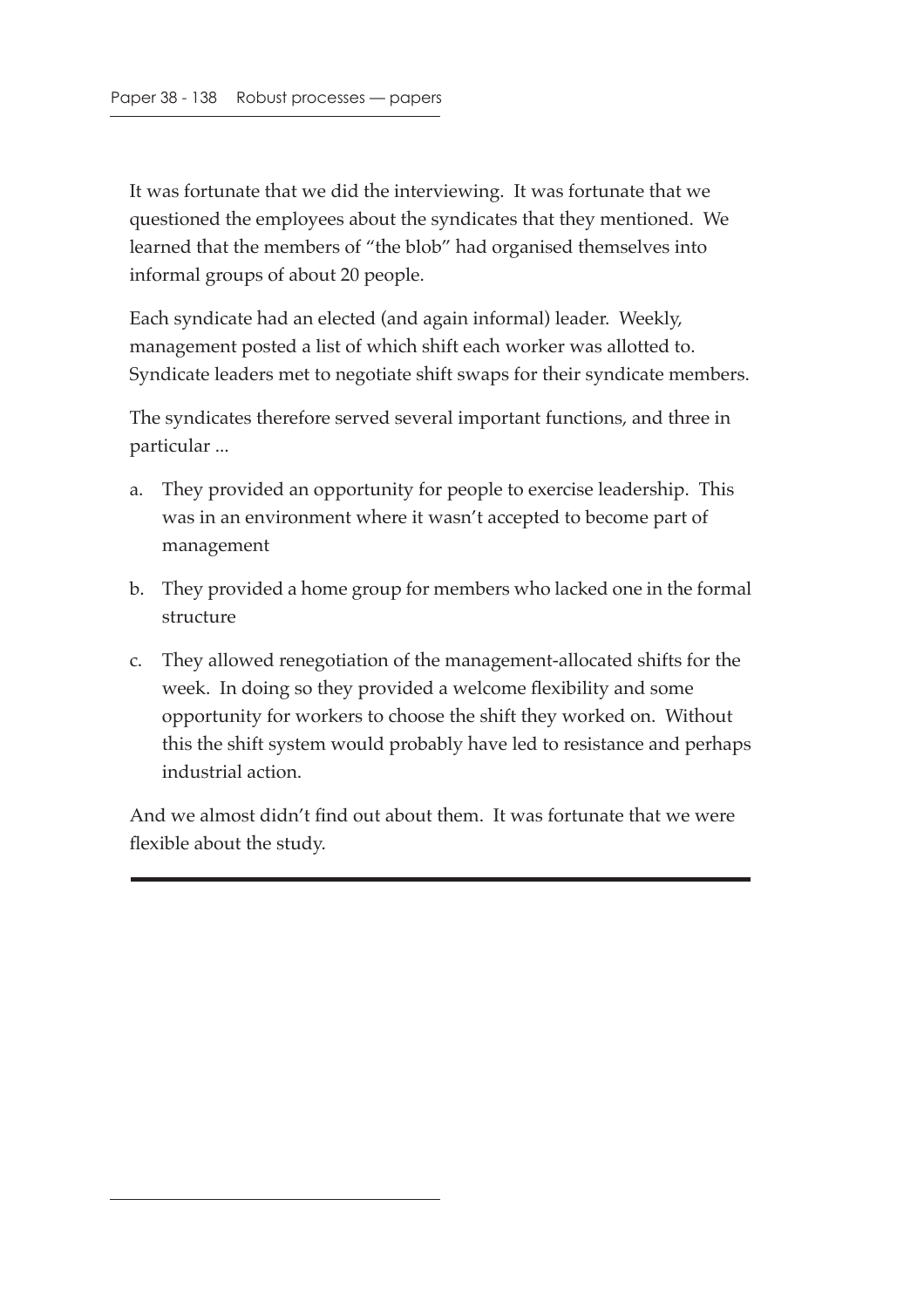# **session 7: collecting data**

*... in which three styles of process are described, and delphi is used as a process to illustrate some principles of combined data collection and interpretation 20*

Disagreements *may* lead the way to a deeper understanding. But if people respond to disagreement with defensiveness, it leads instead to a distortion of information. As you read this session, I invite you to consider what needs to be done so that disagreement *does* lead to a pursuit of the truth, not a pursuit of victory

(yes, I realise the concept of "truth" is problematic)

(for that matter, so is the concept of "victory")

In this session:

- styles of process adversarial, consensual, dialectical
- delphi as a illustration of a dialectical process
- delphi as action research?

<sup>20.</sup> A web version of this file is available at http://www.scu.edu.au/schools/gcm/ar/areol/ areol-session07.html and http://www.uq.net.au/action\_research/areol/areol-session07.html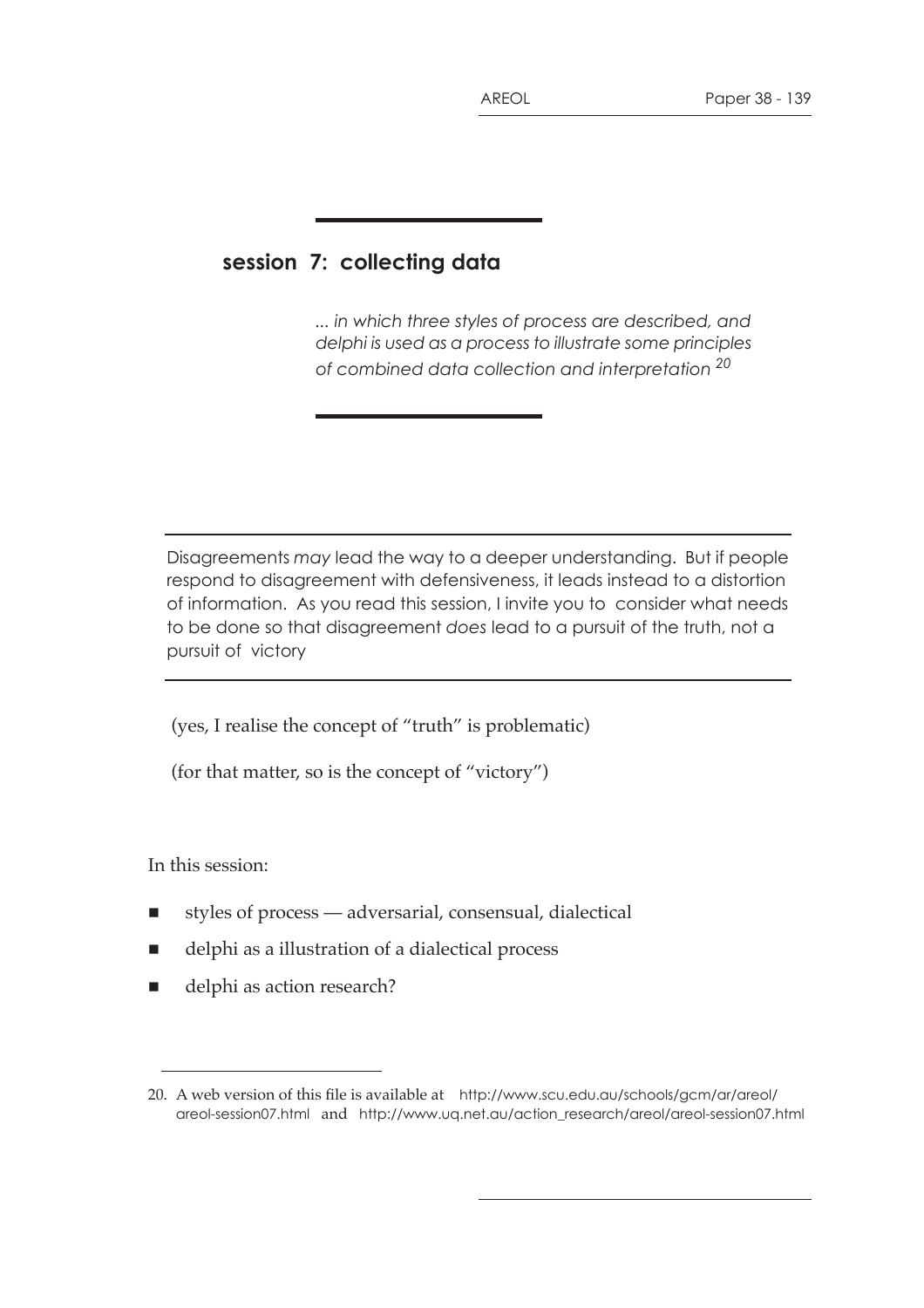This is the first of a number of sessions which examine data collection and interpretation. It follows on from the previous session, which focuses on action research as *research*. To this, it adds some concern for action research as action.

In this session I'll describe some ways in which you can collect and interpret data within an action research cycle. I'll also begin to address what you can do to ensure the quality of your data and the appropriateness of your interpretations.

This session will analyse delphi as a data-collection process. Following sessions will illustrate the approach by describing some specific methods you can use to collect and interpret data.

(Three contextual comments.

(First, I've chosen delphi for this analysis because I think it illustrates some of the key points well. I'm not offering it as the preferred method for data collection and interpretation, though it does serve some purposes very well.

(Second, throughout areol I suggest integrating data collection and interpretation within *each* cycle, including within the small cycles within larger cycles. This may be more a practitioner view than an academic one, though I think it can enhance academic purposes, especially for increasing rigour. As elsewhere, I assume you won't take this as "truth" but will make up your own mind.

(Third, one of the strengths of action research is that it allows you to bring rigour to highly participative processes. While I have not given much attention in this session to issues of participation, you are invited to think about it for yourself. For instance, how could you use delphi in a highly participative way? It can be done effectively.)

Think back to earlier sessions. You will recall I suggested that within each cycle you seek out multiple data sources. I also suggested combining data collection

 $\overline{\phantom{a}}$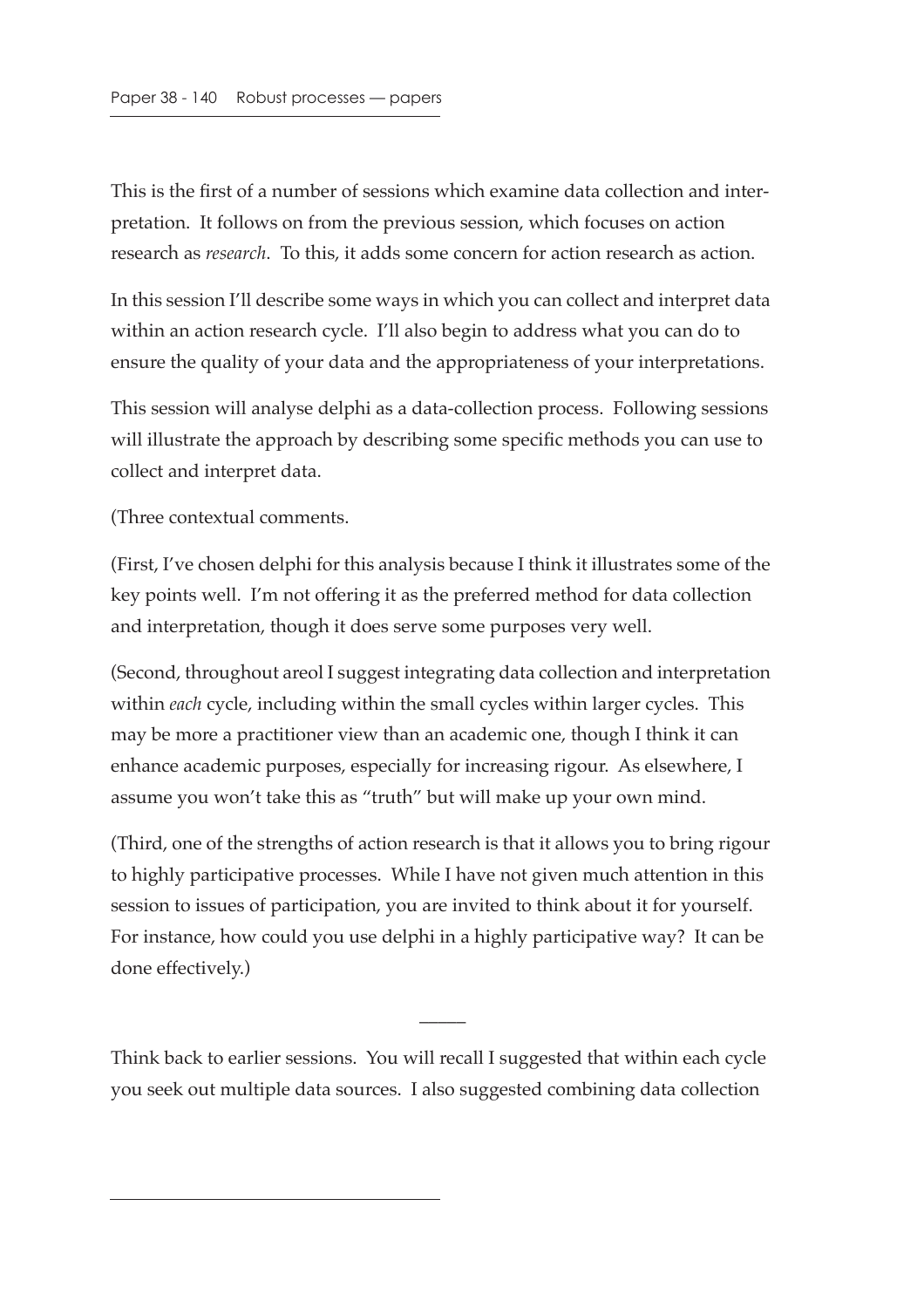and interpretation. Whenever you have two sources of data or interpretation you can use a dialectic process to refine your understanding.

## **Styles of process**

First, some brief definitions:

By *adversarial processes* I mean processes in which it is assumed that one person's gain is another person's loss. Such processes are commonly called *win/lose*.

A debate is an example of an adversarial process. Each debater tries to argue for a point of view. It is usual for one debater to be chosen as the winner.

I treat compromise (as usually practised) as a subset of this: *partial win / partial win*. "I'll let you win this piece if you let me win that piece."

By *consensual processes* I mean processes which first identify agreement, and then build on that agreement. They are *win/win* processes which can give simple and effective decisions if the "wins" are easily enough identified.

Some visioning or ideal-seeking exercises, where people are asked to develop a shared vision, are consensual processes. If the vision is set far enough in the future there is usually quite high agreement, especially if the vision isn't too specific. People are then willing to devote effort to achieving some of that vision.

By *dialectical processes* I mean processes which craft agreement out of disagreement.

Dialectical processes are *win/win* processes. But the wins are achieved only after the disagreements have been identified and resolved. The disagreements often play an important role in identifying misunderstandings.

The goals of dialectical processes are information exchange and understanding. People improve their understanding when they engage vigorously with the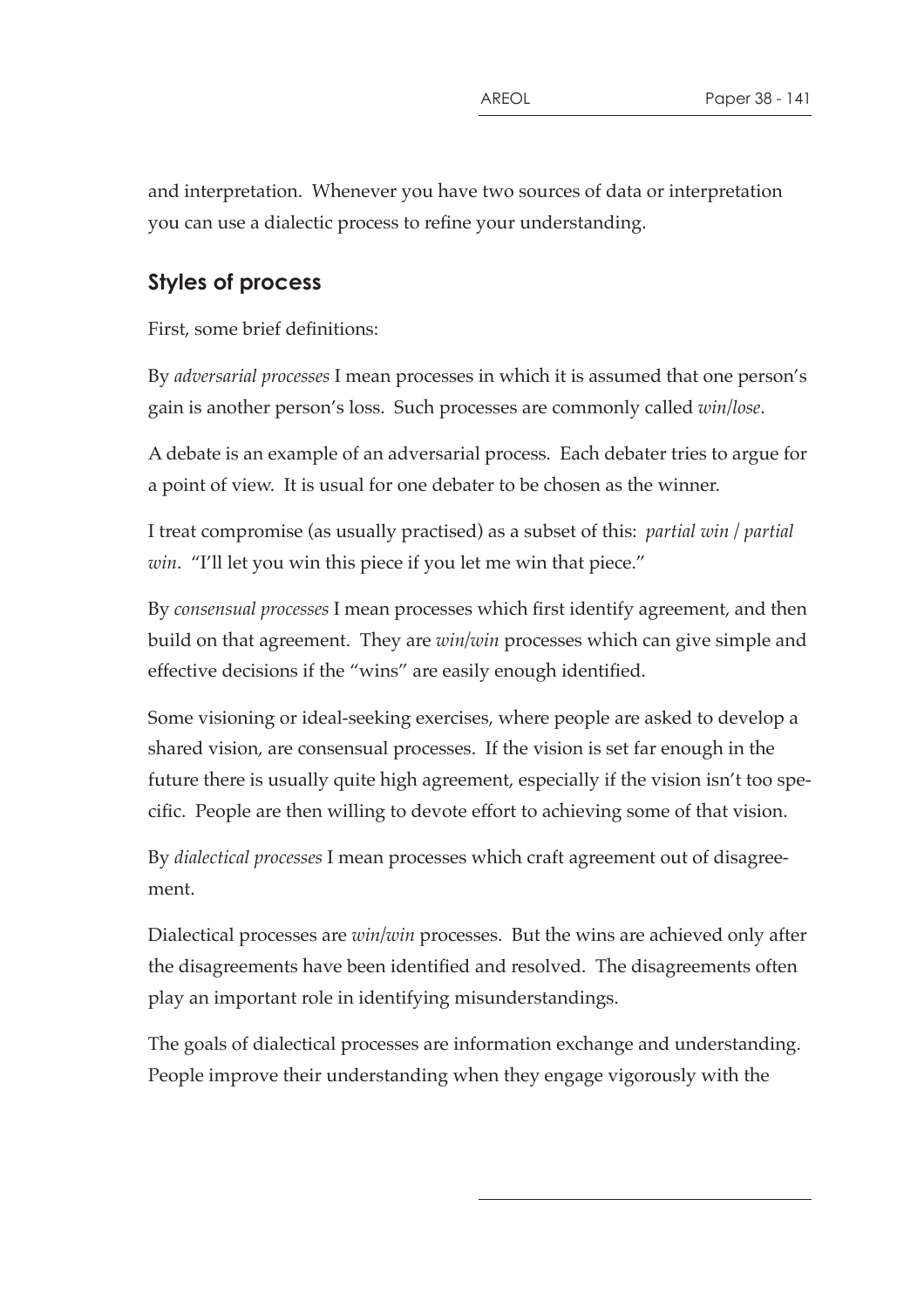issues. People educate each other. It seems to me that this happens best within a process of cooperative enquiry.

In other words, dialectical processes are processes of mutual education. They are more easily described than achieved. A climate of mutual education is achieved only when people are willing to respect each other, and try to understand each other. Some of the alternative dispute resolution processes for conflict management are dialectic.

Let me add that I don't really believe it is as black and white as these brief definitions suggest. Most processes are at least a bit of everything. The boundaries are fuzzy. But it's a useful set of labels for talking about data collection and interpretation. The type of process you use can effect both change and understanding.

Now, in more detail ...

#### **Adversarial processes**

It is difficult for adversarial processes to serve either action or research.

They tend to hinder research. If adversarial processes are used, the aim is to win. People are likely to tell selective truths or perhaps even plausible lies. In the absence of accurate and complete information it is harder to gain a good understanding. It is therefore also harder to make effective decisions.

Adversarial processes may also hinder *action*. The action may be based on biased information. There are losers as well as winners. The losers are not likely to be highly committed to the decisions taken.

(Losers may go along with the decisions, especially in a culture like mine which depends heavily on adversarial processes. In this culture we assume that being allowed to decide binds us to the decision. But as losers we won't exactly be distressed if the plans don't work. Some of us may even throw a spanner into the works when no-one is looking.)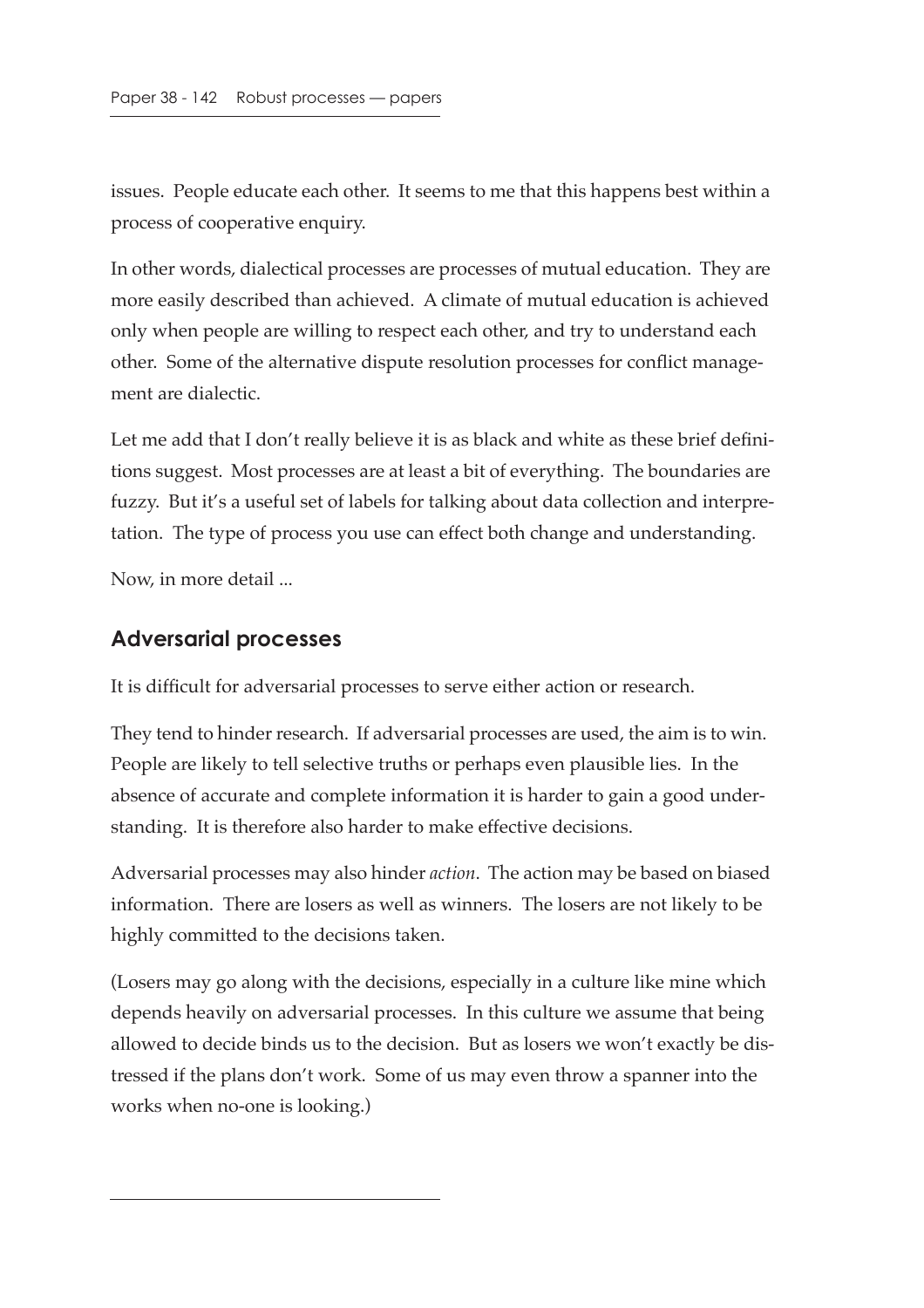# **Consensual processes**

Consensual processes work best when there is already agreement. This is especially when it is not fully recognised. It is then that its emergence has pleasant surprise value.

These processes can be used to identify and record the unexpected agreement (unexpected by the participants, that is). The agreement can then provide a foundation for further planning or decision-making. When prior but tacit agreement exists, consensual processes may be an efficient way of surfacing it.

A common application is to define some future vision or ideals. The vision then gives people a common purpose. It also serves as a criterion which can help in choosing between detailed options. Especially when previously unrecognised it can act as a catalyst, a spur to collective action.

When consensus works it is an easy and efficient way to generate decisions. If agreement with the decisions is high, so is commitment likely to be. Consensus helps action; it may also help research.

(If consensus is superficial, though, the information and decisions are likely to be superficial too.)

Consensual processes are most effective when there is at least tacit agreement about those issues which are most salient. When there are substantial and salient disagreements, consensual processes are much less effective. This is true whether the disagreements are tacit or explicit.

Under some circumstances consensual processes can be counter-productive. If there are disagreements which are important, people may nevertheless be unwilling to raise them for fear of undermining the consensus, even though it is really a false consensus. This is a particular risk when consensus is highly valued, relationships are close, and conformity is high. <sup>21</sup>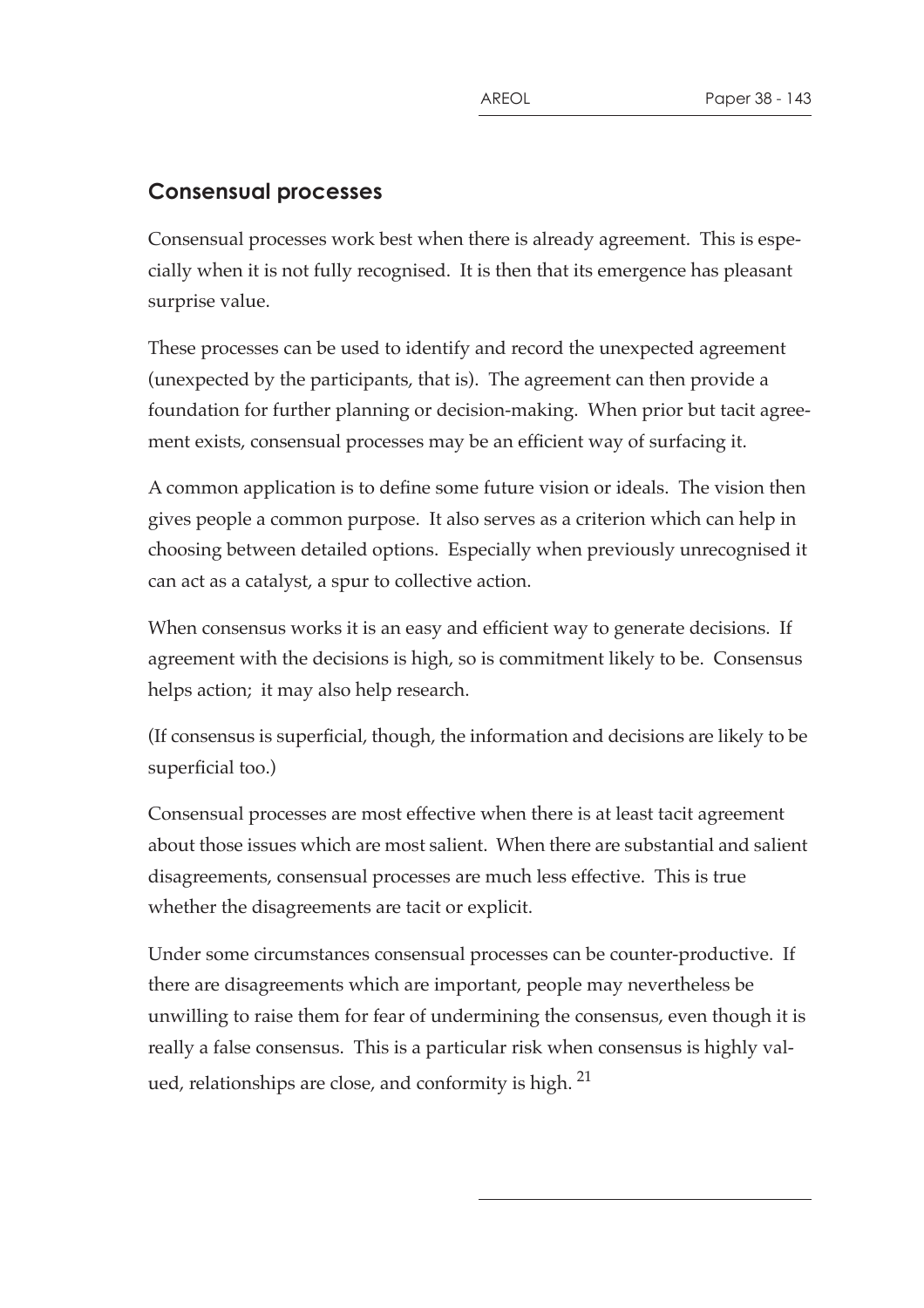## **Dialectic processes**

Dialectic processes generate agreement from disagreement. They do this by pursuing three goals:

- honest information, directly communicated
- striving to understand what others say
- using disagreement to identify where more information is needed.

In short, dialectic processes combine some of the features of the other two types of process. As with adversarial methods, disagreement is likely to be evident. As with consensual methods, the intention is to reach a mutually agreeable outcome.

At this point, an examination of a conventional mail delphi will illustrate dialectic and its main features. We can then return to a summary of the potential of dialectic for action and research.

## **Delphi**

Delphi is most often used as a forecasting technique. It can be used to create shared judgment and understanding among a panel of experts.<sup>22</sup>

An effective and typical mail delphi might proceed through steps something like these:

 1 A researcher decides on a research question which cannot easily be answered because the relevant information is widely scattered.

For example: "When will fully conversational voice recognition be built into most personal computers?"

<sup>21.</sup> The concept of false consensus was popularised under the title of "groupthink" by Irving Janis. See Janis, I. (1972) *Victims of groupthink: a psychological study of foreign policy decisions and fiascos*. Boston: Houghton-Mifflin.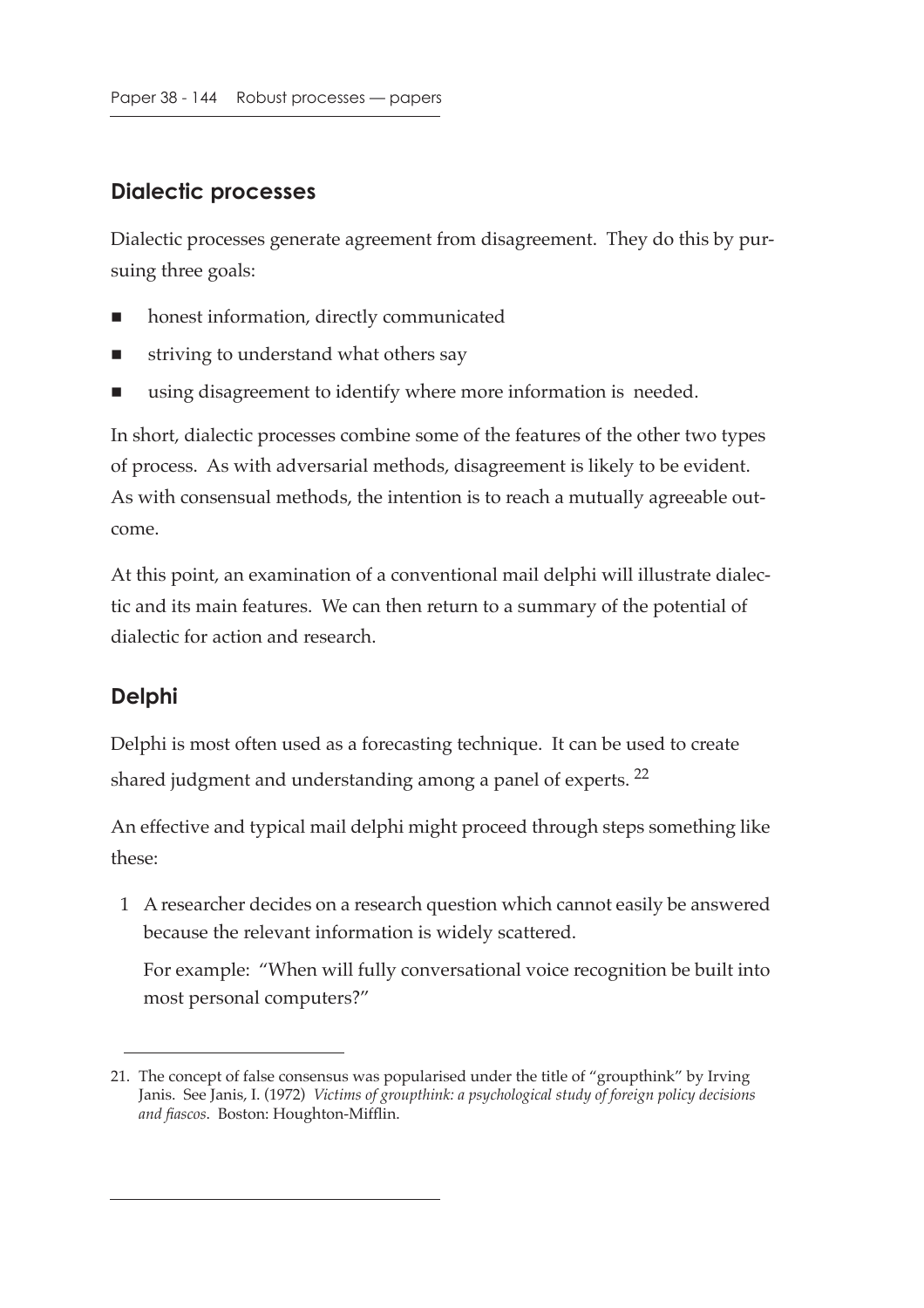(Although voice recognition has improved in recent years, I doubt that it can yet truly be called "conversational". It still requires some "training" to recognise each individual voice. It is likely to mistake many of the little words which glue language together.)<sup>23</sup>

 2 The researcher assembles a panel of experts from the fields which are relevant to the research question.

A panel for our illustrative research question would probably include, among others: computer hardware experts, computer software experts, artificial intelligence researchers, linguists, phoneticians, and so on.

 3 The panel members are briefed on the purpose of the exercise. They are asked to prepare their answer to the question, and forward it to the researcher.

(Delphi often uses numerical estimates. That makes it easier for the researcher to collate and communicate the results, at least in the earlier rounds.)

4 The researcher collates the results, and mails them out to panel members.

For example, on this first round it would be enough for the researcher to report some measure of the average (probably the median in this instance),

<sup>22.</sup> I should explain here that delphi was popular in the 60's, and then fell into disuse in the late 70s. The reason was probably a vigorous critique: Sackman, H. (1975) *Delphi critique: expert opinion, forecasting and group process*. Lexington, Mass.: Heath. There were rebuttals, for example by P. Goldschmidt (1975) 'Scientific inquiry or political critique? Remarks on Delphi critique, expert opinion, forecasting and group process by H. Sackman', *Technological Forecasting and Social Change*, 7, 195-213. But it was about the time of Sackman's critique that the use of delphi began to decline.

Sackman's criticism was probably justified more by the careless *use* of delphi rather than by delphi itself. It had the unfortunate effect that the technique itself fell into disrepute, in my opinion undeserved. It's pleasing to see that interest in delphi appears to be rekindling. It's also interesting that Sackman's background was in experimental psychology. He critiqued delphi as if it were survey research, using criteria which were appropriate to that field. He seems not to understand that it is a dialectical process. Had he know that, or understood more about other methodologies, his critique may well have been more even-handed.

<sup>23.</sup> I have a copy of ViaVoice, an IBM program now available for the Macintosh which I use. I'm pleasantly surprised at how much of my dictation it gets right (I've studied enough psychophonology to have some understanding of the difficulty of the task). I wouldn't yet describe it as fully conversational, or even approximately so.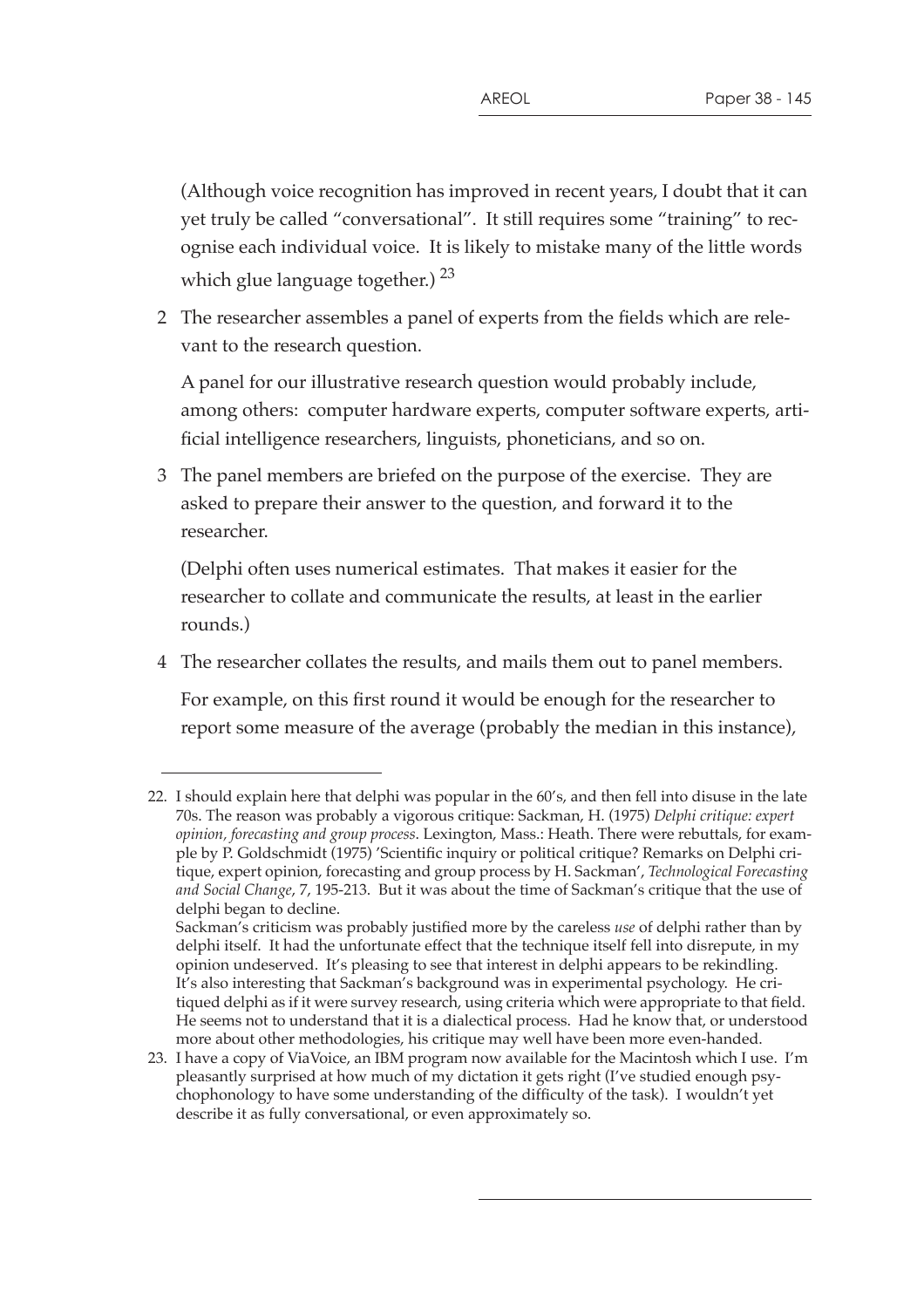and some measure of the spread (probably the range or interquartile range).  $^{24}$ 

 5 On the second round, the panel members are asked to adjust their estimate towards the average, or provide reasons to support their estimate. Again, they send this material to the researcher

This material is distributed, usually anonymously, to all panel members.

This can continue until agreement is reached. More often, a pre-set number of rounds are held, usually three. It makes more sense to continue until agreement is reached. But it is easier to write a funding proposal for a set number of rounds.

Imagine yourself taking part as a member of such a panel of experts. You've been chosen because you know your own field very well. This field is relevant to the research question. However, it's unlikely that you have a deep familiarity with all of the relevant fields.

Your initial estimate of course is based on the information you have. That is, it will weight highly the evidence you know best. Other panel members have different expertise. It's natural, then, that they will reach different estimates.

For example, if you are a computer person who knows little of linguistics, you will probably give an optimistic estimate. Hardware and software are developing very rapidly. Computers today can manage easily tasks that would have been beyond much larger computers only a decade ago. With some training for the software to recognise your voice, current software already does quite well.

<sup>24.</sup> It isn't necessary to have a good understanding of what a median or a range is. The important point is that you want to give panel members some idea of the average estimate, and some idea of how much spread there is. (For the curious: median and range — or, better, interquartile range — are chosen instead of mean and standard deviation for good reason. The distribution of responses is likely to be skewed — bunched towards one end — rather than symmetrical. Under these circumstances median and interquartile range are likely to give people a better understanding of the central tendency and the spread.)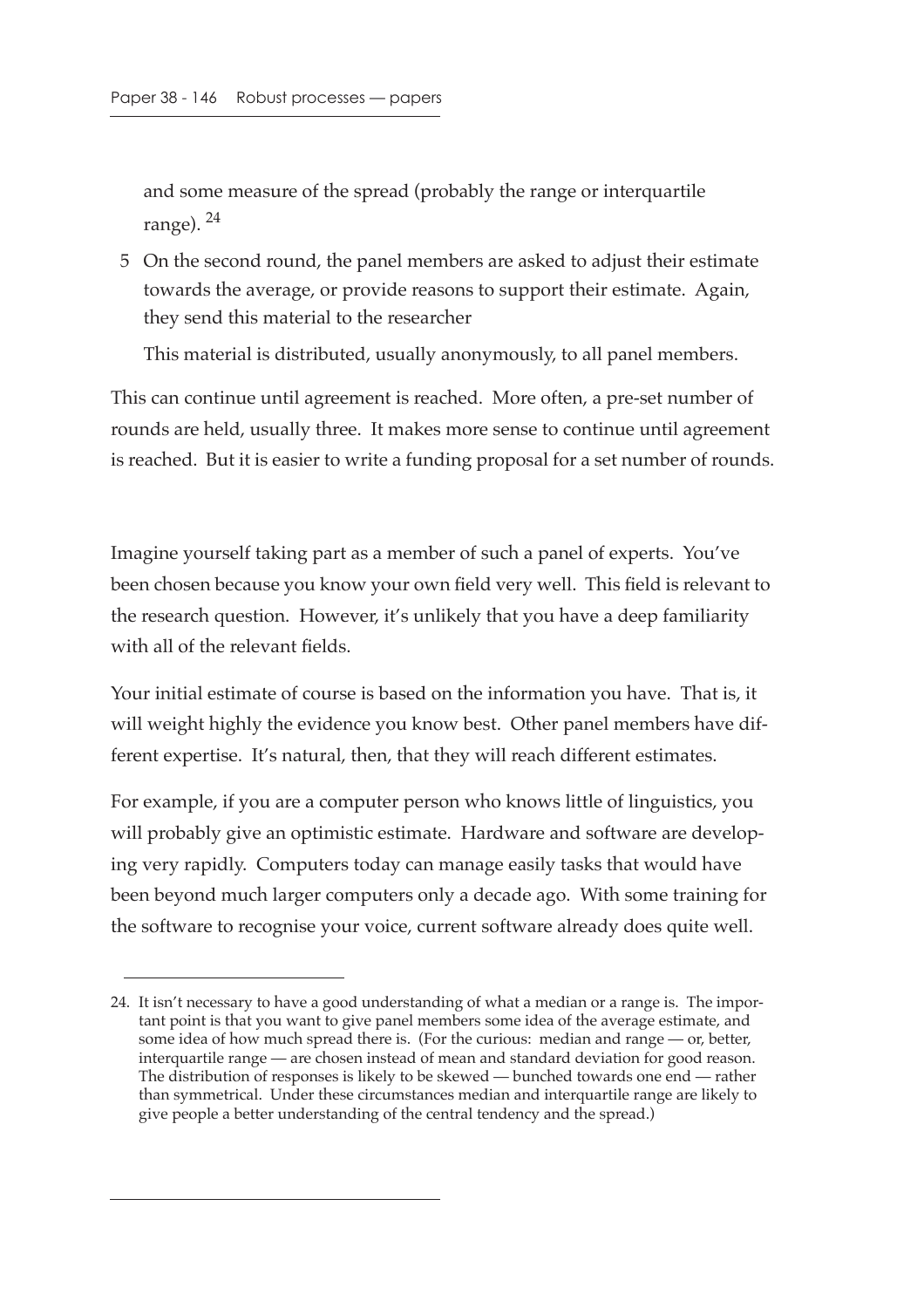If you are a linguist you know how problematic speech recognition is. For instance, you understand that the differences from person to person are greater than non-experts recognise. You know the extent to which people take context into account in deciphering speech. This is something people do far better than computers. So your estimate is more pessimistic.

When you discover that many of the panel members have come up with very different estimates, you may be motivated to:

- present the evidence you have which supports your estimate; and
- find out why other panel members gave such different estimates.

The result is that you educate the other panelists. You identify, from your field of expertise, the most relevant information. This is sent to them. In other words, you provide selective information. As it is the information which supports your position, it may well be information which others do not know.

At the same time, you receive from them a lot of information. Some of it is most probably new for you. They educate you.

The usual outcome is that the estimates converge over time. They move towards agreement from round to round. In this way delphi has provided mutual education. As more information is shared, the panelists move towards agreement. <sup>25</sup>

Now think of this in terms of data and interpretation. Delphi begins by asking panelists to provide interpretations rather than data. It then uses differences in these interpretations to identify relevant data. After the exchange of data, the interpretations are revised.

Over time, the data tend to become more specific. The interpretations tend to become more inclusive of all the information. Neat!

<sup>25.</sup> On occasions, panel estimates converge towards two points rather than one. My guess is that when this occurs, the estimates are influenced by both information and values. The value differences, I expect, explain the lack of agreement.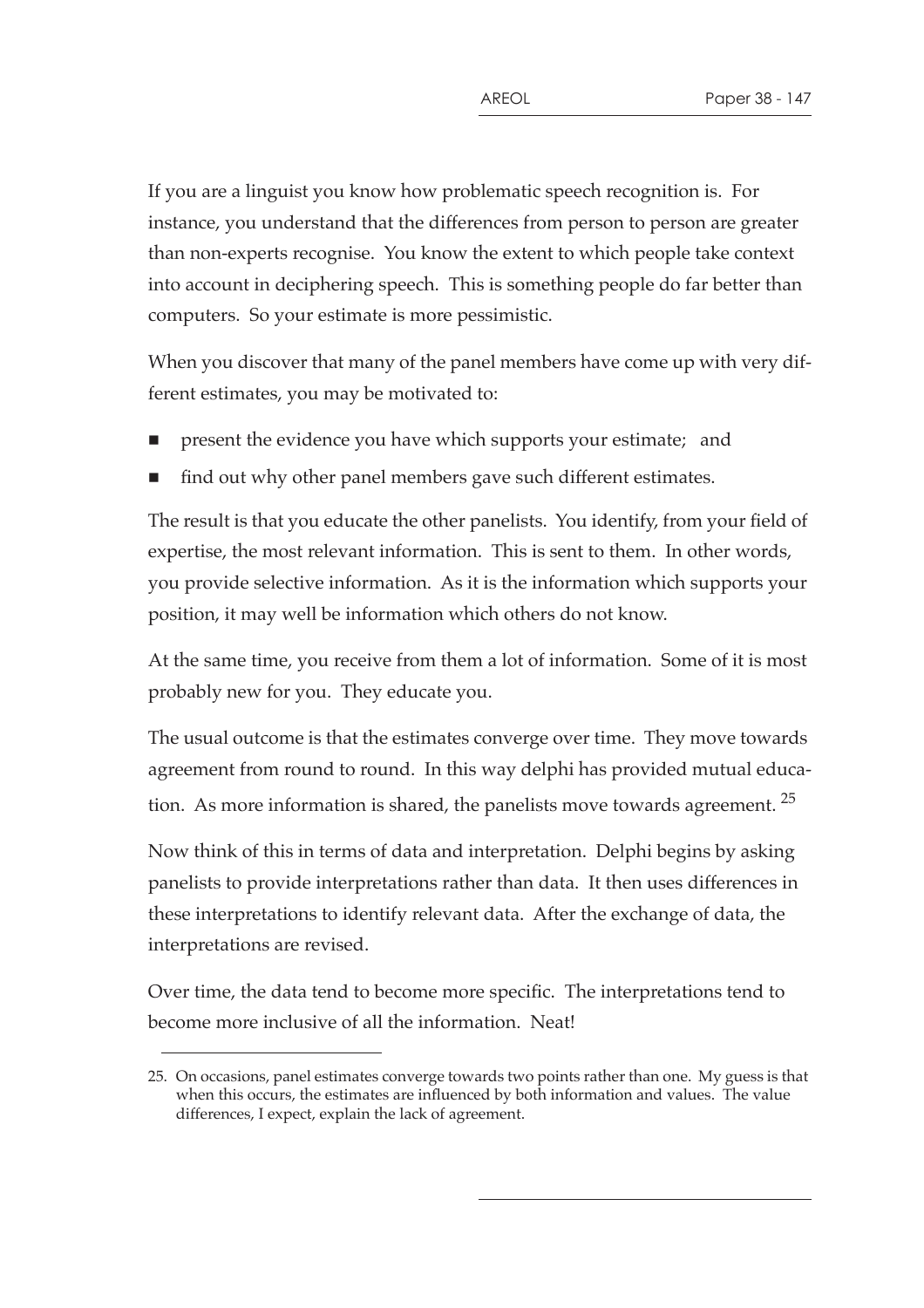## **Delphi as action research**

Done by mail, delphi is a process very different to normal conversation or debate. The panelists don't meet. Usually they are not even identified. And often they have little say in determining the research question. However, none of these are necessary features.

As research, delphi offers many advantages. If the panel members are well chosen their later decisions are based on much better information than their early decisions.

I would also expect that if the panelists were interested in taking action on their decisions they would be well motivated to do so.

A word, too, about relationships. Delphi is mostly done by mail, and often anonymously. The task of managing the interactions is thus much easier. If you run delphi in some other way, such as face-to-face, you need a more carefully-managed process and substantially better facilitation skills.

This was intended primarily as an example. Notice, though, the issues faced by the researcher ... How are the panelists to be chosen? What question will they be asked? How will the information be collated and distributed? These are questions of relevance to the action researcher.

Notice, too: the cyclic nature; the convergence towards agreement; the interaction of data and interpretation; the use of disagreement to lead participants deeper into data and interpretations.

## **Archived resources**

A brief description of adversarial, consensual and dialectical processes can be found in the archived file dialectic.

http://www.scu.edu.au/schools/gcm/ar/arp/dialectic.html http://www.uq.net.au/action\_research/arp/dialectic.html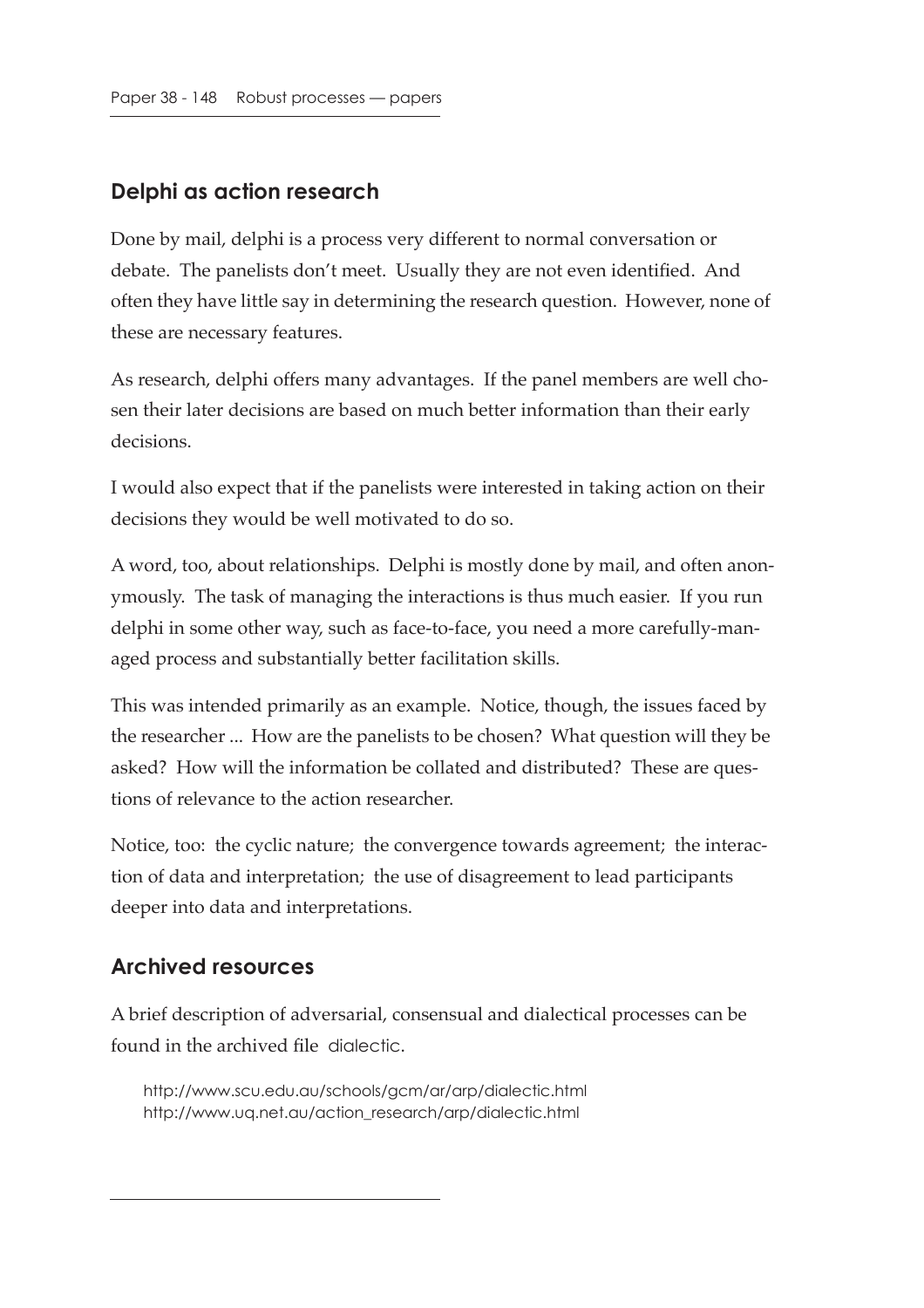#### ftp://ftp.scu.edu.au/www/arr/dialectic.txt

A description of a face-to-face version of delphi is available, named delphi.

http://www.scu.edu.au/schools/gcm/ar/arp/delphi.html http://www.uq.net.au/action\_research/arp/delphi.html ftp://ftp.scu.edu.au/www/arr/delphi.txt

Other archived resources will be listed in the following sessions which describe specific methods.

# **Other reading**

To provide some background into the issues of applied qualitative research, there is an interesting collection of papers contributed by some well know researchers in:

Lawler, E.E., Mohrman, A.M., Mohrman, S.A., Ledford, G.E., and Cummings, T.G., eds. (1985) *Doing research that is useful for theory and practice*. San Francisco: Jossey-Bass.

In cycling between data and interpretation, the methods of grounded theory are quite similar to what I've described. Grounded theory is theory grounded in experience. The theory is developed to make sense of the data.

A useful description of the best known form of grounded theory is given in:

Strauss, A.L. and Corbin, J. (1990) *Basics of qualitative research: grounded theory procedures and techniques*. Newbury Park: Sage.

It should be said that Barney Glaser doesn't regard this as proper grounded theory. For his strongly-argued view see:

Glaser, B. (1992) *Basics of grounded theory analysis: emergence vs forcing*. Mill Valley, Ca.: Sociology Press.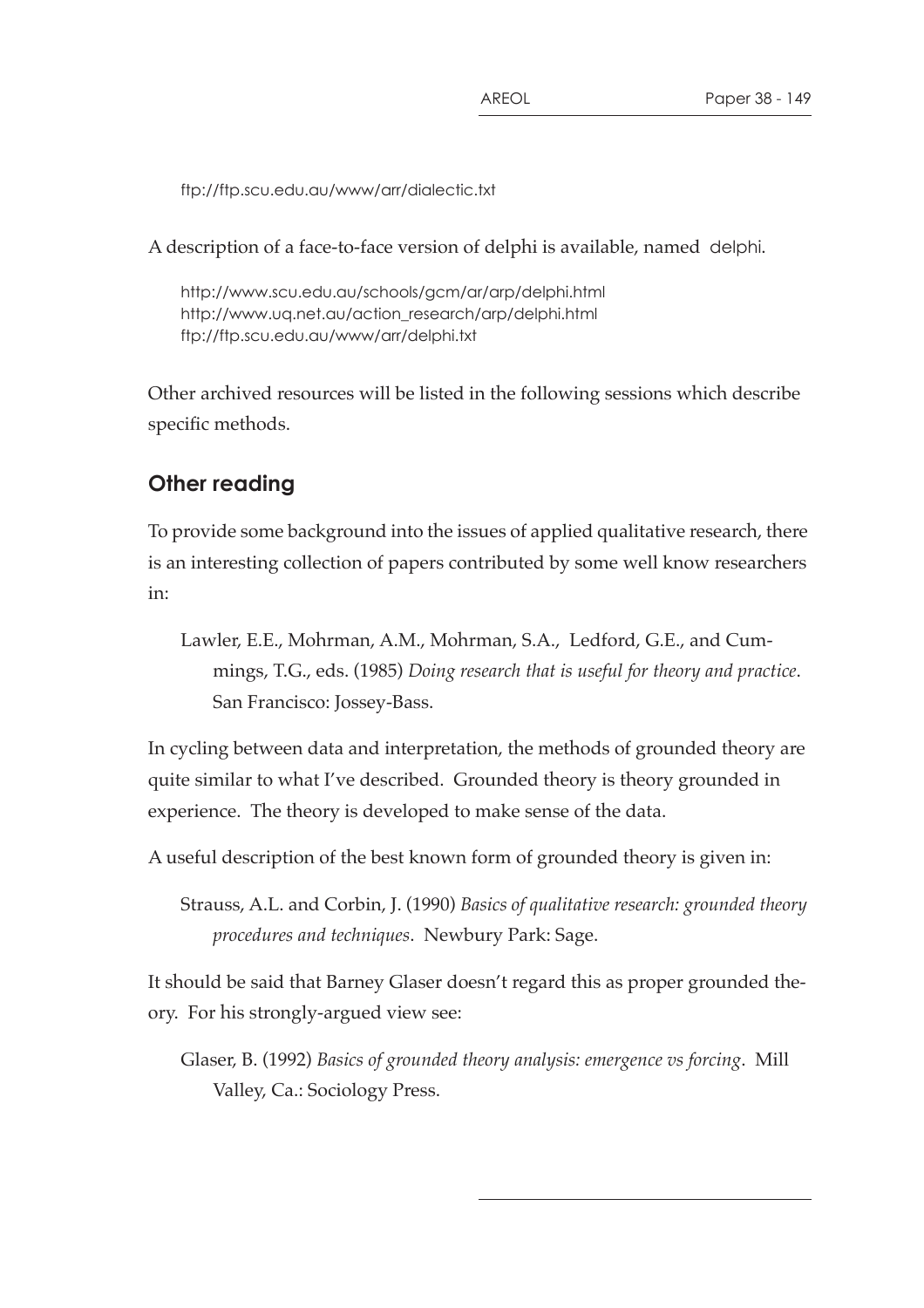My own view is that Glaser's approach is more like action research than Strauss's. I agree with most of Glaser's critique of Strauss and Corbin. If you want to access the earlier literature ...

Glaser, B.G. and Strauss, A.L. (1967) *The discovery of grounded theory: strategies for qualitative research*. Chicago: Aldine.

As an example of applications of grounded theory to management try:

Locke, Karen (2001) *Grounded theory in management research*. London: Sage.

For a simple but detailed description of a standard version of delphi, read

Delbecq, A.L., Van de Ven, A.H. and Gustafson, D.H. (1986) *Group techniques for program planning*. Middleton, Wis.: Greenbriar.

This also describes nominal group technique, another data collection process.

For more detailed descriptions and analyses, check out some of the papers in

Adler, M. and Ziglio, E., eds. (1996) *Gazing into the oracle: the delphi method and its application to social policy and public health*. London: Jessica Kingsley Publishers.

## **Activities**

#### **## A thought experiment:**

Think back to some recent times when you heard or read something that you disagreed with. Make a list of a number of these, if you can. (Or, if you can't, begin to assemble a list over the next week.)

Which of these responses is most common for you:

"That's wrong!"

"Hmm, that's an interesting position. Perhaps it's correct."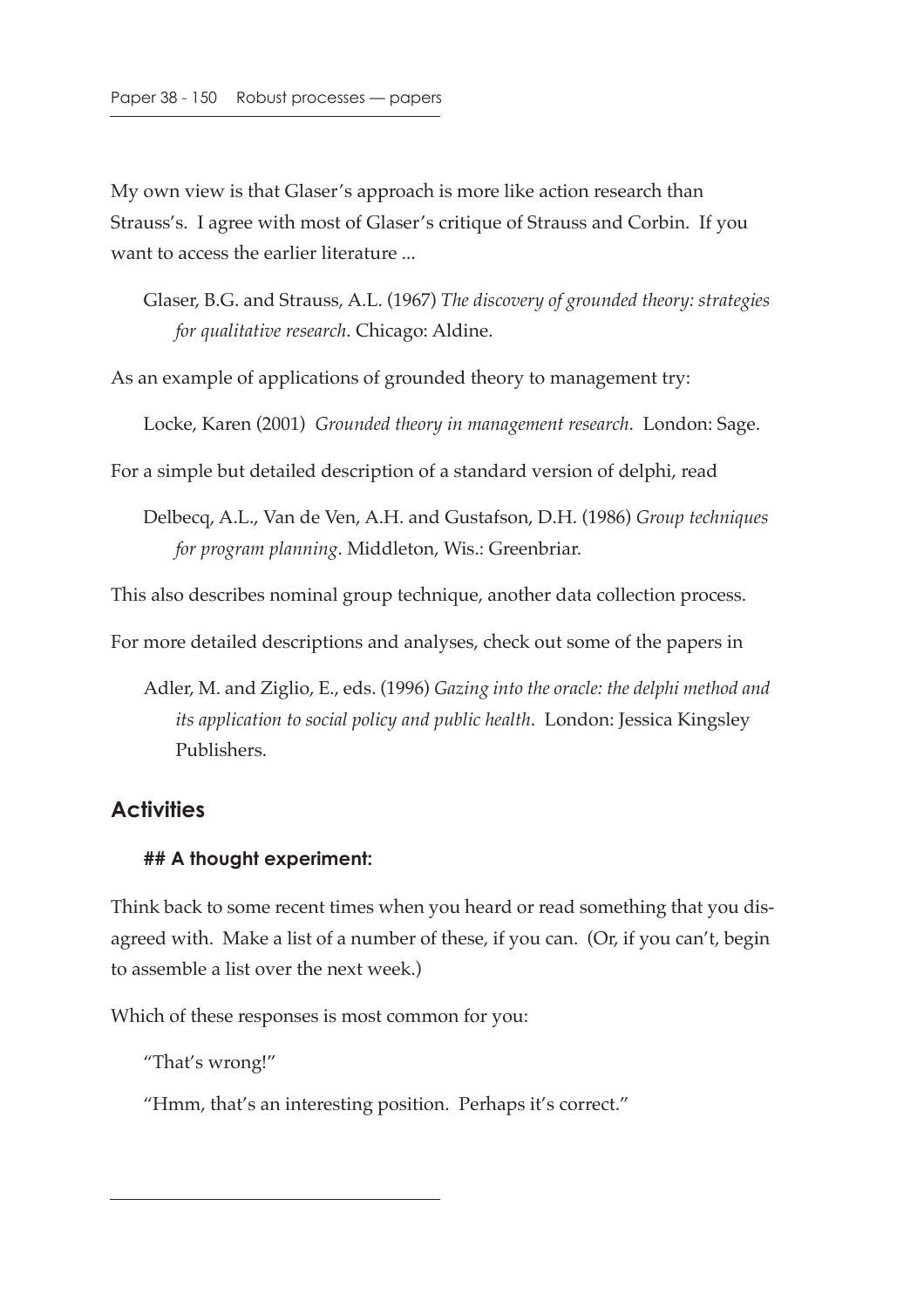"I believe differently. How can I explain how this person and I came to such different conclusions, and find out what the reality is?"

In other words, note your own use of adversarial, consensual and dialectical processes when you encounter disagreement.

### **## An individual activity:**

Before you read the archived file on delphi, design your own face-to-face (or email) delphi process.

- Take the description of a mail delphi, above, as your starting point
- Choose a research question that is relevant to your action research interests, and which has both action and research components
- Work out a process for running a delphi-like process face to face.

You will probably want to give attention to: choosing panelists; briefing them; deciding how to collect and collate the information; your own communication style; and so on.

When you've designed a process, check how well it is likely to function as action research. How well does it generate accurate information? How likely is it to lead to committed action?

#### **## For your learning group:**

Do the individual activity, above, as a group activity. Choose a suitable example from one of your learning group members. Help that person design a process and critique it. Then help each other decide how you can make use, in your own action research, of what you have learned.

Part way through the activity, pause to critique your own interaction. How well are you achieving the goals suggested above: honest information, directly communicated; striving to understand what others say; using disagreement to identify where more information is needed?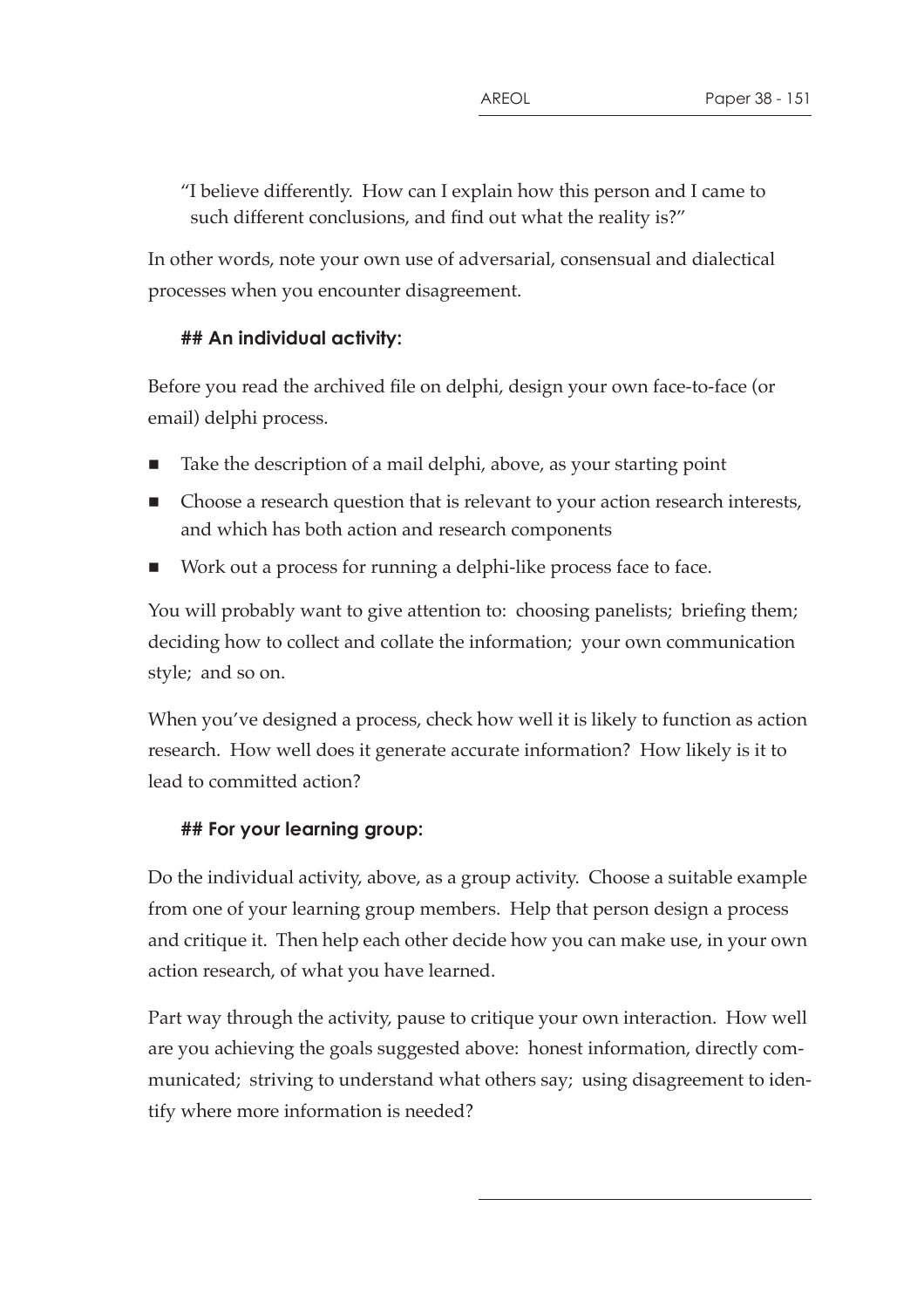$\frac{1}{2}$ 

In other words, how successful are you in creating a climate of mutual enquiry for mutual education?

Using a description of delphi as a vehicle, this session has explored a number of styles of process for information collection. In particular, dialectic processes which assist both action and research have been addressed.

The next session explores, in some detail, an interview technique which uses a form of dialectic process.

Below are thoughts that I find hard to translate simply into speech. But in any event, my intention is to energise the mind, not persuade you to a point of view.

Speaking only for myself ...

The individual exercise in this week's session contains the following sentences:

"That's wrong!"

"Hmm, that's an interesting position. Perhaps it's correct."

 "I believe differently. How can I explain how this person and I came to such different conclusions, and find out what the reality is?"

Behind each of these is a particular *mindset* which energises the thought.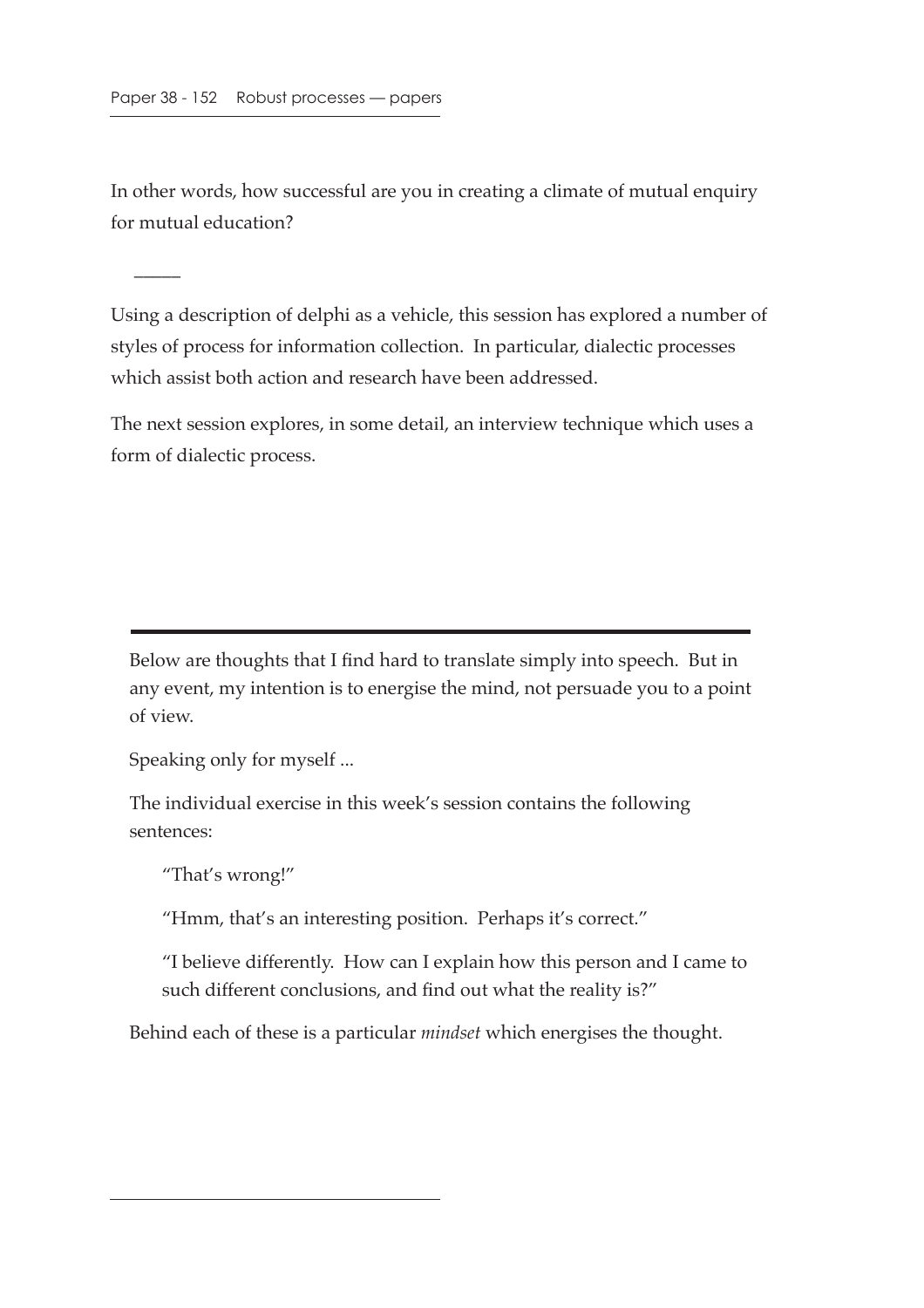These are what you might say to yourself. You can use a similar categorisation for what you and others say out loud in response to some assertion.

An adversarial statement might be an open expression of disagreement. "No, the facts are ...". Or it may be disguised as half-agreement. "Yes, but ..."

The underlying mindset might be characterised as win/lose. "There is going to be a winner and a loser to this discussion. If I'm not the winner, I'll be the loser." Chris Argyris has written about this as "Model I". It may be summarised as a set of personal guidelines:

- Win, don't lose
- Unilaterally control the process and outcomes
- Avoid emotionality. Value rationality.

A consensual statement may focus on something you can agree with. "I agree that ..." Or it may just agree uncritically. "Yes, absolutely."

The underlying mindset may be that conflict is bad, and to be avoided. It, too, has some qualities of Argyris' model 1. The stance is win/win. There may be an underlying assumption that "if I don't agree it will turn into win/  $\log e''$ .

At its worst, this is what Irving Janis described as "groupthink". According to Janis, cohesive teams are especially in danger of this. 26

A dialectical statement is likely to be a little more complex. For example: "The evidence I'm familiar with suggests ... It seems you have different evidence. Can you say a bit more?" And of course the tone of voice and body language are important.

<sup>26.</sup> Janis, Irving (1972) *Victims of groupthink: a psychological study of foreign policy decisions and fiascoes*. Boston: Houghton-Mifflin.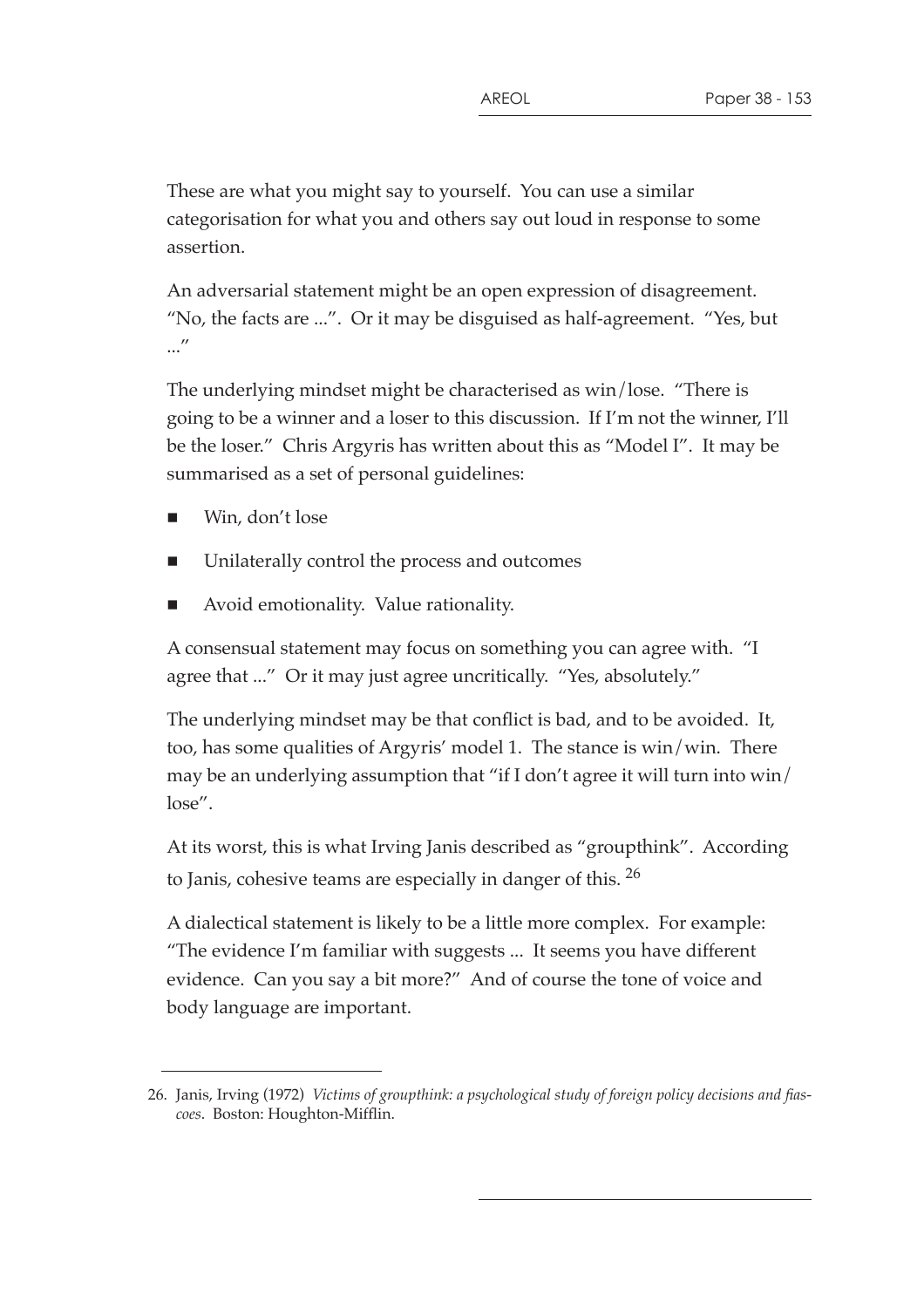The underlying mindset is a belief that it's a complex world which different people perceive differently. There is often more than one right answer, and sometimes there aren't any right answers. Diversity is valuable.

(You may have noticed that as something of a theme on areol.)

The general semantics motto "the map is not the territory" belongs here. So does Argyris' Model 2,  $^{27}$  which can be summarised as:

- Free and informed choice
- Mutual control of processes and outcomes
- Continuous testing of assumptions.

It seems to me that it's the dialectical mindset which is most consistent with action research as action and research. And it seems to me that it may be easy enough to learn an action research *process*. Bringing to it appropriate behaviours and mindsets may be a little more difficult.

It's helpful, too, to be able to recognise and respond appropriately to the mindset of the other person. I suspect that the first step is to be able to recognise one's own mindset.

This may not be easy. For me, these mindsets are well-practised and therefore deeply embedded in the unconscious. It has required deliberate effort and conscious strategies to uncover them.

And there are still people and situations which trigger my adversarial or my "agree at all costs" mindset. I presume that's true for others too.

What do you think?

<sup>27.</sup> Written about in a number of places. Of interest to facilitators is Argyris, Chris (1985) *Strategy, change and defensive routines*. Boston: Pitman.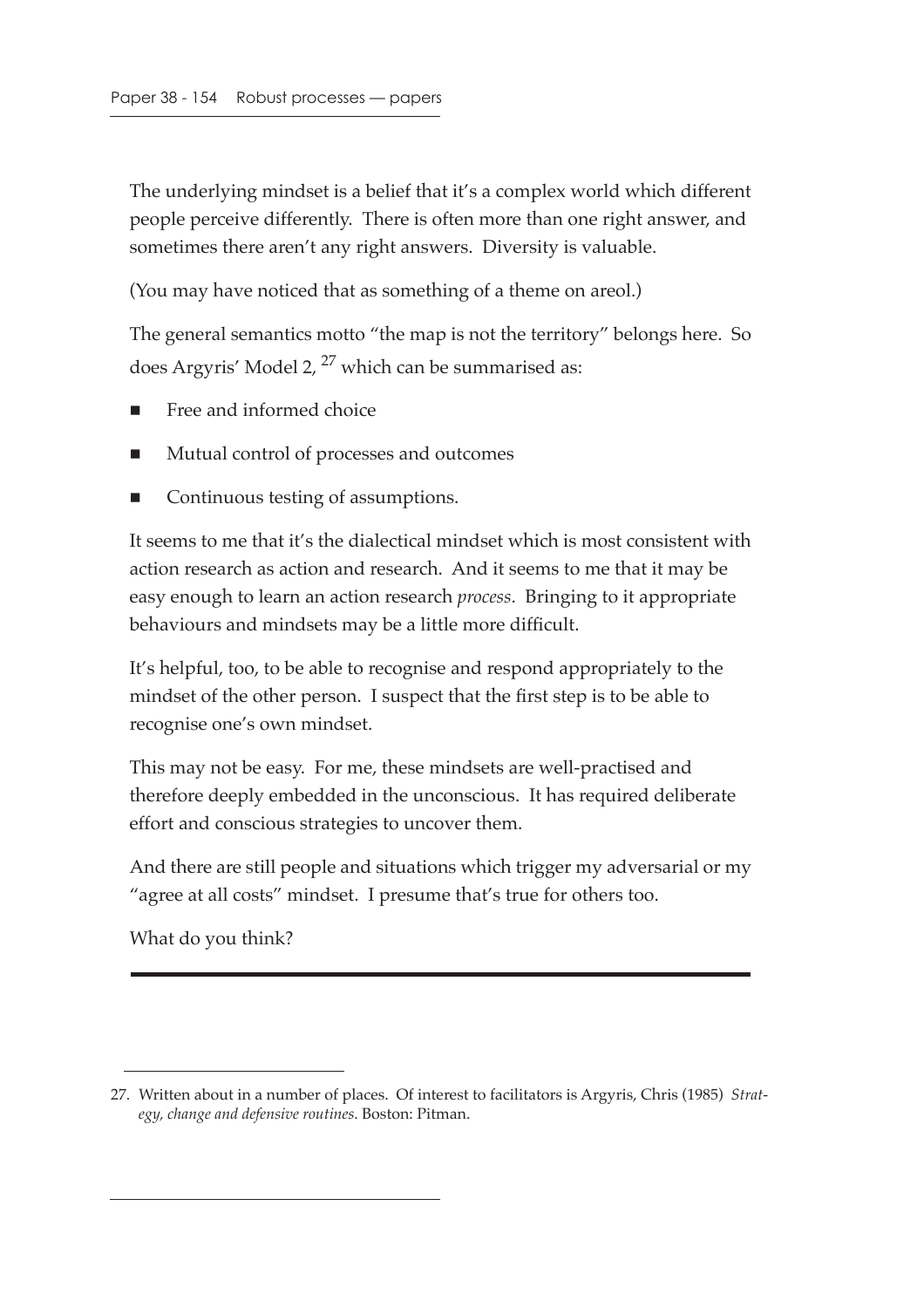# **8 convergent interviewing**

*... in which an action research interviewing technique for preliminary data collection is described, and used to illustrate some principles of data collection 28*

Talking informally to people can be an effective method for data collection. The interviewing method described in some detail below resembles informal conversation in some respects. As you read it, you may be interested in looking for ways to use some of the processes in your normal conversation

In this session:

- a description of convergent interviewing
- conducting a series of convergent interviews
- **n** convergent interviewing and involvement
- **n** convergent interviewing as action research
- **n** applications.

<sup>28.</sup> A web version of this file is available at http://www.scu.edu.au/schools/gcm/ar/areol/areolsession08.html and http://www.uq.net.au/action\_research/areol/areol-session08.html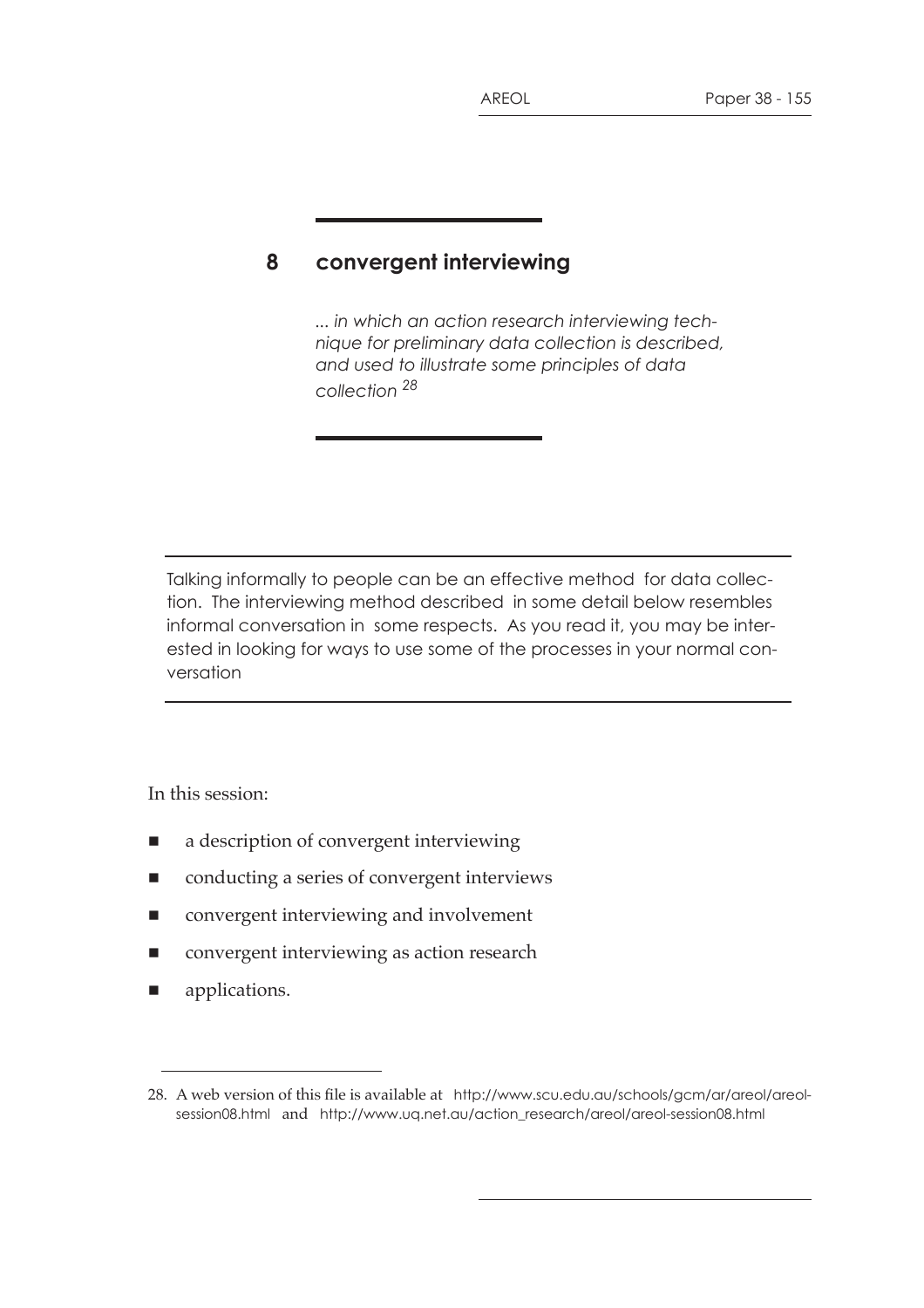The topic of this and the adjoining sessions is data collection for action and research. This session describes one particular approach to data collection, known as convergent interviewing.

I begin with an overview of the technique. This is followed up by a more detailed description, first of an individual interview, then of a series of interviews. Finally I offer some suggestions for applications, and further reading.

I have a number of reasons for describing convergent interviewing at this stage in the program. It illustrates many of the principles discussed in the previous session. It was designed as an action research technique. It is systematic enough that it can be described easily, but flexible enough that it can be used in messy situations.

If I used only one formal data collection method (though that is quite often inadvisable) I think this might be it. At first glance it's less participative than I might wish. But this can be remedied or at least alleviated.

#### In brief ...

To start each interview you ask a very open ended question, and then keep your informant talking. The content of a convergent interview therefore comes almost entirely from the informant.

Each interview starts this way. All informants are given the chance at first to contribute their perceptions unshaped by more detailed questions.

In most interviews, but especially the later ones, you add more specific questions. This occurs towards the end of the interview. The specific questions become more precise from interview to interview.

The process is structured. There are some definable stages to each interview. You interpret the information as you proceed — you don't save it up for analysis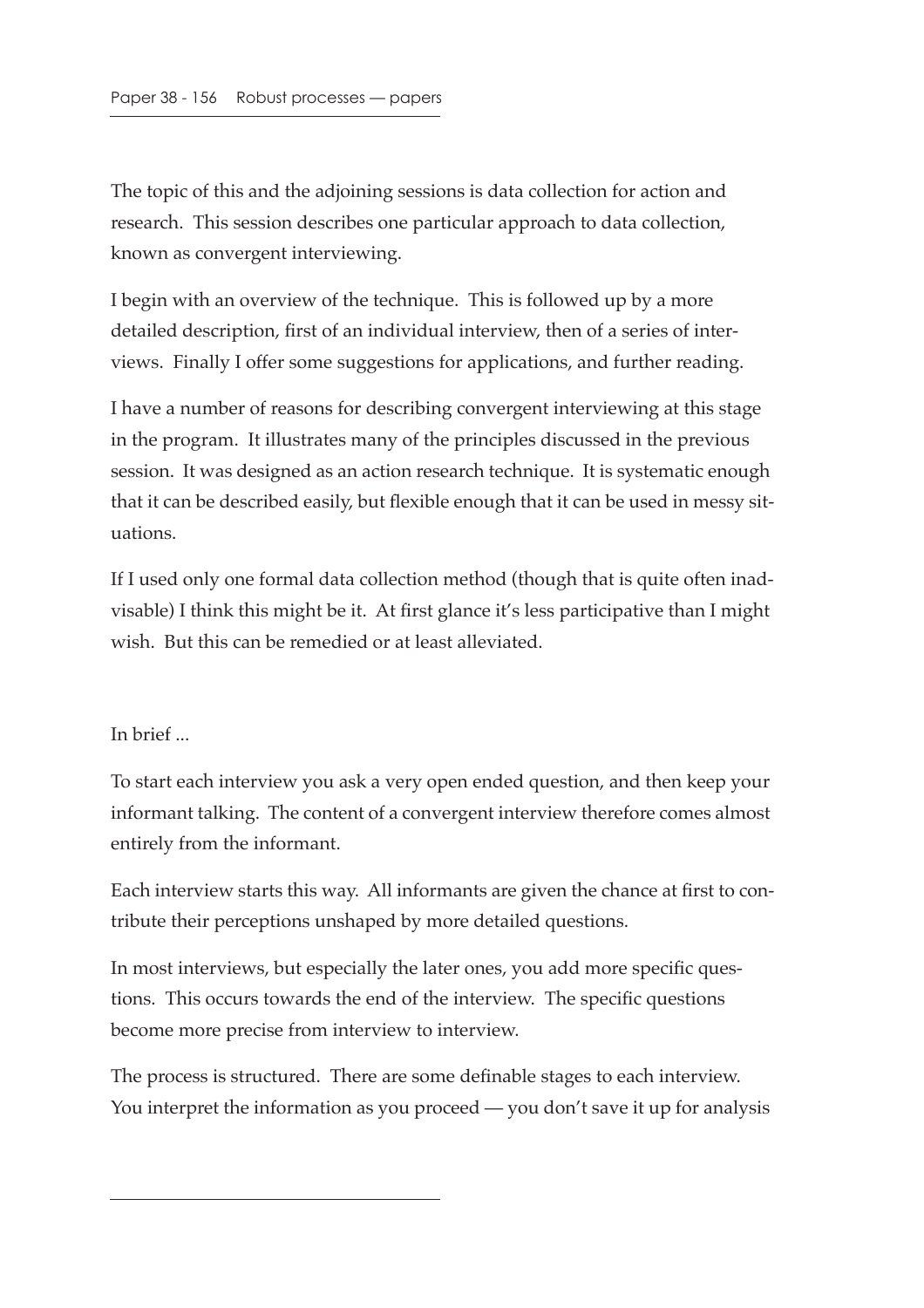at the end of the program. The series of interviews is structured in such a way that information is interpreted from interview to interview.

In analysing the data, you identify disagreements: when different people offer different views of some issue. You use disagreements to guide the development of probe questions which take you deeper into explanation.

The result is a reasonably efficient form of data collection and interpretation. It allows the quality of data and interpretation to be checked. The process is driven by the informants and the data they provide. If your questions are determined by comments in previous interviews you are protected to some extent from imposing your own biases on the data.

If sampling is reasonably good you can obtain a good understanding from surprisingly few people.

All of this will become clearer as we go into more detail.

# **The interview**

There are five main stages:

### **1 Make the informant comfortable**

Make the informant comfortable and introduce yourself. Give brief details of:

- who you are
- what you are doing
- who gets given any information
- what the purpose of the interview is

and any other information which your informants are likely to want to know about the study. Use this stage to build initial rapport.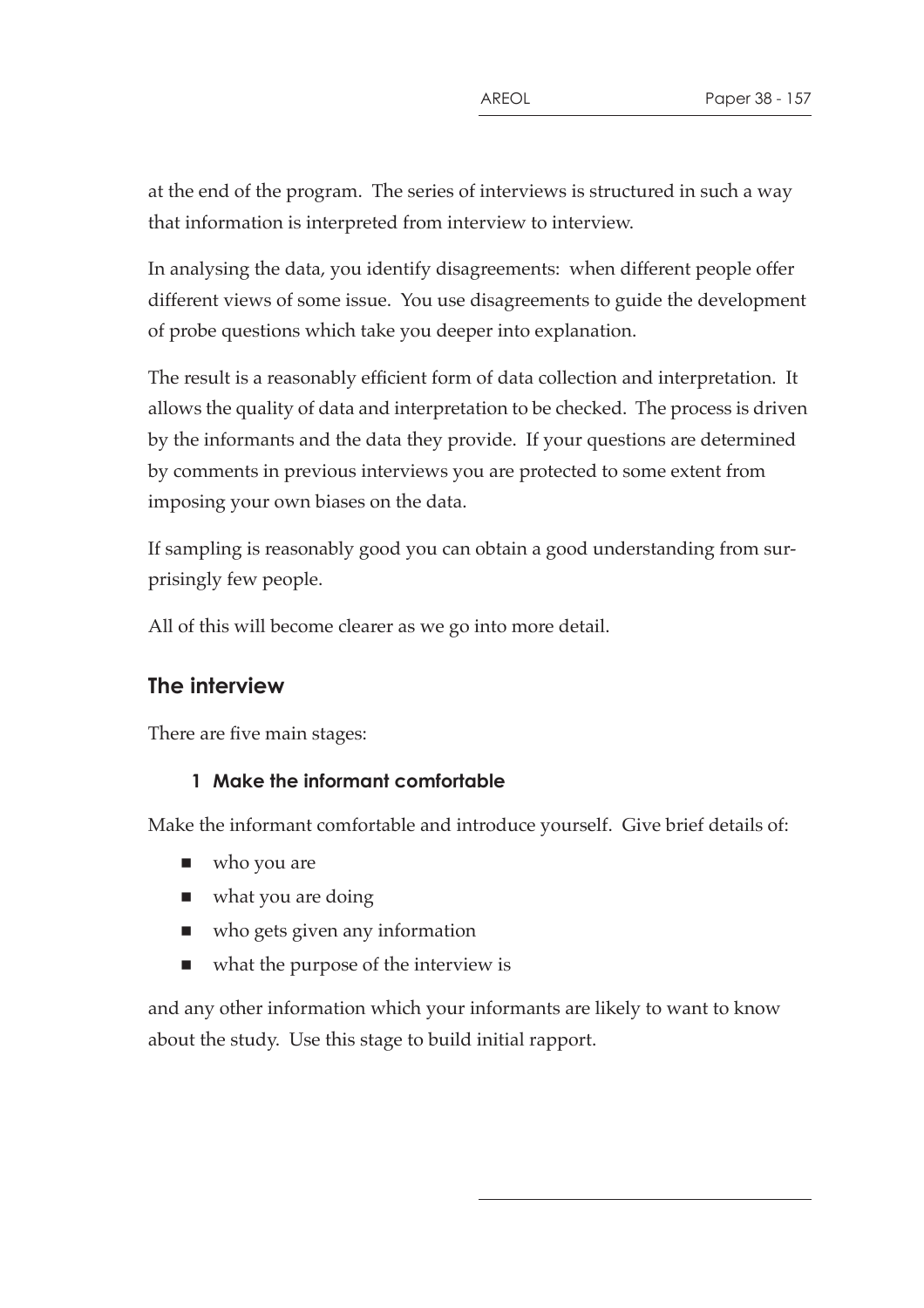Your informants will probably want to know who will get the information, and in what form. My preference is to collate information in such a way that I preserve the anonymity of informants. I also prefer to make the same information available to everyone.

"I'll report the results of the interviews only in summary. I'll do it in such a way that you can't be identified as the source of any information. Any information which I give to *anyone* is also available to you."

I think it's important to be clear about your motives, who is paying you, who gets your allegiance, and what is likely to happen as a consequence of the interviews.

If the informants have to guess at this, their paranoia may blossom. People may assume that unstated motives are deliberately hidden motives, and they may suspect the worst.

"I've been asked to do this interviewing by the chief executive of the organisation.

"I've agreed to do so only if certain conditions apply. One is that I will act for everyone's benefit, not just the chief executive's. Another is that we've set up a working party to guide the research, and on which all levels of the organisation are represented. Another is that any information which goes to the chief executive also goes to everyone who asks for it."

### **2. Ask the opening question**

The opening question defines the general area without being more specific. Think of it as a question which is almost free of content.

"I'm interested in learning how this organisation works. I'd like to know what's good about it, and what can be improved. So, what do you like, and what do you dislike, about working for this organisation?"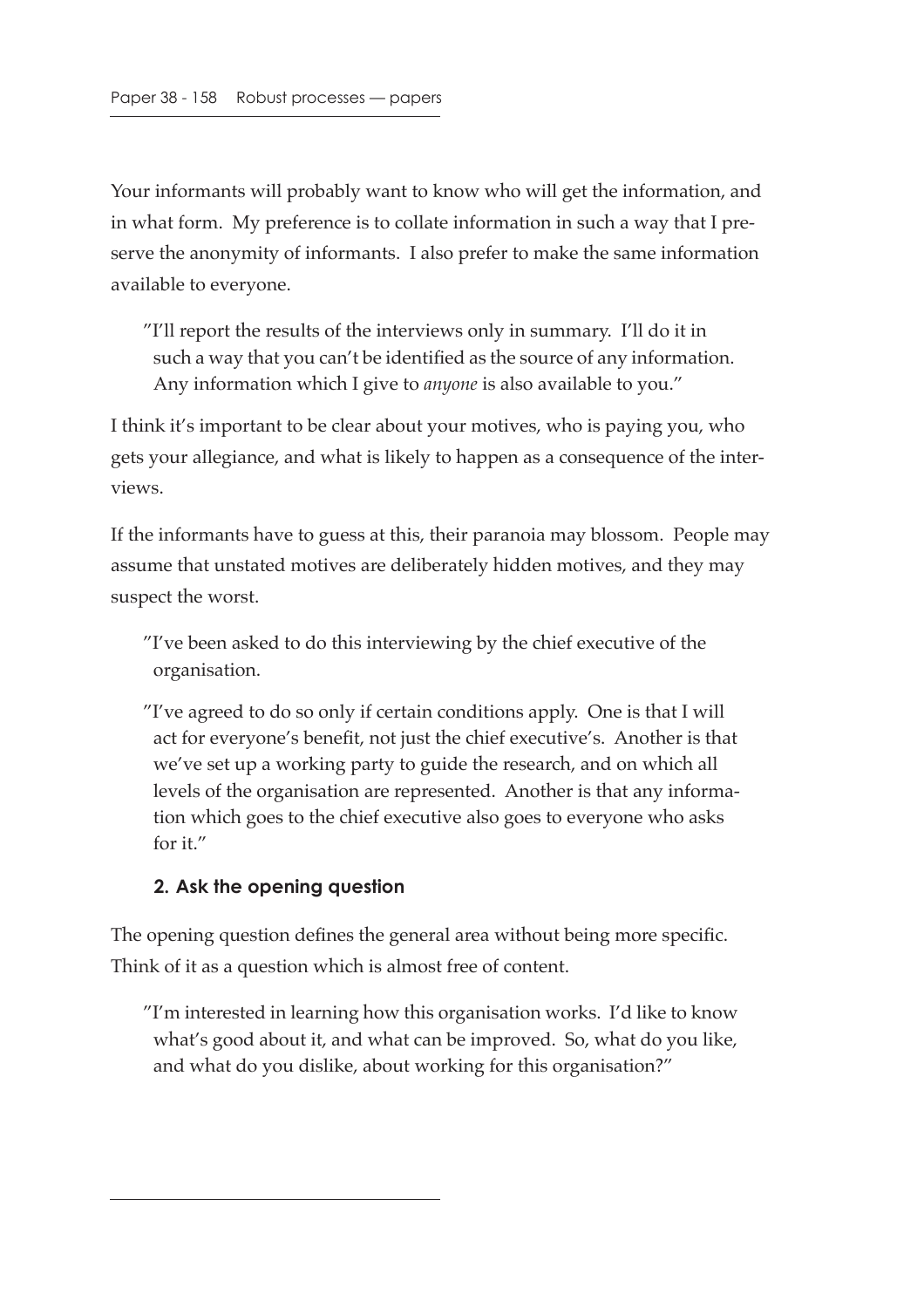Or, more simply: "Tell me about this organisation." Or "this program" or "this community" or whatever.

### **3. Keep the informant talking**

This is the key part. Your goal is for the informant to talk, without being asked specific questions, for about 45 minutes to an hour.

Nod, smile, say "Mmhmm". Pause and look expectant. Repeat their last word or phrase with a questioning intonation: "Trust?". Say "Tell me more". "You mentioned ..." Use all of the techniques that the counselling literature calls "minimal encouragers".

Be curious about the informant's experience. Give her *100 per cent* of your attention. This requires effort. But if you do this, you probably don't need to use any specific rapport-building techniques. Your task is to understand what it is like to be this person in this situation. Most informants find this an affirming experience.

(A note for more experienced interviewers ... You can, with some risk of bias, improve the depth of rapport and the quality of information by the use of careful self-disclosure. This has the effect of making it a little more like a conversation.

(However, it is difficult to do well. It lowers the efficiency of the interview if overdone. After all, it is the *informant's* views which are being sought, not yours. And unless you are scrupulously careful you may shape the informant's responses.)

When their early suspicion and reticence have lowered, many informants talk very freely. I have often been given information which would have placed the informant at risk if I had reported it in a way that allowed them to be identified.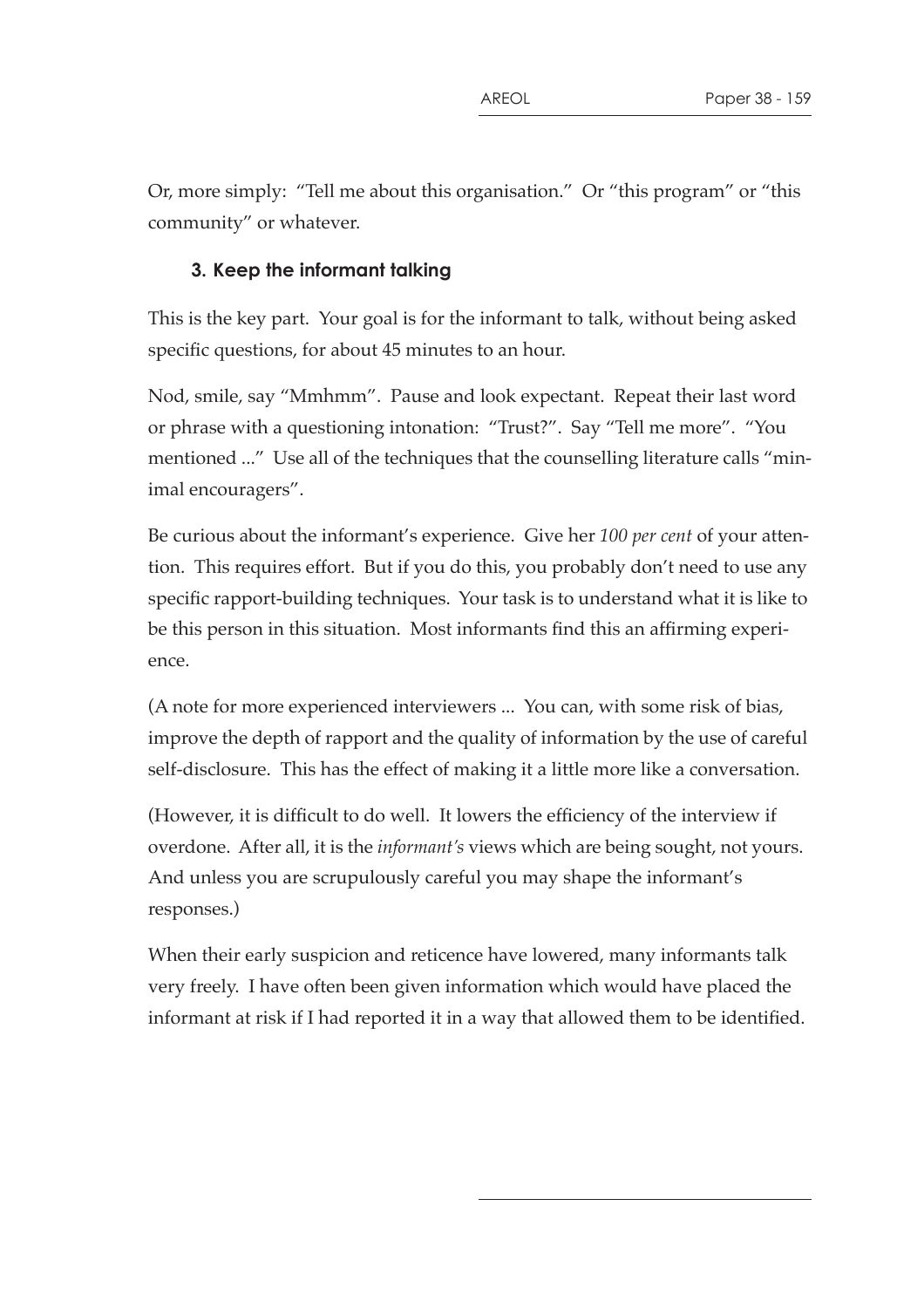Memorise the themes as they arise. Or (after getting permission) take "key word" notes. I suggest you learn ways of doing this without losing eye contact. Detailed note-taking interferes with rapport.

In case you were wondering, I think tape recorders are fine. They interfere with rapport initially, but usually not for long. But you have to listen to each interview twice, once in reality and once on tape. I'd rather use the time to conduct another interview. To my mind, that's usually a more efficient use of time.

Your views may differ. Why not experiment then make up your own mind. If you do use a tape recorder I suggest you place it within reach of your informant. Let her know how to turn it off any time she wishes to do that.

"This is the pause button. Please use it any time you wish something not to be recorded. Please use it any time you want me to erase something you've just said."

#### **4. Ask the probe questions**

Towards the end, ask the probe questions developed from earlier interviews. You won't have to ask them all, as some will have already been answered during the interview. There may not be any probe questions in the first pair of interviews.

If you have any probes about the actual *conduct* of the interview and the research, ask them now. It's useful to have such probes to refine your process. They may be about such matters as the project as a whole, the interview, the sample, and so on.

I often make a practice of asking who else I ought to talk to, "... especially people whose views are different to yours". This serves to check my sampling.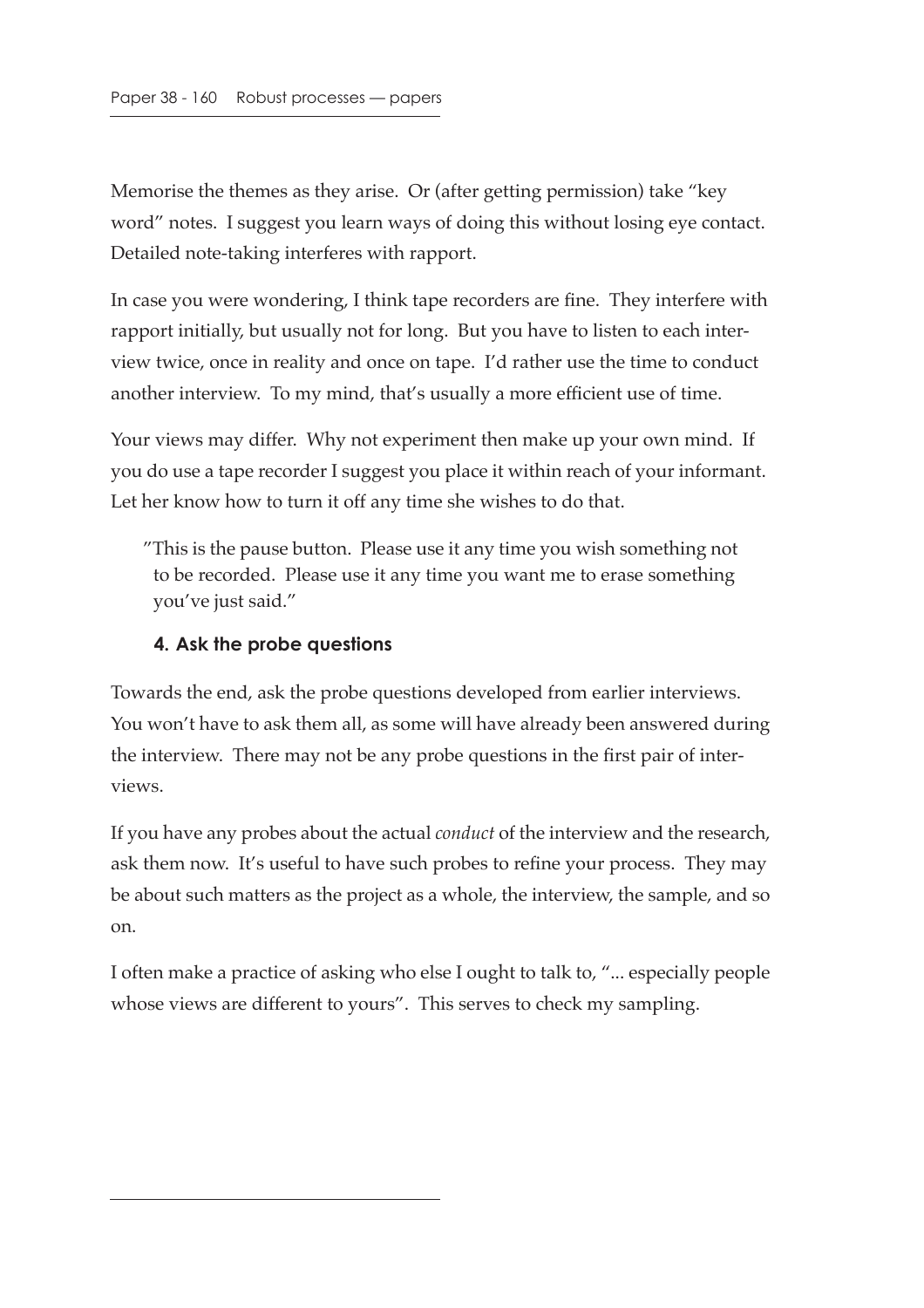## **5. Conclude the interview**

Ask the informants for a summary of the key points they have mentioned. Compare this to your own mental summary or notes. Thank the informant profusely. Very briefly repeat the key points about what will happen to the information, and how the person can access it.

Write up the results of the interview while it is still fresh in your mind. Bulletpoints are adequate — this doesn't have to be a polished report.

That's an individual interview. The work done between interviews is also an important part of the process.

# **The interview series**

For best effect, interviewers work in pairs. You interview one informant each and then each prepare a brief summary of the interview themes. Immediately after, you meet to compare results and develop probe questions.

(Working alone, you can apply the same logic to pairs of interviews. Not quite as good, but more than adequate.)

After each interview you also review your methods. Is the opening question working as intended? How appropriate does the overall interview format appear to be? Does the sample appear to include all of the various points of view?

## **Sampling**

Choosing a good sample is important. For reasons I've mentioned elsewhere in this program I prefer a maximum diversity sample. I like to have all interests, including minority interests, represented. I often add to the sample as I develop a better understanding of the diversity of people within the organisation or community.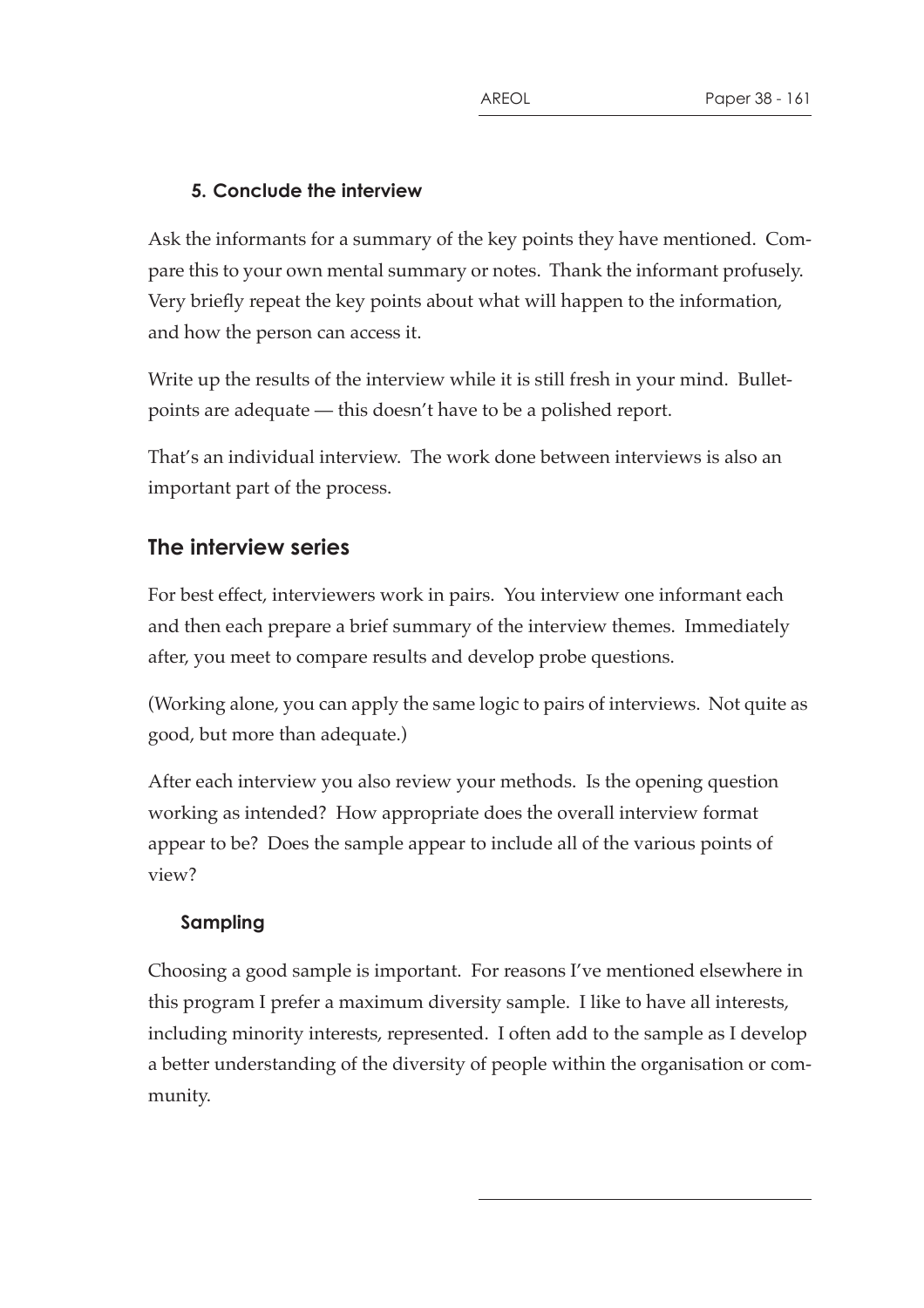If I can arrange it I also like to interview very different people in the early stages. This generates more disagreement between the interviews. Where agreement arises it usually turns out to be widespread. Because it's an early interview you have lots of opportunities to find exceptions.

(There is also relevant material in the areol sessions on participation, and in the associated resource files.)

#### **Probe questions**

A key element in the process is the development of probes. You and your colleague compare your summaries, looking for themes mentioned by both informants (or by one informant and an earlier informant). If you are doing the interviewing on your own, compare adjacent interviews.

Suppose the two informants agree. For instance, both may say "We plan poorly."

When this happens, devise a probe question or questions to find exceptions. "What's *good* about the planning you do?" Or "Who is best at planning?" Or "When do you plan well?" Or probably all of these.

Sometimes your informants will disagree. One may say "We're terrible at planning". The other may say "One of our strengths is planning". Both have mentioned the theme of planning, but they have different perceptions of it.

Develop a probe to explain the disagreement. "Some have said planning is done well; some have disagreed. What do you think? Help me to understand why there are differences of opinion about this."

## **Involvement**

On the face of it, this isn't a very participative approach to data collection. However, consider this: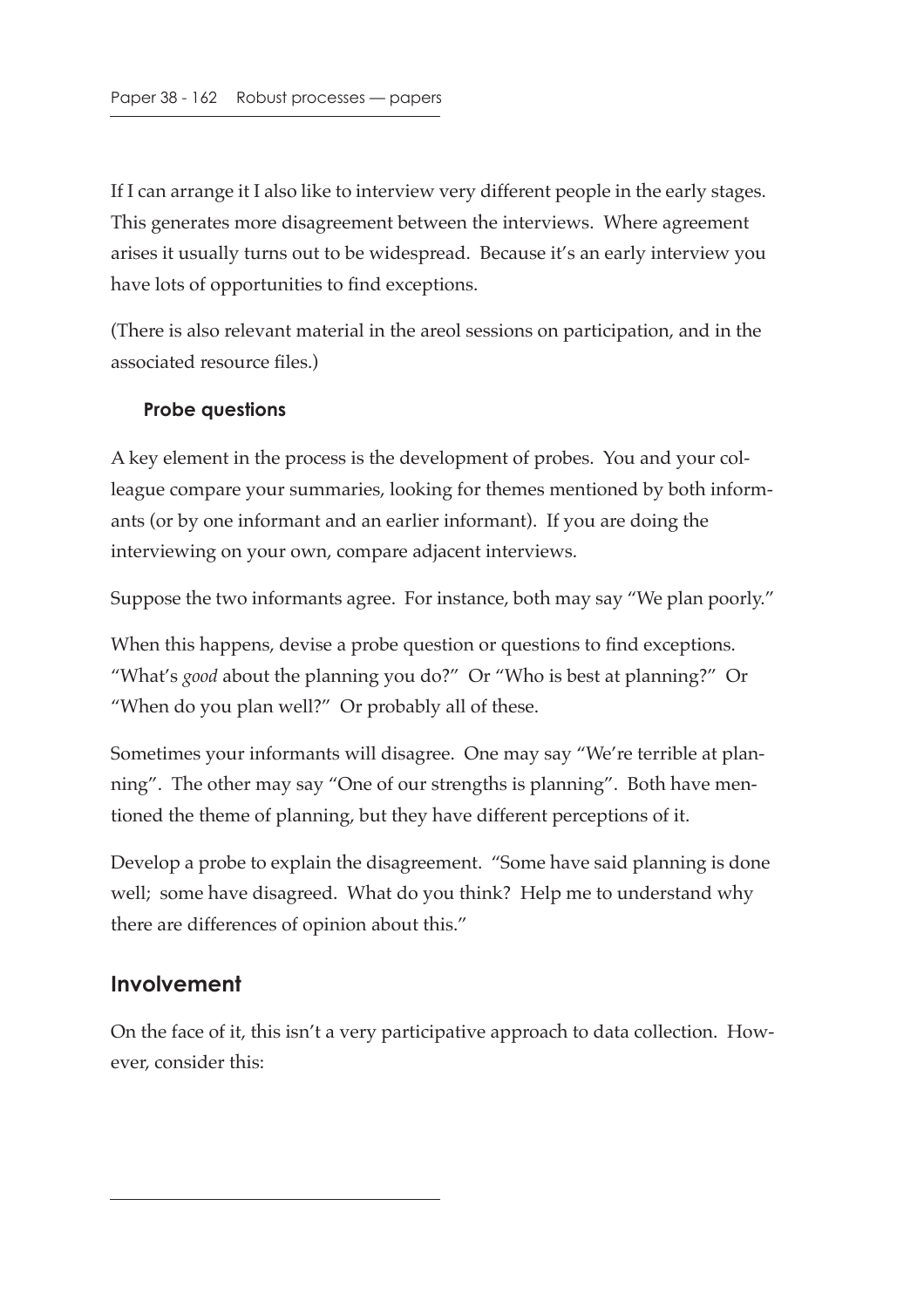- The information is coming from the informants, not being determined by the questions you ask.
- Through your probe questions, you are also involving the informants in interpretation. They are helping you to develop a better understanding of the situation.

And you can take it further than that ...

- You can use members of the client organisation or community as interviewers. (Primary school children have interviewed their peers for me, on occasion.)
- You can report the results back to a group from the client organisation or community. They can then determine the significance of what you have found.

It isn't as participative as some methods. That is often a disadvantage. But even here there is a lot you can do to increase involvement. Also, you can use it initially to generate some information for reporting to participants. They can then use this information to devise a more effective process.

# **Convergent interviewing as action research**

Consider, now, some of the features of the method that you've just read about. In particular, notice its cyclic nature and its use of dialectic.

Each pair of interviews, including the review session immediately following them, constitutes an action research cycle. The review sessions interpret the data emerging from the interviews. During the review sessions you also plan the questions which will give you a better understanding of the situation.

At the same time, the questions used, the process and the sampling are checked. They can then be modified at the next round.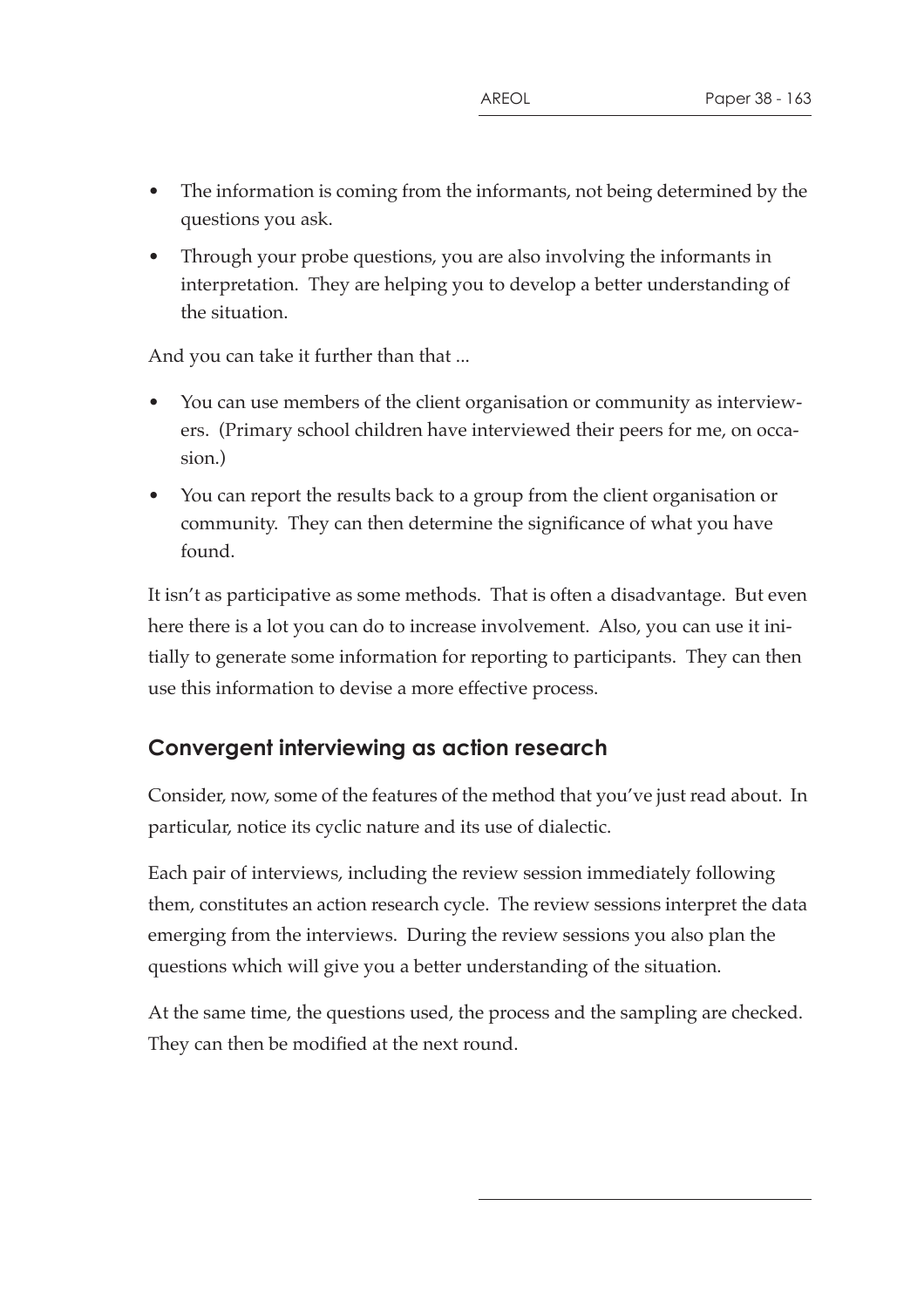As with the earlier evaluation case study case l the interview series may also form a larger cycle. The interview results may be compared to those from other data collection methods.

http://www.scu.edu.au/schools/gcm/ar/arp/case1.html http://www.uq.net.au/action\_research/arp/case1.html ftp://ftp.scu.edu.au/www/arr/case1.txt

The probe questions contribute much to the efficiency of the technique. You don't need to carry forward copious amounts of data: you record the interpretations.

You will recall that there were two types of overlap in the themes, and two corresponding types of probe.

| Agreements | which were tested by seeking exceptions |
|------------|-----------------------------------------|
|            |                                         |

Disagreements for which explanations were sought

In other words, in later interviews you *challenge* the interpretations arising from early interviews. You also ask more specific questions, pursuing deeper understanding as you follow up the explanations and disagreements. By seeking exceptions you allow disconfirmation of your data and interpretations. The disagreements, and the explanations you seek, are important. They guide you deeper into the pool of potentially-available data.

Notice, too, how the process is driven by the informants and the data they provide. Although the probes become more specific, each interview begins with a very open-ended question. Each informant is give a chance to contribute data uncontaminated by your interpretations so far.

## **Applications**

In the early stages of contracting for an action research project, a potential client will often expect a detailed proposal. My preference is to negotiate something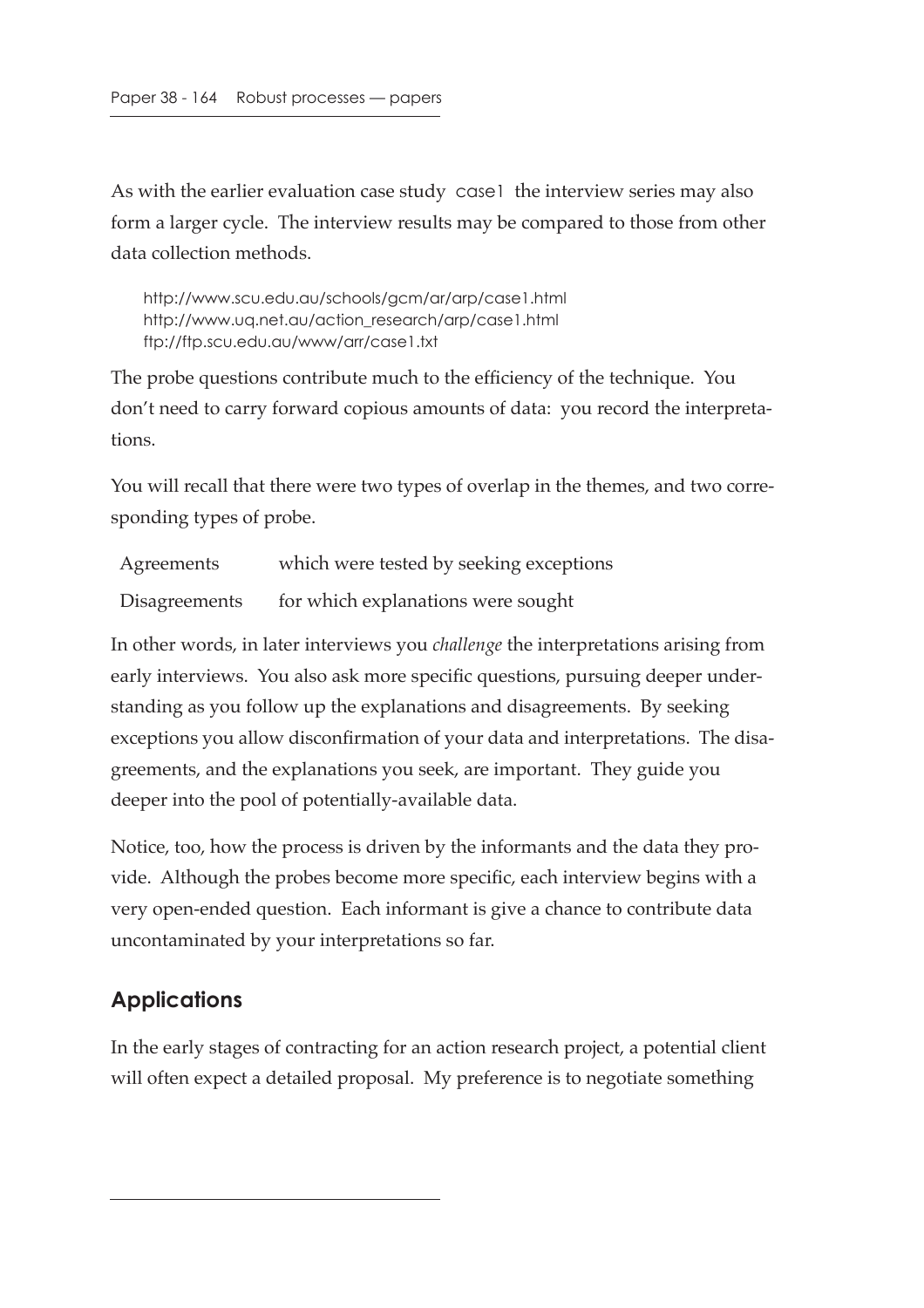much more flexible. I seldom know from initial contact what process will be appropriate.

In this situation I may offer to do some convergent interviewing (for a fixed price, it this is a paid engagement). After the interviewing, I can present a report, and a more detailed proposal of how the project might proceed from there. I have found that relatively small samples, carefully chosen, usually allow a surprisingly good diagnosis.

Sometimes, low-impact data collection is needed. For example, it may be a large community or organisation, and time may be short. Some quick data collection may be useful; and convergent interviewing is one possible method for collecting the data.

Again, for large organisations and communities, you may be working more directly with a smaller working party. Convergent interviewing is easily learned. The working party can use it for initial data gathering. (They will also need some effective way of reporting back to the other stakeholders.)

On some occasions, you will find that your client group members have already done some data collection. If so, it's likely that they used some form of written survey. Unless they designed it well, it may not have given them the information they wanted. Often the information is hard to interpret. A relatively small number of convergent interviews may help you clarify and interpret the survey data.

## **Archived resources**

There is a document titled iview on the archive which gives more detail and a step-by-step description of convergent interviewing. You will find it at

http://www.scu.edu.au/schools/gcm/ar/arp/iview.html http://www.uq.net.au/action\_research/arp/iview.html ftp://ftp.scu.edu.au/www/arr/iview.txt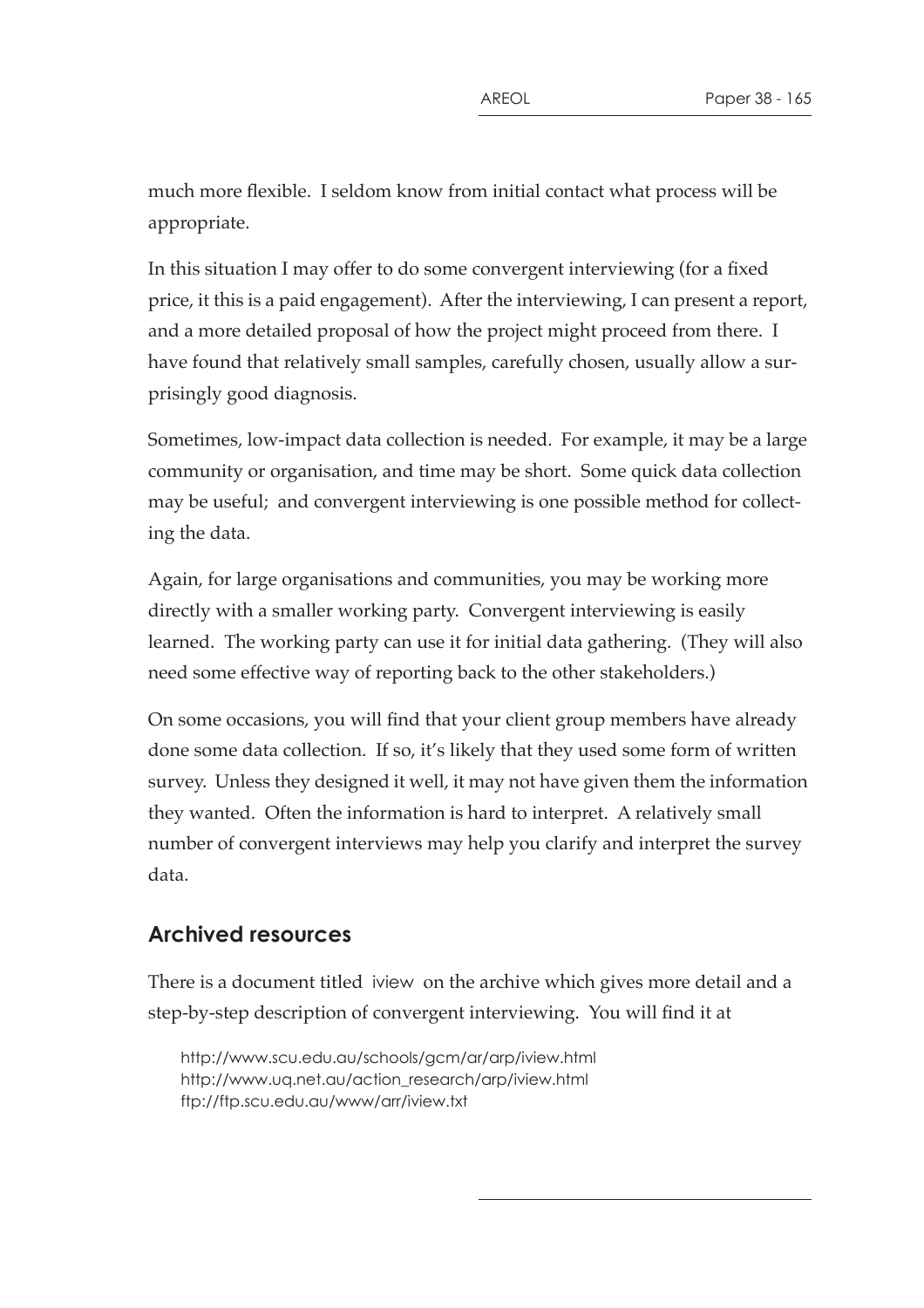Both interpretation and process are driven by the information collected. A document datadriv on the archive explains this in a little more detail.

http://www.scu.edu.au/schools/gcm/ar/arp/datadriv.html http://www.uq.net.au/action\_research/arp/datadriv.html ftp://ftp.scu.edu.au/www/arr/datadriv.txt

## **Other reading**

The archived file mentioned immediately above was developed from the following monograph:

Dick, B. (1990) *Convergent interviewing*, version 3. Brisbane: Interchange.

(It's currently out of print, currently part way through a revision.)

For a thorough discussion of a somewhat different style of research interview, I suggest

Minichiello, V., Aroni, R., Timewell, E., and Alexander, L. (1990) *In-depth interviewing: researching people*. Melbourne, Vic.: Longman Cheshire.

It discusses the context of interviewing, examines the principles, relates interviewing to research generally, and provides lots of practical hints.

You'll get a good overview of the theory and practice of research interviewing from

```
Kvale, Steinar (1996) InterViews: an introduction to qualitative research inter-
viewing. Thousand Oaks: Sage.
```
Other useful books:

Seidman, Irving (1998) *Interviewing as qualitative research: a guide for researchers in education and the social sciences*, second edition. New York: Teachers College Press.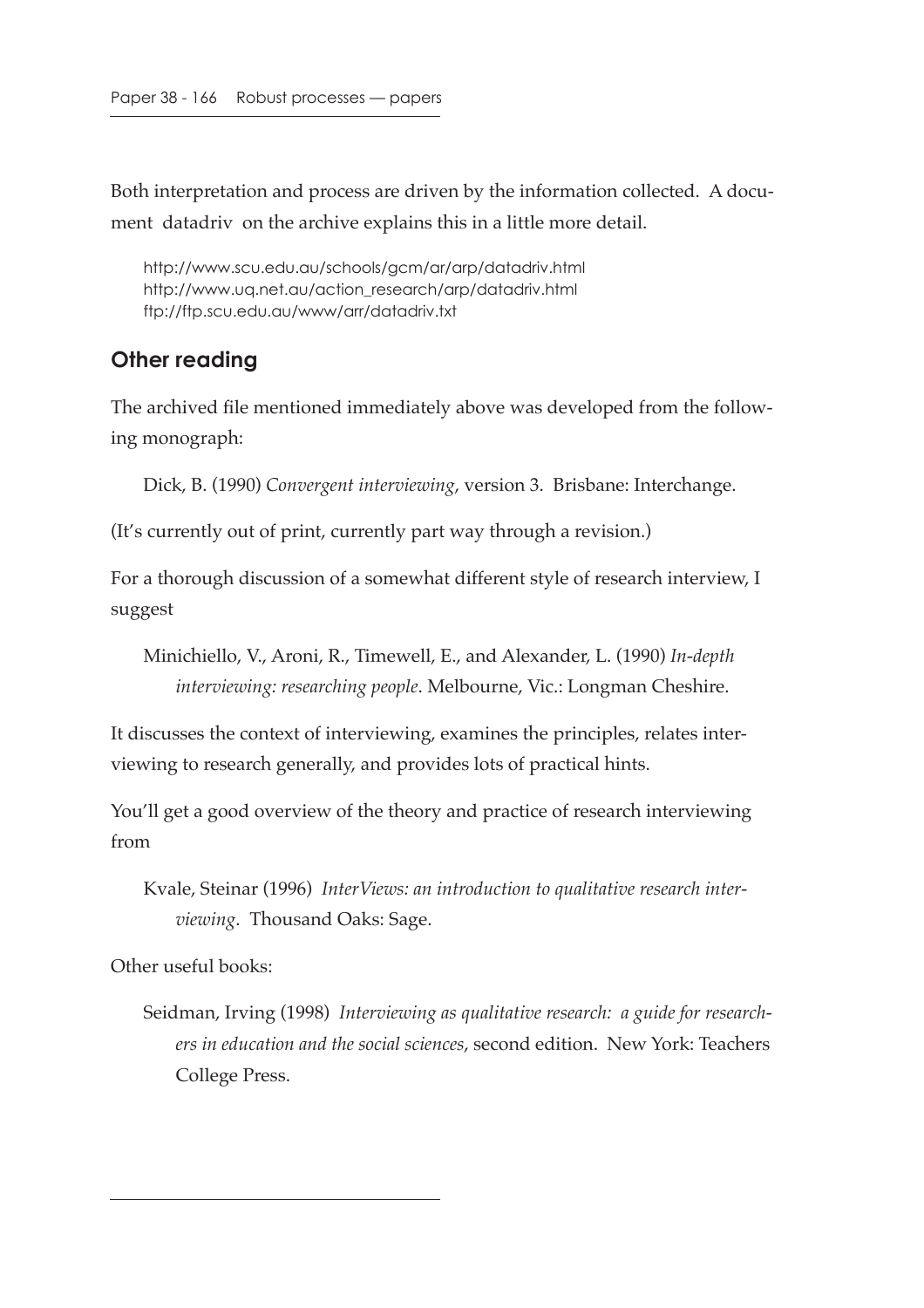- Brenner, Michael, Brown, Jennifer, and Canter, David, eds. (1985) *The research interview: uses and approaches*. London: Academic Press.
- Holstein, James A., and Gubrium, Jaber F. (1995) *The active interview*. Thousand Oaks, Ca.: Sage.

McCracken, Grant (1988) *The long interview*. Newbury Park: Sage.

Weiss, Robert Stuart (1994) *Learning from strangers : the art and method of qualitative interview studies*. New York: Free Press.

## **Activities**

### **## A thought experiment:**

Interview yourself. (If you do it aloud, I suggest you give some attention to privacy and sound-proofing.) Practise devising probe questions on the run. You can do this by asking yourself for exceptions, and then asking for explanations of the exceptions.

If you interview yourself in this way about your action learning project, how similar is this to a critical review?

### **## An individual activity:**

Several features of convergent interviewing respond well to practice, these four in particular:

- building rapport through giving the informant all of your attention;
- **EXECUTE:** keeping the informant talking by using a variety of natural "minimal encouragers";
- taking key word notes without losing eye contact; (if you mark the next vacant line on your note pad with your non-writing hand, you can take notes there while maintaining eye contact. You can move your non-writing hand during natural pauses in the conversation.)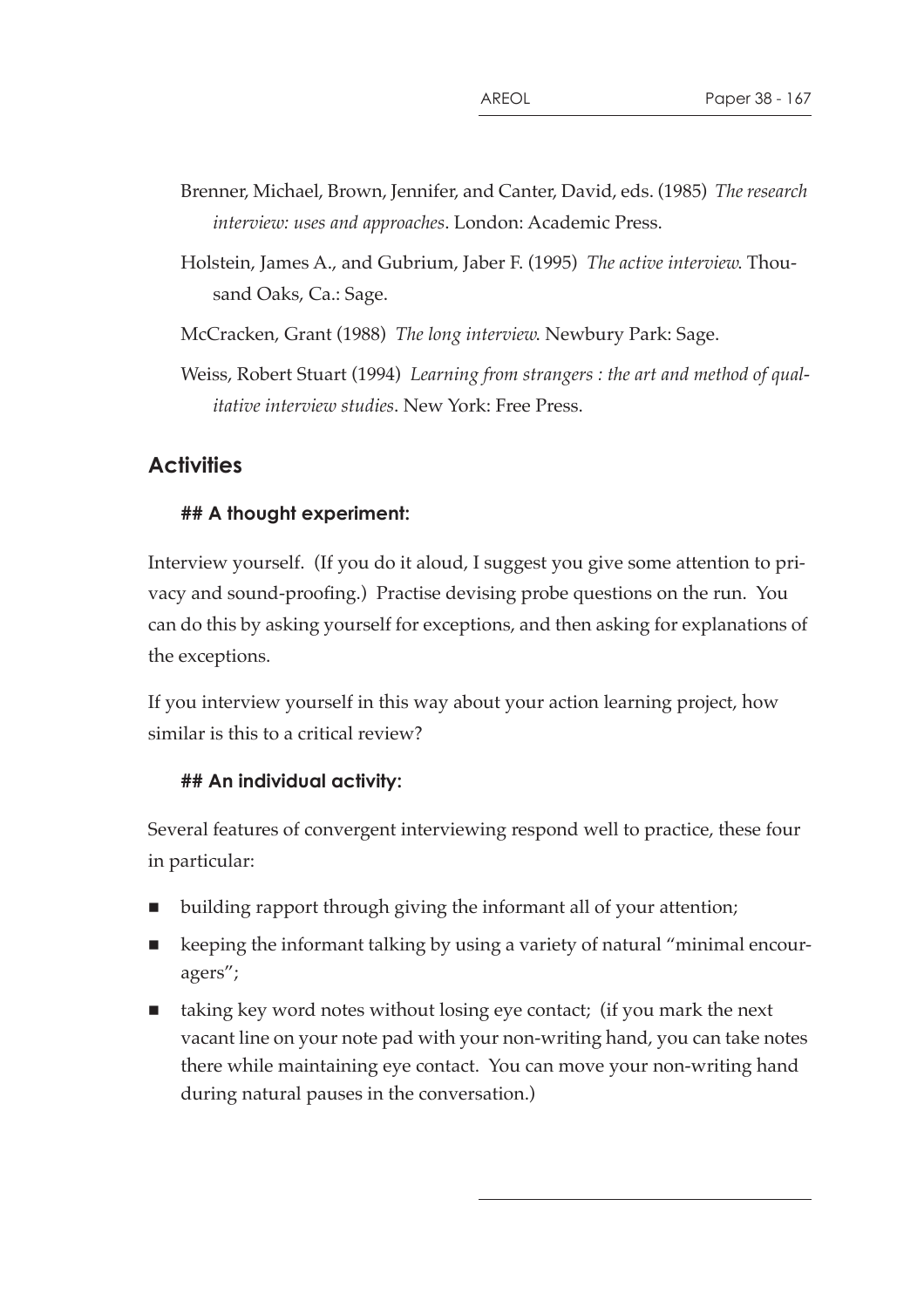■ devising probe questions.

Involving a partner in the process will help to reinforce it for you, too. Otherwise do two interviews. Afterwards, compare the two interviews and develop probe questions.

Finally, debrief your experience. Give attention to the four aspects of convergent interviewing you have been practising. Use an action research approach in the debriefing. This is more effective if you include your informants in your debriefing.

Then, for best effect, do another two interviews.

#### **## For your learning group**

Help each other identify ways in which you can use convergent interviewing in your action research projects.

You may be able to organise to help each other with the interviewing, so that you can work in pairs.

 $\frac{1}{2}$ 

We've been examining convergent interviewing as a low-involvement action research method for collecting data and developing explanations of it.

One key feature of it is the treatment of information. Agreements and disagreements are used to devise probe questions. Probe questions seek to test agreements by finding exceptions, and resolve disagreements by seeking explanations.

The next session examines a group method for data collection and interpretation.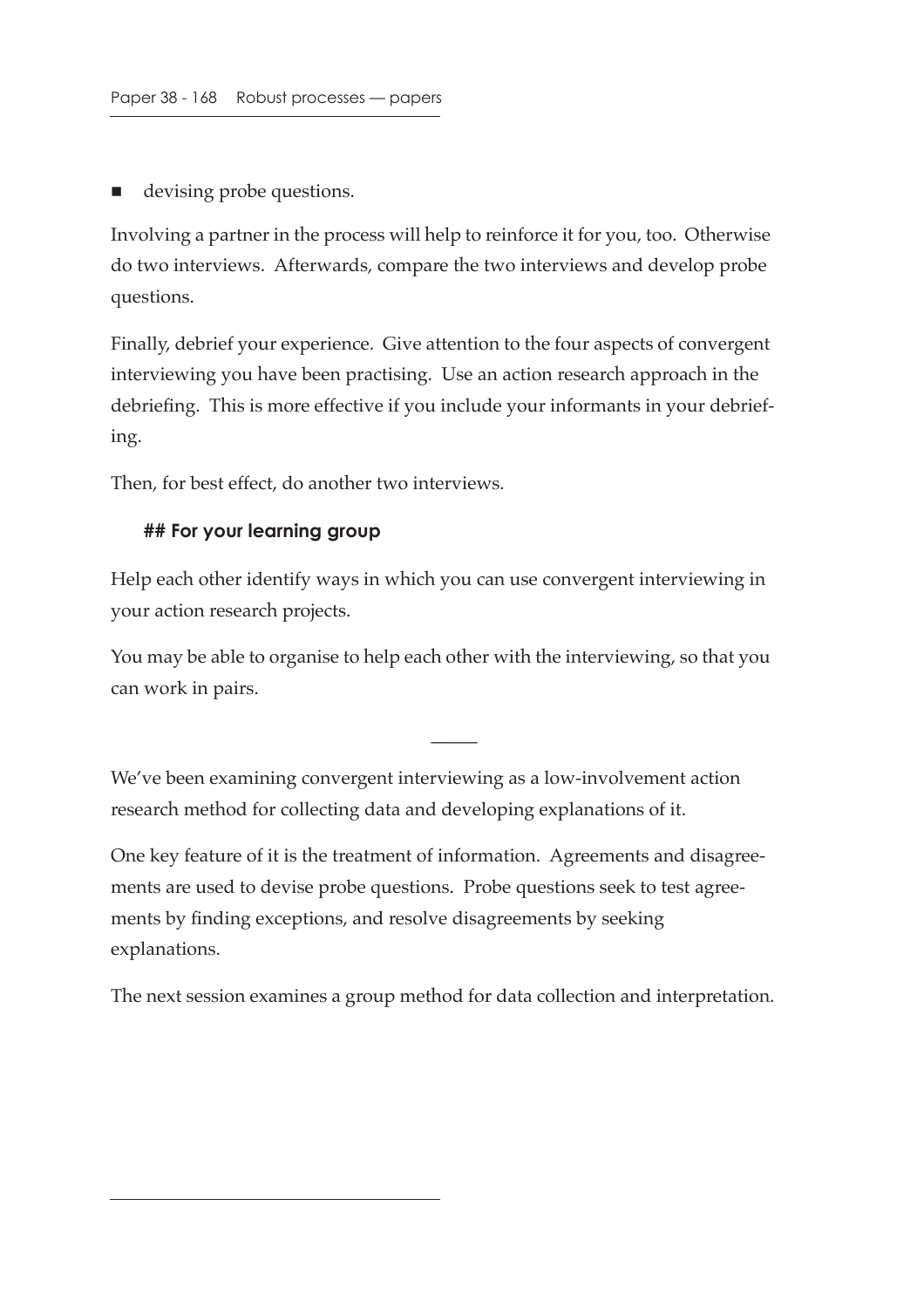One of the suggestions I tentatively offer in session 8 is not to use tape recorders. I say there that I can do two interviews in less than the time that it would take me to do one, and listen to the tape of it. That seems to me to be better use of time.

I also find I pay more attention if I don't tape it. Necessity provides the motivation.

Other people no doubt have other views. And that's fine. (As I've said before, if I am open about my own assumptions and label them as such, you are free to make up your own mind.)

When I'm supervising theses and dissertations, I suggest to people that they do tape record each interview. Why? Because examiners expect it. It's easier to do so than to fight the examiners. Not as effective for either action or research, in my view. More persuasive to others.

Raises some issues, doesn't it. Who do we do thesis research for? Who do we do other research for?

and another one ...

In session 8 I also mention in passing that under some circumstances the quality of rapport can be enhanced by self-disclosure on the part of the interviewer. It makes it seem more like a conversation. It helps to set a constructive tone. You are more likely to appear as a real person.

Obviously, you can also contaminate the data by shaping the responses of the person you're talking to.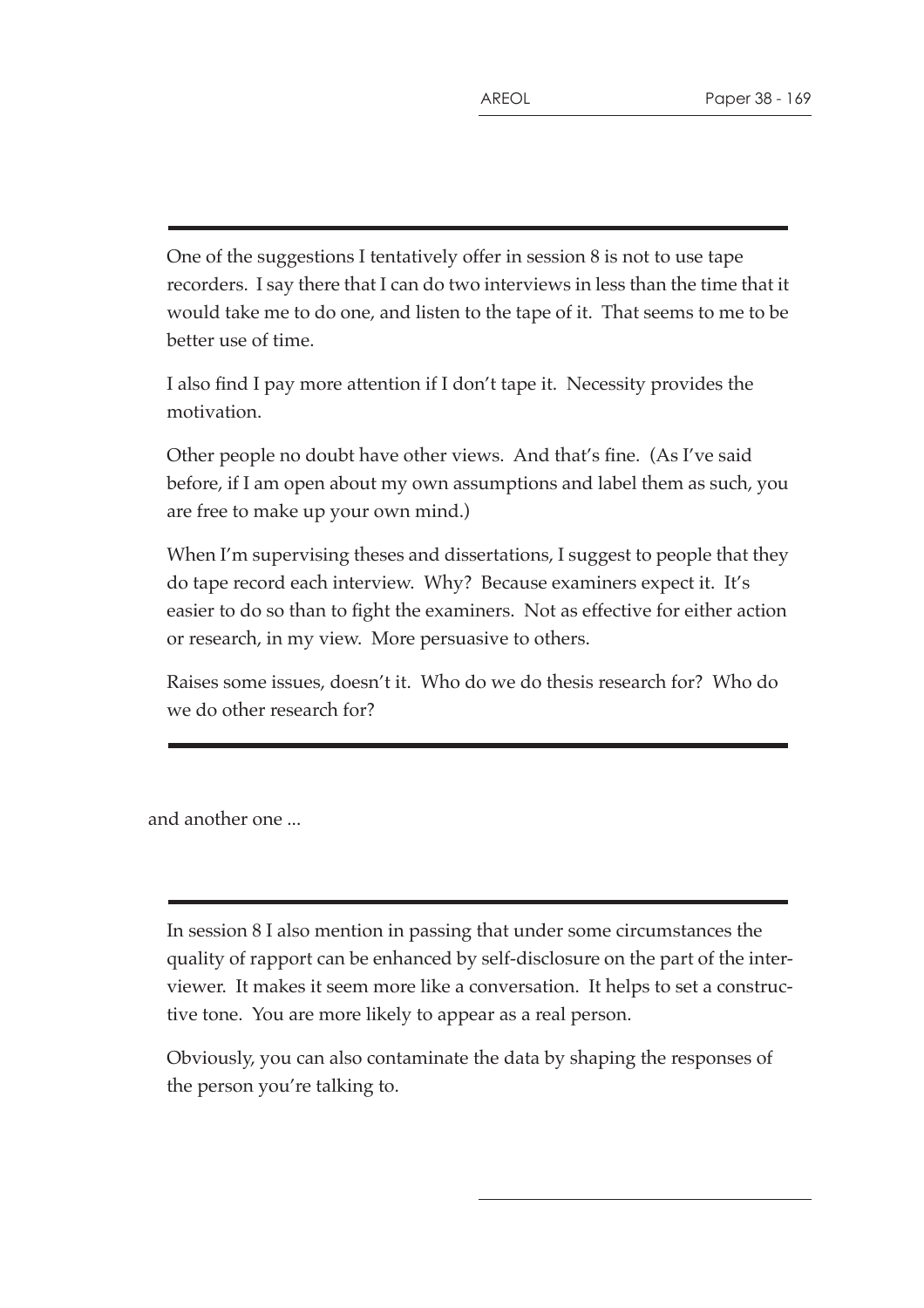Like most (all?) techniques it has advantages and disadvantages. It's a matter of strengthening the advantages and doing what you can to overcome or weaken the disadvantages.

But how do you come to understand your own biases, so that you can allow for them?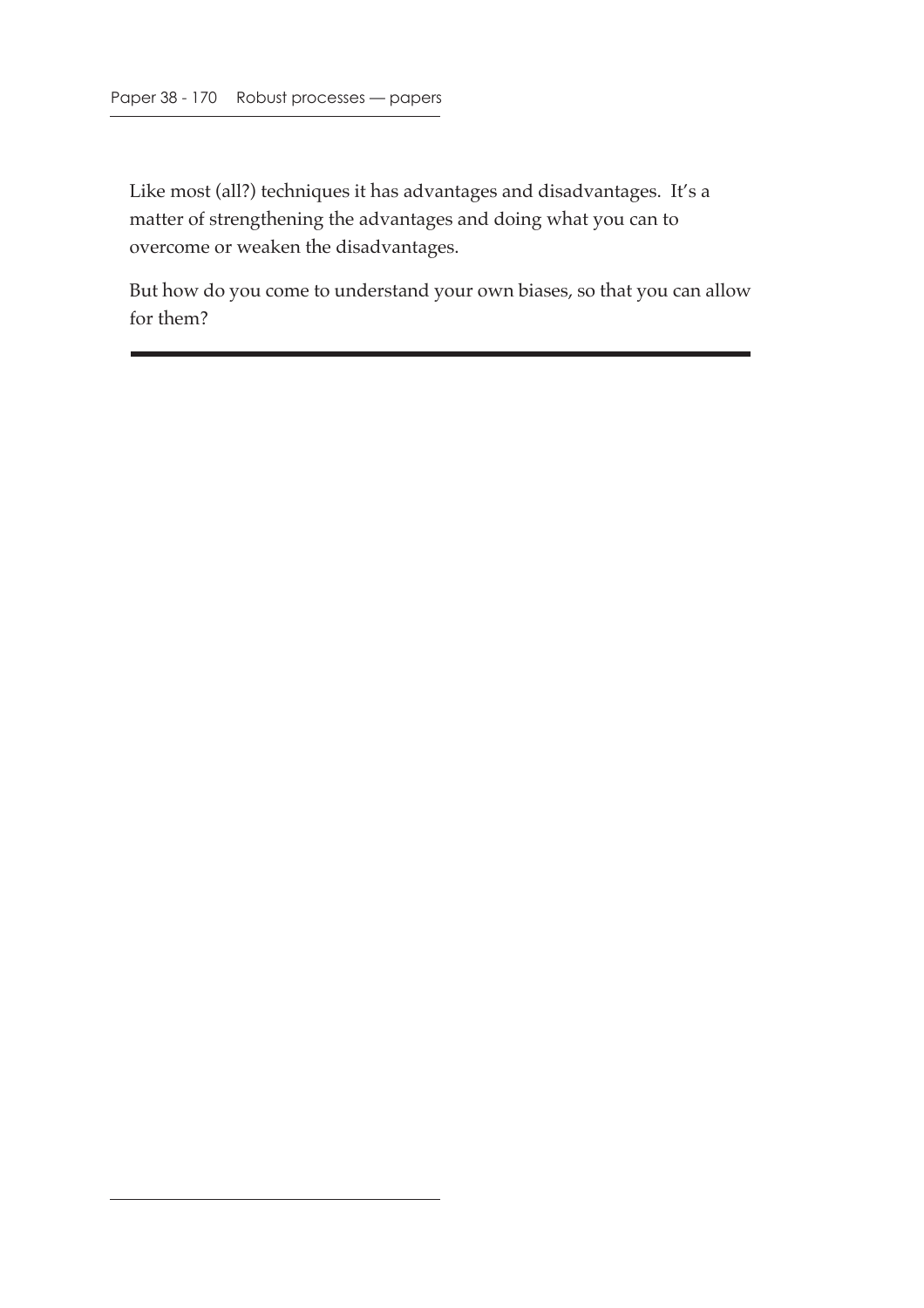## **9 focus groups**

*... in which two forms of focus group are described, one of them as focus groups are often conducted, the other a variation designed to increase both rigour and involvement 29*

Take a moment to consider this before proceeding ... Most of us spend a fair amount of our time in unstructured discussion. How effective is it, do you think, as a way of exchanging information? Are there occasions when you could improve it by introducing some structure into it? What types of structures do you think might be successful for what purposes?

In this session:

- a description of a typical focus group
- an alternative approach to focus groups
- some issues about data collection in a group setting

<sup>29.</sup> A web version of this file is available at http://www.scu.edu.au/schools/gcm/ar/areol/areolsession09.html and http://www.uq.net.au/action\_research/areol/areol-session09.html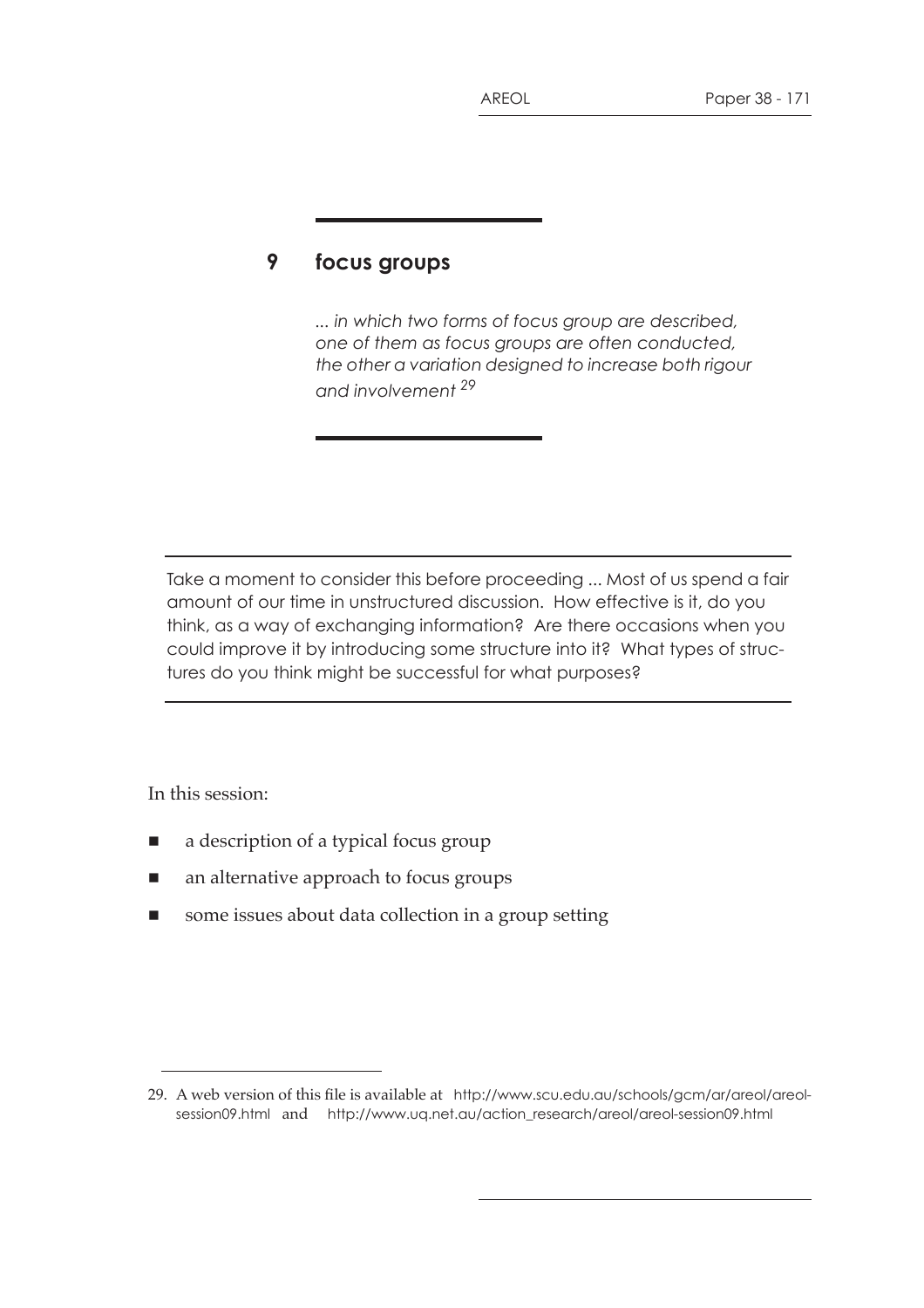Last session we talked about a particular interviewing technique: convergent interviewing. This session examines a more involving activity which collects information in a group setting: the focus group.

A focus group is a "focussed group interview". Compared to individual interviews, it more easily provides opportunities for participant involvement and interaction.<sup>30</sup>

I begin by describing, briefly, a typical focus group. I then discuss an alternative version. It is used to illustrate some general principles about process management and data interpretation.

## **Focus groups**

As I said, focus groups are group interviews. The researcher frames and asks the questions. The informants respond to that question and to each others' responses.

Focus groups are commonly used for marketing research. They appear to be spreading to other fields of qualitative research, and to be more common than they were even a few years ago. (Or at least re-spreading; qualitative research was their original application, I believe.) There is a growing literature specifically on focus groups.

As often conducted, the group consists of 8 to 12 people, or perhaps a few more or less. The participants (the "panel") may be chosen to be fairly similar, being drawn from a particular category of informant. One to two hours is a typical duration.

<sup>30.</sup> Focus groups are also briefly discussed in one of the archived case studies. See case study 1 in the archive: http://www.scu.edu.au/schools/gcm/ar/arp/case1.html or http:// www.uq.net.au/action\_research/arp/case1.html or ftp://ftp.scu.edu.au/www/arr/case1.txt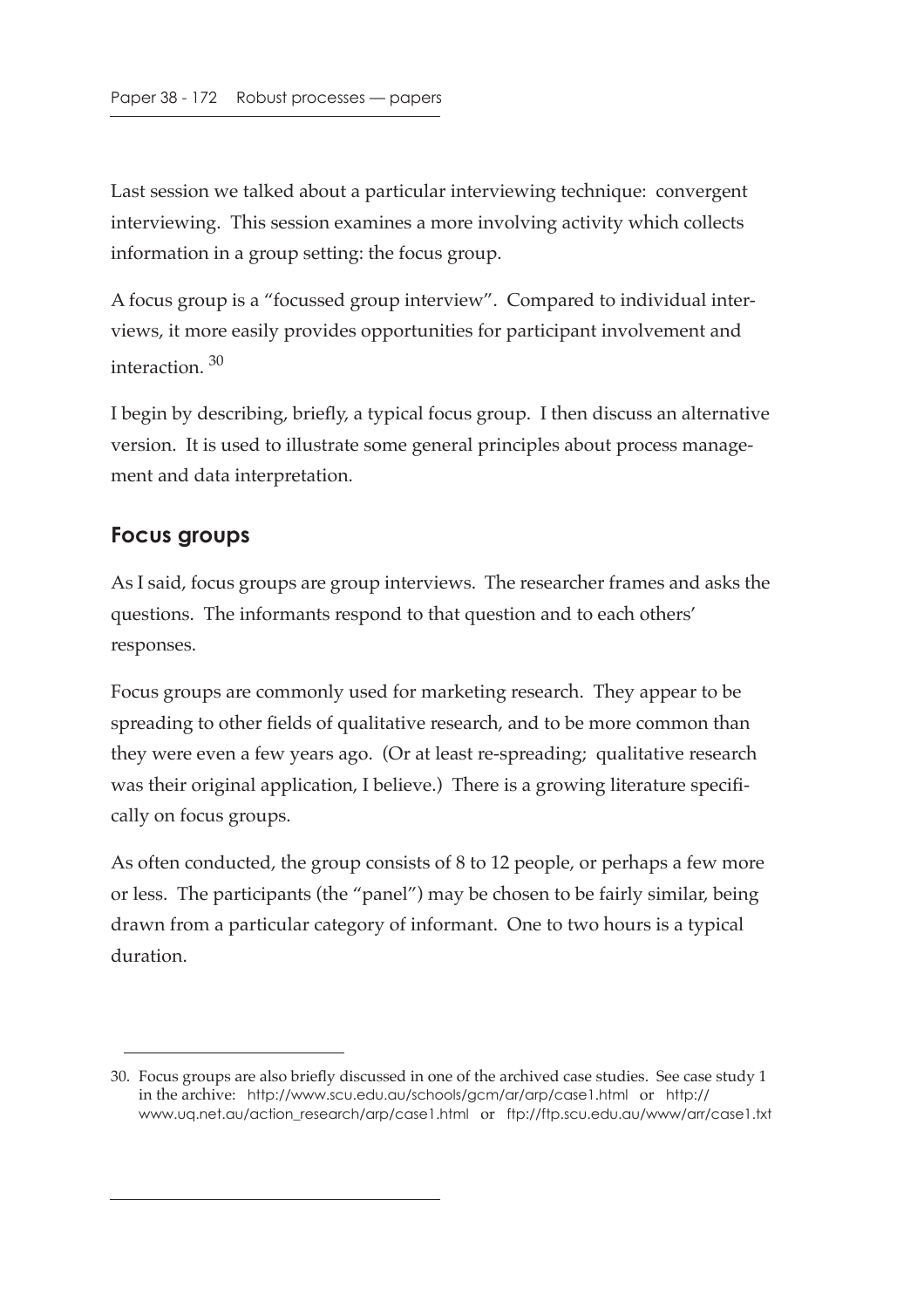Food to nibble, and drinks, are often provided. Participants are often paid or offered a gift of some sort for taking part. The venue is comfortable. The participants are treated well.

(The inducements are intended to attract informants into taking part. In work settings material rewards may be less necessary. It is often enough to conduct the focus group in working time.)

A skilled facilitator asks the questions. Questions are usually framed to relate to one concept — a planned new product; a particular community issue; a problem ... The information collected is usually about the informants' attitude to that concept or idea or product. The facilitator then keeps the conversation flowing. As you can imagine, the quality of information depends a lot on the facilitator's skills.

The entire group session is most often recorded. Video is common. Audio can be used instead. Whether video or audio, the transcript or tape of the session can be analysed in depth.

My intention in the rest of this session is to apply some of the ideas from earlier sessions. Focus groups will be used as a vehicle for doing this.

If you do not know much about focus groups, this session will introduce you to a form of focus group which is designed as an action research method. Along the way, we'll also summarise or expand on some earlier material.

Before you read on, you may wish to consider how *you* would structure focus groups to improve the quality of both involvement and data. You might start by considering these questions: How could you involve informants more (for example in interpreting the information)? How could you improve the data (for example by building in dialectical processes)?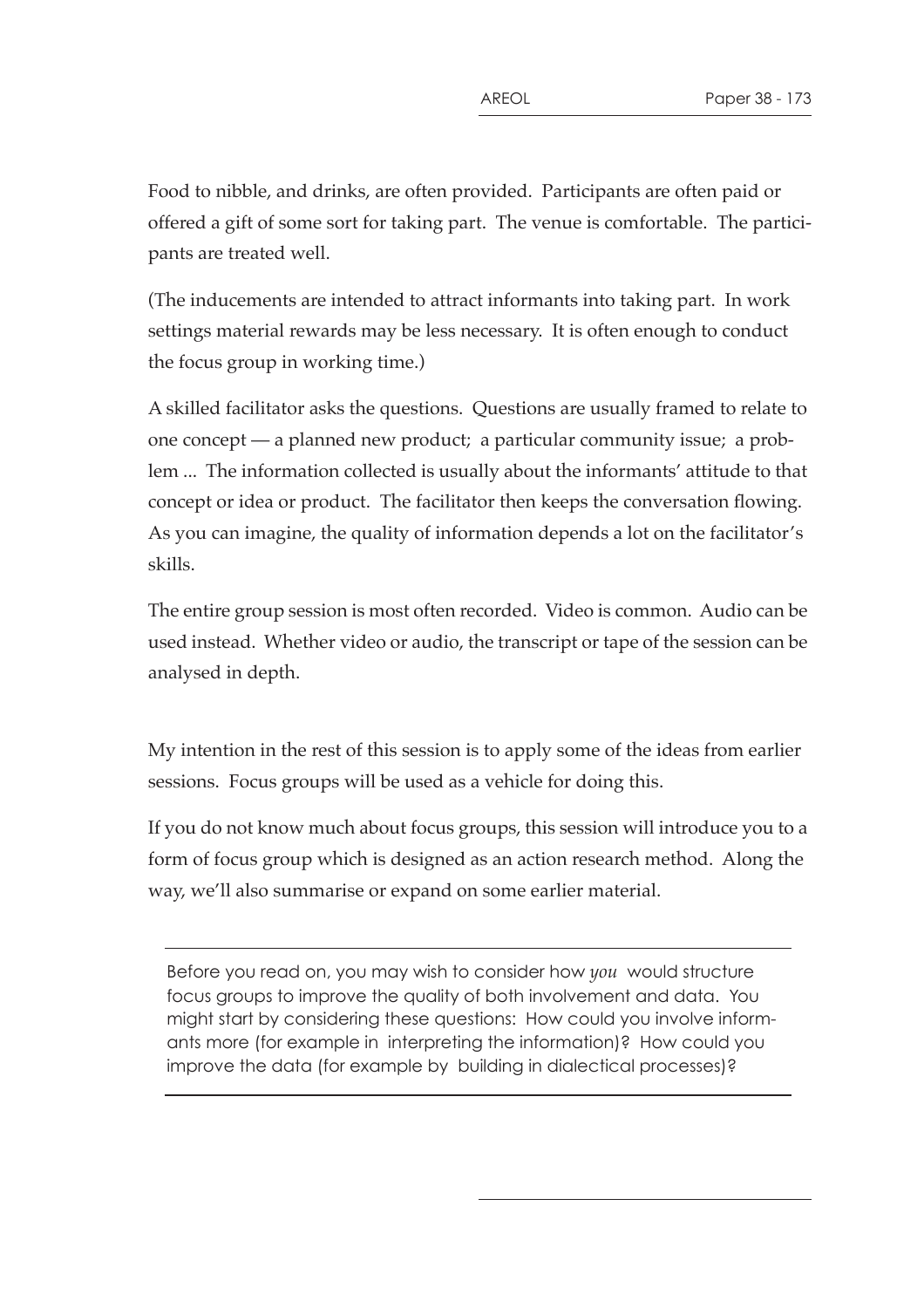The description which follows is one way of conducting a focus group as part of an action research project.

Here in overview is a possible structure you might use:

- 1 Preparation: choose the panel members and approach them; plan the process; select the venue.
- 2 Set the scene: welcome people; explain the purpose and process; invite people to introduce themselves.
- 3 Context: facilitate a brief initial discussion which is slightly broader than the issue or concept that interests you. For example, if the topic is a particular form of training within an organisation, begin by discussing training in general.

This gives you a chance to warm people up to the important discussion to follow. It also provides you with an opportunity to learn how the group interacts and plan your facilitation accordingly.

- 4 The discussion. This is the heart of the process, and can contain a number of steps:
	- explain the concept, and what you want from the discussion
	- allow people a few minutes to think about their response to the concept or issue
	- an initial open discussion follows; during this, encourage people to identify themes and note them down for the next part of the discussion
	- ask people to report what themes they identified; capture these on butcher paper or electronic whiteboard (electronic whiteboards are great for this purpose)
	- $\blacksquare$  then facilitate a discussion on the relative importance and meaning of the themes; capture the key aspects of this on butcher paper or electronic whiteboard.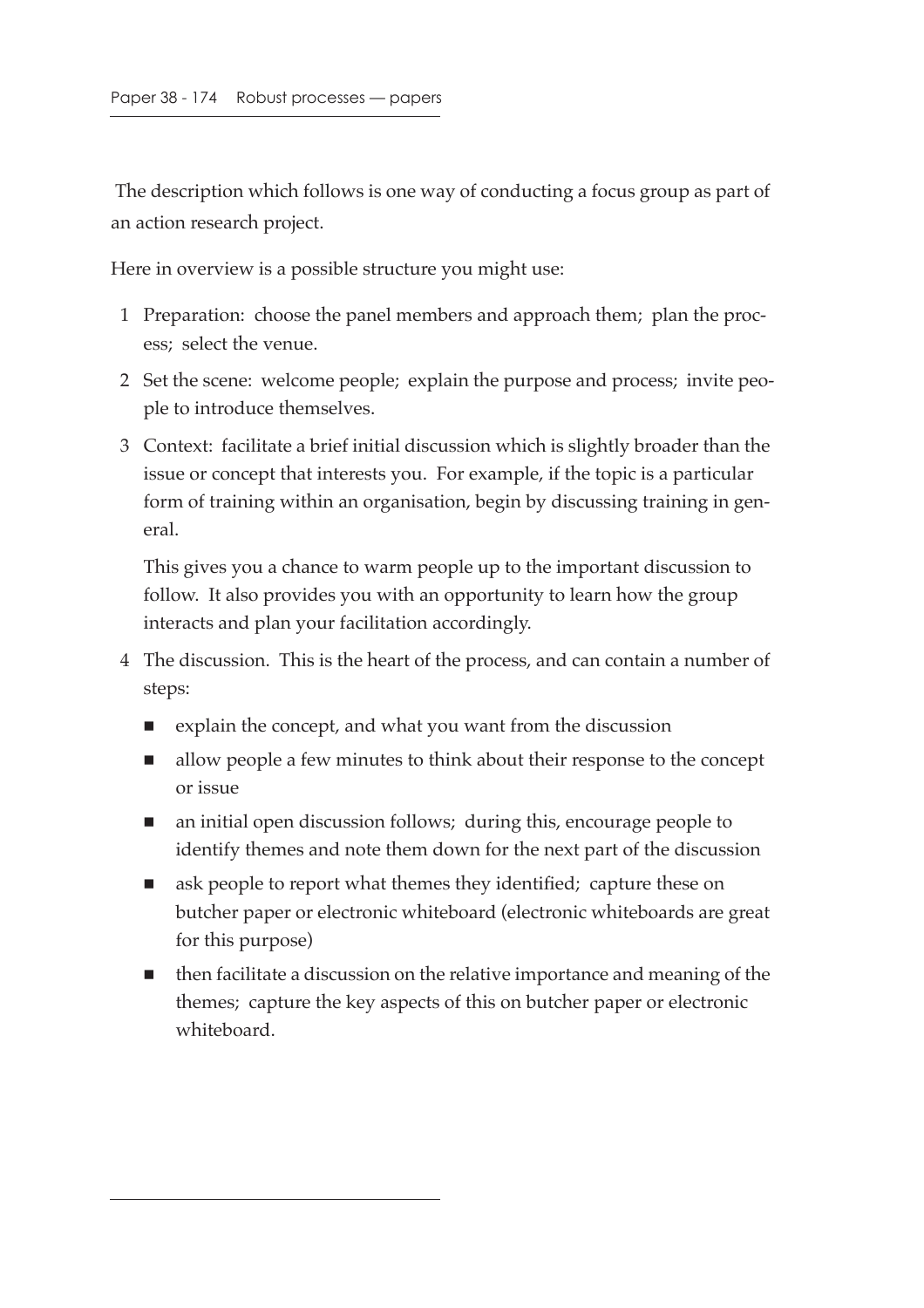In other words, use a general approach which begins with initial thinking. Follow that up with a discussion. Then ask people to extract themes from the discussion. Finally, discuss the meaning and significance of the themes.

If people are slow to warm up, it is useful to follow the initial thought with discussion in pairs. This enables people to "try out their words" in relative privacy before they have to express them publicly. (I suggest you give them a few minutes to get acquainted first.)

A more detailed description of this style of focus group can be found in the archived file "focus" (see below). The archived file presents what you might call a mid-range description — not too detailed, not too brief. Here are some issues that warrant more detailed attention. These also illustrate some general principles about information collection, especially when it is done in a group setting.

# **Selecting the panel**

For the usual form of focus group the panel is typically not very diverse. A homogeneous group allows easier discussion. People are more likely to build on one another's ideas without undue conflict.

Because of the more controlled processes in a structured focus group, greater within-group variety can be managed. A structured focus group also allows more variation in numbers of participants. You may be able to create a climate where differences are explored with interest rather than confrontation. If so, even greater variety may be useful.

I like to use highly-diverse groups, such as those you might put together as a maximum-diversity sample. At the same time, I give a lot of attention to creating a climate where people feel able to disagree without having to arrive at a conclusion or win others over to their point of view.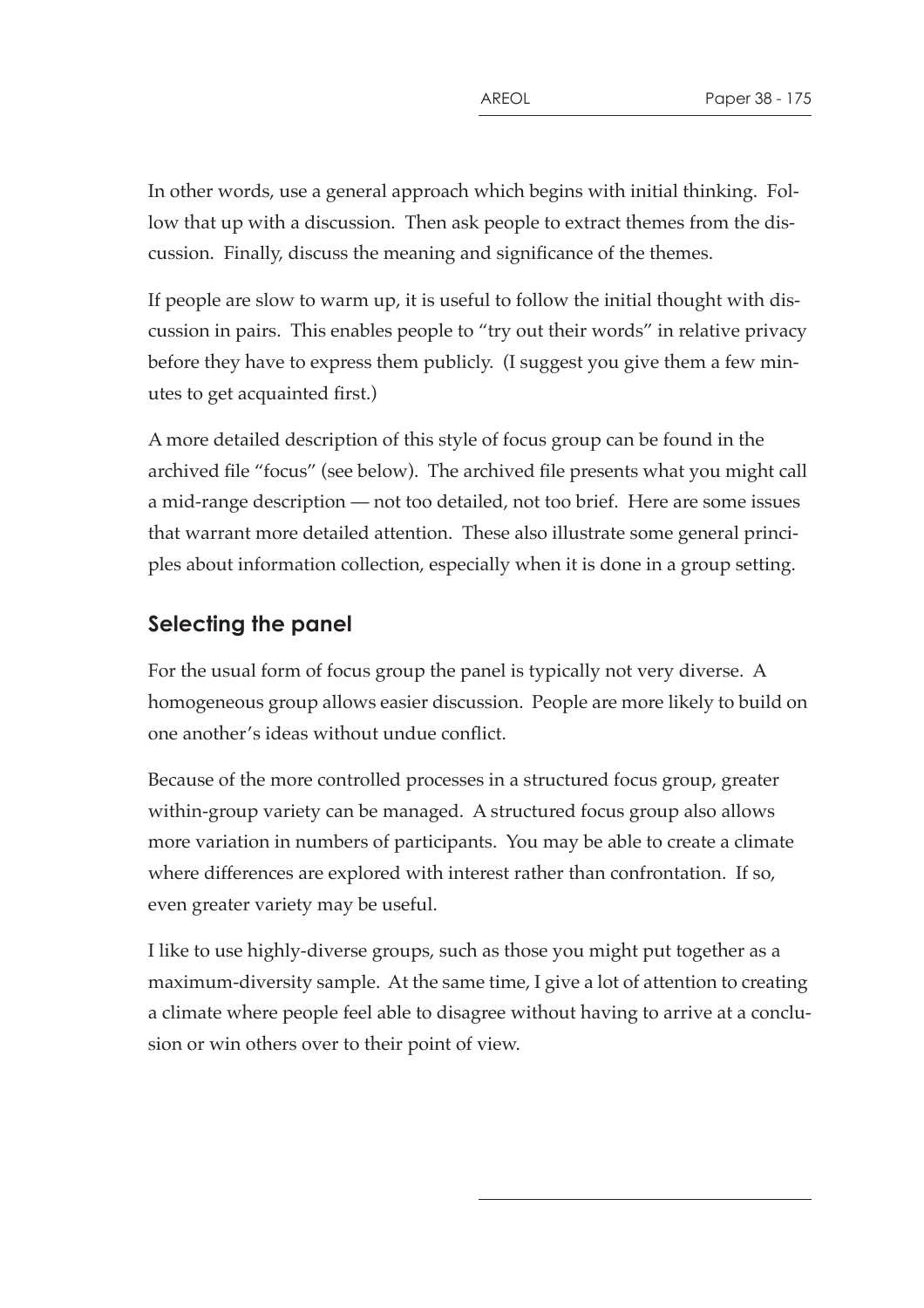If well facilitated, diverse panels can offer a number of potential advantages. Here are two in particular:

- You can cover a greater range of the views within the wider community or organisation.
- More diversity means more differences of opinion. In turn, that can allow deeper interpretation. It is often the exploration of differences that can lead the participants (and the facilitators) to a better understanding. But of course this requires more skilled facilitation.

### **Setting the scene**

You can have more influence over the process if you have established the beginnings of a person-to-person relationship with each of the panel members. (This is true of action research generally and not just focus groups.) For this reason I try to make contact with each participant just before the session begins.

To this end, I often ask participants to arrive a little before the planned start. Coffee, fruit juice and biscuits are available. I use this time to talk briefly with people as they arrive. I also memorise their names. (I'm poor at remembering names. I have to make a special effort to do this. But I believe it's worth the effort.) This initial contact also gives the panel members a chance to ask any questions they have about the process or the purpose.

Some people feel anxious until they have made a connection with at least one other person. It is often useful, after you have introduced yourself to someone, to introduce them to someone else.

## **Creating a climate**

During the discussions differences are likely to arise. The climate of the whole focus group depends a lot on how these are dealt with.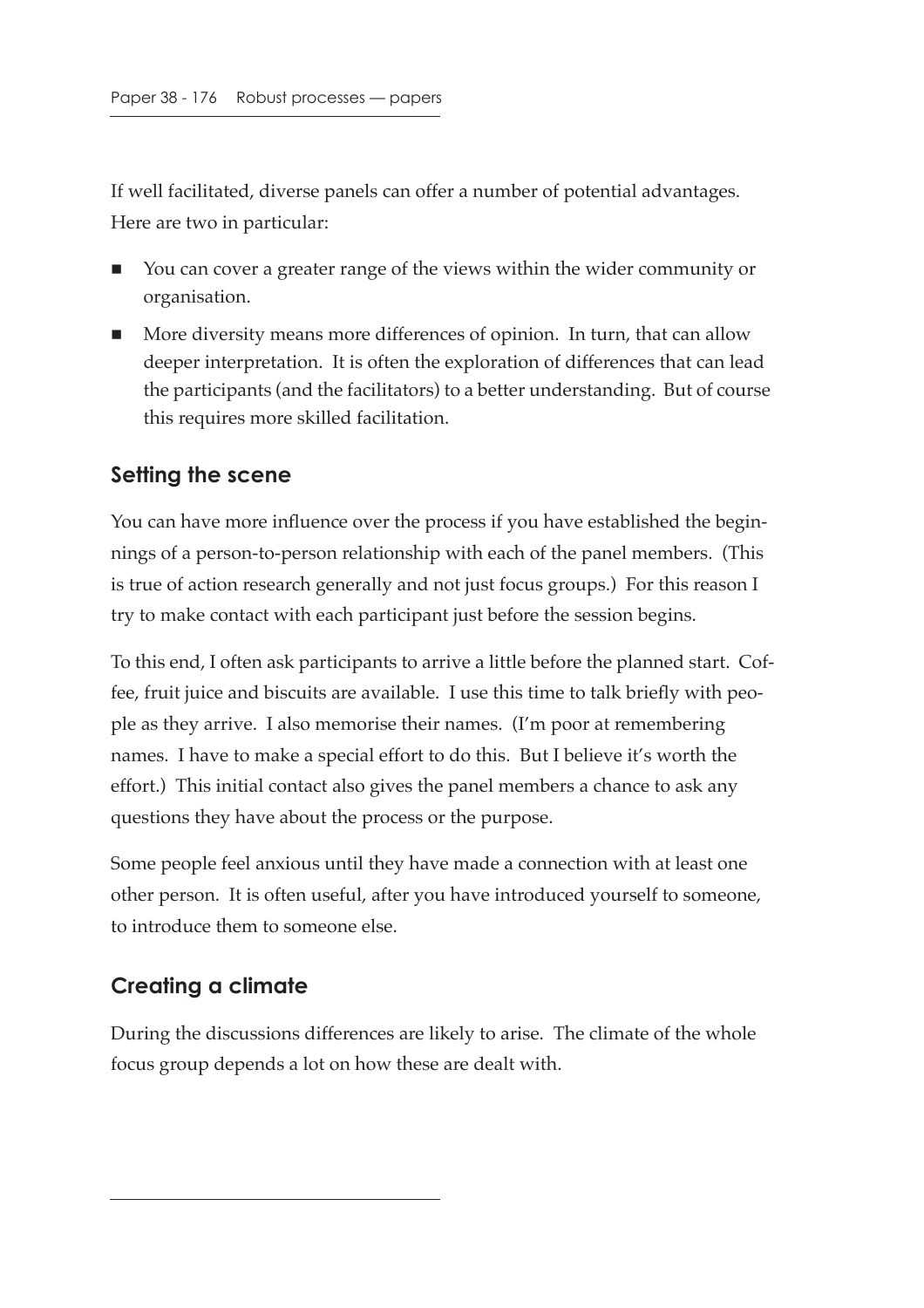I believe this is so important that I try to do several different things to encourage expression of differences. For example ...

 Using processes which explicitly encourage the identification of different views:

"I'll ask each of you to present your opinion, and I'll record it as you do. For the moment, don't worry about whether it is the same as, or different to, anyone else's.

 "When I've recorded everyone's opinion, I'll ask you to help me identify the agreements and disagreements. Then we can try to work out what those disagreements mean."

Giving instructions which encourage mutual inquiry:

"I encourage you to speak your mind. I'd prefer that you were not too belligerent about it. But I'd rather that you were tactless than that you left something important unsaid."

■ Encouraging an inquiring reaction to disagreement, treating it as data:

"We don't have to reach agreement. In fact, it's important to me to know what different views there are, and how much disagreement there is. You can help me by speaking honestly. I also appreciate it if you notice disagreement and bring it to my attention. The existence of disagreement is important information."

Responding to disagreement with interest and enthusiasm:

"Thank you, Jane. It seems that you and Fred have different opinions. That's great! If we can understand how those differences arise, that will be valuable indeed."

Discouraging open confrontation in a way which still elicits open discussion:

"Good, there's another difference of opinion. Thank you, Jack. That's useful. I'd also encourage you to find some way of saying it that informs us rather than trying to persuade us. If you had said to me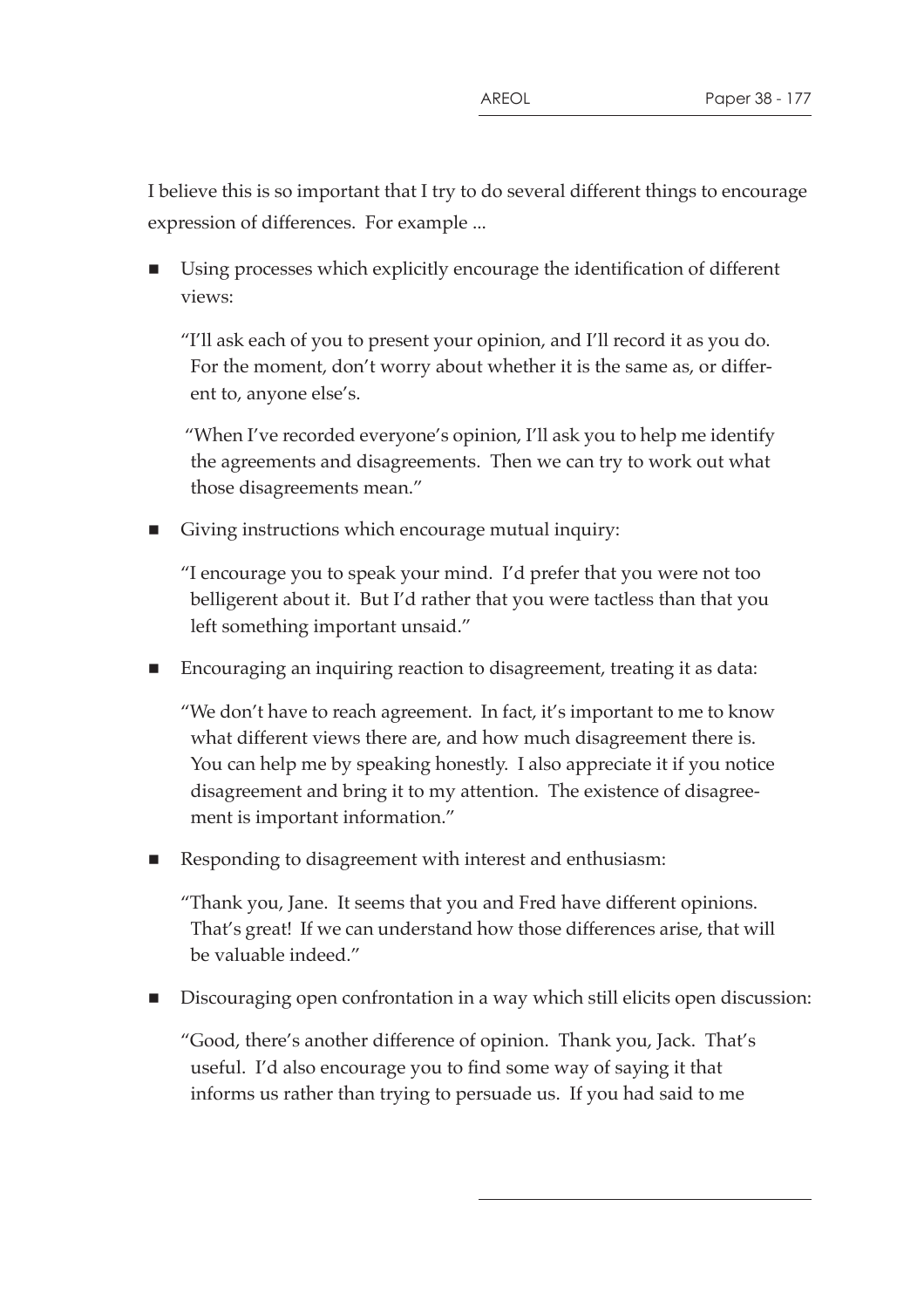what you said to Alex, I'd want to defend my point of view. And I don't think that's useful for present purposes."

# **Pursuing explanations**

I think that some general principles of qualitative data use are relevant here. I've touched on them before; they are important enough to warrant some repetition.

#### **Idiosyncratic information**

When only one person from a large community or organisation tells you something, it may not be very informative. In general, then, I suggest you largely ignore idiosyncratic information if the other participants also ignore it.

(If that person is a key stakeholder you may choose not to ignore it. On balance, though, I think you will learn more from pursuing the agreements and disagreements.)

### **Agreement**

When several people agree, I try to find out how widely that applies. So I look for exceptions. In effect, I am trying to find the *boundary* of the agreement. (There's an example in the next section.)

"Notice that everyone who has spoken so far has agreed about that. Don't let that discourage you from expressing a different view. It's important that we know the full range of opinions. So, who has a different view to offer?"

This is also part of the strategy of challenging your emerging data and interpretations. By the end of the study, it's good to be able to say that your interpretations survived many vigorous attempts to disconfirm them.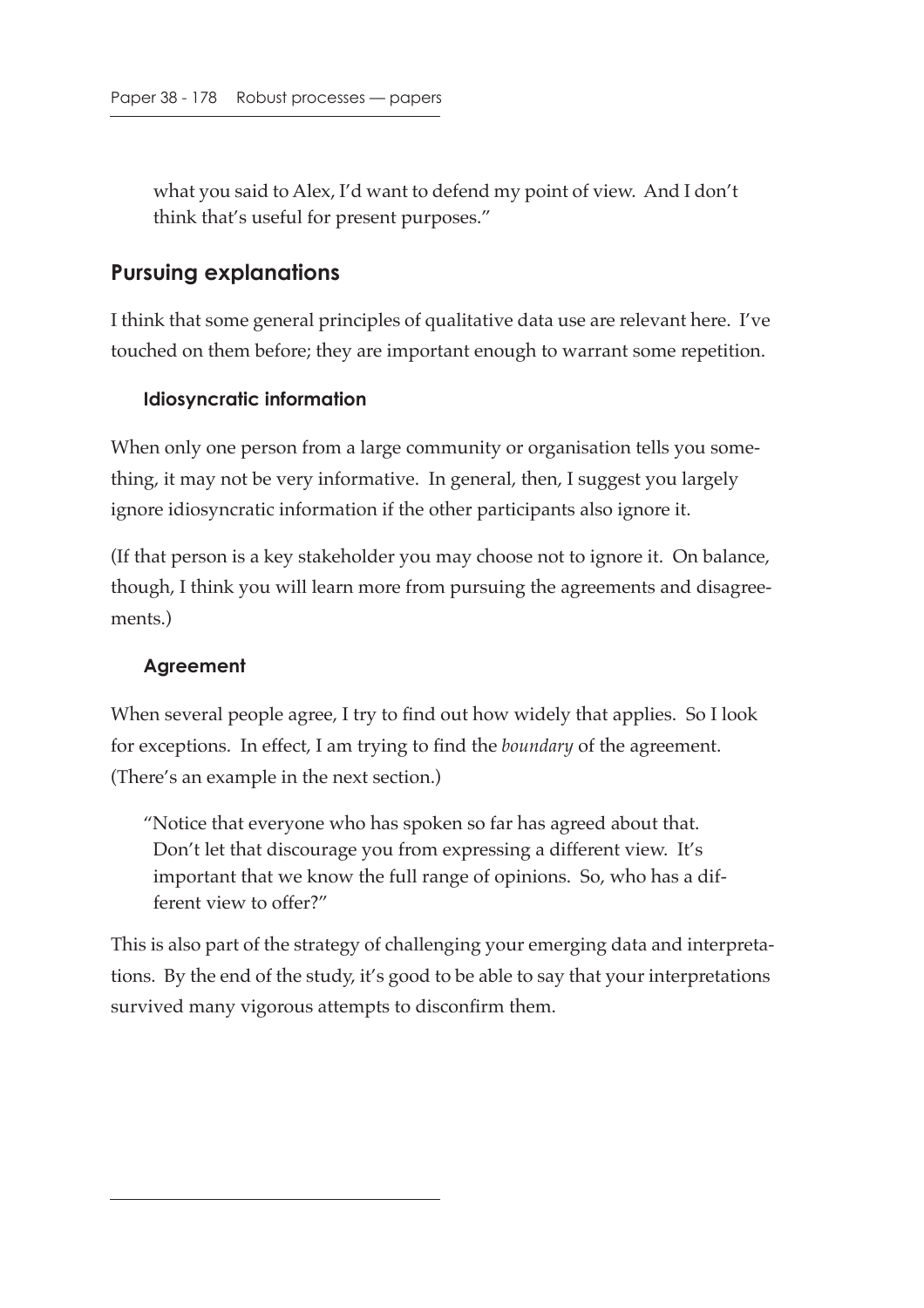### **Disagreement**

Agreements are useful. But for me the disagreements are the key. They lead me to a deeper understanding. They can often be the source of new and creative ways of thinking about what is happening. They also help me to identify my own assumptions.

Sometimes disagreements emerge spontaneously. Person A says "X is good"; person B says "X is bad". I can then explore *why* that is so. I can also, in a process akin to dispute resolution, help A and B to explore why.

On other occasions disagreements emerge because I go searching for them. Suppose that there seems to be agreement that "X is good", for example. I can ask for exceptions.

"When *isn't* X good?" "Who *doesn't* think X is good?" "What's *not* good about X?" "What would it take for X to be even better?"

And so on. When an exception is identified I can then try to find an explanation for it.

A caution ... "Why" questions are tricky. Asked "Why?", most people try to give an explanation. The difficulty is that, lacking an explanation, they may invent one. If you and they then believe it, you may lead each other on a fruitless detour. I usually prefer to find some other way of asking "Why?". For example

"What are the important differences between those who believe X and those who believe Y?" Or "How do those differences arise?"

# **Introducing other information**

You may often use a number of focus groups to explore a single topic or issue. The later groups then give you a chance to challenge the data and interpretations emerging from earlier groups.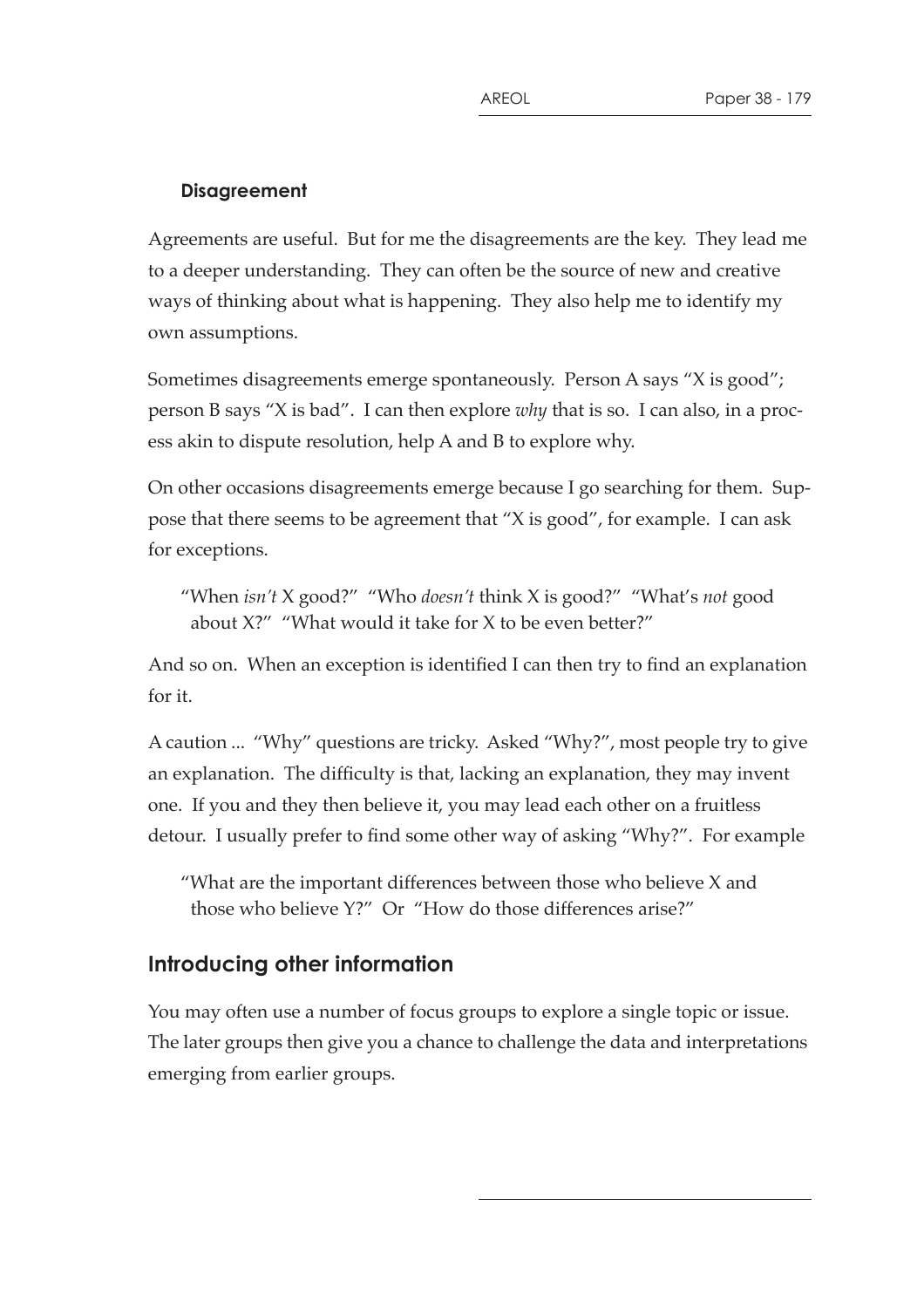You may combine focus groups with some other form of data collection. This is most commonly done for the purposes of triangulation: when two different techniques yield the same conclusion, you can have more faith in that conclusion.

In both instances it is often useful to introduce information and interpretations collected earlier. When do you introduce new information? This is an important question, as it can have an influence on how the information is treated. I prefer to start the current focus group as described above. After they have provided their own themes, I then summarise for them the findings from earlier groups.

Alternatively, you can complete the interpretation phase, and then present other information. The panel can then be asked to respond to the other information, and explain the differences. Again, you can give particular attention to agreements and disagreements. You can again seek explanations for the disagreements.

### **Archived resources**

An important part of facilitation is modelling an open and non-defensive style of interaction. The archived file communicn, mentioned in an earlier session, is relevant here:

http://www.scu.edu.au/schools/gcm/ar/arp/communicn.html http://www.uq.net.au/action\_research/arp/communicn.html ftp://ftp.scu.edu.au/www/arr/communicn.txt

I've already mentioned (in the previous session) the file datadriv, an account of the data-driven procedure of seeking exceptions to agreements, and explanations for disagreements:

http://www.scu.edu.au/schools/gcm/ar/arp/datadriv.html http://www.uq.net.au/action\_research/arp/datadriv.html ftp://ftp.scu.edu.au/www/arr/datadriv.txt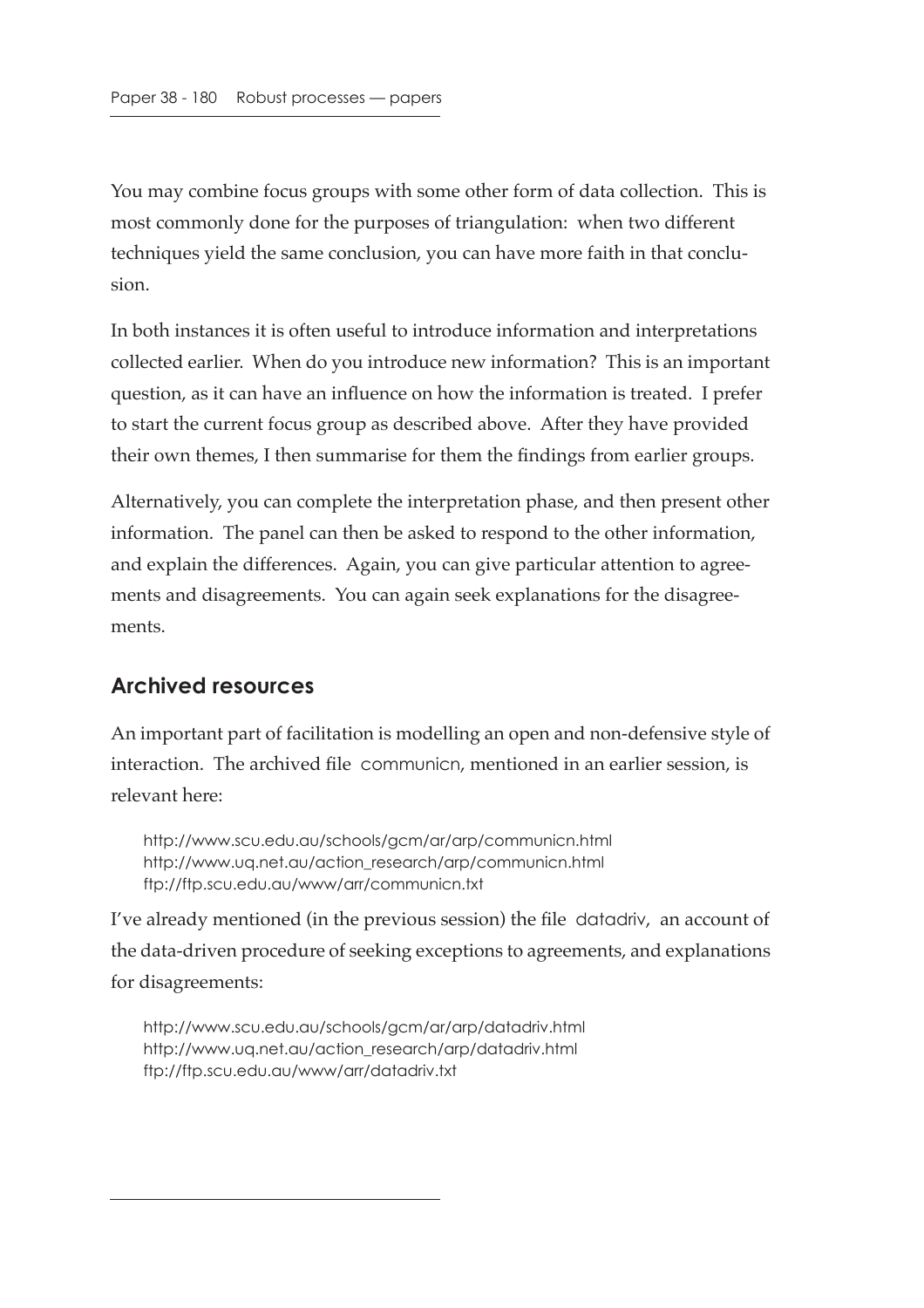## **Other reading**

Sage (who are probably the leading US publishers of qualitative research resources) publish at least five useful books on focus groups (and quite possibly more):

- Barbour, Rosaline S., and Kitzinger, Jenny, eds. (1999) *Developing focus group research: politics, theory and practice*. London: Sage.
- Krueger, R.A. (1988) *Focus groups: a practical guide for applied research*. Newbury Park: Sage.
- Morgan, D.L. (1988) *Focus groups as qualitative research*. Newbury Park: Sage.
- Stewart, D.W. and Shamdasani, P.N. (1990) *Focus groups: theory and practice*. Newbury Park: Sage.
- Vaughn, Sharon; Schumm, Jeanne Shay; and Sinagub, Jane (1996) *Focus group interviews in education and psychology*. Thousand Oaks: Sage.

and, so Sage don't have the field entirely to themselves:

- Bader, Gloria E., and Rossi, Catherine A. (1998) *Focus groups: a step by step guide*. San Diego, Ca.: The Bader Group.
- Edmunds, Holly (1999) *The focus group research handbook*. Chicago, Ill.: NTC Business Books in conjunction with the American Marketing Association.
- Greenbaum, Thomas L. (1988) *The practical handbook and guide to focus group research*. Lexington, Mass.: Lexington Books.

## **Activities**

#### **## A thought experiment:**

For the next few days make a note of occasions when you find yourself disagreeing with people. When you have some quiet time, reflect on their beliefs, and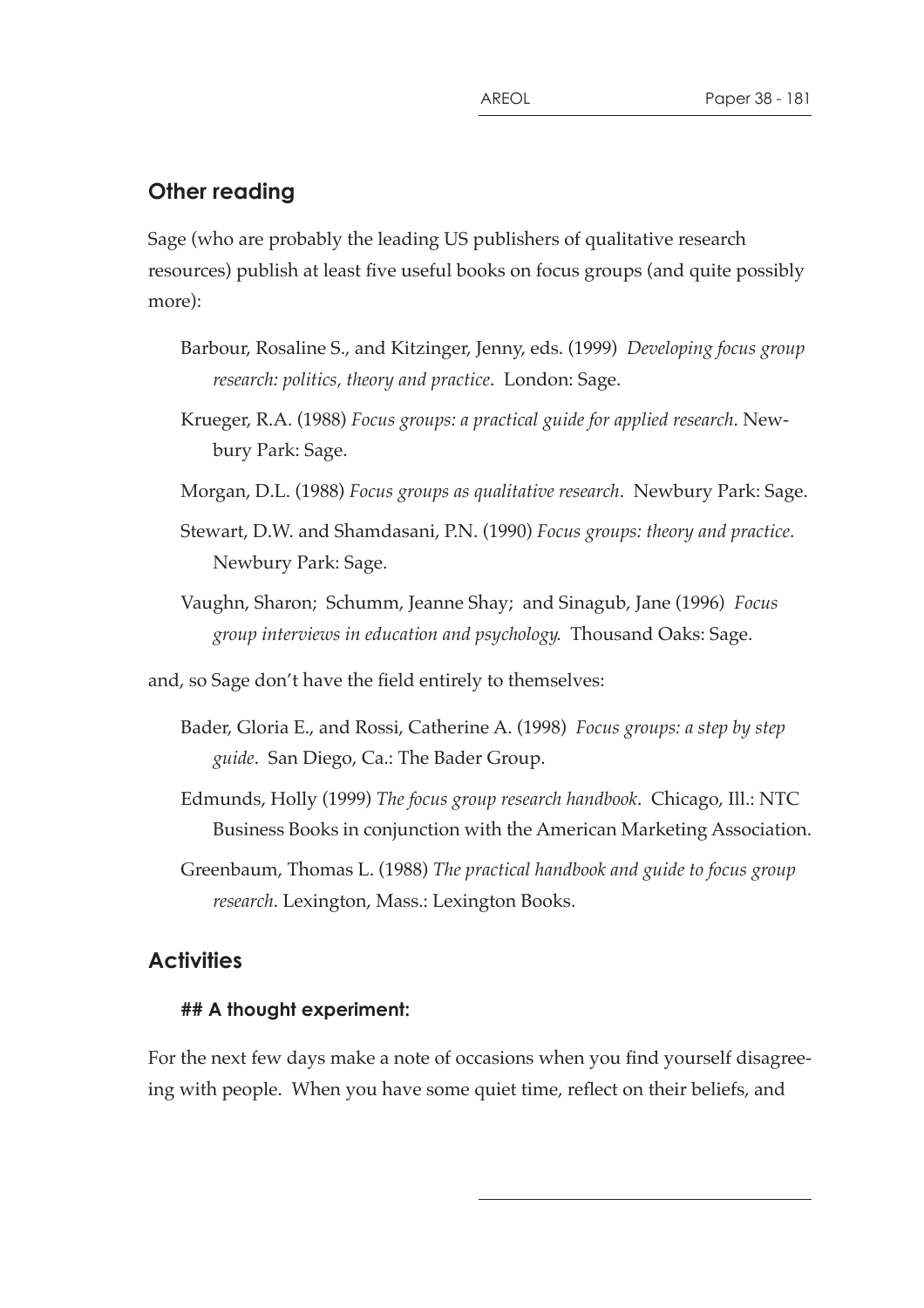yours. What can you learn about the assumptions that underpin your beliefs? How can you explain why you and others sometimes think differently? How can you engage more constructively with people when you and they disagree?

#### **## An individual activity:**

This can usefully follow the individual activity above. For the next few days explore ways of turning potential conflicts into dialectical discussions:

- Keep an ear open for anyone who says something you disagree with. When this occurs, listen to what they have to say before you respond. Use a nonconfronting form of inquiry to learn more about their views. Then find a way of stating your view so that you engage them in mutual inquiry.
- From time to time, disputes may erupt between other people. Watch for these. When you notice one, experiment with ways of using your own curiosity and non-defensiveness to defuse their conflict. Note: some ways of defusing conflict do so by cutting off the debate. The aim here is to convert the debate into something non-adversarial.

#### **## For your learning group:**

Choose a facilitator. Choose a topic (perhaps one that is relevant to one of your projects). The facilitator then conducts a structured focus group on that topic.

Build into the process a number of review periods. After the initial discussion might be one such place. After deciding priorities and meanings might be another.

I've described a focus group which uses structure to enhance the quality of information. The discussion has also provided a vehicle for talking about some of the principles of process management. Next session we'll examine some other data collection techniques.

 $\overline{\phantom{a}}$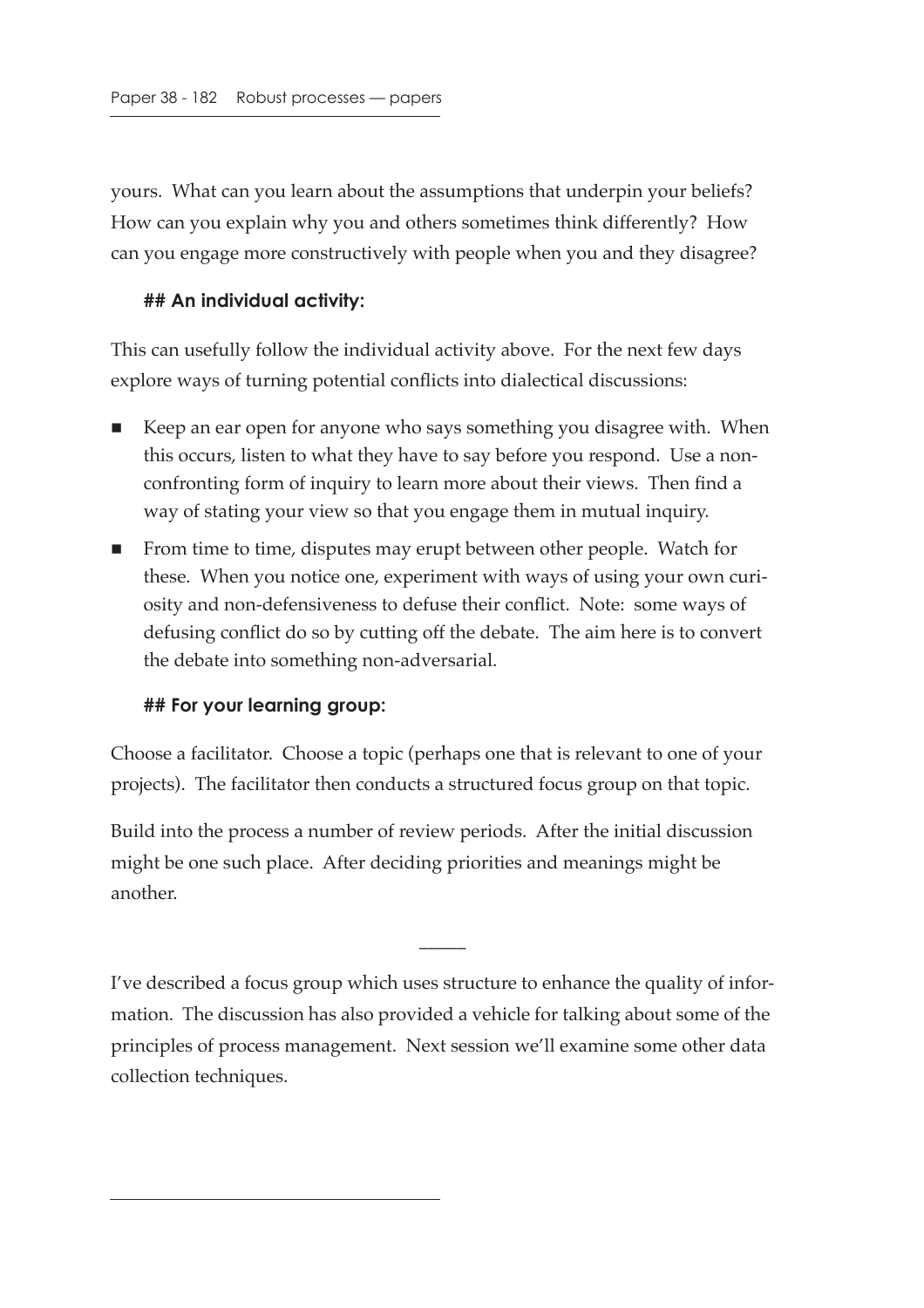In this sessions's trigger I want to draw together two different themes.

Implicit in many recent posts, and explicit in some, is the issue of *roles*. Who does what. In particular, there are issues about the relative roles of those doing the research and those being researched.

My questions about roles are as follows.

- When is it better to involve those being researched as full partners in the research process?
- When is it better for only the researcher to manage the research process?

It seems to me that these choices are as often driven by ideology as by reason. That's not necessarily a bad thing, in my view. But it makes it more important to ask, in each case ...

- What are the *dis*advantages of doing so?
- What, if anything, can be done about those disadvantages?

Which brings me to my second theme. It seems to me that sometimes you can guess at the disciplinary background of someone by their views about good research. To me, that implies that it is sometimes hard for us to escape our early training.

In turn, that suggests that our early training can inhibit both our creativity and our critical abilities.

To bring that closer to home ...

In areol, I speak from particular education and experience. How might I continue to do so without seeming to argue for my own way as some "best way"?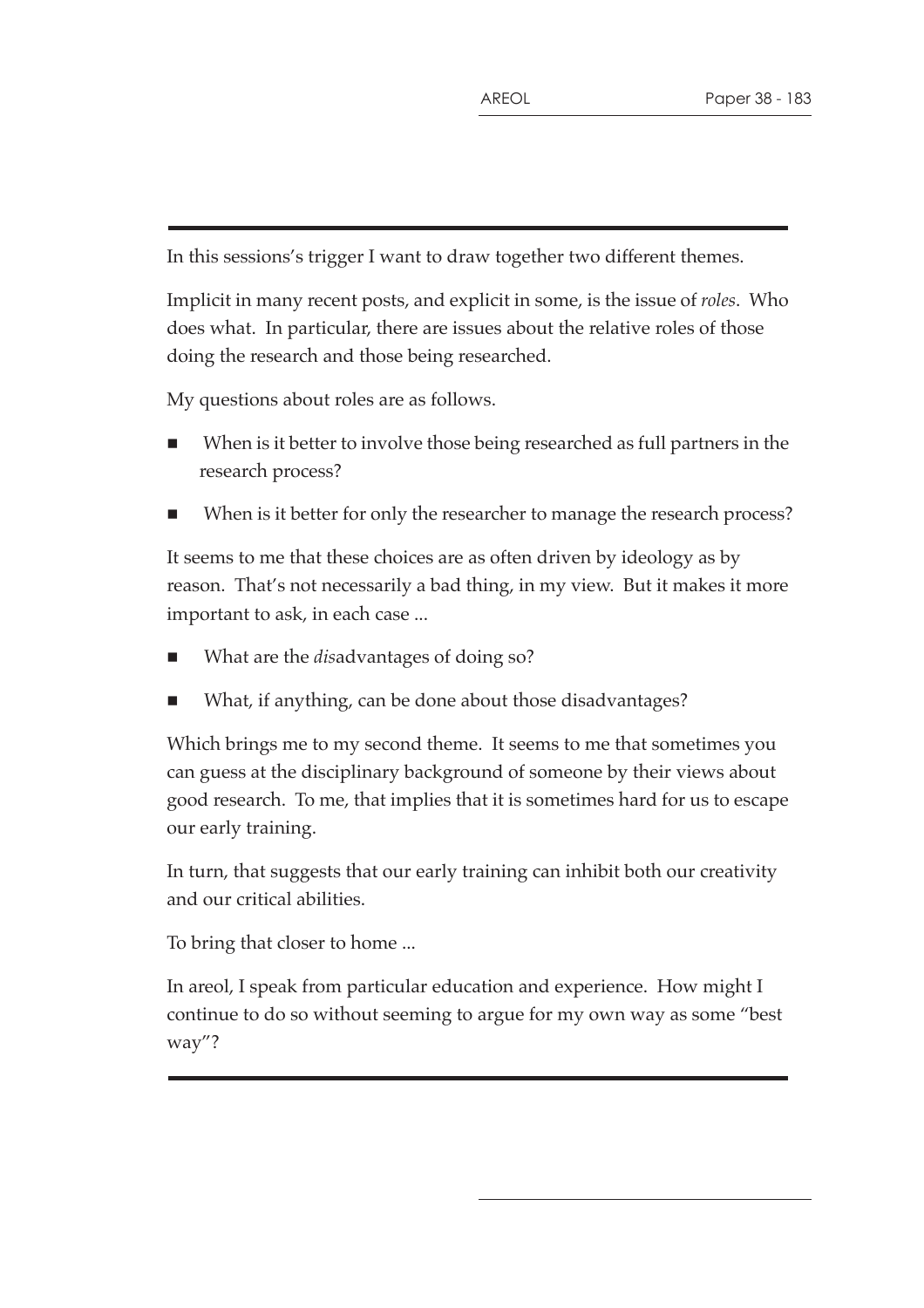Paper 38 - 184 Robust processes — papers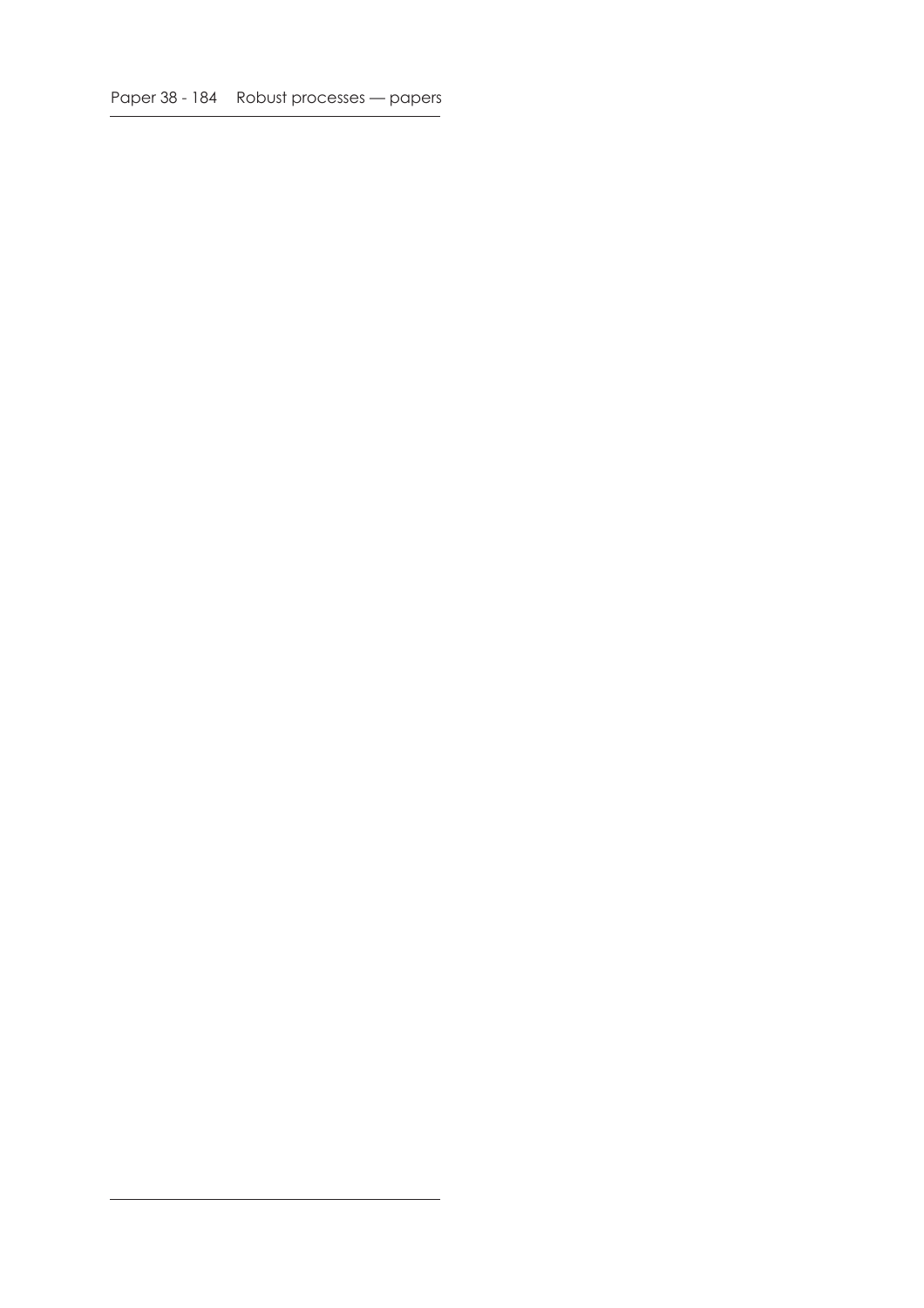## **10 evaluation as action research**

*... in which the relevance of the earlier sessions on action research, participation and rigour, are noted as relevant to the practice of evaluation, and in which the motives of the evaluator and those who employ her are identified as very important <sup>31</sup>*

Have you ever worked in an organisation where there was regular appraisal? If so, how well did it work? When you were to be appraised, did you look forward to it? If you were the appraiser, how pleasant did you find it? For both appraiser and appraisee, how could it have been improved? Appraisal is a form of evaluation. If evaluation is regarded in the same way as appraisal, what implications does that have for how it is done?

In this session ...

- **n** organisational appraisal systems
- why evaluate to enable or to control?
- evaluation as action research
- evaluation as action *and* research

<sup>31.</sup> A web version of this file is available at http://www.scu.edu.au/schools/gcm/ar/areol/areolsession10.html and http://www.uq.net.au/action\_research/areol/areol-session10.html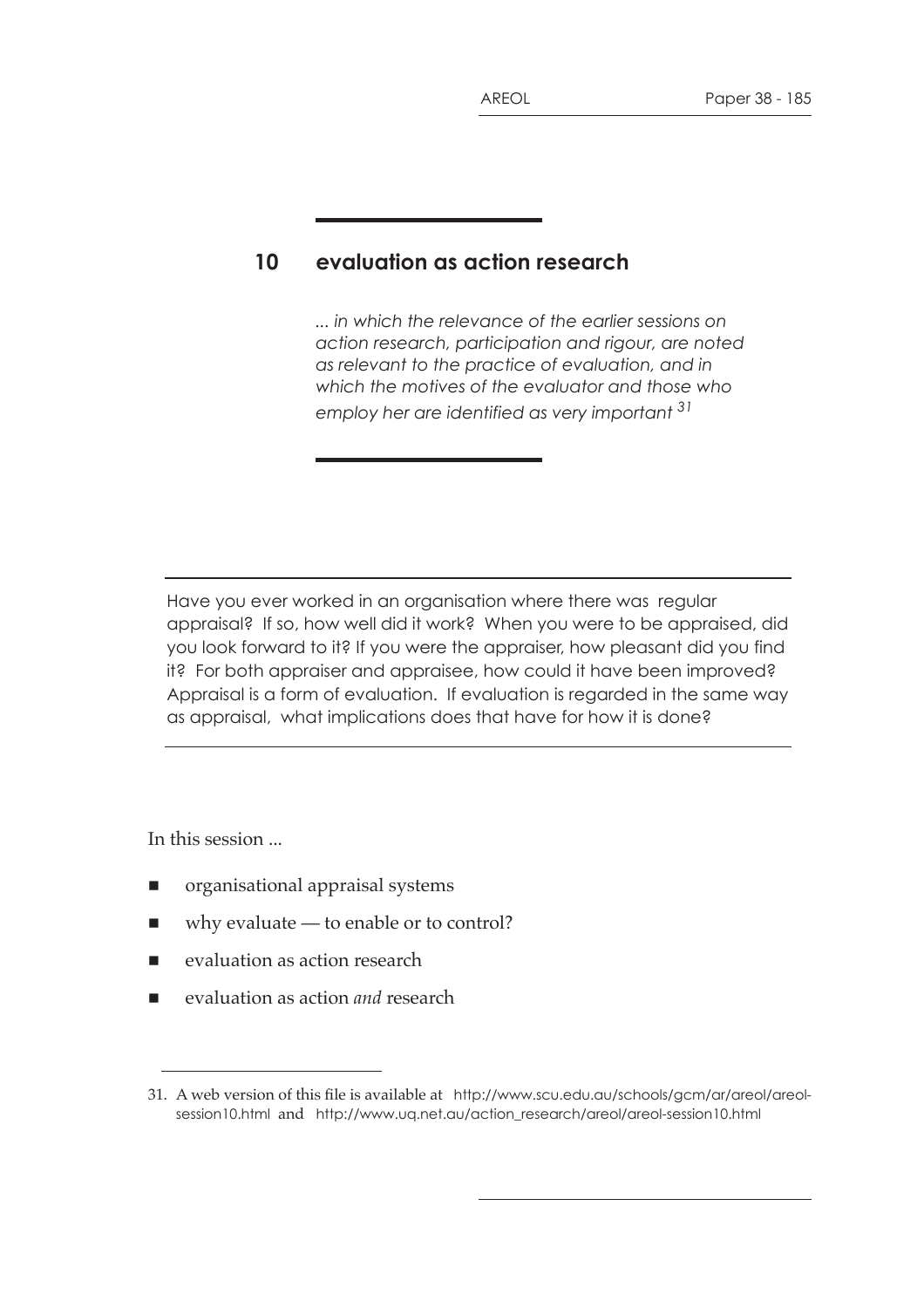The centrepiece of this session is an examination of appraisal in work settings. I've done that because that is where the systems are most formalised and the effects most easily identified.

But I think the conclusions you draw have importance in other settings too: communities, families, social occasions. I invite you to keep these other settings in mind. I think you can extend some of your conclusions to evaluation in those settings.

This is the first of a number of sessions on approaches to evaluation which draw on action-research-like processes and principles.

Action research, I think, lends itself to evaluation. (You could almost say that action research is evaluation, of a sort. You think; you act; you evaluate.) Next session I'll describe a particular evaluation process, the Snyder process, which applies many action research principles.

Before we come to that, though, I invite you to consider the nature of evaluation. Here is a thought experiment ...

Word goes around that your employers have hired someone to evaluate the productivity and effectiveness of all the people in the section or organisation. Rumour has it that a detailed report on each employee will be given to your immediate superior, among others, though perhaps not to you.

What would be some of the thoughts that go through your mind when you hear this? What would be your hopes? Your fears?

My prediction is that you would be curious about the results. However, I suspect you would also have some doubts. I think you would wonder about the accu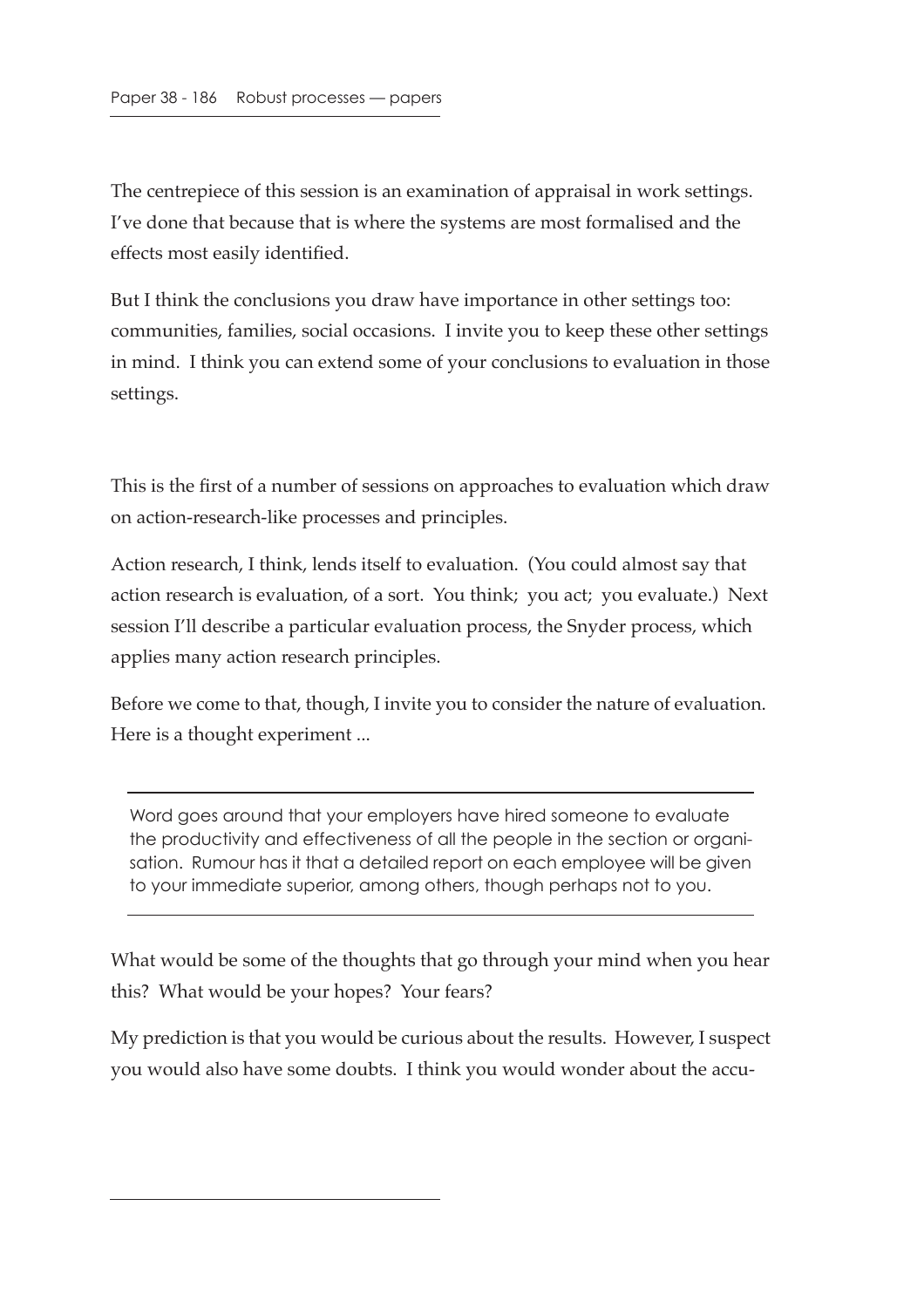racy of the results. I would expect you to be at least a little apprehensive about the motivation of the organisation in hiring the evaluator.

I'd expect, too, that you would have some misgivings about the use that might be made of the results. I wouldn't be surprised if you were a bit apprehensive about who would report the results to you, and how and what they would do about the results.

But read on ...

You arrive at work one morning to find an envelope on your desk. When you open it, there is a note inside, from the evaluator, and a further envelope. The note says:

"Inside the envelope is a report on your productivity and a comparison with the productivity of your colleagues. I acknowledge that they may not be entirely accurate though I've tried hard to make them as accurate as I can.

"No-one has seen these results except me. I have no intention of reporting them to anyone else. You may take the envelope and destroy it. You can open it and read the report. You can discuss it with others if you wish.

"If you read it, it is then entirely your decision what to do about it, if anything. If you would like to do something I would be pleased to provide whatever help I can."

Would you open the inner envelope and read the report? With what hopes and fears? Has your attitude changed at all? If so, in what respects?

I would guess that your attitude is probably now a little more positive, though you may still be annoyed and perhaps angry.

What else could the evaluator have done for you to be *more* positive?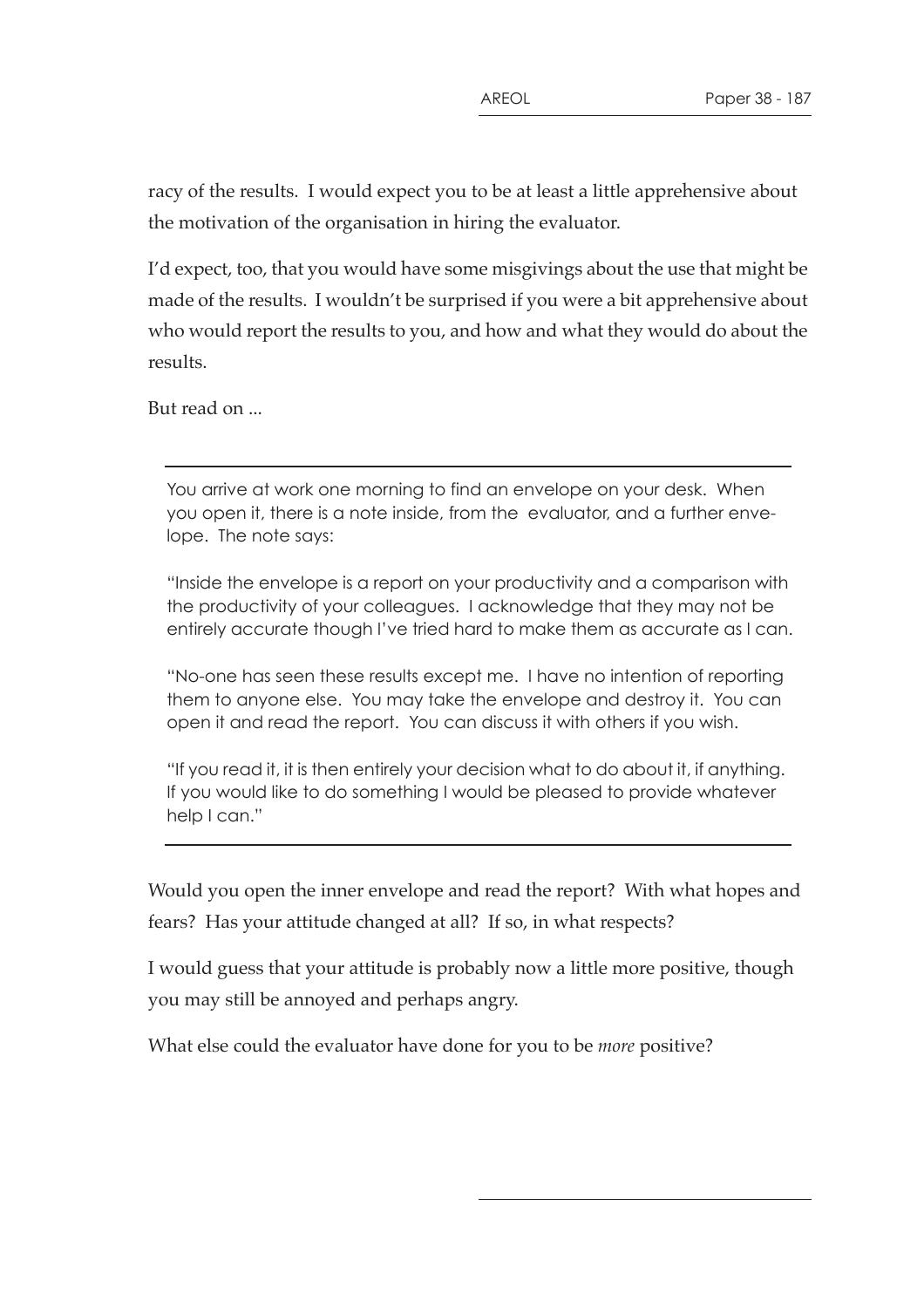As a term, "evaluation" has a bad odour in some circles. This arises mostly, I think, from doubts about the motives of evaluators and those who hire them. I think the consequence is clear. If we wish someone to act on our evaluation reports, we may need to be clear about their motives and about ours.

I have some biases here. It's simpler for both of us if I reveal them. (You are at liberty to decide your own biases, or avoid any bias if you can do so.) To my mind, the single most important aspect of evaluation is the motive of its users is it to enable people to do better what they want to do? Or is it to control them?

(This applies to more than just evaluation. It's also true of leadership, and teaching, and parenthood, and consulting, and increasingly — at least here in Australia — of politics. And, for that matter, of living.)

My experience has been that most people would much rather do a good job than a poor job. (Interpret "job" as broadly as you wish.) Some have given up hope of being able to do so. Many are still trying. Some of those who have given up can be retrieved.

So enablement makes a lot more sense to me than control. In what follows I'll try to describe evaluation processes from that perspective. You can, of course, choose your own perspective.

By now it is probably clear why I think of action research and evaluation as closely related. To my mind, both function well when they pursue understanding *and* change. For reasons of both ethics and practicality, both may benefit from wide and genuine participation.

## **Evaluation throughout action research**

As I said, I'll be describing a specific process. I'll also be referring you to archived resources which describe it in some detail. However, you could take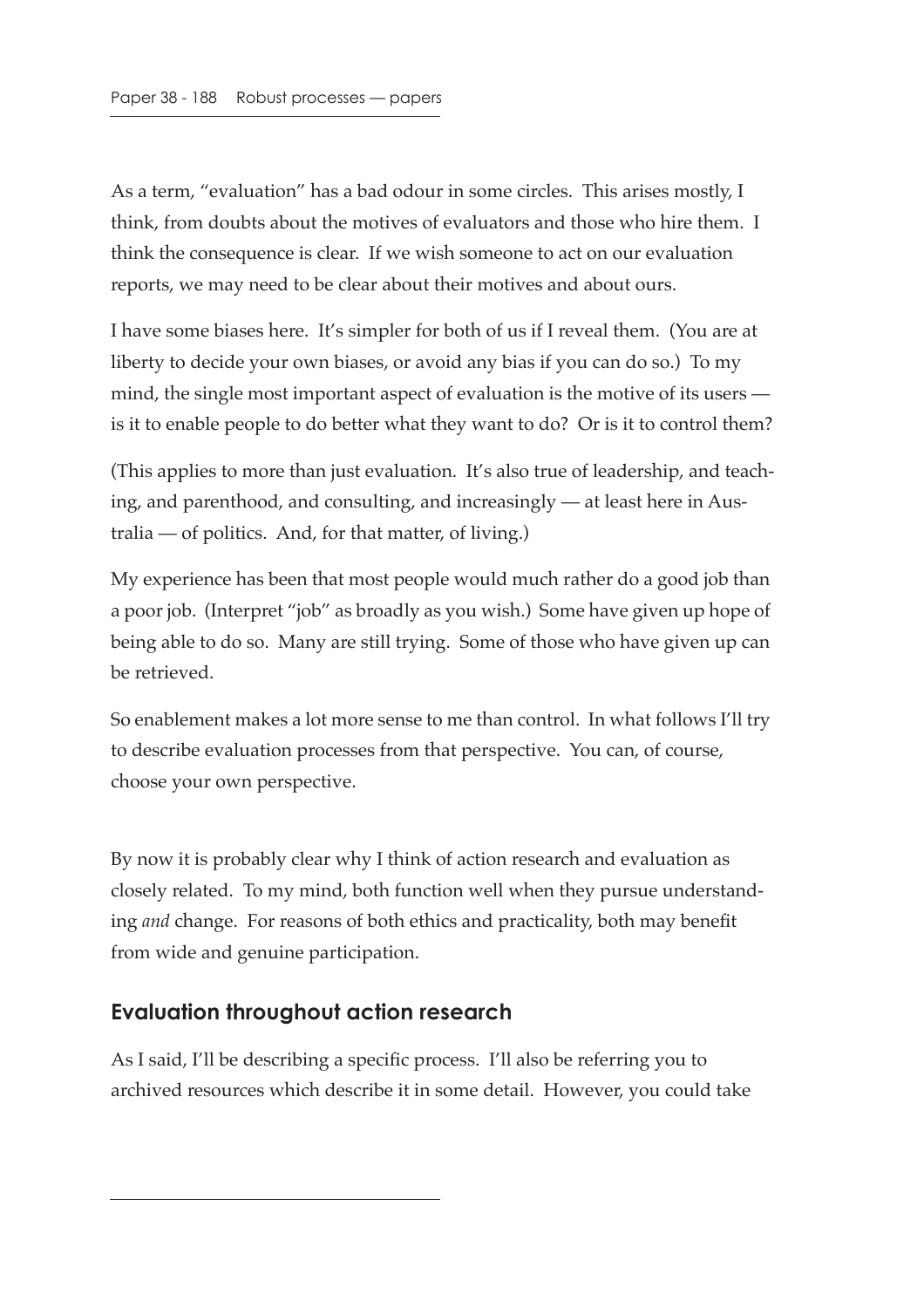any overall action research approach and apply it to an evaluation task. That is pretty much what happened in one of the case studies reported earlier.

For example, consider the cycle described in one of the early sessions:



You might start an evaluation with as broad a question as "What goes on around here?" — or, as in the evaluation case study, "Tell me about ...". The answers can then direct you to a better sample, better questions, better methods. And, eventually, better answers.

Consider, too, one other cycle which we examined:



You will recall that this can also be regarded as critical reflection before, during and after action. In other words, each phase of each cycle of action research contains an evaluative component.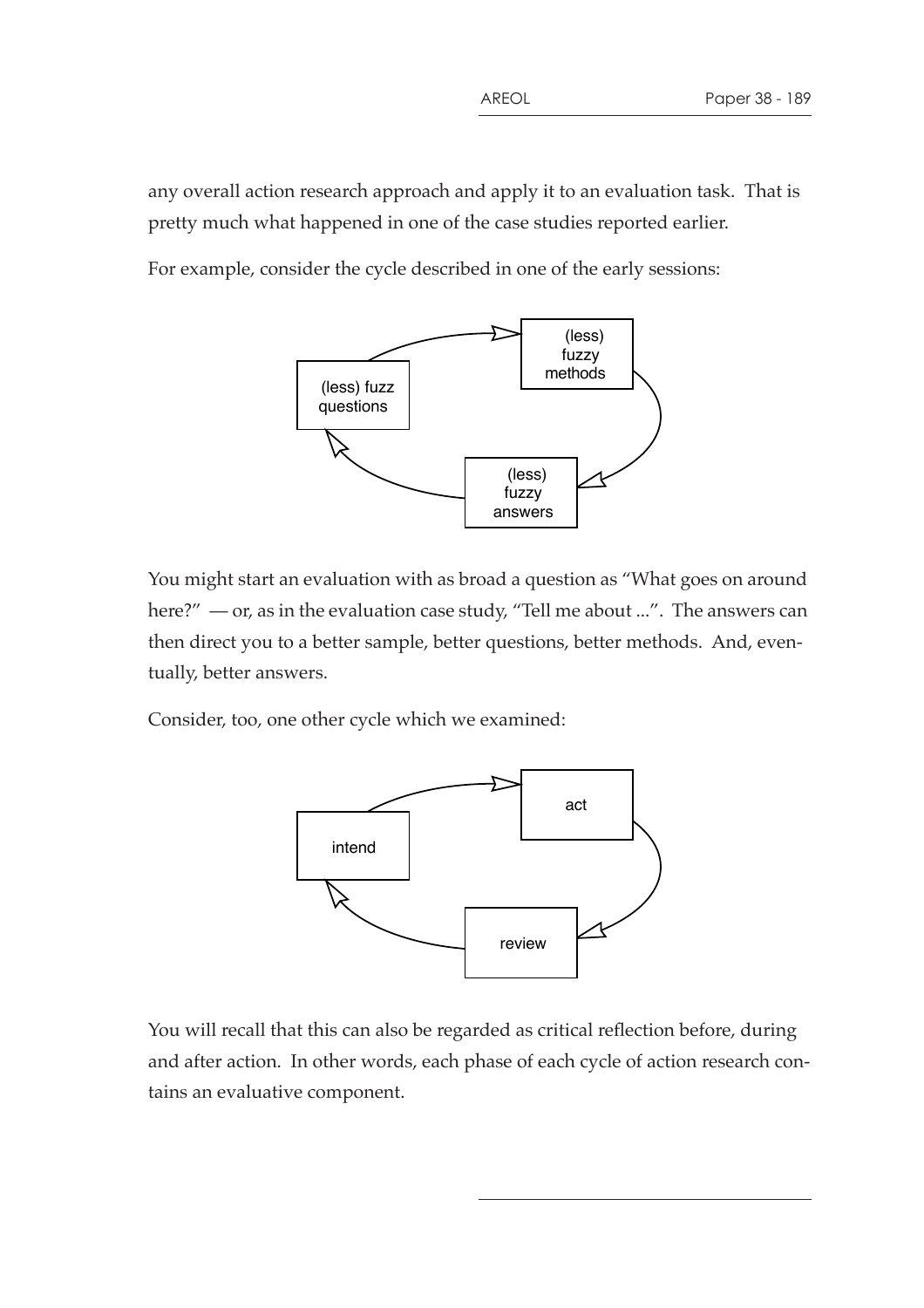## **Evaluation as action and research**

This quote from Lee Cronbach et. al. <sup>32</sup> captures my biases well:

"The distinction between studies that ask how good a service is and those that ask how the service can be improved has been around for decades. [...] As we see it, evaluations are used almost entirely in a formative manner when they *are* used."

In other words, if your evaluation is intended to be used, then it is more like formative evaluation than summative evaluation. ("Formative" means, roughly, addressing the question: How can this program be improved? Not: How good is this program?, which is more the question of summative evaluation.)

The emphasis in previous sessions has been on action research, and its pursuit of the twin aims of action and research. Think back over those sessions ...

The early sessions were about participation. Some evaluators prefer to maintain some independence from the stakeholders. The stakeholders are most commonly involved only as informants. If you wish the evaluation to lead to successful change, you might wish to consider the appropriate level of participation.

The more recent sessions have been about rigour. Their thrust has been towards those means of achieving rigour which also allow flexibility, responsibility, and participation. You might like to consider if, using these methods, you might achieve an adequate level of rigour and participation at the same time.

For me, the issues in evaluation are the same as those canvassed earlier. Virtue can still be found in good entry and contracting, relevant stakeholder involvement, and good relationships. Virtue can also be found in multiple sources of information, cyclic processes, and a tireless quest for *disconfirming* evidence.

<sup>32.</sup> Cronbach, Lee J.; Ambron, Sueann R.; Dornbusch, Sanford M.; Hess, Robert D.; Hornik, Robert C.; Phillips, D.C.; Walker, Decker F.; and Weiner, Stephen S. (1980) *Toward reform of program evaluation: aims, methods and institutional arrangements*. San Francisco: Jossey-Bass.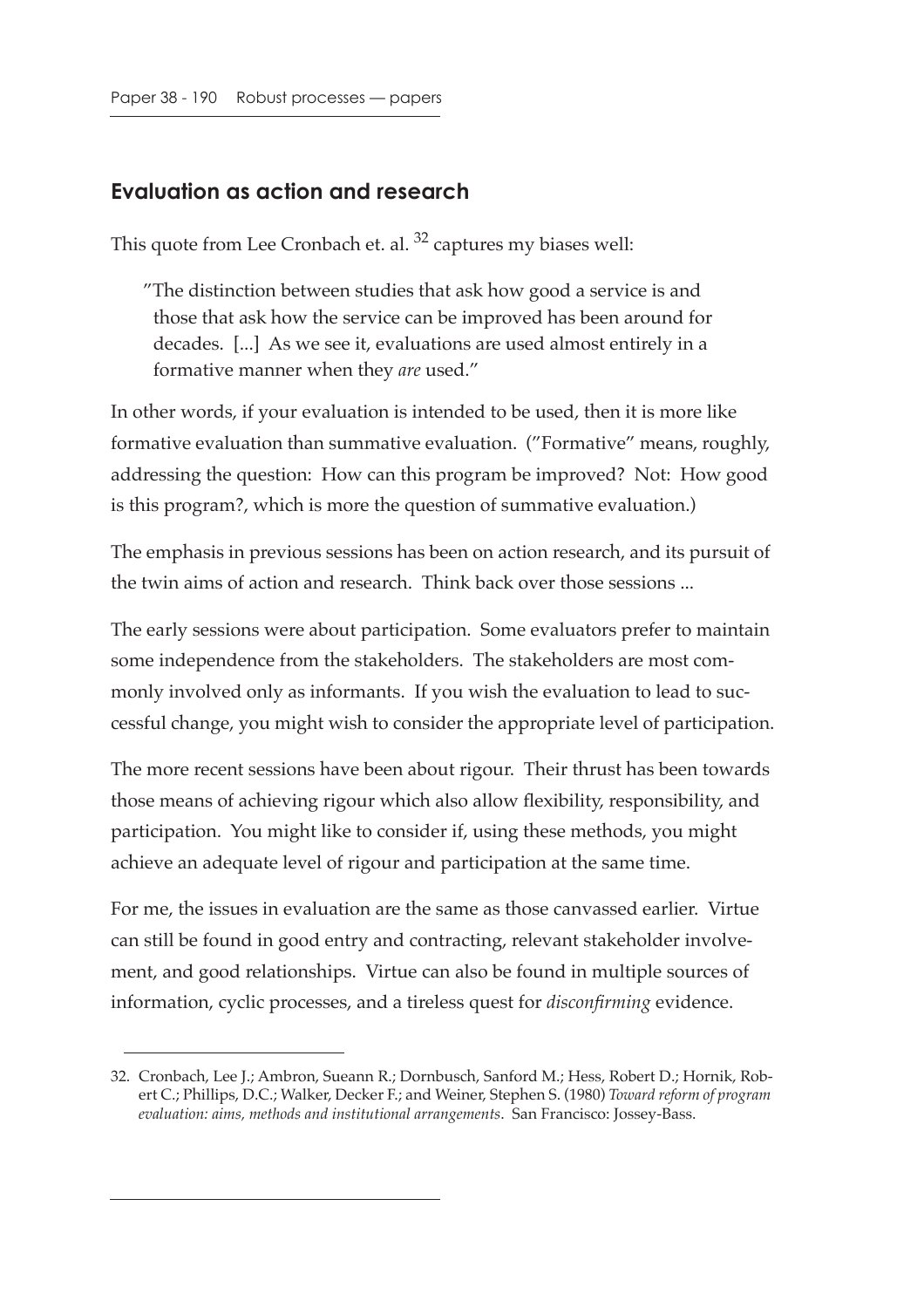# **Archived resources**

There is an archived paper qualeval on evaluation. It uses the Snyder process to illustrate some points about evaluation in general, and qualitative evaluation in particular. It is written from an action research perspective.

http://www.scu.edu.au/schools/gcm/ar/arp/qualeval.html http://www.uq.net.au/action\_research/arp/qualeval.html ftp://ftp.scu.edu.au/www/arr/qualeval.txt

There are also some relevant bibliographies on the archive.

Patricia Rogers has prepared a bibliography on evaluation and meta-evaluation. You'll find it in the archive with the name meta-eval\_bib:

http://www.scu.edu.au/schools/gcm/ar/arp/meta-eval-bib.html http://www.uq.net.au/action\_research/arp/meta-eval-bib.html ftp://ftp.scu.edu.au/www/arr/meta-eval-bib.txt

Marcia Conner has included some material on evaluation in her training and development bibliography. It's in the archive, with the title trdbooks.txt:

http://www.scu.edu.au/schools/gcm/ar/arp/trdbooks.html http://www.uq.net.au/action\_research/arp/trdbooks.html ftp://ftp.scu.edu.au/www/arr/trdbooks.txt

The action research bibliography biblio, which is mostly annotated, contains quite a few works on evaluation:

http://www.scu.edu.au/schools/gcm/ar/arp/biblio.html http://www.uq.net.au/action\_research/arp/biblio.html ftp://ftp.scu.edu.au/www/arr/biblio.txt

Some other archived resources (not specifically mentioned in this session but some mentioned in previous sessions) describe various forms of data collection. All of these can be used for action research, or for evaluation: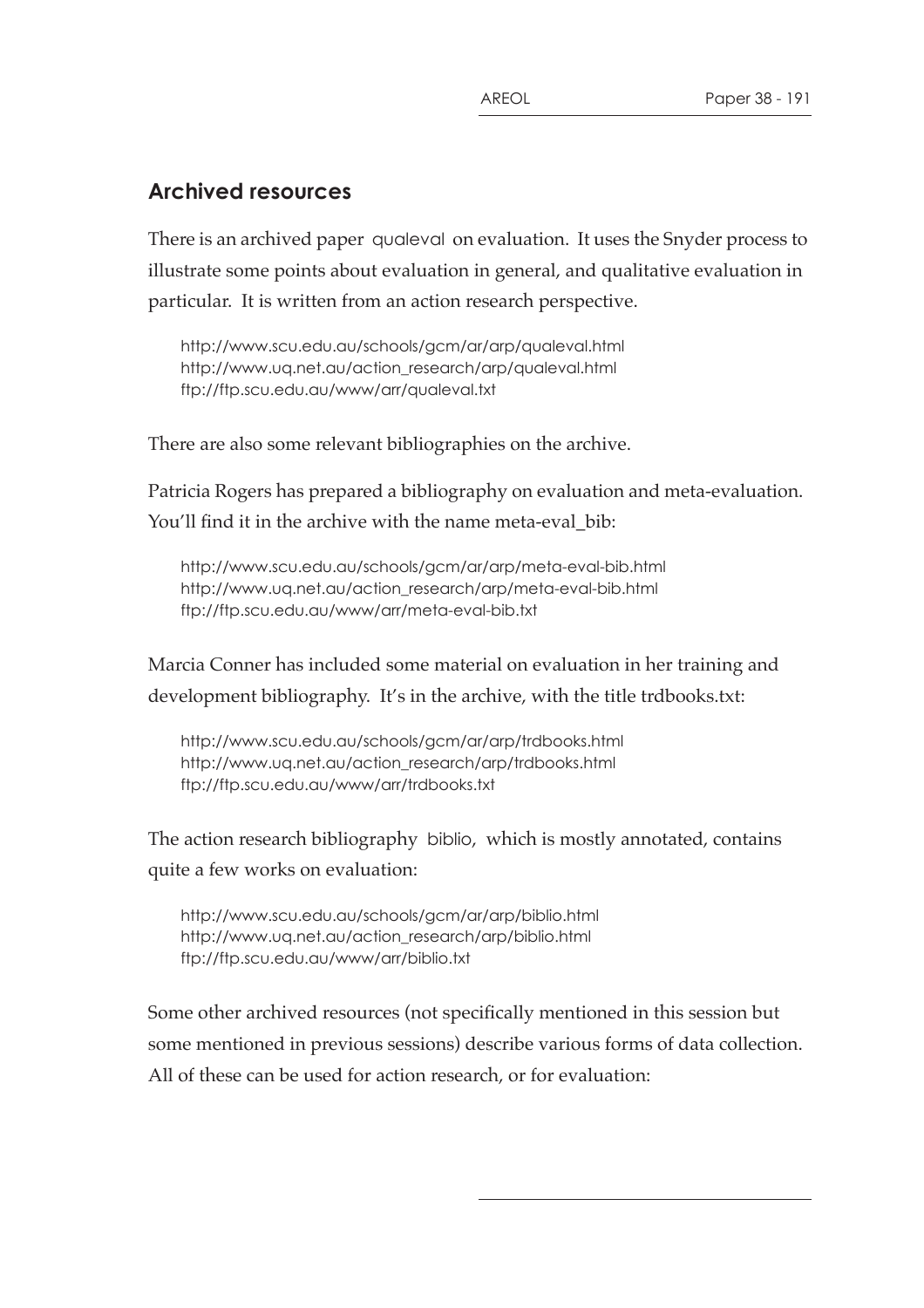**voting.** The use of voting techniques to collapse long lists, or arrange them in priority

http://www.scu.edu.au/schools/gcm/ar/arp/voting.html http://www.uq.net.au/action\_research/arp/voting.html ftp://ftp.scu.edu.au/www/arr/voting.txt

#### **delphi.** Mentioned previously, a dialectic process

http://www.scu.edu.au/schools/gcm/ar/arp/delphi.html http://www.uq.net.au/action\_research/arp/delphi.html ftp://ftp.scu.edu.au/www/arr/delphi.txt

#### **focus.** A structured form of focus group, as previously mentioned

http://www.scu.edu.au/schools/gcm/ar/arp/focus.html http://www.uq.net.au/action\_research/arp/focus.html ftp://ftp.scu.edu.au/www/arr/focus.txt

#### **gfa.** Group feedback analysis, an alternative to survey-feedback

http://www.scu.edu.au/schools/gcm/ar/arp/gfa.html http://www.uq.net.au/action\_research/arp/gfa.html ftp://ftp.scu.edu.au/www/arr/gfa.txt

## **search.** A future oriented goal-setting or visioning process which can be used for data collection when agreement is likely to be easily reached

http://www.scu.edu.au/schools/gcm/ar/arp/search.html http://www.uq.net.au/action\_research/arp/search.html ftp://ftp.scu.edu.au/www/arr/search.txt

#### **options.** A dialectical process for choosing between two alternatives

http://www.scu.edu.au/schools/gcm/ar/arp/options.html http://www.uq.net.au/action\_research/arp/options.html ftp://ftp.scu.edu.au/www/arr/options.txt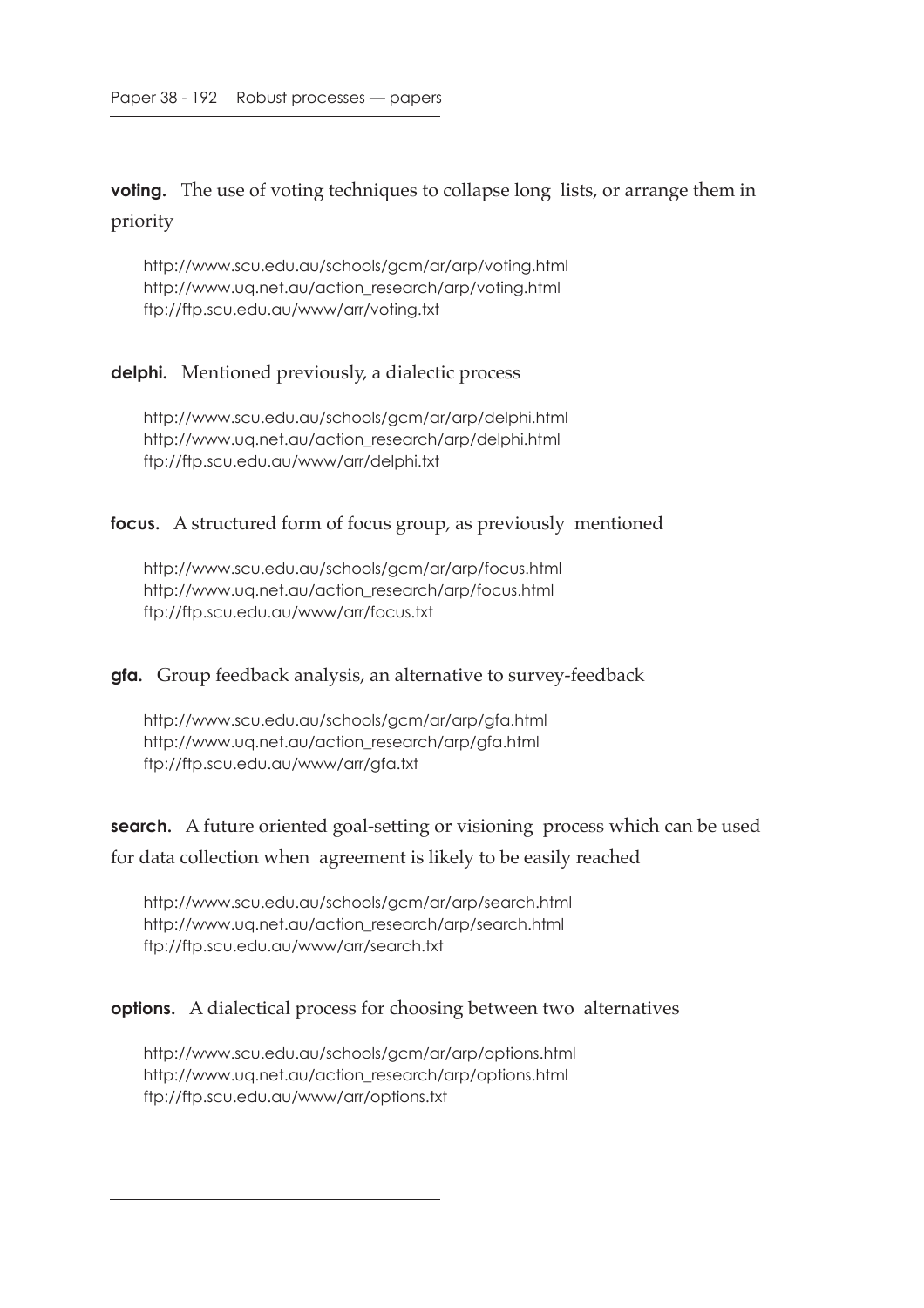## **Other reading**

John Owen's brief and relatively-practical overview of evaluation has recently been reissued, this time with collaboration from Patricia Rogers:

Owen, J.M. with Rogers, P.J. (1999) *Program evaluation: forms and approaches*, international edition. London: Sage.

For reference I like Michael Scriven's alphabetically-arranged encyclopedia. It's not bedtime reading, but I think it's valuable:

Scriven, M. (1991) *Evaluation thesaurus*, fourth edition. Newbury Park, Ca.: Sage.

A fifth edition may be available by the time you read this.

For a detailed description of an action-research-like evaluation approach, Egon Guba and Yvonna Lincoln have a process they call fourth generation evaluation. The detailed description is:

Guba, E.G. and Lincoln, Y.S. (1989) *Fourth generation evaluation*. Newbury Park, Ca.: Sage.

If you can get hold of it, there is a brief and readable overview of some of the features of their approach:

Guba, E.G. and Lincoln, Y.S. (1990) Fourth generation evaluation: an 'interview' with Egon Guba and Yvonna Lincoln. *Evaluation Journal of Australia*, 2(3), 3-14.

They take a strong constructivist approach (at times they seem to assume the world is in people's imagination, not "out there"). Whether or not you would go as far in this regard as they do, I think you can still use their approach to good effect.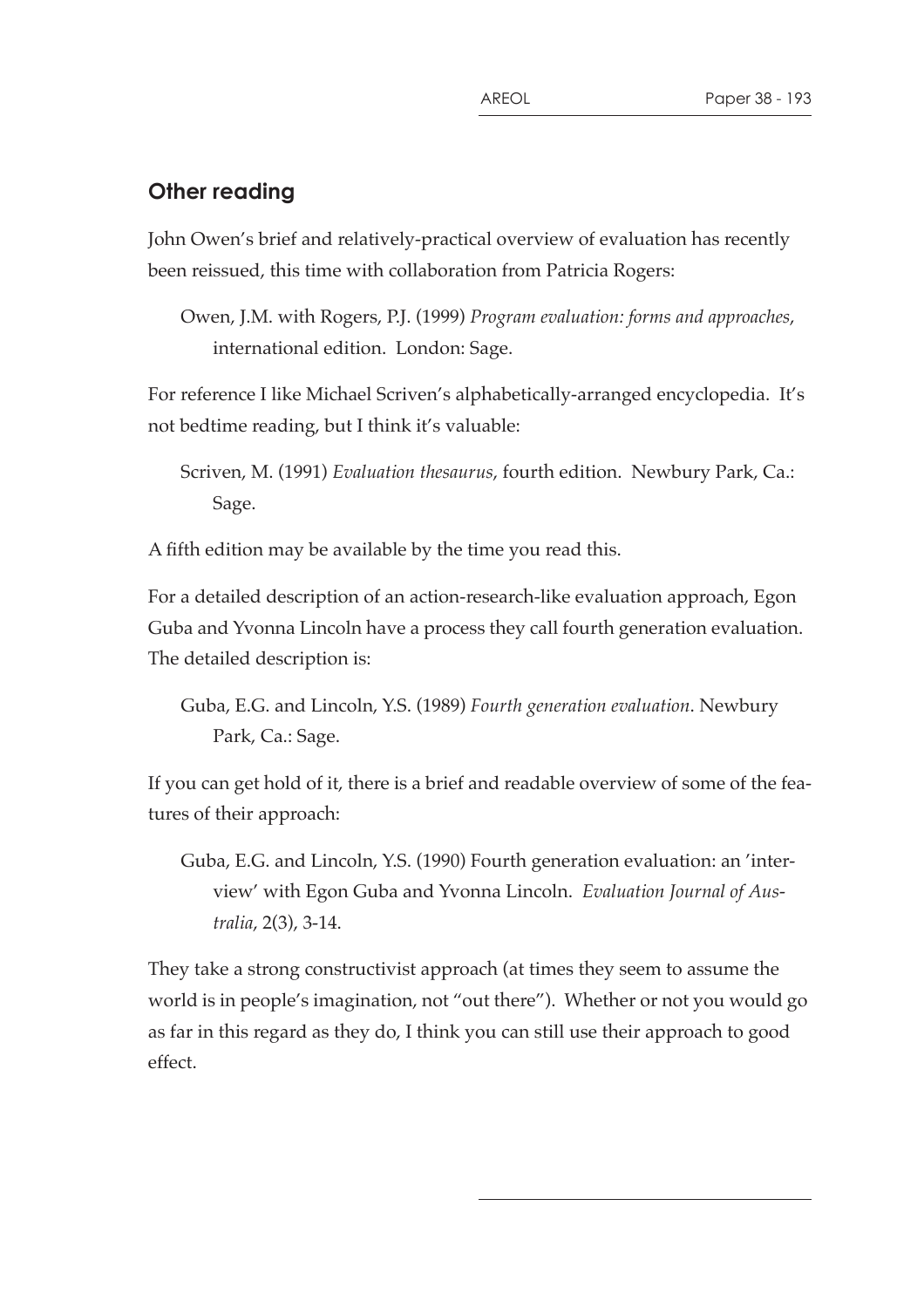Michael Patton has also described an action-research-like approach to evaluation, very participative and responsive:

Patton, M.Q. (1997) *Utilization-focussed evaluation*, third edition. Thousand Oaks, Ca.: Sage.

A fourth edition may be available.

There are a number of high-quality mailing lists which deal with evaluation. I quite like the list evaltalk, sponsored by the American Evaluation Association. though the amount of traffic is sometimes overwhelming. The regular participation of such people as Michael Scriven, Jerome Winston, Patricia Rogers, and many other experienced evaluators lifts the quality of material.

To subscribe, send the message

subscribe evaltalk Firstname Lastname to listserv@ua1vm.ua.edu

substituting your own name for "Firstname Lastname".

Similar comments can be made about govteval. As its name suggests, it focuses more on public sector evaluation. Less apparent is that it is more cosmopolitan in its approach, in my view, than evaltalk.

To subscribe, send the message

subscribe govteval to majordomo@nasionet.net

(Its listserver is "majordomo", which gets upset if you include your name.)

### **Activities**

#### **## A thought experiment:**

There's one, above, in the text of this session.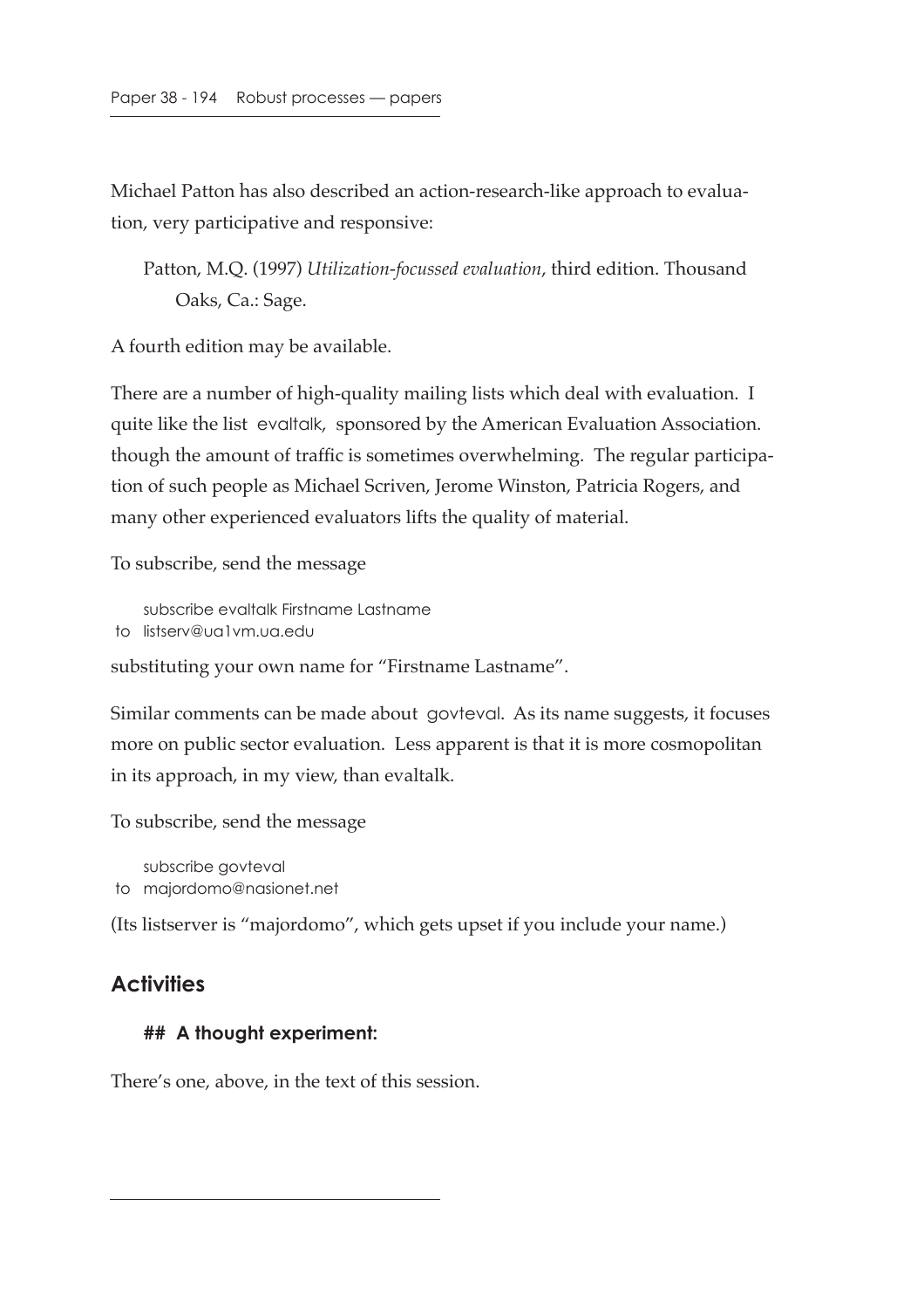### **## An individual activity:**

Most people are starved of feedback most of the time. Other people tell us very little about how we "come across". It's hard for us to know how others experience us. Soliciting feedback can be a useful experience in several ways, in addition to sensitising us to some of the traps of giving feedback.

Choose some aspect of your behaviour or performance that you'd like to know more about. Choose two or three people who can comment on that aspect. It may work better in social or community settings than at work.

I suggest you do it in four phases:

- 1 Guess at what you think they will report.
- 2 Approach them, and first talk with them about the difficulty of getting accurate feedback.
- 3 Ask for the feedback.
- 4 Say it back to them, in your own words, to check that you've understood it.

Take some time after each conversation to record what you learned about yourself, and about giving and getting feedback.

## **## For your learning group:**

The individual activity, above, is a useful precursor to this activity.

In your learning group, working individually, list the main strengths and weaknesses of your group as a whole. List, also, the most important contribution that each group member (including yourself) makes to the group. Then compare notes.

In this session we've begun to explore some of the "big picture" aspects of evaluation. We've touched on the use of an action research approach to evaluation,

 $\overline{\phantom{a}}$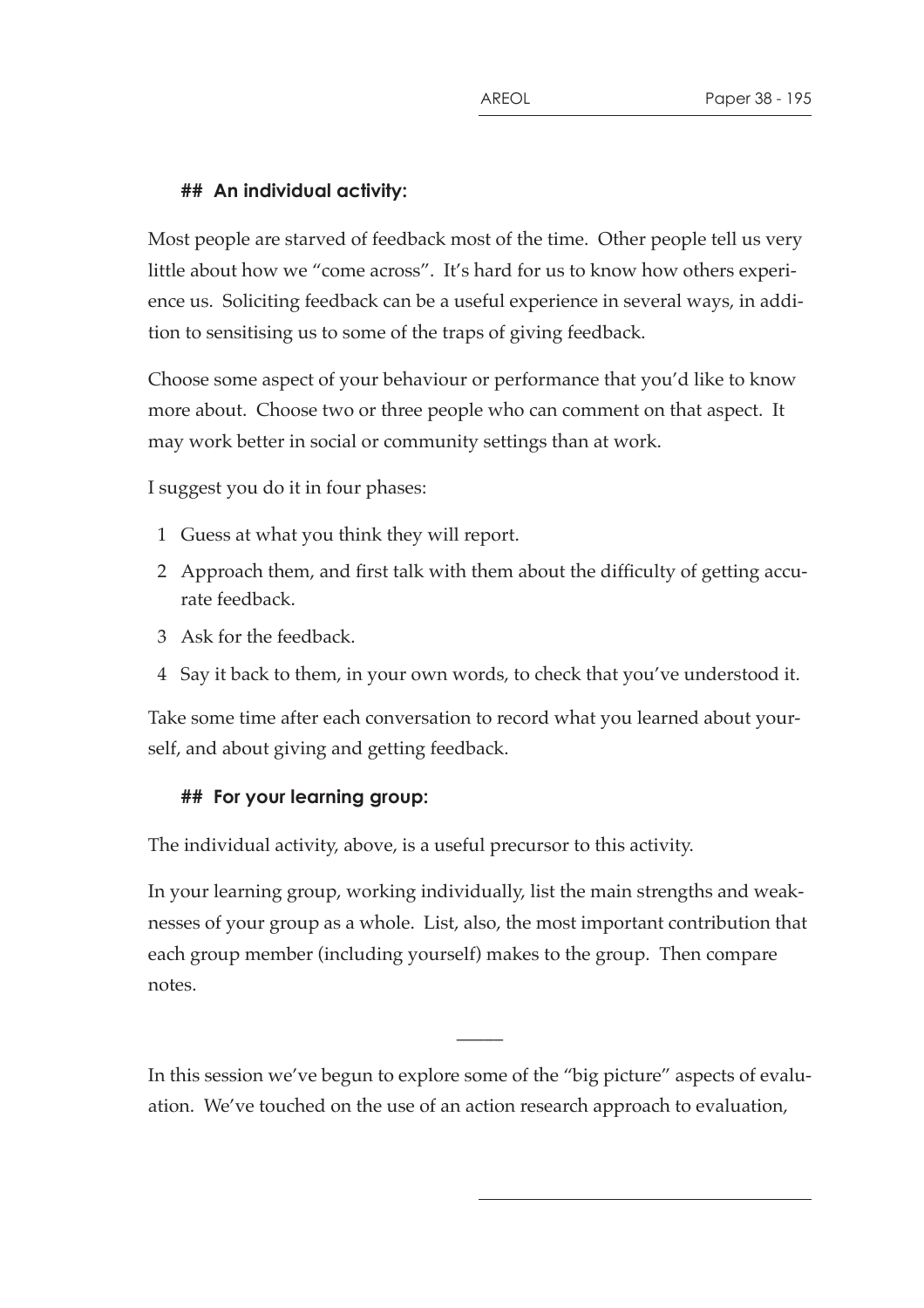and of the presence of evaluation within the action research cycle. I've suggested that evaluation (like many endeavours) may be used to control people, or to enable them to be more effective. I've indicated that the emphasis in areol will be on evaluation as action research, for enablement.

The next session begins an examination of the Snyder evaluation process.

#### **Darts**

*... in which a hypothetical game of darts is used to raise some issues about the quality of feedback in much of our working lives (and elsewhere).*<sup>33</sup>

Imagine the following scenario ...

You have just had your first encounter with darts. A group of people are playing it, with enthusiasm, in your local hotel. Noticing your interest, they ask if you would like to join in.

"I'd like to," you say, "But I don't know the game."

They offer to teach you.

One of them places a blindfold over your eyes. You feel yourself turned round two or three times and briefly held facing a particular direction. You presume that is where the dart board is. Someone places three darts into your hand.

```
"Here, have a go."
```
You throw the three darts in what you hope is the right direction.

You think you hear a few laughs. It's hard to tell — the pub is a noisy place.

Another three darts are placed in your hand. You try again.

<sup>33.</sup> This document is based on part of a workshop on individual performance planning, written for the Australian Broadcasting Corporation in 1990.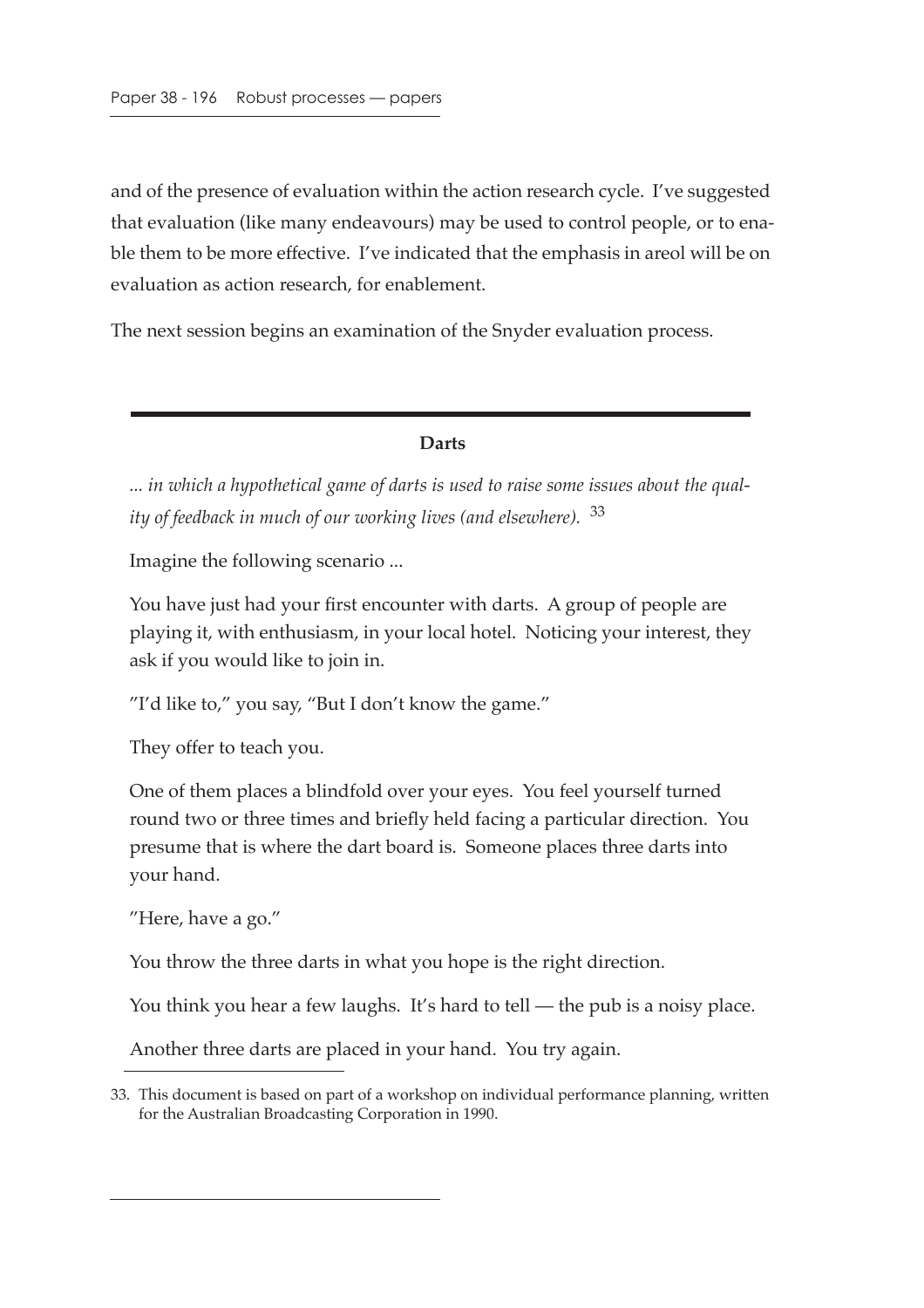*(Right now, how are you feeling? If you were prepared to say what you feel like saying, what would it be?)*

... and then another three. ... and another three.

"How am I going?" you ask.

"Not bad for a beginner", you are told. "Two actually hit the board, for a score of 23. All but three of the rest hit the correct wall."

Absurd?

Of course. At the very least you would expect ...

*(What would you expect? If you are going to learn darts effectively, what are the minimum conditions? And what else could be done, beyond these minimum conditions, to make it an effective and enjoyable experience?)*

I think that at the very least you would expect to be given enough information about the essential rules to be able to get started. I imagine you would be astonished if someone put a blindfold on you.

Playing darts normally, you begin to get feedback from the moment every dart leaves your hand. You soon learn which actions on your part lead to success and which do not.

If you are able to watch some good players and model your action on them, so much the better. A little bit of supportive coaching doesn't go astray either.

And yet, which of the two conditions most resembles the feedback you are given in your job? In your studies? Elsewhere? Do you get immediate, ongoing, accurate, direct, unfiltered, unthreatening feedback?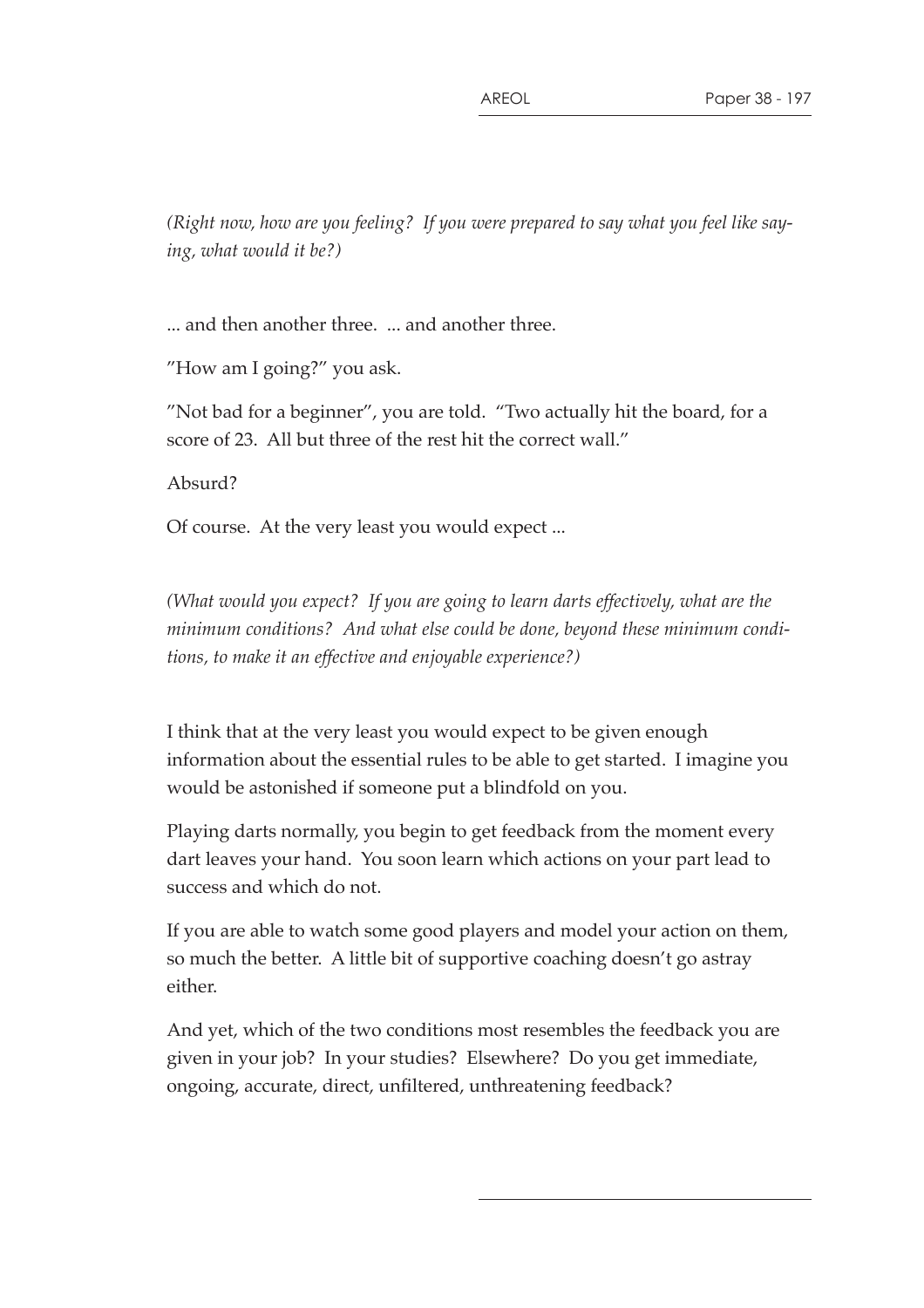### Or is your work like learning darts blindfolded?

*(Think of the work of you and your team. Which of the two conditions does your job most closely resemble? Do you get constant, immediate and accurate feedback which comes directly to you, uninterpreted by others? Or do you get occasional and vague feedback in very general terms, selectively interpreted by someone else?*

*(Probably somewhere between those extremes.*

*(On a scale of 1 to 10, how would you rate the work of you and your team? Assume that "1" means "like learning darts blindfolded; "10" means "immediate, ongoing, accurate, direct, unfiltered, unthreatening feedback."*

The coaching makes an important difference. We now accept in most fields of sport that a sportsperson benefits from a coach. We are poor observers of our own behaviour, and a coach can provide a valuable outside perspective.

We also know that most coaches regard themselves as partly responsible for the motivation of the sportspeople they are coaching.

But motivation isn't something other people do to us. Motivation, for better or worse, arises from the needs which we seek to satisfy. Feedback can help us become better informed about how we might satisfy our needs — about the results that are worth pursuing, and what we can do to pursue them successfully.

In other words, feedback can raise the goals which we set for ourselves. Positive feedback works best, because negative feedback can have the same depressing effect on goals as no feedback.<sup>34</sup>

<sup>34.</sup> There is evidence that positive feedback encourages people to set higher goals. Both negative feedback and no feedback depress goal setting. For example see Latham, G.P. (1986), Job performance and appraisal. In C.L. Cooper and I.T. Robertson (Eds.), *International review of industrial and organisational psychology*. New York: Wiley.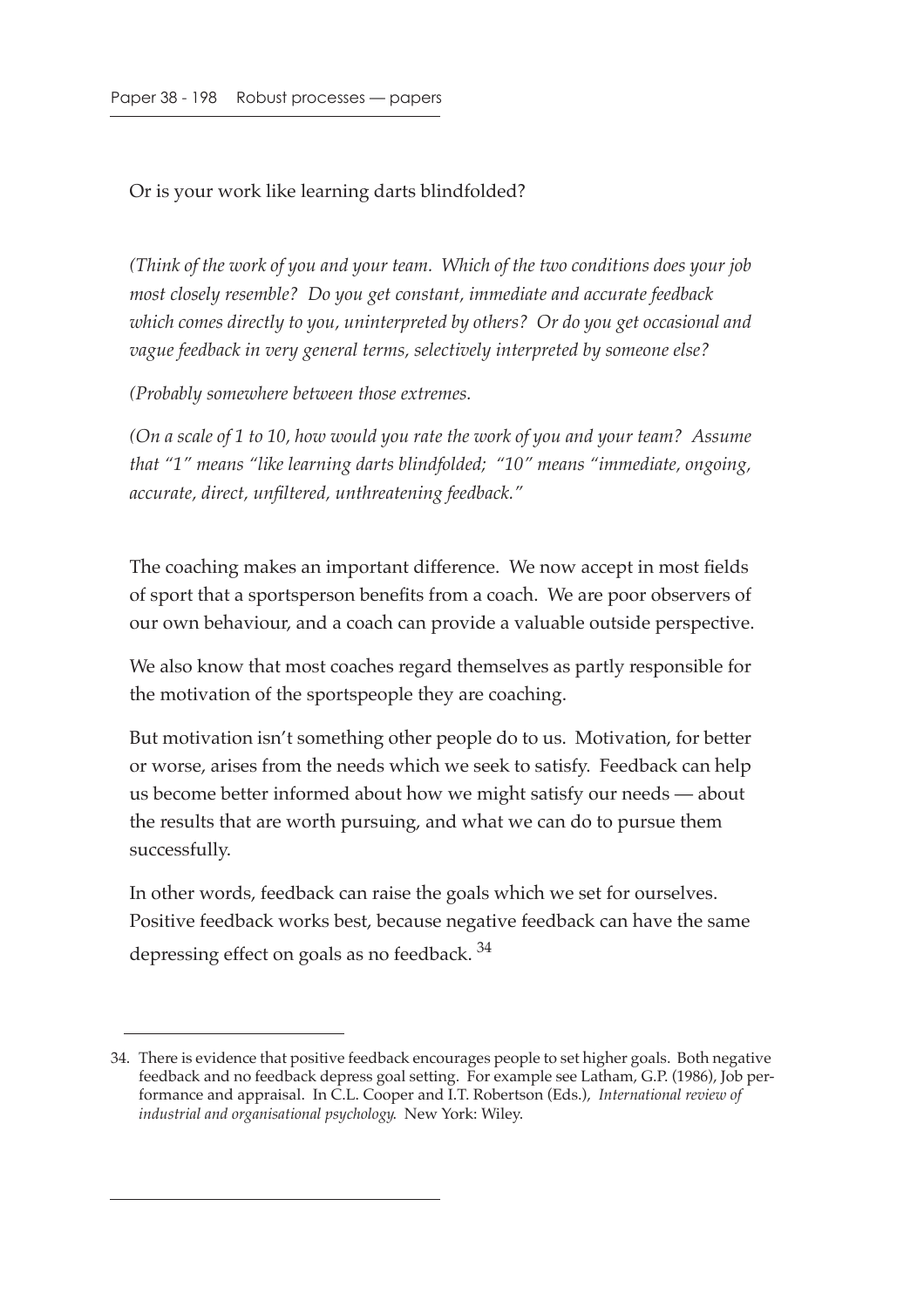We know all this, of course, from our own experience and understanding. No-one would dream of learning darts blindfolded.

Despite that, we regularly blindfold the people we supervise at work and elsewhere. We regularly tolerate being blindfolded by our superiors and those in authority.

If we could only use at work the experience we display in some other settings, we could make work and life more satisfying and more enjoyable.

What *is* it about words like "evaluation", "appraisal" and the like? Why do they so often produce such defensive responses?

Defensiveness, it seems to me, arises in the main from one or other of two situations. (Yes, I'm oversimplifying.) One is that another person's attack on us triggers it. The other is that we imagine that attack, and respond defensively out of our expectations or guilt.

In both instances our perceptions are the same: that we are under threat. And in both instances it is our perceptions that we are responding to.

*Now, suppose we are the ones doing the appraisal or evaluation. What then? What can we do to minimise the defensiveness?*

To answer to this question, it seems to me, is to identify many of the most important principles underpinning effective evaluation and a range of similar processes.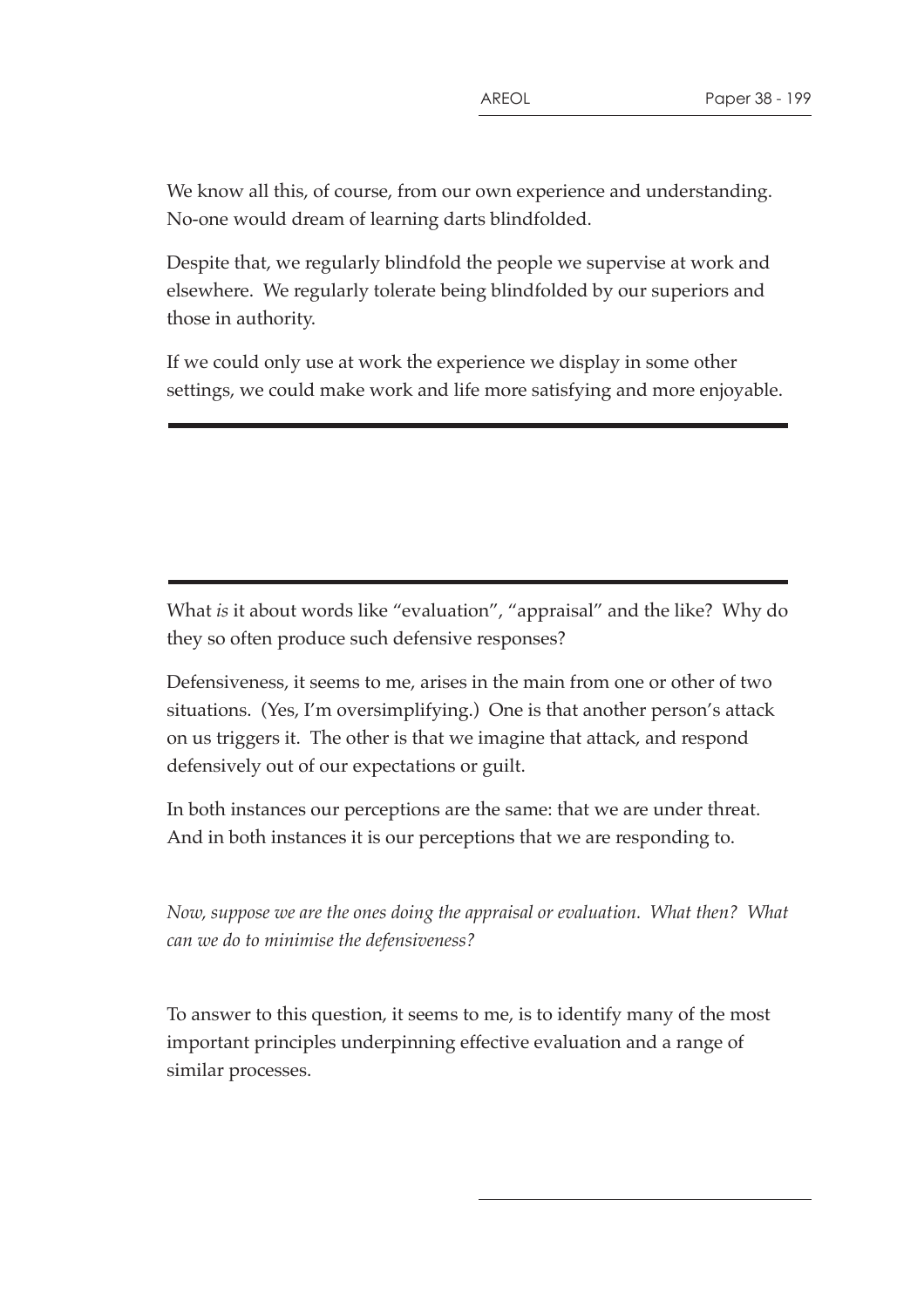*Is that your perception?*

Most of us experience evaluation, in some sense, from both sides. Sometimes we evaluate. Sometimes we are evaluated. What we learn from each of these can be applied to the other.

*When you evaluate, do you take into account your experience of what it is like to be evaluated?*

*One of the features of action research is that it includes evaluation as part of each turn of the spiral.*

*What can we learn about effectiveness in action research from our consideration of evaluation and appraisal?*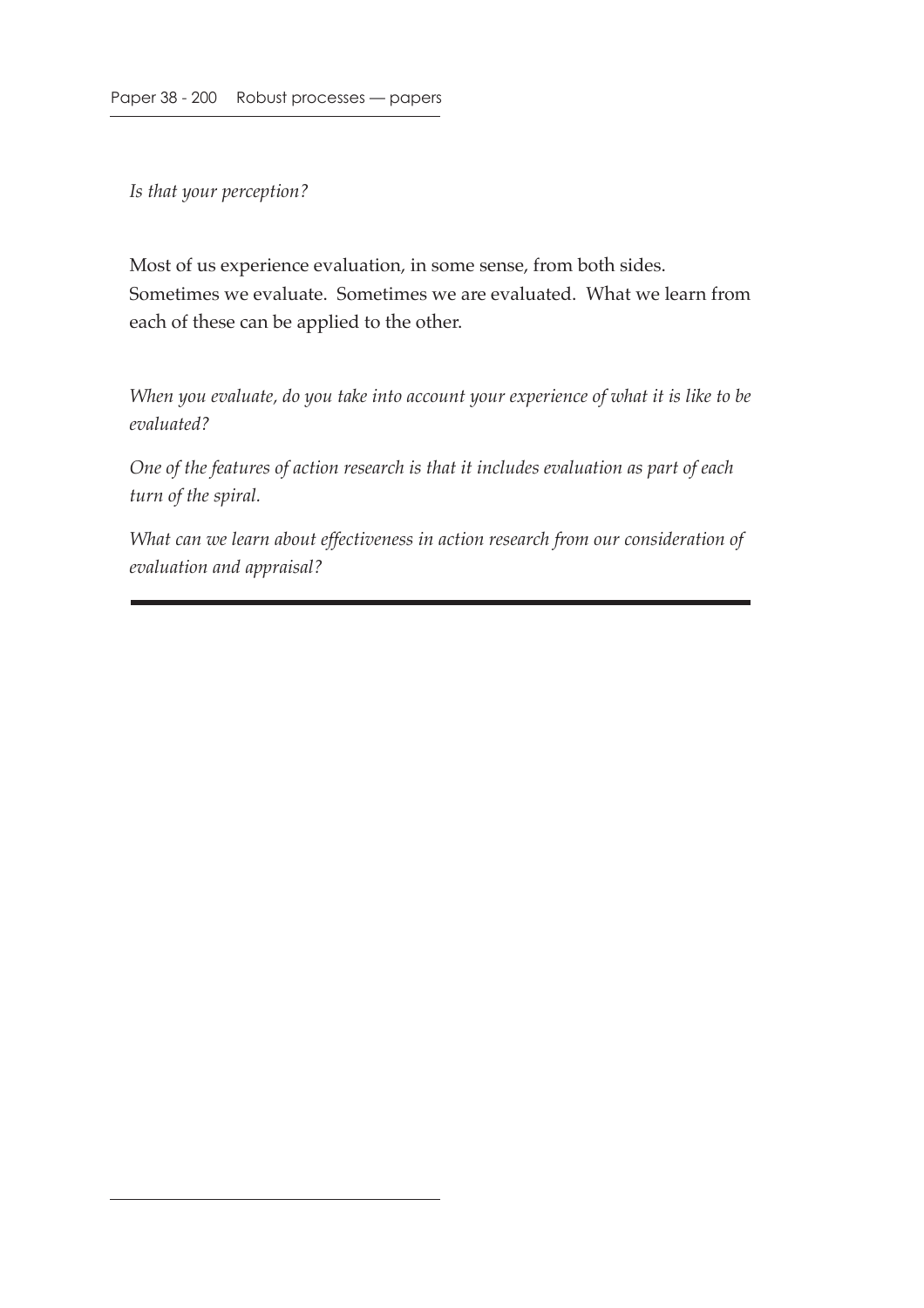# **11 the Snyder process**

*... in which an overview of the Snyder evaluation process is given, incorporating the three phases of process, outcome and short-cycle evaluation 35*

Take a moment to consider — how good is the feedback you receive on your performance? What sort of feed- back would you find most useful? How might it be provided so that you would use it? ... and then consider further — how much do you know about what people think of you and what you do? What would you like to know about this? In what form would you prefer to receive it

In this session:

- **a** systems model
- $\blacksquare$  the three phases of the Snyder evaluation process: process evaluation, outcome evaluation, and short cycle evaluation
- $\blacksquare$  the fourth phase meta-evaluation.

<sup>35.</sup> A web version of this file is available at http://www.scu.edu.au/schools/gcm/ar/ areol/areol-session11.html and http://www.uq.net.au/action\_research/ areol/areol-session11.html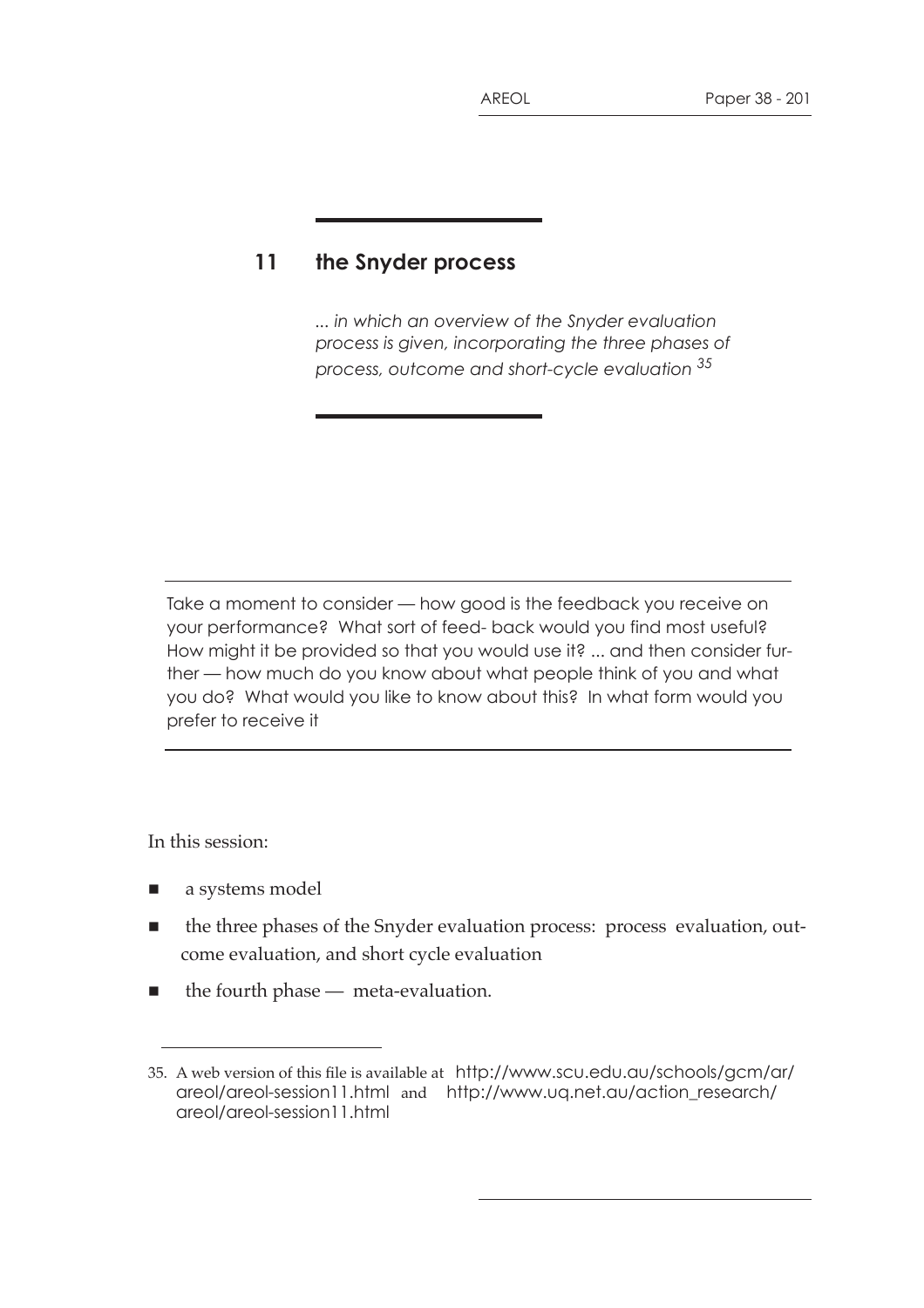This, the second of the sessions on evaluation, takes up a particular evaluation process: the Snyder process.  $36$  I begin by describing the systems model which underlies parts of the process. I then give an overview of the three-phase process itself.

I should mention that this is by no means the only approach to evaluation. Various other approaches, especially those that are both qualitative and participative, are likely to resemble action research. Many action research processes can be pressed into service for evaluation purposes. There are also many approaches in addition to those that resemble action research.

I choose this approach because I use it often. As well, it lends itself to participative approaches, which I prefer. It includes a variety of approaches within itself — this can be a benefit. It can be integrated easily and effectively with strategic planning, and may even rescue that often-misused process from ignominy. Most of this will become more apparent as we proceed.

Above all, it's an approach for practitioners. I've had good results using it participatively to bring about change. The group being evaluated usually begin to change their behaviour by the third or fourth step into the first phase.

I invite you to notice the way it builds understanding as it proceeds. This, I think, is an important reason for its effectiveness. As people come to understand how they achieve their objectives they become more effective at achieving them. As a bonus, you'll find it not to difficult to learn if you don't get lost in the detail.

# **A systems model**

The Snyder process uses systems concepts. It assumes that the organisation or unit or project or program being evaluated can be viewed as a "system".

<sup>36.</sup> I learned the essentials of this process from a former colleague, Wes Snyder, hence its name. It has been much modified over the years, but I think he still approves of its essential nature.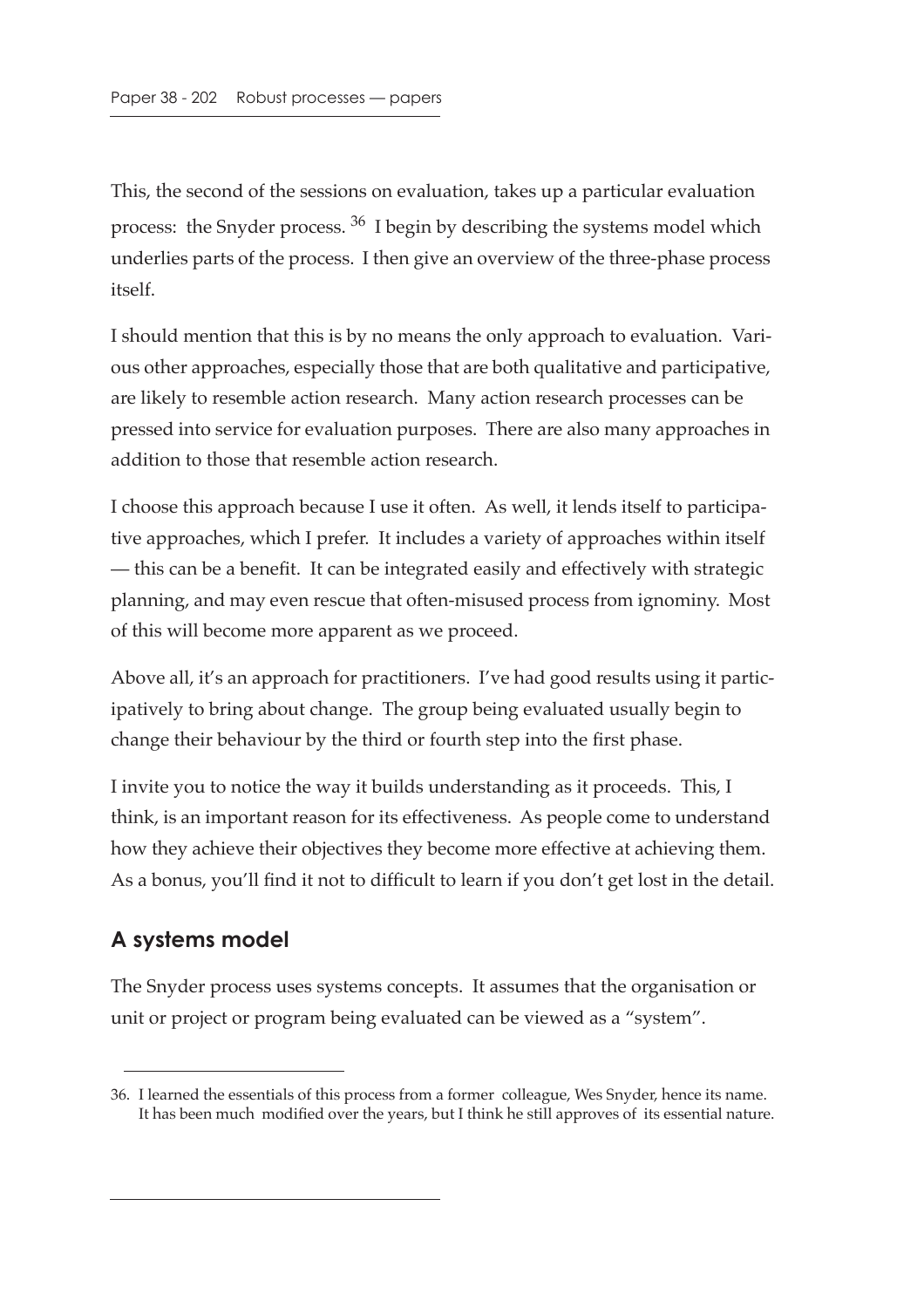Systems models treat a program (or whatever) as something which transforms inputs into outputs. Resources into achievements.

inputs → processes of transformation → outputs

By *monitoring* the achievements you provide yourself with feedback. The feedback allows you to make better choices: about inputs to use; about activities; about outputs to pursue.

A simple systems model looks like this:



The Snyder process uses three levels of output. They take place over different time spans. Combined with inputs and processes this gives five elements in all.

(You will find that you will be able to use this collection of elements for a variety of purposes. I have colleagues who use it in one-to-one counselling and the like.)

The five elements are:

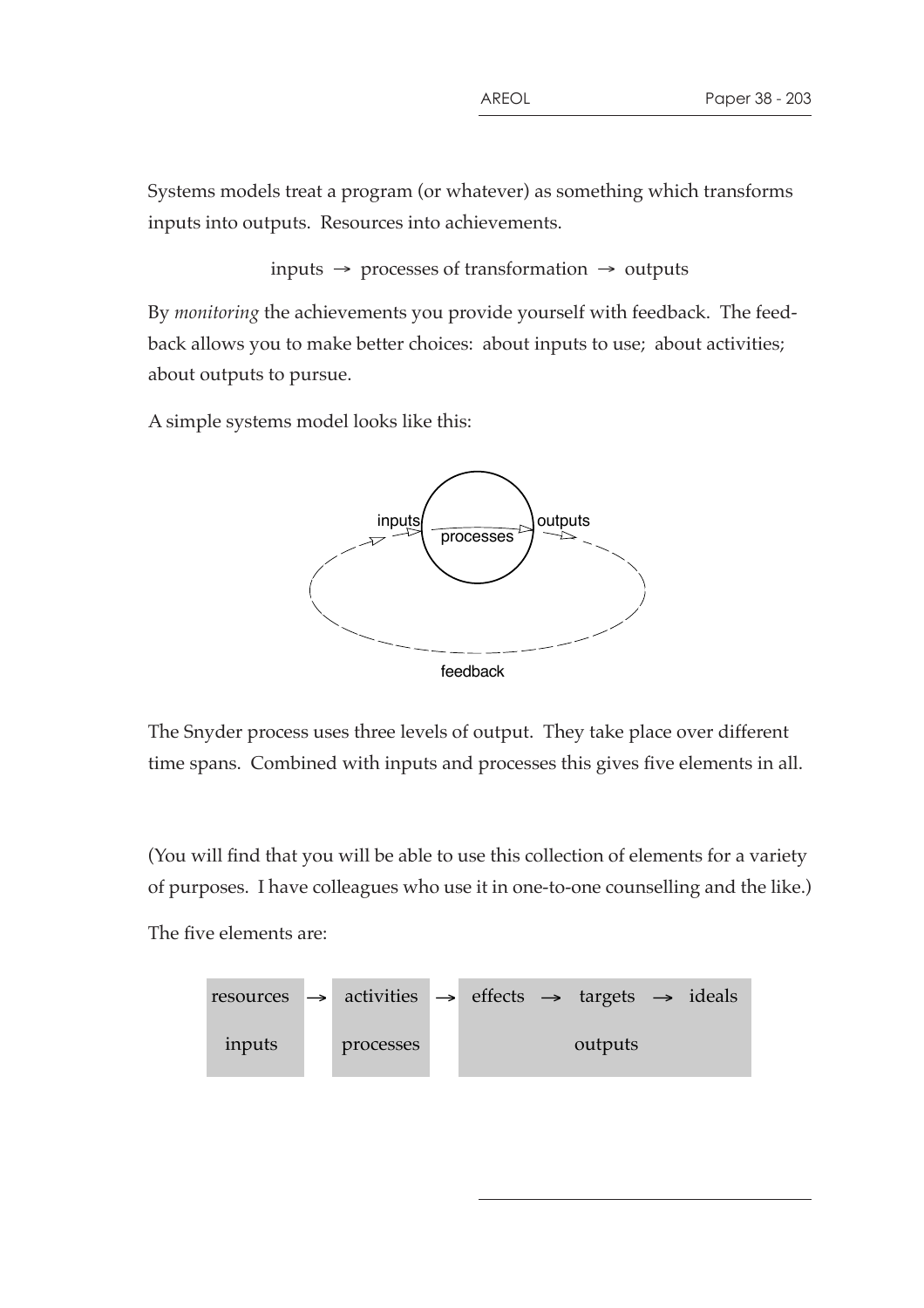#### In more detail:

**resources.** These are the inputs. They consist of anything (time, money, materials, etc.) consumed by the activities. (They also include anything, like skills, which are not "consumed" but are required and are not plentiful.)

**activities.** These are the processes. They are the activities and operations carried out as part of the program (or whatever it is being evaluated). They include what people do, day by day and moment by moment.

**effects.** (An abbreviation for "immediate effects".) These are the outcomes which result as the activities are carried out: the immediate results of the activities. There are intended and unintended effects.

**targets.** (Sometimes called objectives.) These are the identified outcomes which the program pursues. (In the corporate literature they go by a variety of names.)

**ideals.** (Often called "vision".) This is the "better world" to which the activities are presumed to contribute in the long run. The ideals are set in the future, and are usually defined in very general ways. They are more something to aim for rather than something that will actually be achieved.

For convenience, you can think of targets as being tied to the planning cycle of the program. This is often a year. For some purposes it may be more or less than this. In comparison the immediate effects are short term. They take place *as the activities are carried out*. The ideals are very long term, and are probably unachievable: they are the vision which guides and motivates the program. The timing is as follows:

| effects     | targets           | ideals        |
|-------------|-------------------|---------------|
| immediately | at end of current | indeterminate |
|             | planning cycle    |               |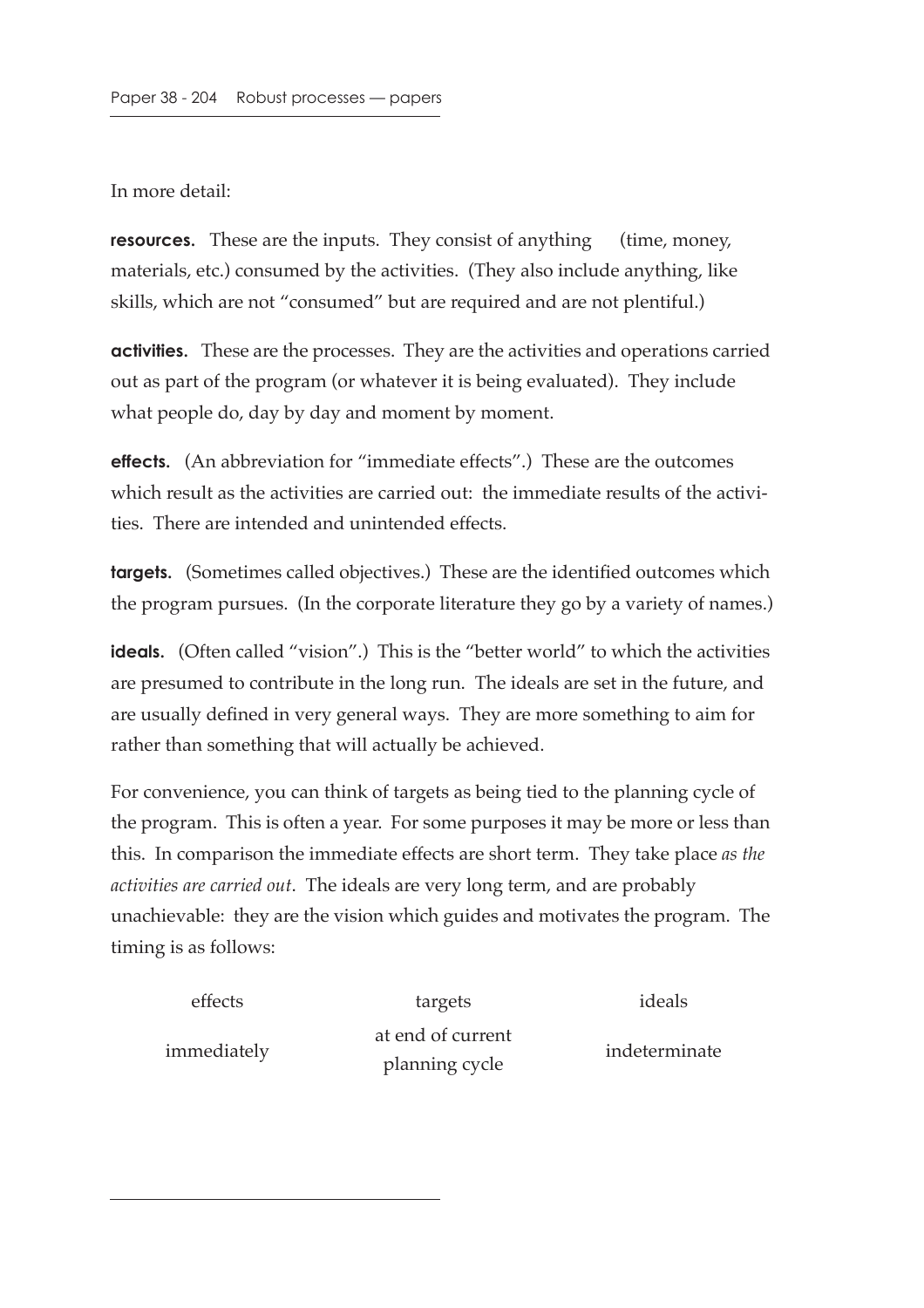In partial summary:



Why don't you try it out? Choose some important activity you engage in. Identify the other components, from resources through to ideals. Or choose your present activity. You're reading this. What are the resources and immediate effects? What is your best guess about the targets I think you might have achieved, and the vision of a better world which encourages me to provide this material?

This systems model is a categorisation. It helps to manage the data collected. It also provides a framework. It underlies each stage of the process, which is now described.

The Snyder process sets up feedback loops. These allow stakeholders to better understand and manage their activities and resource use. The stakeholders are thus better able to achieve worthwhile and desired goals.

## **An overview of the process**

The Snyder process has three phases. Each addresses a separate form of evaluation. Each builds on the preceding phase or phases.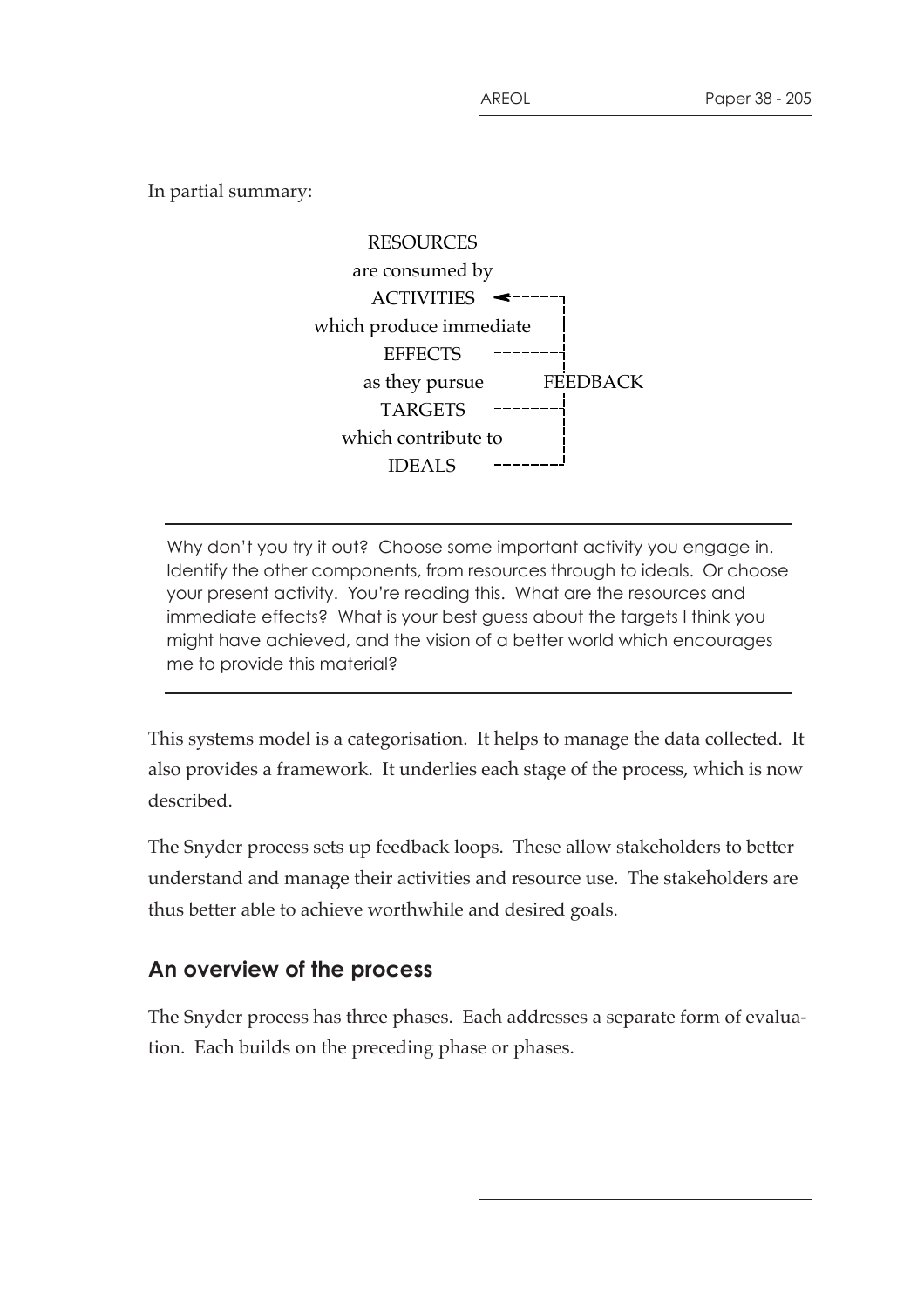A caution: In this and subsequent sessions, I address some important issues very superficially. Entry, contracting, identifying stakeholders, and building relationships are given only a cursory treatment.

However, these are at least as important as in other action research processes. Given the scepticism about evaluation in many quarters, they may well be more important.

I assume you will use the earlier sessions to fill in these gaps.

In addition, the process as described below doesn't pay explicit attention to what the *environment* of the program or unit is doing. You may therefore want to include, as part of the ideals, an examination of the changes going on in the relevant environment. (Many vision-seeking exercises include this, and may be pressed into service.)

In the following descriptions, I assume a participative approach to evaluation. The evaluator acts more as a process consultant, guiding the process used for evaluation. The actual evaluation is done by the participants. This is done on the grounds that it is usually participants who have to turn the evaluation into change. Their understanding and commitment matter more than that of the evaluator.

On occasion, you may well have reason to do an evaluation non-participatively. If so, the same overall process can be used. On yet other occasions you may be working with participants who are, or can become, sufficiently skilled in the processes. You can then usefully involve them as co-researchers.

Each of the three phases of the Snyder process is a different form of evaluation, seeking to answer different questions: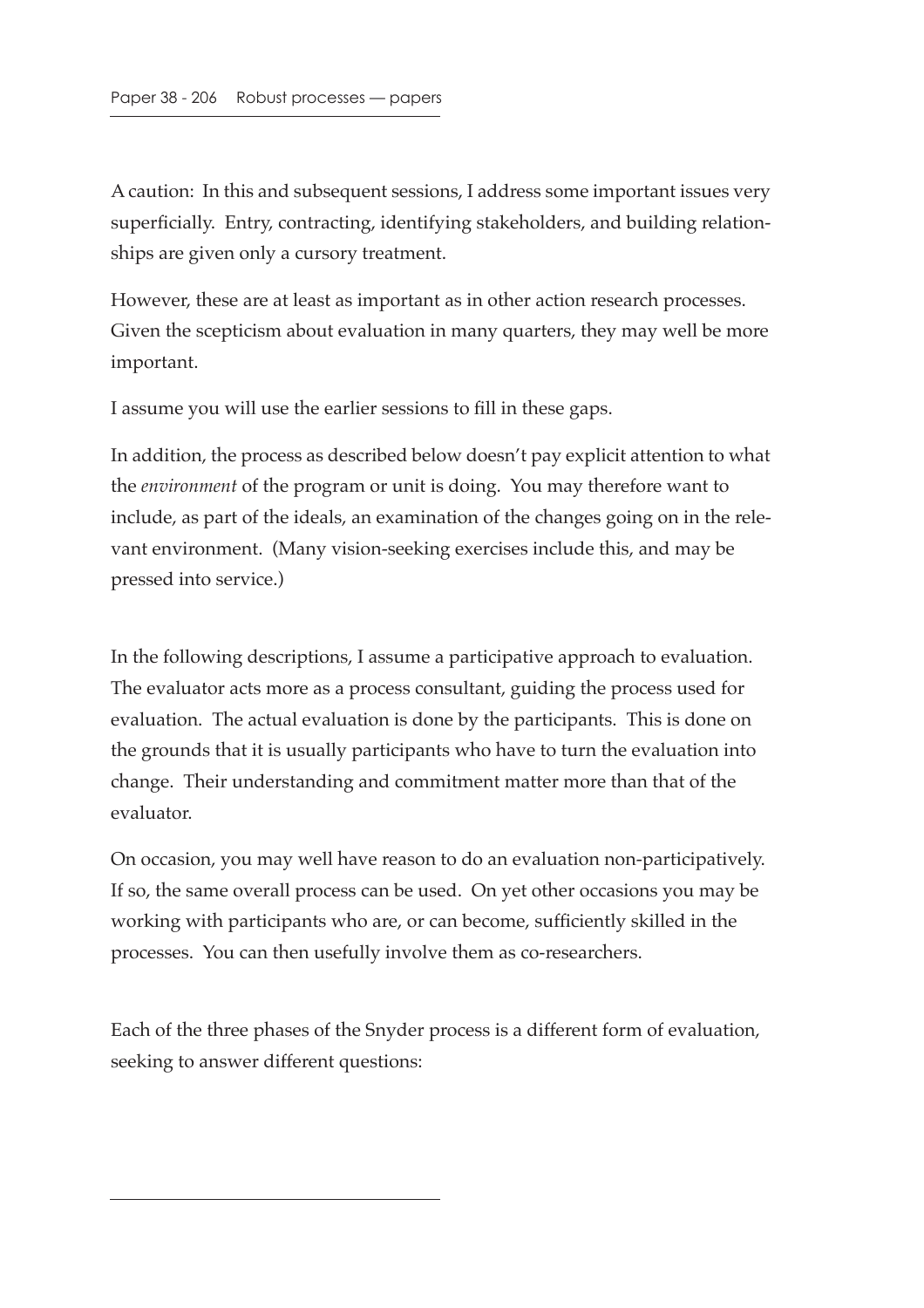### **A. The process evaluation component**

The goal of the process evaluation  $37$  is for the stakeholders to understand the *way in which* they achieve what they achieve. Unintended achievements, good or bad, are important.

*The questions it seeks to answer are to do with the way the program or unit operates. What resources are consumed by what activities? Are these the activities which appear to contribute most to targets and vision? What unintended effects do they have?*

The process evaluation tries to answer these questions by addressing the links between the elements. It operates by trying to identify:

- which activities consume which resources;
- which activities produce which immediate effects, intended and unintended;
- which immediate effects contribute to which future targets; which immediate effects hinder achieving those targets;
- which targets are likely to contribute to which ideals.

It does this, in general, by identifying and comparing adjacent elements — for example, ideals and targets. It then analyses which targets and ideals are associated. Mismatches between targets and ideals then become the catalyst for changing targets, ideals, or both.

It is possible to do *only* a process evaluation, and then switch to action planning. However, I think the Snyder process is most valuable when it also includes all three phases.

<sup>37.</sup> There are difficulties with terminology. Some writers equate process evaluation with formative evaluation. Others make a distinction. In any event, "formative evaluation" is the term most often used. I persist with the term "process evaluation" because to my mind, that is what it is. It seeks to help stakeholders understand the process by which they achieve (or don't achieve) what they set out to achieve.

Similarly, some writers equate outcome evaluation and summative evaluation. Some don't. I use the term outcome evaluation because it seeks to monitor outcomes, to the extent that that's possible.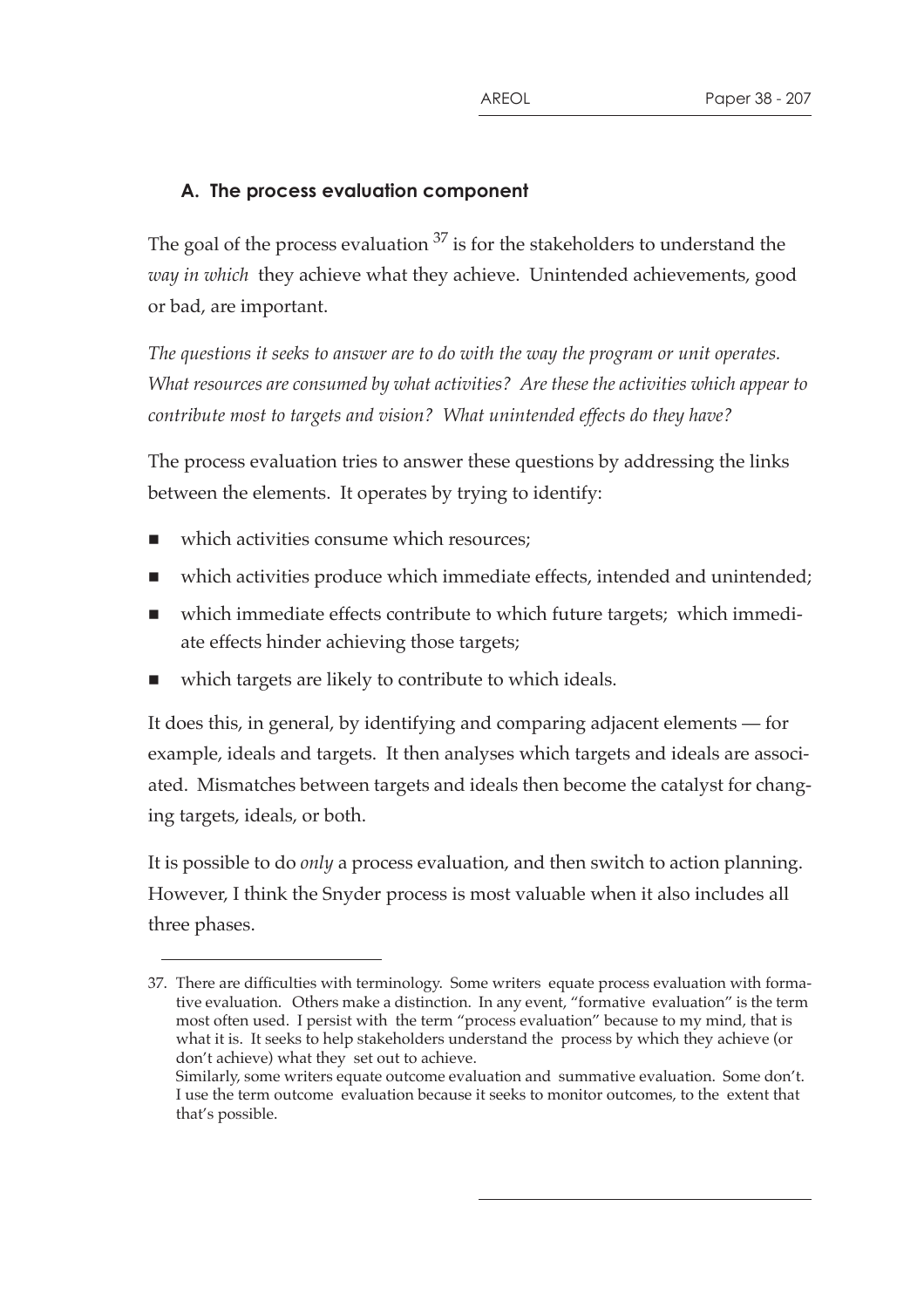In short, the process evaluation phase seeks to understand how the unit or program operates. It does this by examining the *links* between the elements:

### **B. The outcome evaluation component**

The goal of this phase is to develop performance indicators. These allow the achievements of the program or unit to be monitored.

*Outcome evaluation often seeks to answer the question: Is this program achieving its goals? Or, Is this program better than program X?*

My personal view is that these questions are seldom answerable. Therefore, in the Snyder process, this phase seeks instead to determine how performance can be monitored. The performance indicators developed in this phase can then be used to set up feedback loops.

In general, the Snyder process does this by finding present indicators of future targets and ideals. Ideals are not evaluable in any real sense. Targets can be evaluated when you get there; but that may be too late. Indicators are here in the present.

The process for identifying indicators is simple enough. You start with the ideals, and follow them back until you find something present that you *can* evaluate. To anticipate the topic of a following session ... The criteria I will be suggesting for indicators is that they are an adequate sample of:

- the ideals,
- resource use,
- intended immediate effects, and
- unintended immediate effects.

As far as possible, I suggest you don't use performance indicators of *activities*. That assumes that there is one right way to do something. It may well be that different people can achieve outcomes in different ways. Activities are often eas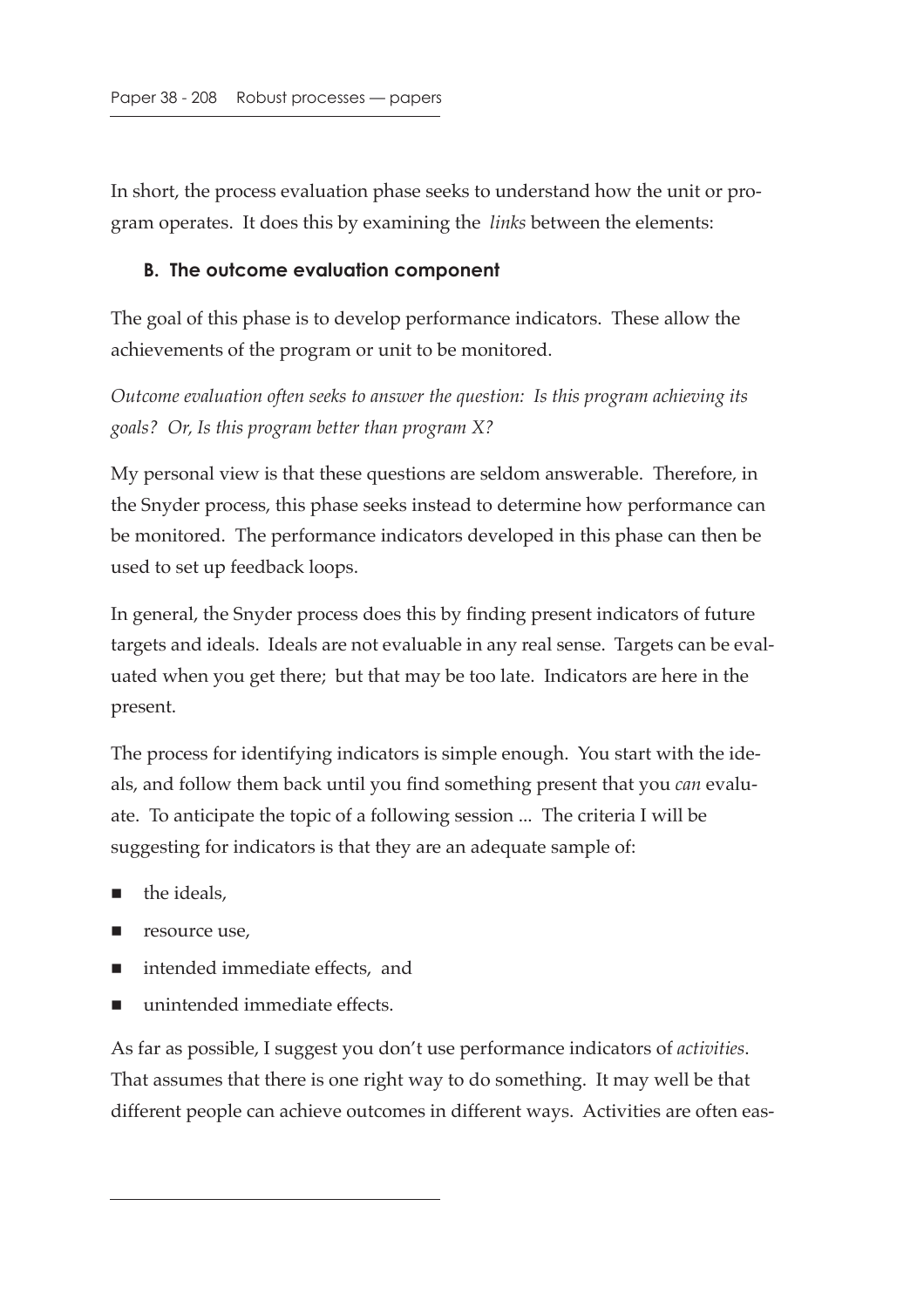ily measured. Unfortunately, the activities which work best for some people may not be the best way for others to achieve the outcomes. Activity-based indicators may constrain people, and ignore individual differences.

In short, the outcome evaluation phase builds on the understanding achieved from the process evaluation phase. It uses this understanding to identify performance indicators which can serve as proxies for future targets and ideals:

## **C. The short-cycle evaluation component**

The goal of this component is to create a self-improving system. By helping stakeholders set up feedback loops *which indicate ideals*, it makes it easier for the stakeholders to monitor their performance and steer the program or unit towards the ideals.

*Short-cycle evaluation seeks to answer the questions, on an ongoing basis: How are we doing? And what could we be doing differently?*

It does this by setting up feedback loops which provide regular and relevant information on performance. This feedback is given directly to those whose performance is being indicated. They control it, and are encouraged to modify it if it doesn't work.

In summary, the short-cycle component builds on both process and outcome components. It sets up feedback loops using performance indicators that can be used to guide activities:

I said there were three phases. And there are. Each addresses a different form of evaluation, threading them together to produce better understanding and better possibilities for monitoring and improvement.

There is, in addition, an important fourth component.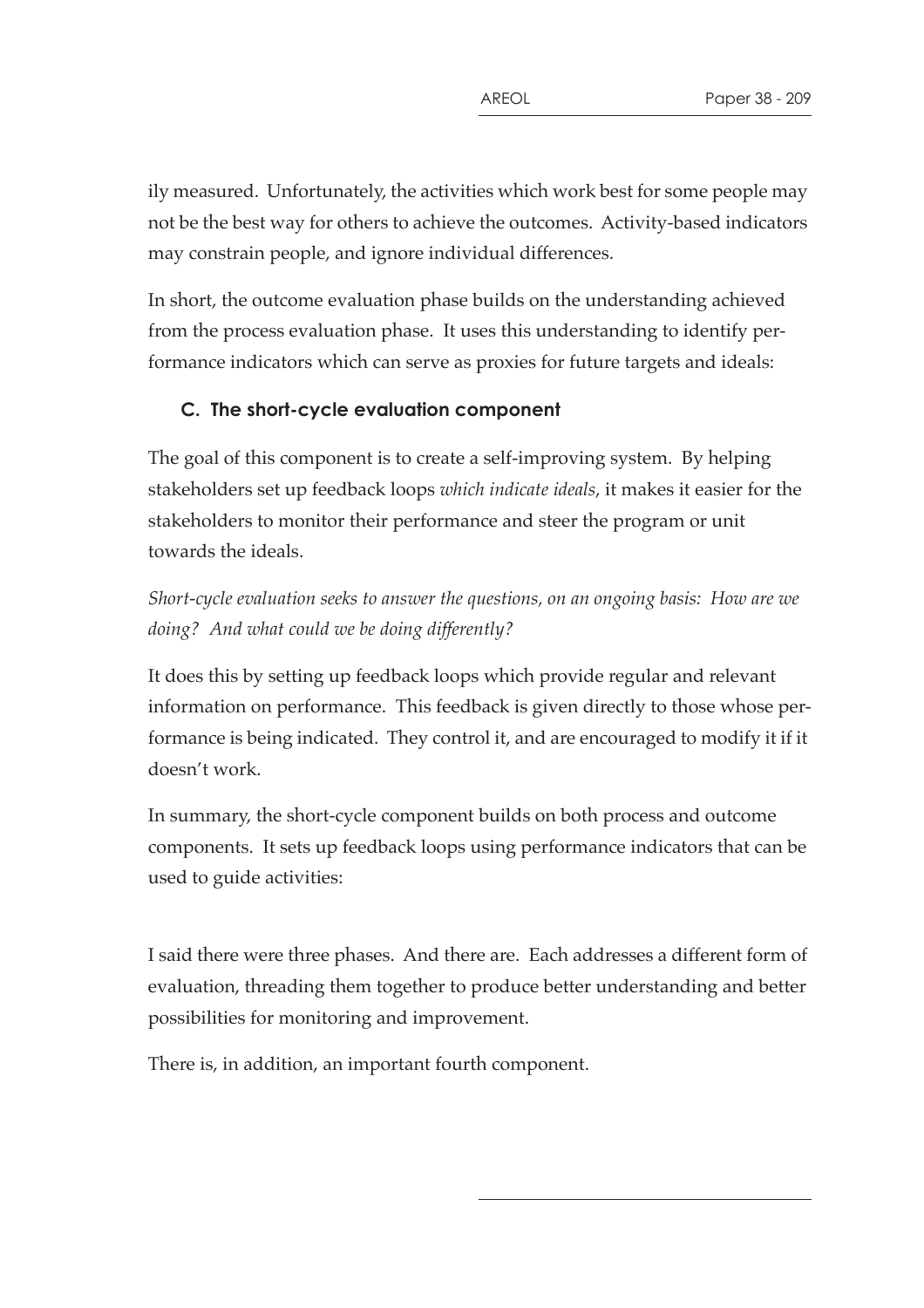### **D. The meta-evaluation component**

It isn't a fourth phase — rather, it accompanies and informs all three phases. Usually, it is called meta-evaluation. It can be provided by carrying out the whole process within an action research framework of *intend* → *act* → *review*. In other words, each step is preceded (the *intend*), accompanied (the *act*) and followed (the *review*) by critical reflection.

In addition, the indicators include some which monitor the ongoing short-cycle evaluation itself. From time to time after the evaluation is completed, the program team or unit is encouraged to review the extent to which:

- their ideals and targets are still relevant;
- their indicators are working effectively; and
- they are making effective use of the feedback they receive.

In summary:

This session has presented an overview of the content model which guides the Snyder process, and the three phases of the Snyder process. The content model identifies five elements which are threaded together:

 $\overline{\phantom{a}}$ 

resources  $\rightarrow$  activities  $\rightarrow$  effects  $\rightarrow$  targets  $\rightarrow$  ideals

The three phases are:

- **PEDIA** process evaluation, which seeks to understand the links between these elements;
- outcome evaluation, which uses this understanding to identify performance indicators;
- short-cycle evaluation, which uses these indicators to set up feedback to monitor ongoing performance.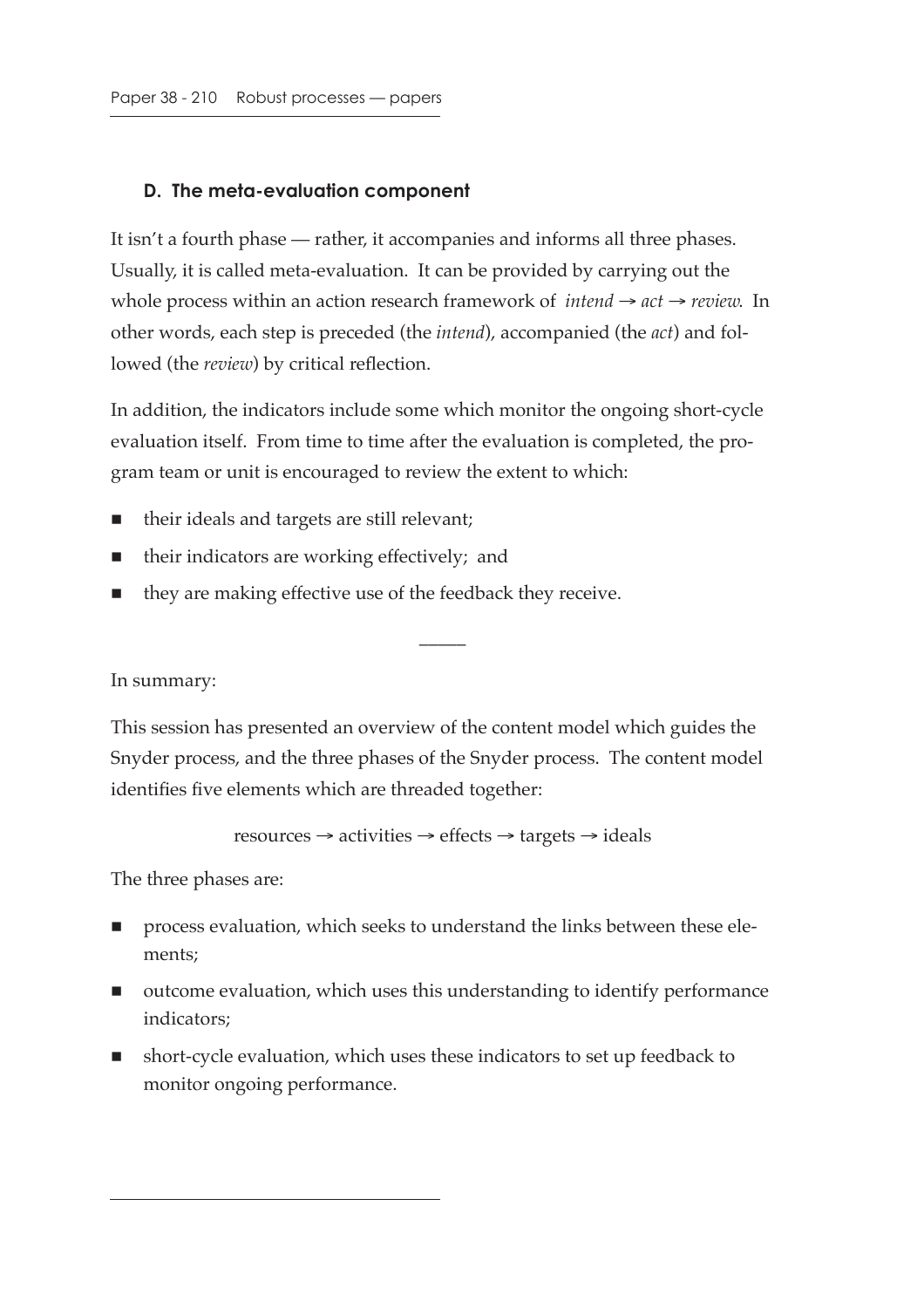All of this is accompanied, before and after the evaluation, by regular critical review (the meta-evaluation) in the style of action research.

## **Archived resources**

The archived file qualeval has already been mentioned. It uses the Snyder process to illustrate some issues related to qualitative research and evaluation.

Two files provide descriptions of the Snyder process:

snyder is a fairly detailed description, with a brief rationale given for each of the major steps

http://www.scu.edu.au/schools/gcm/ar/arp/snyder.html http://www.uq.net.au/action\_research/arp/snyder.html ftp://ftp.scu.edu.au/www/arr/snyder.txt

snyder-b is a briefer description of the same process.

http://www.scu.edu.au/schools/gcm/ar/arp/snyder-b.html http://www.uq.net.au/action\_research/arp/snyder-b.html ftp://ftp.scu.edu.au/www/arr/snyder-b.txt

# **Other reading**

Check the bibliographies mentioned in the previous session. The entries in the file biblio are mostly annotated, helping you choose something relevant to your interests.

Apart from the archived files mentioned above, there are no easily-accessed works specifically on the Snyder process. Useful and readable overviews of qualitative evaluation generally are provided by Michael Patton's work. His best known work is probably

Patton, M.Q. (1997) *Utilisation-focussed evaluation*, third edition. Beverly Hills, Ca.: Sage.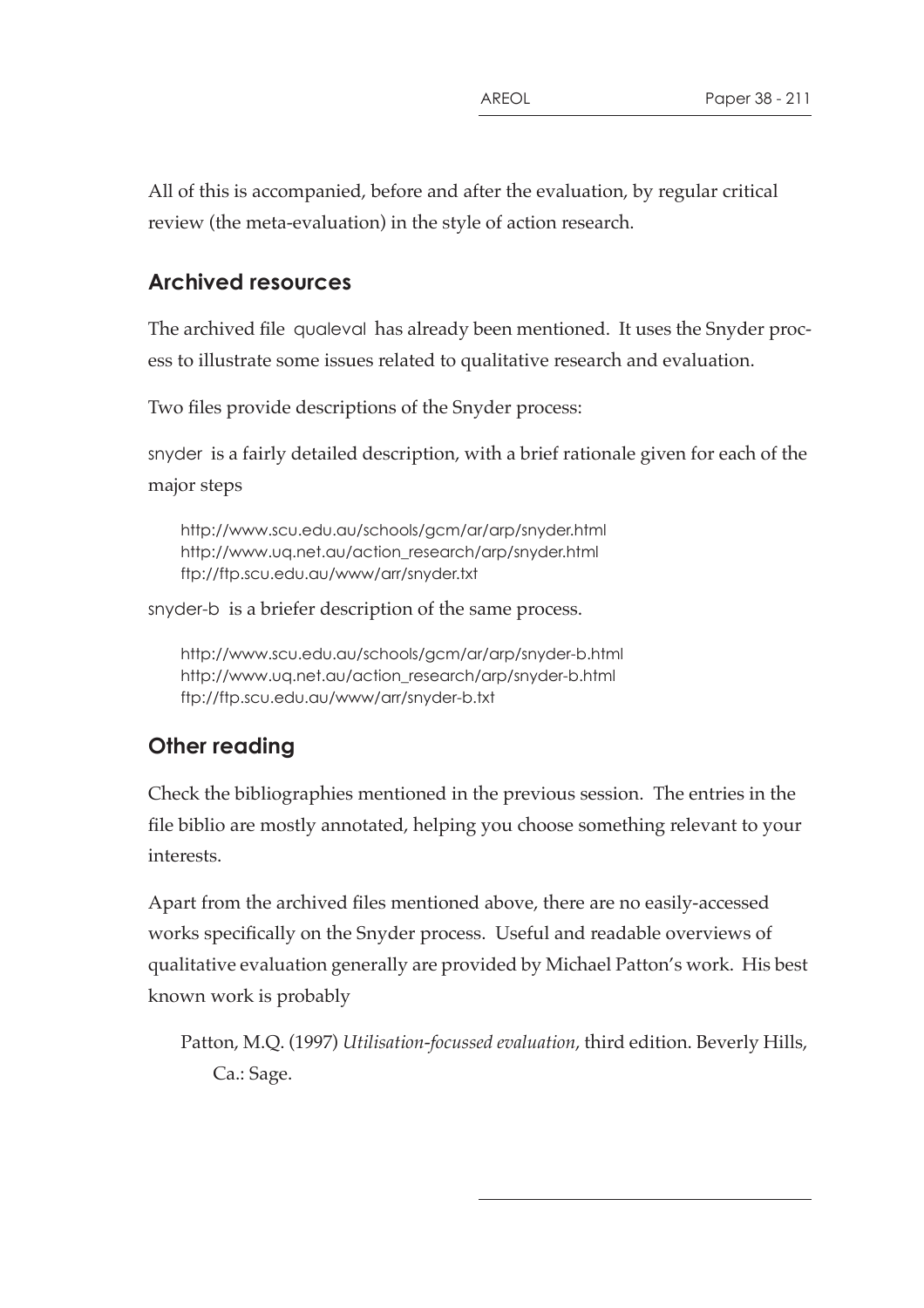There is a review article which provides an interesting account of the changes in evaluation practice to meed the demands of a complex world:

Cook, T.D. and Shadish, W.R. (1986) Program evaluation: the worldly science. *Annual Review of Psychology*, 37, 193-232.

There are reflections in the Snyder process of a number of other aspects of current organisational practice. There are similarities to strategic planning:

Kaufman, R., and Herman, J. (1991) Strategic planning in education: rethinking, restructuring, revitalising. Lancaster, Pa.: Technomic.

Kaufman uses a content model which, despite its different labels, is very similar to the five-element Snyder model. He uses the labels *inputs* (raw materials), *processes* ("how-to-do-its"), *products* (en-route results), *outputs* (end-product deliverables) and *outcomes* (the effects of the outputs).

Short-cycle evaluation allows a program or unit to become a self-improving system. This has similarities to the notion of continuous improvement (in Japanese, "kaizen") in Total Quality Management

Imai, M. (1986) *Kaizen: the key to Japan's competitive success*. New York: McGraw-Hill

and to the notion of a learning organisation

Senge, P. (1990) *The fifth discipline: the art and practice of the learning organisation*. New York: Doubleday.

I suspect that the best organisations and programs have often behaved in certain ways. These ways are re-identified and re-labelled from time to time to create a new fashion.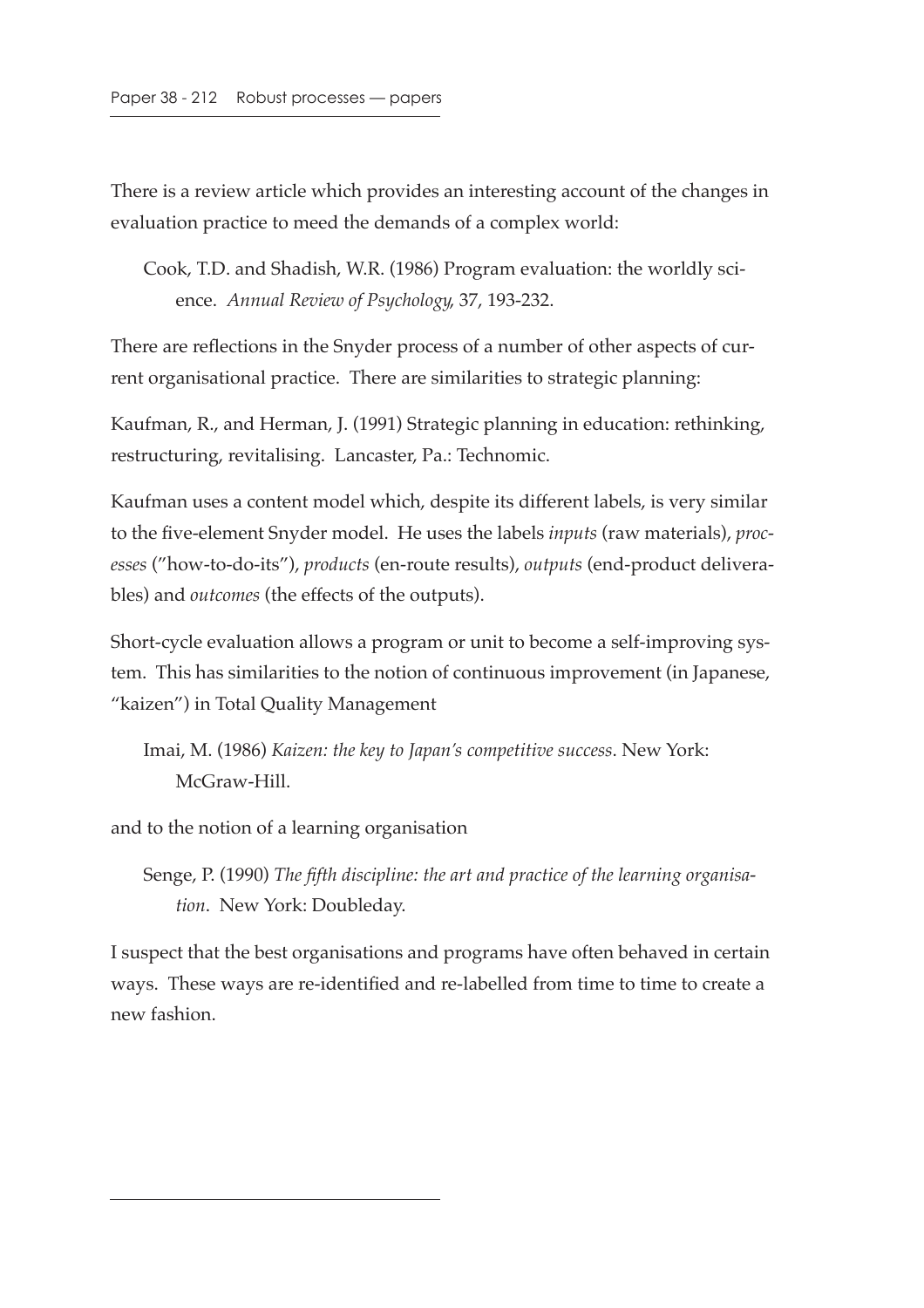# **Activities**

## **## A thought experiment:**

See the activity Darts on page 196. It invites you to imagine a game of darts. That's the suggested thought experiment for this session — to imagine playing dart blindfolded. Then compare your usual work to that experience.

The on line document can be found at

http://www.scu.edu.au/schools/gcm/ar/arp/darts.html http://www.uq.net.au/action\_research/arp/darts.html ftp://ftp.scu.edu.au/www/arr/darts.txt

## **## An individual activity:**

If you memorise two aspects of the Snyder process, you give yourself a tool you can use to understand how and why you do what you do. First, the content model:

```
resources \rightarrow activities \rightarrow effects \rightarrow targets \rightarrow ideals
```
Second, the three-phase overview of the process:

- (a) process evaluation: understanding the links between the elements
- (b) performance indicators which sample resource use, and intended and unintended immediate effects
- (c) developing ways of providing feedback on those indicators.

I suggest you compile a diary at the end of a typical day, listing all of the activities you took part in. Then use the Snyder content model and process to think about those activities, their costs, and their effects.

## **## For your learning group:**

Over the next several sessions you will find your learning group activities more helpful, I think, if you have something you can use as an evaluation project.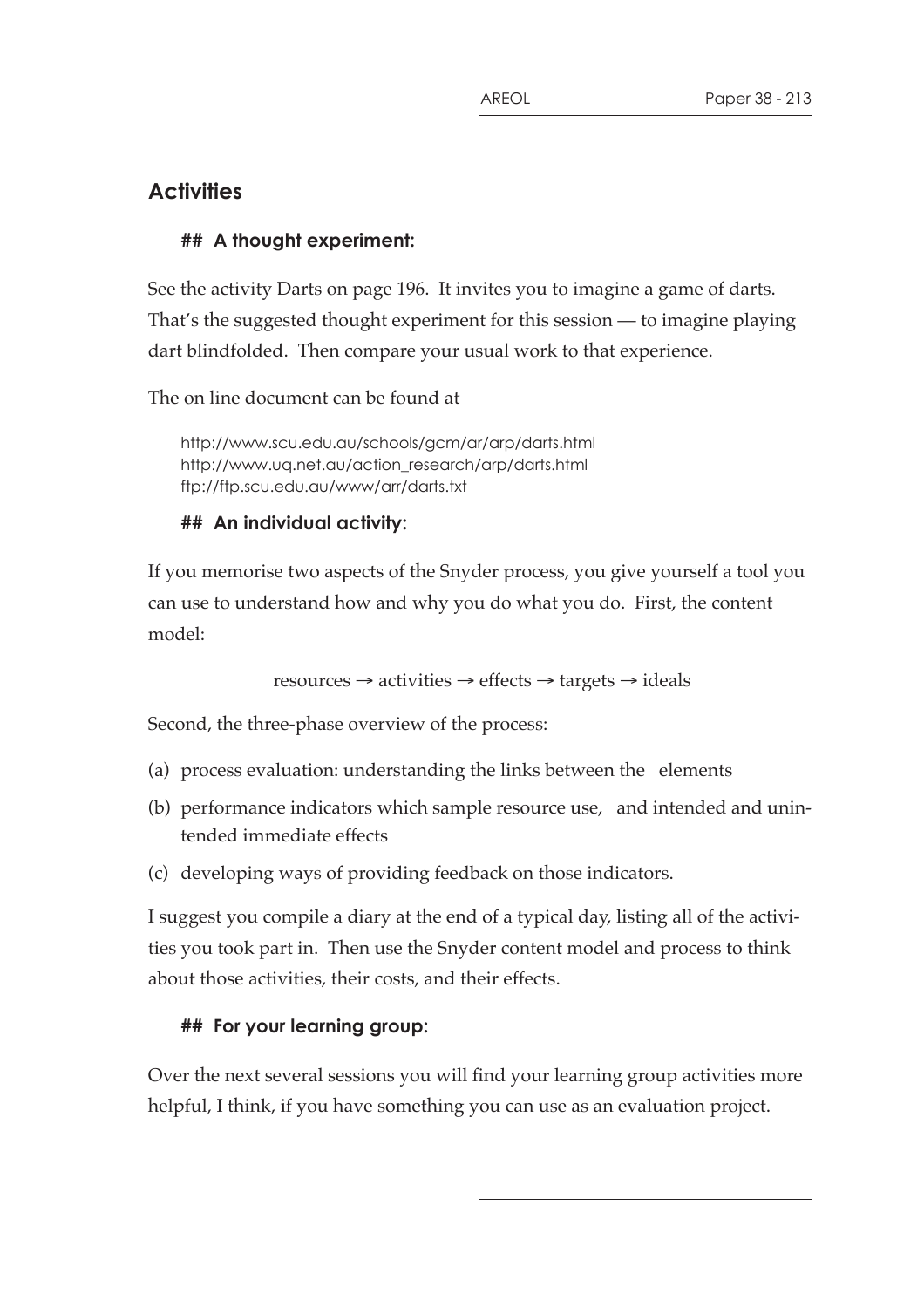In these sessions, I'll invite you to imagine carrying out the relevant parts of a Snyder evaluation with the stakeholders in that project. This will enable you to check that you can turn the step-by-step "recipes" into actual behaviour.

I suggest you use a group session to help each other choose some program or unit you know well enough to evaluate it. This can be a vehicle for these imaginary evaluations.

 This session has presented an overview of the Snyder process. The next session will develop it further by examining some pieces of it in a little more detail.

 $\overline{\phantom{a}}$ 

Speaking for myself ...

*(Check for yourself. Do you experience a mild temptation to accord more weight to it because I am the "teacher" on areol?)*

I have a suspicion that control is an important issue in research and evaluation. I think it is one of the factors that is at the heart of much that ails our society and its relationships.

To recap what I've said in one of the sessions. We can adopt evaluation or research for the purposes of control, or to enable people to do more effectively what *they* wish to do. These motives are important dimensions of evaluation, and research, and management, and education, and parenting. And living.

Some examples —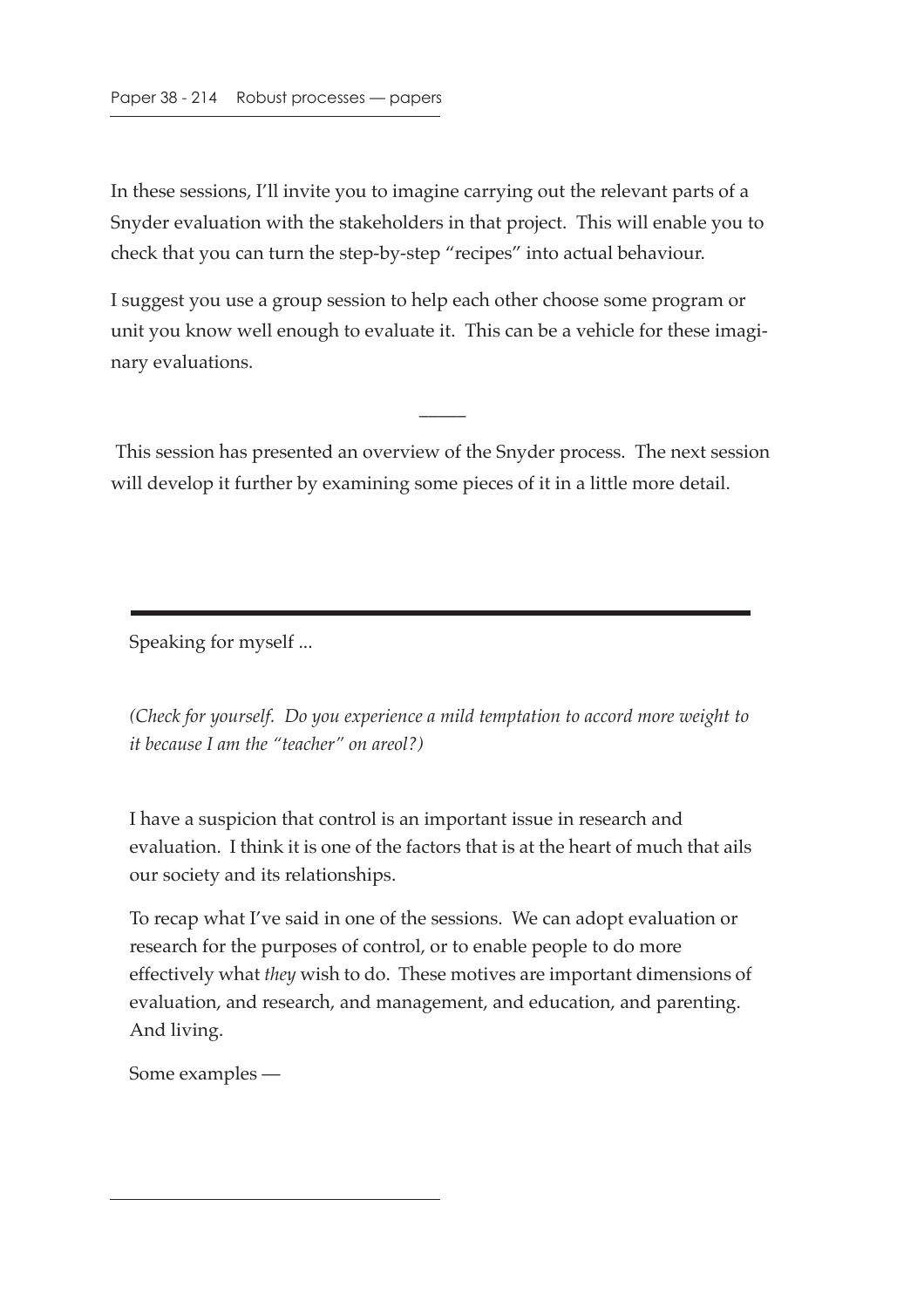It seems to me that, at most conferences I attend, a majority of speakers seek in their presentations to persuade people to their point of view.

In many organisations managers adopt more democratic methods. But are afraid ever to take them far enough. Often they retain control just in case something goes wrong. And in doing so, they persuade their team that the democracy isn't real.

Or they adopt a new way of doing things; but water down the bits they perceive as risky. And, thus incomplete, the new way doesn't work. For instance, read Deming on total quality management and then check the quality management systems in organisations you know.

To bring it closer to home, I've observed consultants and researchers and educators, among others. They are very often less democratic, to my eyes, than I think they intend to be. And more often than I like I catch myself doing this too.

As I've suggested above, I think some of it is caution. But part of it is also unwitting. It seems to me that those who have power and influence and privilege almost always underestimate how much they have and use.

It seems to me that power is invisible downwards.

Only those on whom it is exercised can perceive it; and sometimes even they do not. We often cooperate in our own subjugation.

*Is this your experience, both when you have power and when you don't?*

Many years ago I read the book *The authoritarian personality* 38 by Theodore Adorno and his colleagues. They wanted to know what aspect of the German mentality allowed the rise of Hitler. They concluded that the German people at that time were often characterised by an "authoritarian

<sup>38.</sup> Adorno, T.W., Frenkel-Brunswik, E., Levinson, D.J., and Sanford, N. (1950) The authoritarian personality. New York: Harper and Row.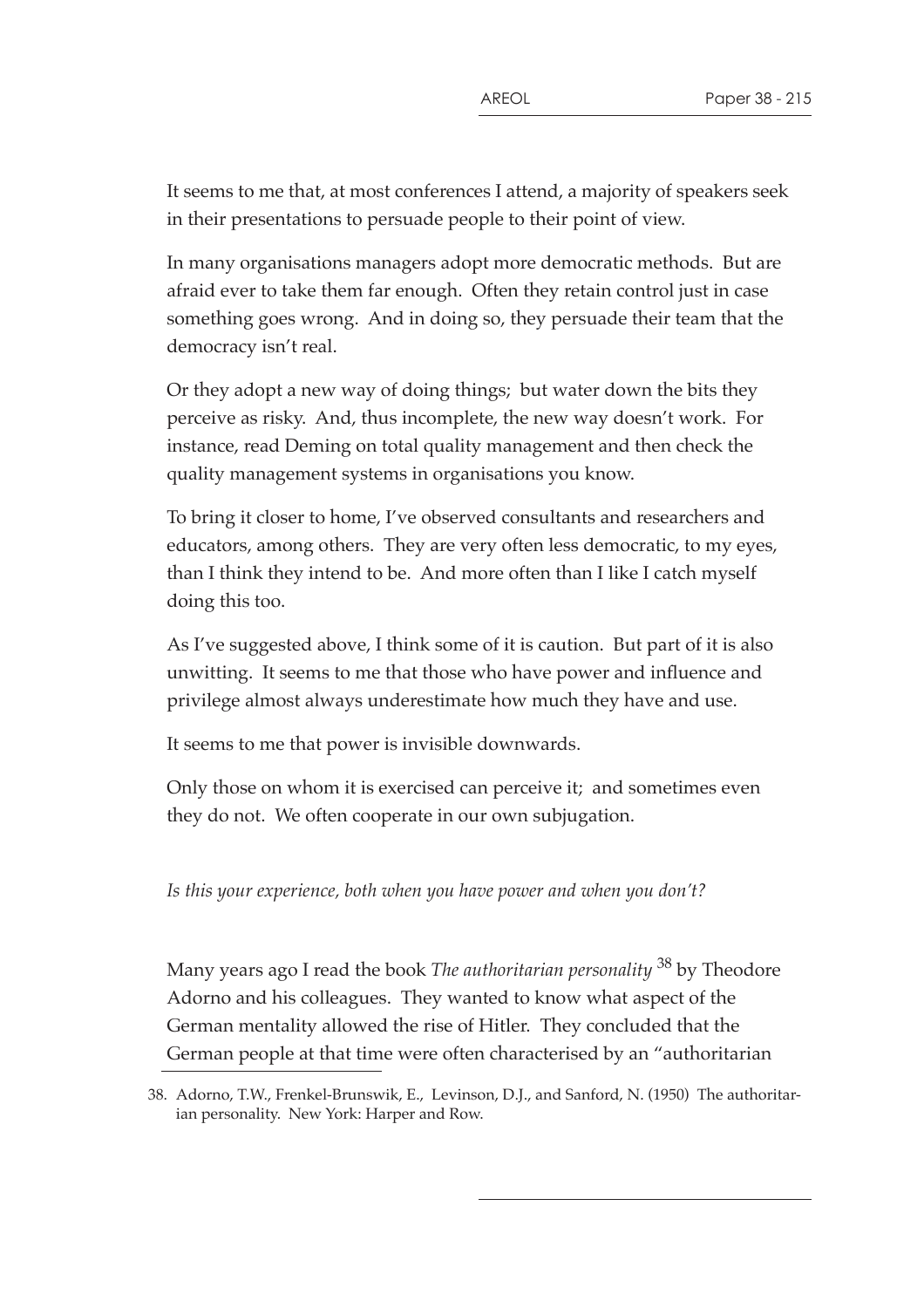personality". That is, they were obedient upwards and controlling downwards.

And I thought, thus are we all authoritarian. Most of our organisations, given their present form, would collapse in disarray if we were not.

*How participative can you really be in the organisations you take part in?*

This, I believe, is what we have to contend with in ourselves and in others. In attempting to be truly participative we are trying to overcome many many generations of conditioning.

This is no reason to avoid participation, I believe. It *is* reason to expect it to be a substantial challenge. It is reason therefore to devote more attention to it, and to seek feedback about it.

 *What do you think?*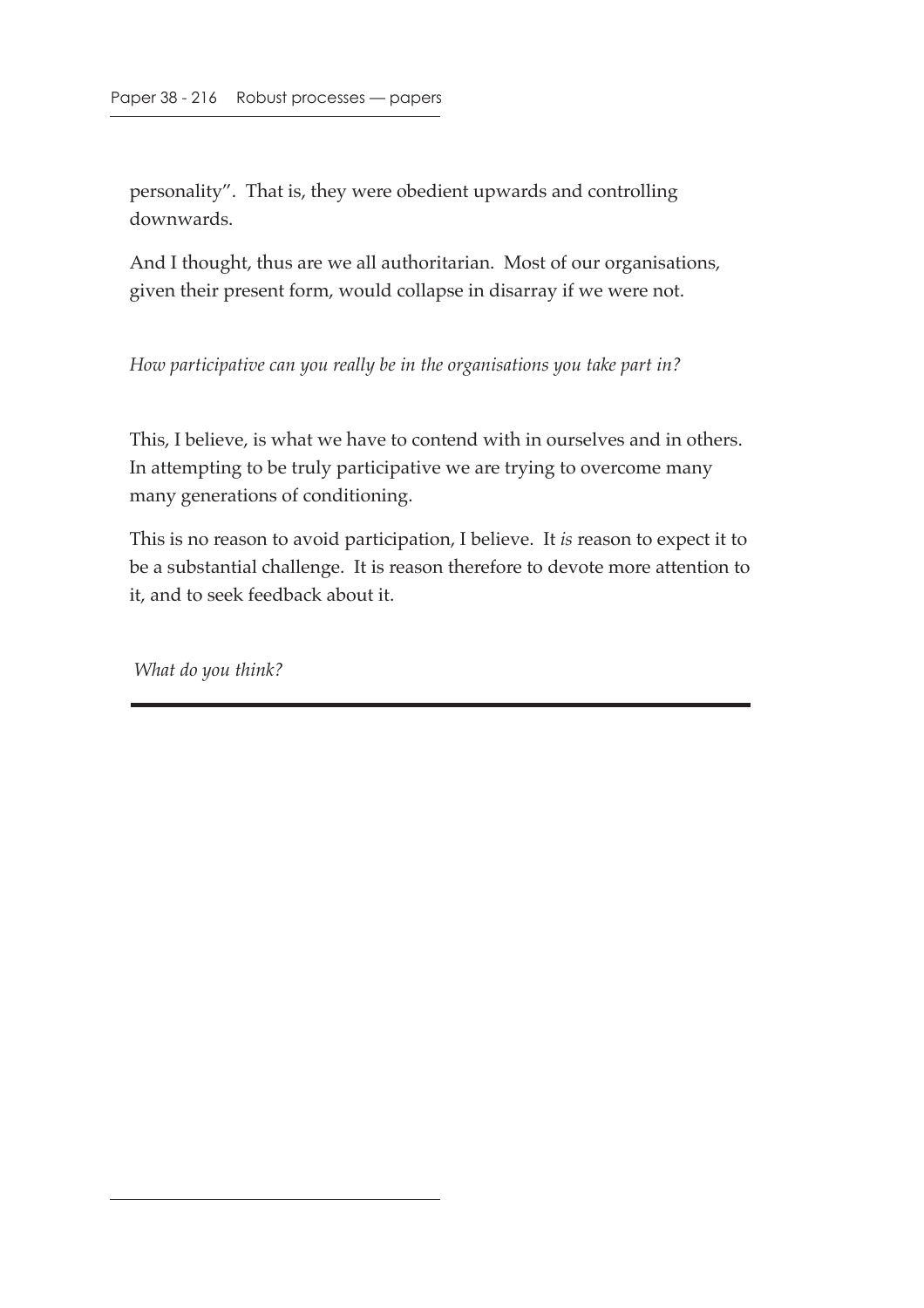# **12 The Snyder process (2)**

*... in which I expand briefly on some features of the Snyder process evaluation phase, and examine in more detail the use of performance indicators in the outcome evaluation phase 39*

How do *you* monitor your performance in practice? If you could use only one indicator of your long term effectiveness, what would you choose? If you were using it only for your own insight, how effective would it be? If you set out to defeat it — to use it to *appear* to be effective — how would you go about that? And in the light of your last answer, what could you do to develop a more robust indicator?

In this session:

- **n** process evaluation
- performance indicators their function, nature and development
- short cycle evaluation compared to other processes

<sup>39.</sup> A web version of this file is available at http://www.scu.edu.au/schools/gcm/ar/areol/areolsession12.html and http://www.uq.net.au/action\_research/areol/areol-session12.html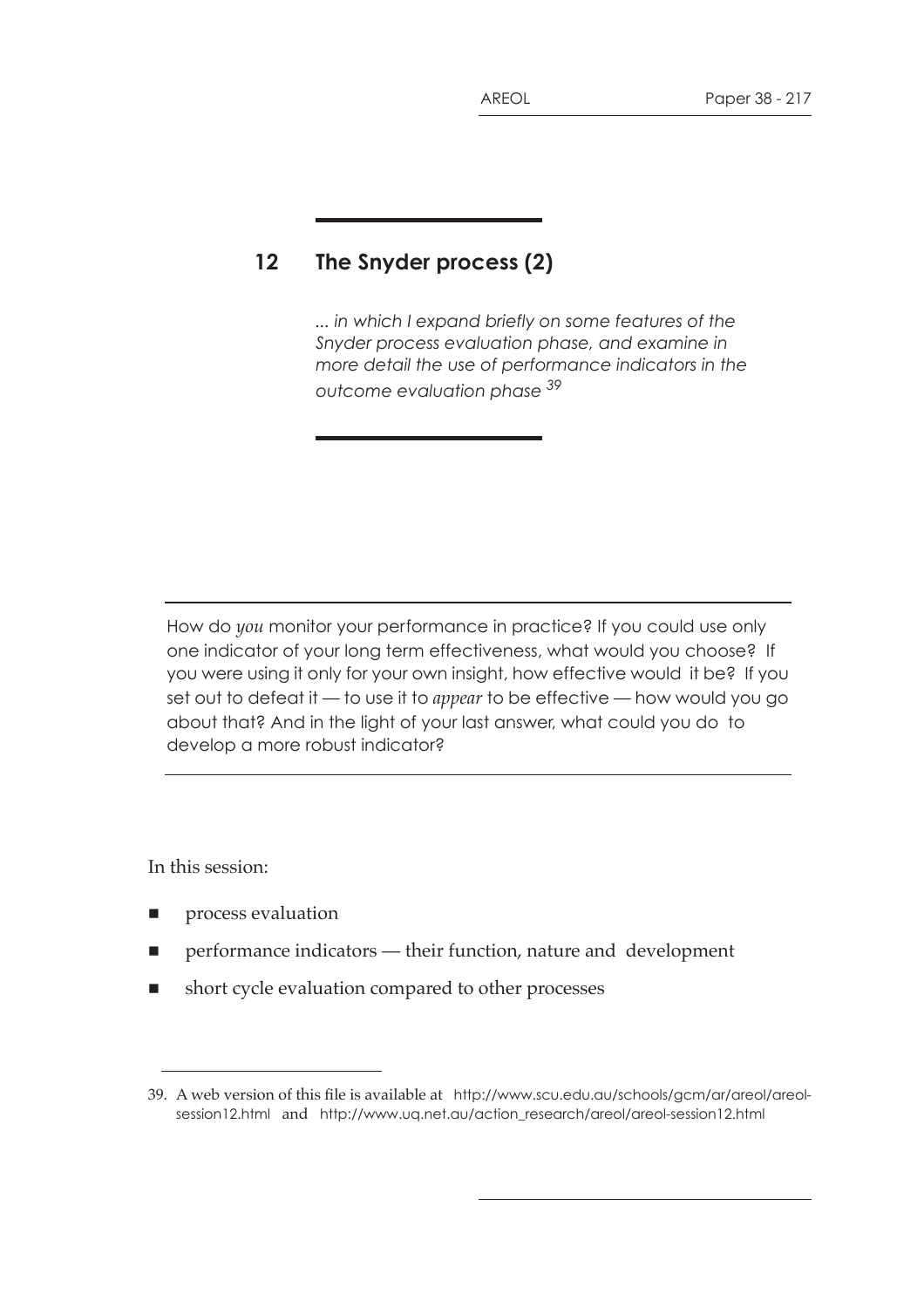The previous session dealt, in overview, with the Snyder evaluation process. In this session I want to focus on the identification and use of performance indicators. Before then, I'll summarise the Snyder process, and add a little more detail to the discussion of process evaluation.

You will recall that the Snyder process uses a particular systems model:

```
resources \rightarrow activities \rightarrow effects \rightarrow targets \rightarrow ideals -
                         feedback
```
The development of performance indicators adds further and more explicit feedback.

The three phases of the process are defined in terms of this model.

The purpose of it all, if you carry out the whole process, is to improve whatever it is you are evaluating. More importantly, it allows the improvement to be ongoing.

### **Process evaluation**

The first phase of the Snyder process is process evaluation. It examines the links between adjacent elements: between vision and targets; between targets (or vision) and immediate effects; and between resources and activities.

At the end of a participative process evaluation, participants understand better how activities change resources into outcomes. They know more, too, of the unintended outcomes of their activities, and of the long term consequences.

In other words, it relates the big picture and the moment to moment detail to each other. This will become more apparent as we proceed. So let me now add some detail which will help you to turn the descriptions into practice. The examination of links proceeds somewhat differently, depending on which links you are examining.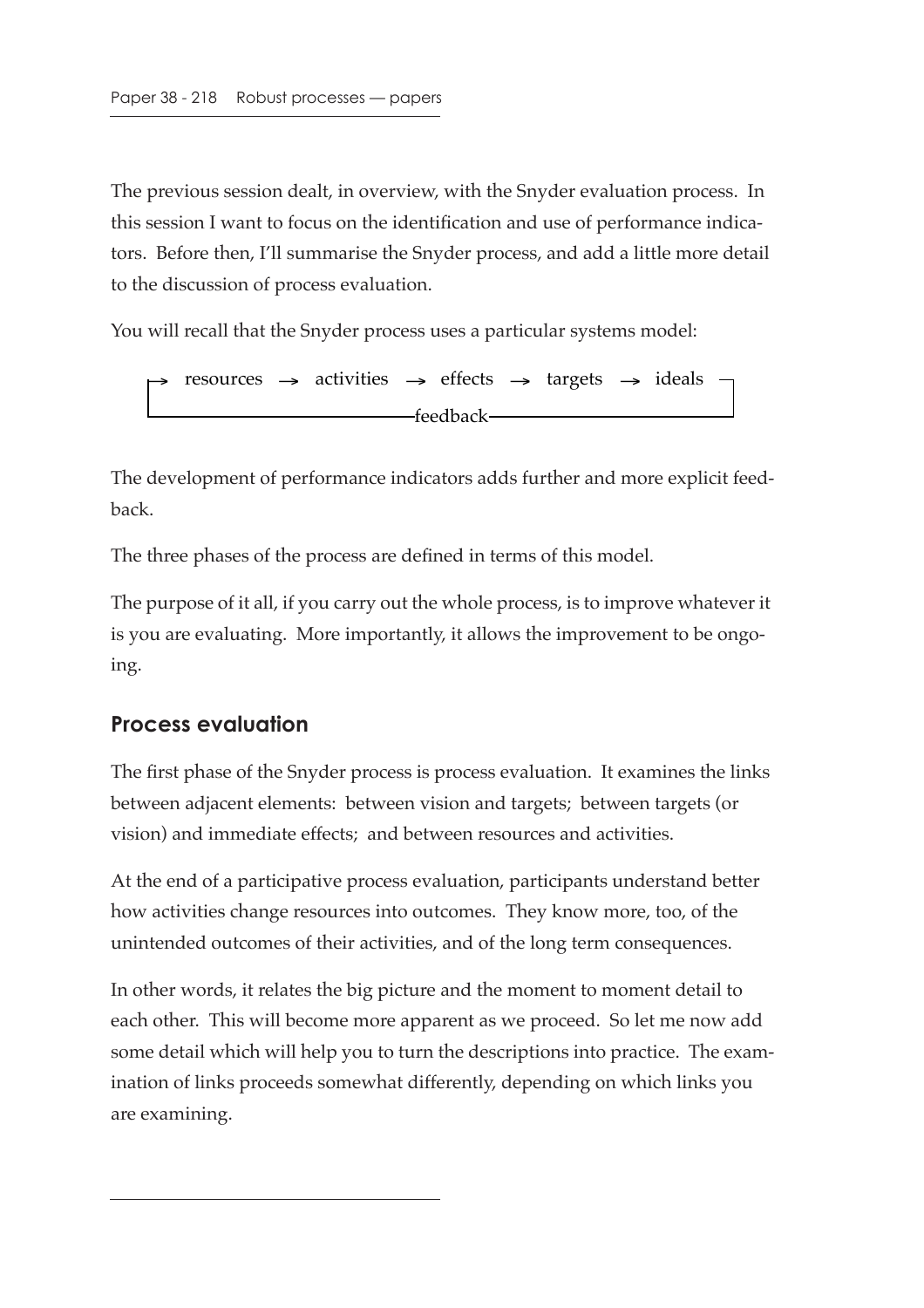- 1 In comparing targets to ideals, look for orphans or near-orphans: targets which don't connect well to ideals, and ideals to which few targets contribute. Make appropriate changes to targets, or ideals, or both. In other words, improve the alignment of targets and ideals.
- 2 In comparing immediate effects to targets, again look for orphans. Again make appropriate changes. In effect you are asking, how well aligned are immediate effects and ideals? — and this is really asking, how well aligned are *activities* and ideals?
- 3 As the immediate effects are derived from the activities, there is not much point in a comparison. However, you can examine the unintended as well as the intended effects of each activity. In other words, what are the unintended (and often unseen) consequences of what we do? Are they beneficial or harmful?
- 4 The list of resources is similarly derived from the activities. Here, you are checking to see if the most resource-consuming activities are also the activities which contribute most to the ideals. Are we spending our resources where they will do the most good?

Now to the core topic of this session, performance indicators. You will recall that these were generated by the second phase of the Snyder process. They are used to provide ongoing feedback in the third phase.

# **The function of performance indicators**

There are many reasons why you might want to carry out an evaluation; but they tend to boil down to three:

■ To decide, simply, if the program (or whatever) is achieving what it is supposed to. To my mind, this is very difficult to achieve. I have decided that I'm not often prepared to put in the effort for such doubtful gains. Others might (and do) decide differently.

In any event, the Snyder allows you to attempt this if you think it's worthwhile. It's done using the first and second phase of the process.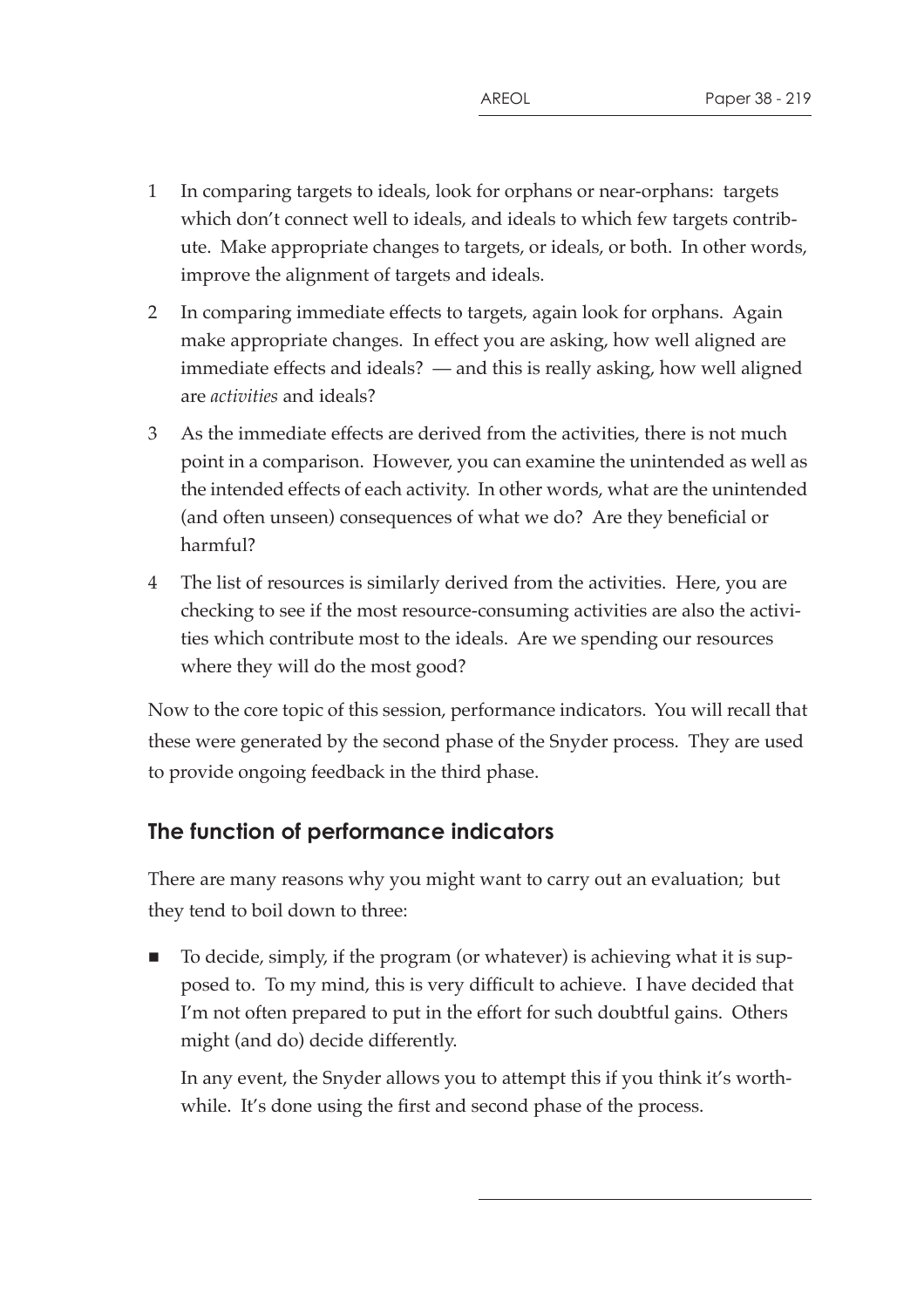■ To devise ways, in a one-time exercise, of improving the program. This is achievable, though it begs the questions of what an improvement might be. The Snyder process sidesteps this issue by letting the stakeholders define the outcomes. The first phase of the process addresses this. As it can be difficult for stakeholders to reach agreement you may wish to use a more elaborate first step to develop a vision.

You might also want to examine how well the vision of the program fits with the present and likely future environment. (This was mentioned briefly in the previous session.)

 To set up within the program some means for ongoing monitoring and improvement. In other words, the intention is to create a self-improving system. This achieves what the second achieves, and then keeps on doing it. It requires all three phases. 40

Performance indicators provide one of the important vehicles by which outcome evaluation, and ongoing improvement, are achieved.

Think back to the "playing darts blindfold" thought experiment on page "Darts" on page 196. Performance indicators can allow the people in the program to get feedback which is as direct and immediate as possible. In effect, performance indicators serve as proxies for ideals. Ideals can't be perceived directly, being general and in the future. Performance indicators can be thought of as necessary (though not sufficient) proxies that indicate that you are taking steps on the way to those ideals.

<sup>40.</sup> You may think there is an apparent contradiction is this. If you can't define outcomes, then by what criteria are you going to monitor improvement? My answer is that you can't measure outcomes *and their causes* well enough to decide if the program is doing what it is supposed to. Even if you can measure the outcomes reasonably well (and often you can't), you can seldom attribute them confidently to the program. Too much else will have influenced them at the same time. However, you can usually define the ideals, roughly, well enough to derive performance indicators for them. The indicators can tell you if you're headed roughly in the right direction. And you can continue to polish the indicators over time. Note, too, the insistence that we are here dealing with indicators, not measures. We're not trying to determine in any definitive fashion if someone is performing. We're trying to give them access to unthreatening feedback which they can use to monitor their own performance.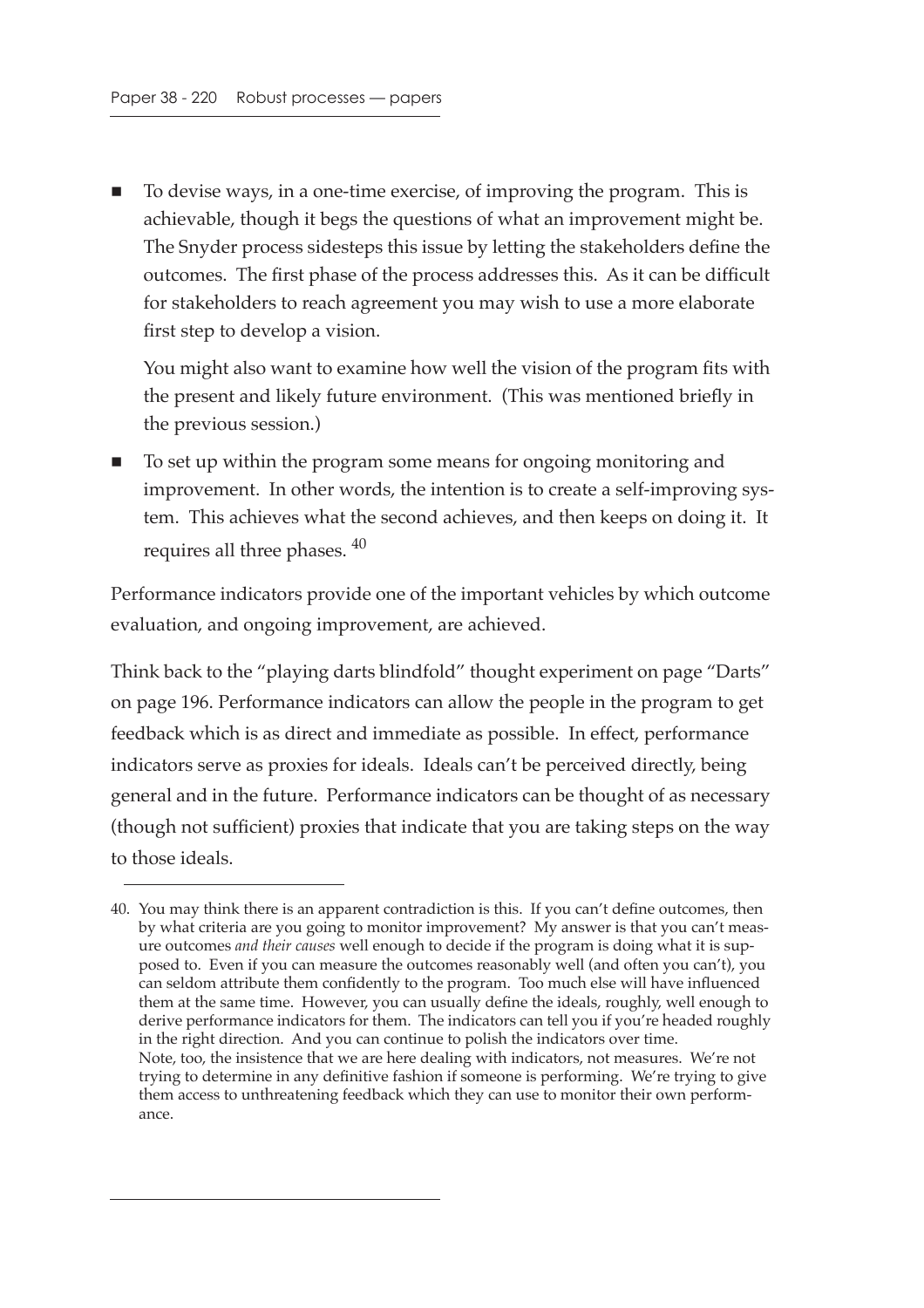# **Indicators, not measures**

The label *indicators* is well chosen, in my view. Performance indicators indicate or signal that you may or may not be on track. They don't *measure* achievement.

Suppose some indicators decline. That doesn't mean that achievement has necessarily also declined. It may have. Or it may be that something else that we don't understand has occurred. Declining indicators signal a need for research, not a need for blame.

Your experience probably informs you that people become skilful at delivering the indicators without the performance. They devise ways of defeating the feedback system. (Very possibly this isn't the way they think of what they are doing.)

Here are four strategies for dealing with this. (I think that if you have to use these you may already be in trouble.)

First, we try to cover all of the ideals with our indicators. The indicators may otherwise convey the wrong impression about the real ideals.

Second, we recognise that any one indicator may bear only a rough relationship to the ideal it signals. Packages of multiple indicators will confer some assurance that the indicators are a reasonable proxy.

Third, we monitor resource use and unintended consequences as well as intended consequences. People may otherwise achieve apparent performance by driving up associated (but unsignalled) costs and unwanted consequences.

(We also bear in mind that many of the unintended consequences may be less tangible, and less immediate.)

Fourth, the indicators are developed and used by those people whose performance is being indicated. In other words, we assume that most people would prefer to do a good job than a poor job. We give them access to the information that allows them to do so.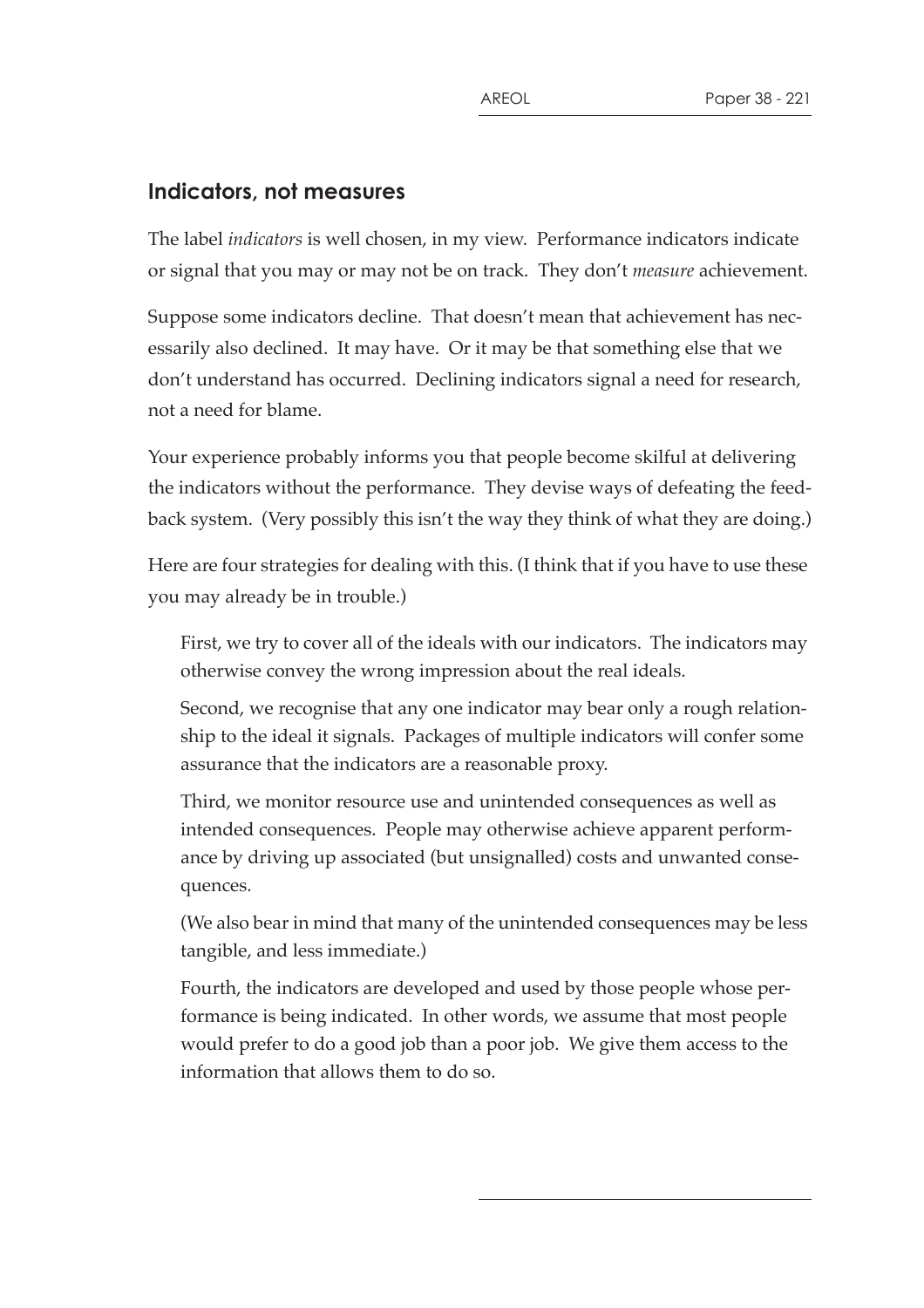This is sufficient background for us to return to the topic mentioned briefly in the previous session: developing indicators.

### **Developing indicators**

You will recall that the previous session stated, briefly, that effective indicators were an adequate sample of:

- $\blacksquare$  the ideals;
- intended immediate effects;
- unintended immediate effects; and
- resource use.

I can now add: for each ideal, a package of indicators is safer than a single indicator.

For example, labour turnover is an indicator of morale. By itself, however, it isn't a very good one. It may go up or down because, say, employment levels have changed in the economy. Absenteeism is also an indicator of morale, again not a good one. It may be more sensitive to the incidence of colds and flu than the level of morale.

Use both turnover and absence, and you've improved the quality of the indicator. Add quality of goods produced, variability in productivity, and timekeeping, and you've improved it further.

It is self-evident, I think, that it's better to sample all of the ideals if you can. The result, otherwise, is to channel performance into those ideals which the performance indicators point to.

I can offer an example from academia. The number of publications in refereed journals is sometimes taken as a prime indicator of academic performance. Many academics therefore seek to achieve as many publications as possible from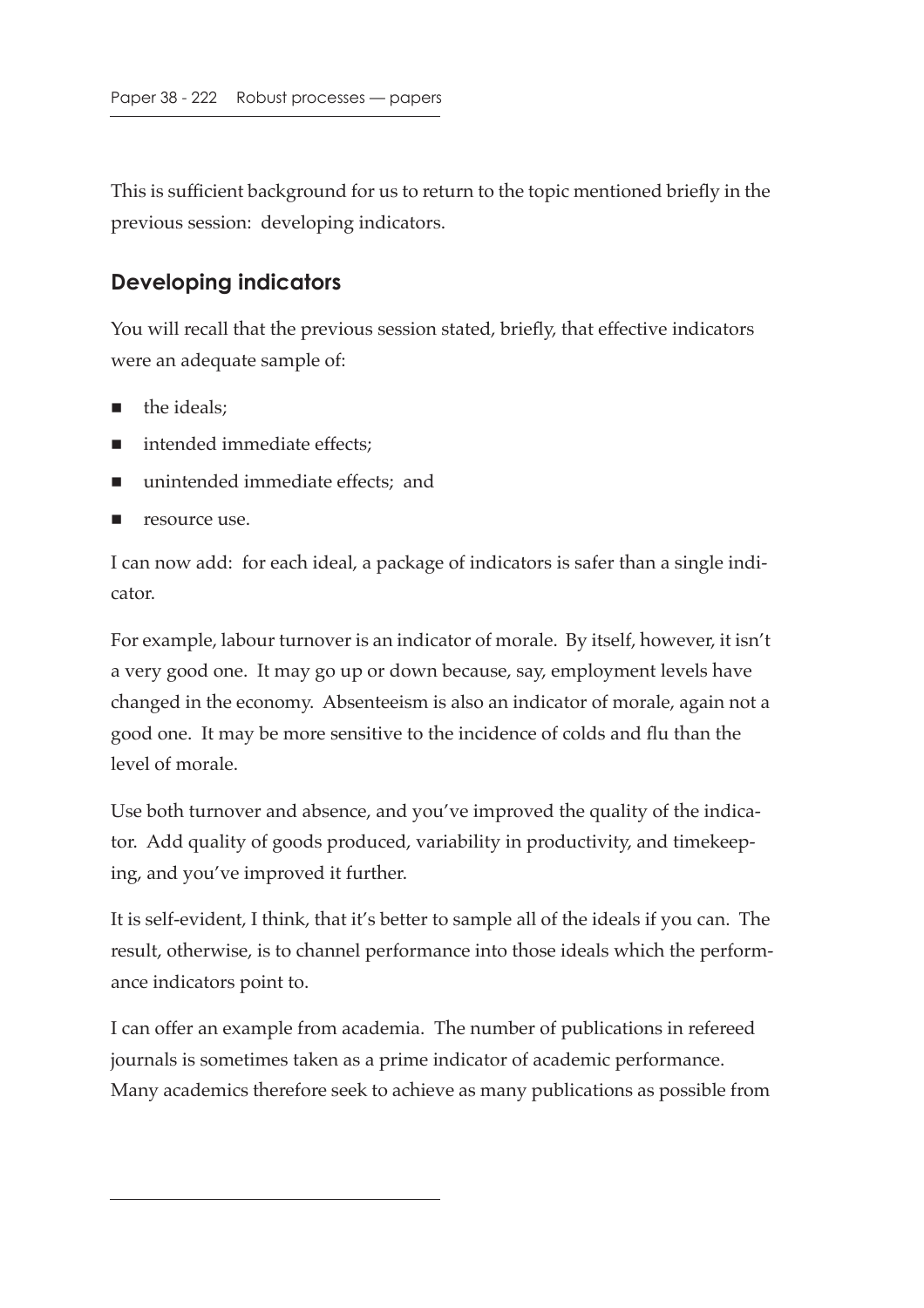each study. You might reasonably argue that the outcomes would be better if they put more of their effort into doing their research and then reporting it as economically as possible.

Now consider the three categories of indicator that I'm advising: intended effects, unintended effects, and resource use. If you omit intended effects, you're ignoring the indicators which usually point most directly to the ideals. If you omit either of the others, you make it easy for apparent performance to improve by increasing unintended effects or by consuming more resources.

Summarising so far ... We can say that the Snyder process seeks to create

a package of indicators ...

... which adequately sample ideals, intended and unintended immediate effects, and resource use ...

... and are developed and used by those whose performance is under consideration.

So, why not use activities as indicators?

In fact, sometimes those are the only indicators that are accessible enough in the short term to be feasible. But there is a trap in their use. It assumes that there is one best way to turn resources into outcomes. In practice, different people may be able to achieve the best results in different ways.

From another perspective, it really isn't the boss's or the system's business *how* a person or a team achieves outcomes. If the desired outcomes are achieved within the resource constraints, the system has what it needs. Any other responsibility can be devolved to the individual or team.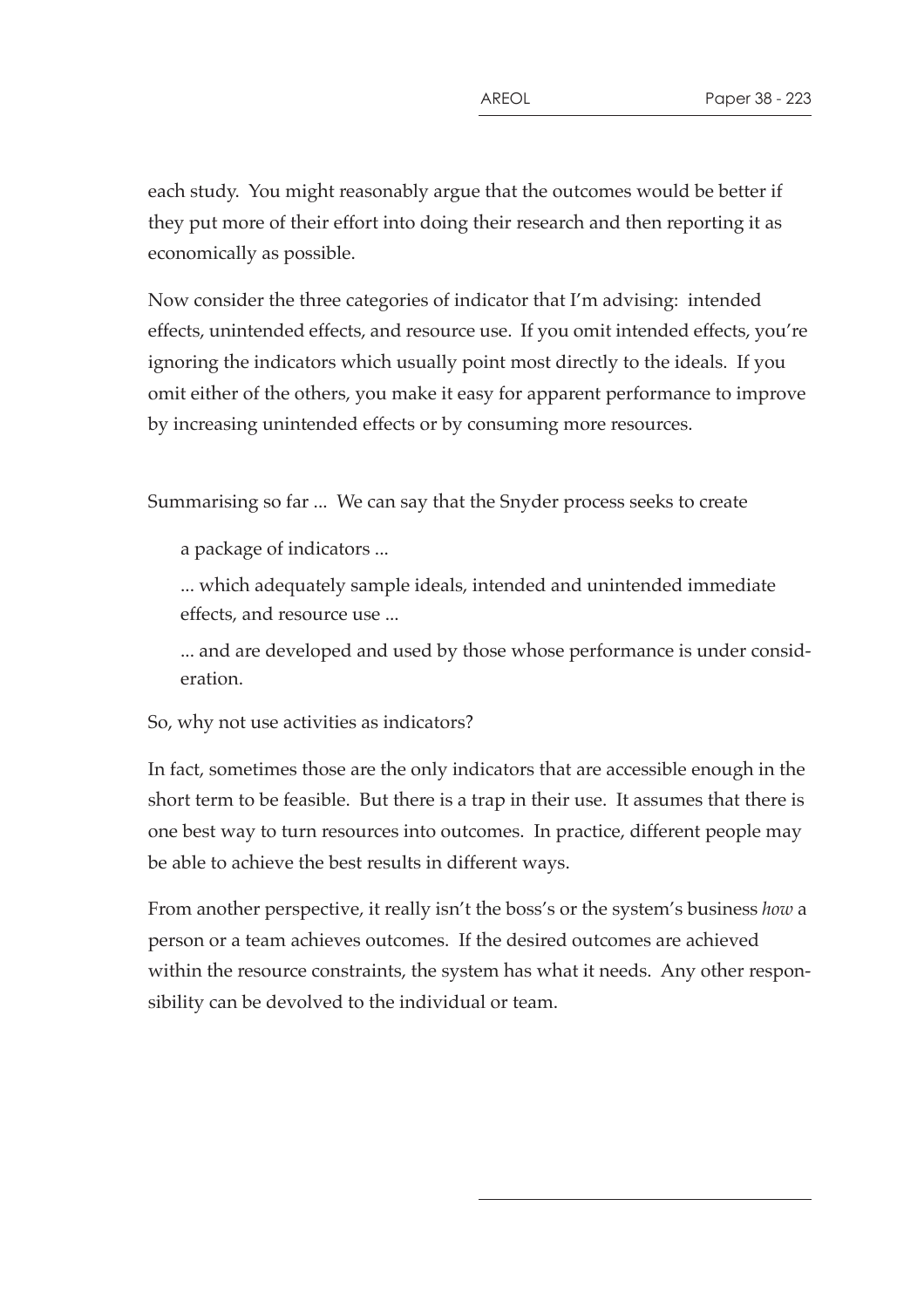Think of it in systems terms. The inputs (that is, the resources) and the outputs (that is, the effects and targets) affect the system. The activities, of themselves, don't.  $41$ 

Now consider the choice of people to identify the indicators. There are actually two choices to be made here. First, who devises the indicators? Second, who uses them?

I've described the Snyder process used participatively — the stakeholders do the analysis, perhaps with guidance from a facilitator. There are obvious reasons for doing this:

- the stakeholders are often the people who have a sufficient understanding of the system; and
- there will be less resistance to the system than if it is imposed.

There is a further advantage, and to my mind a more important one. If the stakeholders devise the indicators in the first place, they are more likely to revise them if they don't work. In other words, there is a reasonable chance that the stakeholders will own the *process for developing* the indicators as well as owning the indicators themselves.

In short, there are advantages of having the indicators devised and used by the people whose performance is indicated.

(Apart from this, there are values involved. You may prefer, as I would, to involve people because it is consistent with your values to do so.)

<sup>41.</sup> There are more complex issues here, too. This isn't the place to go into them in detail. Suffice it to say that an organisation which controls people's activities is a very different kind of organisation, with very different management styles, to one which controls only inputs and outputs. Increasingly, the structures which work effectively are those which devolve as much responsibility as possible for the work to those who are doing the work. You can adopt the strategy of controlling activities in a stable environment. It works well enough then. It breaks down quickly in unstable environments.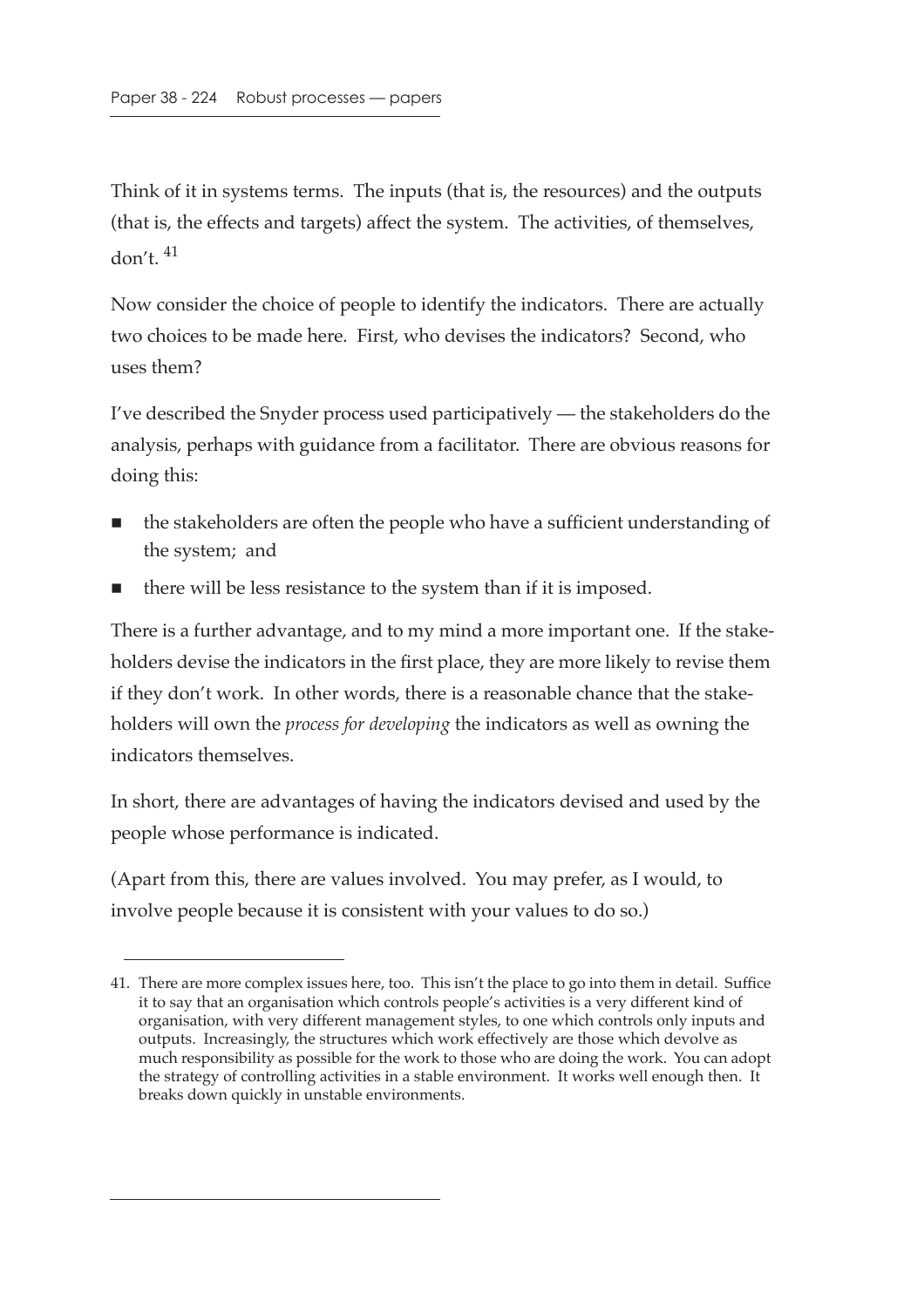# **Short-cycle evaluation and other processes**

It is probably apparent from my description that the Snyder process implements many of the action research techniques that I mentioned in earlier sessions. (For that matter, I haven't described it in enough detail for you to carry it out without drawing on the earlier material.)

Notice, however, the *result* of short cycle evaluation: it sets up a feedback system which people can use to carry out an action-research-like activity thereafter. The action research doesn't stop when the Snyder is completed — the participants become action researchers of their own performance.

The result can be continuous improvement: "kaizen", as some of the quality management literature calls it.  $42$  In fact, you could use the Snyder process as a qualitative version of Total Quality Management or TQM.

Done participatively, it bears a strong resemblance to the form of TQM recommended by Deming. <sup>43</sup> Genuine responsibility is devolved to the people who carry out the activities, and they continue to manage the process.

In this regard, short cycle evaluation also serves a function similar to that of appraisal: it helps to manage performance. However, notice the differences from many performance appraisal systems. Notice especially:

- that people appraise themselves; and
- that the appraisal is of a team, not of an individual.

In these respects, to some extent it overcomes the objections to appraisal which Deming voices.

<sup>42.</sup> Imai, M. (1986) *Kaizen: the key to Japan's competitive success*. New York: McGraw-Hill.

<sup>43.</sup> Deming, W.E. (1986) *Out of the crisis*. Cambridge, Mass.: MIT Centre for Advanced Engineering Study.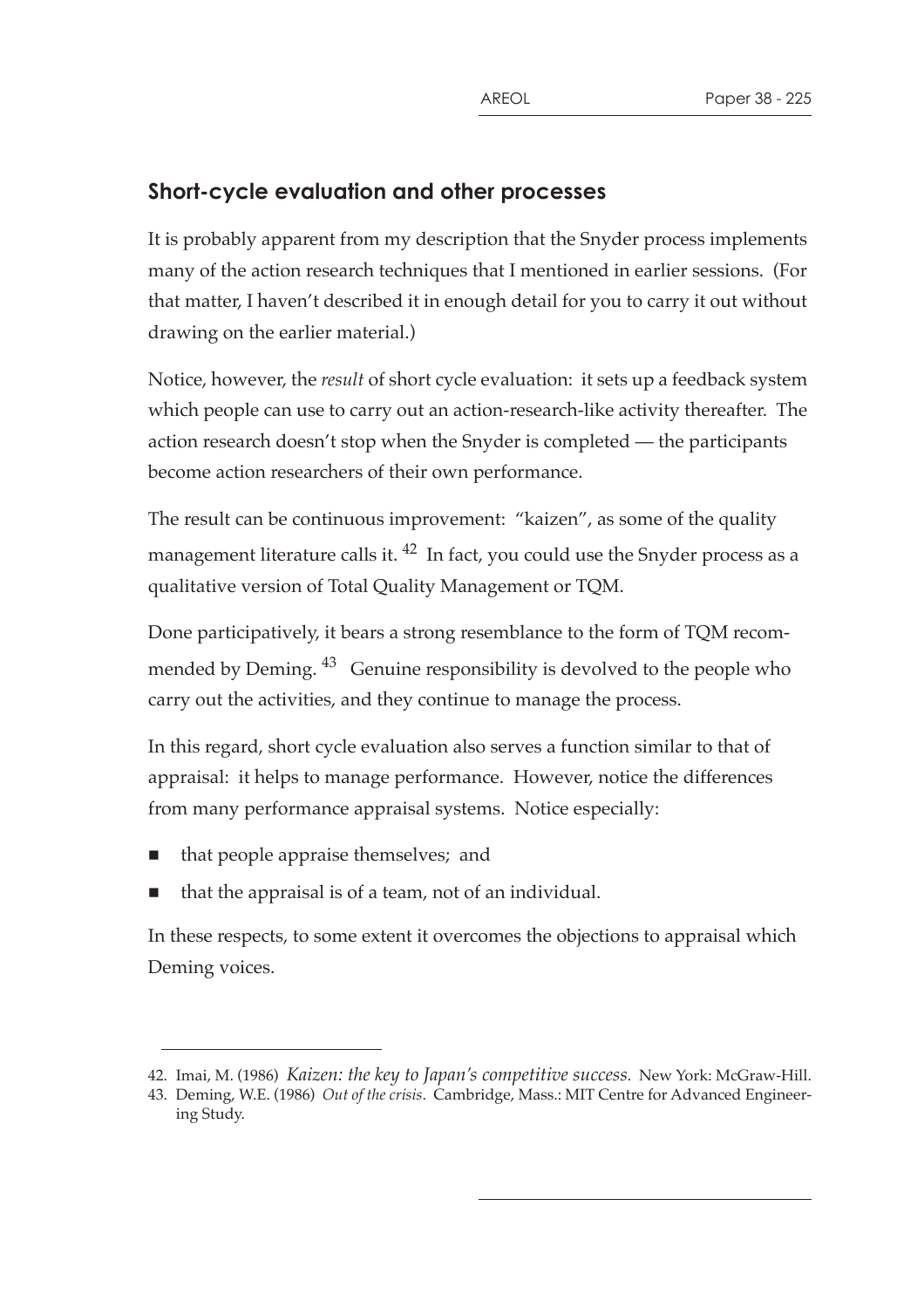# **Archived resources**

The most relevant archived resources are those already mentioned: snyder and snyder-b. These consist of two more-detailed descriptions of the process. I suggest you download and examine them before attempting the exercises below.

http://www.scu.edu.au/schools/gcm/ar/arp/snyder.html http://www.uq.net.au/action\_research/arp/snyder.html ftp://ftp.scu.edu.au/www/arr/snyder.txt

http://www.scu.edu.au/schools/gcm/ar/arp/snyder-b.html http://www.uq.net.au/action\_research/arp/snyder-b.html ftp://ftp.scu.edu.au/www/arr/snyder-b.txt

## **Further reading**

The works mentioned in the previous session are again relevant.

## **Activities**

#### **## A thought experiment**

Continue the darts experiment described on page "Darts" on page 196. You've already rated your overall job in terms of the feedback you receive. Now look separately at the components of the job. (All but the simplest jobs consist of several different tasks which can be separately analysed.)

Imagine a typical day. Identify the major activities you engage in. For each of them, give a rating on a 10-point scale, where

- 1 is like playing darts blindfold
- 10 is direct, immediate, accurate, non-threatening feedback.

What could you do to improve the feedback for the most important activities? ... for the activities where feedback is particularly poor?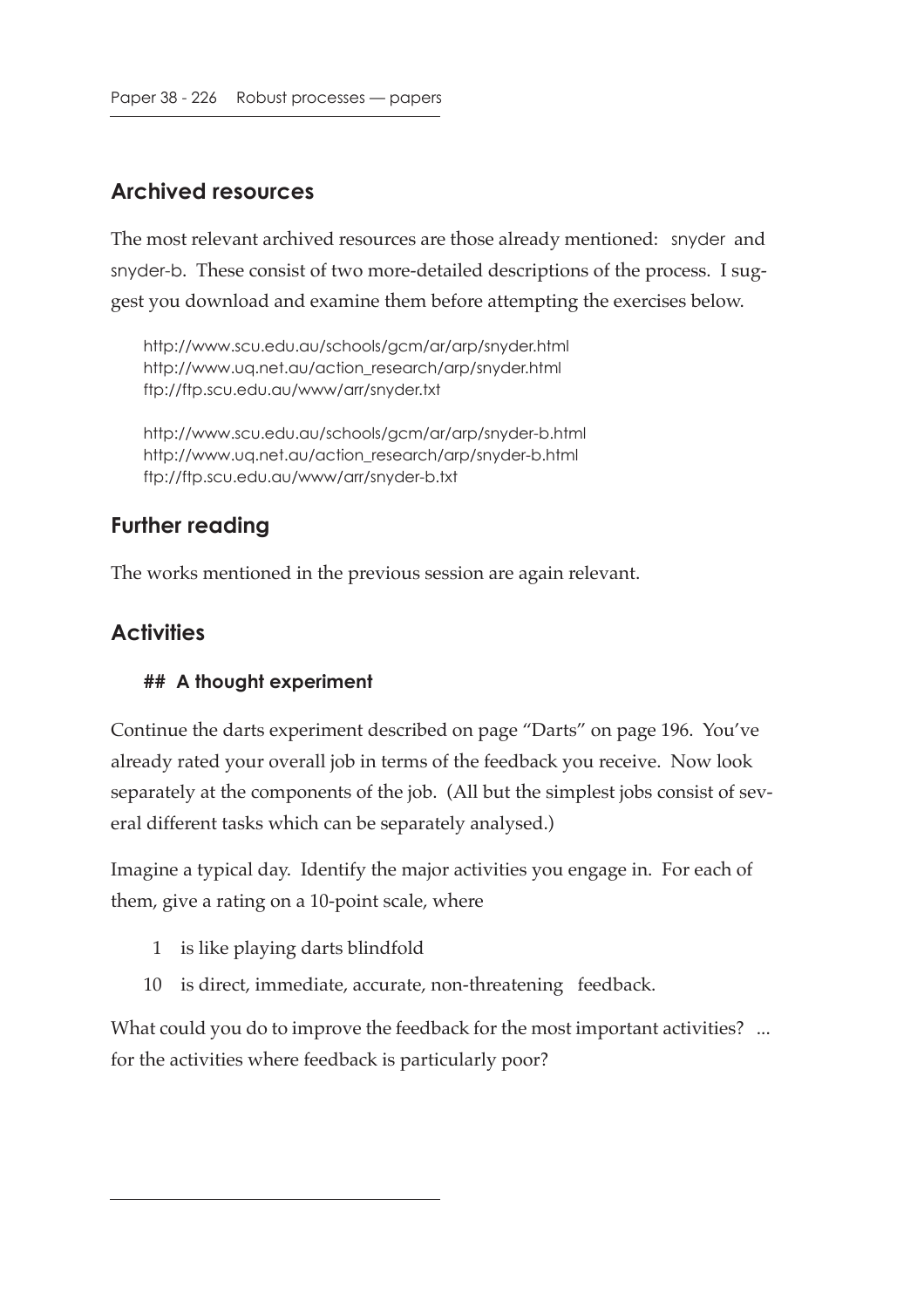### **## An individual activity**

People usually think of their work, or their social or family life, as a sequence of *activities*. Thinking of it in terms of resources and immediate effects is more difficult. Yet these are what affect others.

In the previous session you analysed a typical day in terms of the costs and benefits. Carry that analysis further: notice who bears the costs, and who enjoys the benefits. Identify the feedback that would most effectively help you to monitor the performance.

If you wished, you could even approach those people and ask them for relevant feedback. I suggest that you do your own analysis first, then check it out against their perceptions.

### **## For your learning group**

In the previous session you were invited to begin helping each other to choose a suitable project to which you could apply the Snyder process, at least in imagination. Help each other to continue that process. In turn, imagine how you might actually facilitate a complete Snyder process applied to the project of your choice.

Help each other to give particular attention to the development and use of performance indicators.

 $\overline{\phantom{a}}$ 

In this session, we examined in a little more detail two aspects of the Snyder process: the comparisons within the process evaluation phase, and the development and use of performance indicators. We also briefly compared the Snyder process to Total Quality Management, and to appraisal processes.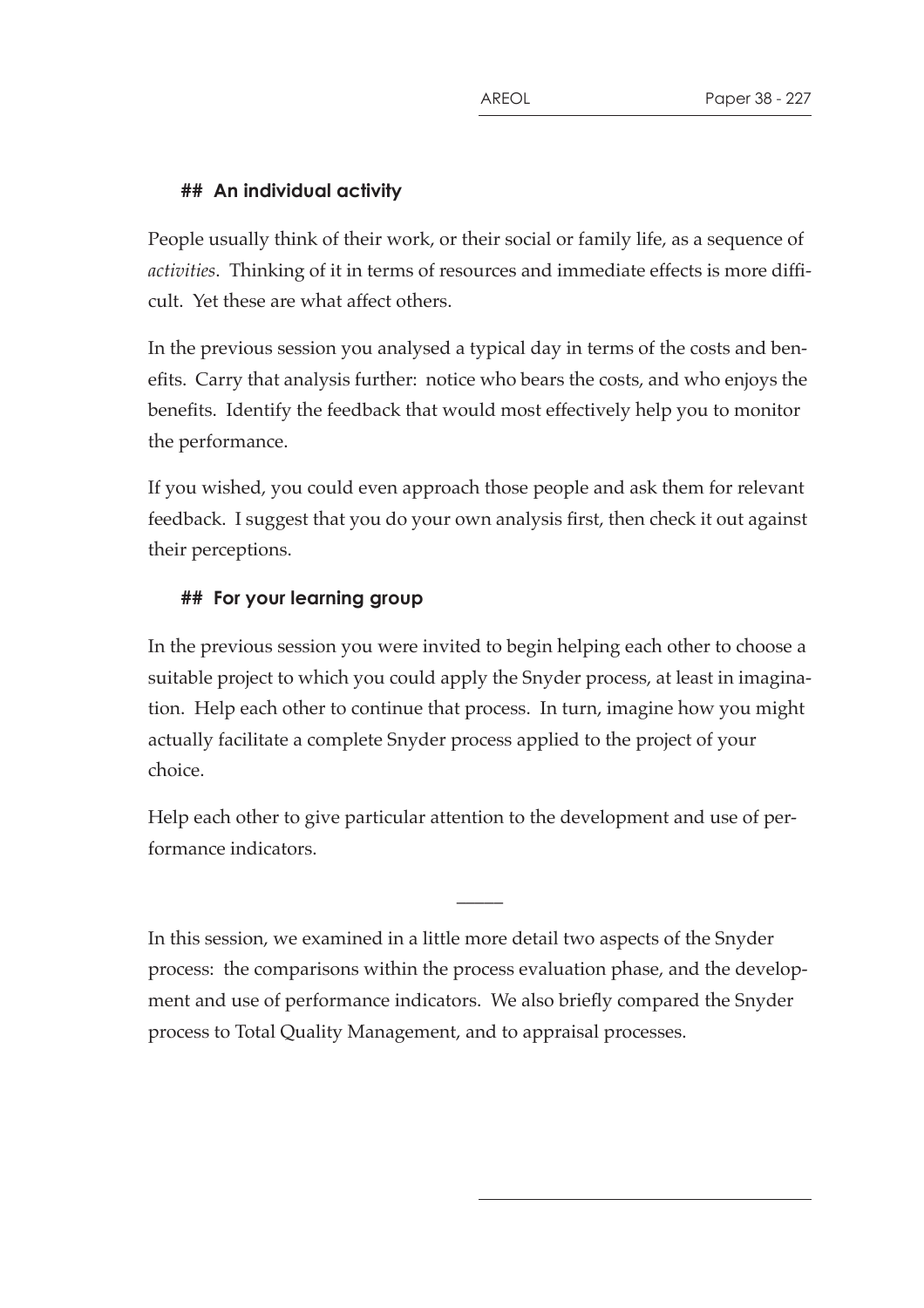Next session we examine a different systems model: soft systems methodology. Although not usually thought of as an evaluation process, it serves that purpose very well.

As usual, speaking only for myself ...

Part of my aim in areol is to offer a pluralistic view of research generally and action research in particular. So I've been offering as a possible view that ...

- there isn't only one good way to do research
- "good" research may or may not look like action research, depending on the situation and the desired outcomes
- that good evaluation and good research can be regarded as part of the same broad package.

In like manner, the examples I've used in recent sessions imply that evaluation has a lot in common with appraisal. And I think that's true. It has been my experience that appraisal systems mostly don't work all that well. Mostly, they arouse people's defensiveness. For similar reasons I think evaluation can be hard to use well.

The goal of the Snyder process is to combine effective action with effective understanding. At best, these enhance each other rather than interfere with each other. I think that's an important point of similarity with action research. In all of this, the effective participation of members of the client group is often an important part of achieving both action and research outcomes.

Now, my questions for you ...

*Is it possible to do effective evaluation participatively?*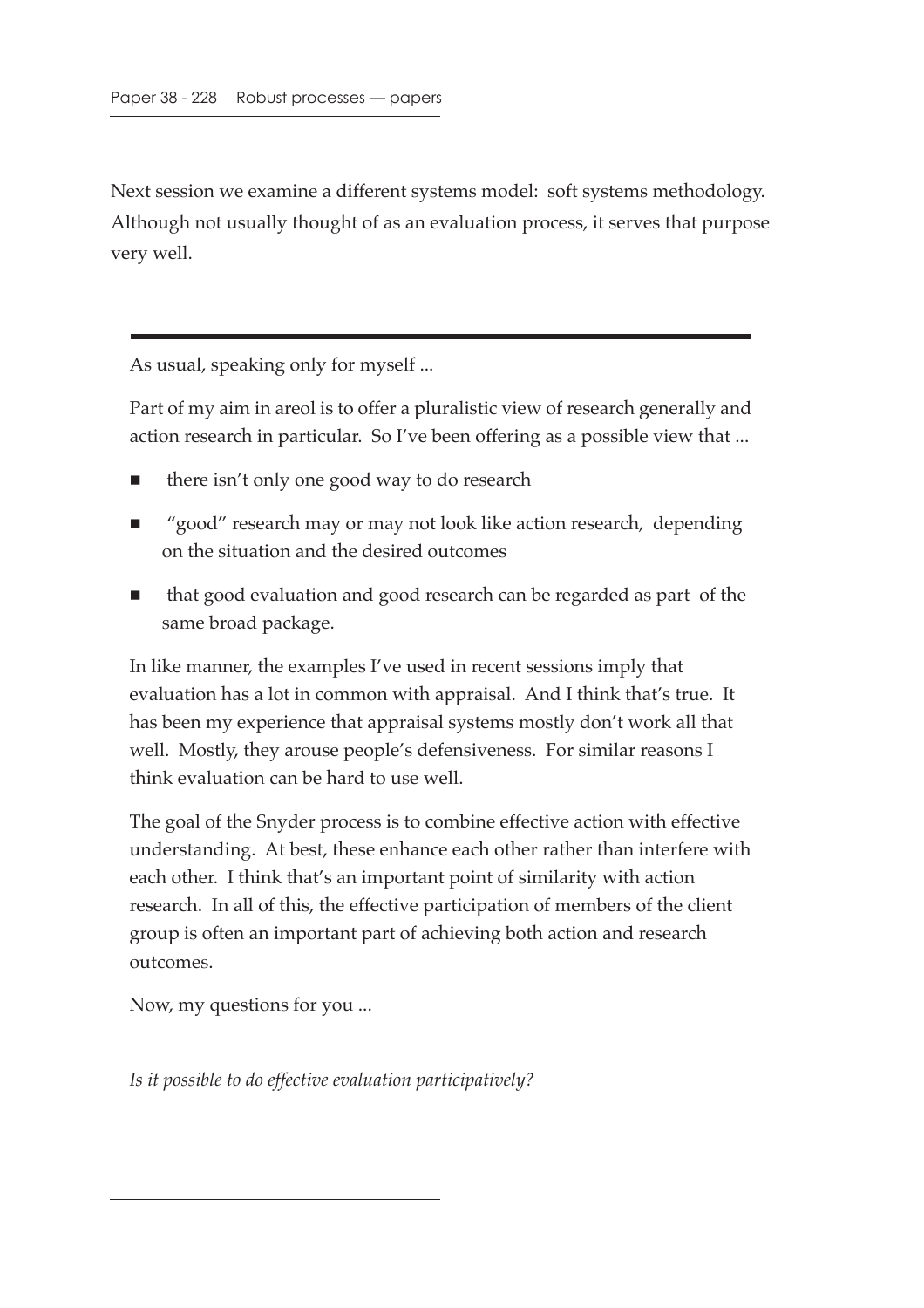*Clearly, I believe so. Many think it compromises your neutrality and objectivity.*

*For that matter, I could also have said: "Is it possible to do effective action research non-participatively?"*

Clearly, I believe so. Many don't. The answers commonly given to these questions are often more a matter of definition or of ideology than of effectiveness, I suspect.

If you read the evaluation literature with a historical eye, though, a pattern emerges. First, evaluation was "evaluation research". The methodologies were mostly quantitative and quasi-experimental. As researchers engaged more with the complexity of what they were evaluating, it became more qualitative. The variety of methodologies increased.

More recently a move to participative evaluation can be seen.

*High participation clearly requires the researcher to involve herself in the research situation. It might be argued that in doing this she sacrifices the objective stance that some evaluators believe is important. If so, what might be done to counteract this? What do you think?*

Finally, not so much a question as a comment ...

It seems to me that demanding that action research is participative may close off some important options. It may make it more difficult for you to recognise how applicable the action research cycle can be to situations where participation isn't feasible.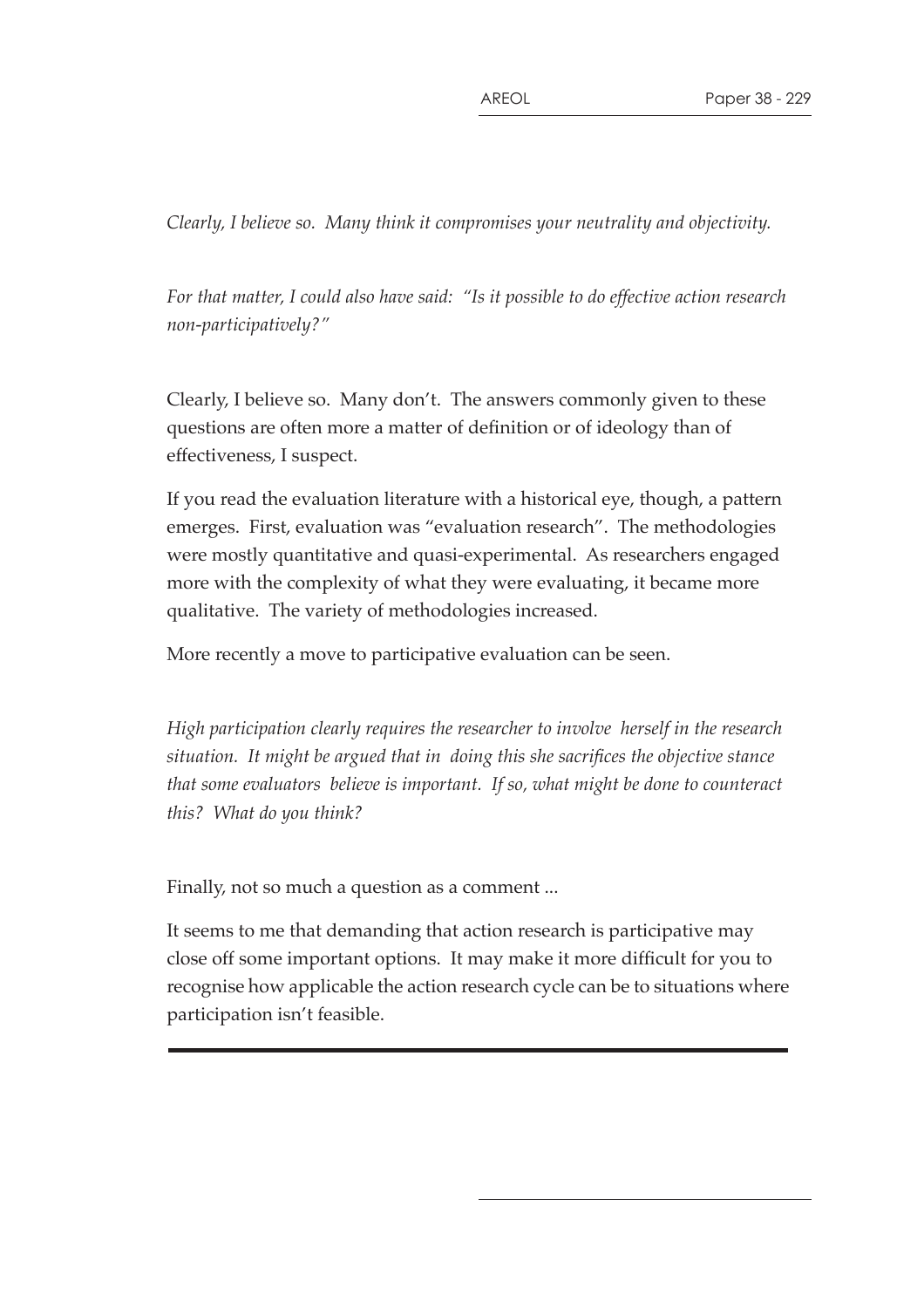and another one ...

Here are some thoughts on indicators and measures.

You may have noticed a tendency in some situations for people to attach undue importance to numbers. This is part of my reason for emphasising that, for me, indicators are not measures. They are indicators.

As I said in the session, a changed indicator doesn't say that performance has changed. It says that something is going on. Until we research it further it may be dangerous to read too much into it.

If too much importance is attached to indicators, it seems to me that the indicators can actually be counter-productive. For instance you can probably think of situations where indicators are treated as if they did really measure performance.

The result? The people whose performance is being measured also treat the indicators as if they were equivalent to performance. They ensure that they achieve the indicator whether they achieve performance or not. This is hardly surprising.

*My question is ... What can be done about this?*

Second, I have come to believe that immediate effects and vision now often deserve more attention than targets do. Many of our communities and other social systems face more rapid change than they have for some time. By the time targets are achieved the rest of the world has moved on elsewhere. The targets may no longer be appropriate.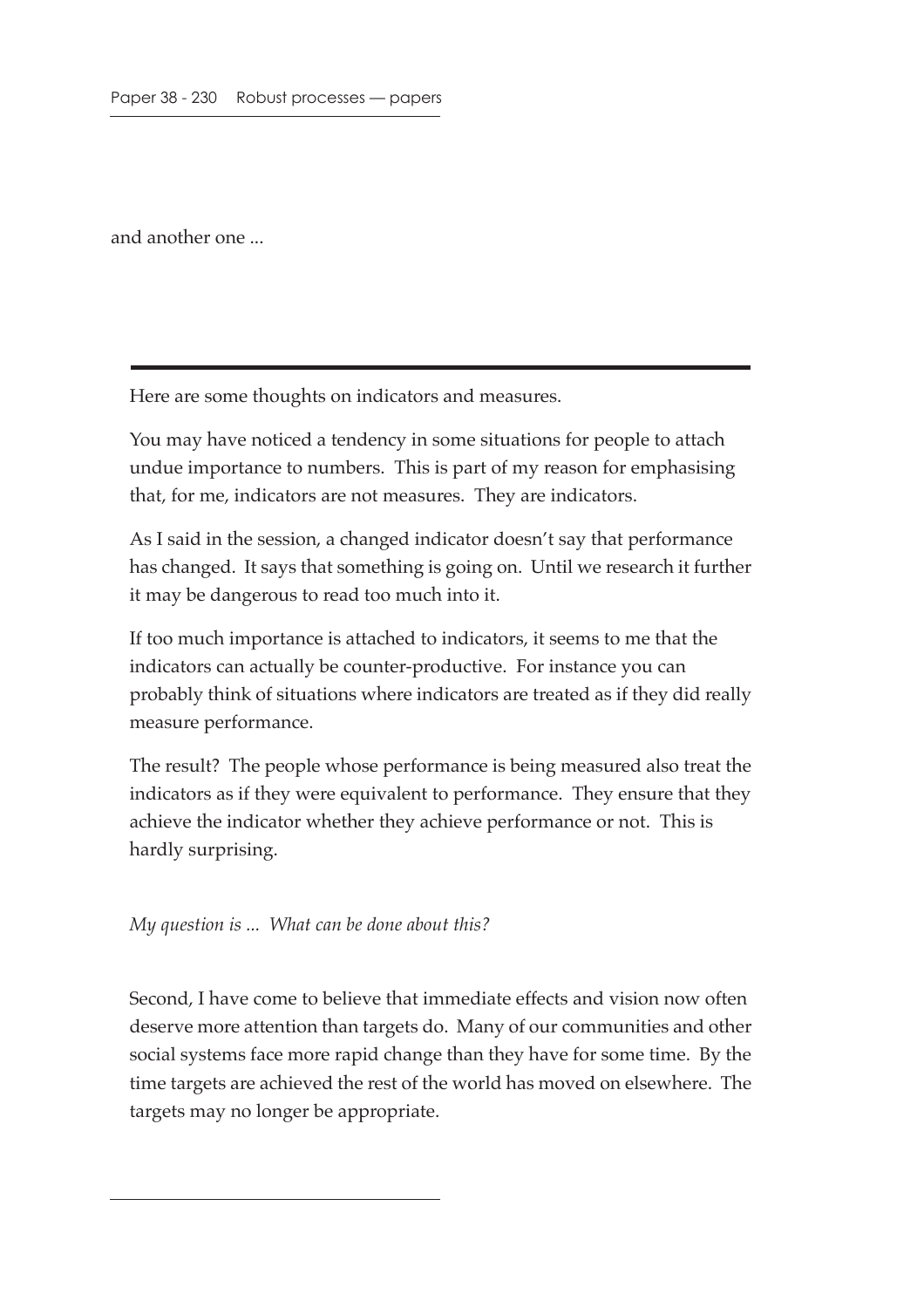*How then can continuing improvement be achieved?*

I think it helps to have an carefully-crafted vision set well enough into the future and general enough that the detail isn't going to matter. It becomes the beacon on a distant hill so that we can keep moving in an appropriate direction.

Beyond that, often the best we can see through the fog or our uncertainties are the safe next step or two. This is what the indicators allow us to monitor.

*What do you think?*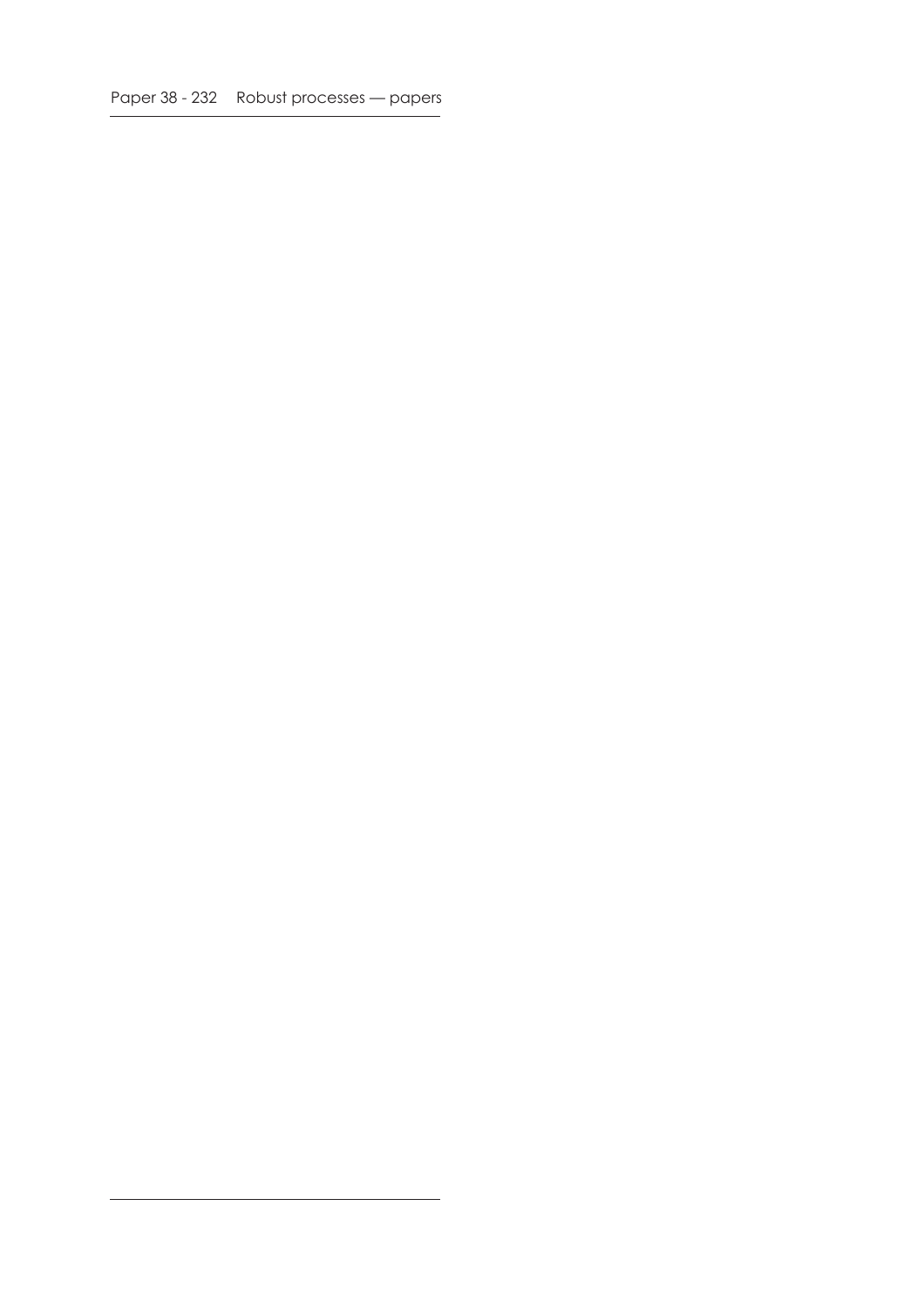# **13 Soft systems methodology**

*... in which the problem-solving process known as soft systems methodology is first described, and its use as an evaluation process is considered 44*

As you read this session, think *transformation*. As you experience your day, think *transformation*. It is another way of thinking about activities: as ways of transforming inputs into outputs, information into decisions, food into meals, experience into learning, [add your own] ...

In this session:

- **a** an overview of soft systems methodology
- a summary of the conventional 7-stage process
- an alternative description of soft systems methodology as a series of dialectics
- soft systems methodology as an evaluation methodology

<sup>44.</sup> A web version of this file is available at http://www.scu.edu.au/schools/gcm/ar/areol/ areol-session13.html and http://www.uq.net.au/action\_research/areol/areolsession13.html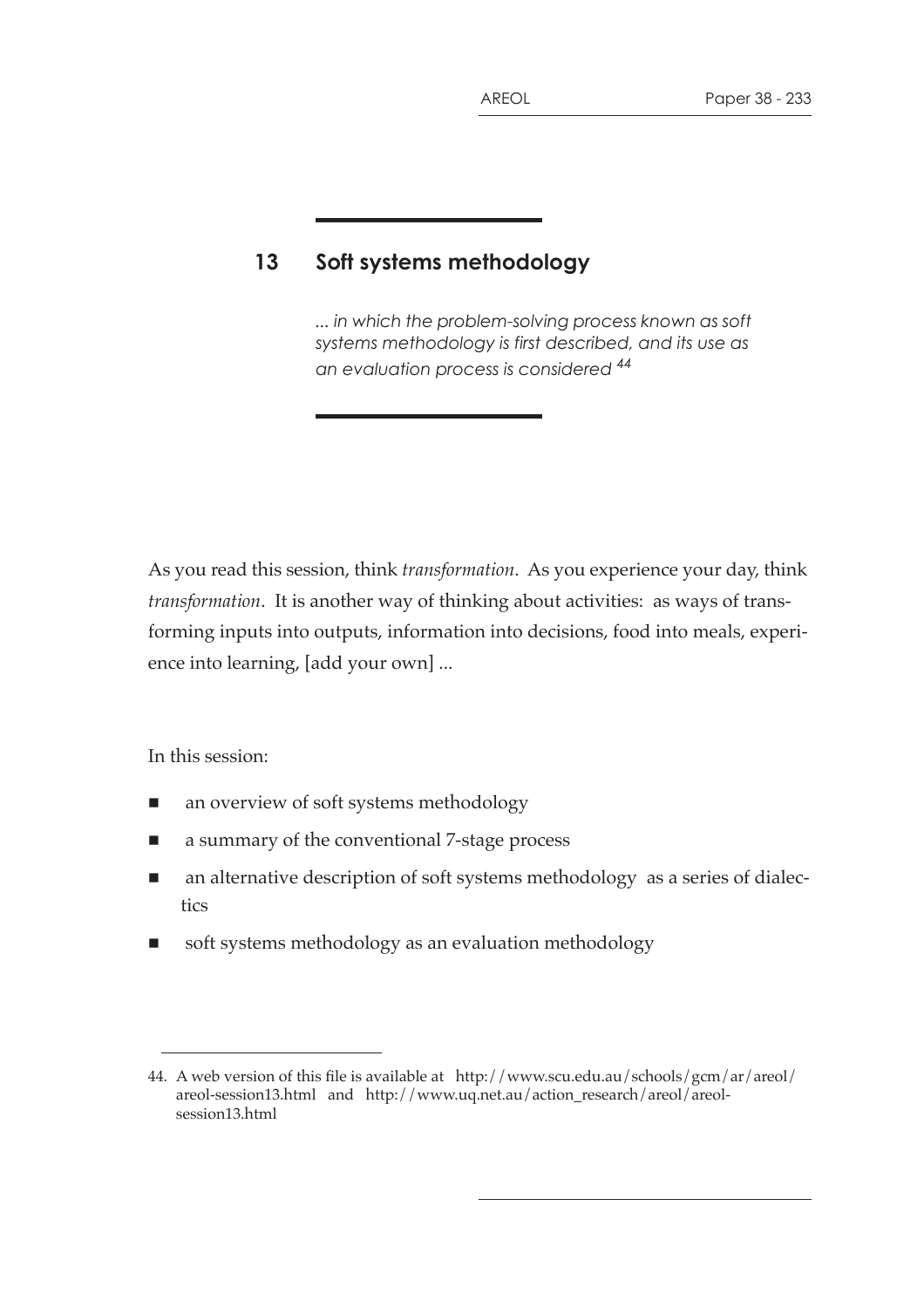The sessions immediately before this have described the Snyder process. It is a detailed process which applies action research principles to the task of evaluating a program or unit. This session examines another detailed action research process, soft systems methodology.

Soft systems methodology is a qualitative methodology developed by Peter Checkland and his colleagues at Lancaster University. It applies systems concepts to qualitative research (as does the Snyder process). It is particularly suited to the analysis of information systems. That is less of a constraint than you might imagine: most programs and units can be thought of as information systems by focusing on their decision-making.

Checkland 45 has explained how it is intended to deal with complex situations while maintaining adequate standards of rigour. He also explicitly identifies it as an action research methodology. 46

In this session I begin by describing it as Checkland does. I then offer a different description, one which relates it to some of the concepts of action research discussed in earlier sessions.

# **SSM briefly**

At the heart of SSM is a comparison between the world as it is, and some models of the world as it might be. Out of this comparison arise a better understanding of the world ("research"), and some ideas for improvement ("action"):

46. Checkland, P. (1992) From framework through experience to learning: the essential nature of action research. In C.S. Bruce and A.N. Russell, Transforming tomorrow today: Proceedings of the Second World Congress on Action Learning. Brisbane: Action Learning, Action Research and Process Management Association. [pp1-7] There is also a strong and explicit action research emphasis in parts of Checkland's more recent book, especially pages 18-28, and Chapter 6, of Checkland, P. and Holwell, S. (1998)

*Information, systems, and information systems: making sense of the field*. Chichester, UK: Wiley.

<sup>45.</sup> Checkland, P. (1981) *Systems thinking, systems practice*. Chichester: Wiley.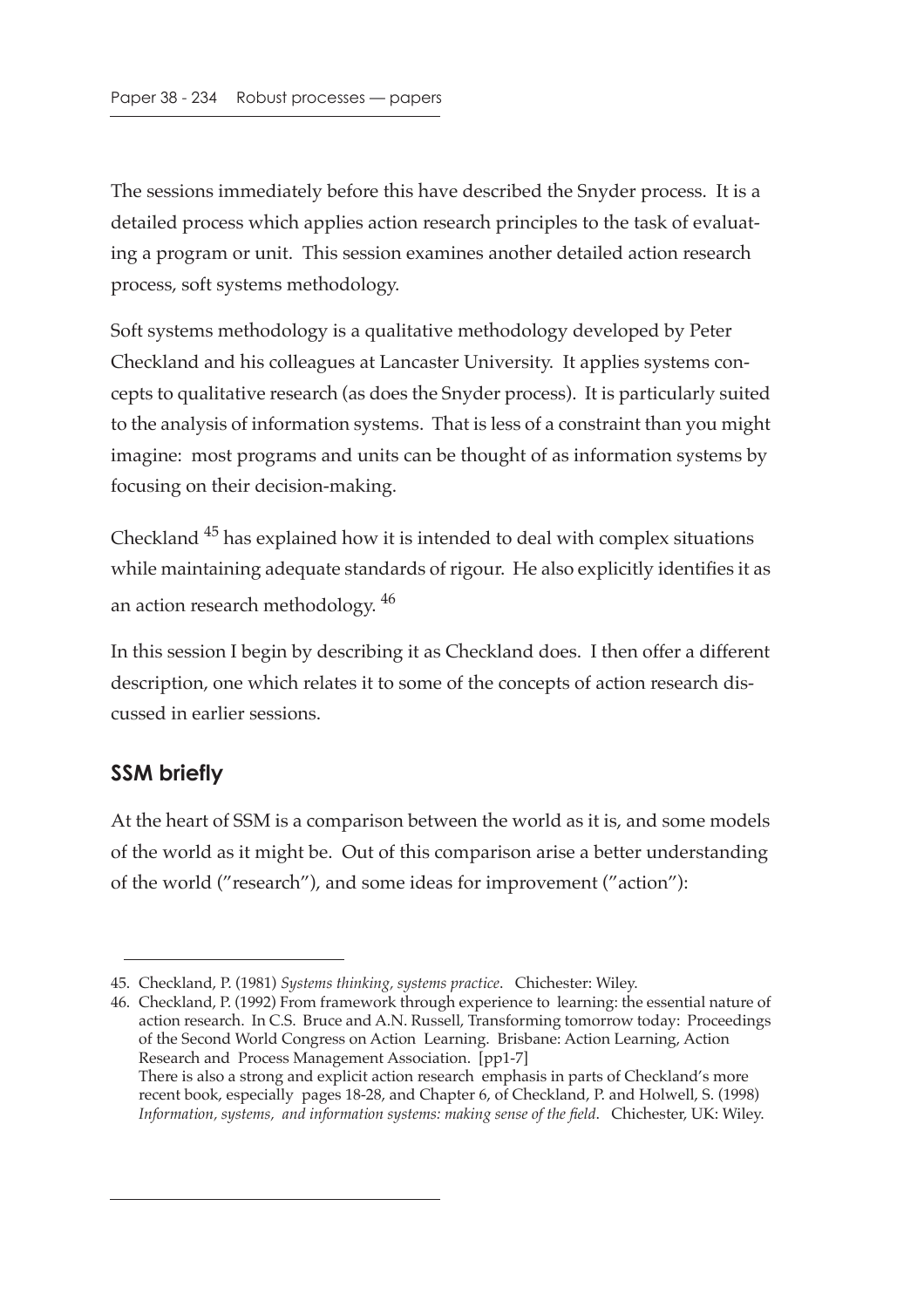



In SSM the researchers begin with a real-world problem. They study the systems which contain the problem. Following this, they develop some models of how those systems might work better. As SSM is a systems methodology, the models are formed using systems concepts. <sup>47</sup> The "ideal" models are then compared to the actual situation. Differences between the models and reality become the basis for planning changes.

The description above is mainly taken from recent literature. <sup>48</sup> This and the earlier SSM literature also offer a 7-stage description, which follows. I use Checkland's terminology for the labels. Note that this is necessarily a brief description — you are referred to Checkland's own writing for more detail.

# **The 7-stage description**

(I should point out that Checkland now has some misgivings about this step-bystep approach except for teaching purposes. My own view is that if it is not used

<sup>47.</sup> This may be why it has come under fire for maintaining the status quo. Similar criticisms are commonly offered to systems-based approaches generally. I don't think the criticisms are necessarily justified. It depends who you regard as the client, and how you define the goals.

<sup>48.</sup> Checkland, P. and Scholes, J. (1991) *Soft systems methodology in action*. Chichester, UK: Wiley. Also Checkland, P., and Holwell, S. (1998) *Information, systems, and information systems: making sense of the field*. Chichester, UK: Wiley.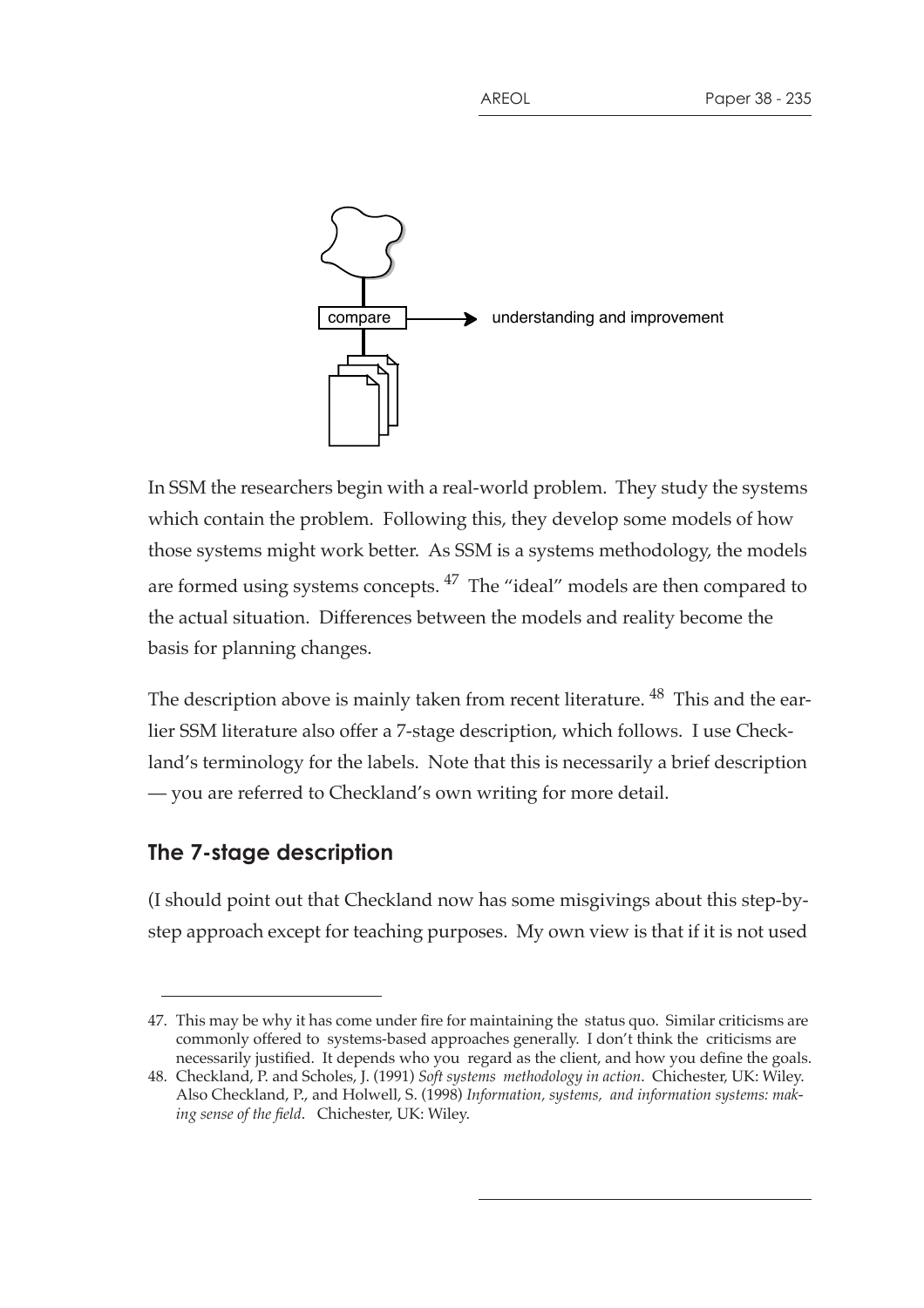mechanistically it can serve a useful purpose. Beginners using SSM find the it helpful in getting started.)

#### **1 The problem situation unstructured**

The problem situation is first experienced, as it is, by the researcher. That is, the researcher makes as few presumptions about the nature of the situation as possible.

### **2 The problem situation expressed**

In this step the researcher develops a detailed description, a "rich picture", of the situation within which the problem occurs. This is most often done diagrammatically.

Throughout the 7 stages, both and *logic* and the *culture* of the situation are taken into account. These twin streams of enquiry, logic and culture, are incorporated into the rich picture. Checkland puts it this way. In addition to the logic of the situation, the rich picture also tries to capture the relationships, the value judgments people make, and the "feel" of the situation.

### **3 Root definitions of relevant systems**

Now the "root definitions", the *essence* of the relevant systems, are defined. For the logical analysis, Checkland provides the mnemonic CATWOE as a checklist for ensuring that the important features of the root definitions are included:

| the Environmental constraints that need to be considered |  |
|----------------------------------------------------------|--|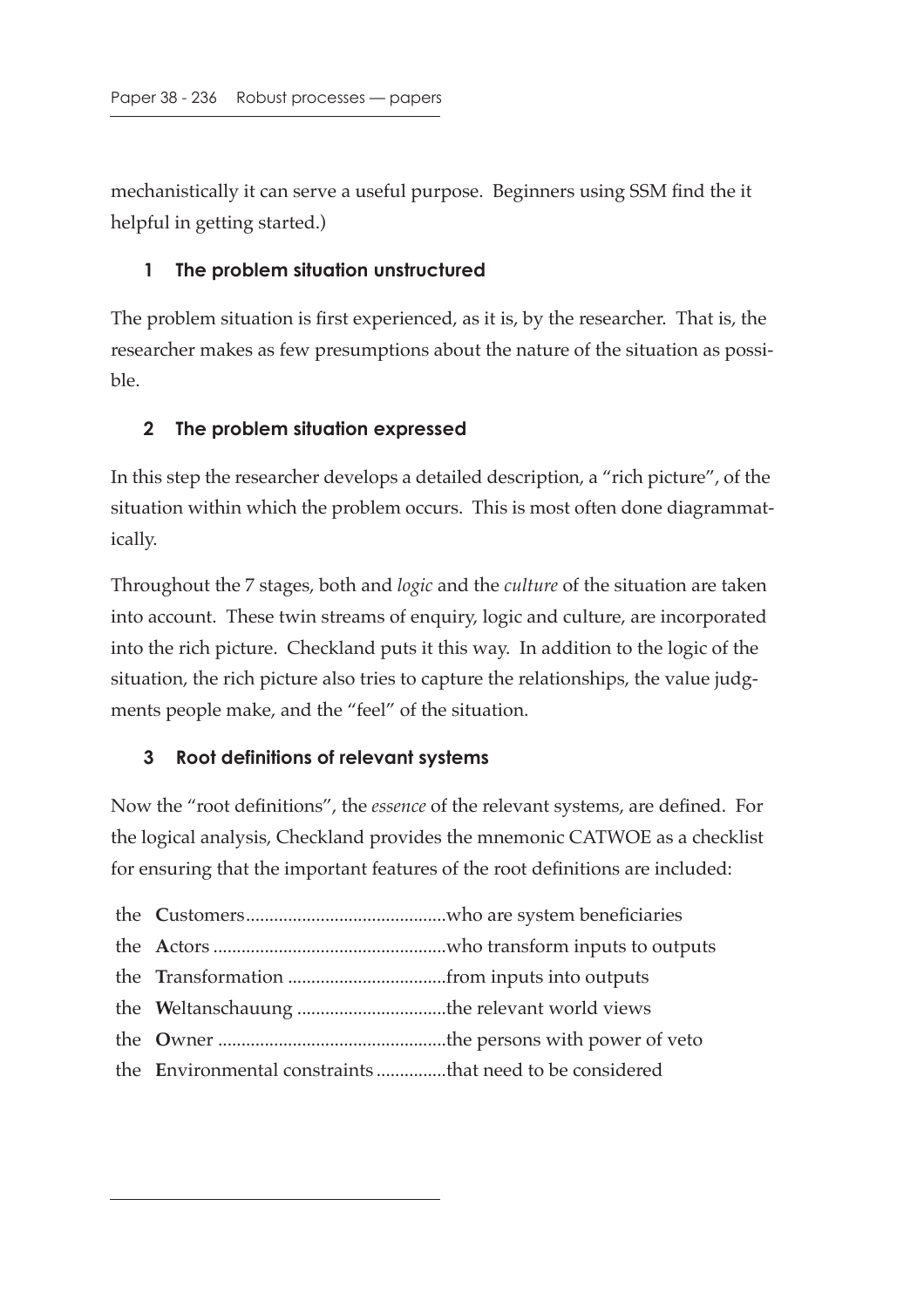The *transformation* element is one of the features that signal this as a *systems* approach.

The cultural analysis has three parts:

- A role analysis, focusing on the intervention itself. This seeks to identify the client, the would-be problem solver (the researcher), and the problem owner (roughly, stakeholders). In the terms that we used in earlier sessions you could think of this as the diagnostic part of entry and contracting.
- A social system analysis. This identifies, for the problem situation, three sets of elements: roles, norms, and values.
- A political system analysis. This identifies the use of power in the problem situation.

## **4 Making and testing conceptual models**

The researcher now draws upon her knowledge of systems concepts and models. She develops descriptions, in system terms, of how the relevant parts of the situation *might* ideally function.

One of the important questions here is: ideals from whose point of view? If you adopt those who pay you as your client, you may well just help the organisation exploit its members more effectively. If you adopt everyone in the system as a client, you will avoid this problem. But perhaps people outside the system will bear some of the cost of this. Here, as elsewhere, a careful identification of stakeholders can make a large difference to the outcomes.

## **5 Comparing conceptual models with reality**

The purpose is not to implement the conceptual models. Rather, it is so that models and reality can be compared and contrasted. The differences can be used as the basis for a discussion: how the relevant systems work, how they might work, and what the implication of that might be.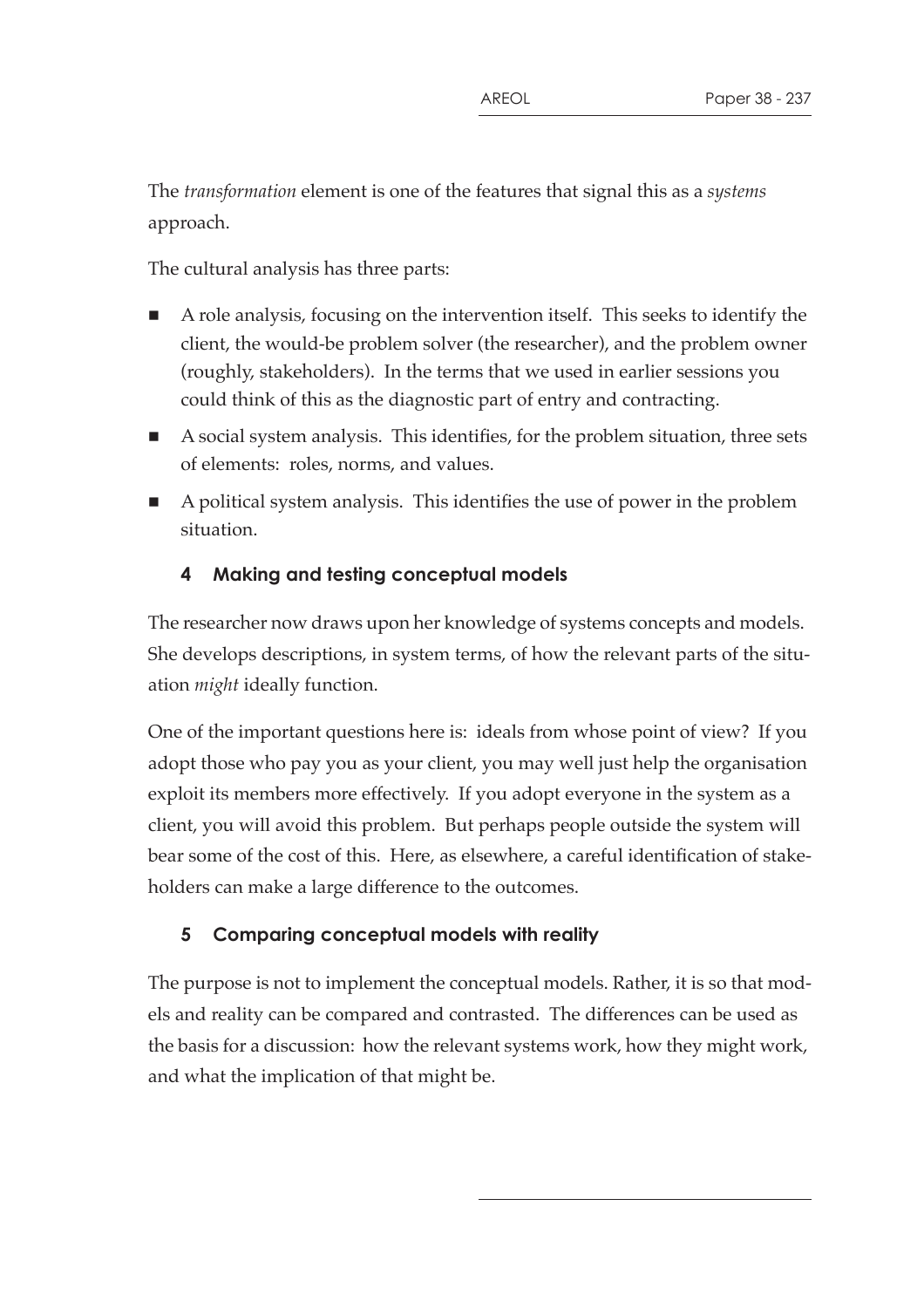#### **6 Identify feasible and desirable changes**

From the discussion at step 5, certain possible changes are identified. They are likely to vary in desirability and feasibility:

- desirable: is it technically an improvement?
- feasible: especially, does it fit the culture?

#### **7 Action to improve the problem situation**

The desirable and feasible changes identified at step 6 are now put into practice.

I would like now to offer a different description. My hope is to do this in such a way that the cyclic nature of the process, and the use of dialectic comparisons, are made more evident.

### **A different description**

This is the same process being described here. It is just that I'm taking a different perspective. You can think of soft systems methodology as progressing through four dialectics. It is in such terms that I describe it below.

# **The first dialectic between immersion (the rich picture) and essence (the root definitions)**

The researchers experience the situation as fully as possible. When they believe they understand its logic and culture well enough, they stand back and attempt to define the essential features.

The researchers may include clients as co-researchers. They alternate between immersion and essence. When immersed, they ask themselves "How well do the root definitions capture the important part of what I am experiencing?" When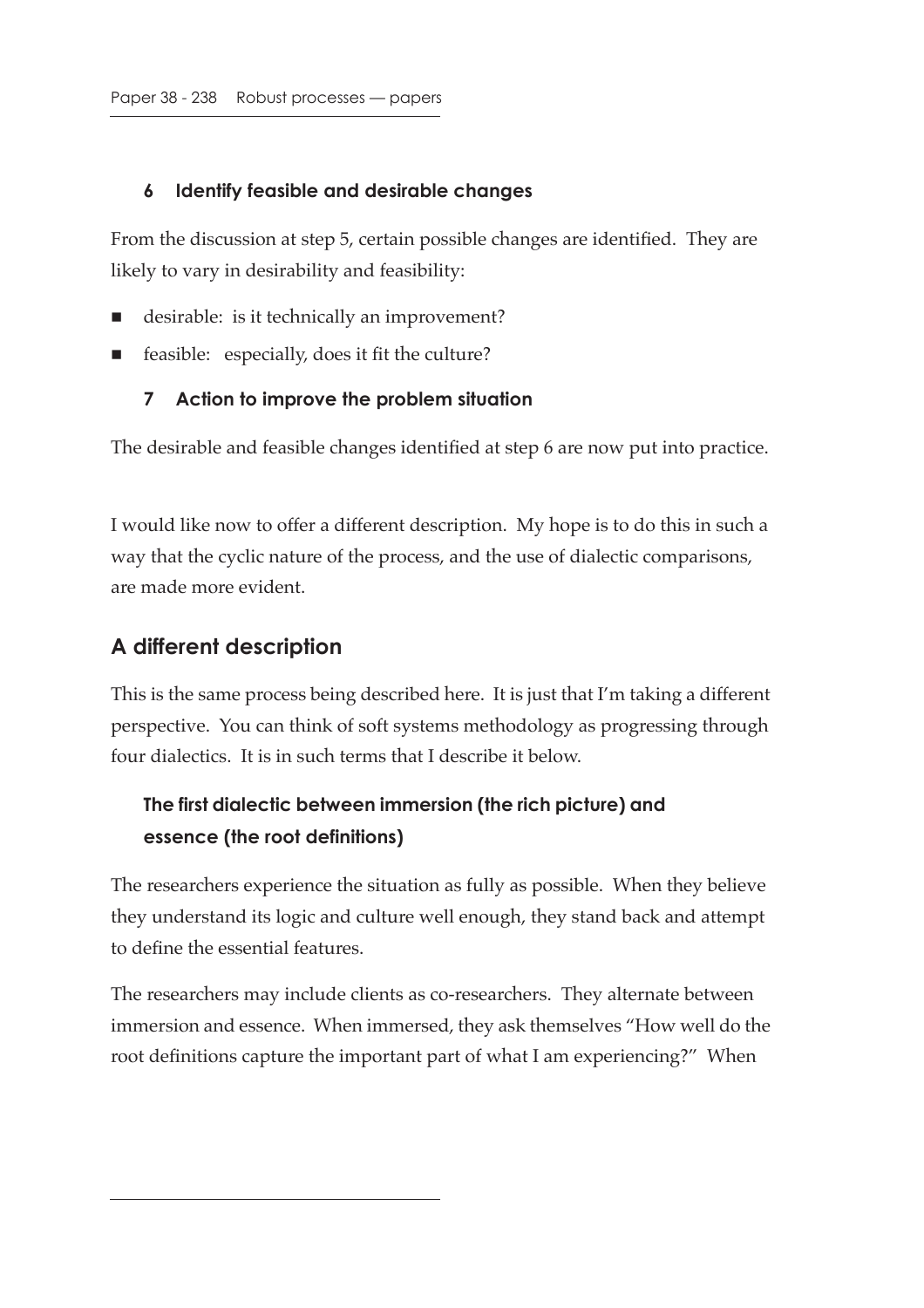defining the essence they ask "How well is the reality represented in the root definitions I am writing?"

Eventually the comparison is satisfactory. The root definitions do capture the essential features of the situation, as far as they can tell.

(I suggest to novices that they use CATWOE, but begin with transformations. What resources are transformed into what outcomes by the part of the situation they are studying? Checkland's CATWOE mnemonic then serves as a check that they have adequately covered the various features.

(This may seem a little mechanical. In practice, Checkland makes clear the importance of considering cultural, social and political systems in the analysis. I agree.

(In addition, you might also want to give deep consideration to the stakeholders: Who will you involve? To what extent?)

# **The second dialectic between the essence (the root definitions) and the ideals (the conceptual models)**

The researchers now put the rich picture out of mind. They work from the essential description to devise an ideal way (preferably several such ways) of achieving the same transformations of inputs into outputs. In doing this, they try not to be influenced by the details of the actual situation. This might blind them to more effective and creative ways of achieving the transformations.

As before, they now alternate between the two perspectives. Do the ideals achieve all of the transformations captured in the root definitions? Considered from the perspective of the ideals, do the root definitions appear to be complete? At this point, the researchers may choose to go back to the first alternation. As Checkland argues strongly, it isn't intended to be a one-way process. It can return on itself as often as the need arises.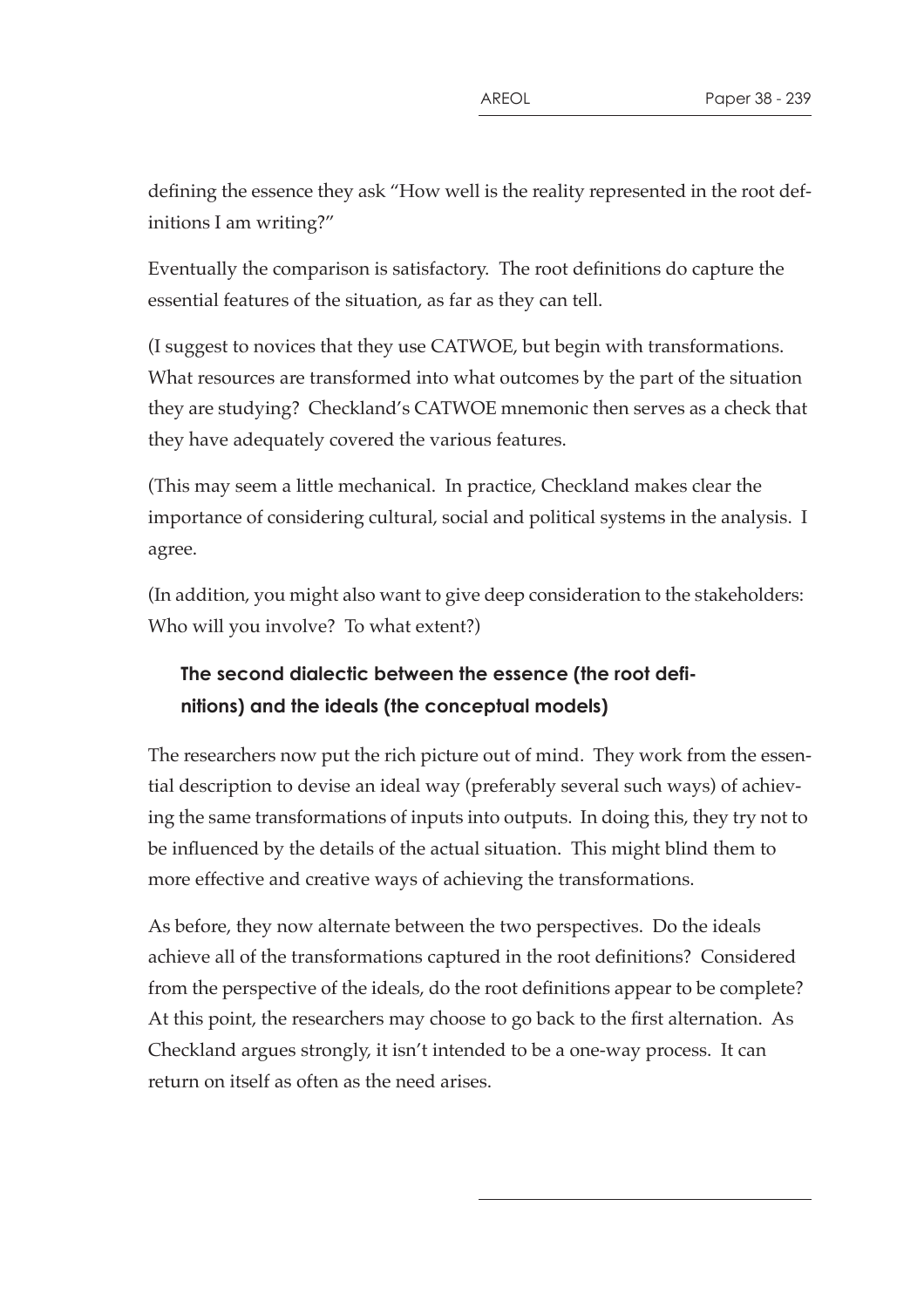This alternation, too, continues until the researchers are satisfied with the ideals they have developed.

# **The third dialectic between ideals (conceptual models) and reality**

It is now apparent that the root definitions allow the researchers to distance themselves from reality. As they alternate between the ideals and that reality they have a richer dialectic to work with. Compare ideals to reality, and the differences become apparent. These differences may suggest improvements to the ideals or to the actual situation.

Sometimes, researchers will discover important features in the situation which are not included in the ideals. This implies that revision of the conceptual models is warranted. (On occasion this may require revisiting the earlier alternations.) More often, some features of the conceptual models will be found to be a technical improvement over those found in the actual situation, and culturally appropriate. These are recorded as changes to be implemented.

For each of these changes, action plans are developed. The action planning process archived as "etrack" could be used for this purpose. It has the advantage that it builds monitoring activities into the plans, to check that they are working.

http://www.scu.edu.au/schools/gcm/ar/arp/etrack.html http://www.uq.net.au/action\_research/arp/etrack.html ftp://ftp.scu.edu.au/www/arr/etrack

### **The fourth dialectic between plans and implementation**

When plans are implemented, the implementers soon discover how well the plans match the reality. Provided there is monitoring included in the plans, progress can be checked.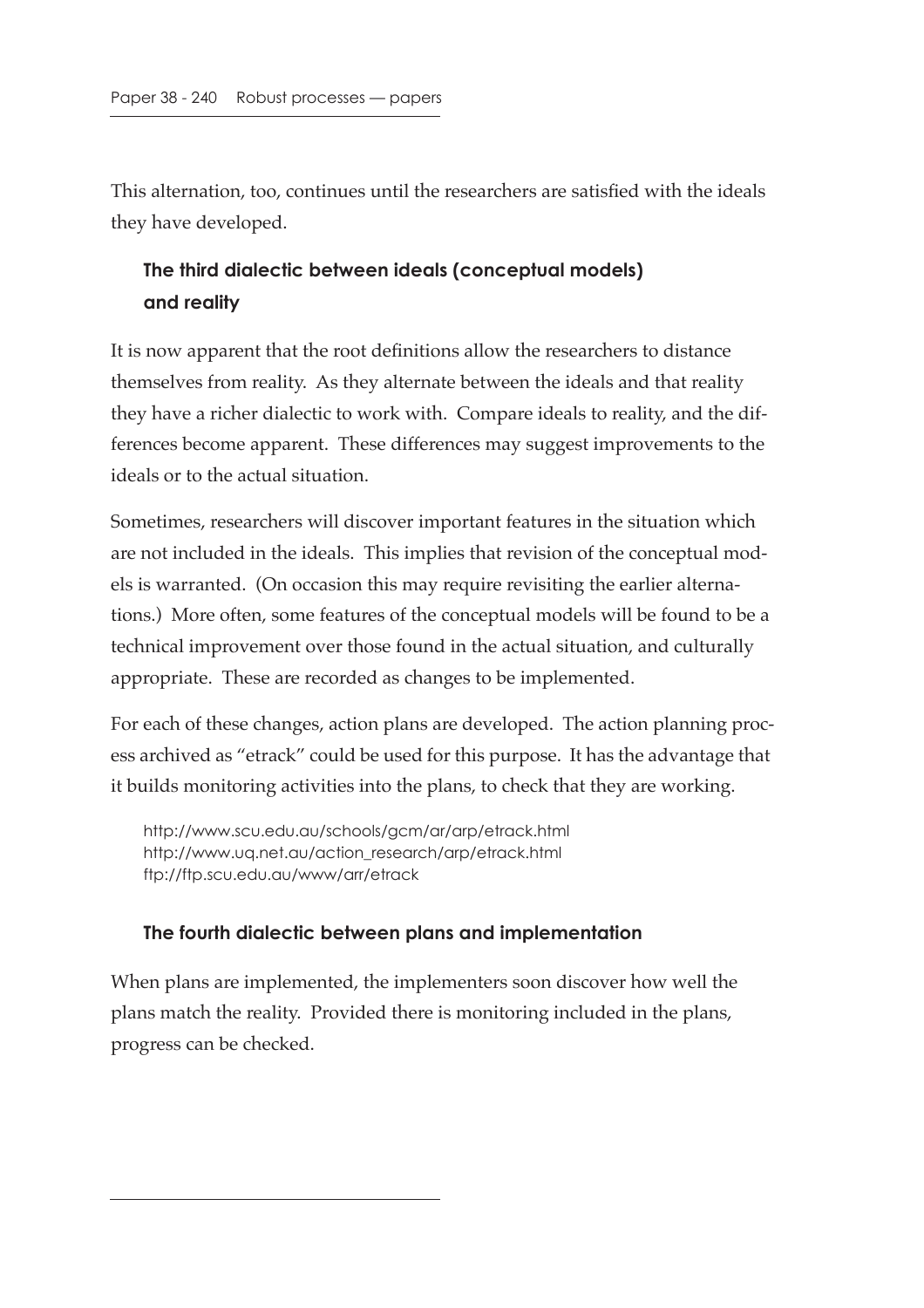A mismatch can have several sources. It may merely point out a gap in the planning. Alternatively, the conceptual models may be at fault, or the root definitions may be lacking. This is a sign to move back to the appropriate stage of the overall process.

You might summarise the overall process graphically, like this:



I would draw your attention to a number of features of the process just described:

- It uses both a process, and the theoretical concepts known as systems thinking. You could substitute a different conceptual base — a different set of concepts — if you wished. For example, you could substitute different systems models, or even non-systems models.
- $\blacksquare$  It contains multiple cycles within multiple cycles. Each cycle is in some sense a test of the researchers' conceptions of the situation. The implementation phase provides the final test.
- As described above, it says more about the research than about the action. All of the issues discussed in earlier sessions are relevant, especially those related to relationships and participation.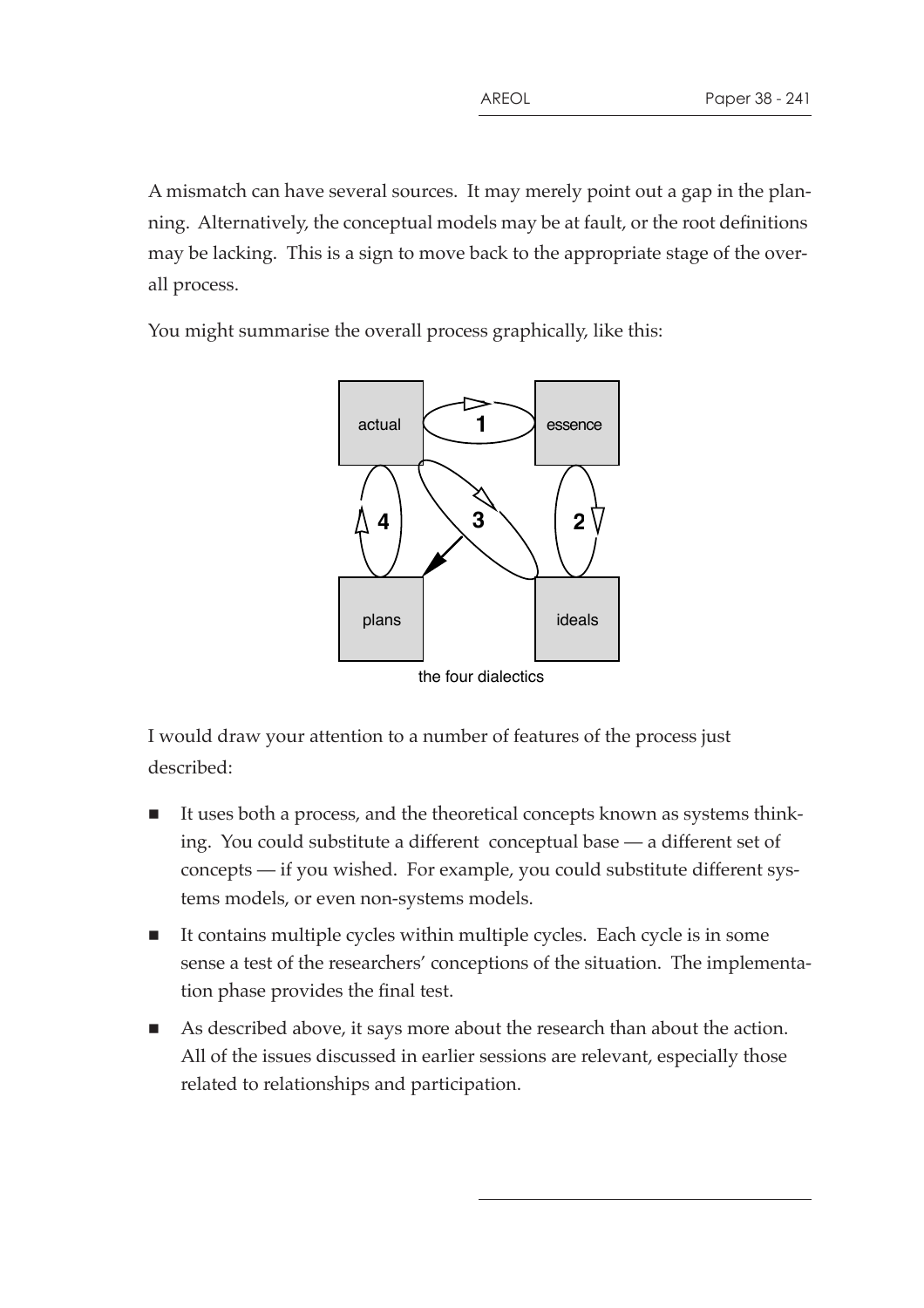As far as can be judged from the literature, soft systems methodology is often used with low to moderate levels of participation. Often, it seems, the people in the system are involved primarily as informants. However, it can be used easily and effectively with very high levels of participation.

Soft systems methodology is also primarily used for problem solving, or for system improvement. The second of these uses implies that it can be used for process evaluation. And, indeed, it can.

### **Soft systems methodology for evaluation**

Soft systems methodology serves well as a process for process evaluation. You need to make only minor changes to the process to use it for this purpose.

In normal use, you begin by identifying the problem. Then you choose a situation which is large enough to contain the problem. In using soft systems methodology for evaluation, a program or project or unit (and enough of its immediate environment) becomes the situation evaluated. You can include the environment easily by making an appropriate choice of stakeholders.

In other respects, you can follow the same process described earlier in this session.

## **Archived resources**

There is a file in the areol archive, sofsys2.

http://www.scu.edu.au/schools/gcm/ar/arp/sofsys2.html http://www.uq.net.au/action\_research/arp/sofsys2.html ftp://ftp.scu.edu.au/www/arr/sofsys2.txt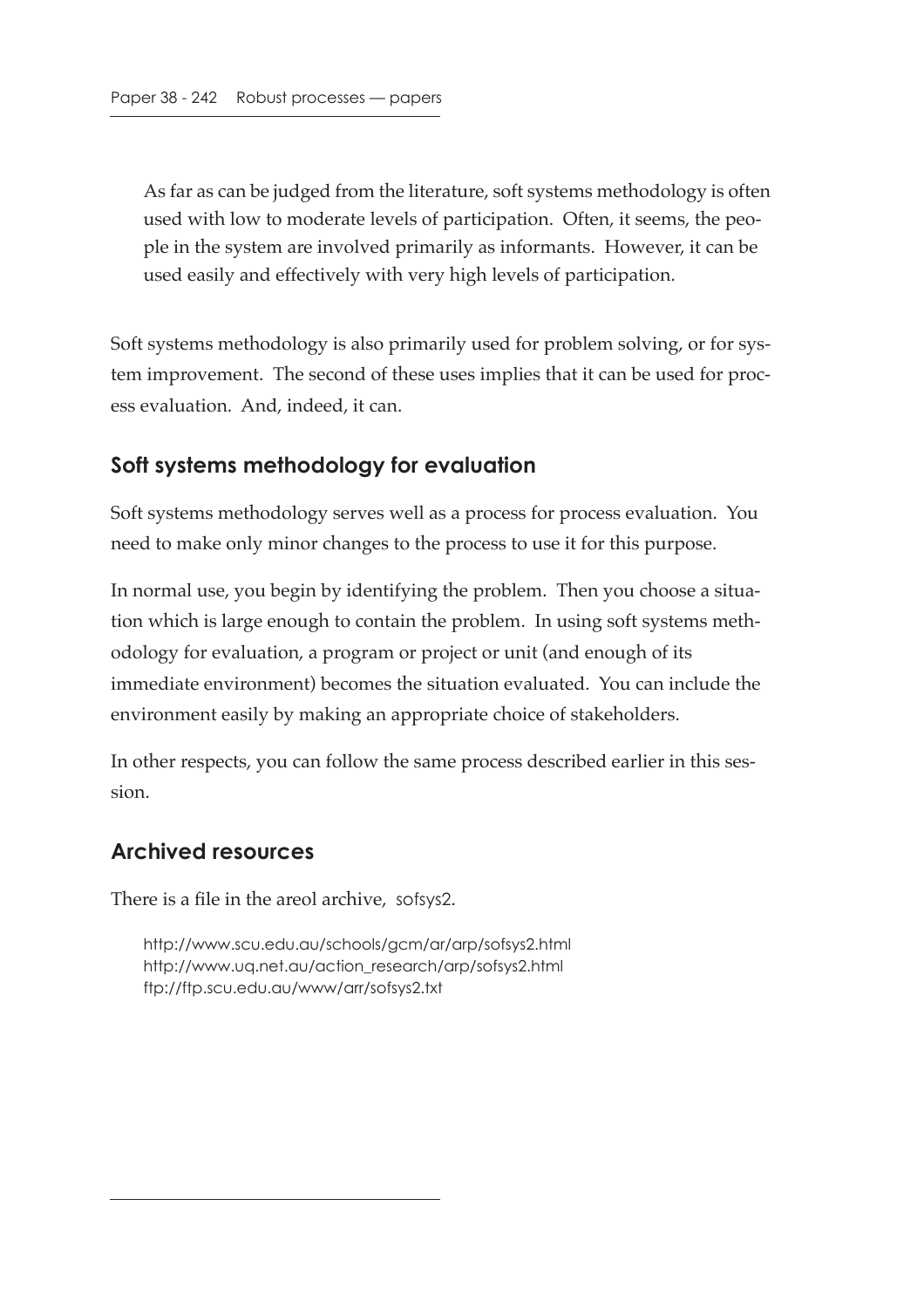## **Other reading**

Checkland's own writing is clear and well argued. Of those listed below the first of them provides a solid rationale for using systems-based and qualitative methodologies. The second provides more hands-on detail, and a stronger emphasis on the cultural analysis. The third and fourth provide some insight into more recent thinking.

Checkland, P. (1981) *Systems thinking, systems practice*. Chichester, UK: Wiley.

Checkland, P., and Scholes, J. (1991) *Soft systems methodology in action*. Chichester, UK: Wiley.

- Checkland, P., and Holwell, S. (1998) *Information, systems, and information systems: making sense of the field*. Chichester, UK: Wiley.
- Checkland, P. (1999) Soft systems methodology: a 30-year retrospective. Issued as a preface to Checkland, P., and Scholes, J., *Soft systems methodology in action*. Chichester, UK: Wiley.

A detailed case study is described by Lynda Davies and Paul Ledington.

Davies, L. and Ledington, P. (1991) *Information in action: soft systems methodology*. Basingstoke, Hampshire: Macmillan.

As the title implies, it is a study of an information system. The discussion also provides some insights into the political dimensions of field research.

Most of the descriptions of the methodology say more about the overall process than about the fine-grain methods which it uses. A book which is written from a practitioner's viewpoint, and which does go into some detail is:

Patching, D. (1990) *Practical soft systems analysis*. London: Pitman.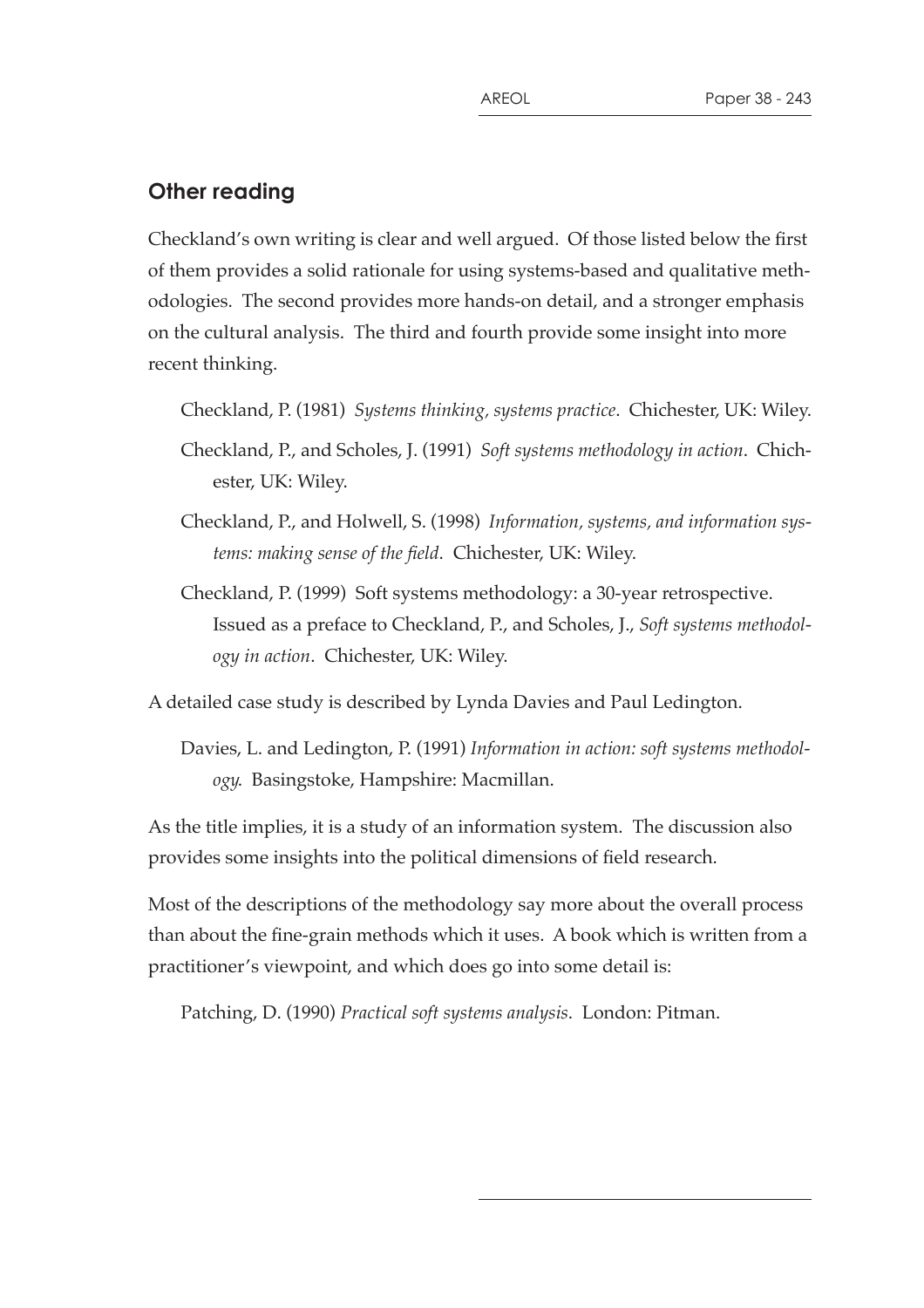## **Activities**

#### **## A thought experiment:**

CATWOE is a useful checklist. If you are familiar with it, you can use it to gain a wider perspective on some of your actions. Its heart is the "transformation".

For a thought experiment, you might choose a problematic situation you find yourself in as a researcher. (Choose something trivially problematic if this is your first experience of soft systems methodology). Identify the transformation achieved. What are you (or the system) doing? What resources are you trying to turn into which outcomes? How might you handle the situation differently?

#### **## An individual activity:**

Repeat the thought experiment above, but on a larger situation and in more detail.

- 1 Choose a situation you would like to understand better.
- 2 List the activities which are carried out in the situation.
- 3 For each activity list the resources consumed, and the outcomes desired. You can do this as a 3-column exercise — resources; activities; outcomes.
- 4 Use the CATWOE checklist to ensure that you have adequately considered the view of consumers, actors, and owner, and that you've taken the culture and the constraints into account. Check that you have included in this the culture and politics of the situation.
- 5 Erase the middle column. Devise better ways, more satisfying to the stakeholders and yourself, for turning the inputs into outputs: for achieving those outcomes within the same resource constraints.
- 6 Consider how you might implement the improvements suggested by step 5.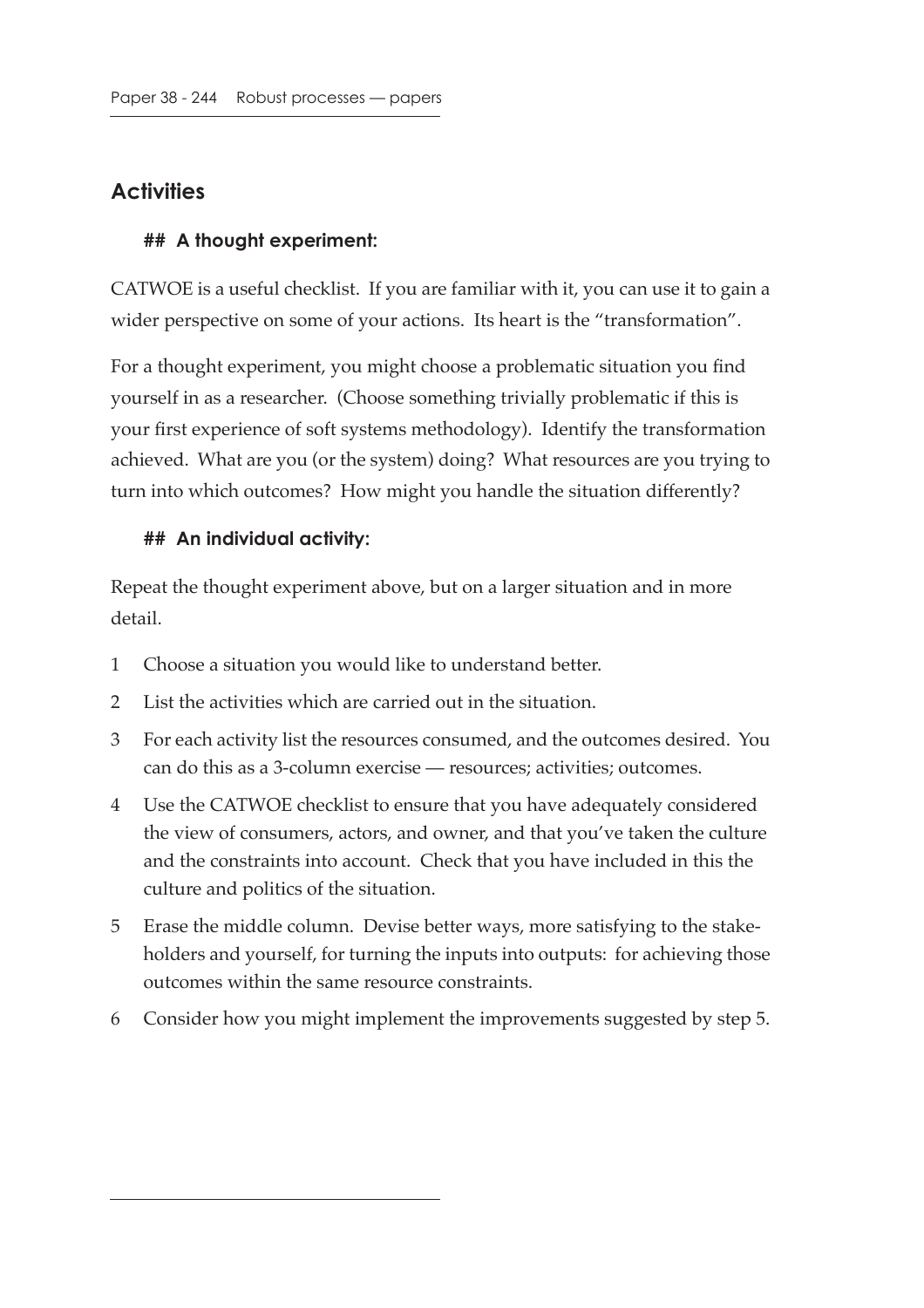### **## For your learning group:**

As with the Snyder process, imagine facilitating a soft systems process for some clients. Do this individually, noting the points at which you have trouble imagining it. Then, in your learning group, help each other flesh out the difficult bits.

 $\overline{\phantom{a}}$ 

In this session I've given a very brief description of soft systems methodology, both as Checkland provides it, and a version which emphasises the cyclic nature. I've mentioned that the earlier sessions on participation on action research can be applied to soft systems methodology. I've suggested that you might also regard it as an evaluation process.

This brings us near the end of the areol program. In the next session I provide some suggestions for next steps, and seek your reactions to the program as a whole.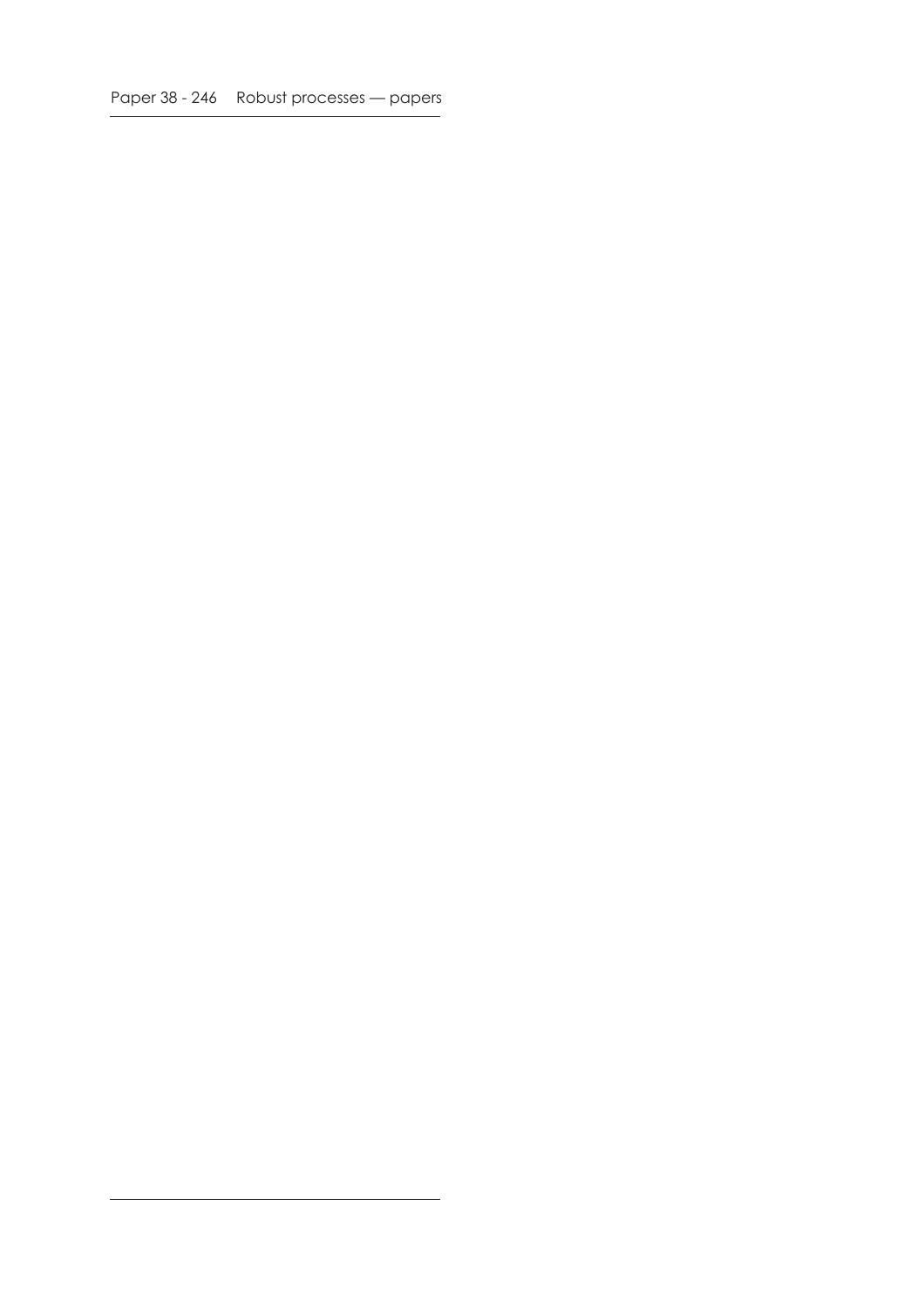# **14 Where now?**

*... in which some useful references for further reading and thinking are given, and we say our farewells 49*

What are the opportunities *you* have to improve your practice through critical reflection guided by data?

This session brings areol to a close. Where now?

Perhaps there are some formal courses you could enrol in. Check with the university near you. The sorts of faculties which are most likely to offer such courses are: education, agriculture, business, nursing, and perhaps those associated with community work.

Increasingly, it's becoming possible to do higher degrees using action research. This is worth checking, too. You might start with a look at Ian Hughes' "Action Research on Web" at

http://www.cchs.usyd.edu.au/arow/

<sup>49.</sup> A web version of this file is available at http://www.scu.edu.au/schools/gcm/ar/areol/areolsession14.html and http://www.uq.net.au/action\_research/areol/areol-session14.html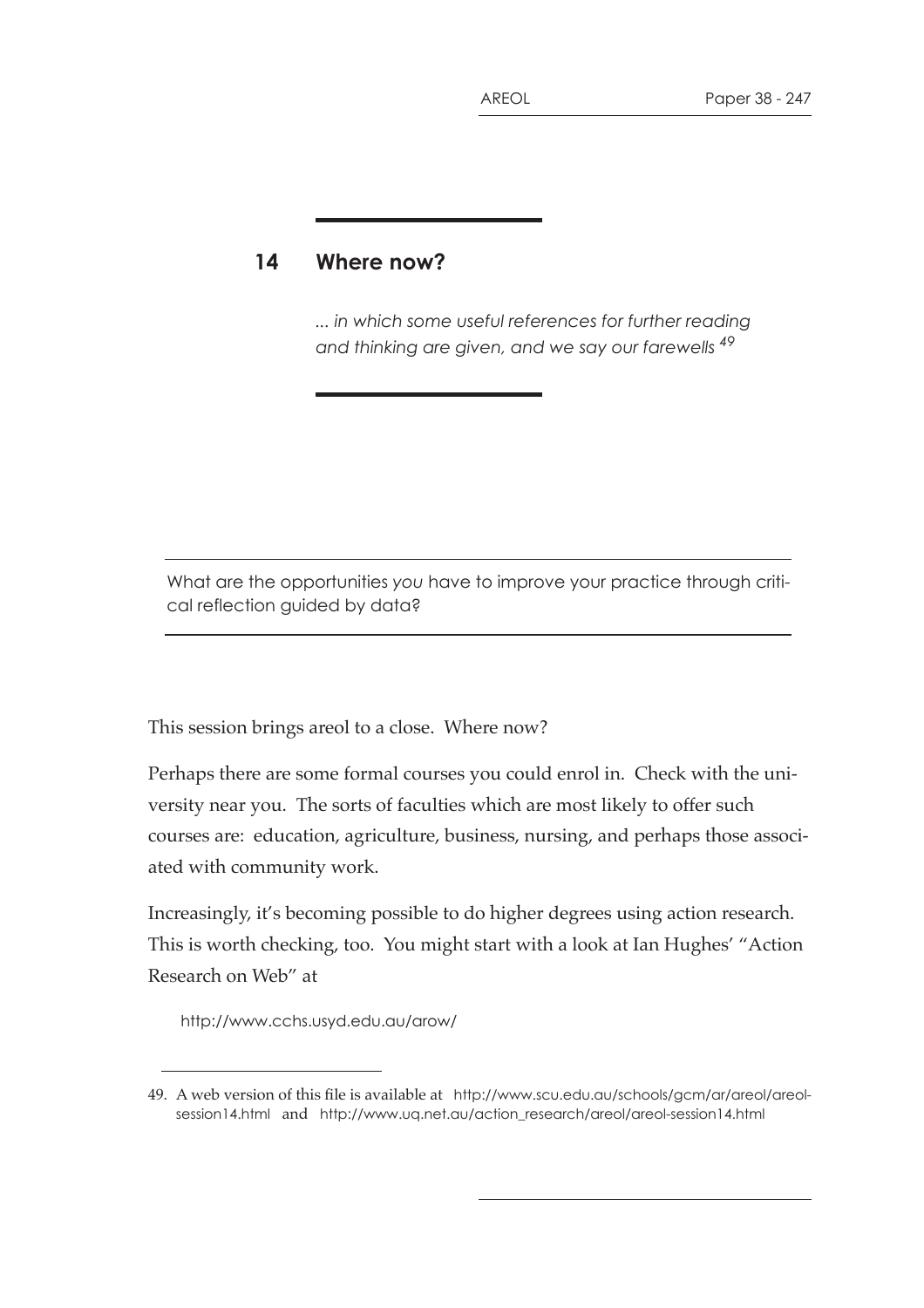Investigate some of the other varieties of action research. Each of them has its advantages and disadvantages. Each pays most attention to a slightly different set of factors. I think there is benefit in being familiar with several approaches. Then make up your own mind about what suits you and the situations you work in.

There are a variety of action-research-like processes in use in agricultural extension and rural development.

Chamala, S. and Mortiss, P.D. (1990) *Working together for landcare: group management skills and strategies*. Brisbane: Australian Academic Press.

Anything by Bob Chambers is likely to be relevant, either his earlier work on Rapid Rural Appraisal or the later "Farmer first" approach:

- Chambers, R. (1981) Rapid rural appraisal: rationale and repertoire. *Public Administration and Development*, 1, 95-106.
- Chambers, R., Pacey, A., and Thrupp, L.A., eds. (1989) *Farmer first: farmer innovation and agricultural research*. London: Intermediate Technology Publications.

Chris Argyris is worth a special mention. Any of his recent work is relevant. The book which best captures the details of his methodology is this one:

Argyris, C., Putnam, R. and Smith, D.McL. (1985) *Action science: concepts, methods and skills for research and intervention*. San Francisco, Ca.: Jossey-Bass.

His fairly recent book with Don Schon integrates a lot of earlier material:

Argyris, C., and Schon, D.A. (1996) *Organisational learning II: theory, method and practice*. Reading: Addison-Wesley.

And he has a couple of more recent books published: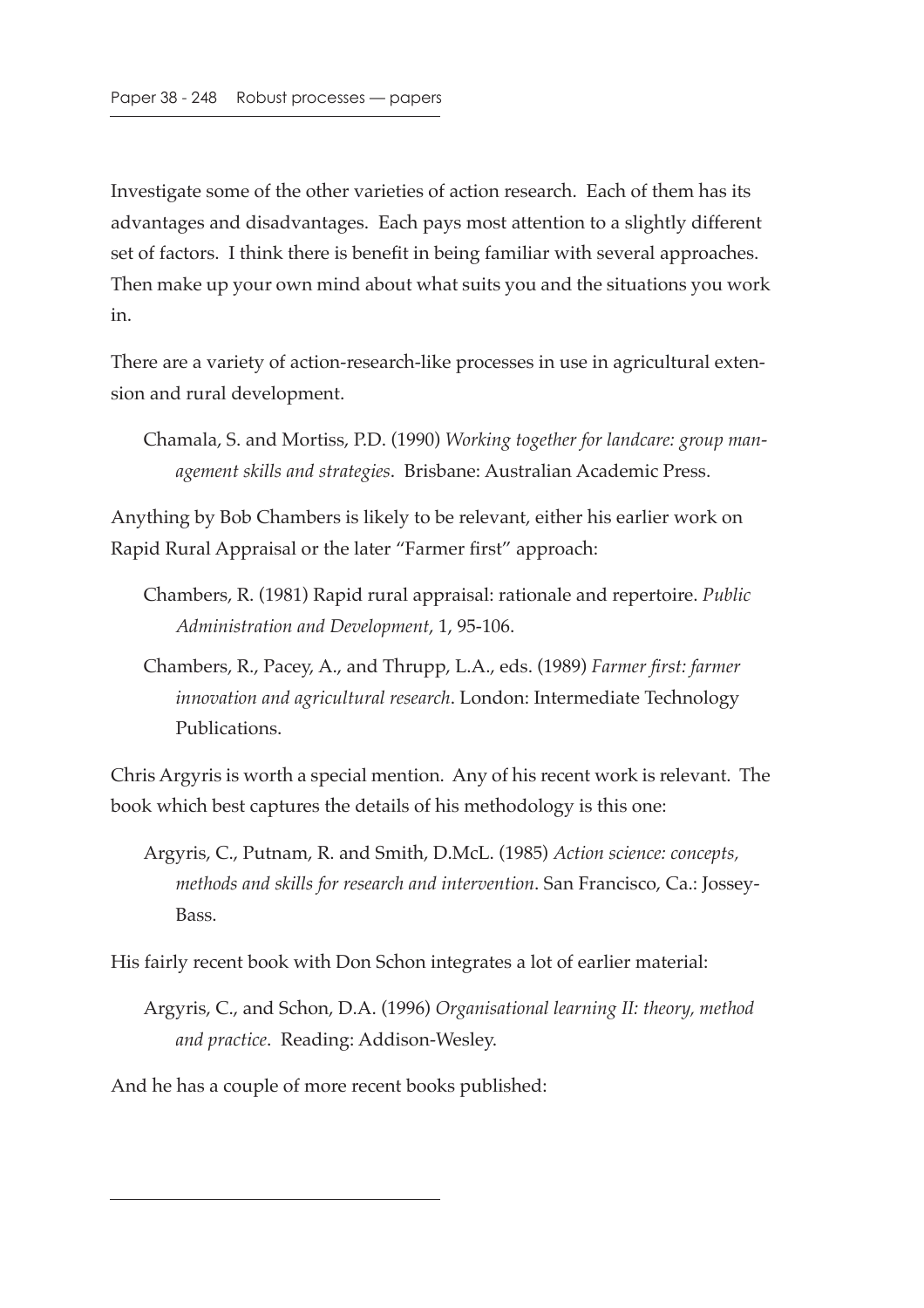- Argyris, C. (1999) *On organizational learning*, second edition. Oxford, UK: Blackwell.
- Argyris, C. (2000) *Flawed advice and the management trap: how managers can know when they're getting good advice and when they're not*. Oxford, UK: Oxford University Press.

Viviane Robinson has used, and reported on, a variation of action science which is simpler and easier to understand, and beautifully described:

Robinson, V. (1993) *Problem-based methodology: research for the improvement of practice*. Oxford: Pergamon Press.

Peter Checkland makes the action research orientation of his soft systems methodology more apparent in a recent book:

Checkland, P. & Holwell, S. (1998) *Information, systems, and information systems: making sense of the field*. Chichester: Wiley.

The action research literature has truly blossomed in the past couple of years. Peter Reason and Hilary Bradbury have edited a large and valuable collection of papers:

Reason, P., and Bradbury, H. (2001) *Handbook of action research: participative inquiry and practice*. London: Sage.

They are also about to start up a journal, *Action research*, to be published by Sage.

And, as just one example from the recent flood, David Coghlan and Teresa Brannick have written a nice combination of action research and organisation development:

Coghlan, David, and Brannick, Teresa (2001) *Doing research in your own organization*. London: Sage.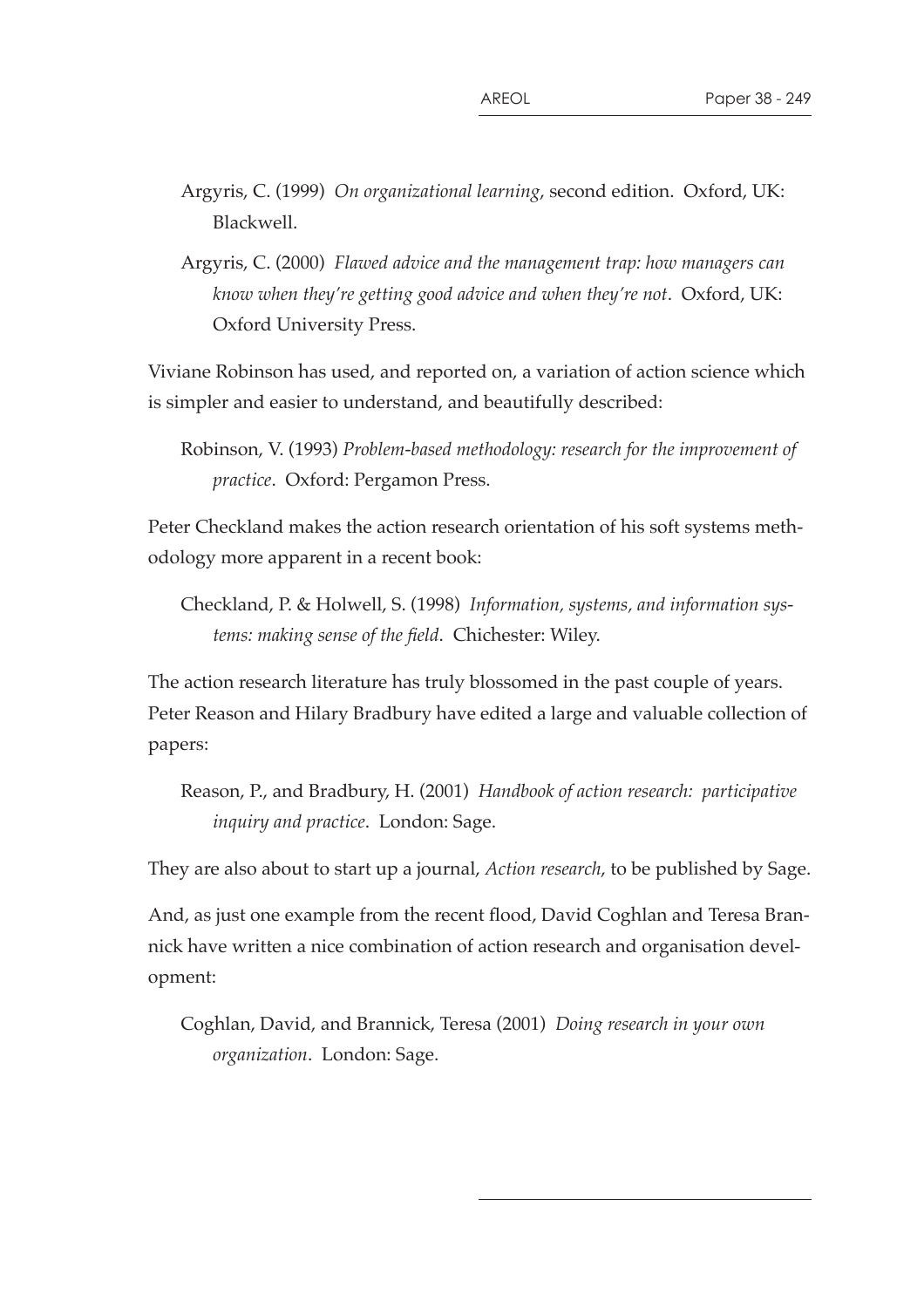There are other related approaches. A good starting point is Peter Reason's collection of papers:

Reason, P., ed. (1988) *Human inquiry in action: developments in new paradigm research*. Newbury Park: Sage.

And of course there are many more. Explore your local library. You may find you can access it from your home computer.

Check *Educational action research*, a Triangle journal. As its name implies, the focus is educational research. For a journal with more of an emphasis on corporate and community work check out *Concepts and transformations*, a Benjamin journal.

A journal with a "systems" orientation is *Systemic Practice and Action Research* (SPAR), a Kluwer journal.

### **Electronic resources**

From time to time I've mentioned files on the Southern Cross action research site. There are other files there that I haven't mentioned. Most of them are associated with action research. If you haven't already browsed through them, you might consider doing so. I suggest you go in through the front page

http://www.scu.edu.au/schools/gcm/ar/arhome.html http://www.uq.net.au/action\_research/arhome.html

In that way you'll also have a chance to browse some of the other links and resources. You can also enter via the index of papers at

http://www.scu.edu.au/schools/gcm/ar/arp/arphome.html http://www.uq.net.au/action\_research/arp/arphome.html

There is now a bibliography of recent books on action research and related topics at

http://www.scu.edu.au/schools/gcm/ar/arp/books.html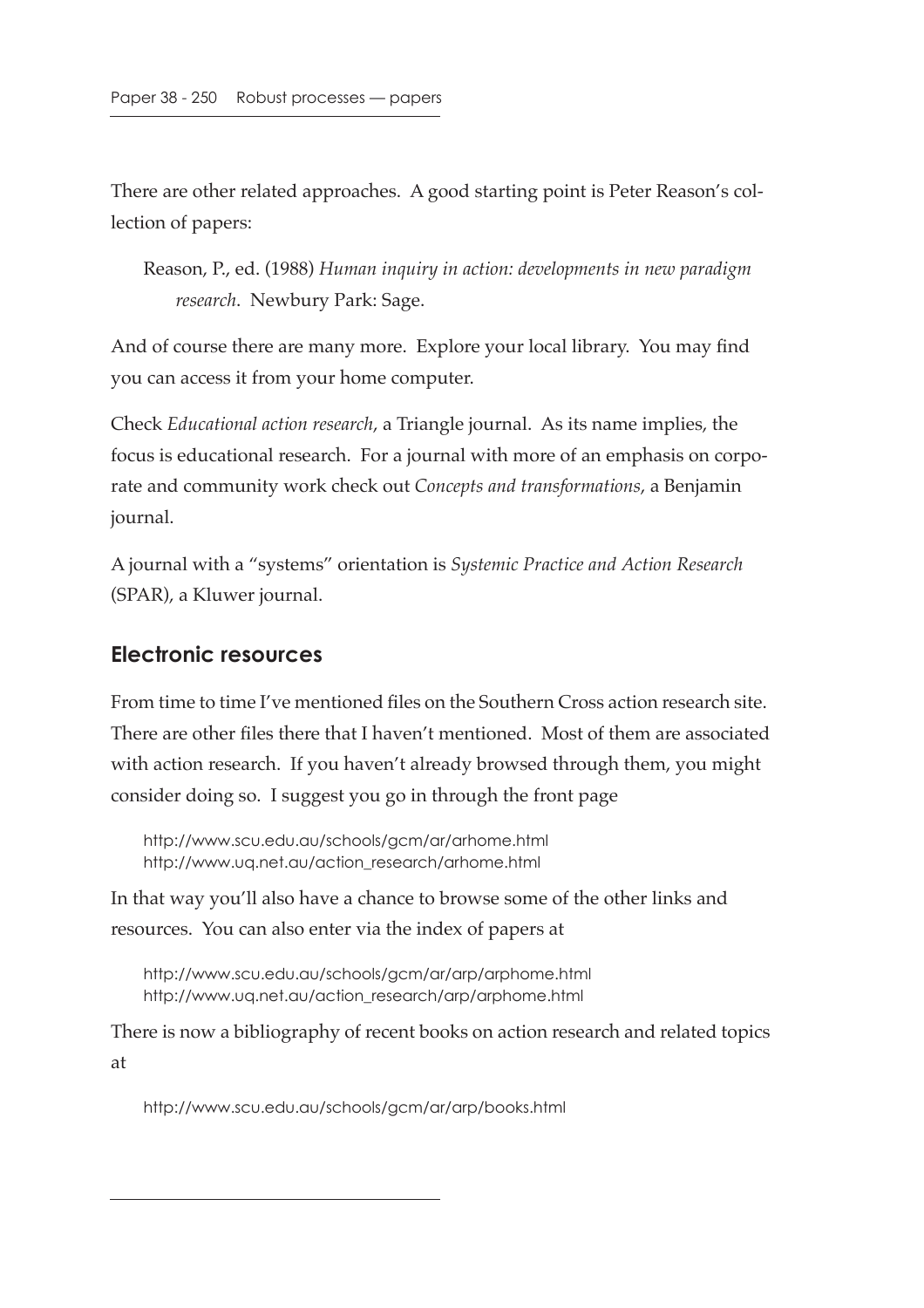http://www.uq.net.au/action\_research/arp/books.html

Other sites to try:

CARN, the Collaborative Action Research Network

http://www.uea.ac.uk/menu/acad\_depts/care/carn/welcome.html

CARE, an educational action research network at the University of East Anglia

http://www.uea.ac.uk/care/

Judy Norris' qualitative research resources at the Ontario Institute

http://www.ualberta.ca/jnorris/qual.html

A collection of action research resources at the Denver campus of the University of Colorado

http://www.cudenver.edu/mryder/itc/act\_res.html

#### Material at Queens University

http://educ.queensu.ca/projects/action\_research/queensar.htm

"Networks", an on line journal for teacher research

http://www.oise.utoronto.ca/ctd/networks/links.html

Jack Whitehead's home page, with several educational action research theses included in full

http://www.bath.ac.uk/edsajw

I've already mentioned Ian Hughes' AROW ("Action research on web") course at Sydney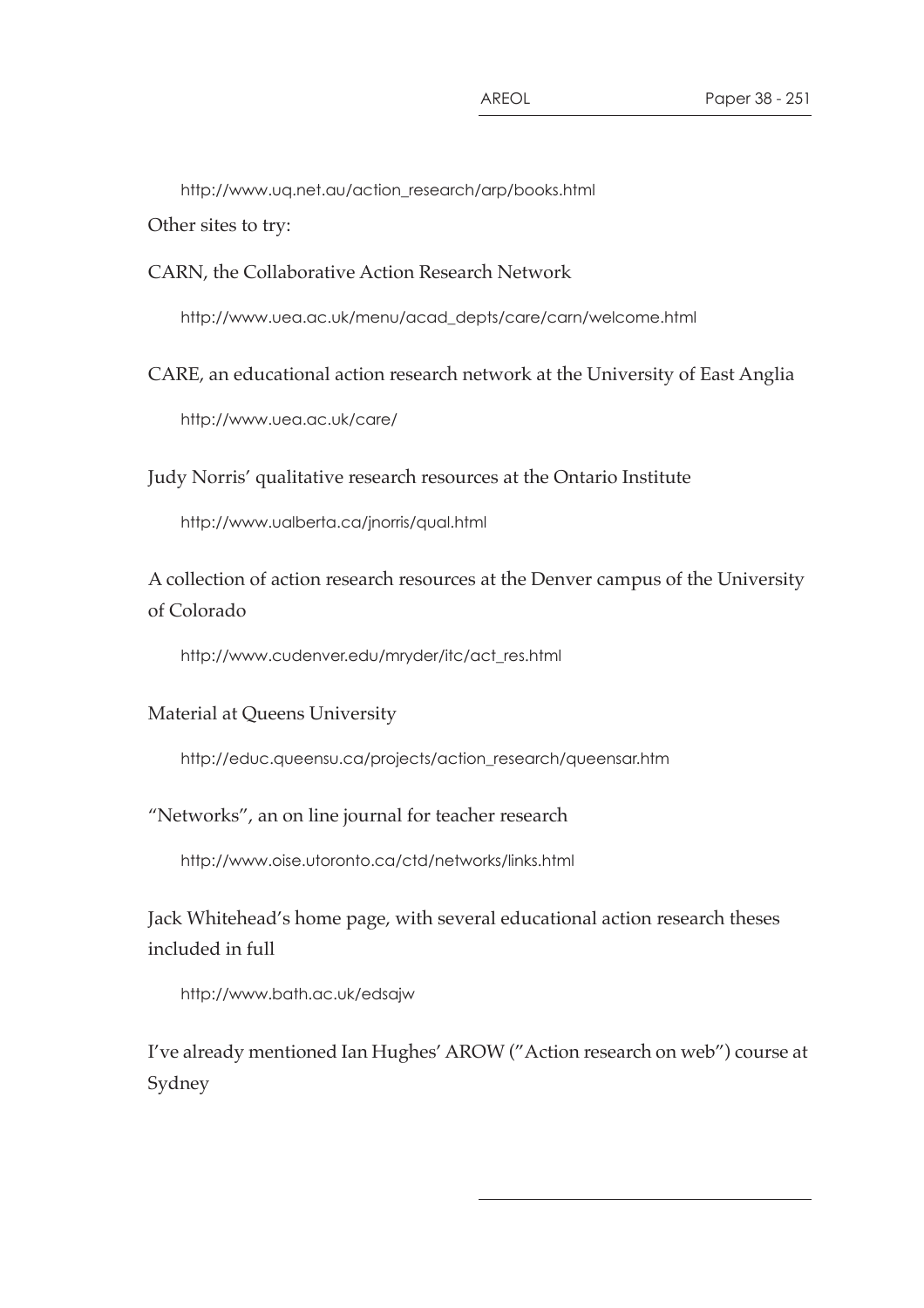http://www.cchs.usyd.edu.au/arow/

(Let me know your own favourites, and I'll add them to this list next edition.)

### **Mailing lists**

Many of you already subscribe to arlist-l, the action research mailing list. Others of you may consider doing so. Here are some other action research lists. To subscribe to these send the message

subscribe <listname> <yourfirstname> <yourlastname> e.g. subscribe arlist-l Betty Rubble

to the following addresses

| arlist-l  | listproc@scu.edu.au          |
|-----------|------------------------------|
| actlist-l | listproc@scu.edu.au          |
| armnet-l  | listproc@scu.edu.au          |
| xtar      | listserv@lester.appstate.edu |
| egrn-l    | listserv@vm.cc.purdue.edu    |
|           |                              |

For the next one, don't include your name:

aelaction majordomo@aelliot.ael.org

Those are "ells" after the hyphens, not "ones".

Arlist-l is a multi-disciplinary action research list which carries general discussions about action research. Armnet-l is a companion list for more specialised aspects of action research methodology. Actlist is multidisciplinary, with some emphasis on corporate applications; it deals with action learning and action science as well as action research.

Aelaction and xtar carry mostly educational action research discussion. Eqrn-l is very low volume, but carries a range of material.

There are also various lists on evaluation. Some which may carry information on qualitative evaluation include:

evalinfo listserv@asuvm.inre.asu.edu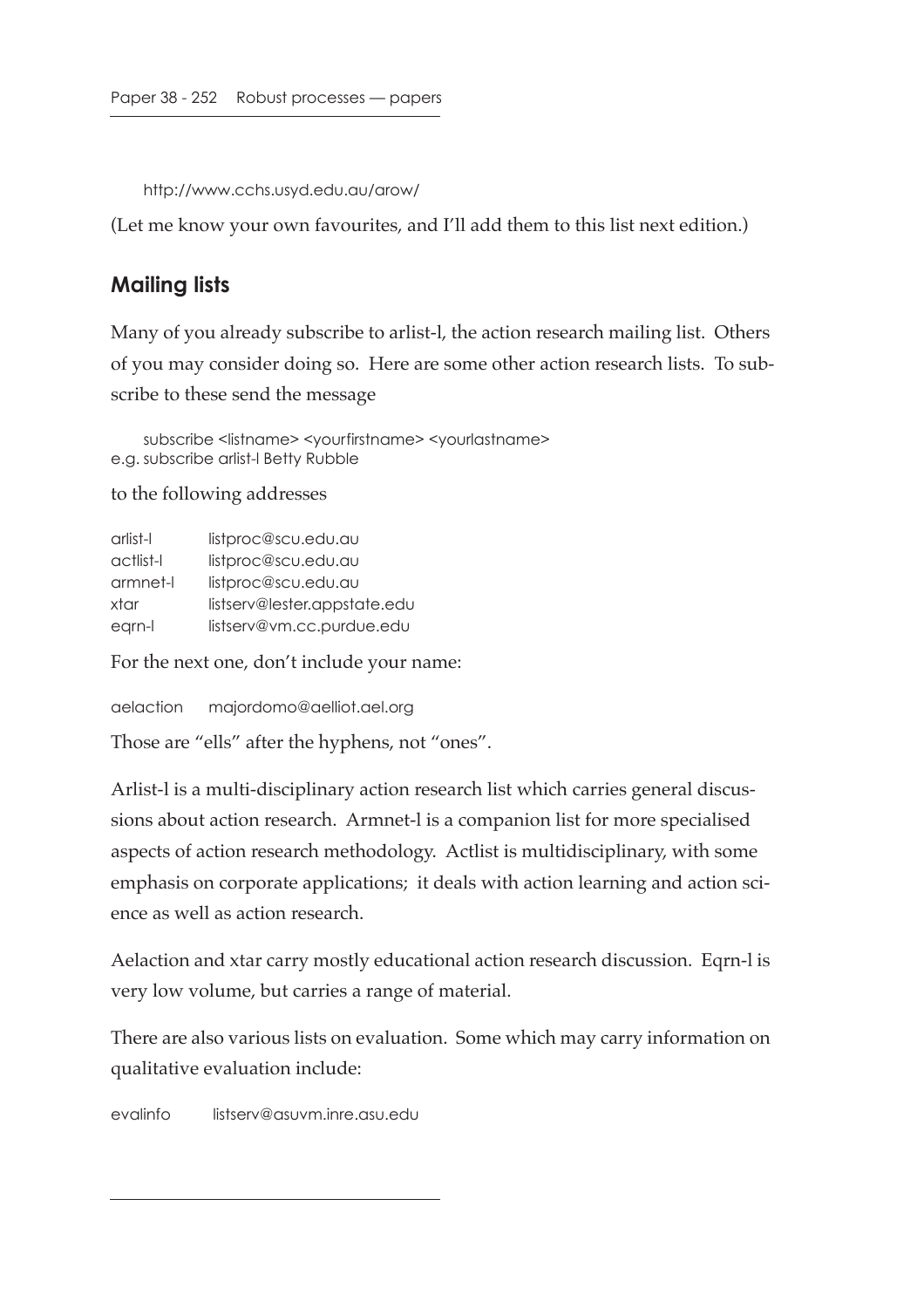evaltalk listserv@ua1vm.ua.edu evalten listserv@sjuvm.stjohns.edu govteval majordomo@nasionet.net

## **Books**

In addition to the file books already mentioned above, there are a number of bibliographies on the archive. Here are some files which are either bibliographies or contain useful reference lists, with brief descriptions. They can be accessed at

http://www.scu.edu.au/schools/gcm/ar/arp/filename.html http://www.uq.net.au/action\_research/arp/filename.html ftp://ftp.scu.edu.au/www/arr/filename.txt

substituting the real filename for "filename".

**al-biblio.** A bibliography on action learning, compiled by Shankar Sankaran

**biblio.** An annotated bibliography on action research, including also some references on other qualitative research, and some evaluation

**books.** A partly-annotated bibliography of action research and related books published since 1994

**meta-eval-bib.** A bibliography on meta-evaluation, arranged by category, compiled by Patricia Rogers

**trdbooks.** A list of books, compiled by Marcia Conner, recommended by members of the trdev-l (training and development) list as their favourite books

With the resurgence of interest in action research, new books appear with increasing frequency and in a variety of disciplines. Some of the on line bookstores have "alert" services which notify you of recent books on topics you nominate.